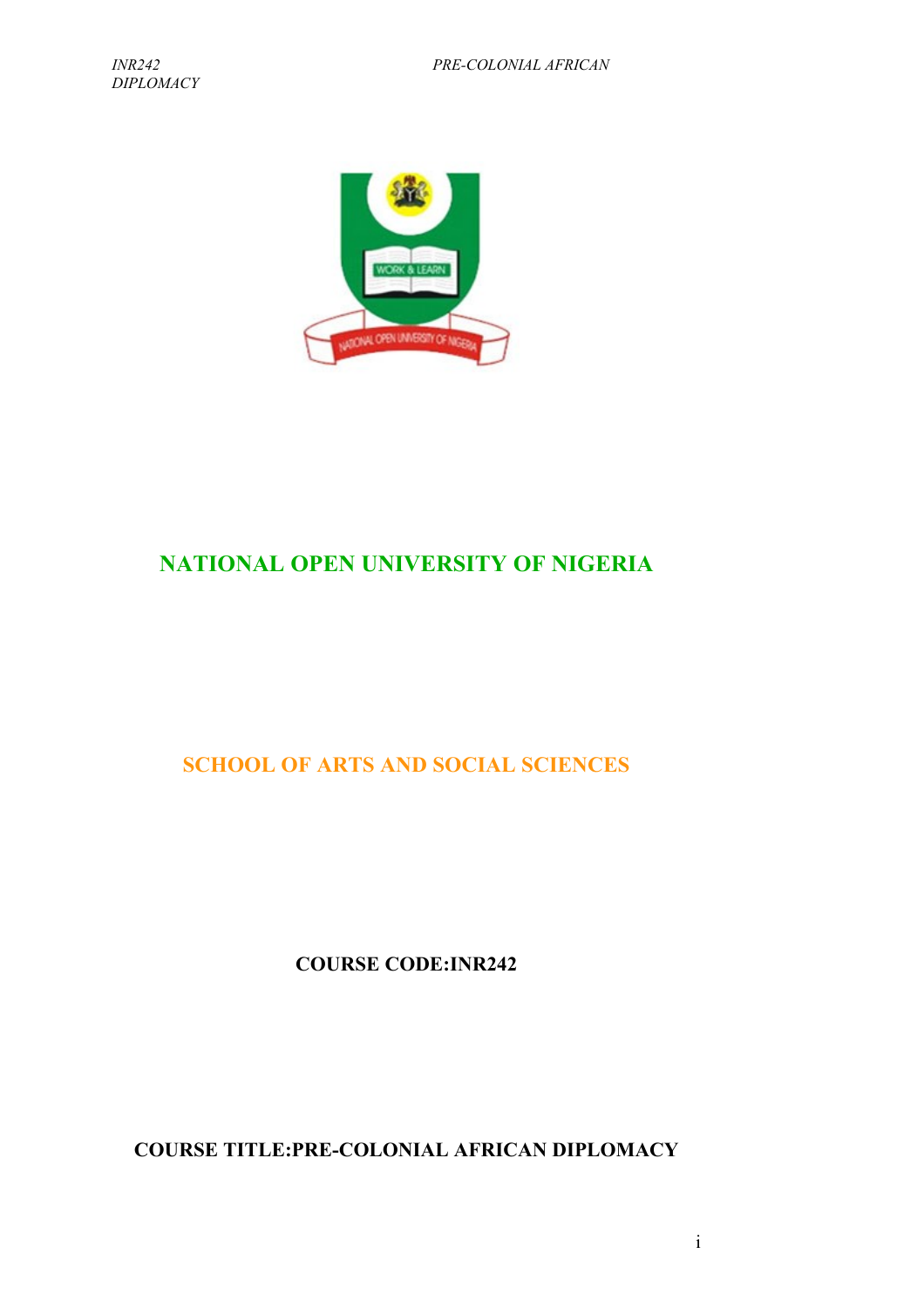# **COURSE GUIDE**

## **INR242 PRE-COLONIAL AFRICAN DIPLOMACY**

| Course Team | Mr. Ehile Oga Sunday (Developer/Writer) - UNIABUJA |
|-------------|----------------------------------------------------|
|             | Terhemba Nom Ambe-Uva (Coordinator) - NOUN         |

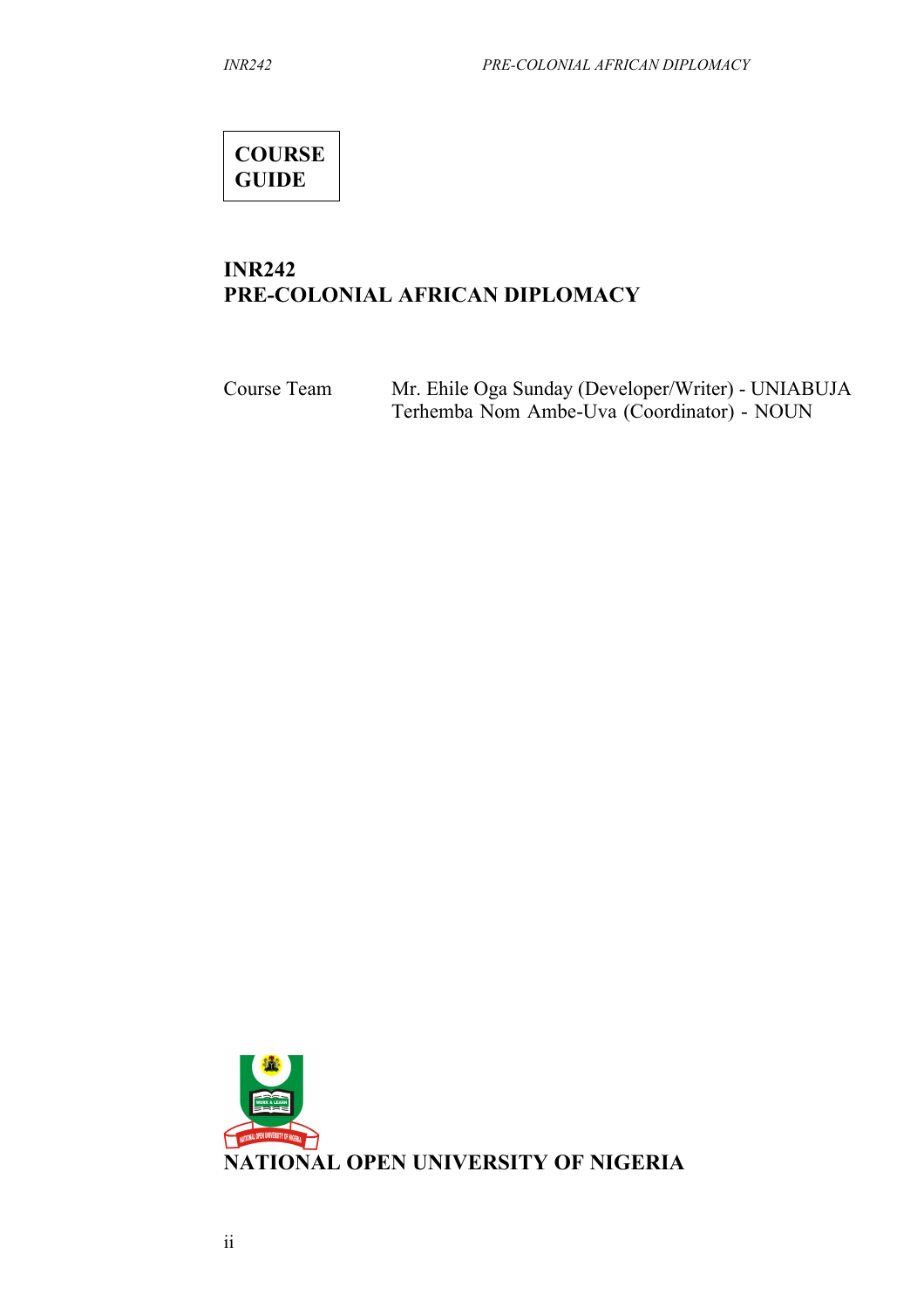National Open University of Nigeria **Headquarters** 14/16 Ahmadu Bello Way Victoria Island Lagos

Abuja Office No. 5 Dar es Salaam Street Off Aminu Kano Crescent Wuse II, Abuja Nigeria

e-mail: [centralinfo@nou.edu.ng](mailto:centralinfo@nou.edu.ng) URL: [www.nou.edu.ng](http://www.nou.edu.ng/)

Published By: National Open University of Nigeria

First Printed 2010

ISBN: 978-058-128-6

All Rights Reserved

Printed by: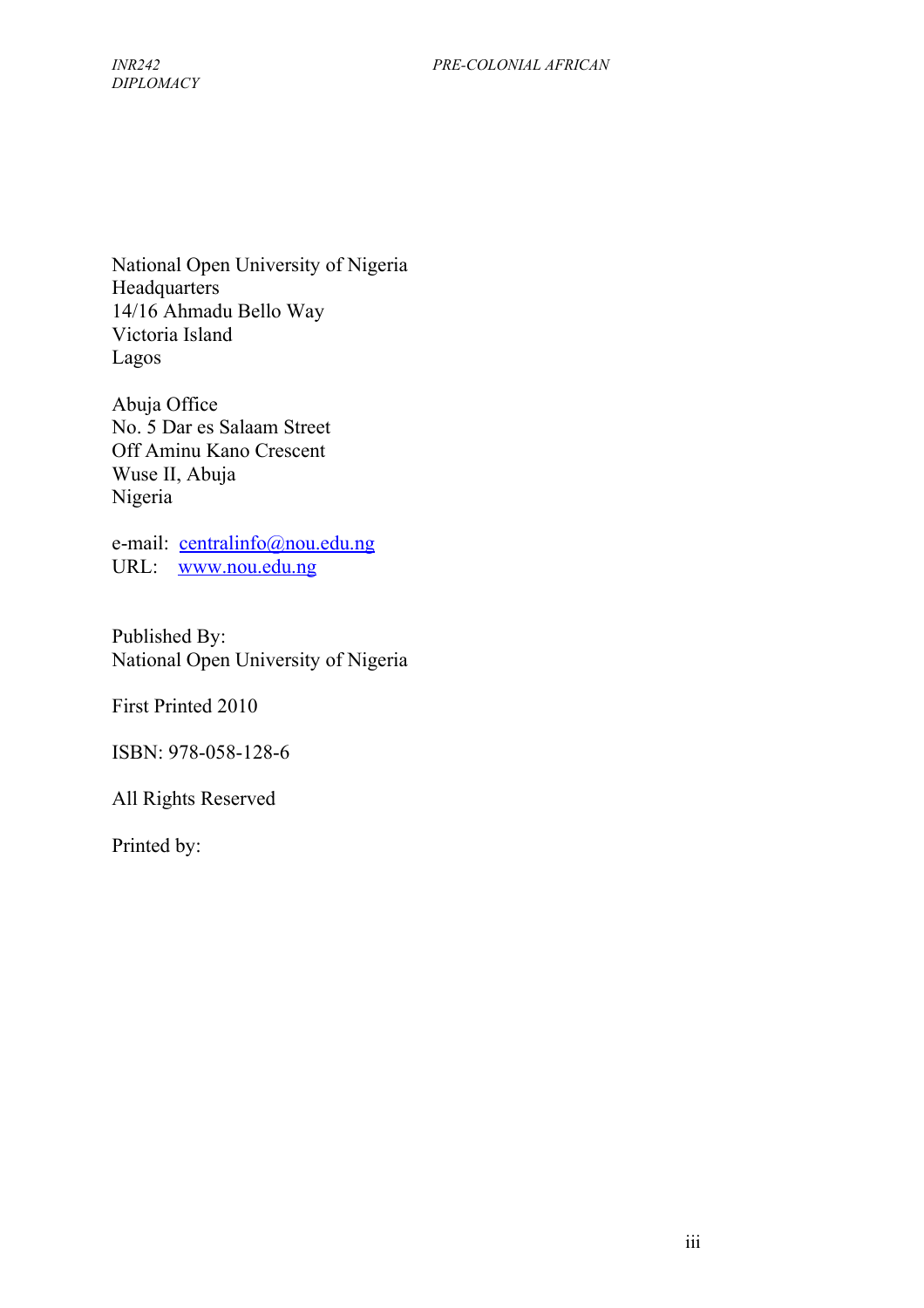#### **CONTENTS PAGE**

| 2              |
|----------------|
| 2              |
| 3              |
| 4              |
| 4              |
| 4              |
| 5              |
| 5              |
| 5              |
| 5              |
| $\overline{7}$ |
| 8              |
| 9              |
|                |

### **Introduction**

I welcome you to INR242: Pre- Colonial African Diplomacy.

This is a three-credit unit course for undergraduate students in International Relations. The materials herein are structured and developed having in mind the Nigerian context to be specific and African context in general. This course guide (CG) gives you an overview of the course. It also provides you with information on the organization and general requirement of the course. Other basic and general rudiment of the course is contained here for your perusal.

#### **Aims of This Course**

The aims of this course is to help you as an undergraduate student have a full grasp of how Pre-colonial African State maintained diplomatic relations with one another and with the outside world, the effectiveness of this diplomacy and the sustenance of peace and peaceful co-existence through the diplomatic relations. It is required that you as a future policy-maker in international relations will be able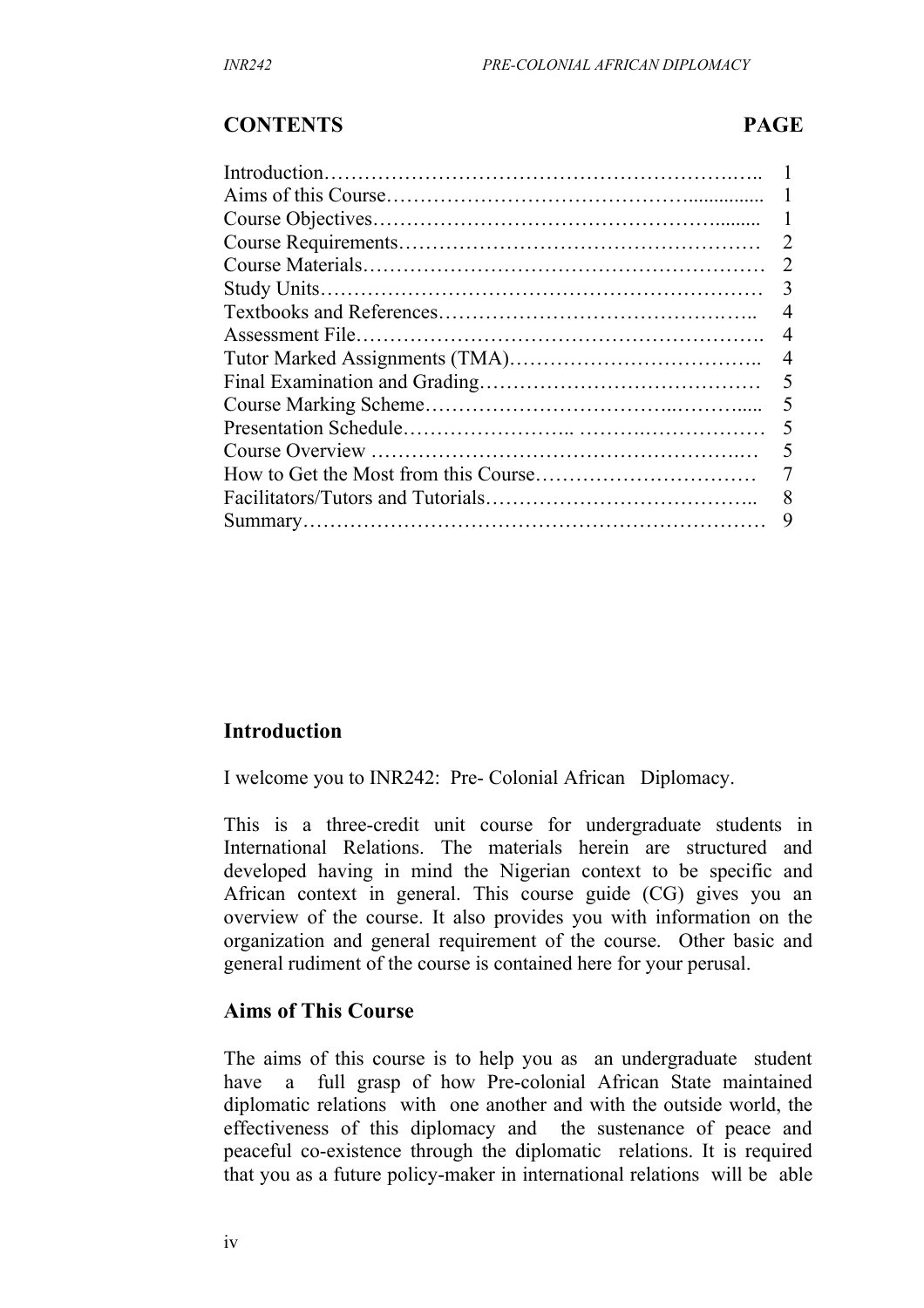to relate this historical experience to shape the present for peaceful African co-habitation. This will aid meaningful development in all spheres of economic and social life.

On the other hand, if you choose to be an academic, you should be able to research into the past to facilitate a conducive working present.

### **Course Objectives**

In order to make these aims realizable, there are overall objectives of the course. It should be noted by you that each unit of this course has specific objectives.

The unit objectives are at the beginning of each unit .You are advised to read them before you start working through the unit. This will help you progress meaningfully in your work.

By the time you successfully complete this course, you should be able to:

- Define analytically Pre-Colonial African Diplomacy
- Assess the scope of Pre-Colonial African Diplomacy
- Trace the origin and historical perspective of Pre-colonial African Diplomacy.
- Assess the impact of foreign influence on Pre-colonial African Diplomacy.
- Explain the means and method through which diplomatic relations were carried out in Pre-colonial African period.
- Discuss the nature of Pre-Colonial Diplomacy.
- Analyse how Pre-colonial African Diplomacy was effectively managed
- Appraise and do a balanced critique of Pre-colonial African Diplomacy
- Compare Pre-colonial African Diplomacy with the practice of Diplomacy elsewhere during the same period.
- Apply the experience of the workings of Pre-colonial period of diplomatic relations to the present.

#### **Course Requirement**

In order to enjoy working through this course with maximum satisfaction and accomplishment, certain course materials should be made use of. You will also need to undergo exercises, written assignments and a final examination at the course. This will aid your understanding of the course.

#### **Course Materials**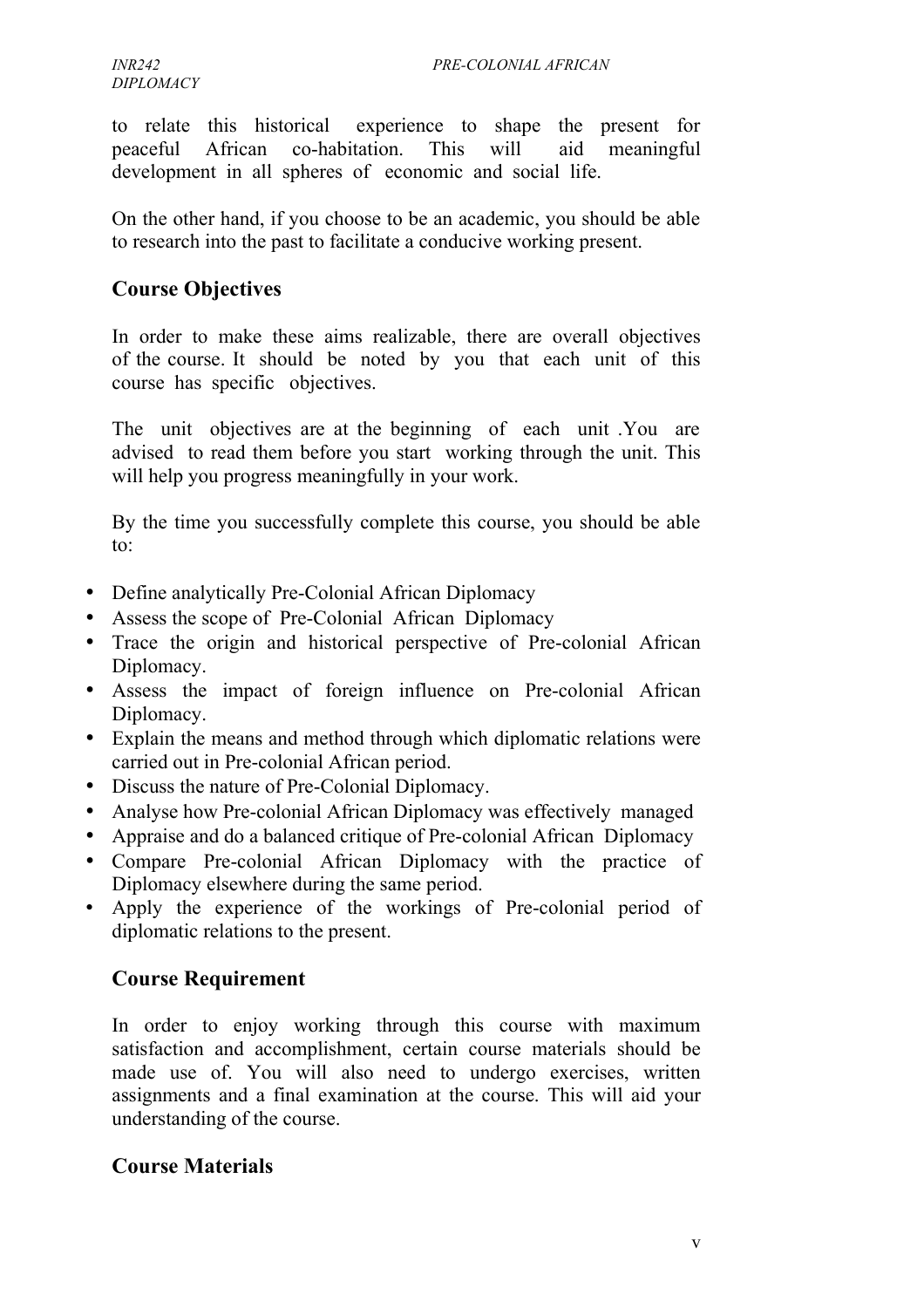The major materials you will need for this course are:

- Course guide
- The study Units
- Writing materials
- Assignments file for your tutor-marked-assignments
- Relevant text books that will be prescribed for you under each unit of the course
- You may need to read other relevant materials not prescribed here
- You should note that as an undergraduate student of International Relations, you have to familiarize yourself with national and global news
- Take note of important dates during the course of this work.

You should be aware of important events and their dates which will be communicated to you through your study centers.

## **Study Units**

There are 20 units (of five modules) in this course. They are listed below:

- **Module 1 Definition, Concept and Scope of Pre-Colonial African Diplomacy**
- Unit 1 What is Diplomacy? Unit 2 The Concept and Scope of Pre-Colonial African **Diplomacy** Unit 3 The Concept and Scope of Pre-Colonial African Diplomacy II
- Unit 4 The Concept and Scope of Pre-Colonial African Diplomacy III

#### **Module 2 The Study and Origin Of Pre-Colonial African Diplomacy**

- Unit 1 The study of Pre-Colonial African Diplomacy
- Unit 2 Political History of Pre-Colonial African States
- Unit 3 Trade History of Pre-Colonial African States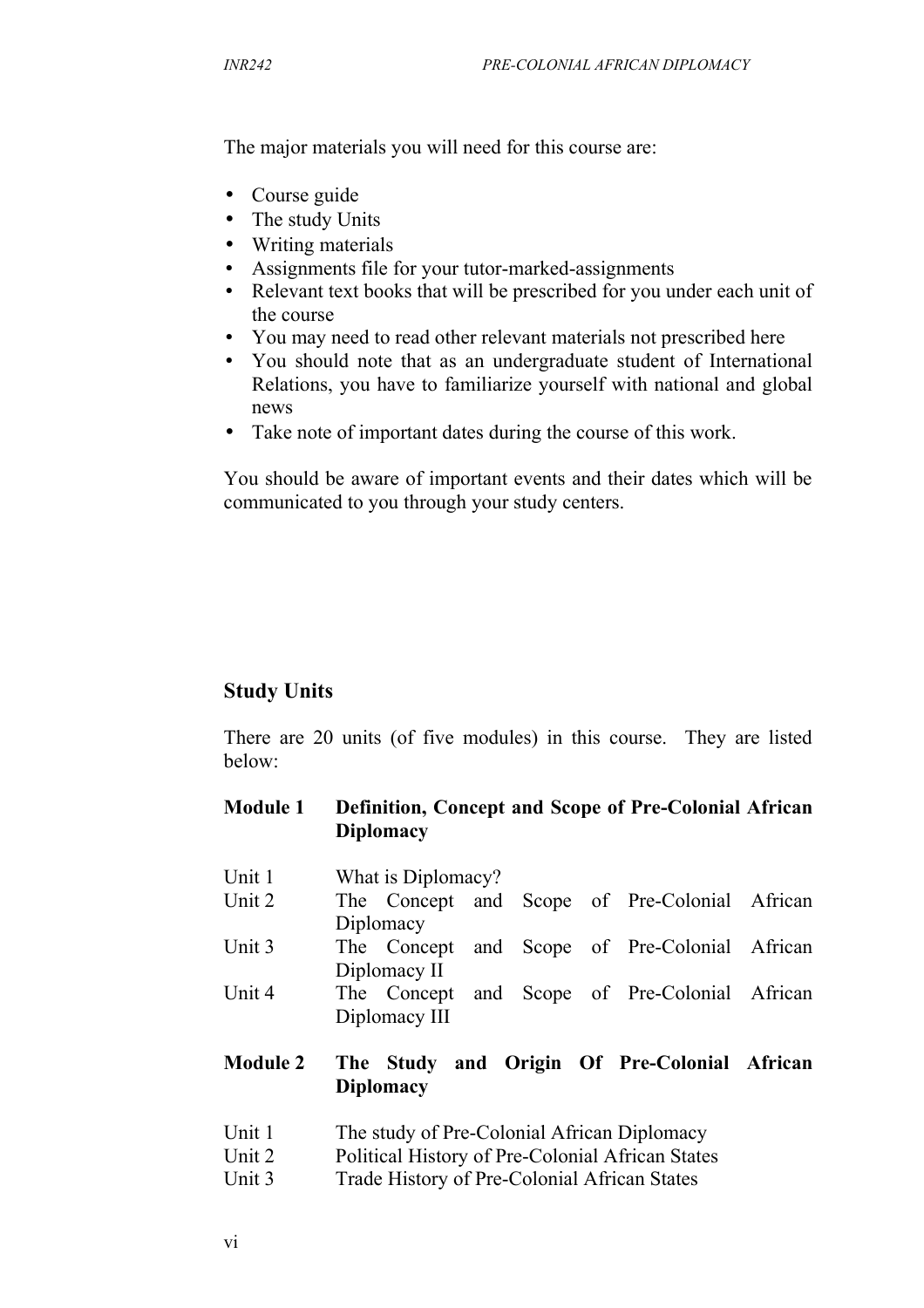| <i>INR242</i><br><i>DIPLOMACY</i>              | PRE-COLONIAL AFRICAN                                                                                                                                                                                             |  |  |
|------------------------------------------------|------------------------------------------------------------------------------------------------------------------------------------------------------------------------------------------------------------------|--|--|
| Unit 4                                         | Trade History of Pre-Colonial African States II                                                                                                                                                                  |  |  |
| <b>Module 3</b>                                | African<br><b>Influences</b><br><b>Pre-Colonial</b><br>External<br>on<br><b>Diplomacy</b>                                                                                                                        |  |  |
| Unit 1<br>Unit 2<br>Unit 3<br>Unit 4           | Islam and Pre-Colonial African Diplomacy<br>The Impact of Islam on Pre-Colonial African Diplomacy<br>European Contact and Pre-Colonial African Diplomacy<br>European Influence on Pre-Colonial African Diplomacy |  |  |
| <b>Module 4</b>                                | Natures, Management, Means, Methods, and Practice<br>of Pre-Colonial African Diplomacy                                                                                                                           |  |  |
| Unit 1<br>Unit 2<br>$\overline{\text{Unit 3}}$ | The Nature of Pre-Colonial African Diplomacy<br>The Management of Pre-Colonial African Diplomacy<br>Means and Methods of Pre-Colonial African Diplomacy                                                          |  |  |

Unit 3 Means and Methods of Pre-Colonial African Diplomacy<br>Unit 4 The Practice of Pre-Colonial African Diplomacy The Practice of Pre-Colonial African Diplomacy

| <b>Module 5</b> | Analyses and Appraisal of Pre-Colonial African<br><b>Diplomacy</b>       |
|-----------------|--------------------------------------------------------------------------|
| Unit 1          | Pre-Colonial African Diplomacy: The Konem-Bornu<br>Example               |
| Unit 2          | Pre-Colonial African Diplomacy:<br>The<br>Dahomey<br>Example             |
| Unit 3          | European Diplomacy during the Pre-Colonial African<br>Period             |
| Unit 4          | The Relevance of Pre-Colonial African Diplomacy in<br>Present-Day Africa |

#### **Textbooks and References**

Certain books have been recommended in the course. You may wish to purchase them for further reading.

#### **Assignment File**

An assessment file and a marking scheme will be made available to you. In the assessment file, you will find details of the works you must submit to your tutor marked. There are two aspects of the assessment of this course; the tutor marked assignment and the written examination.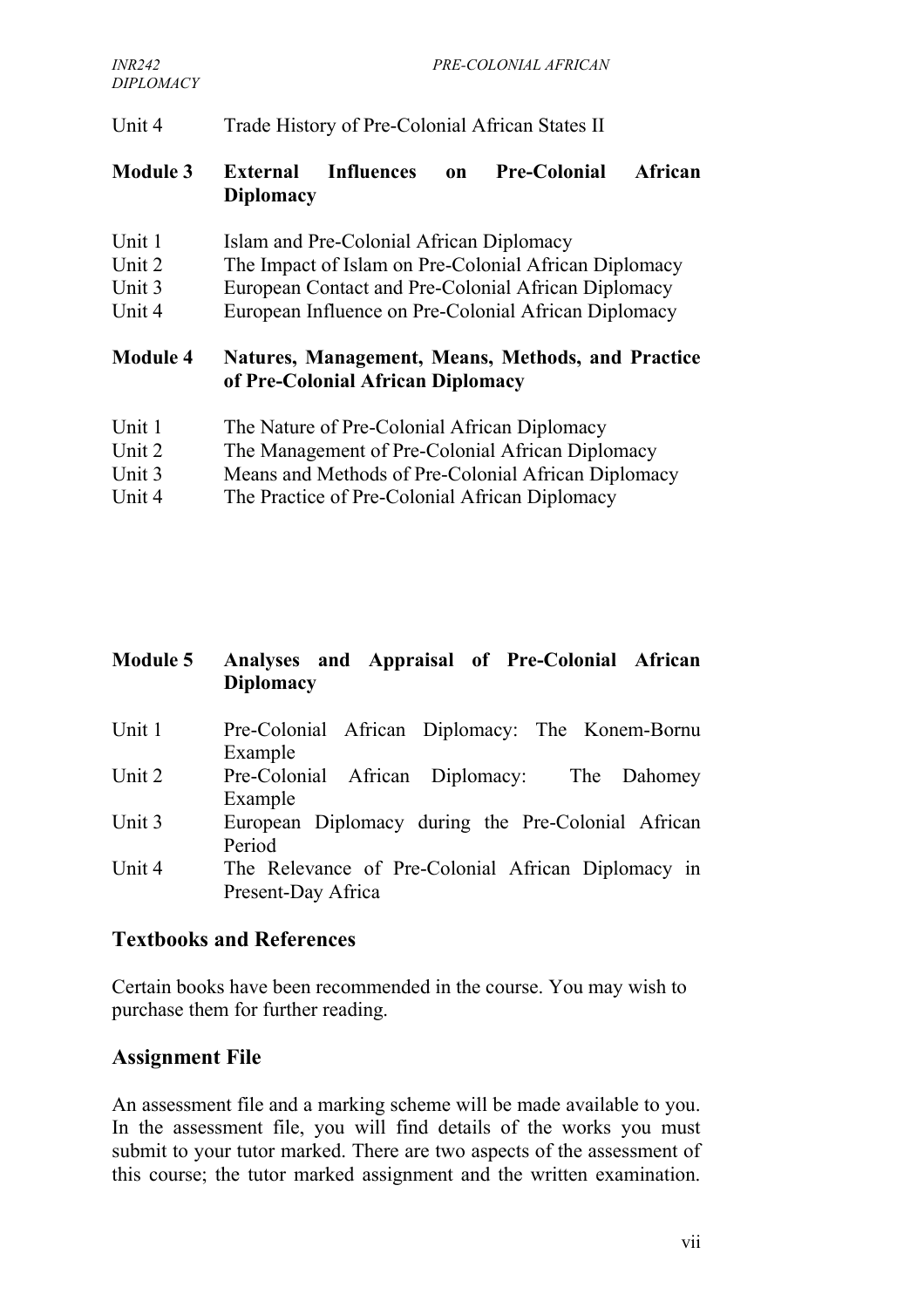The marks you obtain in these two areas will make up your final marks. The assignment must be submitted to your tutor for formal assessment in line with the deadline stated in the presentation schedule and the assignment file. The work you submit to your tutor for assessment will count for 30 per cent of your total score.

#### **Tutor-Marked Assignments**

You will have to submit a specified number of TMAs. Every unit in this course has a tutor- marked assignment. You will be assessed on four of them but the best three performances from the TMAs will be used for your 30 per cent grading. When you have completed each assignment, send it together with a tutor Marked Assignment form, to your tutor. Make sure each assignment reaches your tutor on or before the deadline for submissions. If, for any reason, you cannot complete your work on time, contact your tutor for a discussion on the possibility of an extension. Extensions will not be granted after the due date unless under exceptional circumstances.

### **Final Examination and Grading**

The final examination will be a three hours test. All areas of the course will be examined. Find time to read the unit all over before your examination. The final examination will attract 70 per cent of the total course grade. The examination will consist of questions, which reflects the kinds of self assessment exercises and tutor marked assignment you have previously encountered. And all aspects of the course will be assessed. You should use the time between completing the last unit and taking the examination to revise the entire course.

#### **Course Marking Scheme**

The following table lays out how the actual course mark allocation is broken down.

| Assessment                                         | <b>Marks</b> |
|----------------------------------------------------|--------------|
| Assignments (best Three Assignment out of $= 30\%$ |              |
| Four marked)                                       |              |
| <b>Final Examination</b>                           | $= 70\%$     |
| <b>Total</b>                                       | 100%         |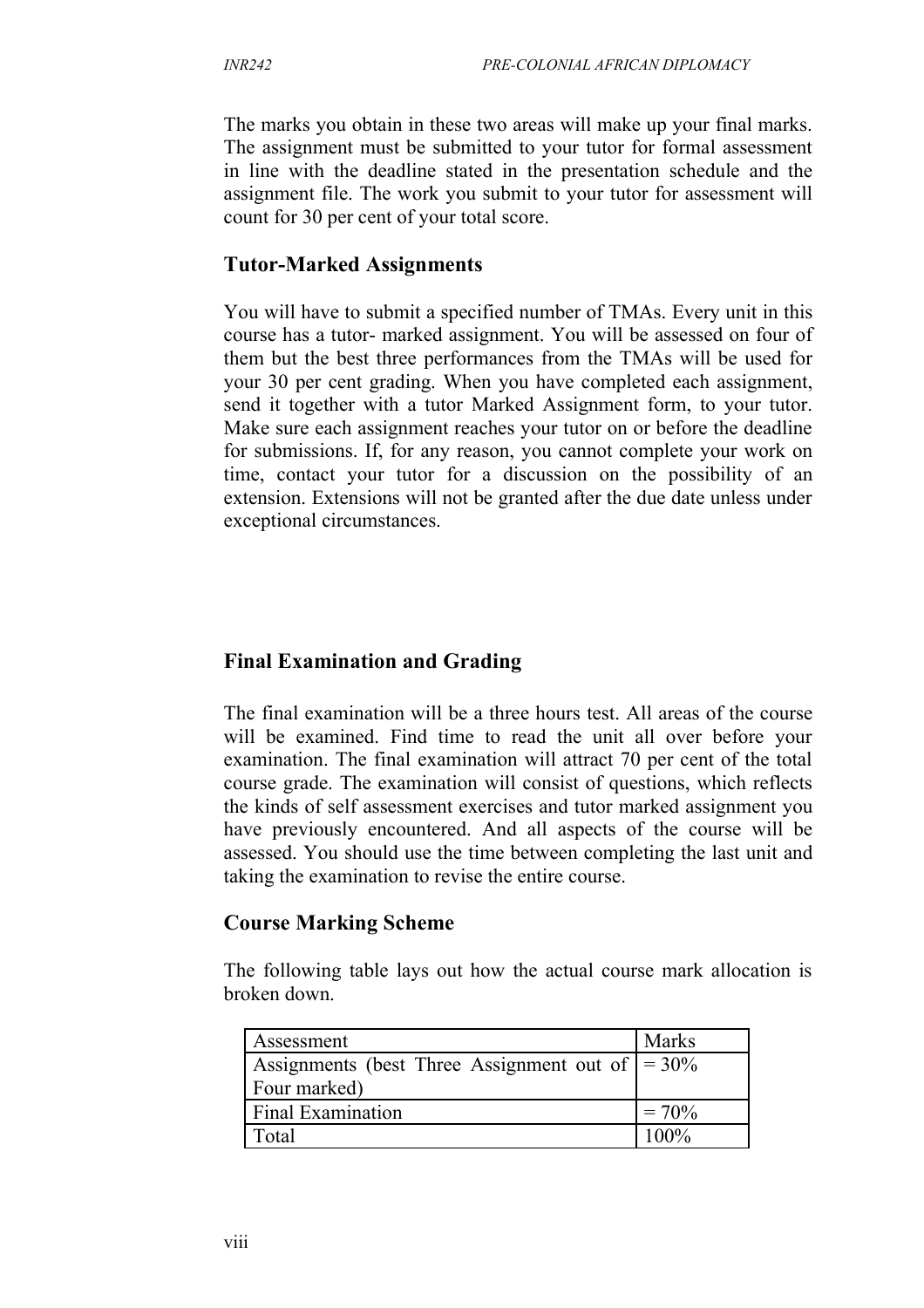## **Presentation Schedule**

The dates for submission of all assignments will be communicated to you. You will also be told the date for completing the study units and dates for examinations.

## **Course Overview**

| Unit                                                           | <b>Title of work</b>                                                      | Weeks           | <b>Assessment</b> |
|----------------------------------------------------------------|---------------------------------------------------------------------------|-----------------|-------------------|
|                                                                |                                                                           | <b>Activity</b> | (End of Unit)     |
|                                                                | Course Guide                                                              |                 |                   |
|                                                                | Definition, Concept and Scope of Pre-Colonial<br><b>Module 1</b>          |                 |                   |
|                                                                | <b>African Diplomacy</b>                                                  |                 |                   |
| $\mathbf{1}$                                                   | What is Diplomacy                                                         | Week 1          | Assignment 1      |
| $\overline{2}$                                                 | Concept and Scope of Pre-<br>Colonial African Diplomacy                   | Week 2          | Assignment 2      |
| $\overline{3}$                                                 | Concept and scope of Pre-Colonial   Week 3<br><b>African Diplomacy II</b> |                 | Assignment 3      |
| $\overline{4}$                                                 | Concept and scope of Pre-Colonial   Week 4<br>African Diplomacy III       |                 | Assignment 4      |
|                                                                | Module 2 Study and Origin of Pre-Colonial African                         |                 |                   |
|                                                                | <b>Diplomacy</b>                                                          |                 |                   |
| $\mathbf{1}$                                                   | The Study of Pre-Colonial African<br>Diplomacy                            | Week 4          | Assignment 1      |
| $\overline{2}$                                                 | Political History of Pre-Colonial<br><b>African States</b>                | Week 5          | Assignment 2      |
| $\overline{3}$                                                 | Trade History of Pre-Colonial<br><b>African States</b>                    | Week 5          | Assignment 3      |
| $\overline{4}$                                                 | Trade History of Pre-Colonial   Week 6<br><b>African States II</b>        |                 | Assignment 4      |
|                                                                | Module 3 External Influence on Pre-Colonial African                       |                 |                   |
|                                                                | <b>Diplomacy</b>                                                          |                 |                   |
| $\mathbf{1}$                                                   | Islam and Pre-Colonial African<br>Diplomacy                               | Week 7          | Assignment 1      |
| $\overline{2}$                                                 | The Impact of Islam on Pre-<br><b>Colonial African Diplomacy</b>          | Week 7          | Assignment 2      |
| $\overline{3}$                                                 | Contact<br>and<br>European<br>Pre-<br><b>Colonial African Diplomacy</b>   | Week 8          | Assignment 3      |
| $\overline{4}$                                                 | influence<br>Pre-<br>European<br>on<br>Colonial African Diplomacy         | Week 8          | Assignment 4      |
| Nature, Management, Methods and Practice of<br><b>Module 4</b> |                                                                           |                 |                   |
|                                                                | <b>Pre-Colonial African Diplomacy</b>                                     |                 |                   |
| $\mathbf{1}$                                                   | Nature of Pre-Colonial African<br>Diplomacy                               | Week 9          | Assignment 1      |
| $\overline{2}$                                                 | Management<br>Pre-Colonial<br>of                                          | Week 9          | Assignment 2      |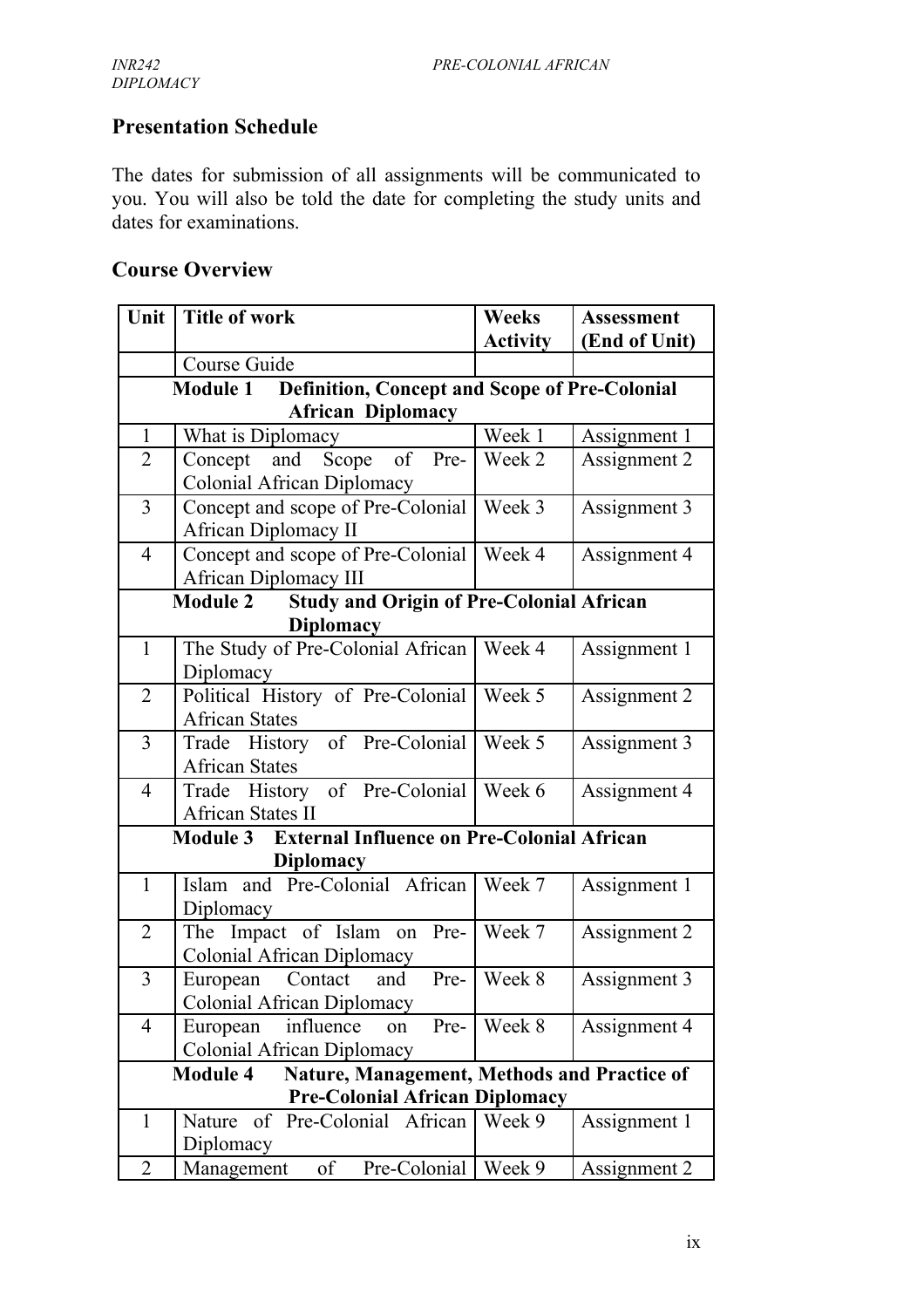|                | <b>African Diplomacy</b>                                |          |              |  |
|----------------|---------------------------------------------------------|----------|--------------|--|
| 3              | Means and methods of Pre-                               | Week 9   | Assignment 3 |  |
|                | Colonial African Diplomacy                              |          |              |  |
| $\overline{4}$ | The Practice of Pre-Colonial                            | Week 10  | Assignment 4 |  |
|                | <b>African Diplomacy</b>                                |          |              |  |
|                | Module 5 Analyses and Appraisal of Pre-Colonial African |          |              |  |
|                | <b>Diplomacy</b>                                        |          |              |  |
| 1              | Pre-Colonial African Diplomacy:                         | Week 11  | Assignment 1 |  |
|                | The Kanem-Bornu Example                                 |          |              |  |
| $\overline{2}$ | Pre-Colonial African Diplomacy:                         | Week 11  | Assignment 2 |  |
|                | The Dahomey Example                                     |          |              |  |
| 3              | European Diplomacy during the                           | Week 12  | Assignment 3 |  |
|                | Pre-Colonial Africa period                              |          |              |  |
| $\overline{4}$ | The Relevance of Pre-Colonial                           | Week 12  | Assignment 4 |  |
|                | African Diplomacy in Present Day                        |          |              |  |
|                | Africa                                                  |          |              |  |
|                | Revision                                                | 1 week   |              |  |
|                | Examination                                             | 1 week   |              |  |
|                | <b>Total</b>                                            | 14 weeks |              |  |

#### **How to Get the Most from This Course**

In distance learning, the study units replace the university lectures. This is one of the great advantages of distance learning; you can read and work through specially designed study materials at your own pace, and at a time and place that suits you best. Think of it as reading the lecture instead of listening to the lecturer. In the same way a lecturer might give you some reading to do the study units tell you where to read, and which are your text materials or text books. You are provided exercises to do at appropriate points, just as a lecturer might give you an in-class exercise. Each of the study units follows a common format. The first item is an introduction to the subject matter of the units, and how a particular unit is integrated with the other units and the course as a whole. Next to this is a set of learning objectives. These objectives let you know what you should be able to do by the time you have completed the unit. These learning objectives are meant to guide your study. The moment a unit is finished, you must go back and check whether you have achieved the objectives. If this is made a habit, then you will significantly improve your chances of passing the course. The main body of the unit guides you through the required reading from other sources. This will usually be either from your text books or from a reading section. The following is a practical strategy for working through the course. When you need assistance, do not hesitate to call and ask your tutor to provide it.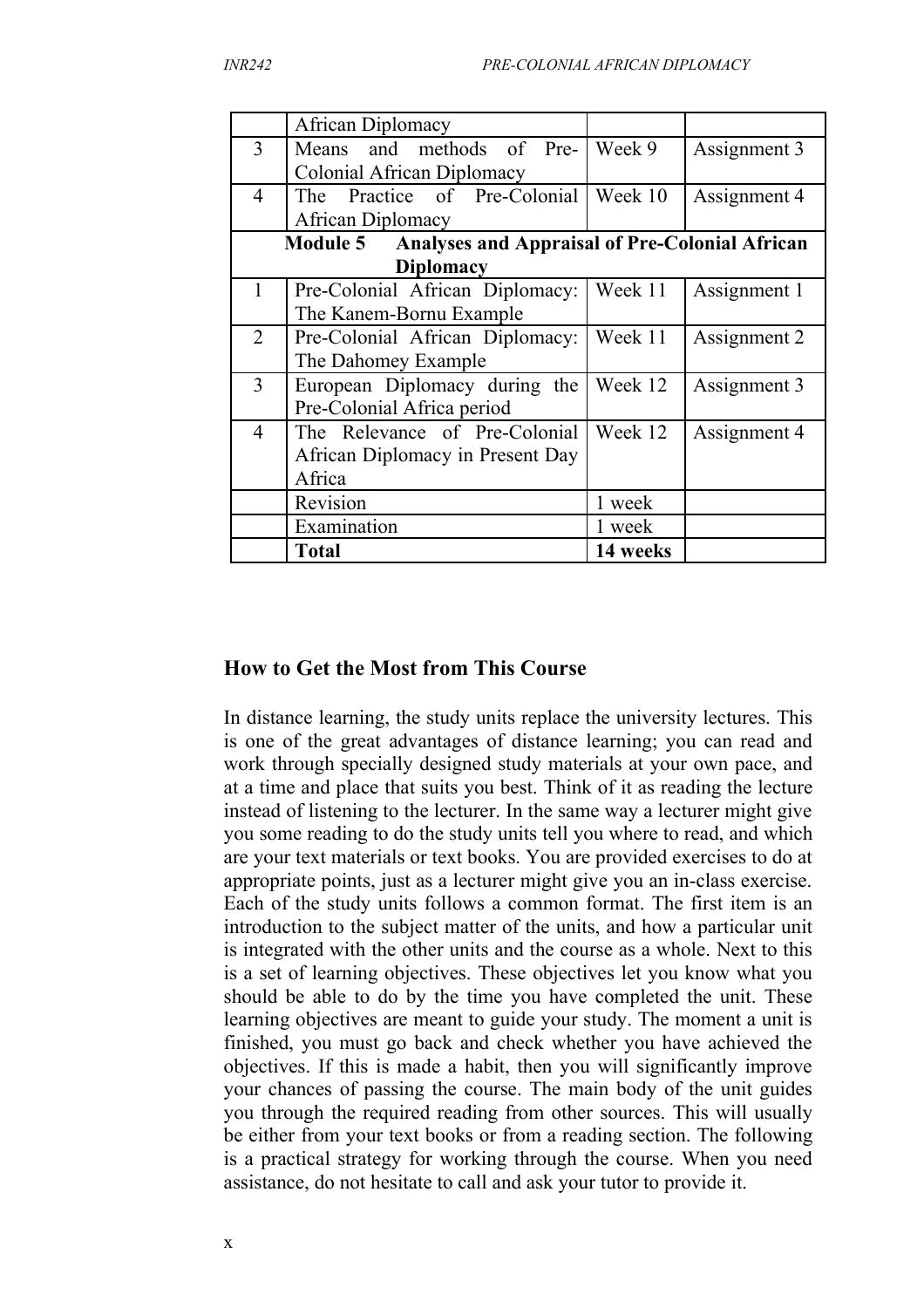- 1. Read this Course Guide thoroughly, it is your first assignment.
- 2. Organize a Study Schedule. Design a 'Course Overview' to guide you through the Course. Note the time you are expected to spend on each unit and how the Assignments relates to the units. Whatever method you choose to use, you should decide on and write in your own dates and schedule of work for each unit.
- 3. Once you have created your own study schedule, do everything to stay faithful to it. The major reason why students fail is that they get behind with their course work. If you get into difficulties with your schedule, please, let your tutor know before it is too late to help.
- 4. Turn to Unit 1, and read the introduction and the objectives for the unit.
- 5. Assemble the study materials. You will need your text books and the unit you are studying at any point in time. As you work through the unit, you will know what sources to consult for further information.
- 6. Keep in touch with your study centre. Up-to-date course information will be continuously available there.
- 7. Well before the relevant due dates (about 4 weeks before due dates), keep in mind that you will learn a lot by doing the assignment carefully. They have been designed to help you meet the objectives of the course and, therefore, will help you pass the examination. Submit all assignments not later than the due date.
- 8. Review the objectives for each study unit to confirm that you have achieved them. If you feel unsure about any of the objectives, review the study materials or consult your tutor.
- 9. When you are confident that you have achieved a unit's objectives, you can start on the next unit. Proceed unit by unit through the course and try to pace your study so that you can keep yourself on schedule.
- 10.When you have submitted an assignment to your tutor for marking, do not wait for its return before starting on the next unit. Keep to your schedule. When the assignment is returned, pay particular attention to your tutor's comments, both on the tutor-marked assignment form and also the written comments on the ordinary assignments.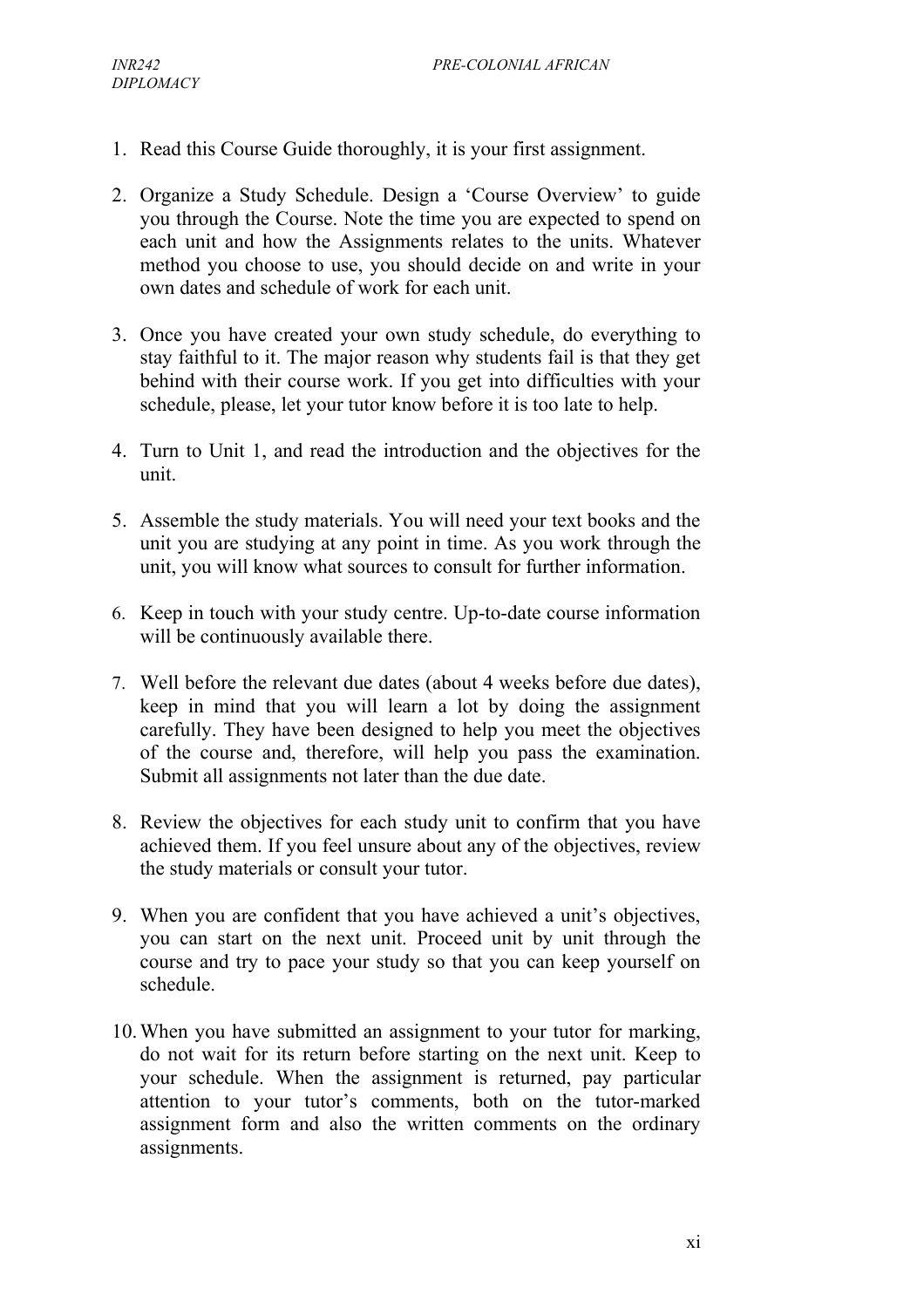11.After completing the last unit, review the course and prepare yourself for the final examination. Check that you have achieved the unit objectives (listed at the beginning of each unit) and the course objectives (listed in the course guide).

## **Facilitators/Tutors and Tutorials**

Information relating to the tutorials will be provided at the appropriate time. Your tutor will mark and comment on your assignments, keep a close watch on your progress and on any difficulties you might encounter and provide assistance to you during the course. You must take your tutor-marked assignments to the study centre well before the due date (at least two working days are required). They will be marked by your tutor and returned to you as soon as possible.

Do not hesitate to contact your tutor if you need help. Contact your tutor if:

- You do not understand any part of the study units or the assigned readings
- You have difficulty with the exercises
- You have a question or problem with an assignment or with your tutor's comments on an assignment of with the grading or an assignment.

You should try your best to attend the tutorials. This is the only chance to have face-to-face contact with your tutors and ask questions which are answered instantly. You can raise any problem encountered in the course of your study. To gain the maximum benefit from course tutorials, prepare a question list before meeting them. You will learn a lot from participating actively in discussions.

#### **Summary**

The course guide is designed to enlighten you on what to expect in Pre-Colonial African Diplomacy. You will find the course guide very useful in understanding the main academic and professional thrust of the course. Whether you intend to become a researcher or a practitioner in the field of Diplomacy – especially African Diplomacy, you will find the course guide handy to familiarize you with the basic and potential rudiments of the course.

A painstaking and diligent study of this course guide will get you prepared to master the course easily.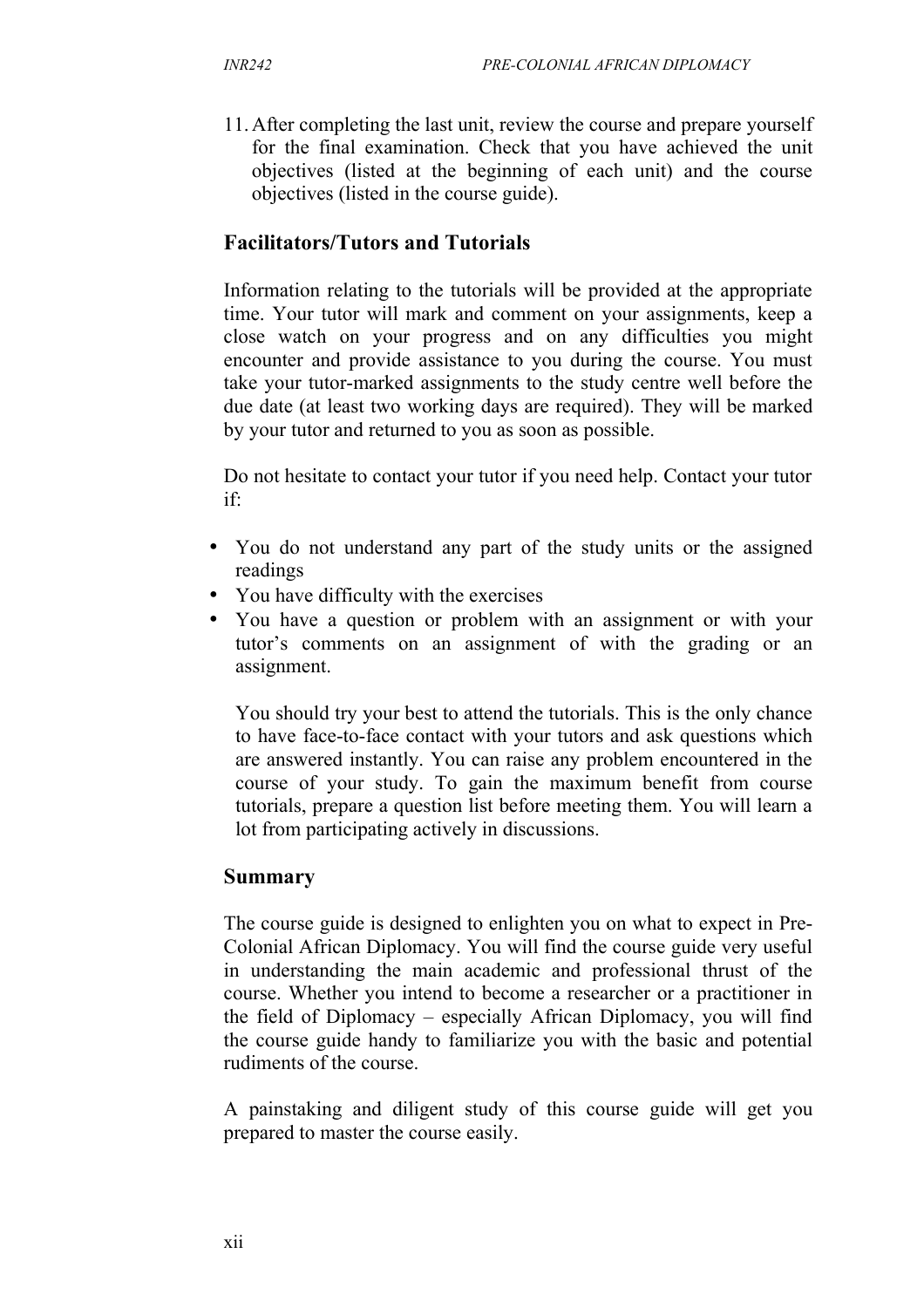We wish you success in the course and look forward to your successful completion of INR242: Pre-colonial African Diplomacy.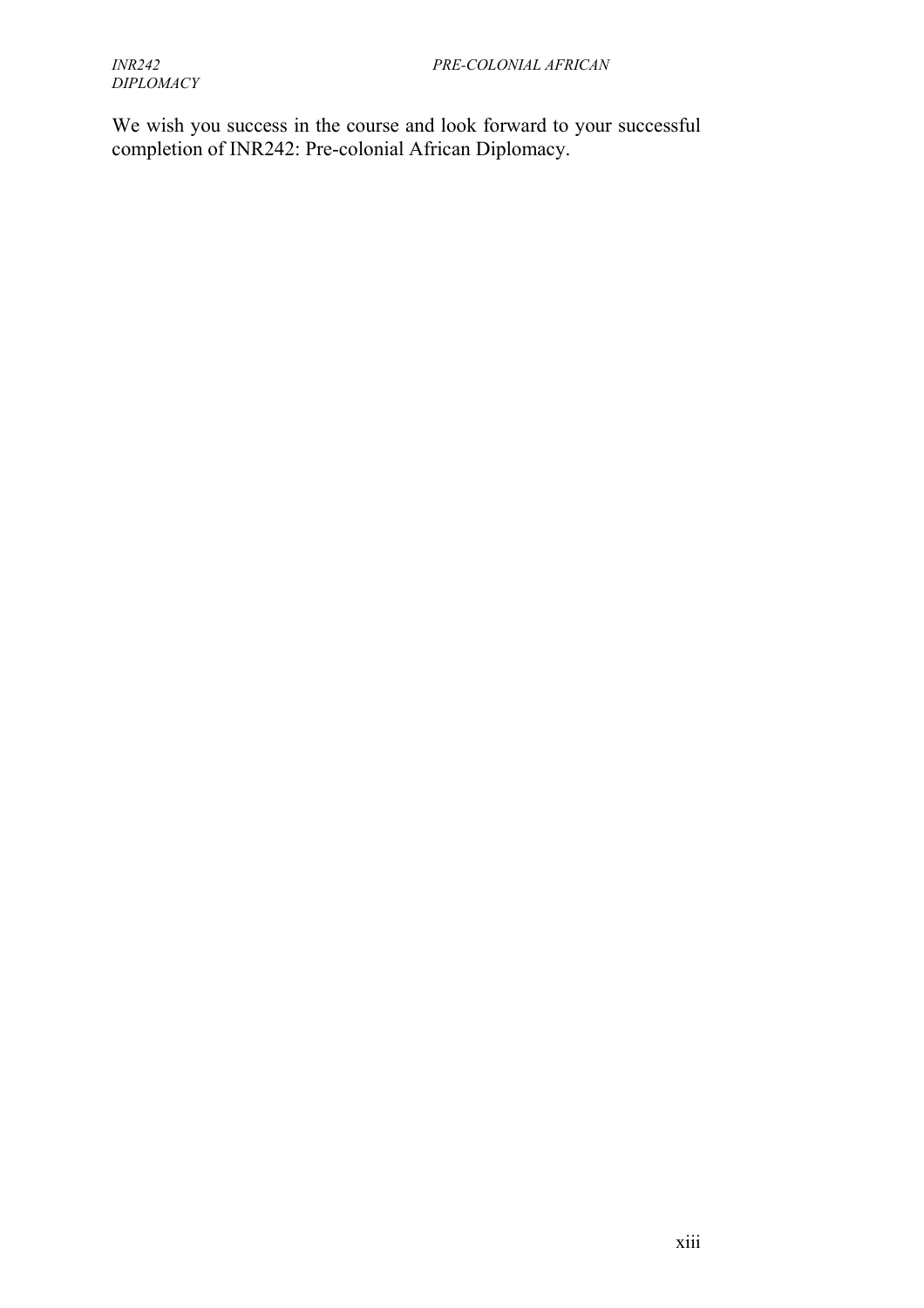| Course Code  | <b>INR242</b>                  |
|--------------|--------------------------------|
| Course Title | Pre-Colonial African Diplomacy |

Course Team Mr. Ehile Oga Sunday (Developer/Writer) - UNIABUJA Terhemba Nom Ambe-Uva (Coordinator) - NOUN

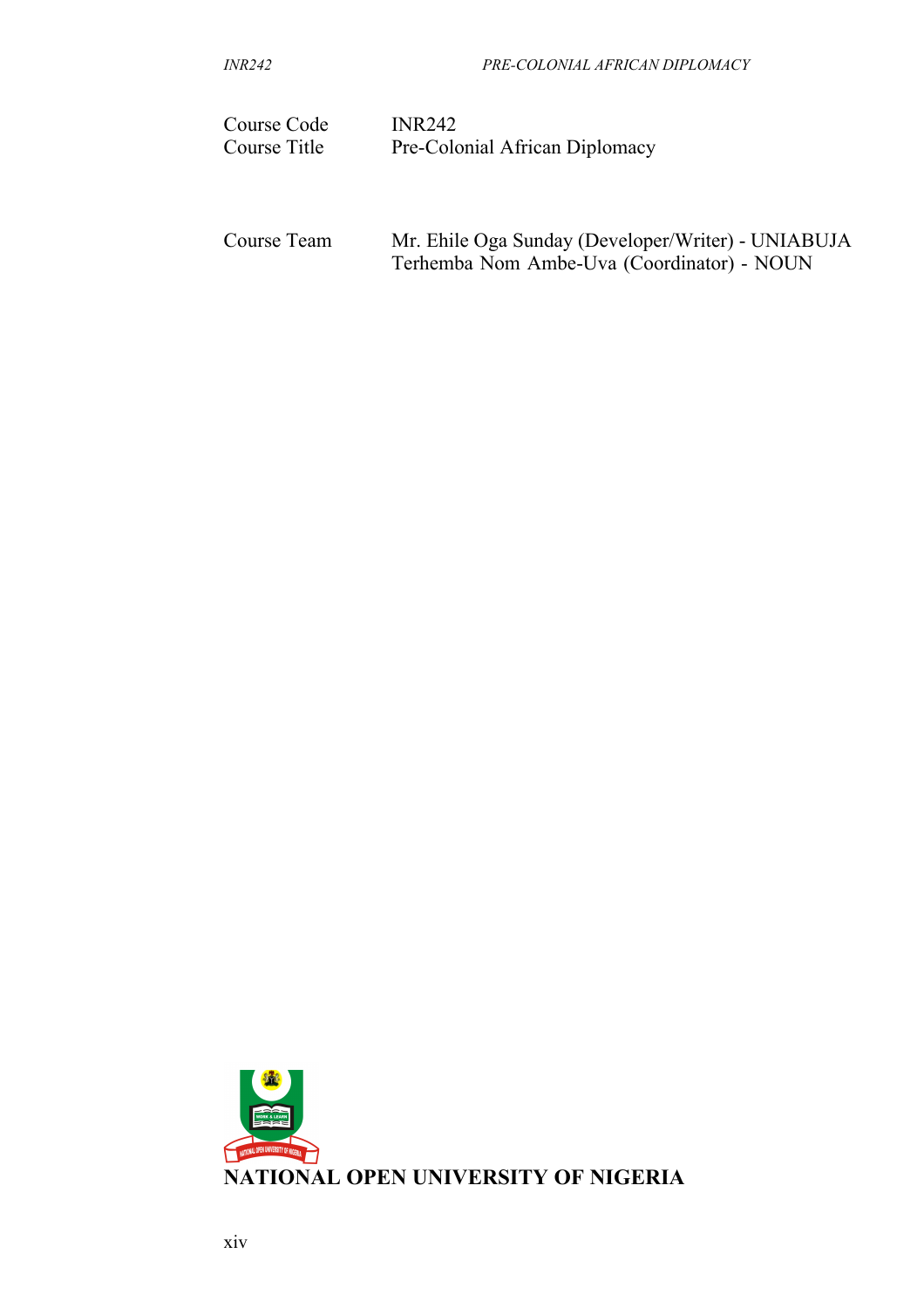National Open University of Nigeria **Headquarters** 14/16 Ahmadu Bello Way Victoria Island Lagos

Abuja Office No. 5 Dar es Salaam Street Off Aminu Kano Crescent Wuse II, Abuja Nigeria

e-mail: [centralinfo@nou.edu.ng](mailto:centralinfo@nou.edu.ng) URL: [www.nou.edu.ng](http://www.nou.edu.ng/)

Published By: National Open University of Nigeria

First Printed 2010

ISBN: 978-058-128-6

All Rights Reserved

Printed by: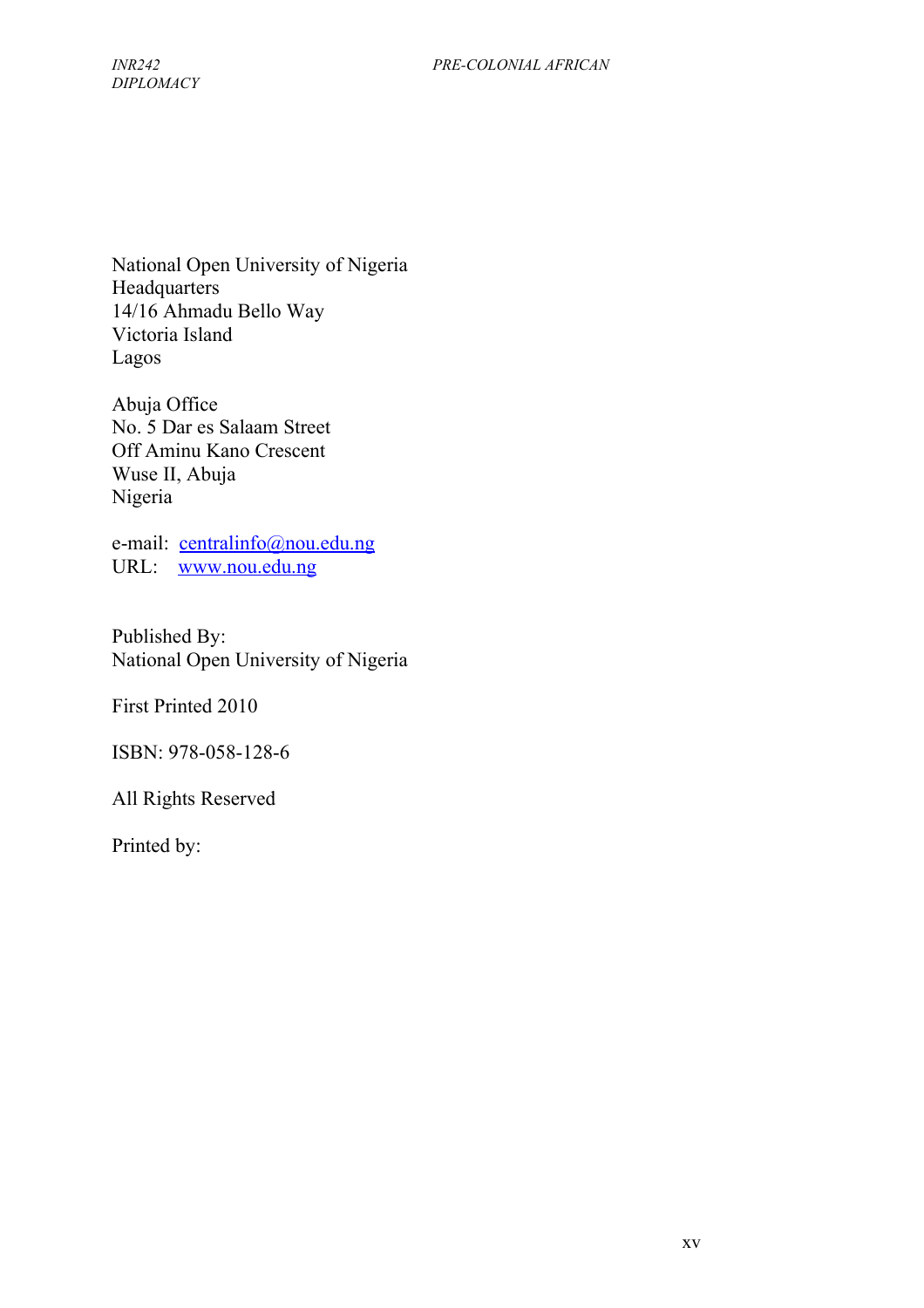## **CONTENTS PAGE**

| <b>Module 1</b> | <b>Definition, Concept and Scope of Pre-Colonial</b>                                                  | 1   |
|-----------------|-------------------------------------------------------------------------------------------------------|-----|
| Unit 1          |                                                                                                       | 1   |
| Unit 2          | The Concept and Scope of Pre-Colonial African                                                         | 10  |
| Unit 3          | The Concept and Scope of Pre-Colonial African                                                         | 18  |
| Unit 4          | The Concept and Scope of Pre-Colonial African                                                         | 27  |
| <b>Module 2</b> | The Study and Origin of Pre-Colonial African                                                          | 35  |
| Unit 1          | The Study of Pre-colonial African Diplomacy                                                           | 35  |
| Unit 2          | Political History of Pre-colonial African States                                                      | 44  |
| Unit 3          | Trade History of Pre-colonial African States                                                          | 54  |
| Unit 4          | Trade History of Pre-colonial African States II                                                       | 62  |
| <b>Module 3</b> | <b>External Influences on Pre-Colonial African</b>                                                    | 70  |
| Unit 1          | Islam and Pre-colonial African Diplomacy                                                              | 70  |
| Unit 2          | The Impact of Islam on Pre-colonial                                                                   |     |
|                 |                                                                                                       |     |
| Unit 3          | European Contact and Pre-colonial                                                                     |     |
| Unit 4          | European Influence on Pre-colonial                                                                    |     |
|                 |                                                                                                       |     |
| <b>Module 4</b> | <b>Natures, Management, Means, Methods, and</b><br><b>Practice of Pre-Colonial African Diplomacy </b> | 103 |
| Unit 1          | The Nature of Pre-colonial African Diplomacy                                                          | 103 |
| Unit 2          | The Management of Pre-colonial                                                                        |     |
| Unit 3          | Means and Methods of Pre-colonial                                                                     | 111 |
|                 |                                                                                                       | 119 |
| Unit 4          | The Practice of Pre-colonial African Diplomacy                                                        | 128 |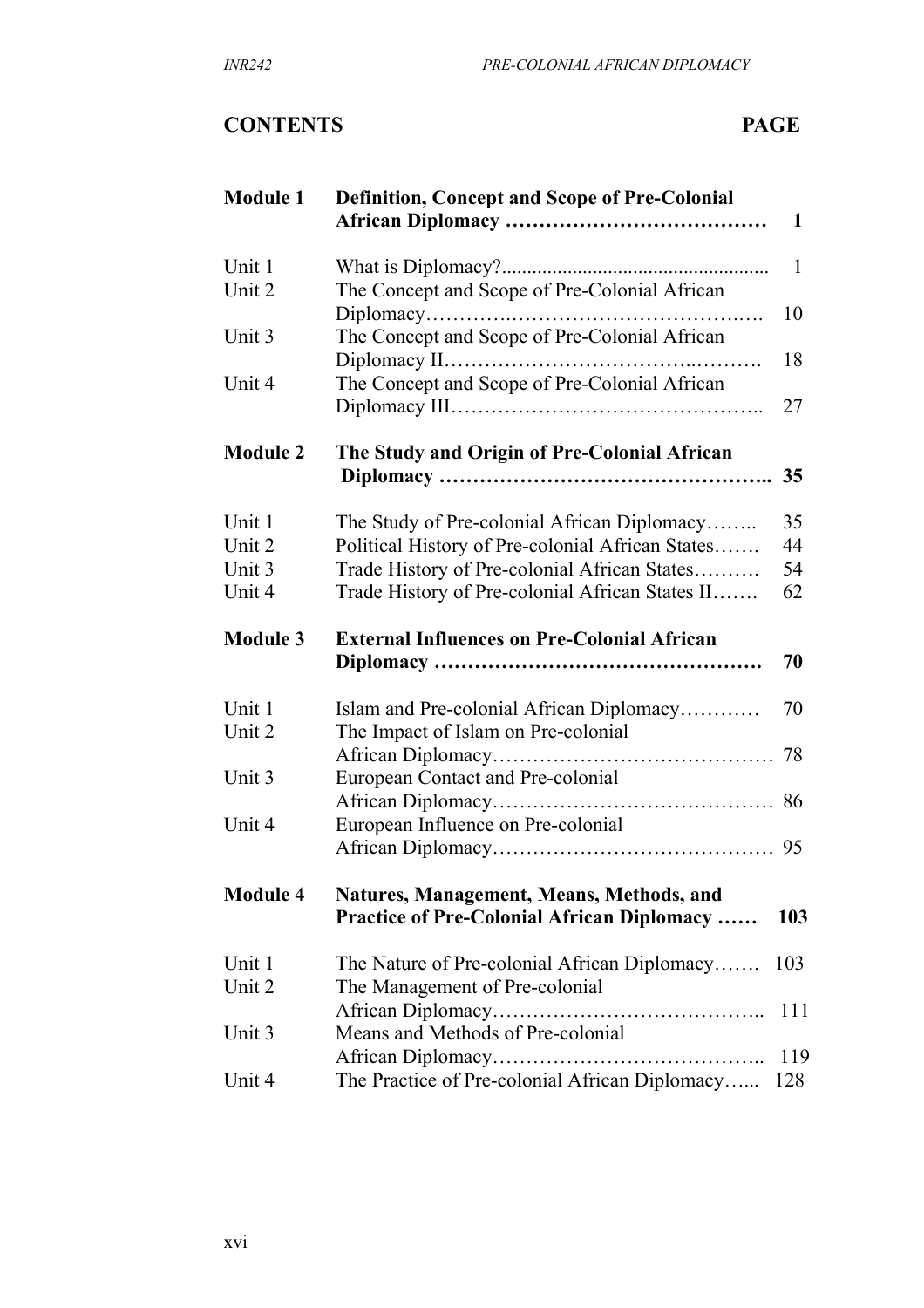| <b>Module 5</b> | <b>Analyses/Appraisal of Pre-Colonial African</b>  | 137 |
|-----------------|----------------------------------------------------|-----|
| Unit 1          | Pre-colonial African Diplomacy:                    |     |
|                 |                                                    |     |
| Unit 2          | Pre-Colonial African Diplomacy: The Dahomey        |     |
|                 |                                                    |     |
| Unit 3          | European Diplomacy during the Pre-Colonial         |     |
|                 |                                                    |     |
| Unit 4          | The Relevance of Pre-Colonial African Diplomacy in |     |
|                 |                                                    |     |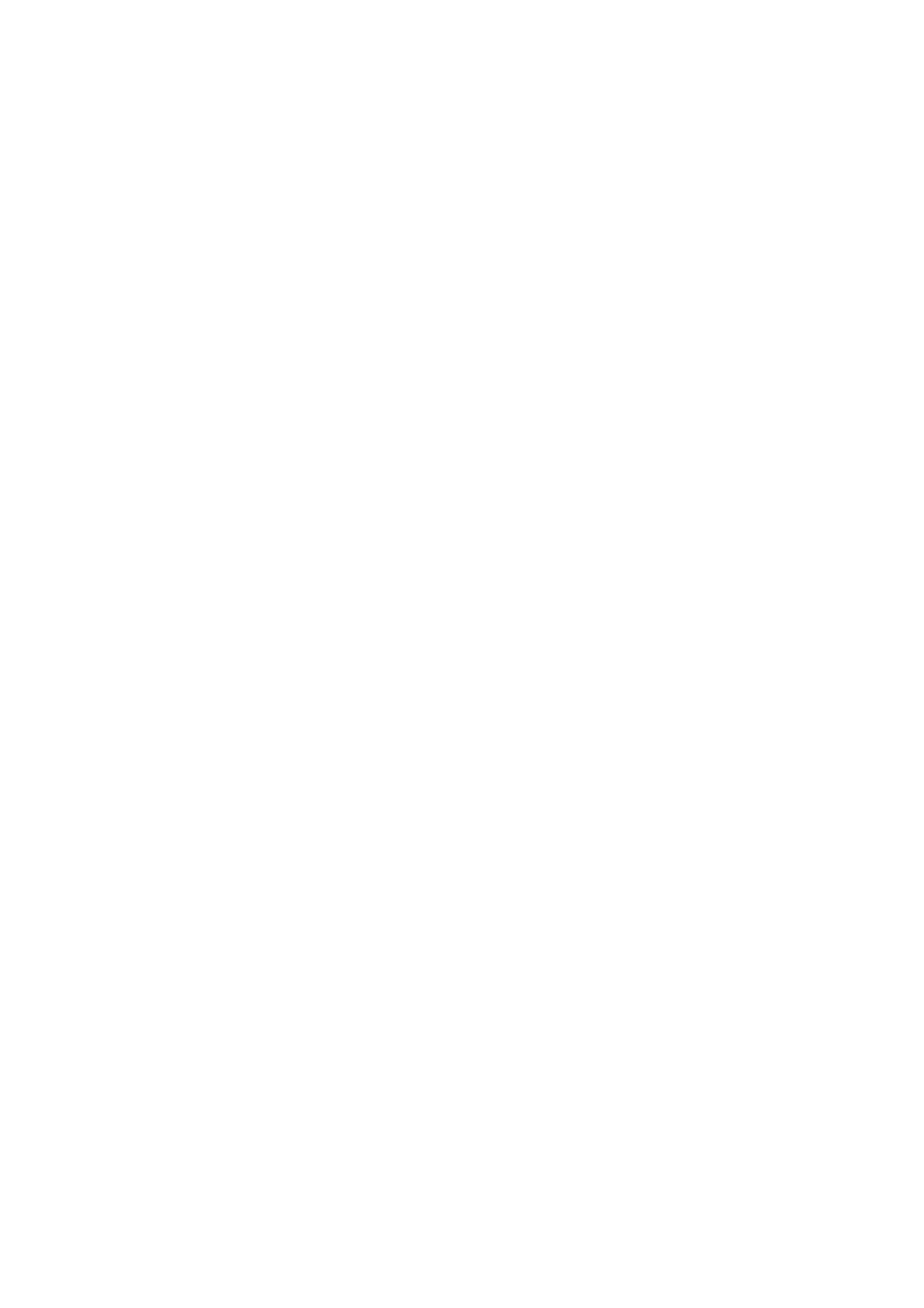## **MODULE 1 DEFINITION, SCOPE AND CONCEPT OF PRE-COLONIAL AFRICAN DIPLOMACY**

- Unit 1 What is Diplomacy?
- Unit 2 The Concept and Scope of Pre-colonial African **Diplomacy**
- Unit 3 The Concept and Scope of Pre-colonial African Diplomacy II
- Unit 4 The Concept and Scope of Pre-colonial African Diplomacy III

## **UNIT 1 WHAT IS DIPLOMACY?**

### **CONTENTS**

- 1.0 Introduction
- 2.0 Objectives
- 3.0 Main Content
	- 3.1 Definition of Diplomacy
	- 3.2 Scope of Diplomacy
	- 3.3 Diplomatic History
	- 3.4 Practice of Diplomacy
	- 3.5 The Relationship between Western European Concept of Diplomacy and Pre-colonial African Diplomacy
- 4.0 Conclusion
- 5.0 Summary
- 6.0 Tutor-Marked Assignment
- 7.0 References/Further Reading

### **1.0 INTRODUCTION**

Welcome to INR 242: Pre-Colonial African Diplomacy. I want you to be aware that this is a very interesting course which touches all aspects of Pre-Colonial African life.

This unit however will be dedicated to the general notion of Diplomacy in order to enable you have a solid grasp of Pre-colonial African Diplomacy in the subsequent units. With this, you can relate the concept of diplomacy to Diplomacy in Pre-Colonial African period.

In this unit, you will be intimated with the definition and scope of diplomacy, Diplomatic History and Diplomacy as practised by actors in the international system. You will also be introduced to African Diplomacy in the Pre-Colonial period so as to determine whether the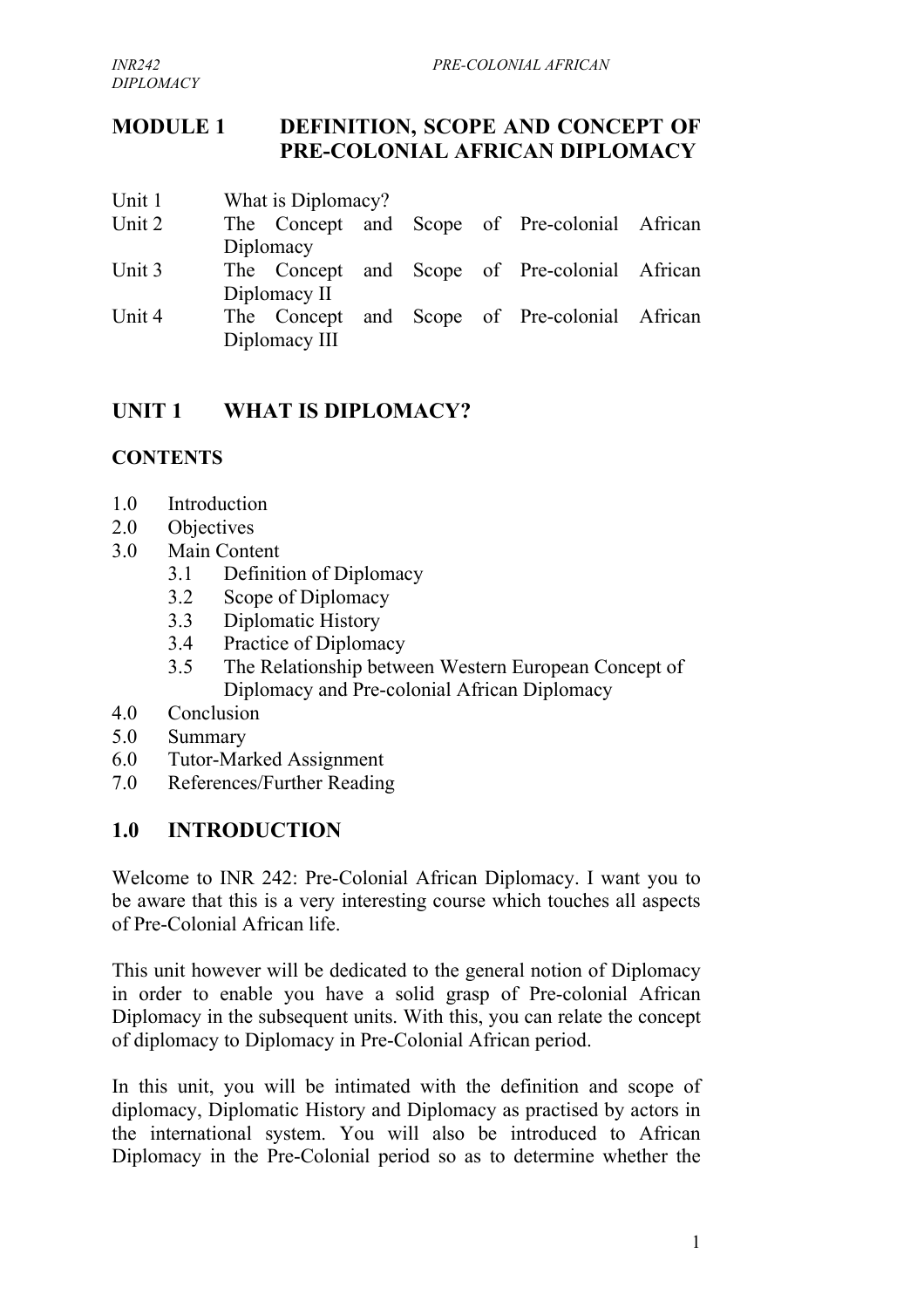African experience can really be termed diplomatic from the outset of this course.

## **2.0 OBJECTIVES**

At the end of this unit, you should be able to:

- define Diplomacy
- discuss the scope of diplomacy
- trace the History and origin of diplomacy
- list the functions and qualities of diplomats
- determine the relationship between diplomacy and Pre-Colonial African Diplomacy.

## **3.0 MAIN CONTENT**

## **3.1 Definition of Diplomacy**

You ought to know by now that in virtually all fields of human endeavour, there is no single acceptable definition of any concept. This might be so because of the dynamic nature of things. There are different views of things depending on the side you are on. So it is with the concept of diplomacy. What we can aspire to get for a clear concept of the term is to be near the term as much as possible.

Diplomacy is defined by one scholar as the application of tact, commonsense and intelligence with foreign officials. Another definition says it is the accomplishing of a country's national interest in the International community through peaceful means devoid of war. This latter definition which stresses peace and denounces war will later be seen as more relevant to this study. Yet, a third well known definition states that diplomacy is the conduct of business between states by peaceful means.

Our working definition for this course however will lay emphasis on Diplomacy being a process through which the business of states in the international system is carried out by officials through appropriate means, methods and strategies that will enhance peace and discourage wars. It is used to reach agreement, compromise or settlement where actors' objectives are in conflict or competition in the international system.

The following analysis of the working definition will enhance your understanding of the subject-matter.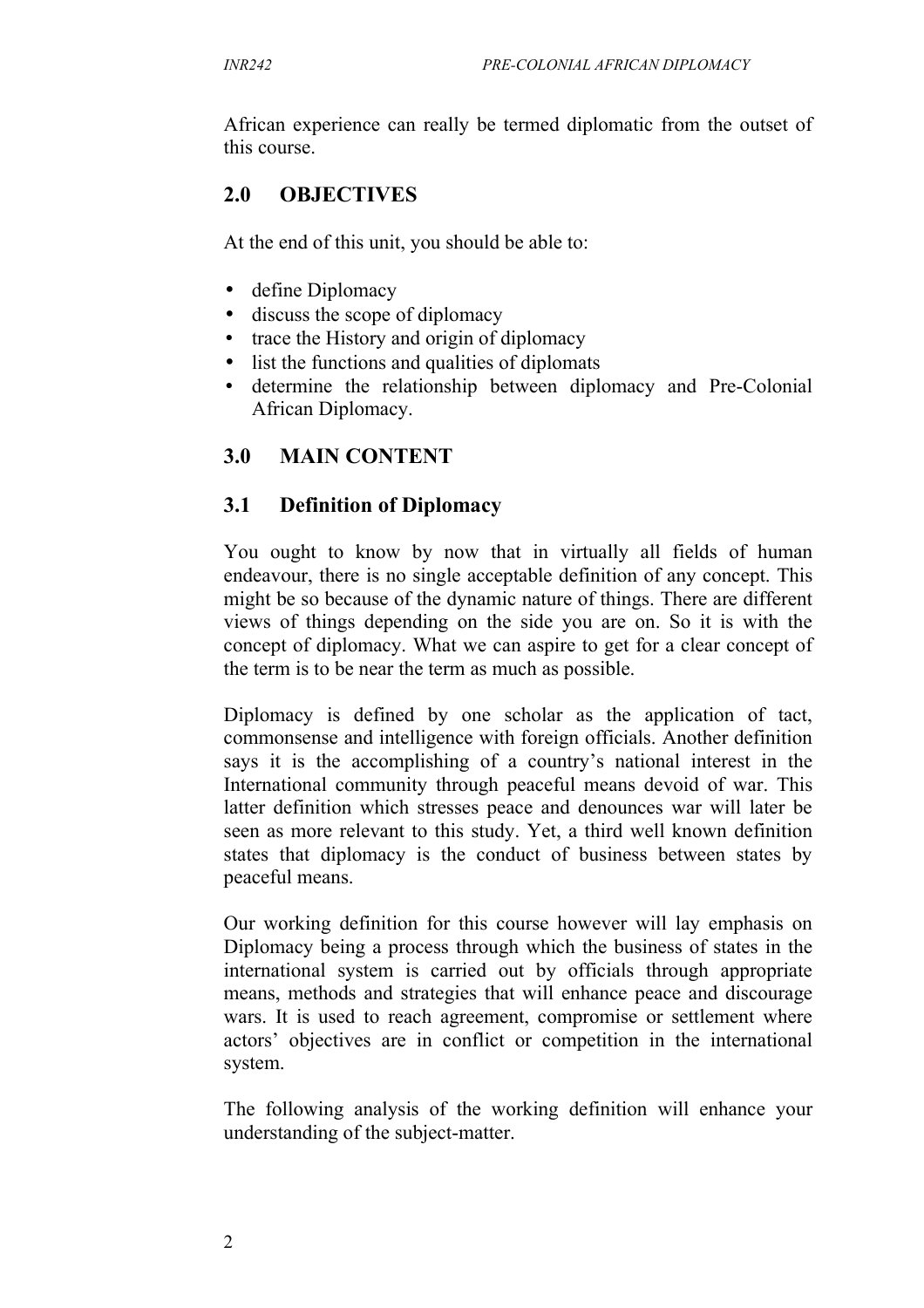- Diplomacy is a process, an action involving actors in the international system.
- The actors are appropriate officials appointed for the process. They are appointed in consideration of their suitability for the task-through their competence, educational background, experience, tact, qualities etc.
- Diplomacy applies means, methods and strategies in the process of getting things done. This implies that appropriate means should be employed in appropriate circumstance – Negotiation, bargaining, financial inducements and aids, exchange of presents, promise of support and of course threat are all strategies of diplomacy.
- The definition stresses the fact that there are conflicting and competing interests in the international system which must be reconciled in a peaceful means for diplomacy to thrive.
- Lastly, in pursuing national interest, the international community should not be thrown into chaos. Peace should be maintained at all cost. For diplomacy to be effective, war should not be the outcome. Simply put, war is a failure of diplomacy.

I hope that with the above analysis, you have a good working grasp of definition of diplomacy. I hereby advise you not to state your definition as an established fact. Analyse the various parts of the definitions. This will help me to ascertain the level of your understanding of the definition. And if you do not understand, you will find your analysis helpful.

Analysis entails taking your chosen definition and explaining the meaning of each phrase, term and clause. It is never enough simply to state a definition as though its meaning were self-evident.

I will like you to note that even though Diplomacy requires the employment of tact, wit, intelligence and common sense, it is not cunningness or craftiness. A diplomat may be shrewd and quick witted but it does not mean he is cunning. A student once attributed that being diplomatic means not being straight forward. He saw the Oyo people of Yorubaland as cunning people who hide their true intentions and the Ekiti as forthright and straightforward. He thereby concluded that the Oyos are diplomatic while the Ekitis are not. This is an error and you should guard against it. Diplomacy employs tact, shrewdness, levelheadedness, calculations, quick wit, and apt response to issues, reservation and of course a very deep analytical mind. A diplomat should be quick to hear but very slow to speak. These are just the type of qualities required when dealing with many people from diverse backgrounds and cultures at official level.

#### **SELF ASSESSMENT EXERCISE 1**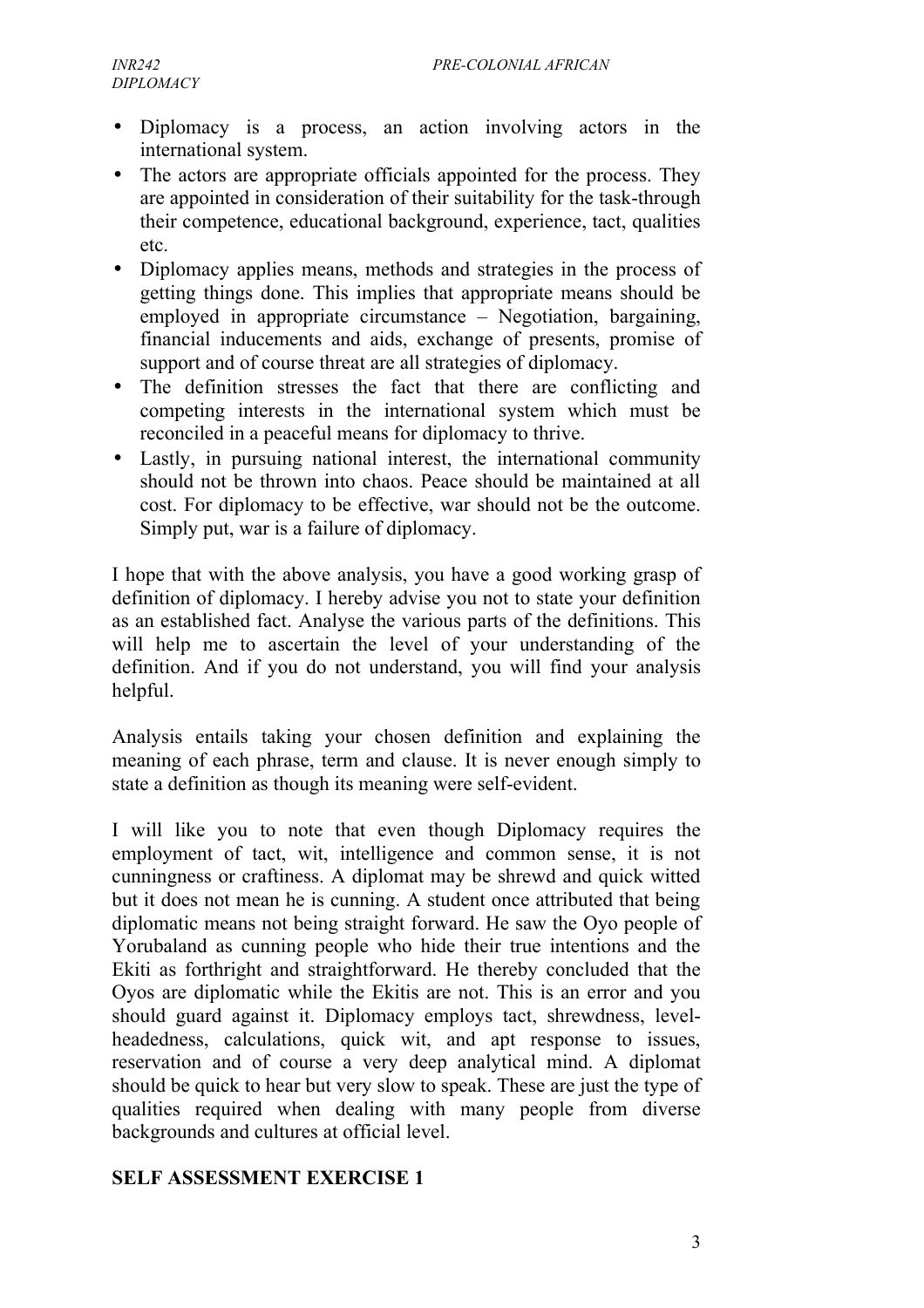Give an analytical definition of Diplomacy

#### **3.2 Scope of Diplomacy**

The study of Diplomacy as an academic activity has been misconstrued over the years. Some scholars think it is the summation of a Nation's foreign policy while others see it as merely projecting the interests of a nation in the international community of conflicting and competing interests. Yet others see it as a forerunner of the newly emerging course referred to as "Peace studies".

Suffice to say that Diplomacy as a field of study has found a place in the curriculum of many universities in Britain, Europe and the United States. It is studied distinctly from other aspects of International Relations. It is however imperative to state unequivocally that Diplomacy even though distinct from some other units of International Relations is closely related to International Relations. You should note that Diplomacy should not be seen as isolated but integrated with all forms of international relations – be it International Economics, Trade, communication, Strategic studies, Peace studies, Conflict Resolution, War, National interest, foreign policy, or International Law and Conventions.

For a clearer picture of the above-mentioned, an analytical comparison will be attempted to highlight the scope of Diplomacy:

- 1. Diplomacy thrives in the projection of a state's national interest in the International community
- 2. More than any other thing, International Economics, trade and commerce shape a nation's interest and the state always seek to defend and maintain this through Diplomacy.
- 3. Diplomacy and Communication must work together to get desired diplomatic results for a state.
- 4. Strategic studies is an integral part of diplomacy in order to get states' business done.
- 5. Peace studies and conflict resolution make extensive use of diplomacy
- 6. It is the undesirability of war that necessitates Diplomacy.
- 7. The foreign policy of a nation can only be effectively carried out by sound diplomatic tenets.
- 8. Diplomacy is conducted in accordance with International Law and **Conventions**

You can see now that Diplomacy is an integral part of all other aspects of International relations.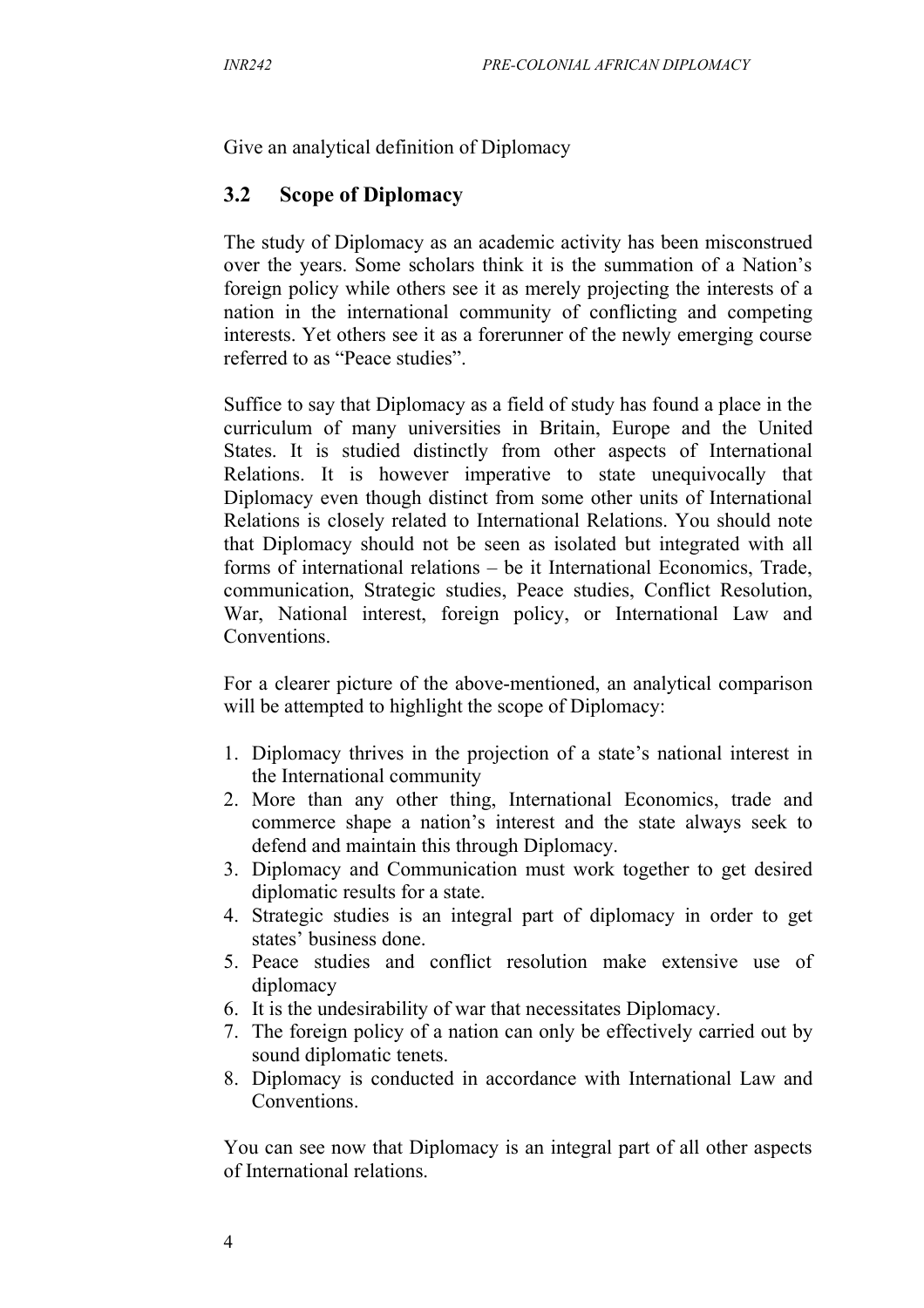I advise you to get some relevant textbooks from the University of Ibadan (U.I) bookshop or any other bookshop.

#### **SELF ASSESSMENT EXERCISE 2**

Discuss the scope of diplomacy

#### **3.3 Diplomatic History**

The history of Diplomacy can be traced from the earliest times through the medieval periods to the Italian-city states system and even to the Pre-Colonial period.

For the purpose of clarity, I will attempt to list the various historical periods of Diplomacy.

1. Diplomacy, even though not in the official form, originated with human existence. The history of mankind is replete with forms of Diplomacy. Even in the Bible records, there were diplomatic relations between the Israelites and other Semitic peoples of the land of Canaan. The Quran also stress the existence of diplomatic relations between the Arabs and the other peoples of the world.

It should be noted that notable men of God like Abraham, Moses, Isaac, and Jacob used diplomatic methods in resolving land and territorial matters to avoid war.

- 2. After the primitive society, came the medieval European system which manifested at the collapse of the Holy Roman Empire. The period was characterized by ethnic, religious, political and ideological wars. It was in fact referred to as the Dark Ages. The spread of Islam however put a check on the total collapse of diplomacy then.
- 3. By the late  $15<sup>th</sup>$  century, the Italian city States established permanent diplomatic missions (i.e. embassies), career diplomats and complete privileges and immunities that went with them. By this period the Greeks, Egyptians, Assyrians and the Romans only established ad hoc envoys. Some scholars have argued that the Italian city state system is the bridge between the medieval and the modern International Society and State System.
- 4. The treaty of Westphalia which ended the thirty-year war, which engulfed Europe, also gave impetus to modern Diplomacy. You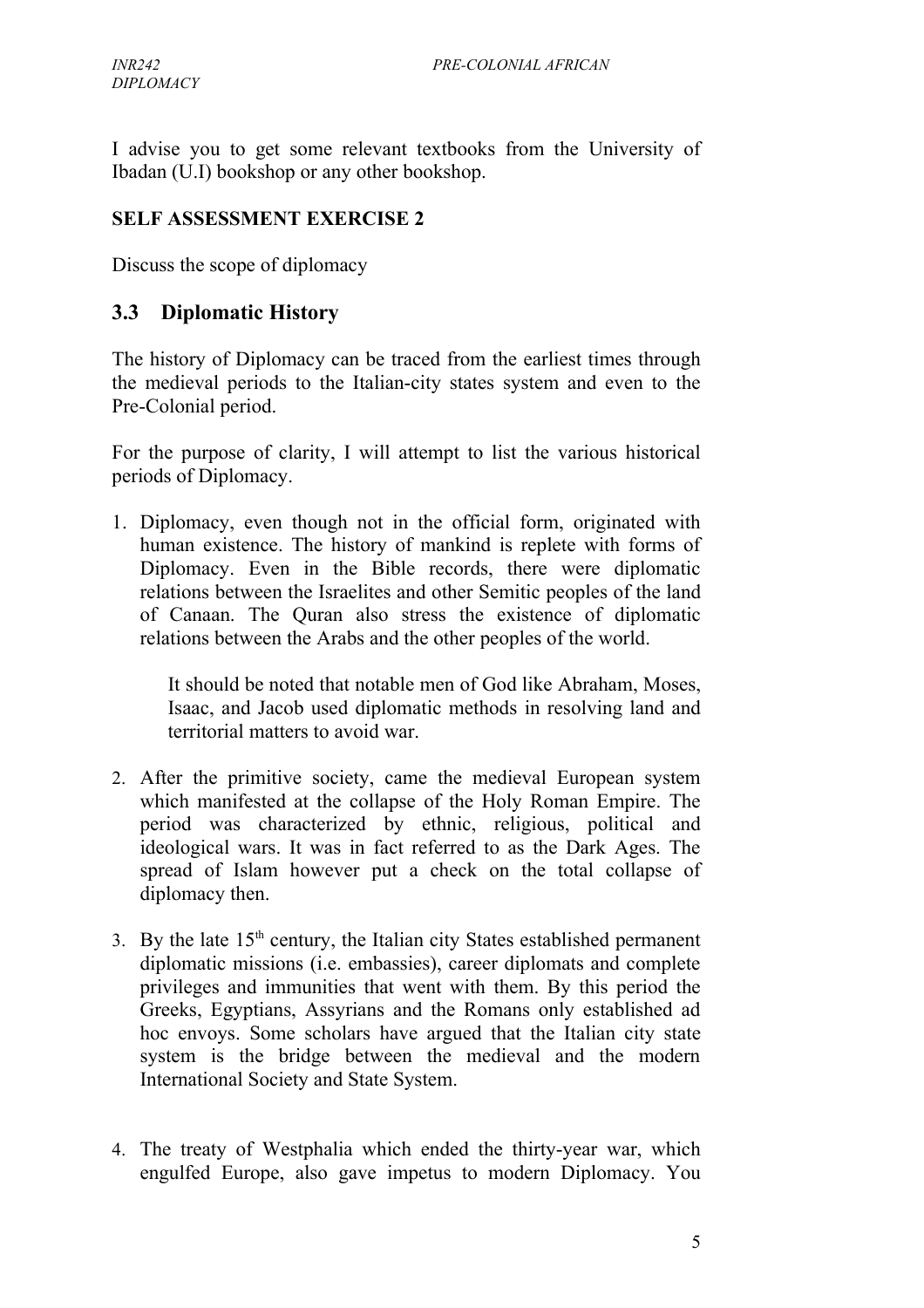should get a copy of *History of Europe 1789 – 1919* by Michael Omolewa and read about The Treaty of Westphalia. This treaty gave credence to the concepts of:

- Sovereign statehood
- International law
- Diplomacy
- Balance of power
- 5. The Concert System which was an epoch-making event in European periodic summit or conference system meant to discuss or settle matters bothering on common interest is another annal in the World Diplomatic History. The concert system started in 1815 when the Napoleonic wars nearly routed the whole of Europe.
- 6. The Peace Conference which was convened after the First World War (i.e. The Versailles Treaty) is another annal. The Versailles Treaty encouraged the notion of self-determination in the modern International system.
- 7. Pre-colonial Africa too could trace the origin of its Diplomatic relations to early times of African existence until the period of the Trans Atlantic trade in slaves, ivory, beads and other goods. Treaties were ratified solemnly, widely accepted protocol regulated negotiations, sanctions were provided for the observance of treaties and embassies were sent to Europe with emissaries performing official diplomatic duties. These diplomatic activities went on in the pre-colonial period covering a period of four or five hundred years up to the last decade of the nineteenth century before the partition and the establishment of colonies. With the foregoing, you can appreciate with clarity, the historical antecedents of Diplomacy.

#### **SELF ASSESSMENT EXERCISE 3**

Agree or disagree with the fact that diplomacy originated to discourage wars.

### **3.4 Practice of Diplomacy**

For Diplomacy to flourish, there are practitioners officially appointed to perform diplomatic functions. As we have said earlier on in this unit,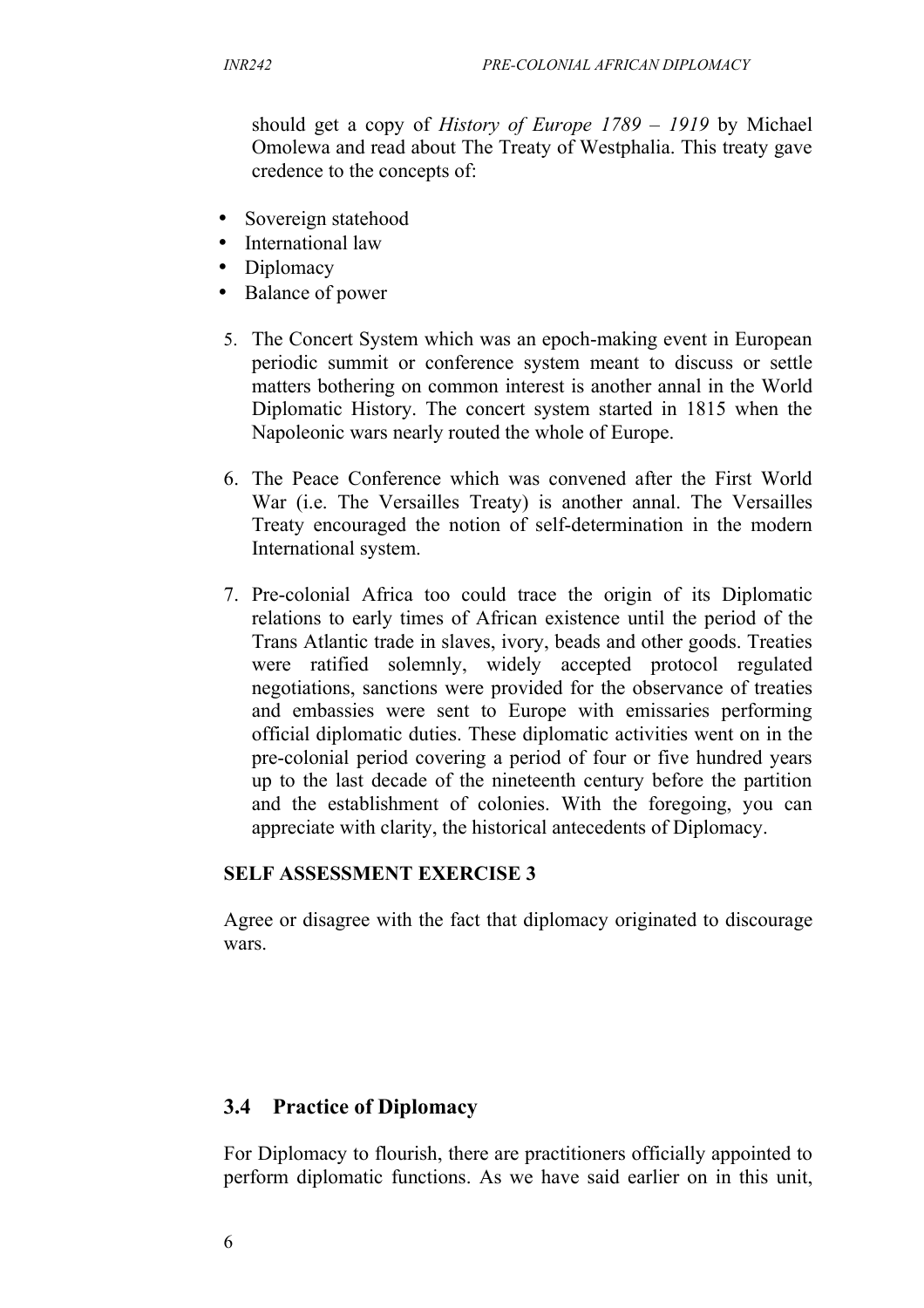such appointed officials must be imbued with certain characteristics and qualities which must include the following among others:

- Sound Bargaining power
- Good negotiation skill
- Tact
- Intelligence
- Shrewdness
- Humility
- Sound Analytical mind
- Ouick wit.
- Apt response to issues
- Self-initiative
- Level-headedness
- Common sense
- Eloquence
- Decency
- Sociability

The diplomat needs all these qualities among others to effectively perform his/her functions amongst which are:

- Representation: A diplomat/envoy/ambassador or emissary is the 'eyes' and 'ears' of his state, people, culture and country in another country.
- Negotiation and Bargaining: He is the instrument of dialogue for his people. He should know when to sound tough or compromise. He should be firm or soft as the situation requires and at his own discretion.
- Extraction of Information: This has to be cautiously performed so that the envoy will not be labeled a spy or be accused of espionage activities by his host country. A diplomat has to reveal helpful information concerning the host country to his home country. He has to be very careful in doing this.

The above-listed among others are functions of diplomatic practice. I hereby advise you to get the relevant textbook on FUNCTIONS of DIPLOMATS.

#### **SELF ASSESSMENT EXERCISE 4**

List and explain the qualities and Functions of a diplomat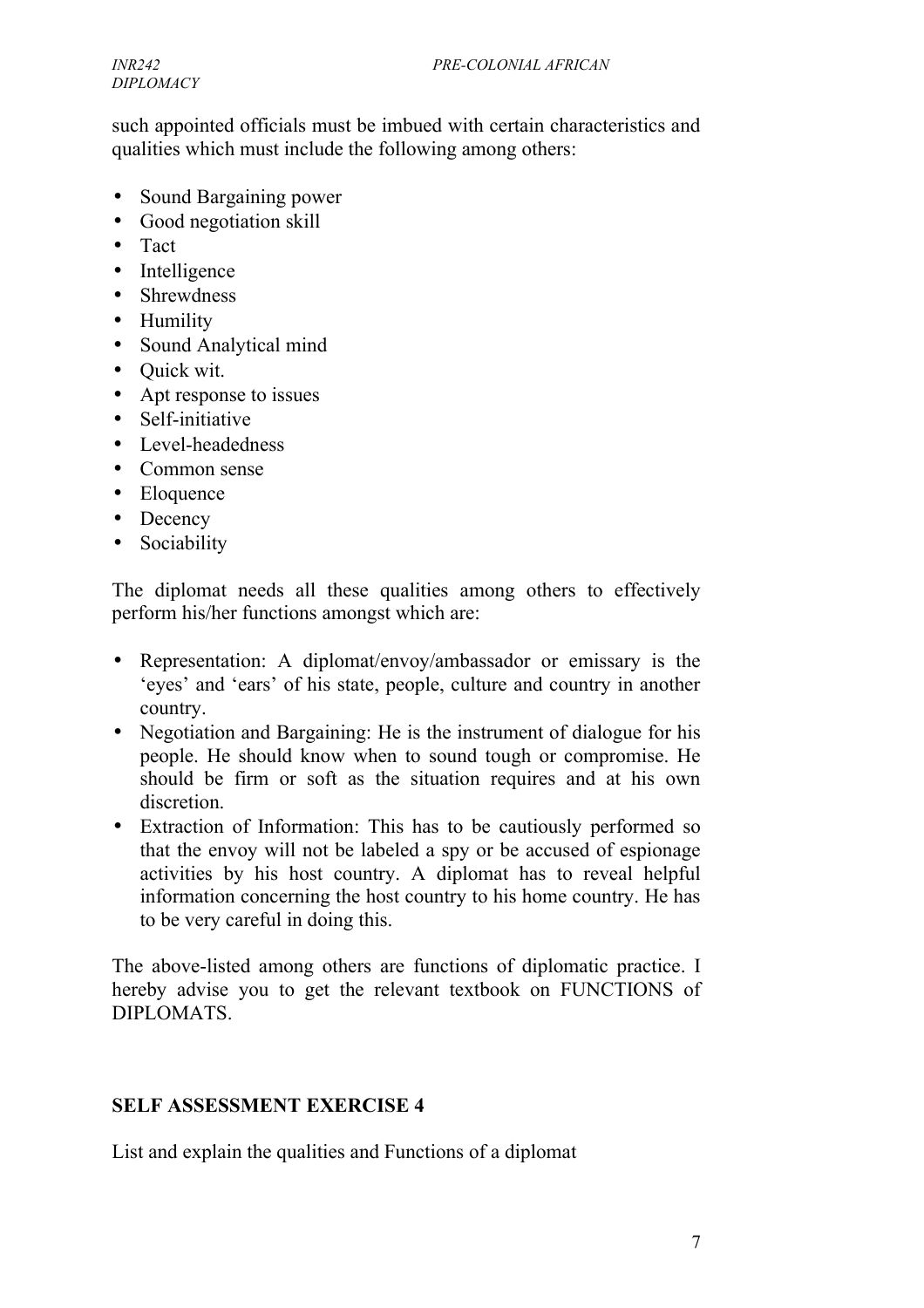## **3.5 The Relationship between Western European Concept of Diplomacy and Pre-colonial African Diplomacy**

I intend to relate the concept of Diplomacy by Western Europe to the concept and practice of Diplomacy in Pre-Colonial Africa in this part. You should have it in mind that this course is primarily about Pre-Colonial Africa and I want us to see how Diplomacy in Pre-Colonial Africa can really feature as one. You should note that the subject evolved in Western Europe but we seek to apply it to Pre-colonial Africa here.

We shall do this by drawing a parallel between the definition of Diplomacy and some aspects of Pre-Colonial African Diplomacy.

- If diplomacy is the conduct of business between states by peaceful means, then Pre-Colonial Africa was no stranger to diplomacy. This is because in Africa before the colonial period, diplomacy as carried out was the same as elsewhere in the World. Treaties were negotiated, frontiers (of trade and authority more often than of territory) were delimited, past disputes were settled and potential crisis argued away.
- If diplomacy uses means, methods and strategies to get state business done in the international community of conflicting and competing interests, then Pre-colonial Africa is a veteran. The means employed by Pre-Colonial Africa Diplomacy include sending of embassies both ad-hoc and semi-permanent, present giving and receiving and the use of regular courier services.
- In the definition of Diplomacy, officials are appointed to carry out the business and so also Pre-colonial African diplomacy made use of emissaries, envoys and representatives to facilitate the easy conduct of diplomatic relations.
- Diplomacy is guided by International law and conventions which is binding on actors and so also in the Pre-Colonial African experience, customary African laws which were acceptable to all actors were formulated to guide diplomatic relations.

With the foregoing, you should be able to effectively relate the Western European concept of diplomacy to the Pre-colonial African situation.

#### **SELF ASSESSMENT EXERCISE 5**

Determine the relationship between Diplomacy and Pre-Colonial African Diplomacy.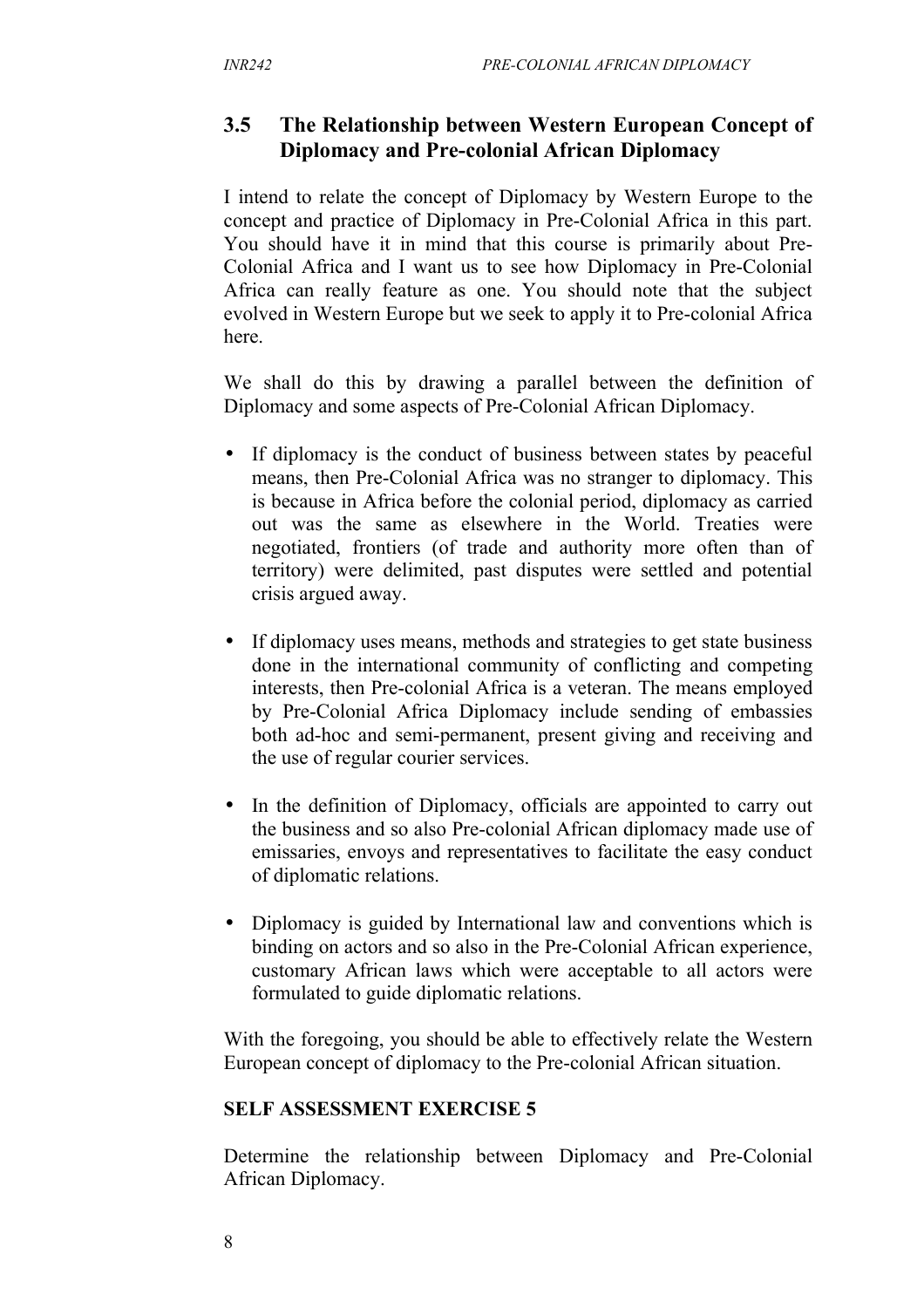### **4.0 CONCLUSION**

We have defined and explained the concept of Diplomacy in general. We have also highlighted how it relates to Pre-Colonial African Diplomacy for a solid grasp of the subject matter.

#### **5.0 SUMMARY**

In this unit, we drew a parallel between the concept, scope, historical antecedent, practice of diplomacy and relationship with the Pre-Colonial African situation. We can thus see that Pre-Colonial Africa had an experience that can truly be termed "diplomatic". We thus move on to the other units on a solid foundation.

#### **6.0 TUTOR-MARKED ASSIGNMENT**

- 1. Give and explain the working definition of Diplomacy in this unit.
- 2. Would you agree that Pre-Colonial Africa truly practiced Diplomacy?

#### **7.0 REFERENCES/FURTHER READING**

- Adesola, F. (2004). *International Relations: An Introductory Text,* Ibadan: College Press and Publishers Ltd., Pp. 12-25.
- Stern, G. (1995). *The Structure of International Society: An Introduction to the Study of International Relations,* London and New York, Printer Publisher, pp. 10-40.
- Omolewa, M. (1978). *History of Europe 1789-1919*. Ibadan: Aromolaran Publishing Company.
- Irwin, G. (1957). "Pre-colonial African Diplomacy: The Example of Ashante" *in* The *International Journal of African Historical Studies* Vol. 1 (19).
- Salow E. (1973). A Guide to Diplomatic Practice in *Journal of African History* XIV.
- Smith, R. (1973). "Peace and Palavar: International Relations in Precolonial Africa" in *Journal of African History* IV. pp. 599-621.
- **UNIT 2 CONCEPT AND SCOPE OF PRE-COLONIAL AFRICAN DIPLOMACY**

#### **CONTENTS**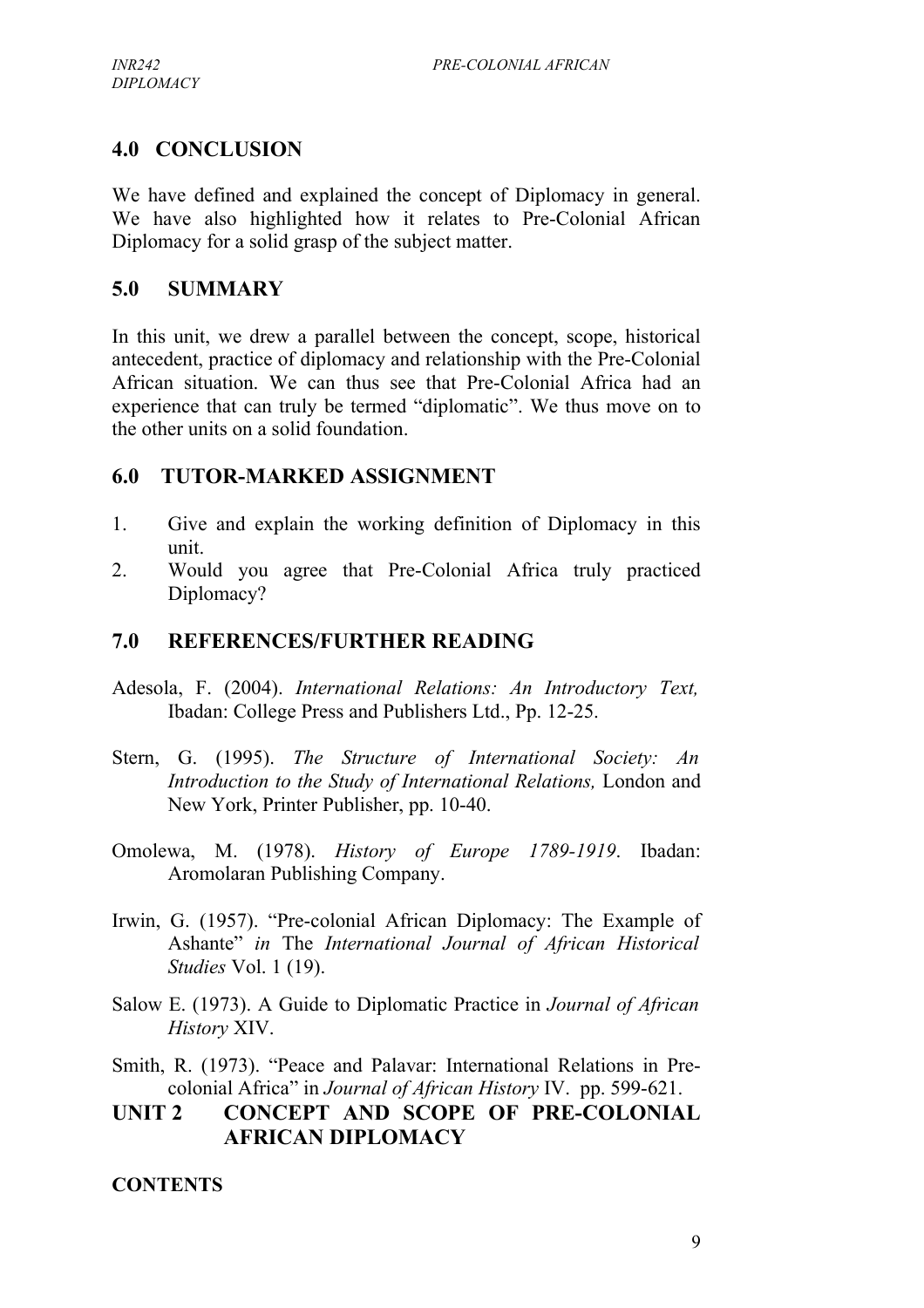- 1.0 Introduction
- 2.0 Objectives
- 3.0 Main Content
	- 3.1 Key Concepts
	- 3.2 Concept of Pre-colonial African International Relations
	- 3.3 Concept of Geopolitics and Government
		- 3.3.1 Pre-Colonial African Geopolitics
- 4.0 Conclusion
- 5.0 Summary
- 6.0 Tutor-Marked Assignment
- 7.0 References/Further Reading

## **1.0 INTRODUCTION**

In this second unit, you will be exposed to the specific concept and scope of Pre-colonial African Diplomacy as distinct and at the same time related to the Western European concept of Diplomacy.

You will be familiarised with the key concepts associated with precolonial African Diplomacy. Concepts such as Pre-colonial African International Relations and Geopolitics will be discussed. This will enable you to have a clear understanding of the various concepts and you will be able to effectively apply them to the workings of Precolonial African Diplomacy. Other concepts will however be treated in subsequent units.

Needless to remind you that the scope and concept are treated as interwoven – being the range and the relationship of the whole course to one another.

### **2.0 OBJECTIVES**

At the end of this unit, you should be able to:

- identify the key concepts of pre-colonial African diplomacy
- determine the relationship between the various concepts
- identify the peculiarity of pre-colonial African Diplomacy in its conceptual setting
- list and discuss the scope and concept of Pre-colonial African Diplomacy
- discuss the concepts of Pre-colonial African International Relations and Geopolitics.

### **3.0 MAIN CONTENT**

### **3.1 Key Concepts**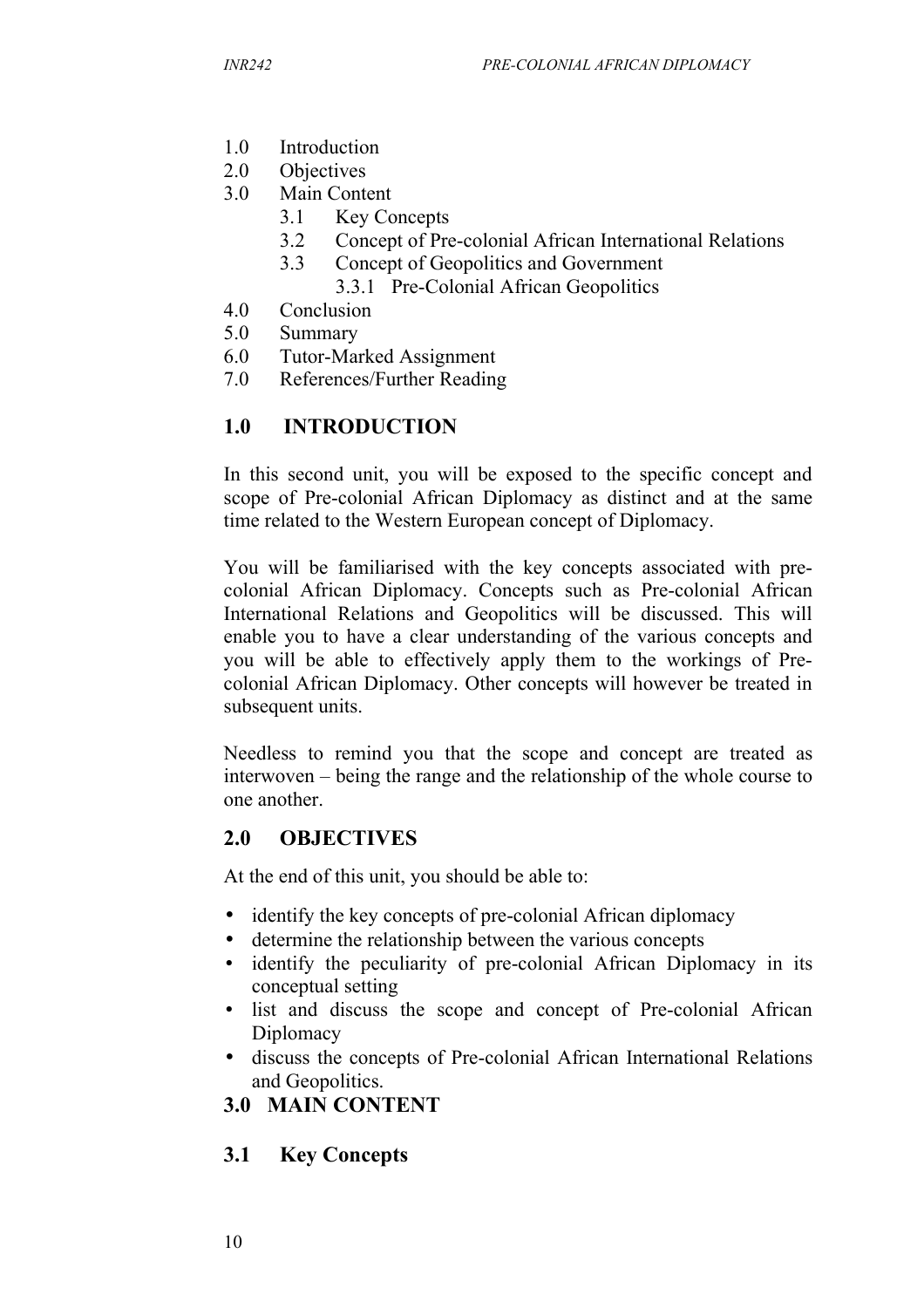It is important that you begin with a sound understanding of the main concepts of this field. And as I earlier mentioned in the preceding unit, Diplomacy as a subject of study evolved in the curriculum of Western Europe. It only by understands the concepts related to Pre-colonial African Diplomacy that we can appreciate the Pre-colonial African experience as diplomatic.

To aid your understanding of the different questions of concepts, I have indicated some books on research methods for you to read below. You should note that I have indicated which chapters are relevant. You can get these books in any university bookshop. Visit any university bookshop you have access to and you will find enough materials to read on research method dealing with concepts. The better you acquaint yourselves with research methods the more effectively you will be able to research and write your essays. You should bear it in mind that you are undergraduates studying for a degree and so you are expected to perform at a higher level than before.

The books are the following:

- Burzun, J. and Greff, H.F. (1977). *The Modern Researcher*, (3<sup>rd</sup> ed.). New York, Chapter 6.
- Isaak, Alan C. (1969). *Scope and Methods of Political Science,* (3rd ed.). Homewood, III: The Dorsey Press, 1981 Chapters 5 and 8.
- Goode, W.J. and Hatt, P.K. (1952). *Methods in Social Research, International Student Edition*. New York: McGraw Hill, Chapters 5, 6 and 7.

Now, coming back to the issue of concepts in Pre-colonial African Diplomacy, you should be careful to correlate these concepts as will be discussed herein. These concepts form a related whole and they transcend the scope of the subject matter in this study. The concepts also highlight the range covered by Pre-colonial African Diplomacy. The concept can hardly be divorced or separated from the scope (range of study) and hence I opt to discuss them together in the subsequent two or more units.

Of course, the concepts and scope are quite interwoven as they permeate the whole issue of Pre-colonial African life in relation to Pre-colonial trade, international relations, Geopolitics, Government, Customary laws, Contact Economics, Commercial frontiers and even missionary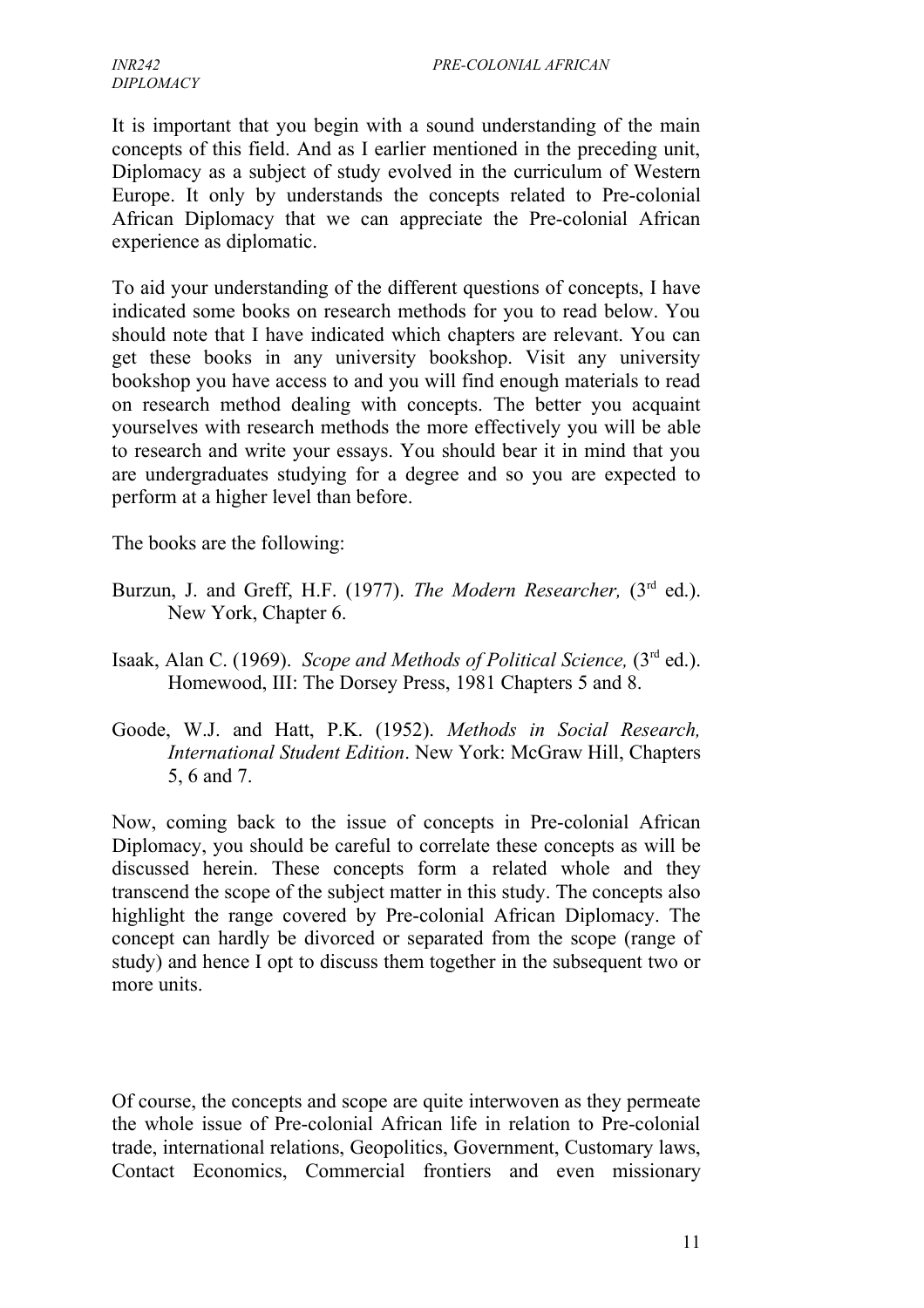activities across the African frontiers. We will discuss each concept for clear understanding alongside the scope in this unit and others to follow. For competence in a subject such as Pre-colonial African Diplomacy, it calls for a clear understanding of the concepts you will encounter in the course.

In a nutshell, I want you to note this basic concept as postulated by a scholar of Pre-colonial African Diplomacy. We may rely on this basic concept to expatiate more on the issue of discourse. It states that:

• International relations in pre-colonial (Africa) were conducted in accordance with customary law, which exhibited broadly similar characteristics over a wide area. Trade and politics, linking the coast, the forest and the Savannah led to the development of diplomacy in the more centrally-organized states.

The afore-mentioned concept which also highlights the scope of precolonial African Diplomacy takes cognizance of the following facts:

- The existence of a customary law
- Similar characteristics over a wide geo-political area.
- External trade, commerce and economy.
- Centrally organized states.

Yet, another concept which we shall consider states that:

• "In Africa during the pre-colonial period, several groups of states maintained relationship with one another in time of peace at an official level and on a more or less regular basis".

This concept also gives us the following facts:

- The existence of organized states and governments as actors in precolonial African Diplomacy.
- The existence of peace conducive for diplomatic relations.
- The existence of an official level of interaction.
- Long standing diplomatic relations between African states.

#### **SELF ASSESSMENT EXERCISE 1**

List the key concepts related to Pre-colonial African Diplomacy.

### **3.2 Concept of Pre-colonial African International Relations**

You should have known by now that the concept of international relations evolved in Western Europe where it has been subject of much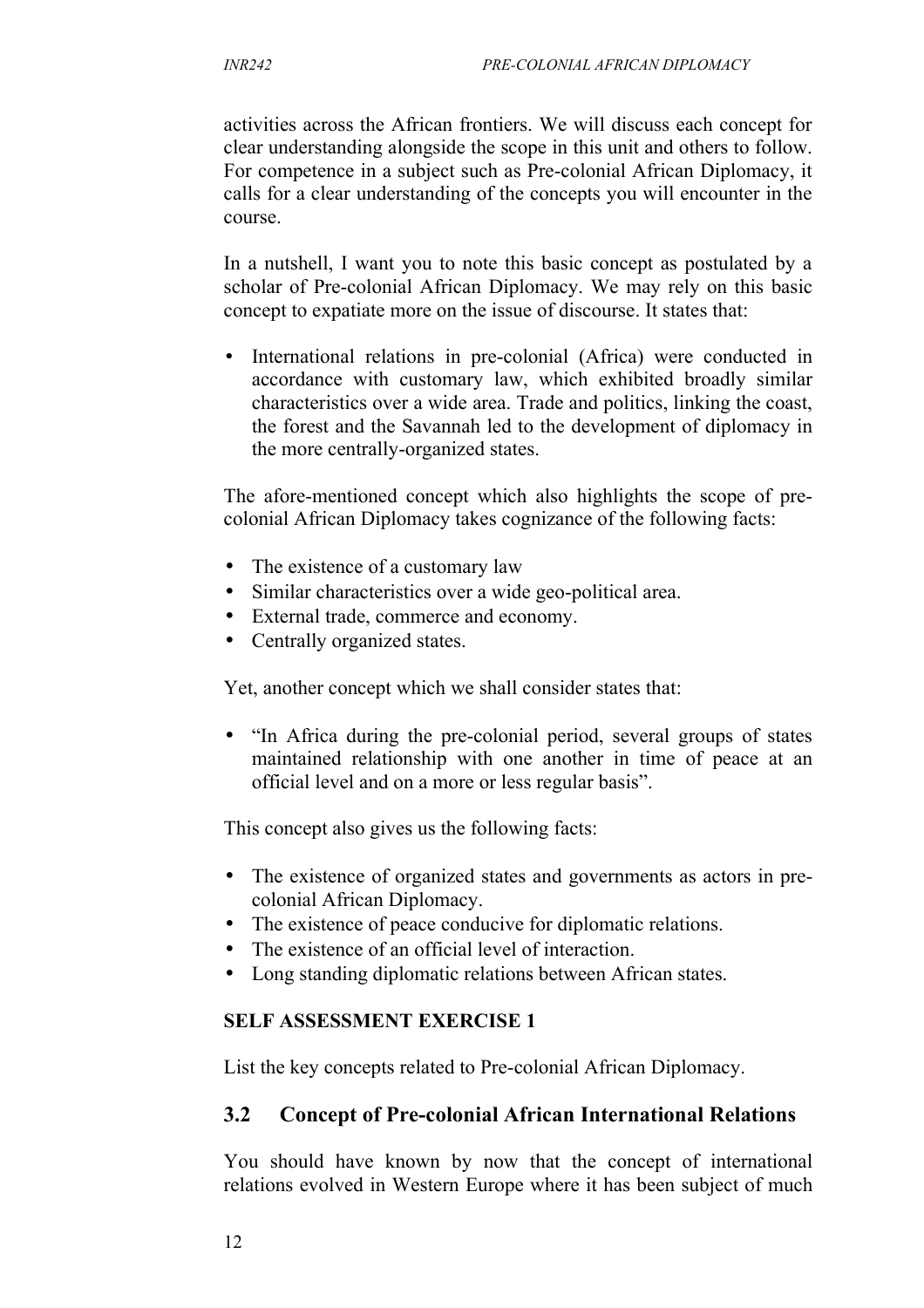study. It has been hardly touched upon by students of the indigenous institutions of Pre-colonial Africa and its history.

Despite this neglect and the unwritten nature of many of the historical sources, there is abundant evidence of formal relations at the highest governmental levels between the different peoples of Africa in the precolonial period, and there is even some evidence of the existence of an interstate system. It is this concept of formal relations between precolonial African peoples that informs the concept of pre-colonial African Diplomacy. Of course, this relations transcends periods of peace and war with intermediary phases of tension and negotiation.

We can of course argue, reasonably too, that while pre-colonial African Inter-group relations pre-supposes the entire interstate relations at all times, either during the time of war or peace, pre-colonial African Diplomacy is only a part of its inter-group relations which usually thrived in times of peace. As I earlier mentioned in unit 1, war is failure of diplomacy. International Relations or inter-group relations, as applicable to Pre-colonial African Scenario on the other hand covers and transcends war and peace, tension and negotiation.

There are various ways in which the inter-group relations of Pre-colonial Africa were based and the tool of diplomacy might be used to forestall crisis within the international system regarding African communities. Their relationship might be based on rivalry from a distance as with Dahomey and Asante. Sometimes it was on conquest as with Dahomey and Oyo.

Sometimes, the relationships might be based on common ancestry and traditions as with the Yoruba and Fante states.

I hereby advise you to read more on the relations between the Empires of African during the pre-colonial period. A textbook on the History of Africa will be helpful in this regard. We shall however deal with the relations between some pre-colonial African states later on in this course.

However, the mutual relationships between these pre-colonial African states called for official contact. This official contact was maintained by methods and procedures which historians of the non-African world describe as diplomatic. We will deal with the methods and procedures in later units of this course.

We see here that in Africa before the imperial period, the subject matter of international relations seemed to have been much the same as with what obtained in other areas of the world. Since one of our earlier definitions stresses that diplomacy is the conduct of business between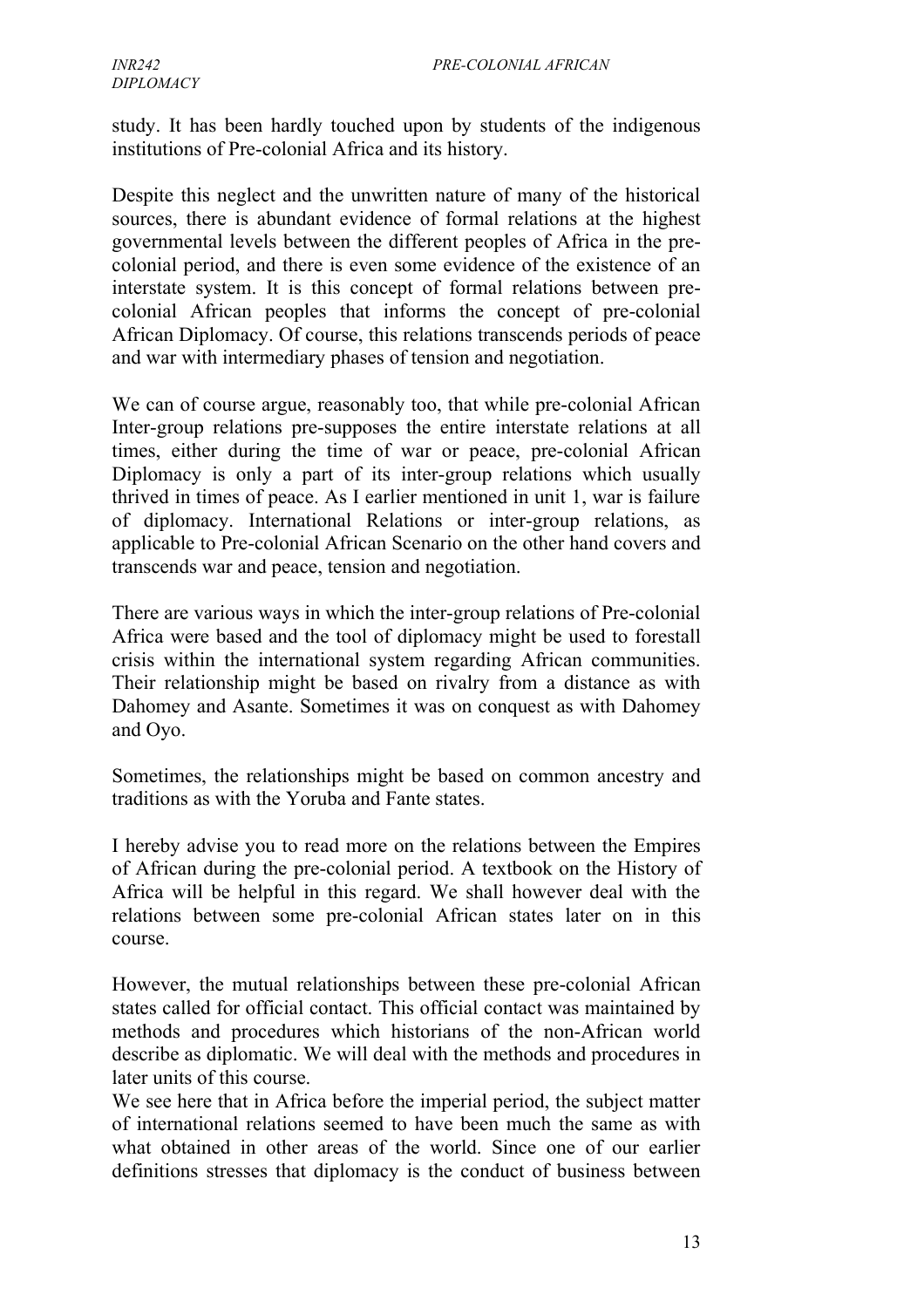states by peaceful means, it is thus evident that pre-colonial Africa was well – versed in diplomatic tenets within the scope of Pre-colonial African Inter-group relations.

#### **SELF ASSESSMENT EXERCISE 2**

Discuss the concept of pre-colonial African International Relations.

## **3.3 The Concept of Geopolitics and Government**

These twin concepts of Geopolitics and Government play major roles as actors in shaping the trend of Pre-colonial African Diplomacy. As I always repeatedly reiterate, the concepts are closely related to Precolonial African Inter-group relations. Without these concepts, we cannot really talk about Pre-colonial African Diplomacy.

I will attempt to take you through the rudiments and substance of precolonial African Geopolitics and later on Government. I will however deal more extensively on the concept, theory and nature of Pre-colonial African Government. I am sure, with a clear understanding of this, you will be able to comprehend the factors that shape Pre-colonial African Diplomacy within the scope of its international affairs. You will of course discern the nature of the peculiarity of pre-colonial African Diplomacy within the African context of pre-colonial African communal or organized-state government.

### **3.3.1 Pre-colonial African Geopolitics**

For the purpose of clarity, I will give a simple definition of geopolitics as "the global set of relationship that a continent assumes in interacting with other regions of the world in the course of the struggle and competition for power, influence, and economic resources".

From the above definition:

- The set of relationships should be globally acceptable.
- There is international interaction between global actors.
- There is the struggle and competition for power, influence and economic resources.

With such understanding of the concept of geopolitics, can we surely say Pre-colonial Africa has what is referred to as such? Of course, it shows that Africa, especially sub-Saharan Africa, has been more of a pawn in the hands of outsiders than an independent player in pursuit of the region's self-interest. This is clearly evident in the history of the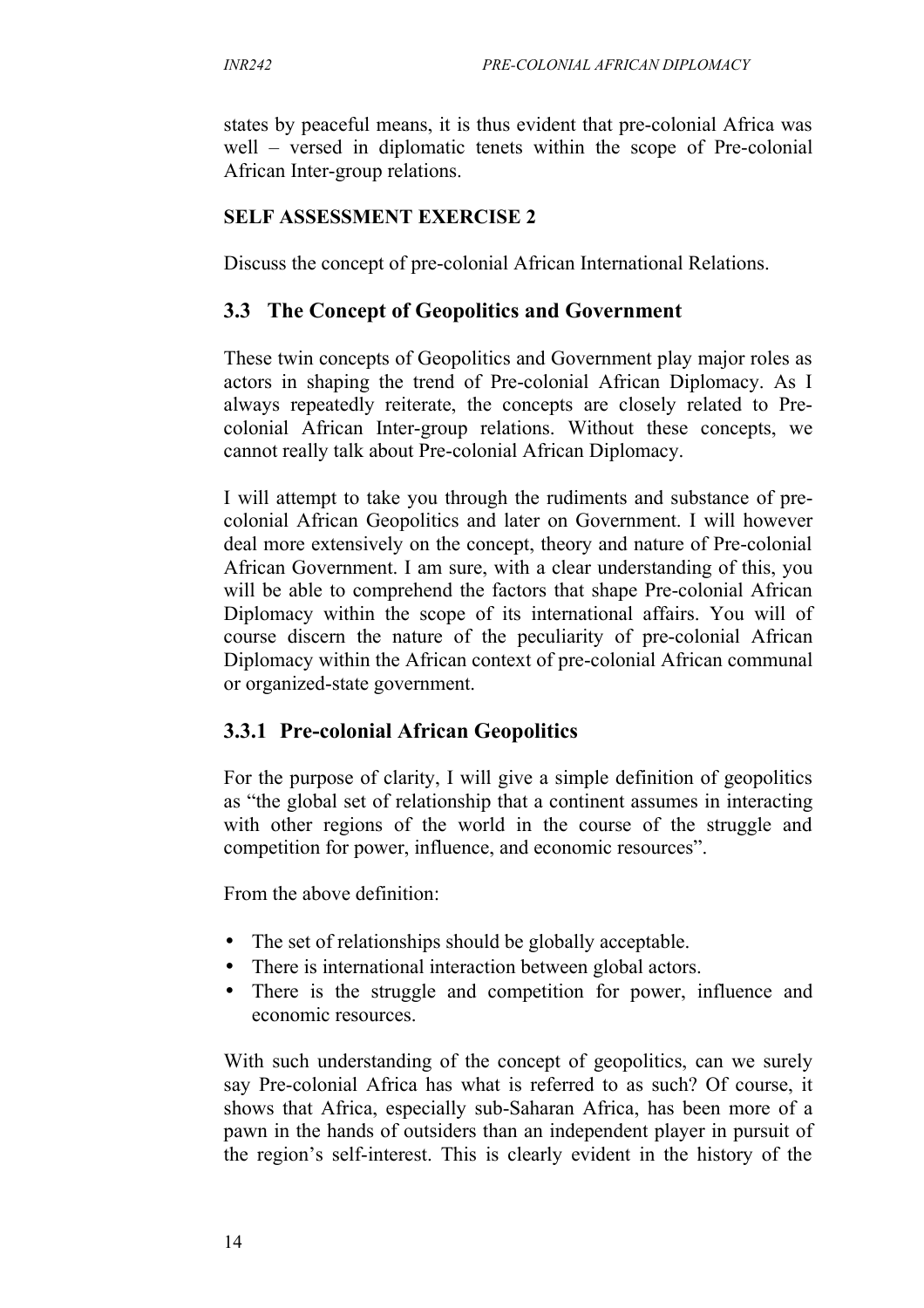transatlantic slave trade during the pre-colonial period and even during the colonial rule.

Africa had always been vulnerable to outside interference, manipulation and control. It is difficult to prove that Africa had been an independent player in the control of its destiny in the international community.

You should note however that this is more so because of the rise of modern Europe in about the seventeenth century and its incursion into Africa in pursuit of economic exploitation. We can safely posit that in pre-colonial Africa, there was still a semblance of the concept of geopolitics fashioned in line within the context of pre-colonial African diplomatic tenets. We shall thus attempt to highlight the concept of geopolitics in relation to the pre-colonial African experience.

\*In Pre-colonial Africa, the global sets of relationships are made acceptable by conducting relations in accordance with customary laws, which reflect broad similar characteristics over a wide area.

Inter-African embassies enjoyed a degree of prestige and immunity comparable to that which protected European diplomacy.

A widely accepted protocol regulated negotiation.

Treaties were solemnly concluded and sanctions were provided for their observance. Embassies were exchanged.

North Africa, the Arab world and the Islamised states exchanged embassies and envoys.

There were diplomatic relations with both Muslims and Europeans which tended to increase the influence in West African politics and society of the literate elites.

The indigenous system of international relations guided by these set of relationships was flexible and effective.

\*You would have seen clearly for yourselves that the afore mentioned highlight of the concept of geopolitics in relation to the pre-colonial African experience also brings to light the issue of interaction between global actors. I need not repeat that the Pre-colonial African Diplomatic experience within the context of its geopolitics was replete with interaction between global actors. Pre-colonial Africa had diplomatic ties with Western Europe and the Arab world.

\*Another highlight of the concept of geopolitics is the struggle and competition for power, influence and economic resources. In international affairs, interest, more than anything else is the dominant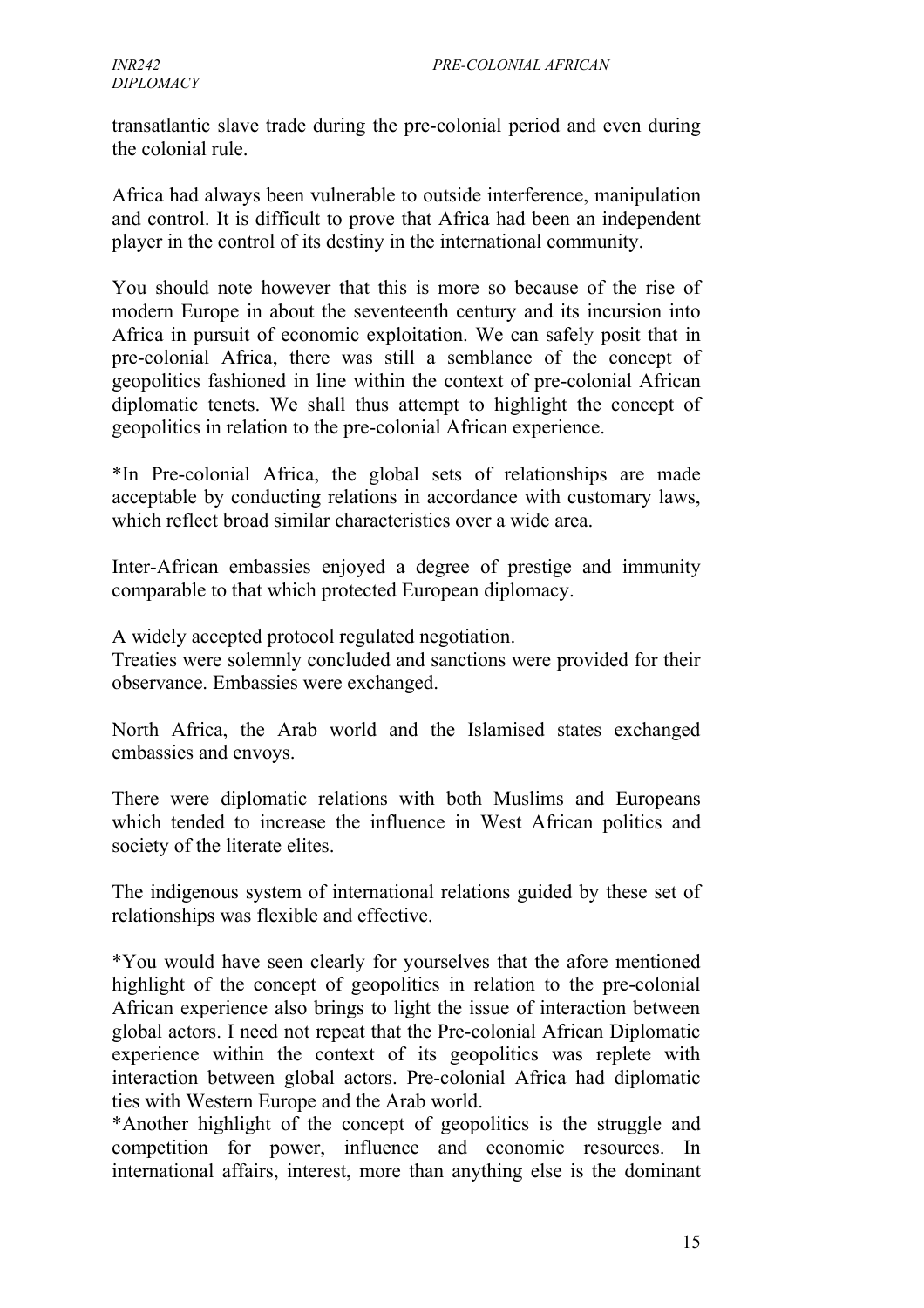factor that shapes foreign policy. It may be national interest, regional interest or communal interest as the setting may call for. Interest shapes the foreign policy of international actors. We should however note that the competition for resources and wealth is always the foremost of these interests, with this comes power and influence. Pre-colonial Africa is no exception. Trade and politics, linking the coast, the savannah and the desert led to the development of diplomacy. Transatlantic trade and trade in other goods created economic frontiers which attracted the Europeans. Commercial activities boomed during this period and sound diplomatic ties also developed to sustain the economic prowess of precolonial Africa.

You will now see the relevance of the concept of geopolitics in the precolonial Africa situation.

#### **SELF ASSESSMENT EXERCISE 3**

Analyse the concept of Pre-colonial African Geopolitics.

## **4.0 CONCLUSION**

In this unit, we have painstakingly and vividly enumerated the basic concepts of pre-colonial African Diplomacy. It is our hope that you will be able to see clearly the close relationships between these concepts which explain the peculiarity of pre-colonial African diplomacy both in theory and practice.

## **5.0 SUMMARY**

We are able to bring all the various concepts in this unit together to prove that pre-colonial Africa truly experienced a diplomatic era both in theory and practice. As we move on to the next unit which is a continuation of the concepts of pre-colonial African diplomacy, we hope to paint a vivid picture of the diplomatic experience of pre-colonial Africa.

## **6.0 TUTOR-MARKED ASSIGNMENT**

- 1. Enumerate and discuss in detail two concepts of pre-colonial African diplomacy.
- 2. List and discuss the factors that shape international affairs in precolonial Africa.

### **7.0 REFERENCES/FURTHER READING**

Allott, A. N. (1970). *New Essays in African Law.* London.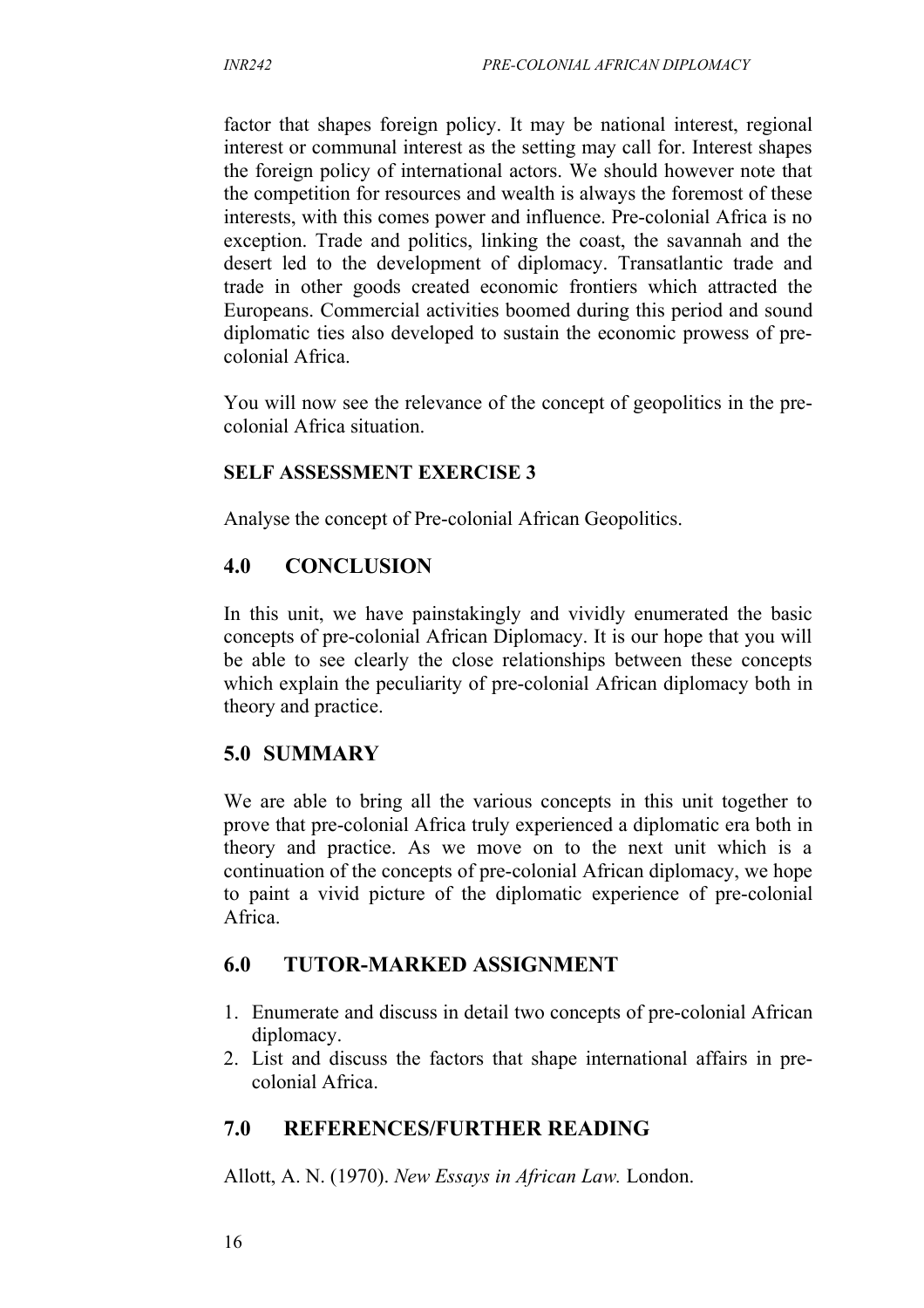- Anane, J.C. (ed.). (1977). .*Essays in African History.* Ibadan: Onibonoje Publishers.
- Chege, M. (1997). Geopolitics *in Encyclopedia of Africa South of the Sahara.* Vol. 2. New York. Pp. 227 – 230.
- Harbeson J. W. and Donald R. (eds.). (1991). *Africa in World Politics,* Boulder, Colo.
- Irwin, G .(1972). *The International Journal of African Historical Studies,* Vol. 1 (1972).

Smith, R. (1973). *Journal of African History*, xiv 4.

## **UNIT 3 THE CONCEPT AND SCOPE OF PRE-COLONIAL AFRICAN DIPLOMACY II**

#### **CONTENTS**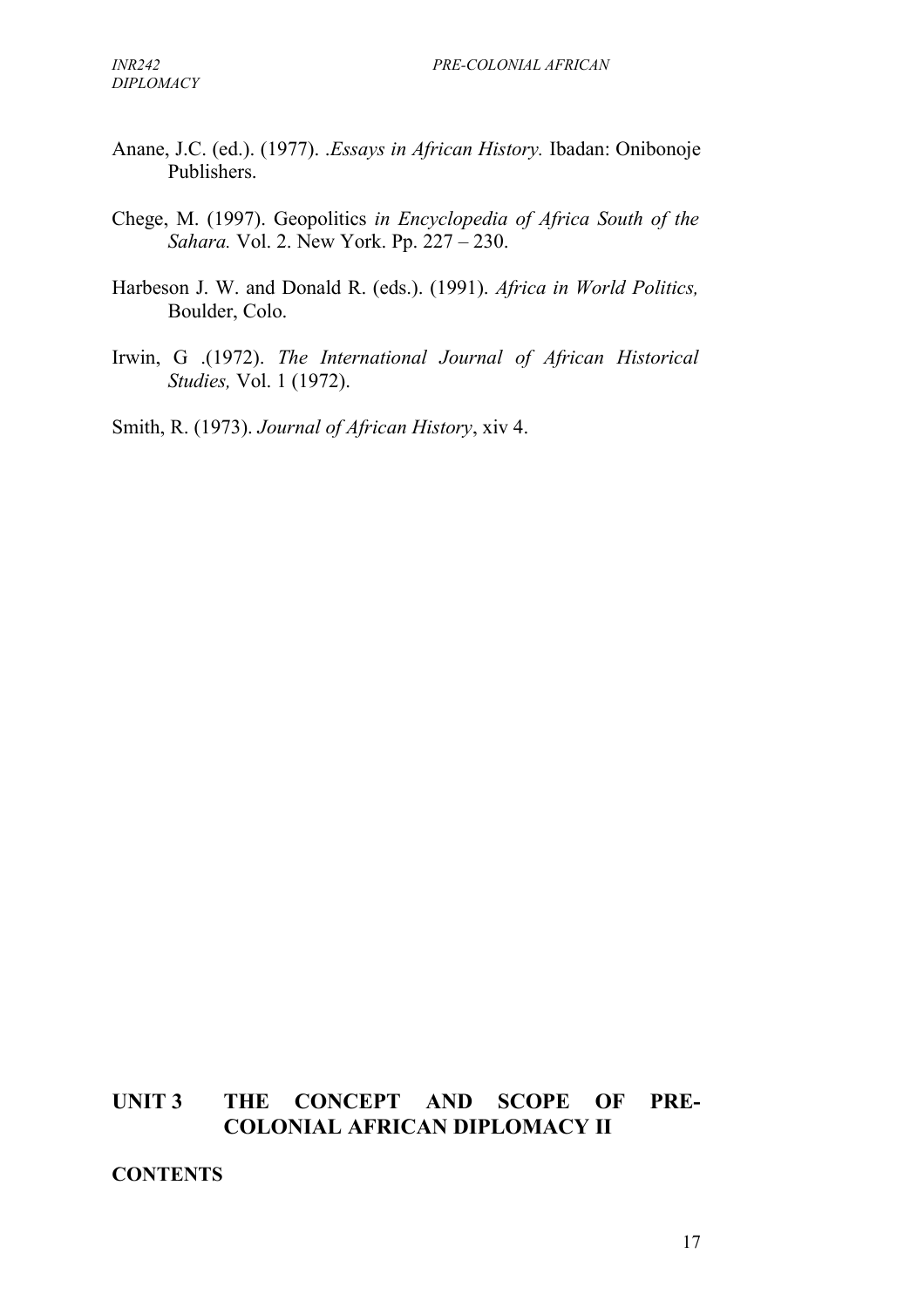- 1.0 Introduction
- 2.0 Objectives
- 3.0 Main Content
	- 3.1 The Theory and Concept of Pre-colonial African Government
	- 3.2 Chieftaincy
	- 3.3 States
	- 3.4 State Administration
	- 3.5 The Politics of Pre-colonial African states
	- 3.6 Foreign Relations among Pre-colonial African States
- 4.0 Conclusion
- 5.0 Summary
- 6.0 Tutor-Marked Assignment
- 7.0 References/Further Reading

## **1.0 INTRODUCTION**

In Unit 3 of the first module of this course, we shall continue with discussion on the concept and scope of pre-colonial African diplomacy. We will specially dedicate this unit to the concept of pre-colonial African government which I will discuss in great detail. As I previously noted, this concept is closely linked with pre-colonial African diplomacy and a clear understanding of it will enhance the understanding of the whole course.

### **2.0 OBJECTIVES**

At the end of this unit, you should be able to:

- state vividly the basic concept of pre-colonial African government
- discuss analytically the forms of pre-colonial African government
- list and explain the features of pre-colonial African government
- evaluate the foreign relations of pre-colonial African states
- explain critically the political culture of early African states
- identify the basic tenets in pre-colonial African state administration.

### **3.0 MAIN CONTENT**

**3.1 The Theory and Concept of Pre-colonial African Government**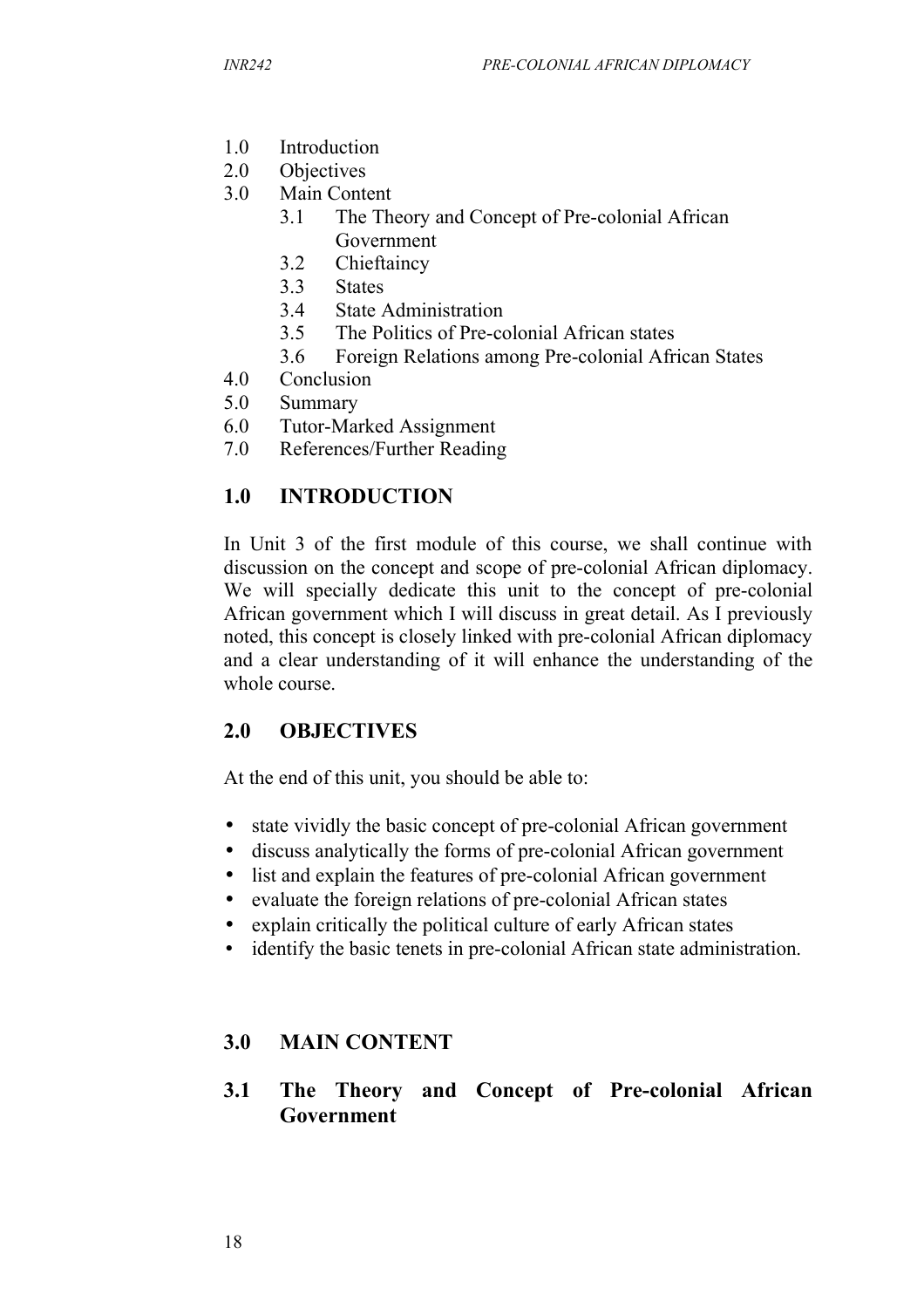Your understanding of pre-colonial African diplomacy depends largely on the understanding of the theory and concept of the notion of government in pre-colonial African era. I keep on repeating the fact that you will do yourself a lot of good if you effectively relate these concepts for a clear understanding of the subject matter.

The 'community government' and centrally organized states played active roles in Pre-colonial African Diplomacy. We should do well to bear in mind that one major actor in pre-colonial diplomacy in Africa was the state represented by competent officials to carry out diplomatic duties at official level.

I will distinguish between two types of government in pre-colonial Africa. These two forms of superlocal centralized governments evolved throughout Africa during the pre-colonial African period. They are:

- Chieftaincies
- States

## **3.2 Chieftaincy**

A chieftaincy is conceived and practised when a local chief becomes a chief of chiefs. The chief is recognized as a leader of a dispersed set of sedentary or nomadic polities. I will like you to read and search out the meaning of these terms by yourselves.

The "paramount chief" heads a council of leaders, including rival members of his own chiefly lineage. The leader-in-council acts for the entire non-local polity in ways reminiscent of the governance of village polities. It is however concerned primarily with coordinating relations among previously independent polities. These include chiefly rituals, public works and most especially, relations with foreign polities. Ritualized exchanges among previously independent co-ethnic leaders shift toward asymmetrical exchanges in which the lower-ranked chiefs send subsistence products to the paramount often in large gatherings; the paramount in turn send specialized goods from foreign trade or weapons symbolizing its more central position. He expands his power by channeling resources to followers and the needy.

You will have to note here that the system of exchange of gifts and presents which I will deal with more elaborately later in this course is one of the fundamental tenets of pre-colonial African setting. It is this exchange system that the African indigenous government used as a potent tool in fostering its diplomatic antics on its neighbours in intergroup relations. It is a major diplomatic tool that makes diplomacy thrives effectively within the scope of pre-colonial African international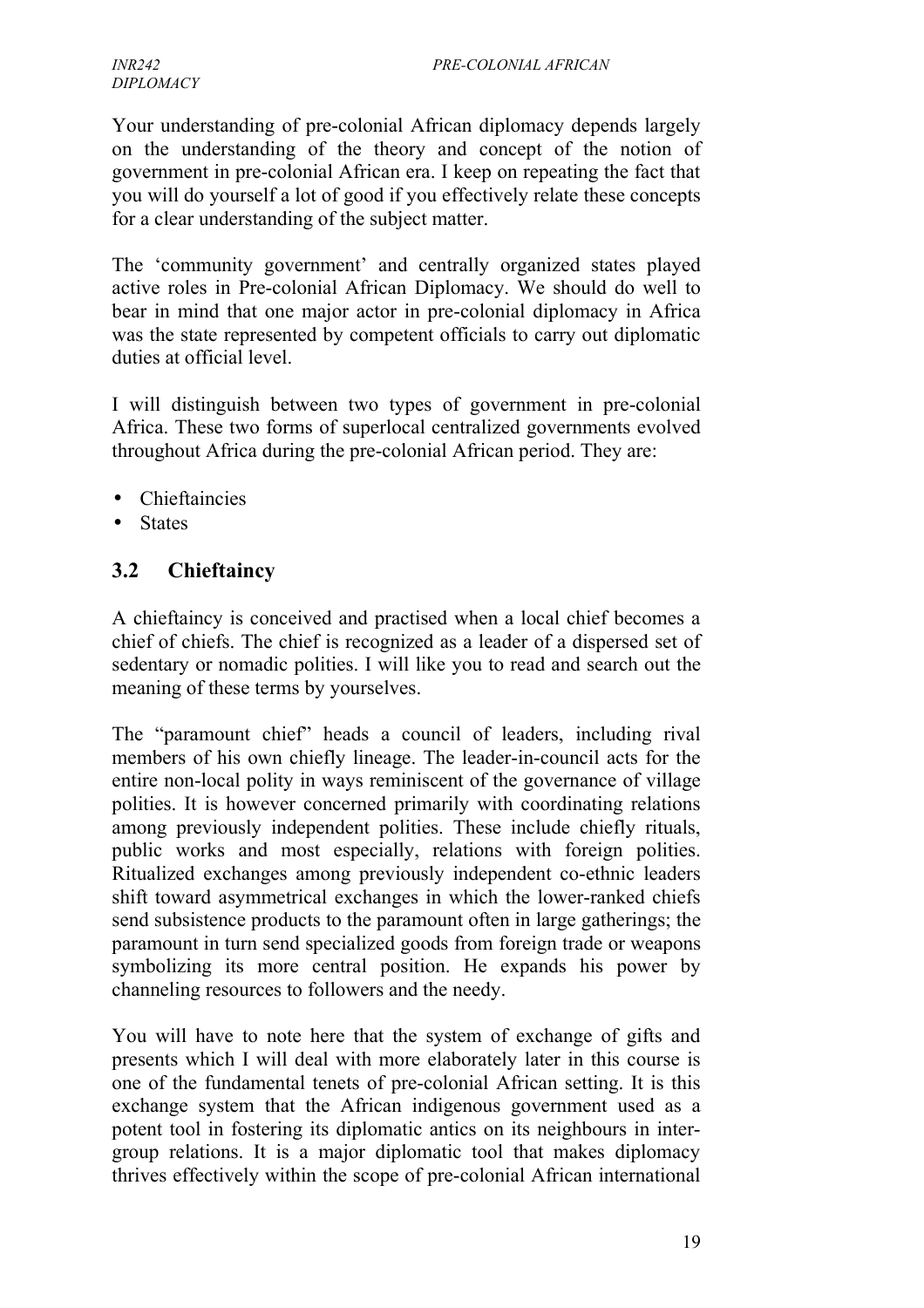relations. A whole unit may be dedicated to this exchange system later on in the course.

Relations to other polities are carried on through trade, marriage relations, raiding, feuds, joint communal hunts and inheritable peace treaties between polities. Household heads establish foreign-trade relations with individuals in other polities using such institutional practices as blood brotherhood and quasi-kinship to protect outsiders. Cross-polity relations emulate kinship, clientage linkages to weaker (including hunting bands) or more powerful (including chieftaincies and states) neighbours, or clanship (i.e. putative unilineal descent relations based on a charter of common ancestry).

You should realize that the chieftaincy monarch or paramount is vested with the primary duty of representing his polity to foreign authorities. This means relations through warfare, alliances, traditional ceremonies and gift exchanges. You should also note that the paramount sign treaties of non-aggression and rites of passage. The entire polity or representatives gather at the paramount's residence for annual ceremonies such as war and the death or installation of a new chief.

Chiefs supplicate spirits of the land to renew its fertility and engage the help of chiefly ancestors to foster polity welfare. The most well-known of such rituals is the "Incwala" ceremony of the Swazi now in South Africa.

So far, I have attempted to describe the concept of pre-colonial African government in relation to its diplomacy. Suffice it to say that there are traits that characterize Africa indigenous government that do not necessarily influence African external relations in pre-colonial times. Such traits include loyalty to traditional institutions, observance of agegrades system, hierarchy and the inheritance of rank, non-recognition of female equality with males, age and gender distinctions and other such characteristics. You should note that the overall qualities of pre-colonial African government under the chieftaincy only help in fashioning a government peculiar to Africa in the pre-colonial times and which portrays the kind of character traits exhibited in pre-colonial external relations.

#### **SELF ASSESSMENT EXERCISE 2**

Identify and discuss the features that characterize the chieftaincy form of Government in pre-colonial Africa.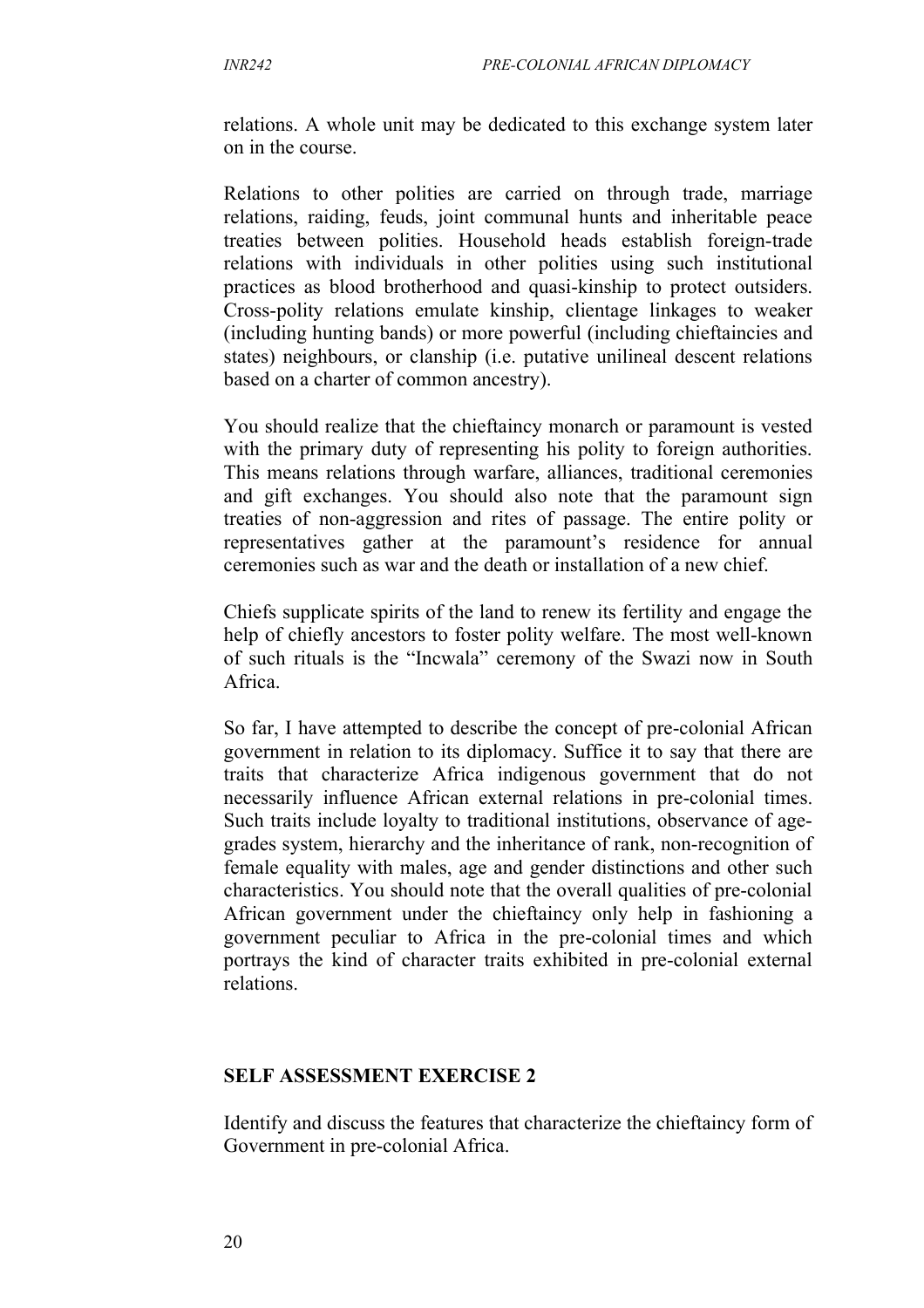### **3.3 States**

I will now discuss the second form of supra-local centralized government in pre-colonial Africa which is the state.

The term "state" is sometimes used to cover all indigenous African political system, the term "centralized state" (population from 250,000 into the millions) being reserved for what elsewhere are called states. This avoids invidious comparisons by lumping distinct constitutional frame works into one category. For comparative purposes states are centralized polities with a permanent bureaucracy living in a fortified capital under a hereditary ruler who has sovereign powers over a hinterland area and its peoples. True centralized states evolved within most regions of Africa but proliferated in northern, western, and eastern Africa with incipient or proto-states developing rapidly by 1850, that is, in the central and southern regions. Each region, and each state within it, are complex and unique societies with rich histories and both regional and original principles and institutions of governance.

The earliest states of Africa are among the oldest in the world, going back to Egypt (c. 5500 B.P) and early Aksum (c. 2500 B.P) in Ethiopia. The influence of ancient Egypt upon later state development throughout the continent is a matter of ongoing research. Proto-states or chieftaincies in Zaire and both central and southern Africa – Barotse and Zulu, for example – had little or no centralized bureaucracies. Important offices in the hands of rival heirs produced instability and fricton. Once the step was taken to a non kin, loyal, and dependent set of central official, centralized statehood quickly followed. Such steps generally occurred in reaction to local scarcity of essential resources, conquest, migration, control over trade, and contagion, amounting to the formation of centrally organized defenses against nearby predatory states. Principles of African statecraft are most clearly seen in their structures of administration, in foreign relations, and in the political culture associated with centralized governance.

#### **SELF ASSESSMENT EXERCISE 3**

Highlight the features that distinguish pre-colonial African States

## **3.4 State Administration**

State Administration traditionally involved the central government and its relations to outer or peripheral segments of the state. The pinnacle and central symbol of the state was the monarch and his dynastic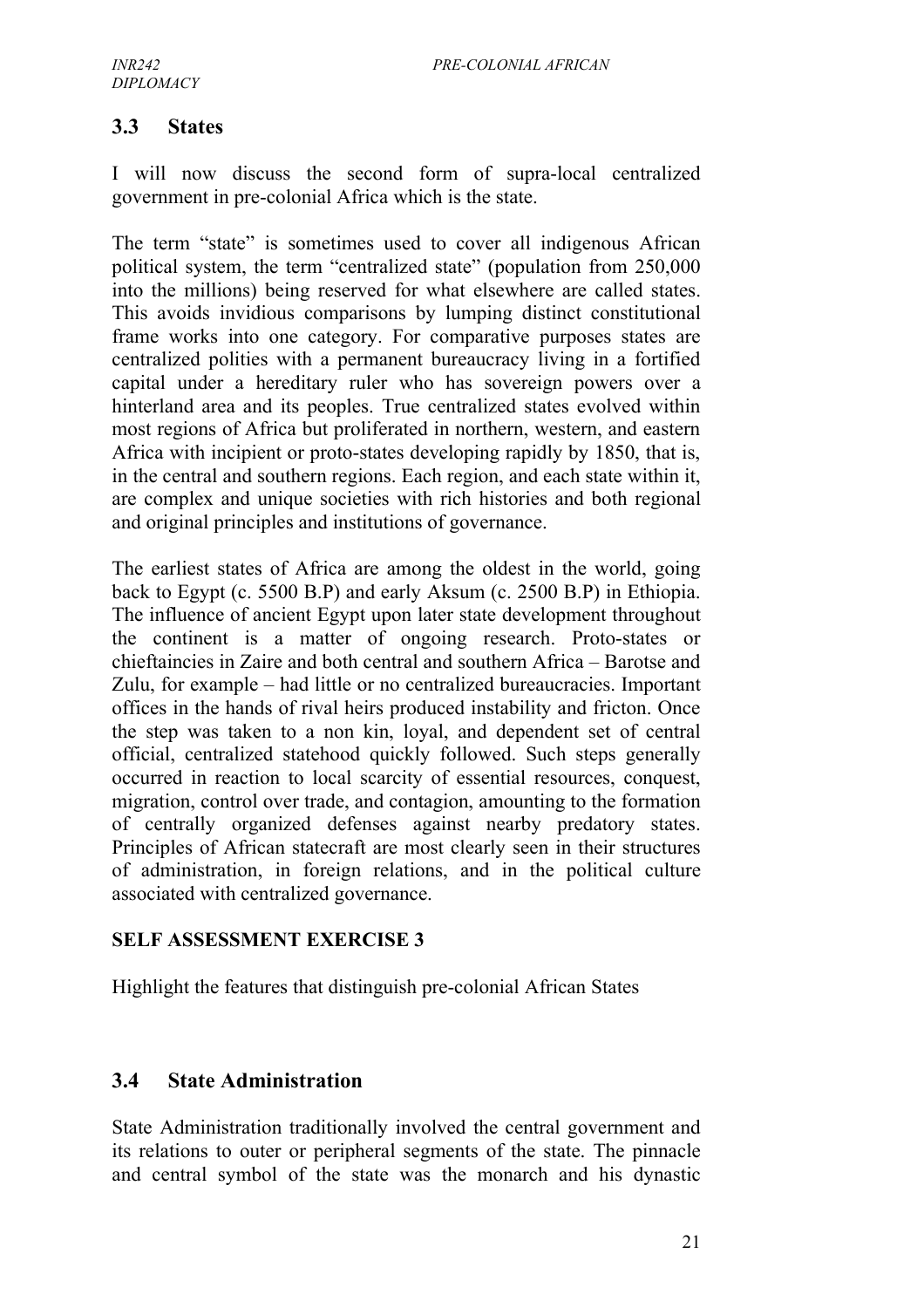lineage, the palace organization, his family, and the other royals. A council of nobles made up the central government, serving as a central executive arm that carried out the decisions of the monarch and a variably constituted inner council of advisers. Within this group was a small group of electors who appointed the next monarch. In addition there were war councils, religious leaders, and representatives of various districts and segments of the state. In a number of African monarchies, high offices were reserved for women royals or "queen mothers". Their duties represented the recognition, nurturance, and inevitability of opposing yet complementary interests within the state which must always work together to create its ultimate continuity.

The capital town is highly stratified, with a central place given over to governmental functions – the royal palace and nearby residences of the ruling aristocracy. Market areas, craft specialists, and traders have their special wards, and there is generally a place for foreign traders and emissaries either within the city or close to its walls. The governmental area is also a place for adjudicating civil and criminal cases, for ceremonials, and for public displays of royal pomp and the sumptuary lifestyles of the ruling nobility. The common folk are divided by occupation, wealth, ethnicity, and personal patron-client relations with those in the ruling groups. Those of servile status (slaves, pawns, and client servants) are plentiful but vary in rank from slave nobles in the western Sahel to low-ranking household slaves and pawns.

Relations to the hinterland areas vary by structure and ethnicity, both of which present problems. Structurally, African states allow for consolidated holdings outside the capital under the control of local elites or nobles of the court or both. As with other early states, consolidated holdings were nodes of potential rebellion. Constitutional principles evolved to counteract the problem. Thus, in Buganda, the monarch married polygamously into the local leading lineages of all consolidated districts, giving each one a chance to provide a future monarch through matrifiliation. In Dahomey each district chief was linked to the throne through a queen mother who represented the district chief to the throne and vice versa. In other states particularly Sahel – the peripheries were unconsolidated village holdings under subordinates of the noble fief holders who lived permanently in the capital. Holdings could then be used as rewards and punishments for service to the central government. Whether consolidated or dispersed, peripheral settlements and people were linked to the central government through a hierarchy of officials who collected revenues for the rulers at the center and ensured military manpower for frequent predatory or defensive expedition. Although not universal, the structure of the African states supported the differentiation of ethnicity from citizenship, making for multiethnic capability under uniform principles of state society relations. Thus, in the Hausa states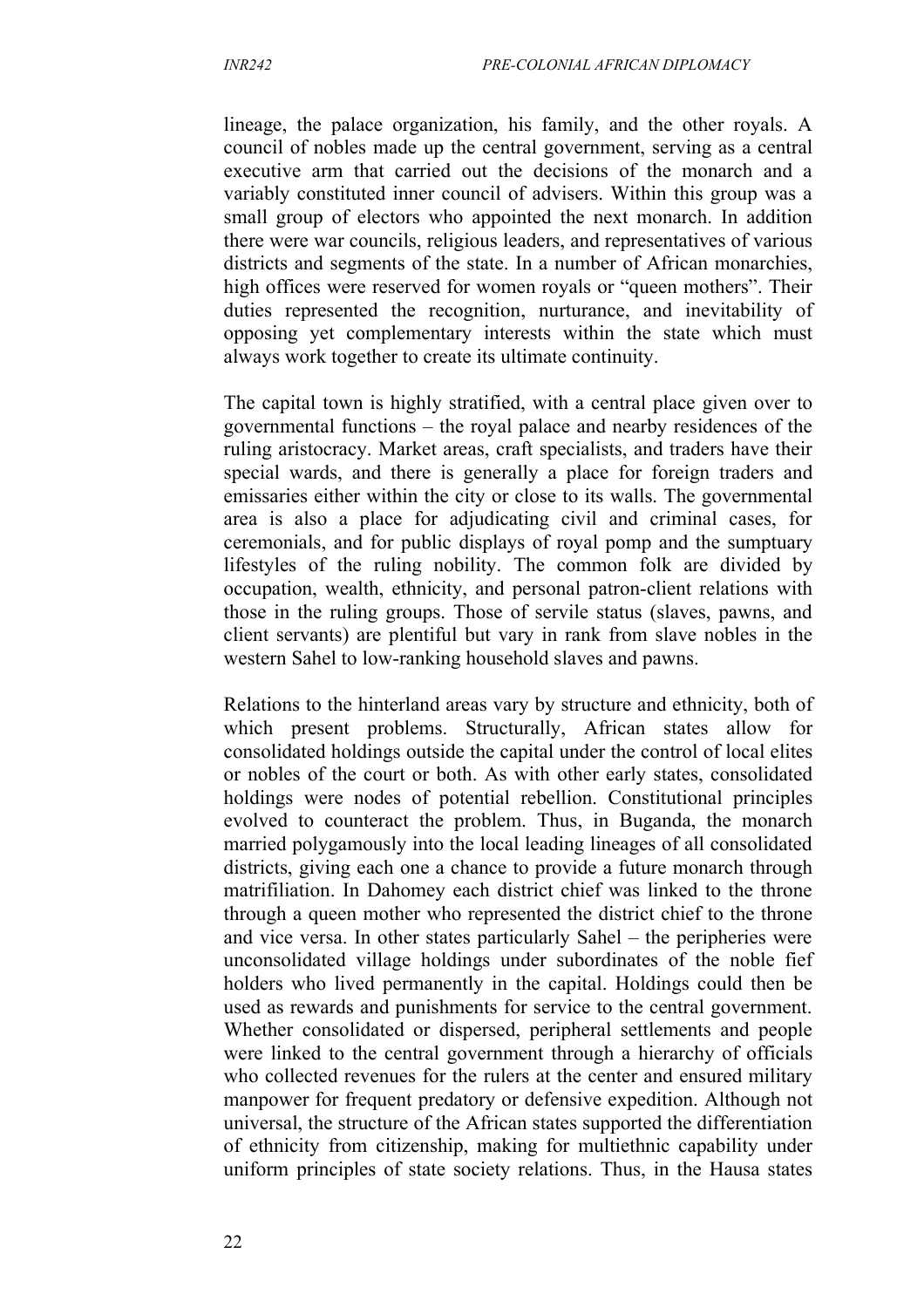there were both nomadic and sedentary groups linked to a central government under a common administration and an emergent state religion.

#### **SELF ASSESSMENT EXERCISE 4**

Discuss Administration in Pre-colonial African state government.

#### **3.5 The Politics of Pre-colonial African states**

The political culture of early African states centered on the ideology of statehood itself and a particular state's history compared with other polities. The state was considered a superior, more powerful, more prideful system than others, and each particular state was an ethnic force in its territories. The penultimate symbol of the state was the monarch, whose health, welfare, and sacred status represented the society as a whole. Thus, the "Kabaka" (Uganda) was said to "eat" the state. At his coronation, he was seen as consuming the country and its people so as to become the personification of the polity. The Shehu of Bornu was considered to be the "father" of all citizens. He cared for his subjects like a parent for his children or a head of household for those under his care. Widespread as well was the metaphor of the monarch as a lion; a being of great power among those less powerful.

Even in Islamic areas, there was a universal set of beliefs linking the monarch to the royal ancestors who were prayed to for the welfare of the kingdom, and linking the monarch's well-being to that of the kingdom as a whole. His person was therefore sacred. He could not be spoken to directly or touched, and his subjects' actions towards him were symbolic of extreme deference and subordination, for example, the practice of putting dirt or dust on one's head when coming into his presence. In one case (pre-nineteenth-century Borno) he appeared in public heavily robed in a cage that separated him from all other mortals. The leitmotiv of political culture in African states was the primacy placed on inequality and hierarchy, authority, power, and noble obligations of superiors, and deference and loyalty of subordinates made for political and economic stability. This could crosscut ethnicity, as with Tutsi-Hutu relations of the far past in Rwanda, where the conquering Tutsi ruling classes had had patron-client relations (Ubuhake) with ambitious underlings including the indigenous Hutu villages. In Buganda ambitious commoners placed their children as clients of "big men" in the royal court. This was certainly true as well in the western Africa states. Personal achievement was determined by the potentialities of deference and loyalty to a higher-ranked individual, household, or aristocratic lineage.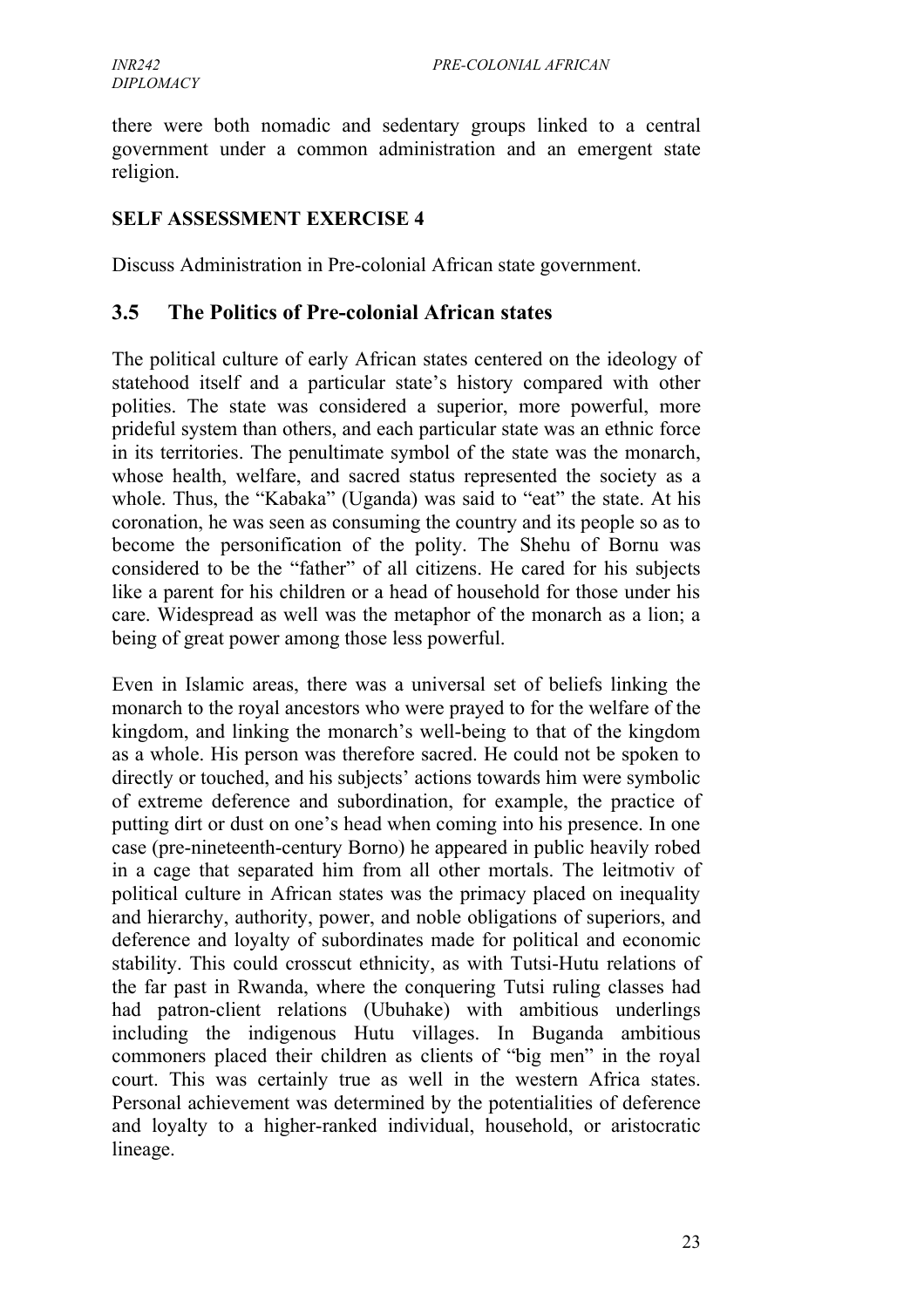Finally, multi-ethnicity and the differences between the capital citadel and the countryside created fundamental distinctions of culture that divided the states into centers of urban court-based life and the more simple life of the country side. Over time the life in the capital, its language, customs, religion and patterns of everyday life, strongly influenced the culture of the hinterlands people. Thus, an African state could be formed from one culture or many. Central governance produced a sumptuary lifestyle at the center and diffused common elements of this style outward. In this sense African states were constantly refurbishing and affecting the lives of the people at their peripheries.

### **SELF ASSESSMENT EXERCISE 5**

Discuss the Political Culture of pre-colonial African States

## **3.6 Foreign Relations among Pre-colonial African States**

I hereby intend to treat the foreign relations of these evolved states distinctly for the purpose of utmost clarity. Foreign relations among these states almost always involved some form of control over trade, especially long-distance trade. Thus, states in western Africa arose at entreports of trade on the coast (Dahomey) or at the ends of Saharan trade routes (Ghana, Mali, Songhai, Hausa, Bornu) and the coastal states of eastern Africa. The governments either carried out much of the trade themselves or exacted levies on the trading community. Alliance and tributary relations were in constant flux, varying with the power of a particular state regime at any time period. This, along with the need to control and keep trade routes open, in addition to the need to maintain authority within the state was associated with the importance of warfare. Multiethnic peripheries and an expanding sovereignty meant a large militia. One writer characterizes these states as predatory war machines. Undoubtedly, warfare was a major organizational feature of centralized state government. Military strategies, walled defenses, enhanced war technologies including muskets, cavalry, and sieges were commonplace. Finally, foreign relations included the incursion into Africa of Islam areas of the Near East and the Maghreb. This meant five hundred to one thousand years of common members in a literate world religion, producing trips from internal Africa to Mecca through the east coast and through Egypt that knit large portions of Africa into the wider Islamic world of learning, trade, jurisprudence, and statecraft.

You should note that while exchange of gifts characterized the chieftaincy form of African government, trade, especially long-distance trade was a major factor that shaped external relations in the state form.

#### **SELF ASSESSMENT EXERCISE 6**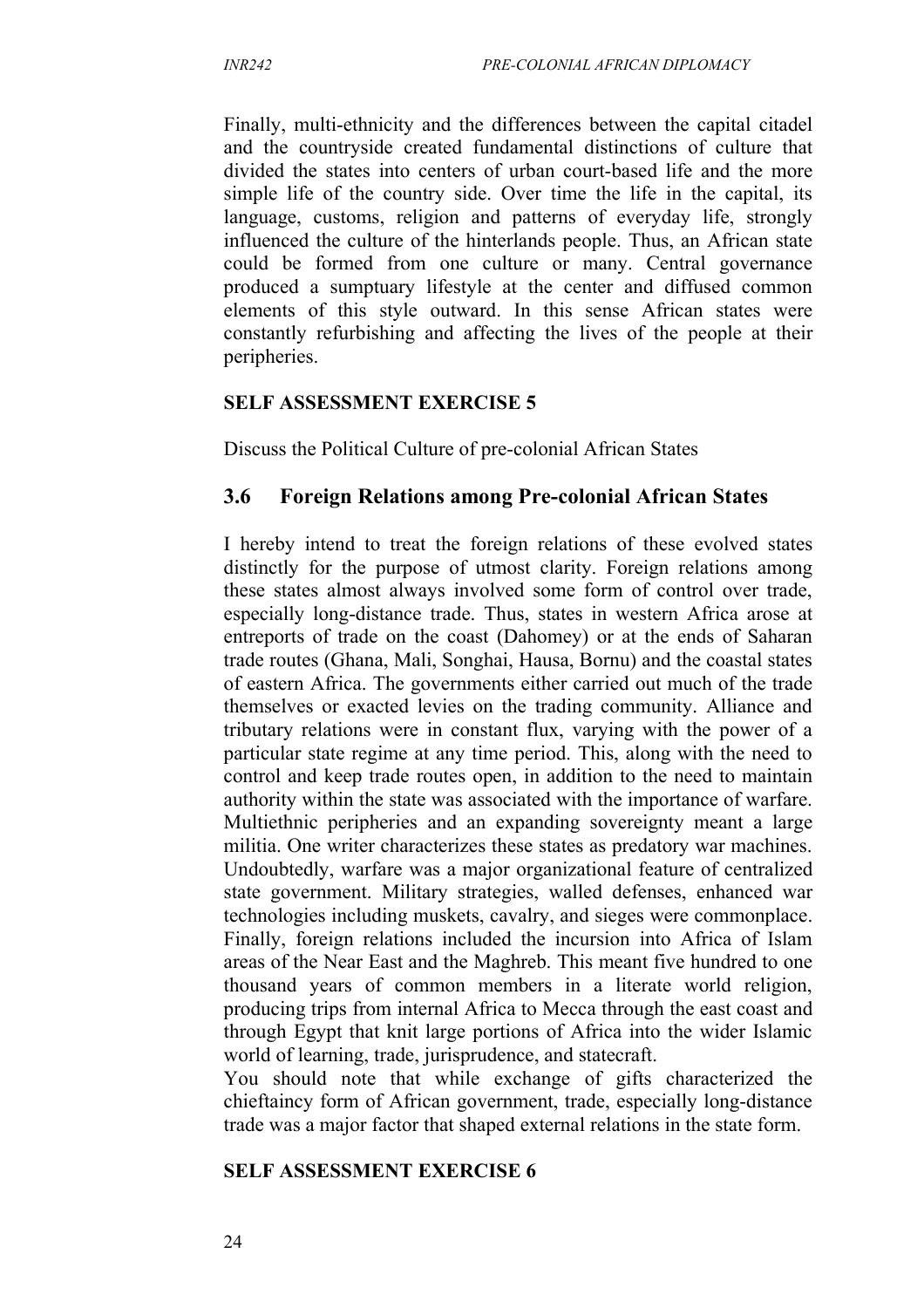Give an appraisal of foreign relations in pre-colonial African government.

#### **4.0 CONCLUSION**

We have vividly explained the concept of pre-colonial African government in this unit. We have diligently done an exposition of the forms and workings of the government.

## **5.0 SUMMARY**

So far, we have been able to link the concept of pre-colonial African government with the basic tenet of pre-colonial African diplomacy. We take you through the forms of pre-colonial African government, the administration of the states, the political culture and the foreign relations of African states. I hope this will enable you determine the peculiarity of this concept which plays a very vital role in shaping the concept and scope of pre-colonial African diplomacy.

#### **6.0 TUTOR-MARKED ASSIGNMENT**

- 1. Compare and contrast the chieftaincy form of government and the state in pre-colonial African period.
- 2. Discuss the foreign relations of pre-colonial African state and show how it reflects diplomacy

#### **7.0 REFERENCES/FURTHER READING**

- Apter, D. E. (1961). *The Political Kingdom in Uganda.* New Jersey: Princeton.
- Argyle, W.J. (1966). *The Fon of Dahome.* Oxford, London:

Cohen, R. (1967). *The Kanuri of Bornu.* New York.

- Forde, D. and P.M. Kaberry, (eds.). (1967). *West African Kingdom in the Nineteenth Century*. London.
- Harbeson J. W. and Donald R. (eds.). (1991). *African in World Politics,* Boulder, Colo.
- Irwin, G. (1972). *The International Journal of African Historical Studies*, Vol. I.
- Reyna, S.P. (1990). *Wars without End: The Political Economy of a Pre-Colonial African State.* Hanover, N.A.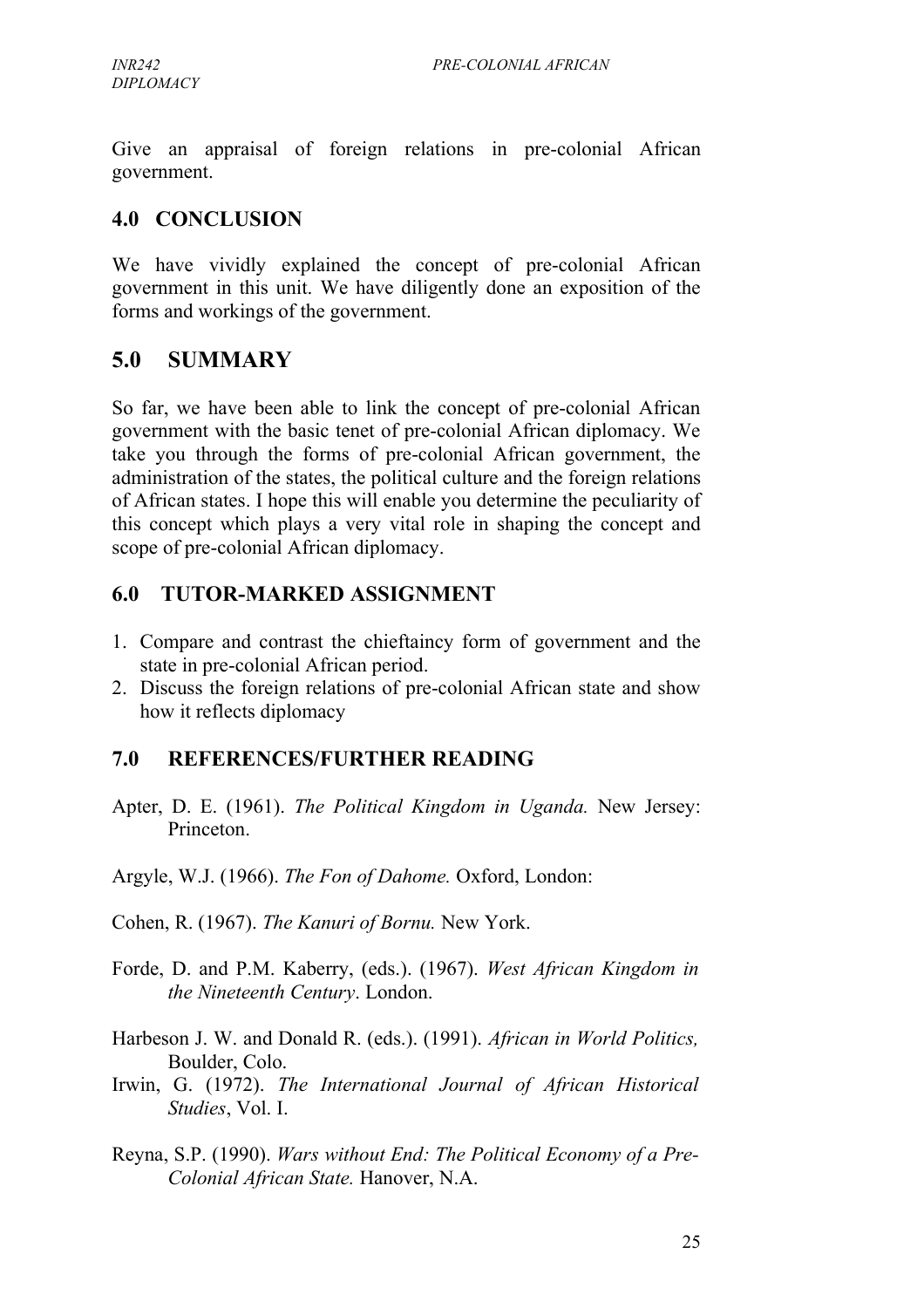Vansina, Jan M. (1966). *Kingdoms of the Savannah Madison, Wis.*

# **UNIT 4 CONCEPT AND SCOPE OF PRE-COLONIAL AFRICAN DIPLOMACY III**

# **CONTENTS**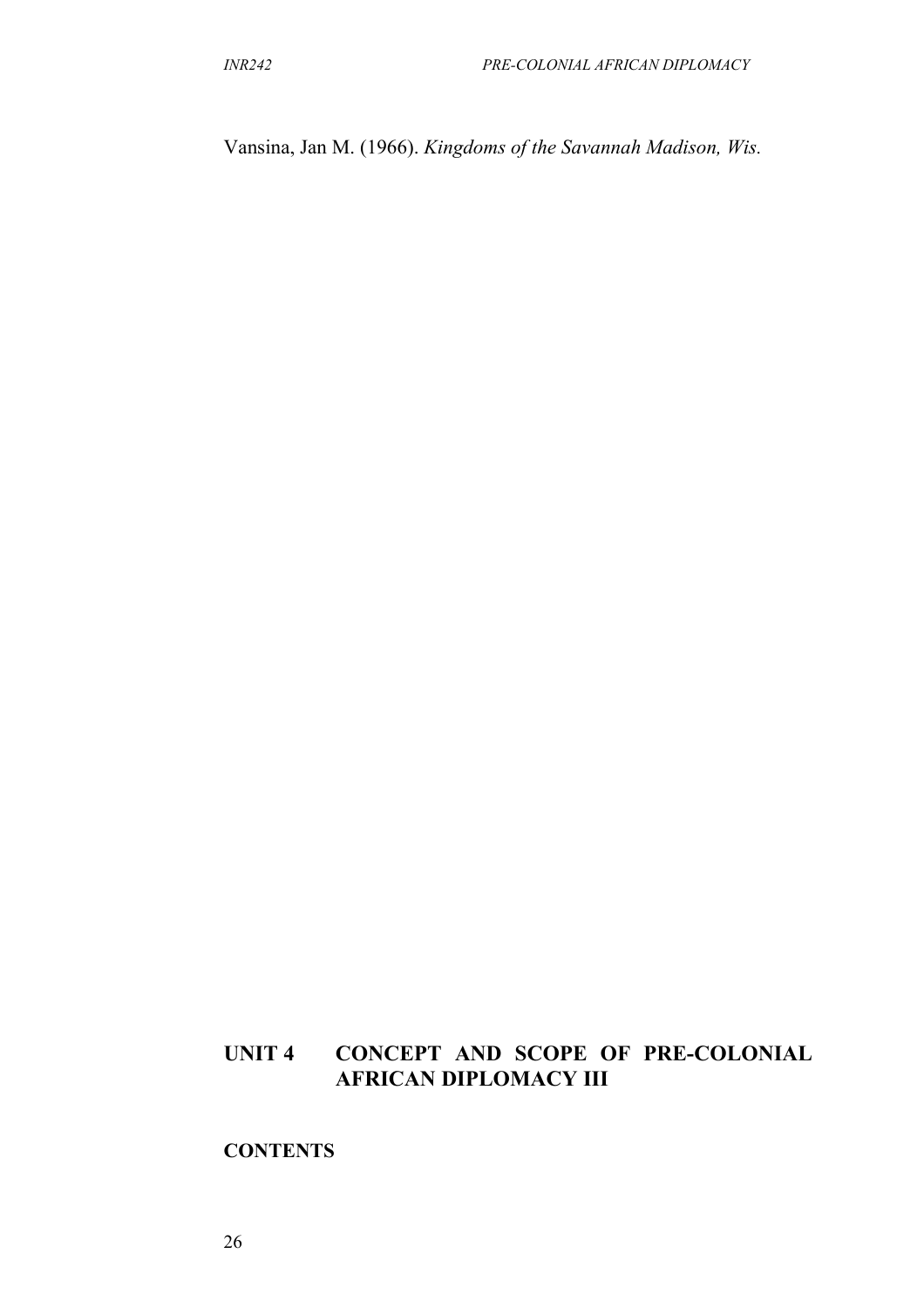- 1.0 Introduction
- 2.0 Objectives
- 3.0 Main Content
	- 3.1 The concept of African Customary Law
	- 3.2 The Concept of Trade
		- 3.2.1 Trade by Barter
		- 3.2.2 Mainstream Trade
	- 3.3 Concept of Warfare
		- 3.3.1 Causes of War
- 4.0 Conclusion
- 5.0 Summary
- 6.0 Tutor-Marked Assignment
- 7.0 References/Further Reading

## **1.0 INTRODUCTION**

I hereby welcome you to a further discussion on the concept and scope of Pre-colonial African diplomacy. In this fourth unit of the first module, we shall discuss the concept of African customary law, its application and how it is related to the formulation of external affairs policies in Pre-colonial African Inter-group relations in general and, diplomacy in particular.

I want you to know for certain, that there will not be a clear understanding of the workings of pre-colonial African Diplomacy without your understanding of African customary law. These laws guide the procedures and pillars on which pre-colonial African leaned and thrived.

Of course, we shall also discuss other concepts like pre-colonial trade, contact, economies and warfare around which pre-colonial Africa diplomatic activities revolved.

# **2.0 OBJECTIVES**

At the end of this unit, you should be able to:

- deduce the concepts related to pre-colonial African Diplomacy
- discuss in detail pre-colonial African law, trade and warfare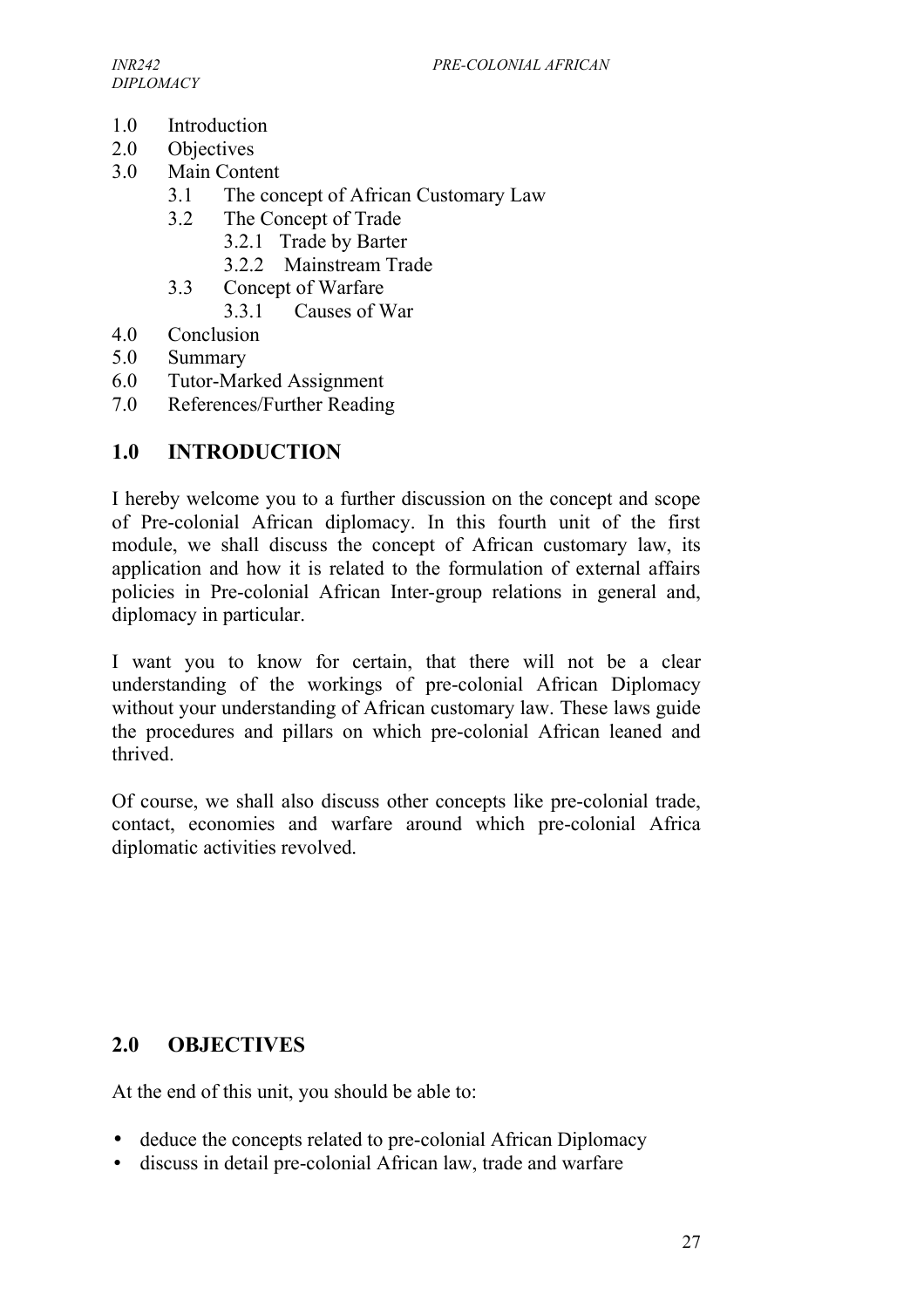- determine how these concepts necessitated the evolvement of Precolonial African Diplomacy
- explain the peculiarity of Pre-colonial African diplomacy.

## **3.0 MAIN CONTENT**

## **3.1 The Concept of African Customary Law**

The African law which evolved during the pre-colonial period refers to indigenous African legal rules, procedures, institutions and ideas that govern the administration and dispensation of justice within a particular community and by extension a larger community. These bodies of legal rules must be acceptable to all under the jurisdiction of these rules so as to be binding on them. You should do well to note that chiefs in Precolonial Africa had extensive jurisdiction over persons, labour and resources of their subjects.

For a highlight on the nature of African customary law, I will attempt to bring into focus some misconceptions about the nature of the laws and correct the erroneous impressions. I will deal with these errors from the viewpoints of Western historians and missionaries who were in Africa during the pre-colonial period.

Most Western historians never saw anything good in pre-colonial Africa. I am sure you are well aware by now that anything that was not measured by Western European standard was viewed as barbaric, or of no value and even worthless.

The missionaries too looked and frowned upon African ideas as inhuman practices. They regarded African laws and customs as detestable aspects of paganism which they as missionaries should wipe out in the name of Christian civilization. African culture was looked upon as an undifferentiated mass of customs, rituals and it was not recognized as part of the social order. Just like a Yoruba man may misconstrue a certain Tiv's way of life concerning matrimony as adulterous, anti-social and not patterned after natural sensible law, so also the missionaries saw African customary law that way. The African customary law to them must be bad for the new religious dispensation and ought to for that very reason be abolished.

Irrespective of these misconceptions however, African customary laws thrived to guide the conduct of affairs among African peoples and it worked effectively to regulate pacts and agreements among African states. For instance, I want you to note the example of the following African societies and how they worked assiduously to ensure the peaceful co-existence that diplomacy is noted for.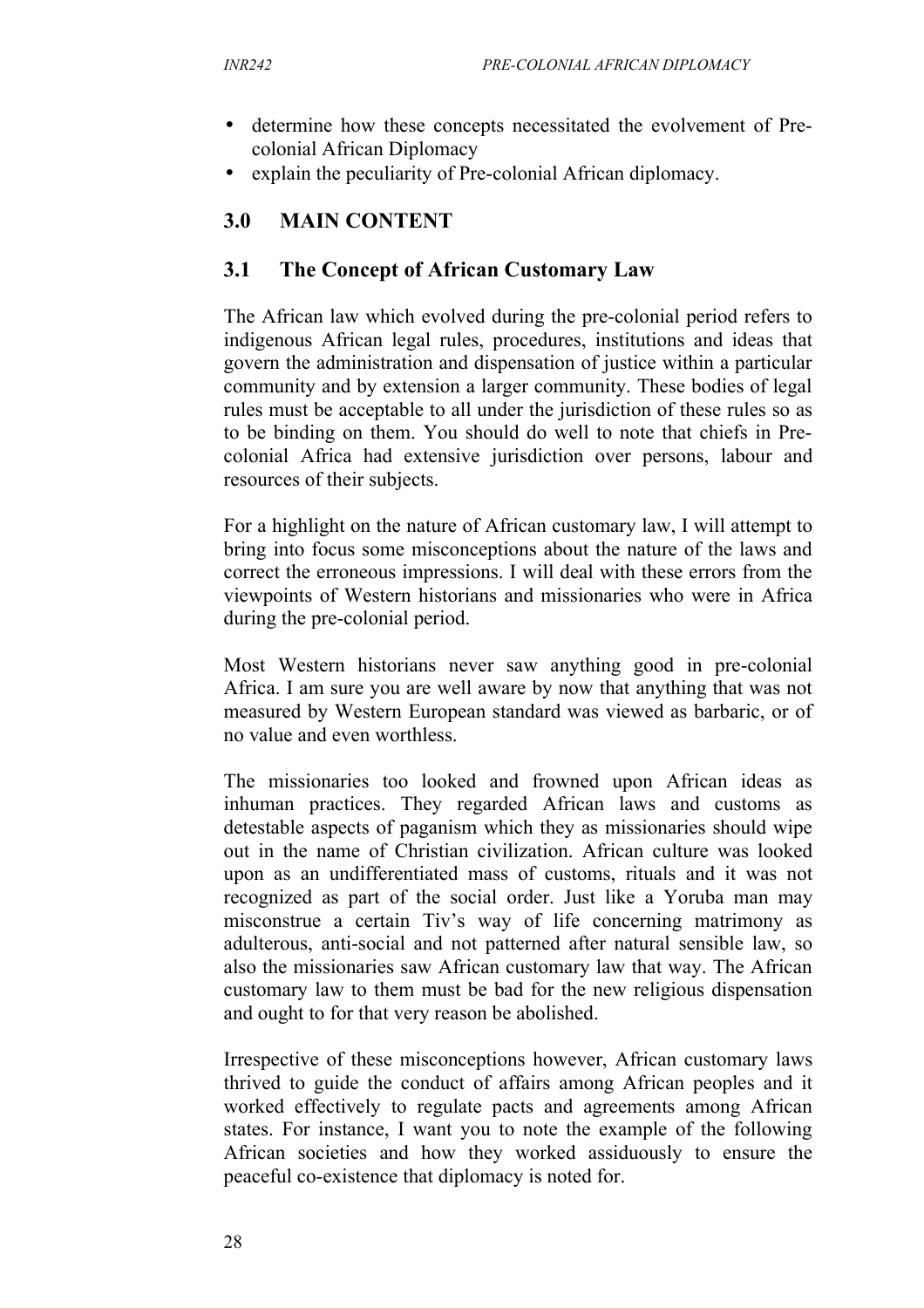In pre-colonial Africa during the period of Oyo Empire, a pact or agreement with other centralized states of Dahomey or Benin kingdom would always be reinforced before a cult-like shrine in accordance with the customary laws that bound the states.

In Zaire, there was a nail fetish  $-$  a three-foot- tall figure called Mavungu. It is studded with over fifty pounds of nails and each nail represents an agreement or promise (contract). To break an agreement sealed by one of the nails is to incur sickness, trouble or even death. Of course, this nail fetish bound all the centralized African states that maintained diplomatic relations with one another. The cult-like adherence to pacts and agreements made pre-colonial African Diplomacy strong and binding on all parties involved. You should note the straight-forwardness of these customary pacts and the simplicity of the operations. It is not a complex, deceitful process of modern day diplomacy where international laws are not sacrosanct but subject to power-play and arm-twisting.

You would see for yourselves that the African legal system evolved and thrived on its indigenous customs, cultures and ideas. It transcended all the affairs of the people within and without the polity sharing the same culture. It dealt with relationship, land and boundary affairs and it forestalled crisis. It ensured the success of pre-colonial African Diplomacy.

#### **SELF ASSESSMENT EXERCISE 1**

Mention and discuss the misconception of African customary law.

## **3.2 The Concept of Trade**

As I earlier mentioned before now in this course, trade, most especially external trade, around which wealth revolved, determined the interest of a state more than any other factor. This is not to say that there are no other factors but what I want you to note here is that the pursuit of wealth breeds conflict and many competing states are cornering the wealth of others. You should do well to note that diplomacy is employed to secure one's wealth and if possible enjoy others' wealth too since war in this regard is unpredictable. We cannot fully grasp the workability of pre-colonial African Diplomacy without really understanding the concept of trade in African during the pre-colonial era and how it shaped the diplomacy of this era.

Of course, these are little or no doubt about the existence of a precolonial economy in Africa since Africans managed to provide for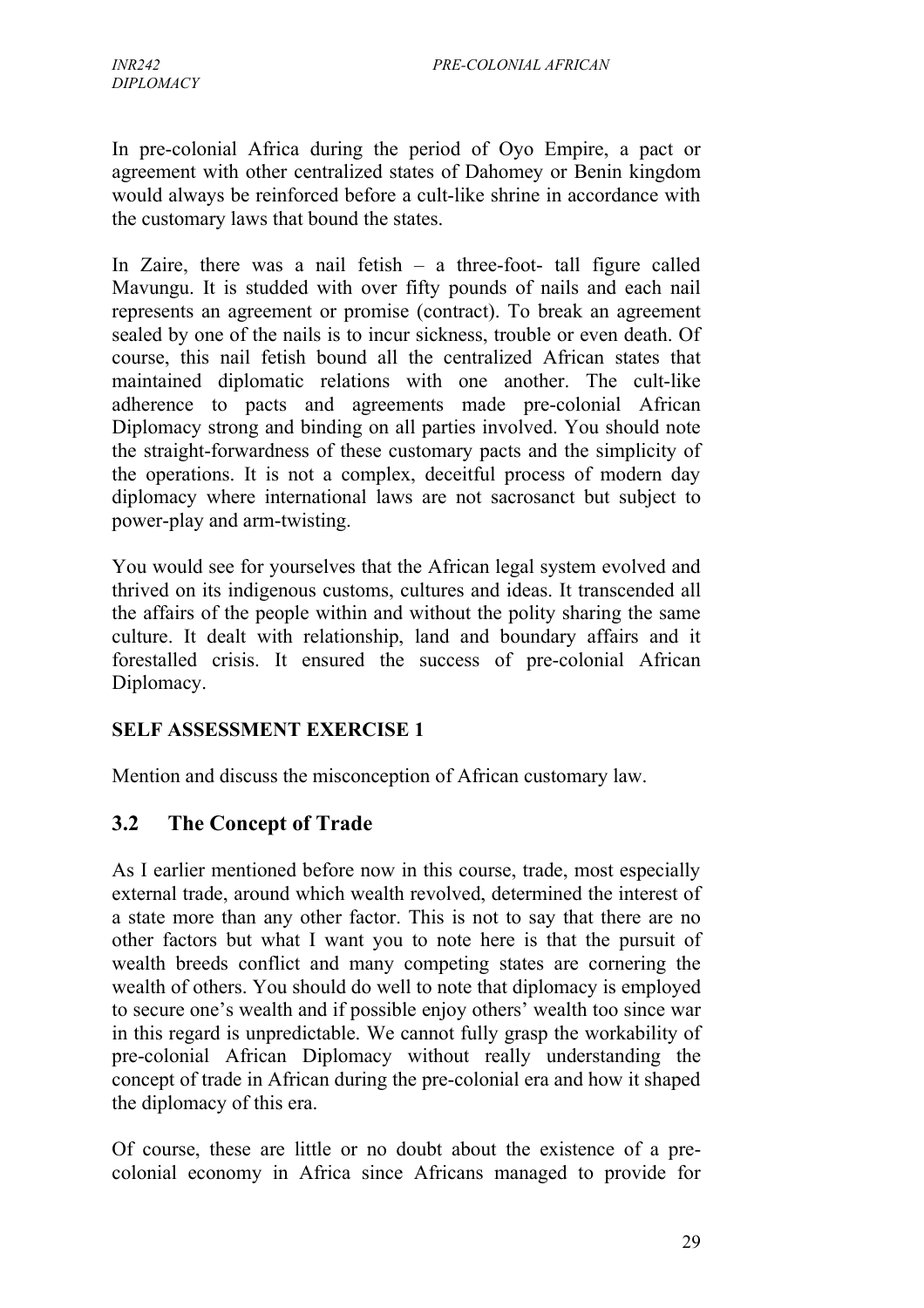themselves and to trade with the outside world long before the colonial period. The problem the concept of such trade postulates is the availability of real information we have about pre-colonial African economy, the kind of changes taking place within it, and by what standards or models of growth we should evaluate its development. Relations between Africans and outsiders are however the most visible sector of pre-colonial commerce and the weight we should give to available information concerning this will suffice to determine the level of diplomatic interface between and among African states and the outside world.

# **3.2.1 Trade by Barter**

Trade as conceived and practiced in pre-colonial Africa was not necessarily a process of selling and buying goods and services done using a medium of exchange but, also by exchanging goods and commodities. What we are saying here is that a farmer may use his farm produce like yams, millets, sorghum or beans to secure the services of a textile producer. If A has a commodity that B desires, B will use what he has in exchange for that commodity and thus a trade by barter is facilitated.

During the pre-colonial period, trade and exchange system was extensively used for special and preservable items like dried fish, smoked meat, honey, kola, tobacco and ingredients for brewing amongst African states.

# **3.2.2 Mainstream Trade**

I would want you to note also that pre-colonial Africa had a long record of institutionalized trade system through markets mostly controlled by states. The Yoruba city states had a long record of the market system and so also the Hausa city states. There was the tax system of Addis Ababa. There was, also Samori Toure's tribute system to support his army. We had the slave plantations along the east coast to support an active maritime trade in the nineteenth century. You ought to have noted from the afore-mentioned that many of the regional distribution systems in pre-colonial Africa were non-market. They depended mostly on requisitions and tribute payment. However, in a few like the Yoruba and the Igbo local market systems, there were regular food markets for local consumption.

Market and prices for food were institutionalized in the ports of call for trade in other more valuable items. Although currencies have a long and complex history in Africa, purchase of food was not their primary use. The port cities for the slave trade developed food markets for transients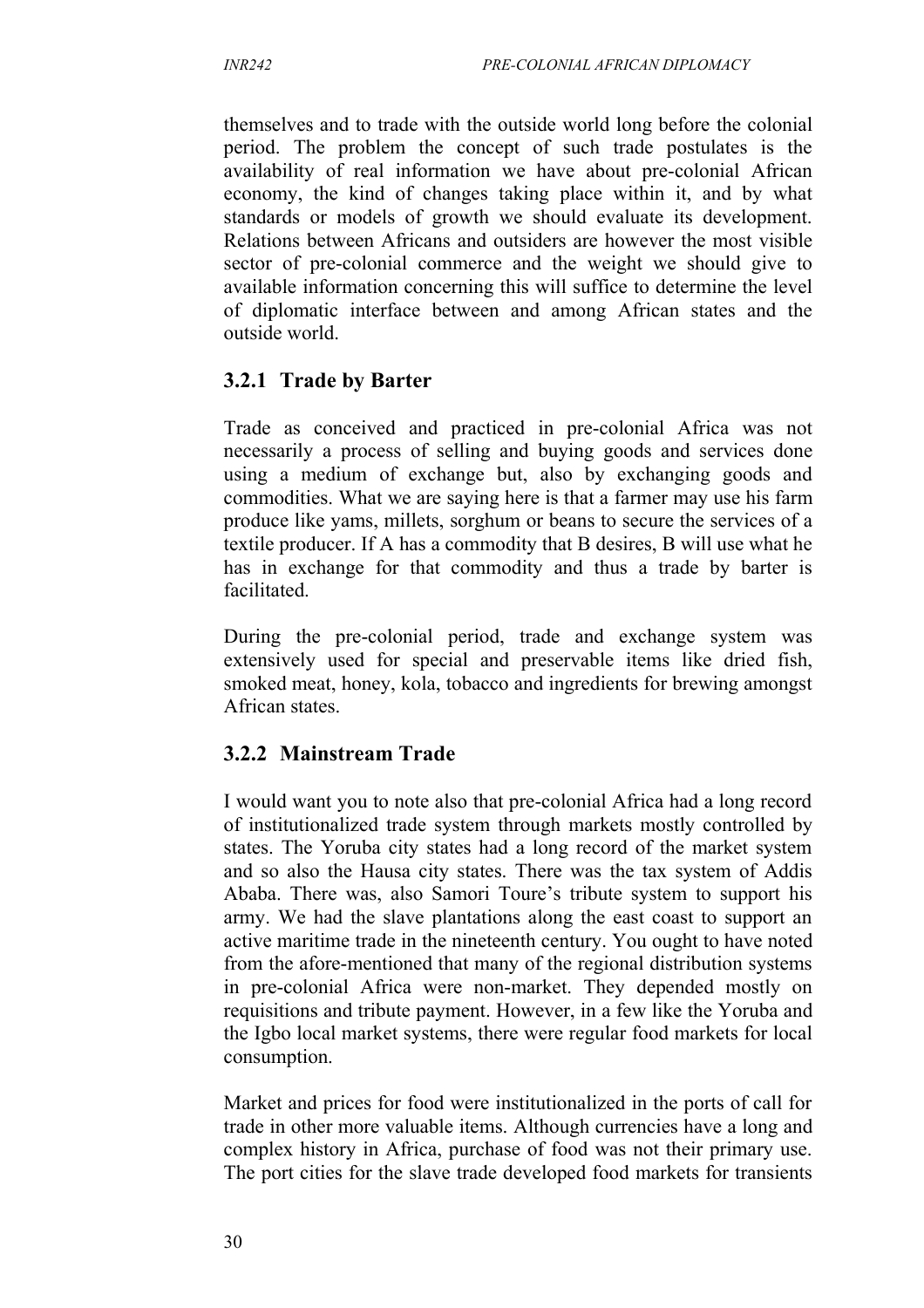where supplies could be bought. Probably the most important markets for food for transients, and the ones that set in place some competitive pricing mechanisms were routes for caravans of hundreds of porters. These serviced the growth of legitimate trade after the abolition of the slave trade. On any of these major routes, thousands of porters, unable to grow or carry their own food passed by every year.

Of course, it is this pre-colonial African trade, mostly controlled by states, that generated a lot of commercial competition for wealth and which in turn made conflicting interest inevitable. For the conflict to be amicably resolved, diplomacy had to be employed and hence the emergence of pre-colonial African diplomacy.

### **SELF ASSESSMENT EXERCISE 2**

Discuss all you know about trade in pre-colonial Africa and how it impacts on its Diplomacy.

## **3.3 Concept of Warfare**

I would have done a great disservice to this course without discussing the concept of warfare which is closely related to pre-colonial African diplomacy. Actually, it is the need to avoid war that calls for diplomacy. I advise you to read extensively on this topic "Warfare". The understanding of wars causes and origins of wars and of course consequences of war will go a long way to enhance your indepth understanding of this course. I hereby refer you to the following for further reading.

- Reyna, S.P (1990). *Wars without End: The Political economy of a Pre-Colonial African State.* N.H.: Hanover,
- Fuller, J.F.C. (1972). *The Conduct of War 1789-1961.* London: Eyre Methuen University Paperback, , p. 63.
- Aron, R. (1967). *Peace and War. A Theory of International Relation.* New York: Praeger, p.111
- Waltz, K. (1959). M*an, the State and War a Theoretical Analysis.* New York & London: Columbia University Press.

As I mentioned earlier on, the inevitability of war in a competing and conflicting world, and the attendant destruction calls for diplomacy in resolving conflicting interests.

The oxford advanced learner's dictionary defines war as a situation in which two or more countries or groups of people fight against each other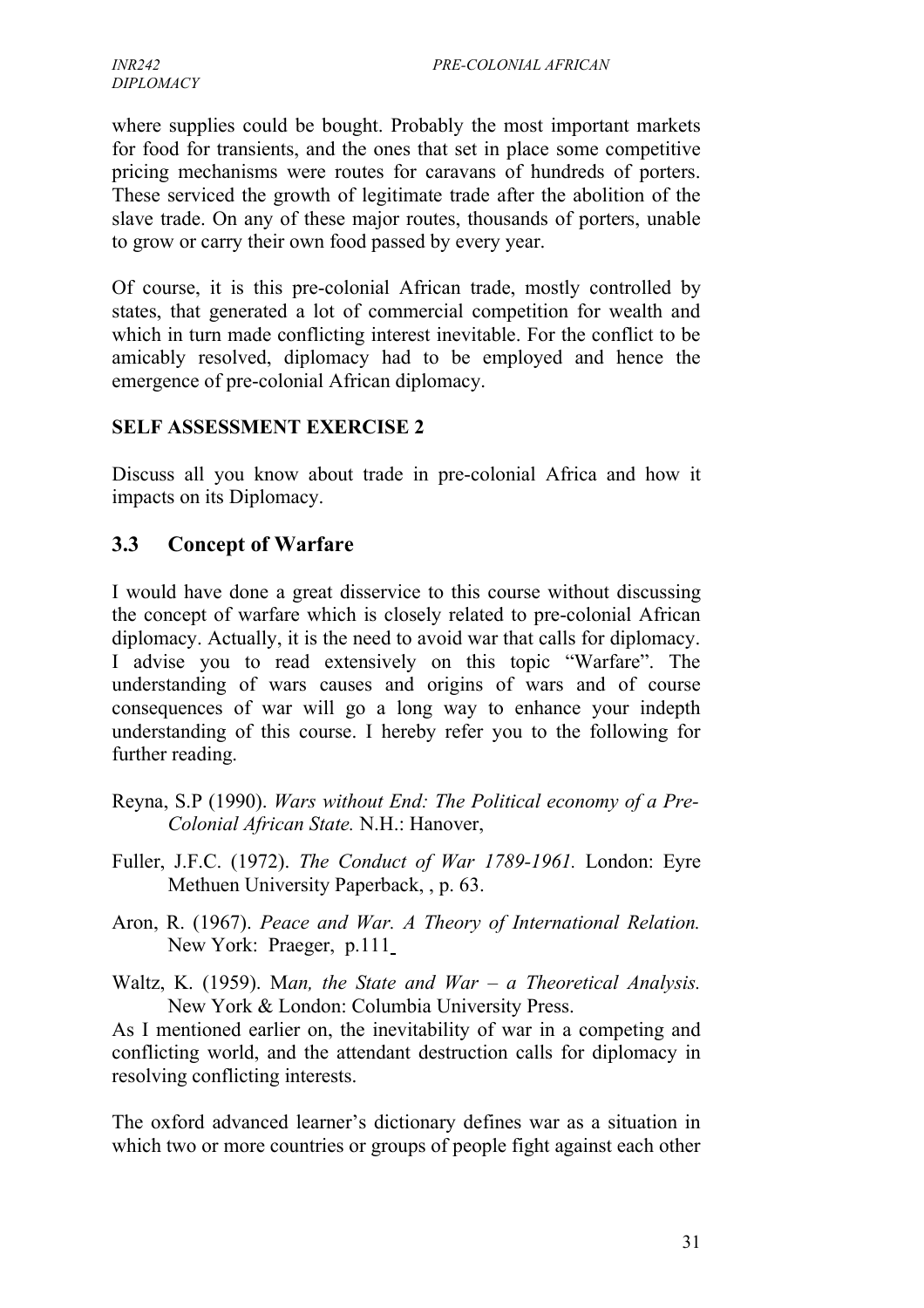over a period of time while it describes warfare as the activity of fighting a war using particular weapons or methods.

In pre-colonial Africa, war was doubtlessly common place. You would have read or heard about the Zulu wars under emperor Chaka the Great, the Yoruba wars, the Dahomean wars of expansion, the Fulani Jihad and other such wars. What characterized such war were destruction of lives and properties. The armies of centralized polities during the pre-colonial period were composed of specialized combat and logistical teams that supported each other. The Dahomean army for instance had spies sent out to gauge the strength and weakness of other states preparatory to military attacks on such states. These spies went about like traders and they understood many languages. Actually this later augured well for diplomatic relations as one of the potent qualities of a diplomat is to understand many languages. The Dahomey state was the first precolonial African state to use women in its army. The female soldiers were called the "Amazons".

The pre-colonial African states maintained a permanent standing army in the sense that some soldiers were always on duty. Military campaigns could take years like the endless wars of the Zulu under Chaka and the long Yoruba wars called "Kiriji wars". The army had command structures that could coordinate the operations of increasingly specialized units. It usually possessed explicit norms specifying group organization, tactics and strategies. The military force also used specialized killing implements, most of which were hand- held. The military operations were approved by the states.

# **3.3.1 Causes of War**

In pre-colonial Africa, grudges played a role in instigating combat. Most campaigns were grudges-of-state to satisfy aristocratic interests. For instance, Sabun, ruler of Wasai, 1800 .D, believed that Gaurang I, sovereign of Bagirmi, had married his own sister and that this crime of incest deserved punishment. Sabun accordingly undertook a campaign to administer this chastisement. These interests of the aristocrats were to a large extent excuses to maintain or enhance state revenues.

These state revenues derived from five sources:

- 1) Booty, which comes as an immediate result of fighting.
- 2) Tribute, paid to the victor states as a result of victorious wars and in some way transferred to officials as part of their remuneration.
- 3) Legal fees, which could be expanded through conquest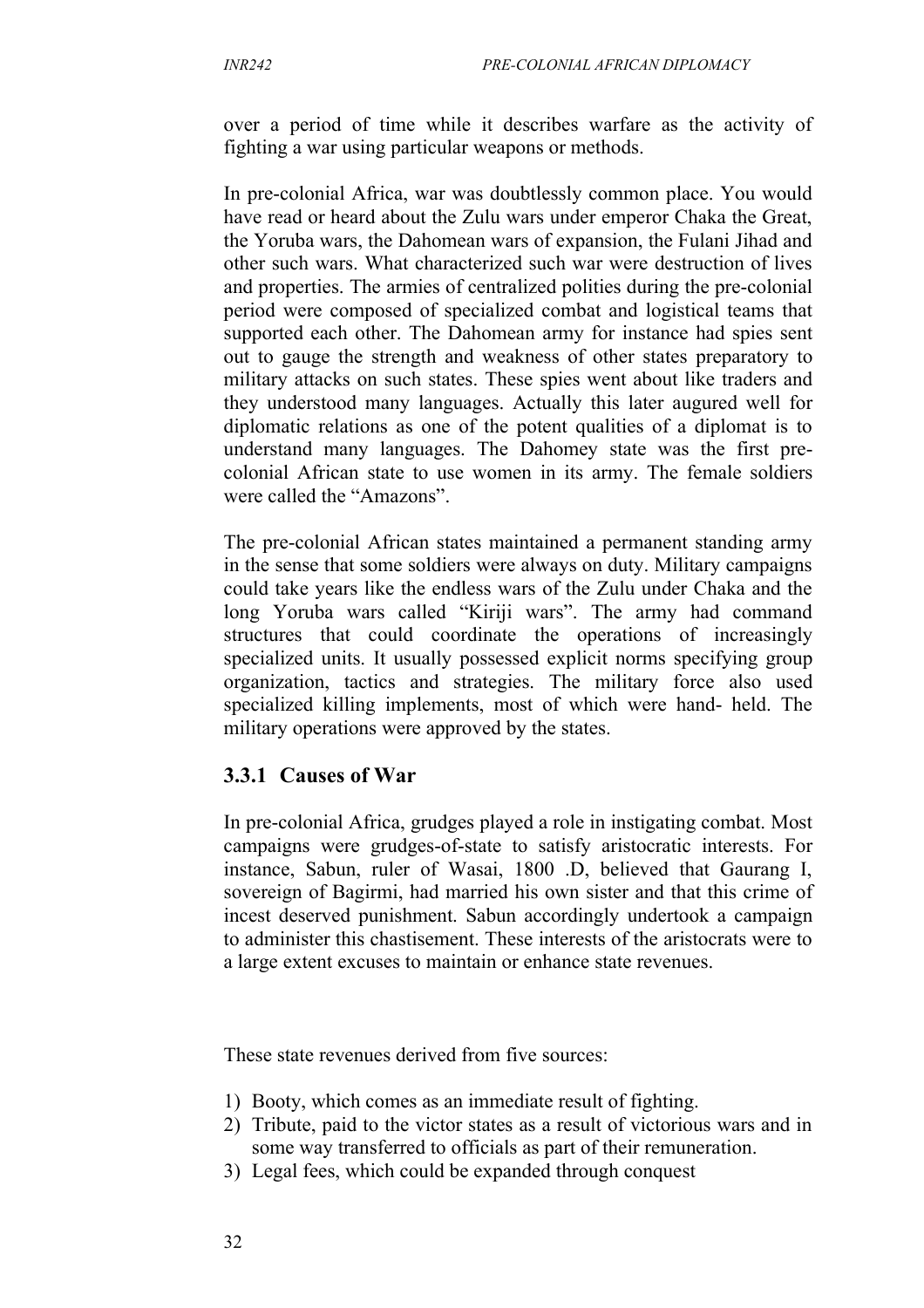- 4) Taxes upon commerce which also could be expanded through conquest
- 5) Foodstuffs or labour taken from food producers by officials, ultimately extracted by right of conquest.

What you will surely deduce from the Sabun experience which was common place among pre-colonial African rulers is that Sabun's grudge, albeit on moral grounds, against Gaurang led to war that in turn, led to the reallocation of Bagirmi revenues to Wadaian officials. Sabun's armies occupied and subjected Bagirmi to its rule for the remaining hundred years of its Empire's existence.

Predatory accumulation is the use of force by centralized polities to augment their power- both economically and militarily. The campaign of Sabun allowed him to use violent force to increase Wadan's revenues. It shows that the process of predatory accumulation had the power of strengthening the class of officials in a polity.

With the foregoing illustration of Sabun you will agree with me that such interests would always instigate rulers to pick quarrels with other states and unless diplomacy comes to the rescue, man will always prey on man violently.

#### **SELF ASSESSMENT EXERCISE 3**

Critically discuss the causes of war in pre-colonial Africa. Justify Sabun's military campaign.

# **4.0 CONCLUSION**

We conclude this unit by taking cognizance of the fact that pre-colonial African diplomacy was the most favourable handy tool to resolve conflicting and competing interests in pre-colonial Africa. African laws, trade and wars during this era could best be handled peacefully through reasonable bargaining, negotiation and dialogue.

## **5.0 SUMMARY**

In this unit so far, we have painstakingly discussed the concepts of African customary law, African trade pattern and lastly, African warfare and how they shape and impact on pre-colonial African diplomacy.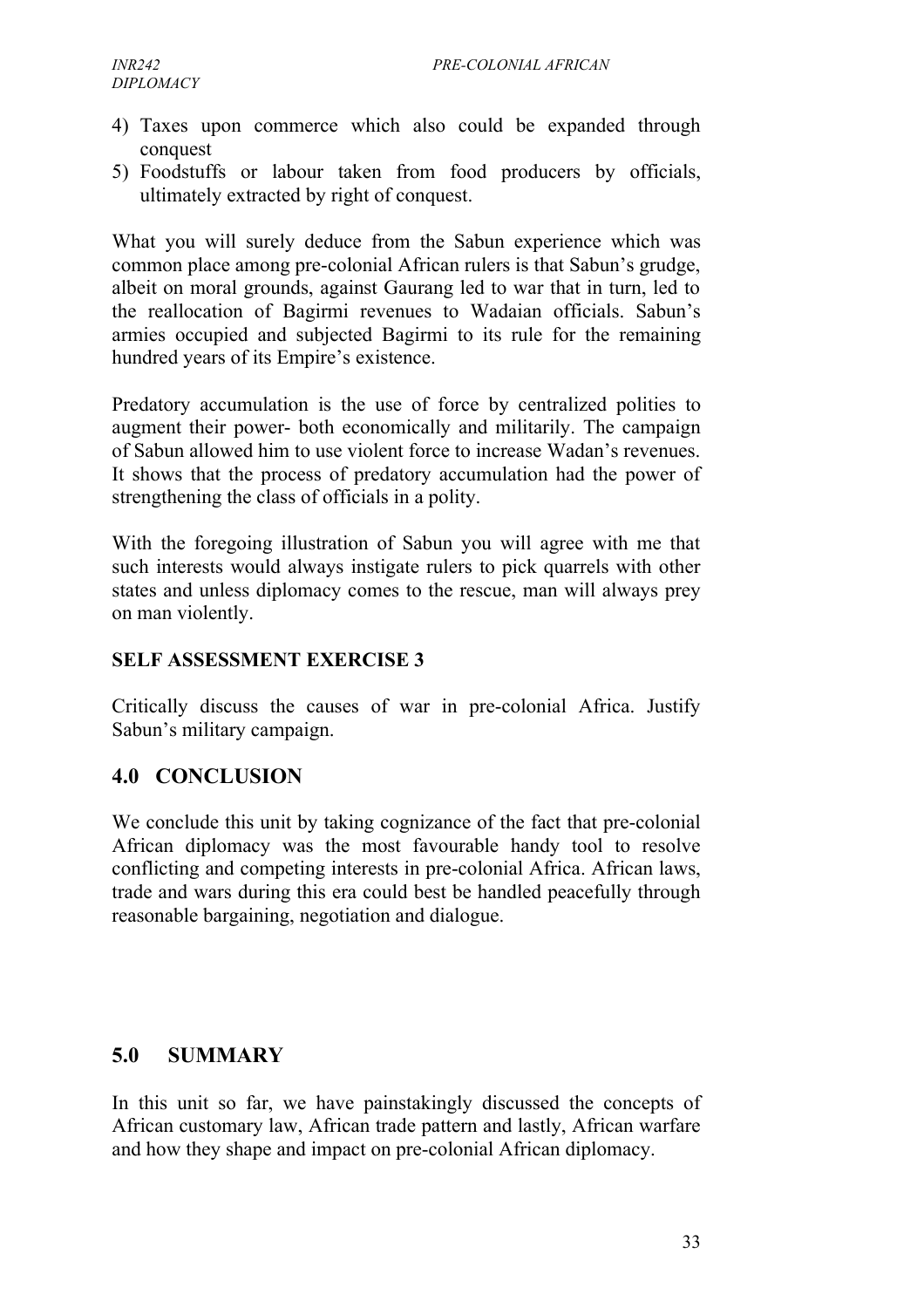#### **6.0 TUTOR-MARKED ASSIGNMENT**

- 1. Examine the interests of rulers in pre-colonial Africa and how they impact on their conducts.
- 2a) Highlight the causes of war
- b) Discuss the possibility of avoiding wars

#### **7.0 REFERENCES/FURTHER READING**

- Allot, A. N. (1970). *New Essays in African Law*. London: Macmillan pp 12-17
- Elias, T. O. (1956). *The Nature of African Customary Law.* Manchester: University Press pp. 14-37
- Journal of African Law 28, nos 1-2 (1984). *The Construction and Transformation of African Customary Law.*
- Smith, R. (1973). "Peace and Palavar: International Relations in Pre-Colonial Africa in *Journal of African History* XIV. 4 pp. 599-621.
- Austen, R. A. (1987). *African Economic History.* London.
- Reyna, S.P. (1990). *Wars without End: The Political Economy of Pre-Colonial African State.* N.H.: Hanover.
- Fuller, J.F. (1972). *The Conduct of War 1789-1961.* London: Eyre Methuen University Paperback, p. 63.
- Aron, R. (1967). *Peace and War: A Theory of International Relations.* New York: Praeger p. 111.
- Waltz, K. (1959). *Man the State and War—A Theoretical Analysis.* New York and London: Columbia University Press.

## **MODULE 2 THE STUDY AND ORIGIN OF PRE-COLONIAL AFRICAN DIPLOMACY**

- Unit 1 The Study of Pre-Colonial African Diplomacy
- Unit 2 Political History of Pre-Colonial African States
- Unit 3 Trade History of Pre-Colonial African States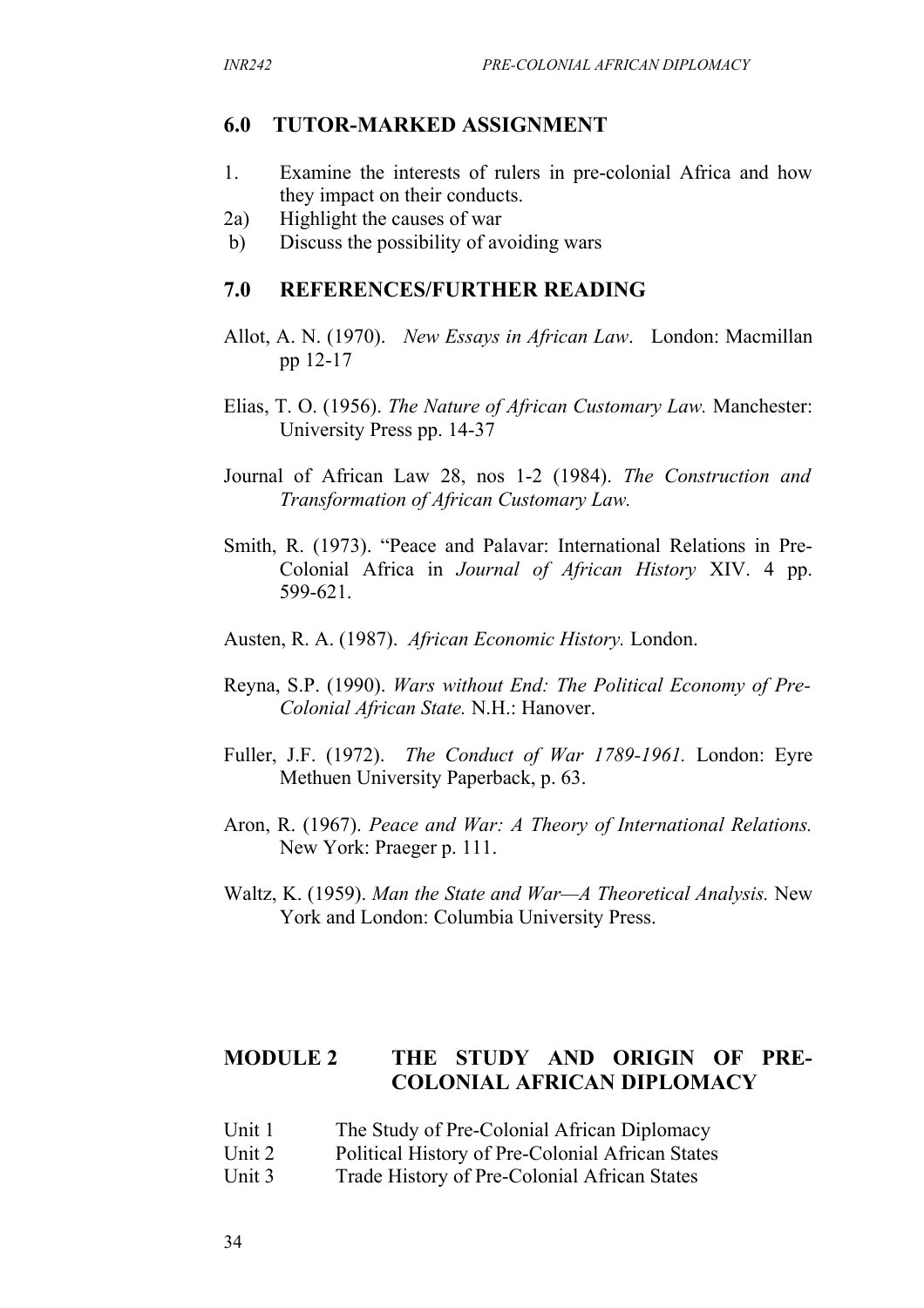Unit 4 Trade History of Pre-Colonial African States II

## **UNIT 1 THE STUDY OF PRE-COLONIAL AFRICAN DIPLOMACY**

## **CONTENTS**

- 1.0 Introduction
- 2.0 Objectives
- 3.0 Main Content
	- 3.1 Historiography of Pre-Colonial African Diplomacy
		- 3.1.1 The Historical Approach
		- 3.1.2 The Analytical Approach
	- 3.2 Relationship of Pre-Colonial African Diplomacy to other Disciplines
	- 3.3 Why Study Pre-Colonial African Diplomacy
- 4.0 Conclusion
- 5.0 Summary
- 6.0 Tutor-Marked Assignment
- 7.0 References/Further Reading

### **1.0 INTRODUCTION**

Having done justice to the concept and scope of Pre-colonial African Diplomacy, I believe it is high time we move further to the study of this course. In this unit, therefore, we shall examine the historiography of pre-colonial African Diplomacy. The factors that influence the writings of observers and witnesses and the veracity of the accounts will be determined. We shall also expose the relationship of this course to other disciplines within its purview and how these courses affect pre-colonial African Diplomacy. Most especially, we shall determine the purpose of this course and the benefits derivable from our academic exercise.

I wish you an interesting and fulfilling exercise.

#### **2.0 OBJECTIVES**

At the end of this unit, you should be able to:

• discuss in detail the historiography of Pre-Colonial African Diplomacy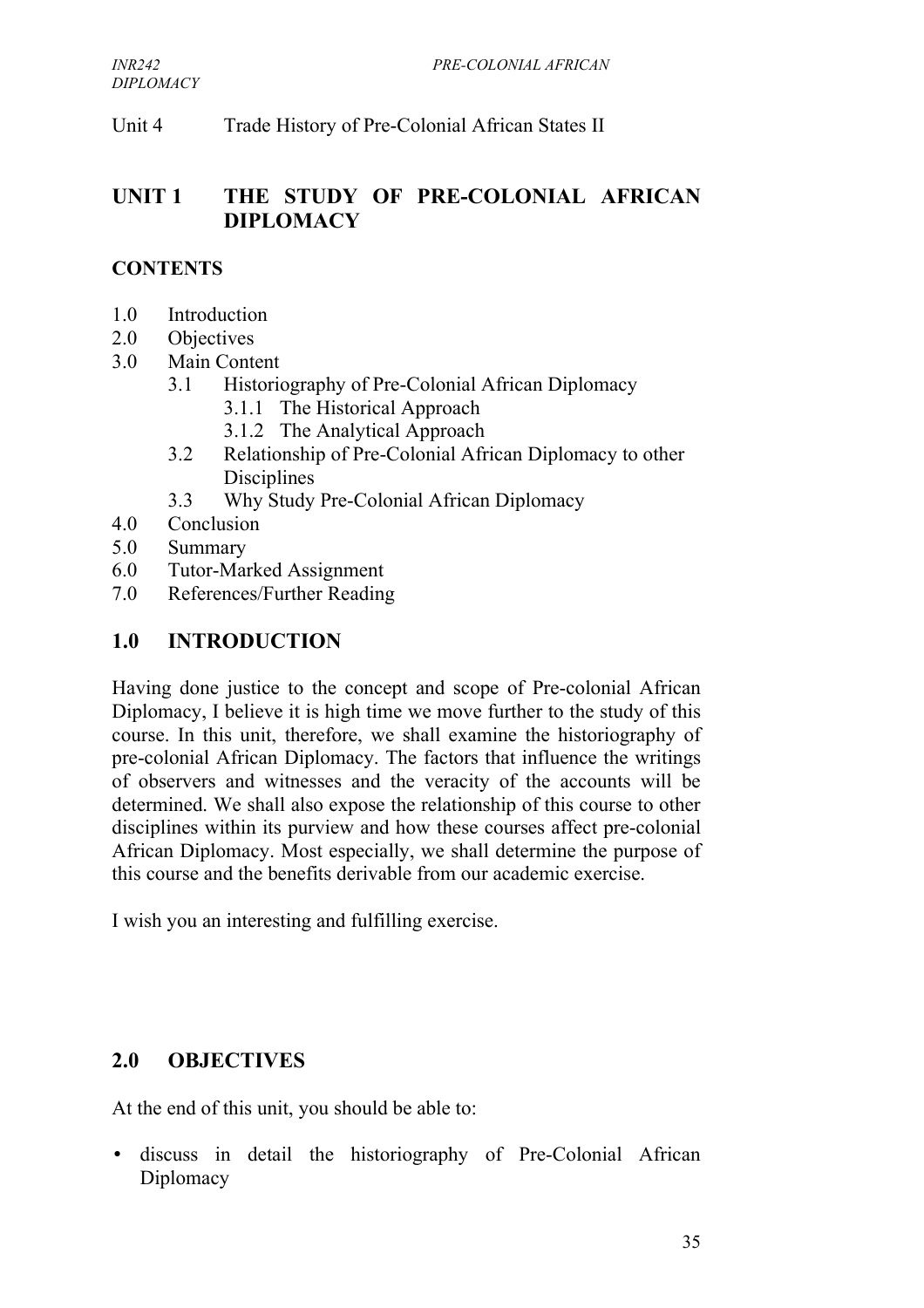- analyze the various writings by authors concerning the course
- explain the relationship of other courses to pre-colonial African Diplomacy
- analyse the purpose of the study of pre-colonial African Diplomacy vividly
- determine the present and future of African Diplomacy.

# **3.0 MAIN CONTENT**

# **3.1 Historiography of Pre-Colonial African Diplomacy**

You are definitely aware that the diplomacy that thrived during the precolonial era could best be described as a historical event. Of course it is history. Hence we talk about the historiography of this course. The historiography of Africa has twice changed over the course of the  $20<sup>th</sup>$ century. These changes correspond to the evolving political demarcation that marked the chronology of the continent; pre-colonial, colonial and post-colonial. However, we are concerned with the historiography of the pre-colonial period in this course.

# **3.1.1 The Historical Approach**

The early histories of Africa before the pre-colonial period consisted of a wide range of oral accounts; including myths, legends, epics, poetries and parables. The early histories – king lists, oral narratives, and metaphorical tales – were often historiographies in themselves, incorporating elements from several analytical traditions, and competing visions of the past were frequently embedded with these various forms of recounting history.

Pre-colonial African historiographies were locally rooted. They were molded by the particular cultural framework of their times and place. Frequently, they also reflected broader literacy styles and traditions with wide regional resource. There are, of course, many coherent, broad cultural (zones) each associated with a set of recognizable historiographical traditions.

- The Western Savanna; the West African forest, the west central forest (roughly between the Niger River and Lake Chad).
- The Nile Valley region; the central African savannah (from Lake Chad to the forest south of the Ubengi River).
- The Central African forest, the region of the great Lakes; the Indian Ocean Coastal area, the Southern Savannah; the Kalchari Pan; the Zimbabwe Plateau and the South African Highveld; and the Nguni Zone.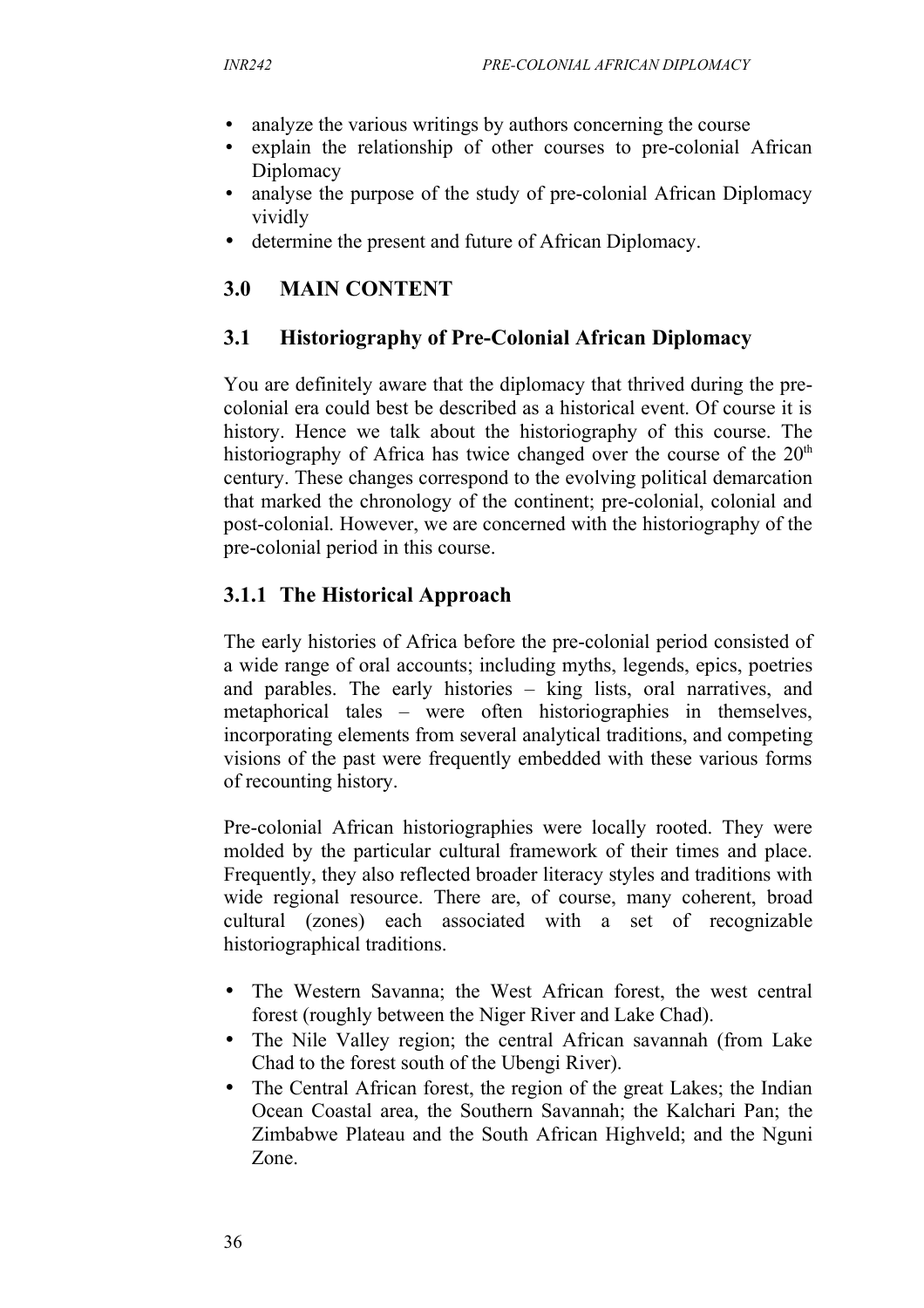Written accounts of historical events served as a transition between the diversity of pre-colonial oral forms of historiography and the more constrained style of colonial writers. Actually, pre-colonial written accounts omitted much of the diversity of orality and therefore tended to narrow the focus of historical discussion. African authors writing on African history tended to be more localized than their oral predecessors. Most of them, like Samuel Johnson for Southern Nigeria or Apolo Kogwa for Buganda, wrote extensively on areas of their professional leanings. Thus, in these written works, history came to concentrate on elite politics and tended to glorify a dynasty or a class at the expense of other aspects of historical processes; their diversity emerged from their local specificity.

# **3.1.2 The Analytical Approach**

Writings on pre-colonial African diplomacy, in particular, were rare. Most facts collected and accounted for were from outside observers. Aside from Muslim traders in Africa, nineteenth – century European observations influenced writings on Africa. However, since European contact with Africa had disrupted earlier political structures and economic patterns, observers often painted an image of Africa in disarray and chaotic situation. You should note that this chaotic situation was a direct product of the presence of the Europeans which the writers failed to acknowledge in their writings. With intensified commercial competition, vast increases in the quantities of fire arms, and a dramatic expansion of the trade in slaves, diplomacy broke down at the expense of warfare. Eighteenth and nineteenth – century European history on Africa emphasized decadence, violence and barbarism as essential features of the African states.

As you would expect, this historical stance necessitated the reaction of the scholarship of the African Diaspora who are mainly of the African American and Caribbean writers. As European nineteenth – century works often drew on selective local observations to build on an ideological stance, so did African diaspora scholarship draw on elements of the African record to take the countervailing stance that rather than barbaric decadence and backwardness, the African past was one of elegant grandeur. These observations served as a basis for grandiose generalization when discussing or studying African history.

Coming to the study of pre-colonial African diplomacy per se, most works of reference to it are generalized and embedded in historical events. However, outside writers like Robert S. Smith specifically did an innovative study on the relations of the people of West Africa in the precolonial period. Smith addresses outside influences but focuses primarily on what happened between African states before the partition and the establishment of colonies. Smith also deals extensively with the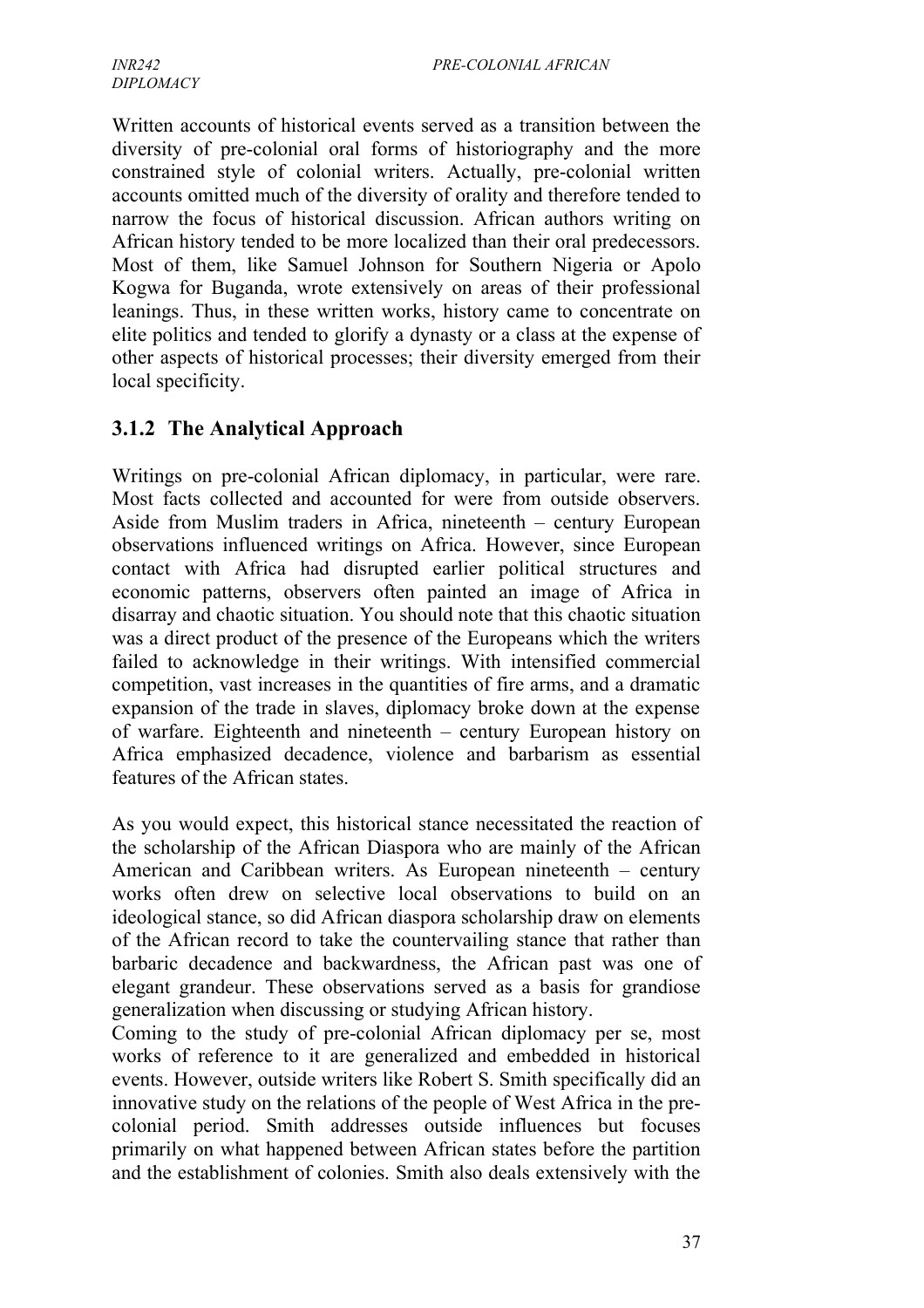subject matter of customary law in Africa as International law. Speaking the mind of the African, Smith opines that irrespective of the unwritten nature of African laws, they still compared well with International laws elsewhere during the pre-colonial period and they were used to regulate "international relations" among African states of inter-group relations among African peoples.

Graham W. Irwin is another European author who does justice to precolonial African diplomacy. Citing the Ashante of pre-colonial Ghana as an example, he observes that the mutual relationships that originated and official contact between pre-colonial African states were maintained by methods and procedures which historians of the non-African world described as diplomatic.

Sir Ernest Salow also lends his voice in this regard by adding that in Africa before the imperial period, the subject matter of international relations had been the same as elsewhere in the world.

#### **SELF ASSESSMENT EXERCISE 1**

State the views of two European writers on pre-colonial African Diplomacy.

## **3.2 Relationship of Pre-colonial African Diplomacy to other Disciplines**

Rather than discuss in detail the relationship of pre-colonial African diplomacy to the various disciplines in the humanities and the social sciences, I will cover only those most relevant to it in this section. There is no doubt that pre-colonial African diplomacy belongs to History. It is historical, being an exercise of discourse that occurred in the past – the pre-colonial era. In the observation of the naval historian Arthur Marder, "It is an axiom amongst historians that a knowledge of history can serve as a guide to the present". This remark is a pointer to the fact that history is the closest and the most related subject to any discourse that occurred in the past. This course is discussed on the premise of what happened between and among African states Vis-à-vis diplomatic relations. What shaped the diplomatic relations and how it was conducted. Actually, the historicism of this course is so profound that it informs and encompasses all other similar related courses to pre-colonial African diplomacy – be it Economics (Pre-colonial African Economy), trade (pre-colonial trade), International Relations, warfare, International law, strategic studies, Political Science and Government, Psychology and Sociology, and of course all other related disciplines albeit in the pre-colonial period.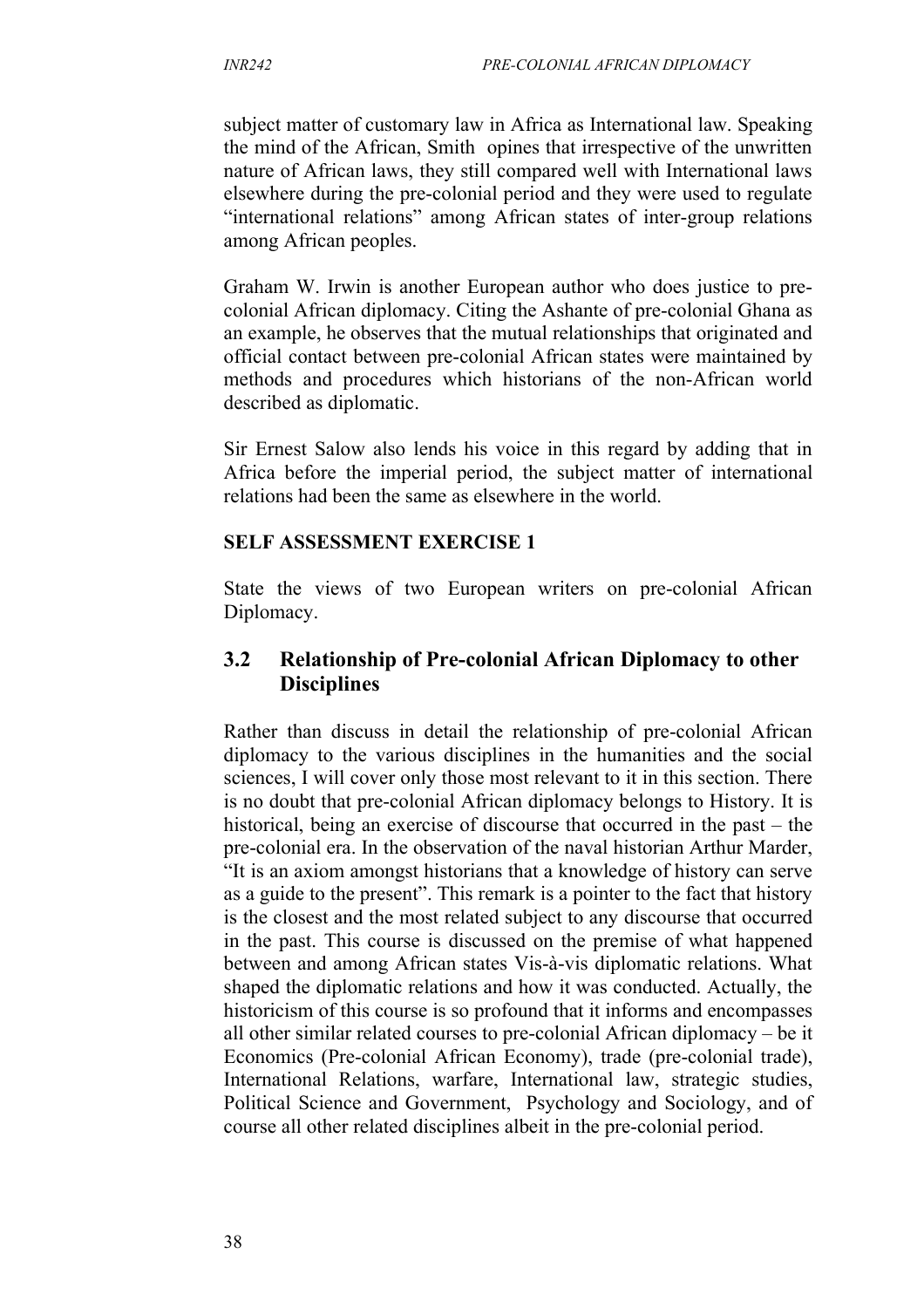Diplomatic history must serve as a guide to developing the critical faculty for history is never all it seems to be. You should note that it is very difficult to establish what really happened in the past. Observers who witness events suffer from bias, poor memory and from many other defects. In the course of transferred narratives, there are omissions of facts or adding of false speculations. Worst of all, history is often falsified to support a legend, a romantic notion of a king or the aristocrat or the stand point of an observer. In using history as a guide to precolonial African diplomacy, these defects have to be borne in mind so that historical accounts of events are treated critically and with care. If there is lack of sufficient knowledge, then you should qualify your writing accordingly and not make categorical statements that will simply serve to consolidate the defects. In dealing with historical events as they relate to pre-colonial African Diplomacy, it is important to be critical, to point out the defects in decision taken and in courses of action as policies might have been executed.

The relationship of history to all other disciplines under the categorization of "pre-colonial Africa" cannot be over-emphasised and this fact you should bear in mind when dealing with such related disciplines.

As you might have read earlier on in this course, African pre-colonial economy is related closely to pre-colonial diplomacy in Africa. Actually, it is the strength of the economy of states and their trade prowess that necessitated the rise of diplomacy. To avoid warfare and its devastating effects, diplomacy had to be resorted to African states to control their trade and economy.

You may probably wonder what psychology has to do with pre-colonial African Diplomacy. I assure you, it goes a long way in determining a people's mind- why decisions are taken, why people go to war, why people want peace to enjoy their wealth and why people study the minds of others to know what they hate and what they like and to be able to capture their minds for their own benefit. A particular African king using a particular gift to curry the favour of another king is simply applying psychology for he would have already researched into what would bring him favour before the other king.

Politics and Government are twin concepts closely related to precolonial African Diplomacy. The political structure of a state and the constitution of its government would go a long way to influence its diplomatic relations. The more powerful and stable a state is, the more friends it would have in the international community. In Africa, rising states and Empires in the 18th and the 19th centuries had strong diplomatic ties with other states who wanted their favours while no state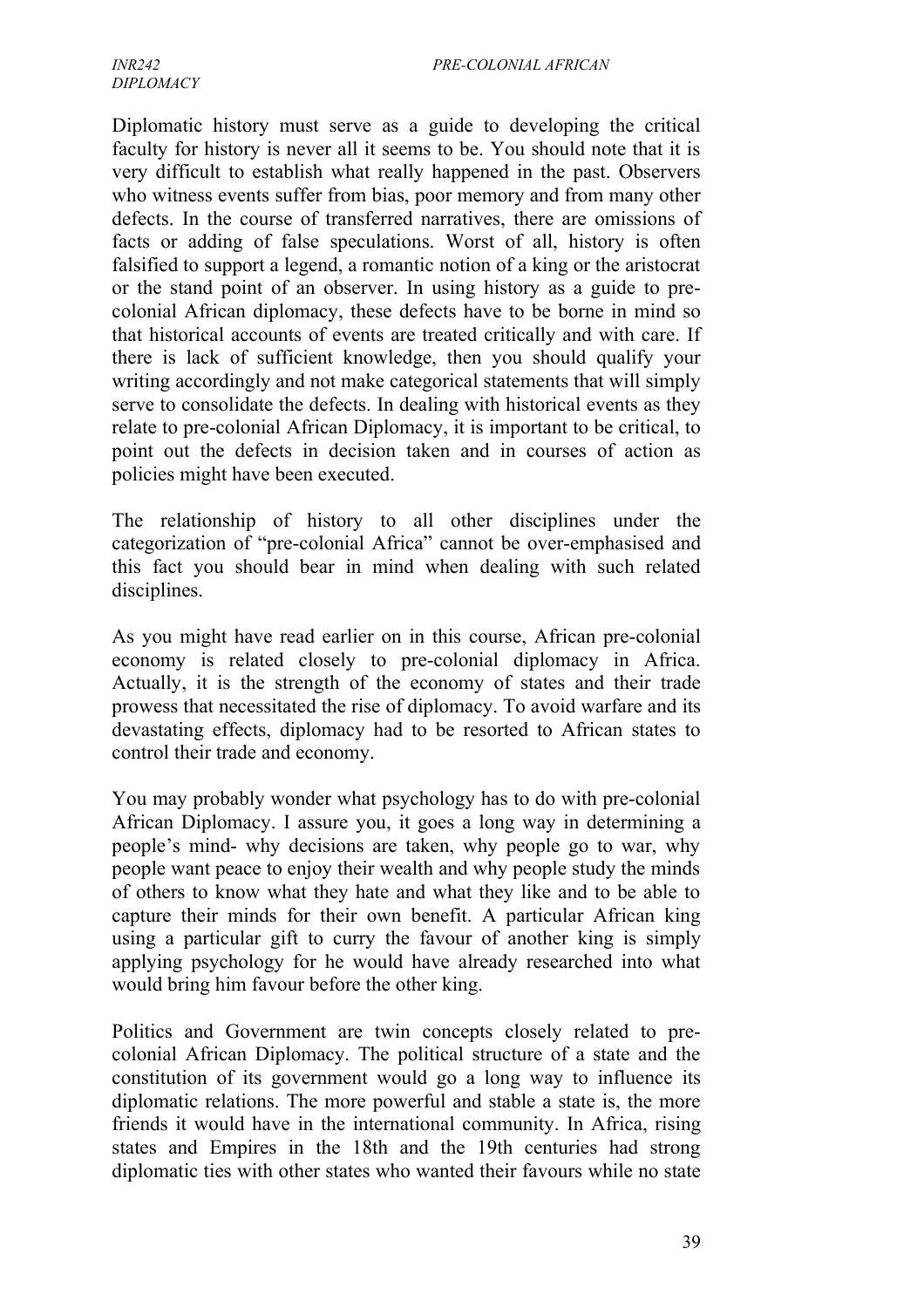wanted to embrace a weak and failing state. Political power coupled with economic power really influenced, Pre-colonial African Diplomacy.

You cannot separate international law from international relations which breeds diplomacy. In Pre-colonial Africa, African customary laws served as international law regulating and guiding Pre-colonial African Diplomacy among African states. These states were bound by these laws and it ensured compliance among state actors in the pre-colonial international system which bred diplomacy.

From the foregoing, it should be clear to you by now that the study of pre-colonial African diplomacy is not isolated, but closely related to the other disciplines of that era.

### **SELF ASSESSMENT EXERCISE 2**

Highlight and explain the relationship of Pre-colonial African Diplomacy to other disciplines.

## **3.3 Why Study Pre-Colonial African Diplomacy**

The beneficial purpose of this course will be unattainable if you students of the twenty-first century are not intimated with the purpose of studying Pre-Colonial African Diplomacy. You may ask why precolonial in this neo-colonial era? Professor Richard Olaniyan writing on Nigerian Diplomacy: The Burden of History has this to say:

• "It is not a call to abandon the past but rather it is one to employ the knowledge of the past to enlighten the serious consideration of the great issues of our time".<sup>1</sup>

He further on admonishes the professional historian not to consign the role of history only to the elucidation of the ancient past.

Professor B.O. Oloruntimehin also opines in his study that:

• "The intention of history is to cast some illumination on the society, thereby providing an opportunity for the society to gain a better understanding of its past and its present as pointers to the future".<sup>2</sup>

Of course, an almost flawless grasp of a past event will stand you on a sure pedestal to understanding present and future re-occurrence of such event. Since diplomacy is a relevant contemporary issue in Africa, it is sound wisdom if we attempt to take a critical look at the beginnings of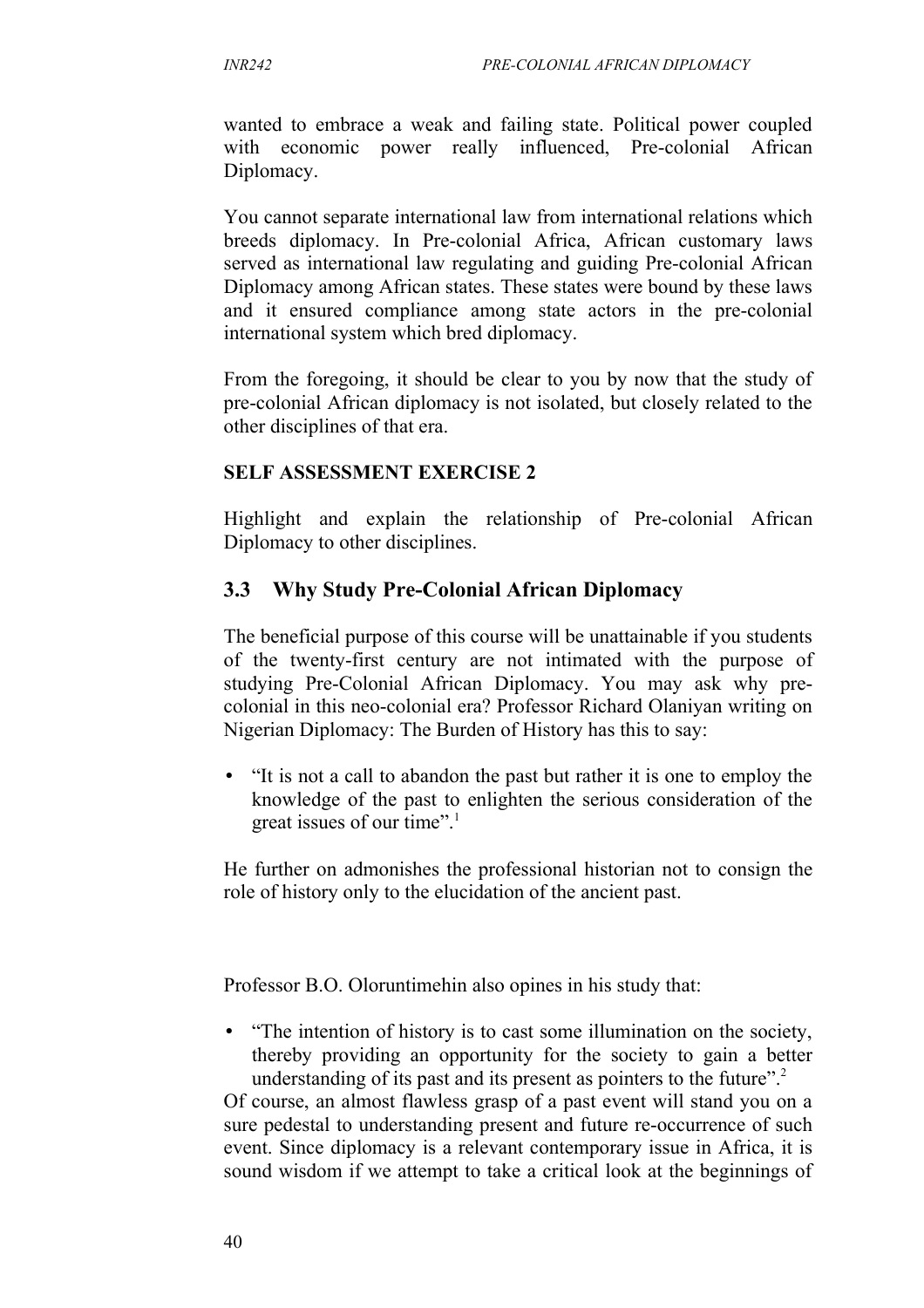Africa's diplomatic culture, how its peculiar historical development has contributed to shaping its initiatives and responses in its external relations.

The central thrust of this study is that Africa's foreign policy and diplomacy, like any other continents, can hardly be meaningfully appreciated outside its history. This will serve as a guide to an in-depth scrutiny of internal political structures and institutions, economic interdependence as well as forces from the external environment impinging upon its diplomatic behaviour and responses; and how a modification will suffice for a better working diplomatic relations in contemporary Africa.

Since the concept of diplomacy, defined as the "process of dialogue and negotiation by which states in a system conduct their relations and pursue their purposes by means of short war"<sup>3</sup>, the study of pre-colonial African Diplomacy may be explored to profer diplomatic solutions to contemporary African issues instead of incessant wars that is now rife in Africa. We hereby stress that the historical dimension is vitally important to the unraveling the paradoxes of our time, and to understanding our contemporary predicament. To buttress this view, I hereby cite a quotation from Paul Gordon Lauren:

• ...to construct a clear and accurate record of the formal relations and interactions among sovereign nations, analyzing and interpreting the ways in which they formulate their policies, the foreign and domestic factors with which they must contend, the techniques and modalities they employ and the results they achieve in attempting to realize their objectives.<sup>4</sup>

The foregoing quotation, in a nutshell, seems to say all there is regarding the historical account of Pre-Colonial African Diplomacy.

You should well be aware that no significant conclusions are possible in the study of foreign affairs – the study of states acting as units – without an awareness of the historical context. We hope to emphasize the unity of the past and the present and of course to proffer solutions for a better future as regards diplomacy in Africa in this course.

#### **SELF ASSESSMENT EXERCISE 3**

List and explain the factors that necessitate the study of Pre-Colonial African Diplomacy.

## **4.0 CONCLUSION**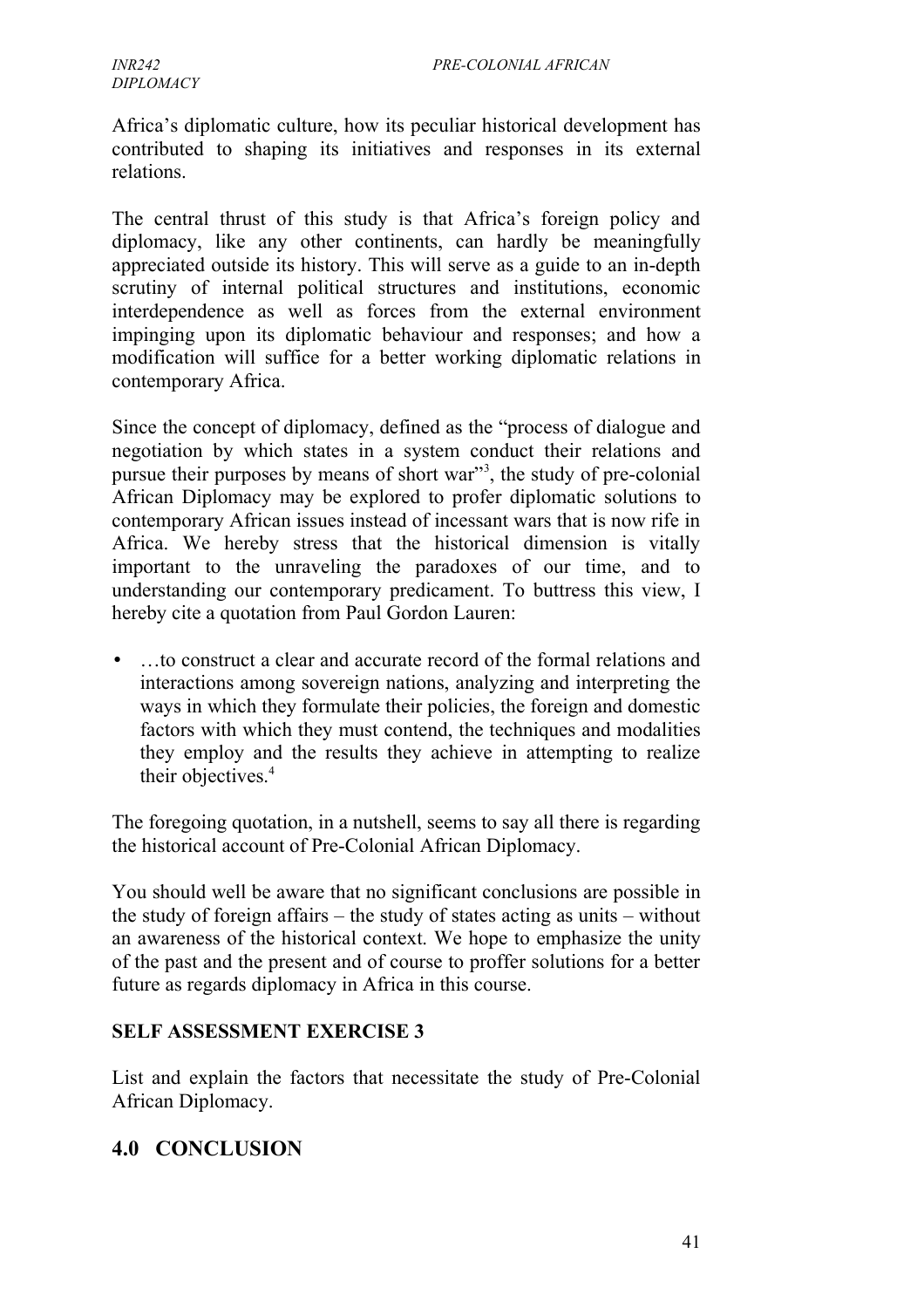This unit dealt extensively with the study of pre-colonial African diplomacy. We discussed the factors that inform the writings of the various authors on African historical events to which this course belongs. We also traced the sources of information to determine its veracity and rely particularly on the accounts of modern European writers on the course.

Secondly, we were able to bring into focus the influence other courses which are related to pre-colonial African Diplomacy, have on it and lastly we arrived at the conclusion that the purpose of the study of precolonial African Diplomacy is to merge the past with the present for a better future for African Diplomacy and the well – being of Africans.

# **5.0 SUMMARY**

In this unit, we have painstakingly explored, the study of pre-colonial African diplomacy bringing into focus its relationship to other courses, its historiography, theories and methods of analytical presentation, and of course the purpose of studying the course. I hope you now have a sure foundation to the understanding of the whole course from a serious academic point of view.

## **6.0 TUTOR-MARKED ASSIGNMENT**

- 1. Justify the study of Pre-Colonial African Diplomacy
- 2. Appraise the historical accounts of Pre-colonial African Diplomacy.
- 3. State briefly the relationship between History and Pre-Colonial African Diplomacy.

# **7.0 REFERENCES/FURTHER READING**

- Olaniyan, R. (1990). *Nigerian Diplomacy. The Burden of History.* Ile-Ife: O.A.U. Press, p.2.
- Oloruntimehin, B.O. (1976). *History and Society*. Ile-Ife:O.A.U. Press, P. 10.
- Lauren, P. G. (1979). *Diplomacy: New Approaches in History, Theory and Policy*. New York: The Free Press, P. 13.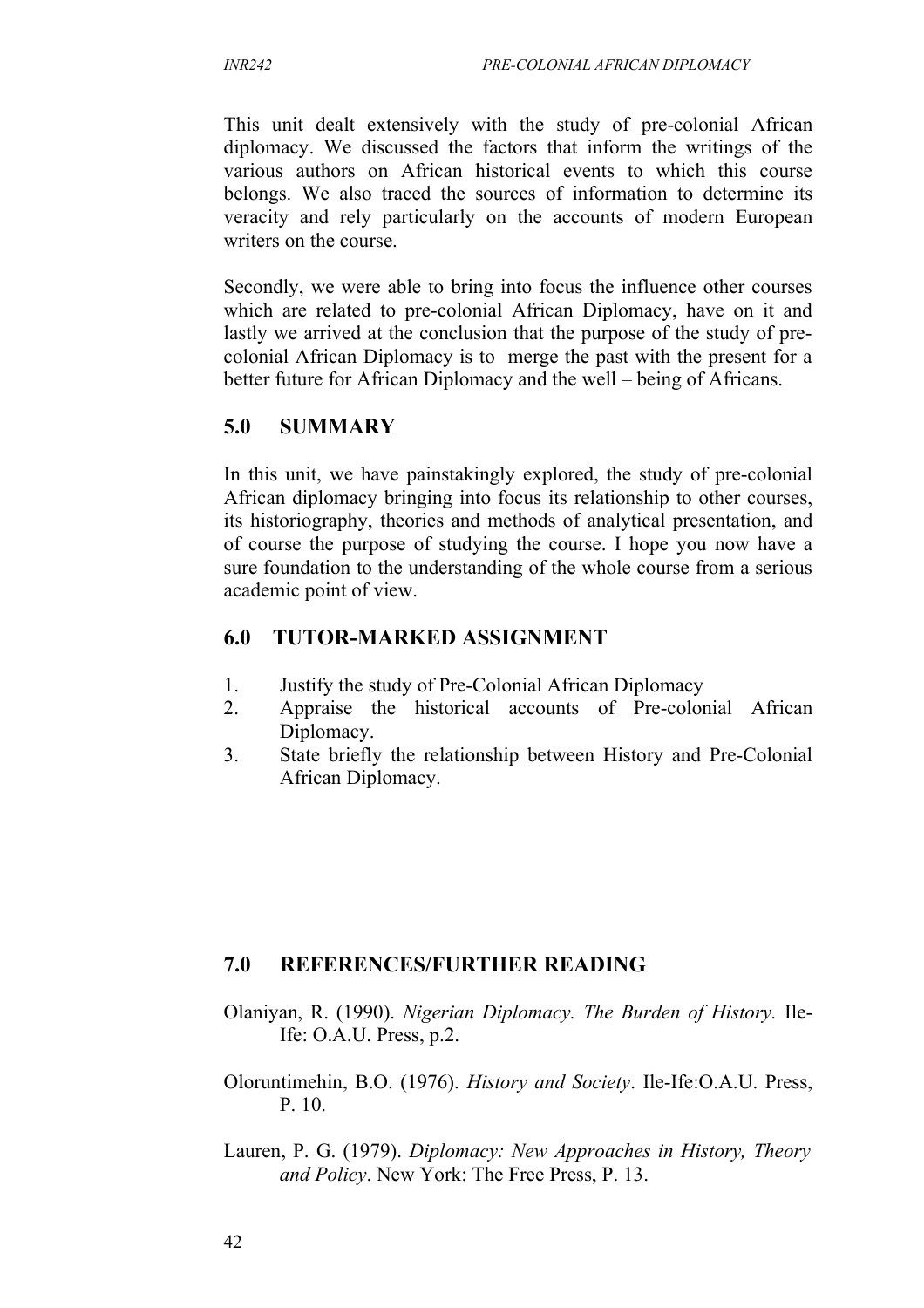- Loewenheim, F. (1967). *The Historian and the Diplomat*. New York: Harper and Row, P. Vii.
- Renouvin, P. and Duroselle, J.B. (1964). *Introduction to the History of International Relations*. New York: Fredrich A. Praeger, P.V.
- *African Economic History in Encyclopedia of Africa South of the Sahara*. Vol. 2. 1997, New York: Charles Scribner's Sons Pp. 227-230.

# **UNIT 2 POLITICAL HISTORY OF PRE-COLONIAL AFRICAN STATES**

#### **CONTENTS**

- 1.0 Introduction
- 2.0 Objectives
- 3.0 Main Content
	- 3.1 Historical Political Contact
	- 3.2 African States during the Earlier Pre-Colonial Period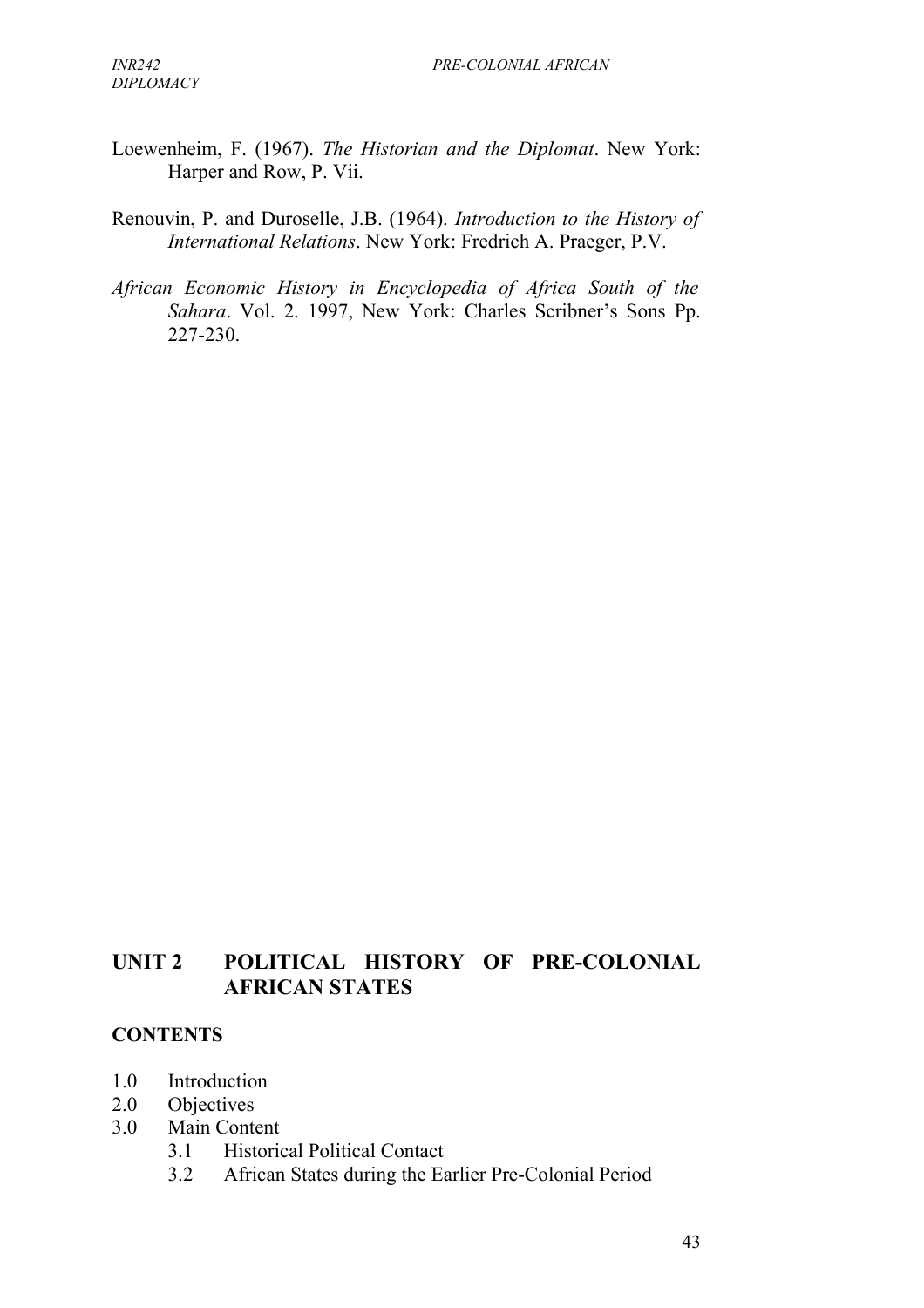- 3.3 African States during the later Pre-Colonial Period
- 3.4 The Political Interdependence of Pre-Colonial African **States**
- 4.0 Conclusion
- 5.0 Summary
- 6.0 Tutor-Marked Assignment
- 7.0 References/Further Reading

## **1.0 INTRODUCTION**

In this unit, you will familiarize with the origin of pre-colonial African Diplomacy with particular reference to the political History of some major pre-colonial African states. The emergence of strong, viable, wellorganized and stable pre-colonial African states will be discussed and we will be able to deduce how this stability enhanced the practice of Pre-colonial African Diplomacy. The necessity of interdependence among pre-colonial African states, and the inevitability of the Precolonial African International system will be fully ascertained.

I wish you an interesting academic exercise.

# **2.0 OBJECTIVES**

At the end of this unit, you should be able to:

- trace the origin of the emergence of African states during the Precolonial period
- discuss vivdly the administration of Pre-colonial African states
- name concrete examples of pre-colonial African states and list their administrative uniqueness
- determine the ingenuity of Pre-colonial African rulers in political administration
- deduce the political interaction between and among pre-colonial African states.

# **3.0 MAIN CONTENT**

# **3.1 Historical Political Contact**

You should note that in any human history different political entities would always interact. The interaction can be on the basis of politics, culture, trade, technological transfer or even religion. African states also interacted from the ancient times through the medieval times to the Precolonial time which concerns us in this course. Pre colonial African states never acted in isolation but rather depended on the dictates of other states within and outside the region. Of course, whether you like it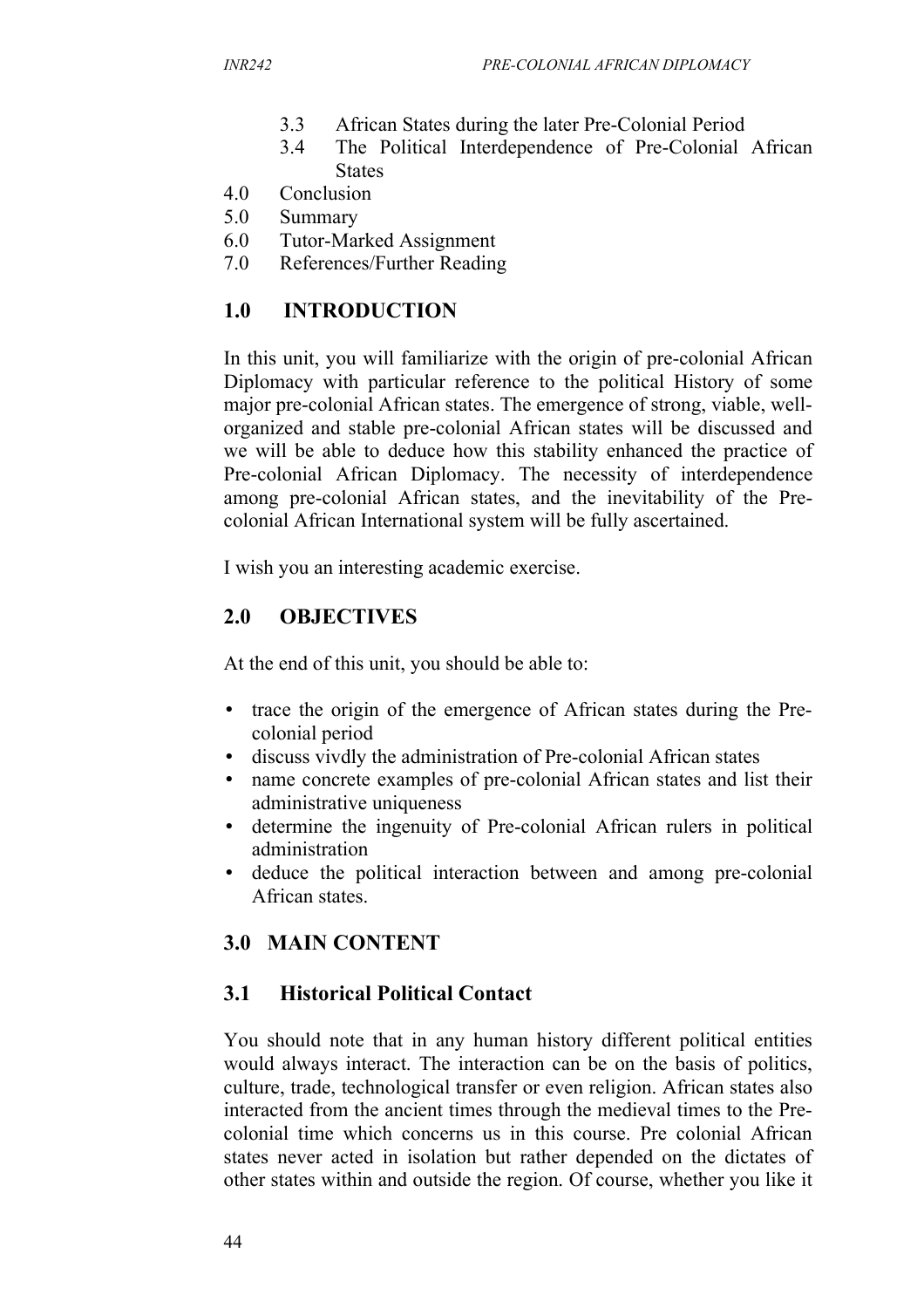or not, the strategic position of one entity will always impact on that of the other-more so in international politics. This principle informs the relationship of states during the pre-colonial period and it leads to the fashioning out of diplomacy.

The pre-colonial period in Africa is a period that can best be described as a transitional age in Africa. The eighteenth and nineteenth century to which it belongs was a century of Islamic revival and in most states, Islam was installed as state religion. It was also a century when the slave trade was abolished and trade in agricultural products flourished.

The writing of the leaders of the Islamic revival movements as well as European traders and missionaries erroneously depicted Africa as being in general decline and decadence at the beginning of the nineteenth century. The collapse of Shongai Empire was regarded as the beginning of "Dark Ages". They exaggerated the effects of slave trade in strong and well organized Empire like Oyo whereas slave trade was never deeply rooted in well organized and strong states. These strong states raided their weaker neighbours who did not have strong central government.

I will however give a brief survey of some African states during the precolonial period to highlight the political situation of pre-colonial African states.

## **SELF ASSESSMENT EXERCISE 1**

State your view on the political contact of Pre-colonial African states.

## **3.2 African States during the Earlier Pre-colonial Period**

I intend to familiarize you with the growth and positions of some various African states in the early part of the pre-colonial period. This will enable you to know the stability and administrative prowess of precolonial African states which augured well for diplomatic relations among them. I advise you to read textbooks on African History for a further intellectual grasp of this study.

Since we cannot actually decipher when a particular historic period began, it may be inadequate for us to limit the pre-colonial period to only the eighteenth and the nineteenth century. As P.O. Olatubosun says in his textbook of West African History,\* "Historians divided the past into periods for convenience and to make the study of history easy". We should note that one period merges into the next in history. I will however take you through the period from 1000 A.D. as the pre-colonial period although references may be made to earlier times. This is because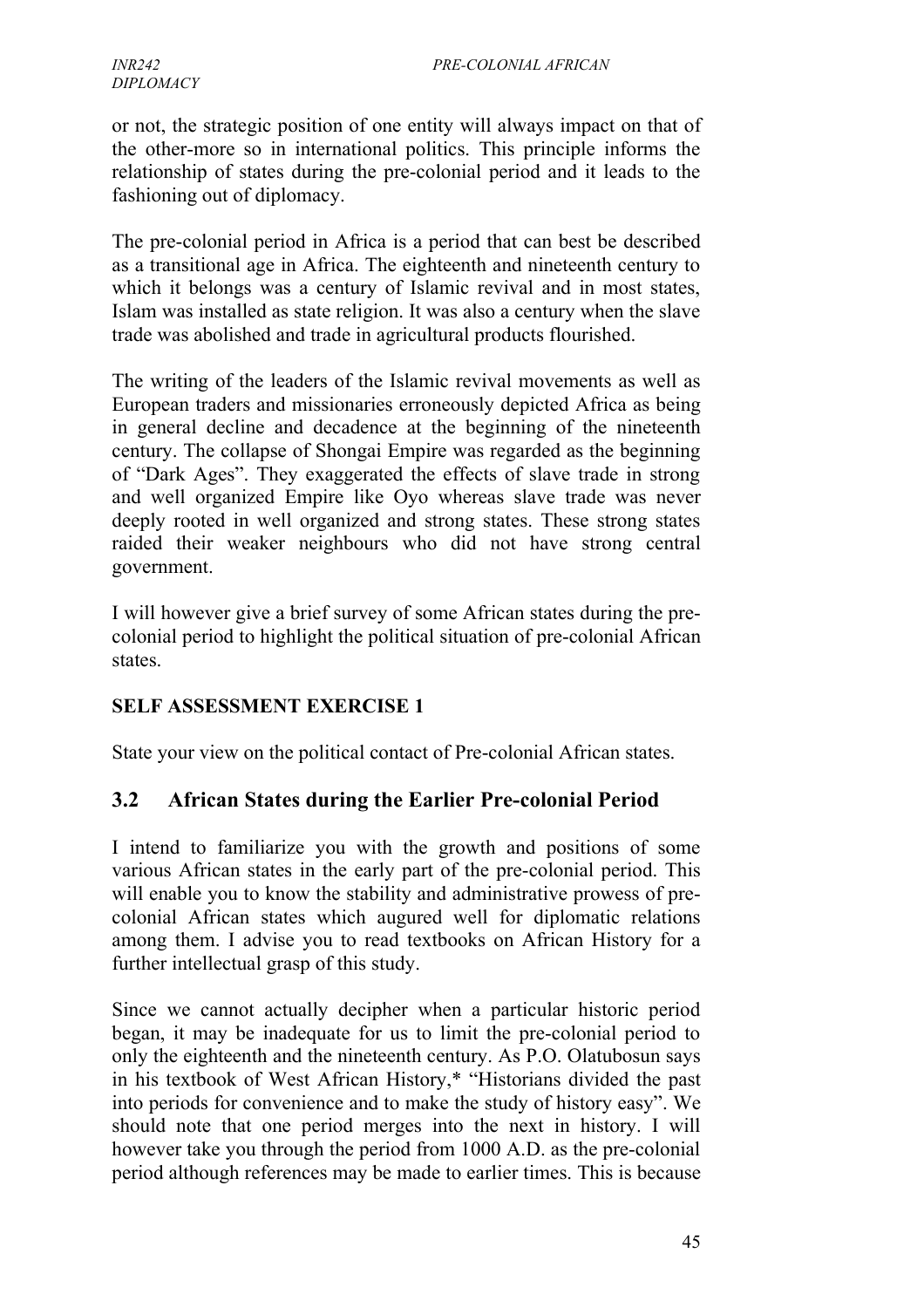from about 1000A.D. adequate written records are available to support oral traditions and ancient remains. This gives a reliable historical record of African activities.

Egypt in North Africa had an early long-standing relationship with East Africa, Ethiopia, the Horn and sub-Saharan Africa. It had commercial, technological and religious relations with the rest of Africa. Throughout the period from 500 to 1500 A.D., Egypt was economically the most powerful state within the African continent. With economic prosperity came organized polity, good administrative skill, intellectual and religious activity, technological innovation and artistic achievement, the influences of which filtered down the trade routes into sub-Saharan Africa. We will deal more about the influences of Egypt on the rest of Africa in later discussions in this course. Our concern here is the extraordinary stability and good governance enjoyed by Egypt during this period. This provided for the thriving of diplomacy with other African states of the period.

The Wolof Empire which extended between River Senegal and River Gambia and far inland to Mali emerged through some states coming together to form a confederation. The Wolof Empire was governed as a federation. Each state was autonomous in the administration of its internal affairs but certain matters of common imperial interests like trade, defence and provision of imperial revenue were administered by the emperor. In the Wolof system of government, relations and cooperation between the federating units and the central authority was voluntary.

The Ghana Empire also had a stable government strengthened by its viable economy. Gold was the mainstay of its economy and it brought fabulous wealth to the Empire. The emperor was the head of the legislative, executive and judicial arms of government. He had divine rights and Kumbi Saleh, the capital was the seat of the central government. After the introduction of Islam, Kumbi Saleh was divided into two sections. The king and indigenous population lived in one section, while the Muslim population, mostly immigrants and traders, lived in the other section. The emperor (King) was helped by a council of advisers or ministers. The chief councilor acted as the prime minister. From the  $11<sup>th</sup>$  century when Islam had been introduced, the king chose some of his councilors from the Muslim scholars because of their education, exposure and experience. There were courts of various grades in the Empire for dispensation of justice. The system of government ensured peace and order throughout the Empire. With peace, order and stability, trade and commerce flourished attracting the Berber merchants from North Africa and the inhabitants of the northern belt of the Guinea forest. The political and economic arrangements of Ghana were backed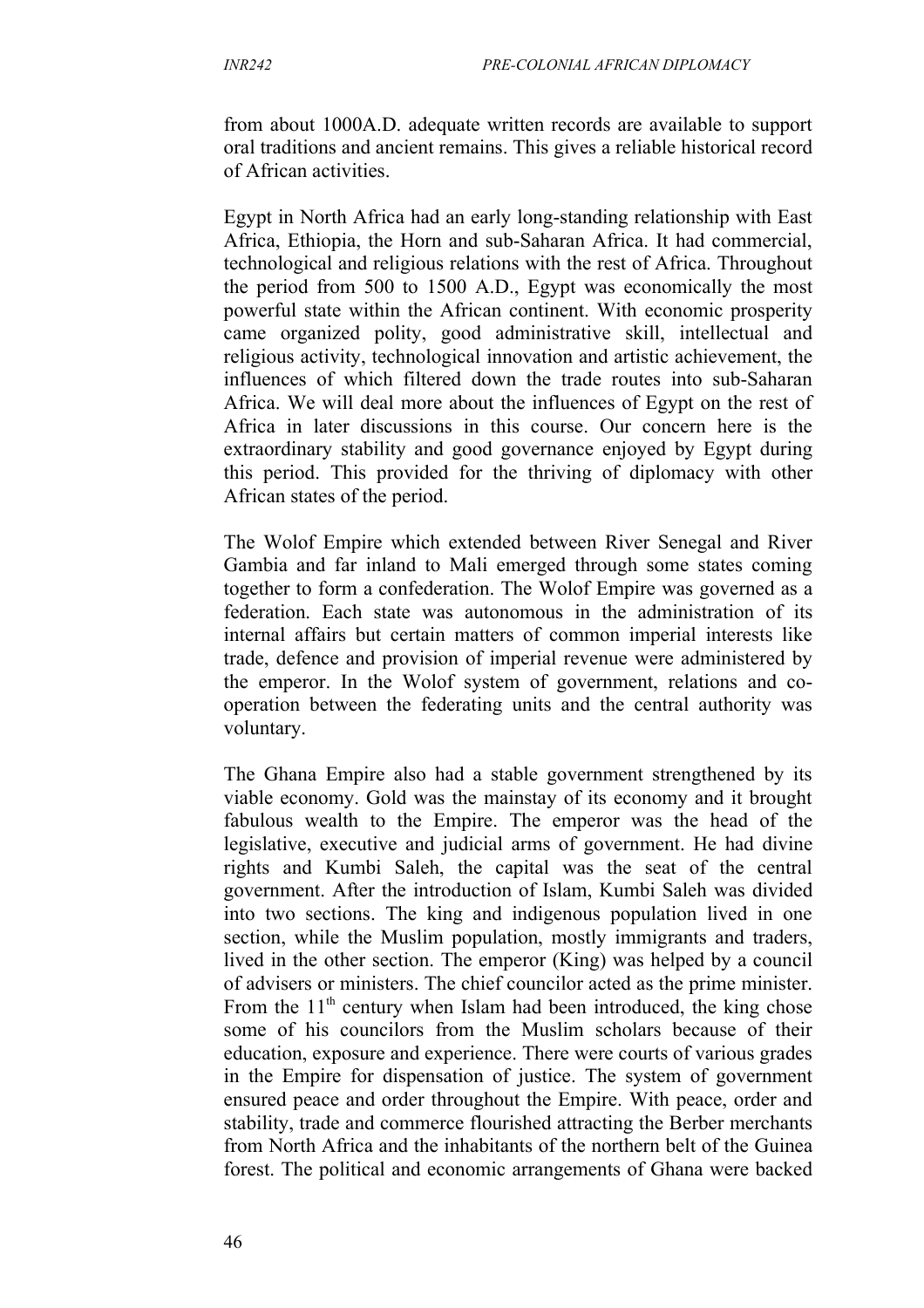up by a strong, virile military organisation. All these, together served as a sound recipe for the flourish of Ghanaian diplomatic relations with other African states of its time.

Mali rose after the fall of Ghana Empire in West Africa. Like Ghana, it had a stable government, organized trade contact and stupendous wealth, and a strong standing army. Moreover, Mansa Musa exposed Mali to the outside world. In 1324 AD on a pilgrimage to Mecca, he carried so much wealth (gold), camels and men to the extent that Mali was recognized the world over as a wealthy Empire. The affluence made Mali appear on the maps produced by the Italians in the fourteenth and fifteenth centuries. The pilgrimage attracted to Mali more traders and Muslim scholars who contributed to the economic, social and cultural development of the Empire. Architects who built beautiful bricks palaces in Niani, and mosques in Gao and Timbuktu were also attracted. Most especially, the pilgrimage gave an opportunity to Mali to open diplomatic relations with the states of North especially Fez. Mansa Musa displayed a remarkable capacity of the Negro for political and diplomatic organization.

Shongai Empire also boasted of an efficient central government. Askia the Great of Shongai was a good administrator and he also opened Shongai to the outside world by his pilgrimage to Mecca in 1495. He, like Mansa Musa also displayed much opulence on the pilgrimage and he attracted traders, scholars and investors into Shongai. On his return, he was made the head of the Muslims in West Africa by the Caliph of Cairo. This gesture in itself is a method of diplomacy in pre-colonial African period. This will definitely ensure a close bond between Cairo and Shongai. Askia introduced the Salary system and Leo Africanas on his visit to Shongai, mentioned many judges, doctors and priests, all receiving salaries from the king.

The first Kanuri Empire, apart from its administrative and economic prowess was noted for its diplomatic relations with North African states particularly with Tunisia. During the flourish of the second Kanuri Empire of Kanem-Bornu, Mai Idris Aloma was also noted for his expansionist policy, his diplomatic strategy, and system of war by proxy without always resorting to naked force to expand his territories. He employed the tactics of giving military support to a friendly state to harass another state hostile to Bornu. An example was the support he gave to the Kotoko, the neighbours of Tetala to harass the Tetala by continous invasions with their boats until the Tetala retreated into the swamps of the Lake Chad. Another was the order he gave to Kelwati to invade the territory of the Tuareg continually until the Tuareg were forced to make peace. Mai Idris Aloma established good government which contributed to the fame of the Empire. He maintained diplomatic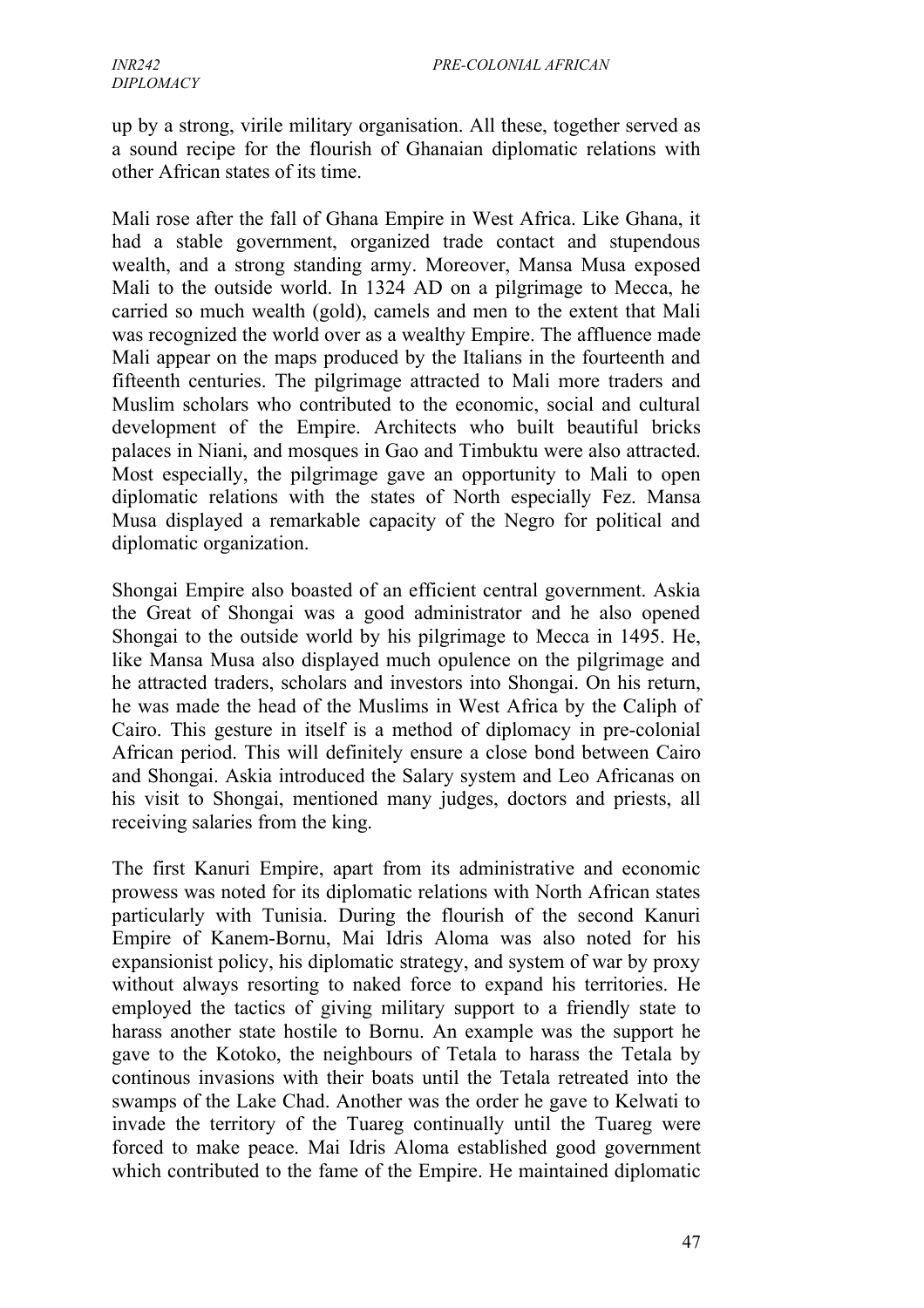relations with the states of North Africa. This enabled him to get firearms from Tripoli to aid his expansionist policy. He encouraged and went on pilgrimage to Mecca and he fought Jihads to promote the practice of Islam in a pure way. As a boost to diplomatic relations, he built a hostel in Cairo for Borno pilgrims. His reign was accurately referred to as the "golden age" of the second Kanuri Empire.

If the seven Hausa states had been united at their emergence, they would have been a formidable union but each chose to go its own way with separate governments and pursuing different foreign affairs policies. In spite of this disunity, Kano, Gobir, Katsina, Daura, Zaria, Biram and Rano each still maintained stable administrative, commercial and cultural skill until they fell to the Fulani Jihadists of 1804.

The Jukun, the Igala and the Nupe also rose in succession, maintained governments and later disintegrated within the period under discussion.

I want to intimate you with the government of Benin in this unit because of its uniqueness in diplomatic prowess. The reign of Oba Ewuare the great was a "golden age' in Benin. He imposed a strong government in Benin different from the weak, undermined one he inherited. He extended the frontiers of Benin through military campaigns into Iboland and Yourbaland. He was a very good administrator, reformer and provider of welfare service. The constructions of good roads which impressed and attracted Europeans into Benin were credited to him. During Oba Ozolua's reign, a Portuguese agent, Afonso d'Aveiro visited Benin in 1485-1486. Oba Ozolua asked the king of Ughoto to follow Afonso as his ambassador to Portugal. As a result, commercial relations were established between Portugal and Benin. With the cooperation of Ozolua and the chief of Ughoton, the Portuguese set up a trading factory in Ughoton. Oba Esigie who reigned from about 1504 to 1550 after Ozolua in Benin also extended Benin into Idah and Lagos. D'Aveiro visited Benin again during his reign and he seized this opportunity to become a Christian and he too like Ozolua asked Ughoton to follow D'Aveiro to the king of Portugal to demand for missionaries and firearms. The king of Portugal obliged by sending Oba Esigie firearms, missionaries and gifts of a big umbrella, corel beads, a copper stool among others. Portuguese traders also followed the missionaries to trade in pepper, ivory and Benin clothes. English visitors testified that Benin achieved her greatest glory and Military achievement under Esigie. They claimed that Benin had thirty straight streets about one hundred and twenty feet broad, with feeder streets at right angles to them. Oba Orhogbua who reigned after Esigie became a Christian and also an educated king. During his reign, trade with the Portuguese developed fast and Benin became an important post in the Western Niger Delta. This was important because Benin was linked by trade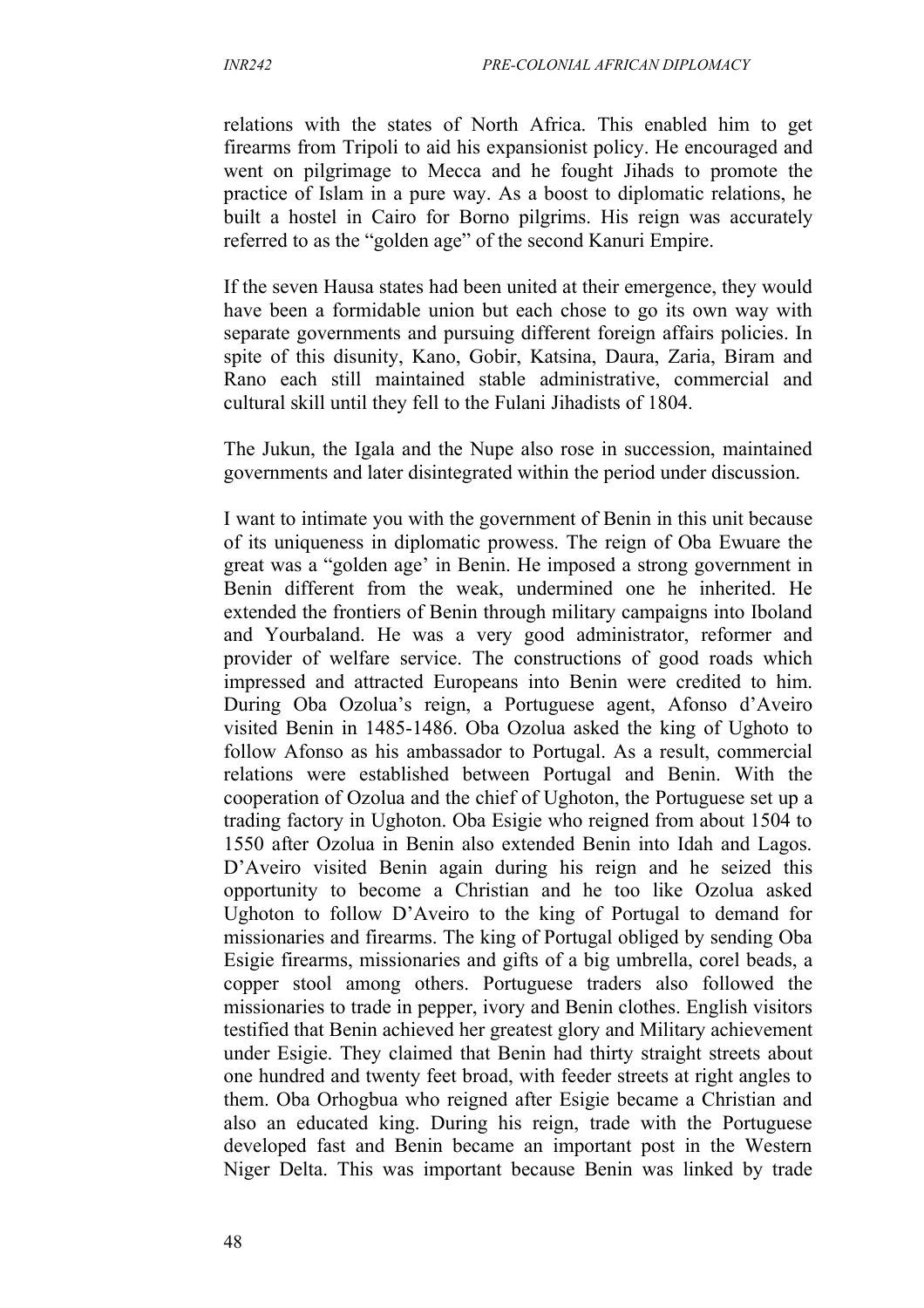routes with Hausaland and trans-saharan trade. Benin was uniquely the first African power in Southern Nigeria to maintain regular diplomatic contact with a European state as early as the fifteenth century.

#### **SELF ASSESSMENT EXERCISE 2**

Briefly discuss the impact of the pilgrimage of Mansa Musa on precolonial African Diplomacy.

#### **3.3 African States during the Later Pre-Colonial Period**

African states at the beginning of the nineteenth century recorded a great degree of progress and stability, despite the erroneous impression created by Islamic and European writers. There are few exceptions however but this does not erode the stability of the time on which diplomatic relations thrived.

The decline of Islam from about the seventeenth century enabled non-Muslim dynasties to start to rule in Tekrur, Segu and Masina. The kingdom of Segu was founded. A rival dynasty also founded the kingdom of Kanta. By the beginning of the nineteenth century, these kingdoms were already stable. Their caste-systems and traditional religious cults were replaced by Islamic institutions. The explorers of the nineteenth century were greatly impressed by the size of Segu and the volume of commercial activities there.

While the Bambara states were pagan at the beginning of the nineteenth century, the Hausa states mixed Islam with Paganism. This does not however mean that the Hausa states were in decline. Gobir expanded from the eighteenth century into the beginning of the nineteenth century. Kano enjoyed economic prosperity and political stability. Katsina became a centre of Islamic learning and culture. Borno still wielded some degree of military and political might by the beginning of the nineteenth century. It continued to receive tributes from some of the Hausa states. The Mai of Borno no longer led their army to war but they dedicated their time to the improvement of arts, culture, and literature. El-Kanemi re-organised Borno after its sack by Islamic Jihadists, resisted the Jihadists and built a new capital and introduced reforms. Under him, Borno entered into a period of intellectual revival.

Oyo entered the nineteenth century with the economic prosperity started from the eighteenth century during the reign of Alaafin Abiodun. Oyo was however weakened considerably due to the eighteenth century wars with Nupe and Borgu. The eighteenth century crisis during the reign of Basorun Gaa also left indelible mark on the imperial constitution. Oyo therefore entered the nineteenth century, where she faced the greatest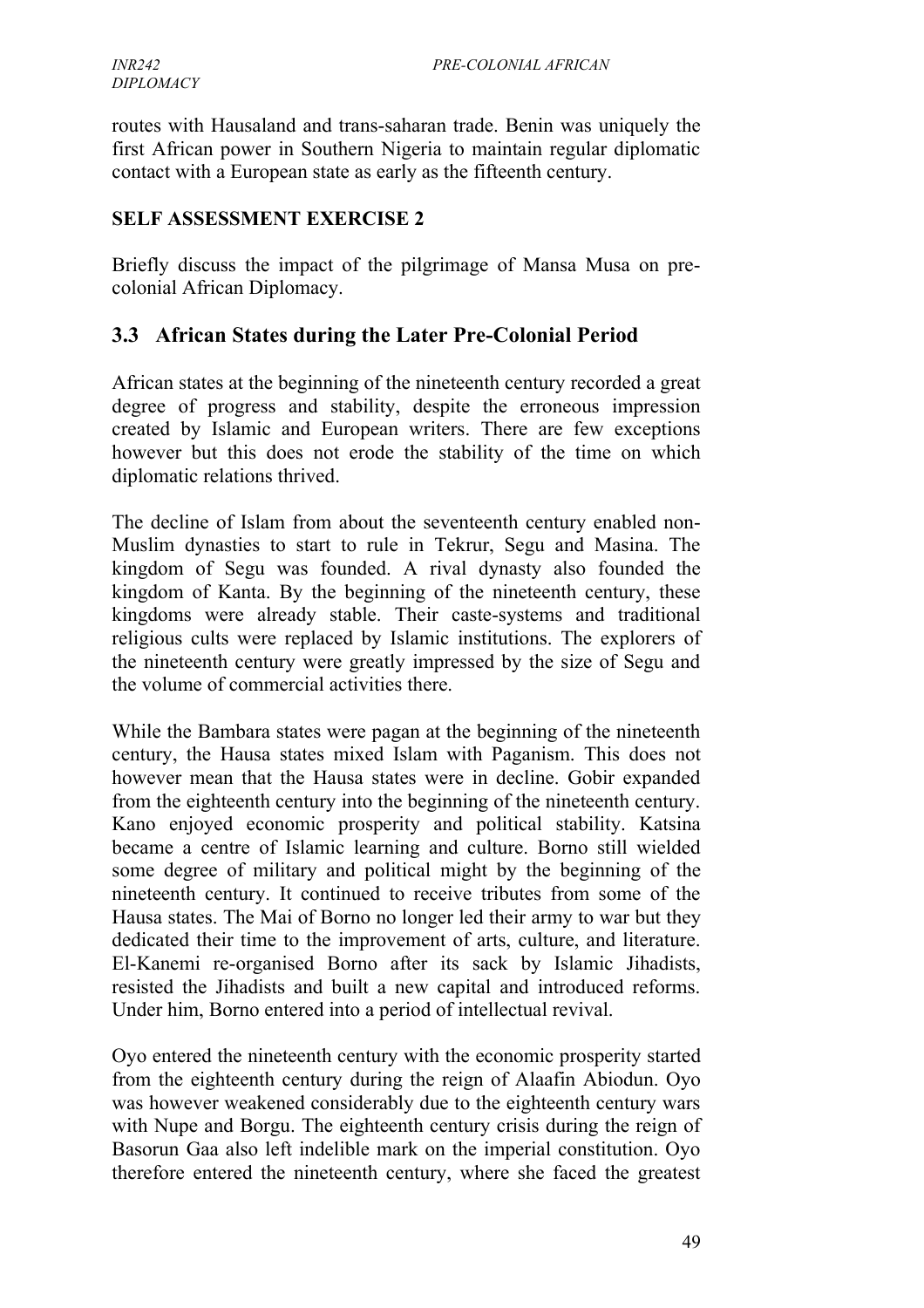imperial challenge, with a weak army and a constitution already undermined. The decline of Oyo early in the nineteenth century gave opportunity to vassal states to declare their independence. The fall of Oyo created a vacuum for leadership in Yorubaland and the struggle for leadership led to civil wars, and the desire to have slaves prolonged the wars. It was the fall of Oyo that brought the full impact of slave trade into Yorubaland.

Before the arrival of the Europeans, Dahomey had a dynamic political structure characterized by efficient civil service, absolute kings and loyal citizens. Dahomeen kings were accessible unlike the Oyo or Benin kings. Wegbaja contributed outstandingly to a highly centralized and efficient government laying the foundation for royal absolutism in Dahomey. The king was the head of the legislature, executive and the judiciary. There was a senior official in charge of foreign affairs and who controlled all dealings with Europeans. To back this up, the army was well organized and disciplined.

Early in the nineteenth century, Dahomey continued the expansionist policy which was started by Wegbaja in the seventeenth century. Agaja pursued the expansionist policy vigorously in the eighteenth to the early part of the nineteenth century. Although slave trade became the main basis of the economy of Dahomey about 1840s, and Dahomey suffered the devastating effect of slave trade more than any other West African state, yet it was strong enough to adjust and adapt itself to the changing situation of the nineteenth century. Dahomey as an independent state in 1822 fought for political survival and economic self-reliance.

Early in the nineteenth century, Ashante was well established as a state and it continued to expand in order to have and to retain a direct access to the coast. The Fante who was a close rival of the Ashante also wanted to maintain status quo and retain its position as middlemen in the trade between the interior and the Europeans. Their rivalry, bitter as it was, led to Ashante-Fante-Batish wars which started in 1806 and the British later took advantage of the war for imperialist purpose.

Benin was a powerful state by the beginning of the nineteenth century. It received tributes from Lagos, Southern Ekiti, Akure, Urhobo and Ibo countries. Although the change from slave trade to trade in palm oil and ivory favoured the Urhobo and Itsekiri more than the Benin, yet it will be misleading to depict a general decline in Benin and regard it as a "City of blood" at the beginning of the century. The Oba of Benin, a divine king, provided a stable government which welded the kingdom together until Benin became a victim of British imperialism and was destroyed in 1897.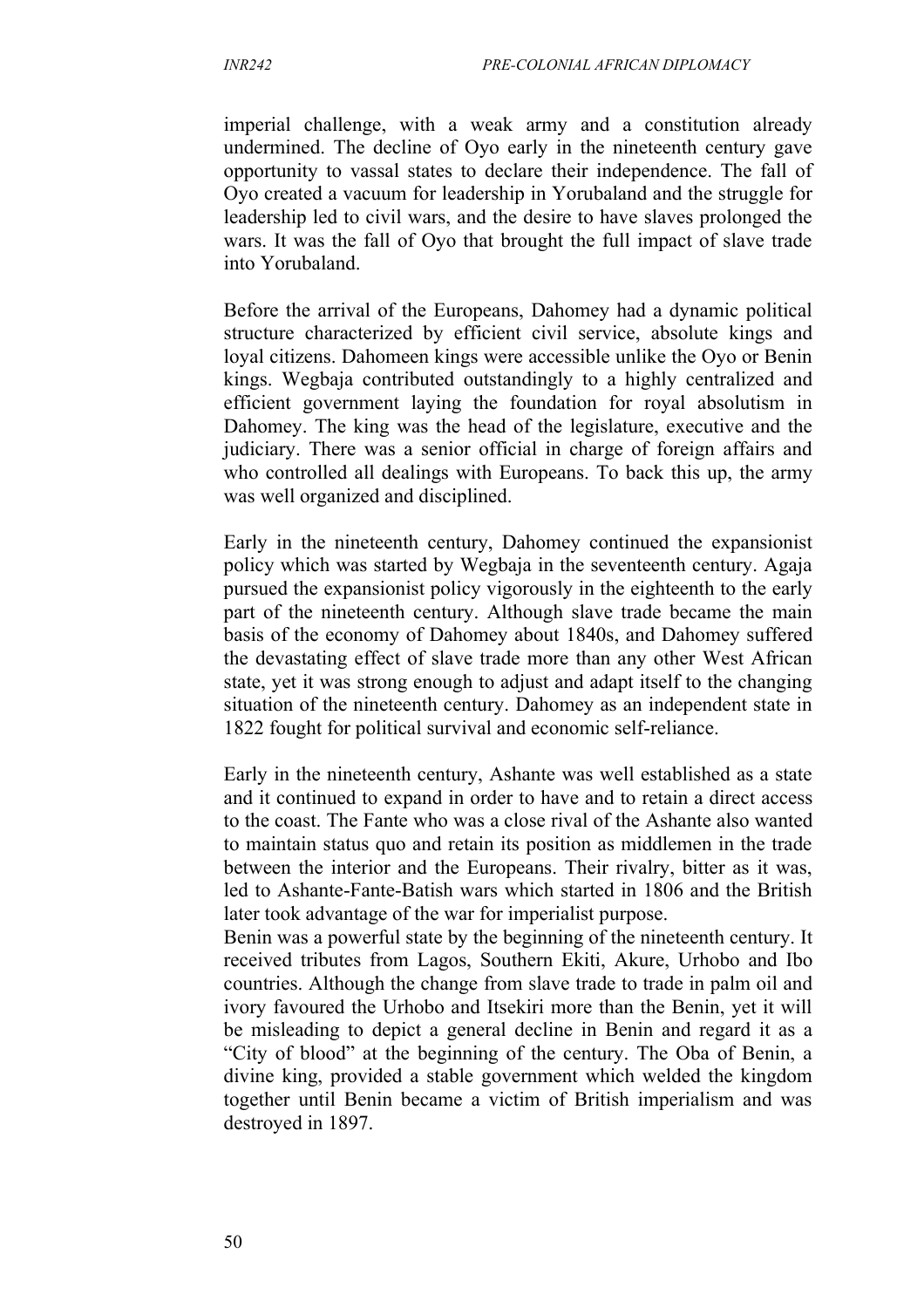Before concluding discussion on the stability of well-formed and wellorganised states in Africa, I will make reference to the Zulu of South Africa. The Zulu was the most widely-known state of South Africa by the eighteenth and the nineteenth century. Zululand, a very popular Bantu state rose to eminence during the reign of Dingiswayo. He maintained an organized state and a standing formidable army. Shaka (Chaka) who reigned after Dingiswayo brought Zululand to its height of military might. Emperor Shaka the Great altered the course of South Eastern African history. His impact was felt over half of the continent of Africa. His kingdom sprawled through Matabeland (Rhodesia) to Mozambique and his influence covered a very wide African range in the early eighteenth century. He improved tremendously on military strategy and combat tactic. His reign witnessed disruption of peace and he was reputed to be a cruel and blood thirsty tyrant. Irrespective of this negative side however, he left behind a formidable Empire by the time he was assassinated in a palace coup by Dingane, his brother who reigned in his stead. Under Dingane, Zululand flourished in commerce, trade and industry and most especially agriculture and livestock. The Boers, Britons and other Western powers however put an end to the Zulu might by conquering the Zulu in the war of 1879.

The Igbos and Ibibios had no centralized state structures. Their system of statehood can best be described as a cephalous. They had the village democratic system and the system had a resemblance of true democracy because every male adult in Igboland had a right to voice out his opinion at the village assembly. He took part in the decision making. This notwithstanding, the Igbos also related well, with sound diplomatic tenets, with their contemporaries in pre-colonial times. This is more so through trade contact, a topic we are going to deal with later on in this course.

#### **SELF ASSESSMENT EXERCISE 3**

Mention three states in the nineteenth century and show how they aided diplomatic relations among pre-colonial African states.

### **3.4 The Political Interdependence of Pre-Colonial African States**

What do you imagine would occur in such a conglomeration of stable, strong, and well-organised pre-colonial African states? Of course, it would engender either mutual relationship or mutual rivalry. International system would have to develop and since war might be devastating with the "balance of power" or "balance of terror" existing, diplomacy would become the most preferable tool to use among states.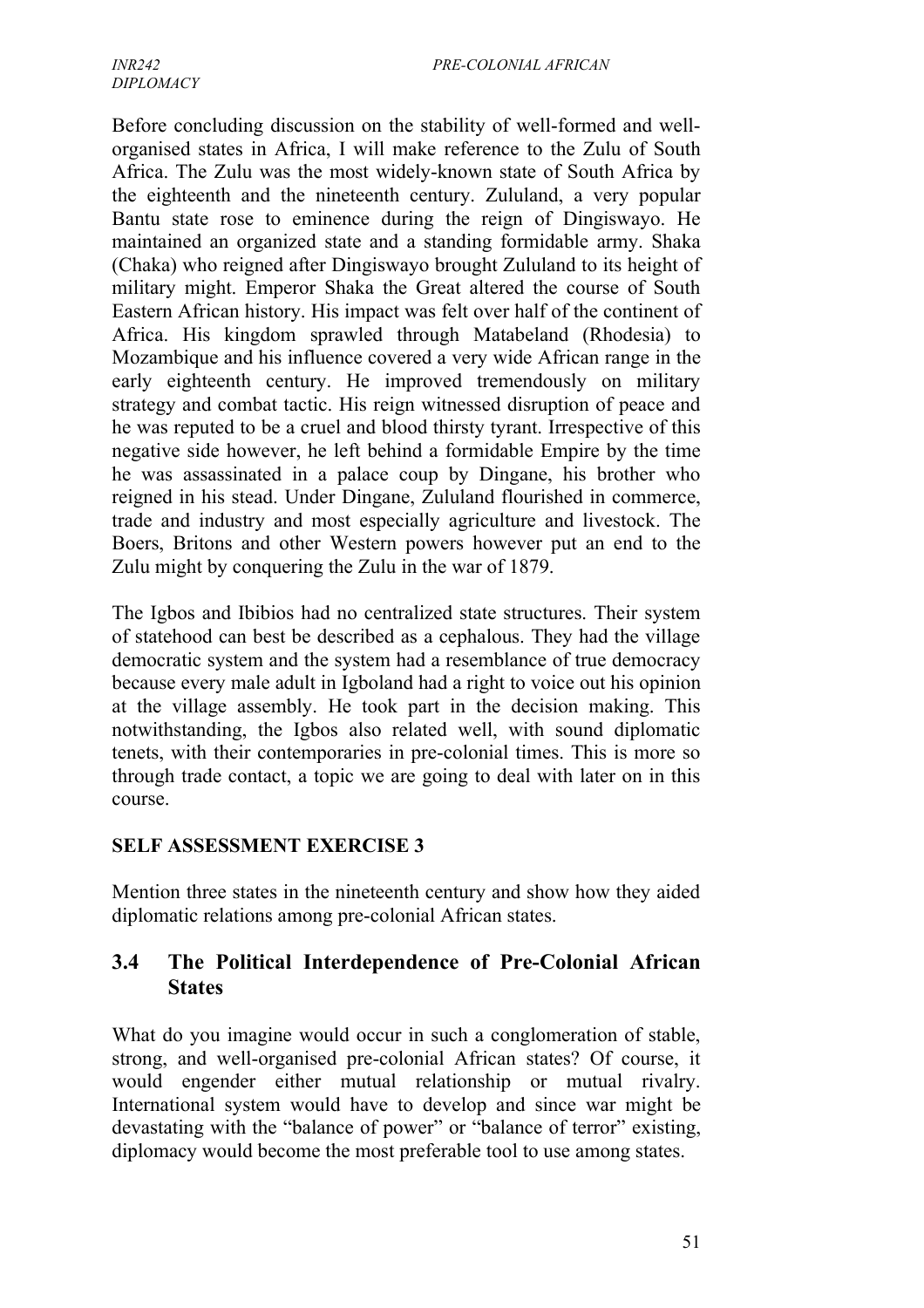From the foregoing discussion on the various administrative prowess of the pre-colonial African states, you can easily deduce that the states would rely on one another to be at peace and prosper. As I earlier postulate, it is an established fact that no state can stand in isolation of others in international politics. It is either a state becomes so powerful as to scare away potential invaders or resort to diplomatic antics to keep predating rivals at arms length. The diplomatic relations between established African states and outsiders cannot be overruled during the pre-colonial period and this underline the basic importance of this course – pre-colonial African diplomacy.

### **SELF ASSESSMENT EXERCISE 4**

Examine the necessity of diplomacy among pre-colonial African states.

# **4.0 CONCLUSION**

In this unit, we have gone through the origin of pre-colonial African Diplomacy with emphasis on the political history and administrative setup of some selected pre-colonial African states.

## **6.0 SUMMARY**

We have so far traced the emergence of some Pre-colonial African states. We vividly describe their mode of governance, their uniqueness, their strength and potentials and what made them viable for diplomatic relations within and without Africa during the pre-colonial period. As we launch into the other unit which will further highlight the diplomatic history of pre-colonial Africa, we sincerely hope that you will by now realize that politically, pre-colonial Africa competed well with other civilized states elsewhere during the same period.

# **6.0 TUTOR-MARKED ASSIGNMENT**

- 1. Compare and contrast the administrative style of Dahomey and Oyo during the Pre-colonial period.
- 2a. Critically examine the contributions of the Benin Obas to diplomacy generally during the earlier period of pre-colonial Africa.
- b. Discuss what makes Mai Idris Aloma Unique in military tactic.

## **7.0 REFERENCES/FURTHER READING**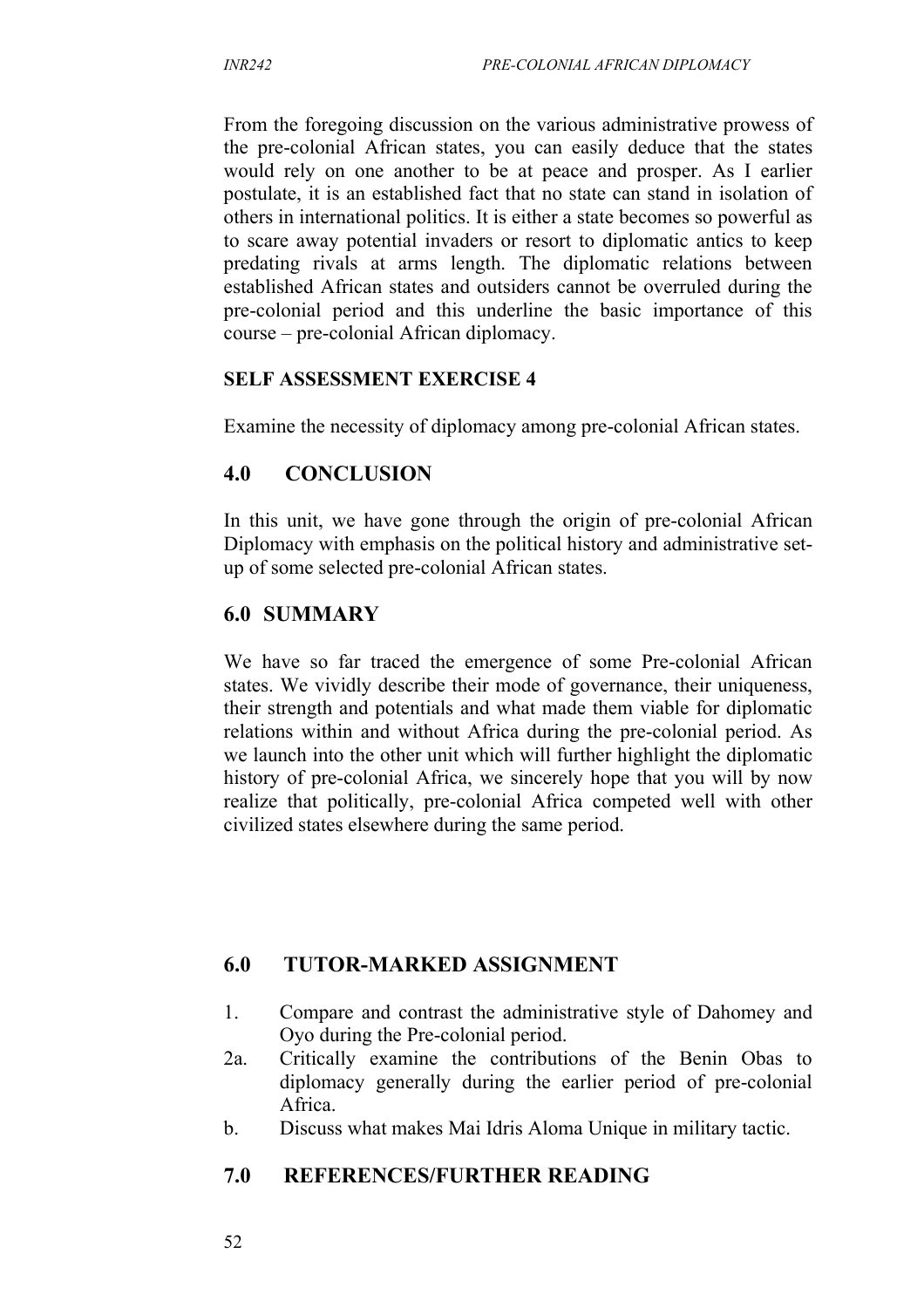- Olatunbosun, P.O. (1976). *History of West Africa*, A.D. 1000 to the Present Day. Ibadan: Heinemann.
- Barrot, J. (1932). *A Description of the Coasts of North and South Guinea*. London: College Press.
- Forde, D and Kaberry, P.M. (1967). *West African Kingdom in the Nineteenth Century*.
- Smith, R. S. (1969). *Kingdoms of the Yoruba*. London: Methuen & Co.
- Mccell, D.F. (1964). *Africa in Time-Perspective*. Boston, U.S.A.
- Falola, T. and Oguntomisin D. (1984). *The Military in Nineteenth Century Yoruba Politics*. Ile-Ife: University Press.

### **UNIT 3 TRADE HISTORY OF PRE-COLONIAL AFRICAN STATES**

#### **CONTENTS**

- 1.0 Introduction
- 2.0 Objectives
- 3.0 Main Content
	- 3.1 Historical Trade Contact among Pre-Colonial African State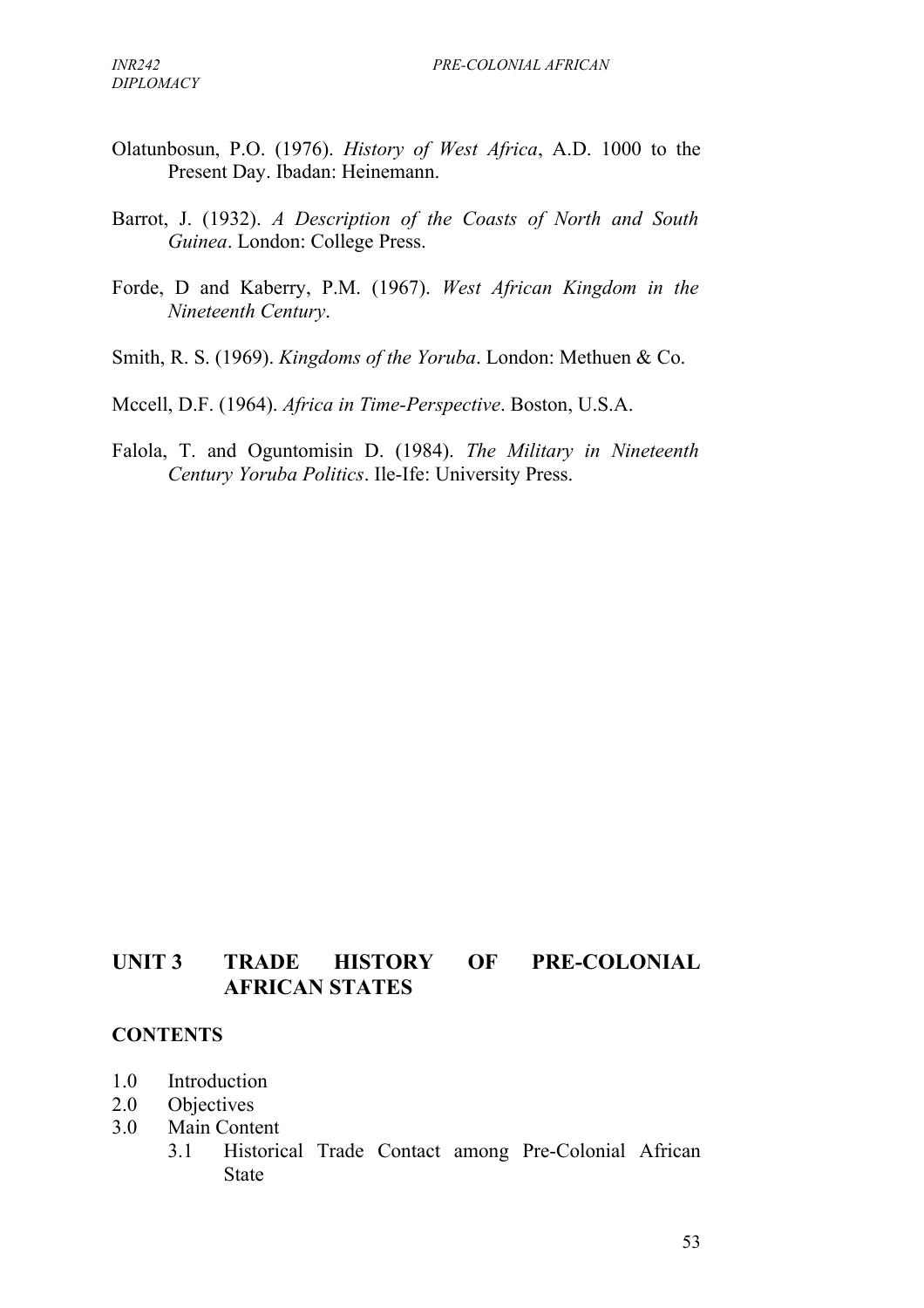- 3.2 Trade within West African Pre-Colonial States
- 3.3 Trade between North and West Africa
	- 3.3.1 The Trade Routes between North and West Africa during the Pre-Colonial Period
- 3.4 The Impact of Pre-Colonial African Trade on Pre-Colonial African Diplomacy
- 4.0 Conclusion
- 5.0 Summary
- 6.0 Tutor-Marked Assignment
- 7.0 References/Further Reading

# **1.0 INTRODUCTION**

In furtherance of the preceding unit, we discuss the historical precedence of trade among pre-colonial African states. We will go on to trace the trade contact of Pre-colonial African states in West Africa internally and then attempt a link between North Africa and West Africa. Of course, the other parts of Africa will be discussed. Trade (commerce) as the most potent single factor that led to the development of Pre-colonial African Diplomacy will be examined in the historical perspective of Africa. The impact of pre-colonial African trade on pre-colonial African Diplomacy will also be determined.

# **2.0 OBJECTIVES**

At the end of this unit, you should be able to:

- state the importance of trade to a state
- describe trade within Africa during the Pre-colonial period
- discuss trade between North and West Africa during the pre-colonial period
- list and examine the importance of the trans-Sahara trade routes during the pre-colonial period
- discuss trade in other parts of Africa during the pre-colonial period.
- list and discuss the impact of pre-colonial trade on pre-colonial African Diplomacy.
- **3.0 MAIN CONTENT**

# **3.1 Historical Trade Contact among Pre-Colonial African State**

I had earlier on in this course asserted that trade (commercial link) more than any other factor shapes a state's interest. Trade facilitates the interaction and interdependence of separate political entities in the international system. It is the urge to flourish economically that breeds competing interests which at best necessitates diplomacy or at worst war among states. The life-wire to support a political or military set-up is a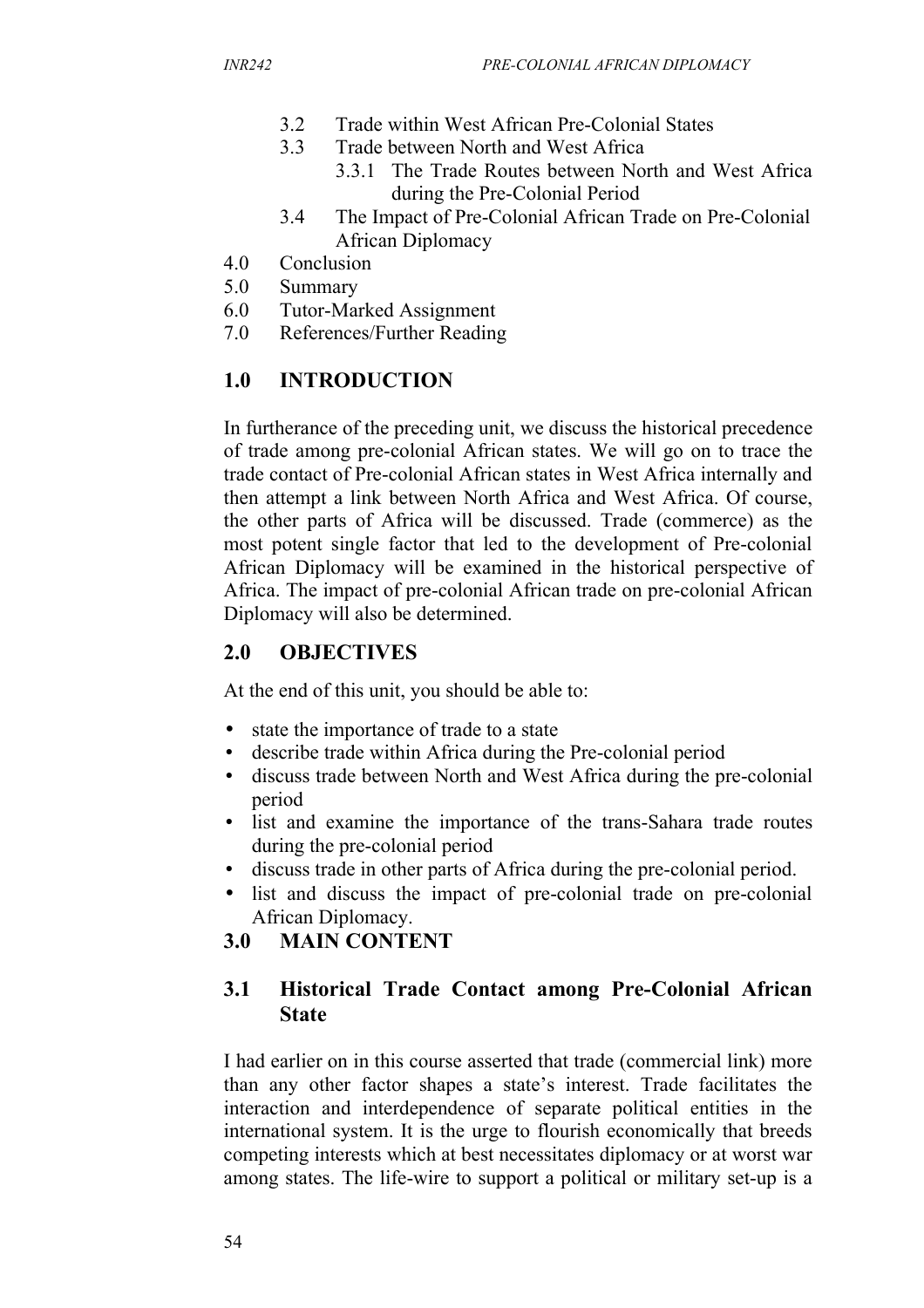vibrant and buoyant economy. You ought to know that a weak economy is a recipe for a failed state. Having this in focus, pre-colonial African states sought to maintain trade contacts that would boost their economies and this inevitably led to the emergence of pre-colonial African diplomacy. This concept informs the age-long interaction of pre-colonial African states. For a very clear understanding of precolonial African trade history, I will trace the trade interaction and relations of various African states through the ancient to the medieval and pre-colonial African periods.

#### **SELF ASSESSMENT EXERCISE 1**

State briefly the impact of trade on diplomacy.

### **3.2 Trade within West African Pre-Colonial States**

I decided to treat West Africa separately because most renowned Empires during the pre-colonial period sprang up there. Another factor is that commercial activities linking the Savannah region in the north and the coastal forest belt in the South was more pronounced because of the rich agricultural land and mineral deposits available in West Africa.

Allowing for variations within a climatic region, West Africa may be divided into two: the Savannah hinterland in the North and the coastal forest belt in the South. Each climatic region produced agricultural products conducive to it and which the other region depended upon. For example the Savannah North produced cattle, African sheep, goats (mesuro), gum, cotton, groundnuts, millet, shea butter, rice and minerals such as iron and gold. On the other hand, the forest region produced a variety of timber such as mahogany, iroko, ebony, baobab, bamboo, and raised wood; and other edible products like kolanuts, pepper, yam, cassava, coco-yam, sweet –potato, banana, palm oil and minerals such as gold, brass, copper; and other items such as ivory, fish, and sea salt. You can easily deduce that this diversity would naturally give rise to economic interdependence among Pre-colonial West African states and it surely did. A variety of occupations necessitating interdependence also emerged.

Apart from pastoral farming, West Africans in the Savannah hinterland engaged in such industries such as iron works and blacksmithing, leather works and livestock husbandry. In the South, the people took to brass and bronze works, pottery and arable farming. Of course, in the absence of total self-sufficiency of the people within any one single climatic region and in the two regions as separate entities, exchange of goods inevitably gave rise to trade. In the villages, the women engaged in retail trade of farm products in exchange for their own domestic needs. This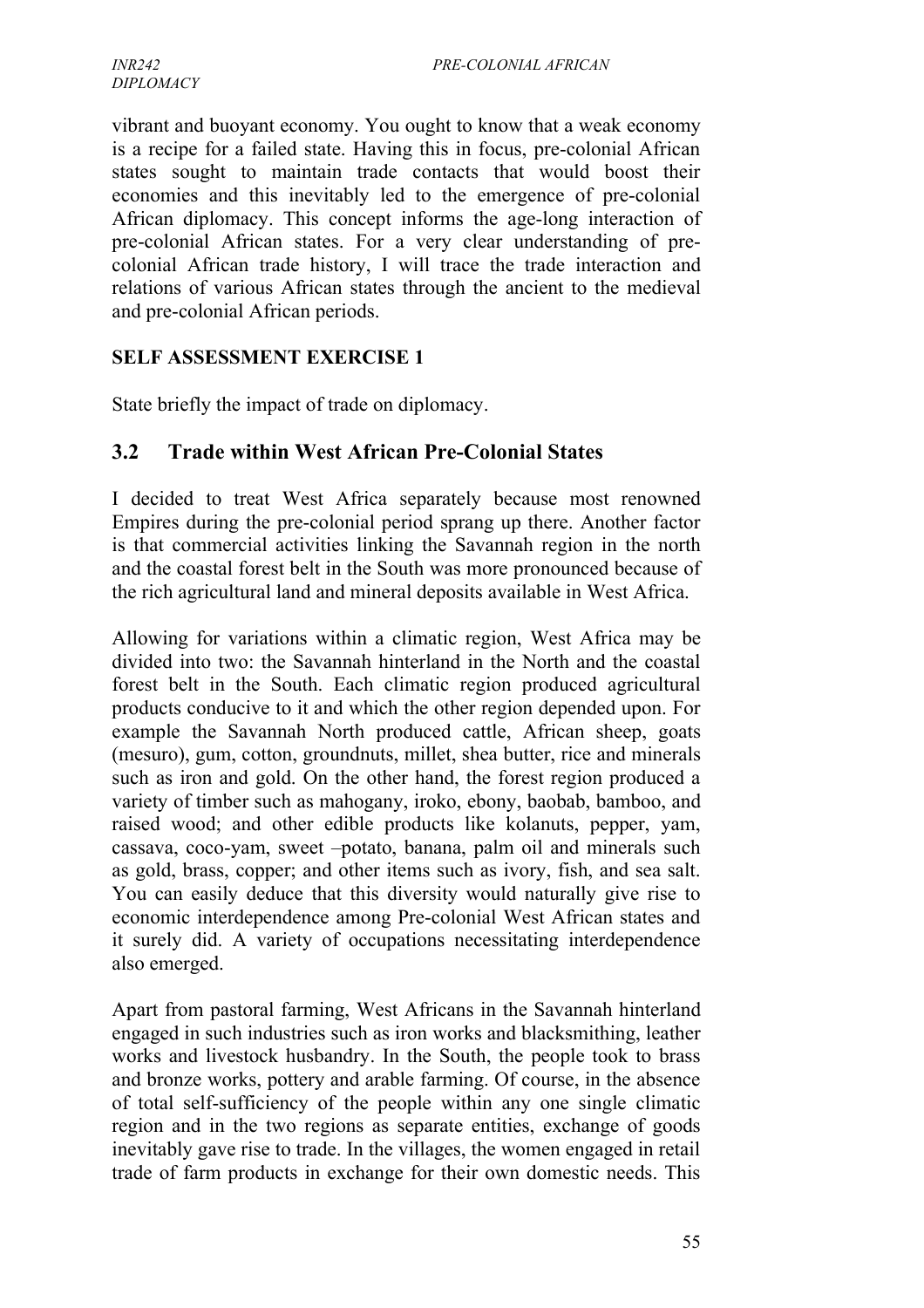took place in the village markets once or twice during the week. Regular markets were also held at dusk daily. Bigger markets in the towns; Kumbi Saleh in Ghana, Gao and Timbuktu in Mali, Jenne in Shongai, Kano, Old Oyo, Benin, Quidah, Kumasi, Borno, Ashante and many others across West Africa served as centres for wholesale exchange of commodities once or twice every month.

Before the introduction of money as a medium of exchange, the mode of commodity-exchange was by barter. The pot maker, for example, brought his ceramics to the market and could exchange them for either palm-oil, soap, dried fish or a basket of yam. With the introduction of the cowry-shells, iron bars and gold weights as money during the fourteenth century, it became easier for professional traders to transact business on a larger scale. Merchandise which were hitherto transported by human carriers, oxen and asses were later carried by camels and horses.

In the markets, various conventions developed and these were later given the force of law by local rulers. For example, the markets had their own officers, commodity agents and market guards to ensure order on market days and intervened in business disputes. I hope you can follow this development and can easily deduce from the trend, the emergence and sustenance of pre-colonial African Diplomacy through the market experience.

The ruler also collected tolls or sales tax to run his administration. For example, the king of old Ghana during the eleventh century collected a trade tax of about ten shillings from every merchant leading a donkeyload of salt into the imperial capital and doubled this amount from every trader leading a donkey-load of gold out of the Empire. This can be likened to excise, export and import duties of international trade nowadays. This of course was the practice of other commercial centres of West Africa. The great kingdoms (states) of West Africa depended on and enjoyed great material prosperity arising from this exchange of commodities in trade. The tolls and levies on goods served as a viable income-earner to the states.

#### **SELF ASSESSMENT EXERCISE 2**

- 1. Mention the two climatic regions in Pre-colonial West Africa and list the products peculiar to each.
- 2. Define trade by barter.

#### **3.3 Trade between North and West Africa**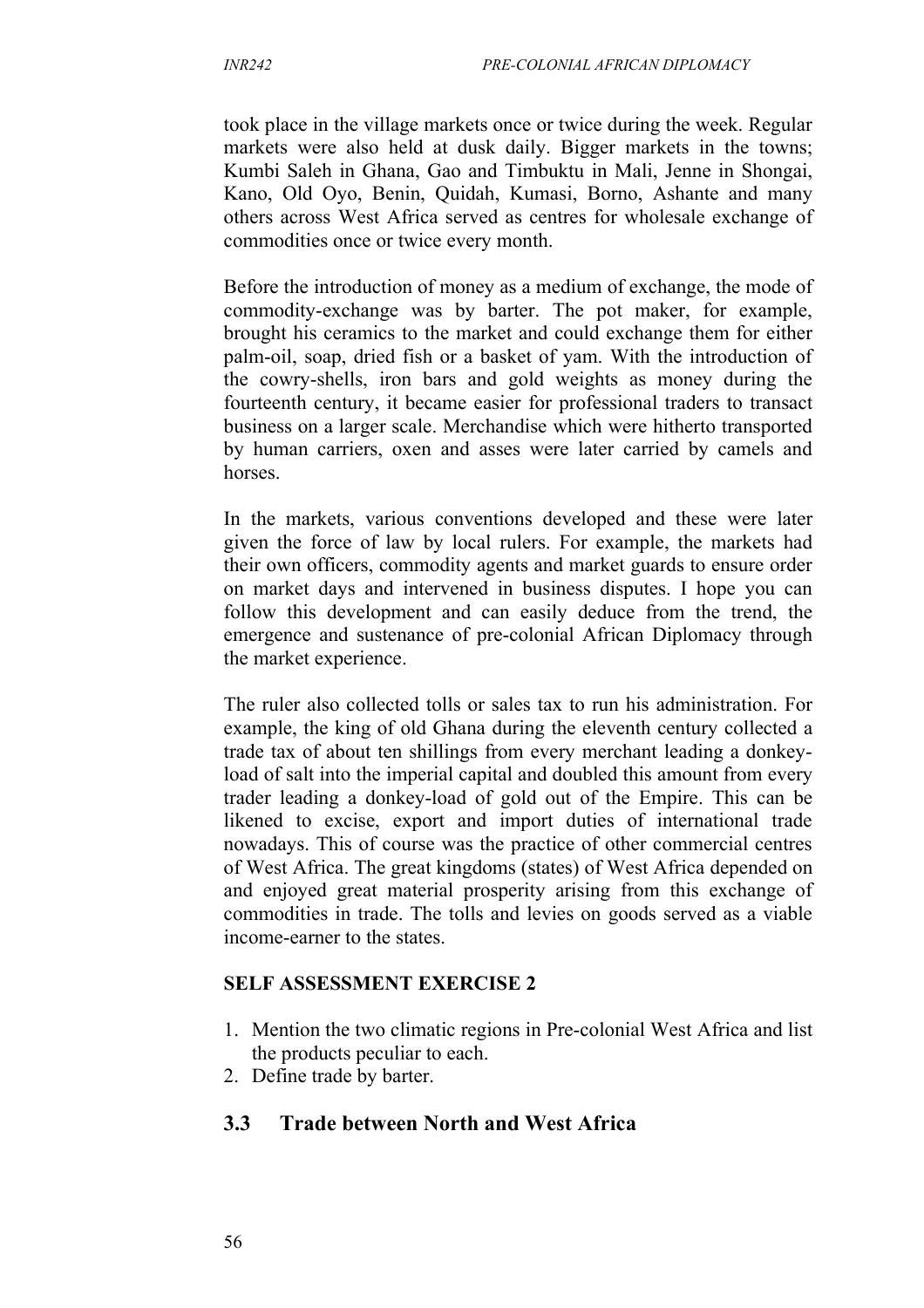As you are already aware, the production of surplus farm crops, availability of abundant mineral resources and other crafts produced by artisans in West Africa, created a productive atmosphere for trade with communities outside West Africa. The trade link between North Africa and West Africa is popularly called the Trans-Sahara trade. This trade cut across the arid, hot Sahara desert linking people and cultures together all over Africa. Although sea-salt was produced in the coastal forest belt in the south West Africa, it was difficult to transport large quantity of it for a long distance to the Northern climatic region. Consequently, the Savannah states of West Africa had to rely on the supply of rock-salt brought by the Mediterranean Africans from the Sahara desert. This was how the trans-Sahara trade developed. The camel which was introduced into North Africa from Asia made the transit possible. The prime motive of the North African Arabs for coming into West Africa was initially trade. You should note that the cause of the Moroccan invasion of the Songhai Empire in 1591 was the control of the Teghaza salts mine and this will enable you to realize the importance of trade connection between North and West Africa during the pre-colonial period.

For a long time, the salt mines of Teghaza were in the hands of the Berbers of North Africa. Other salt-mines which provided the basis for this trade were at Taodeni, Bilma and Taodek. North Africans found ready markets in savannah West Africa such as textiles, trinkets, horses, beads, figs, date palm, copper, swords and at later period guns and gunpowder. In exchange, the West Africans supplied commodities secured from the coastal forest belt such as kolanuts, ivory, honey and cotton. In addition to such savannah products as leather works, dyestuffs, gum and cotton, Slaves and gold were the two West African commodities greatly cherished by North African merchants. Of course, gold and slaves were in so great demand by North African merchants that, the Northern and Western African traders became intimately connected during the pre-colonial period.

With the decline of Kumbi-saleh as the most important centre of trade in Old Ghana, other West African towns became renown as centres of trade at various times in the West Africa historical experience. Gao became a centre of commercial consequence during the ascendancy of Mali in the fourteenth century. Timbuktu Jenne and Walota rose to fame during the fifteenth and sixteenth centuries under the Shongai Empire.

Generally, the trade initiative was taken by the Berber merchants of Mediterranean Africa and it was they who organized and financed the camel caravans that regularly crossed the sahara into savannah West Africa. The Moslem traders usually traveled together in large caravans for safety. Sijilmasa, Ghadames and Murzuk were the towns where the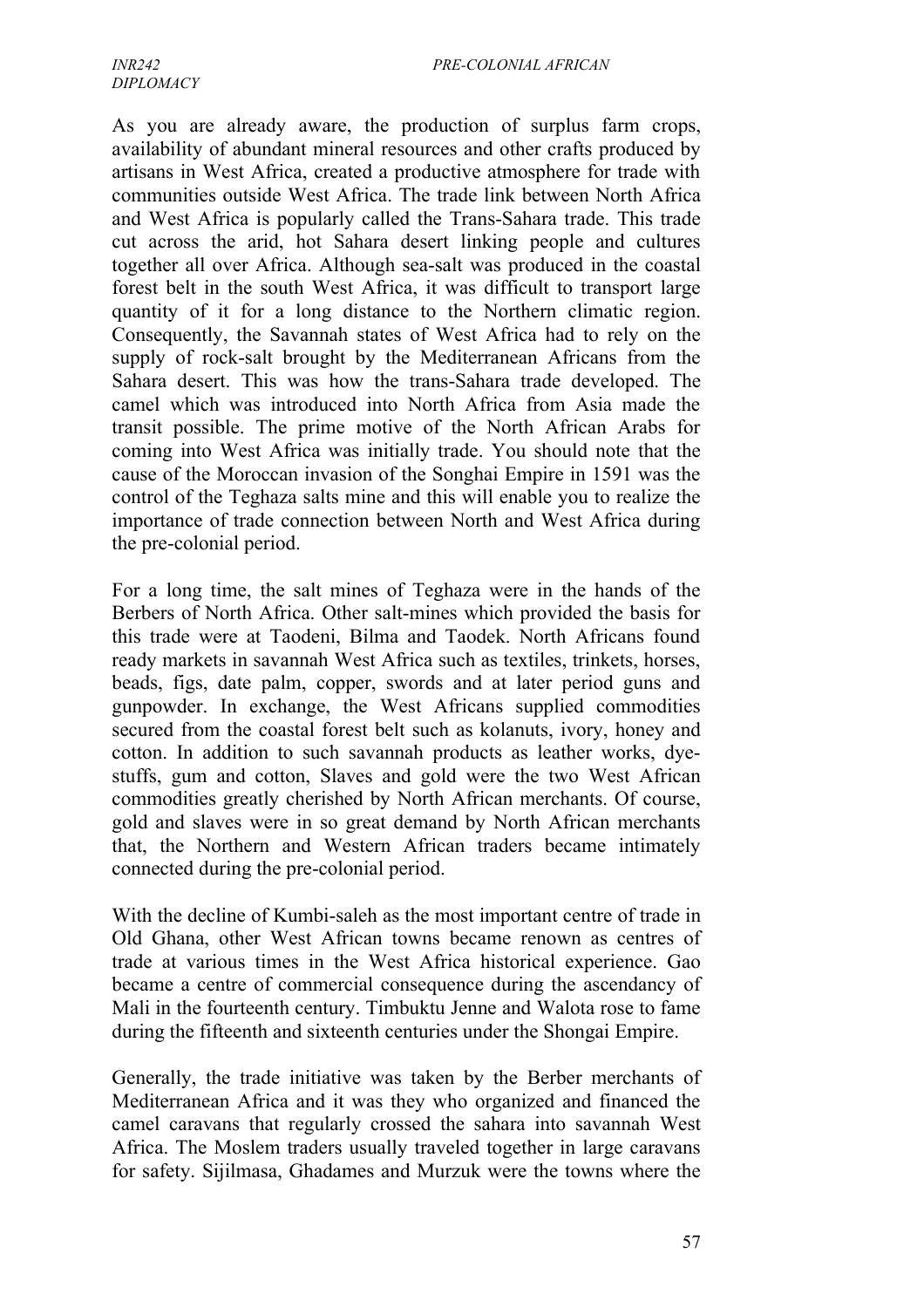traders met and set out at the beginning of every dry season for West Africa. The caravan trail moved from oasis to oasis and at certain points, guides were picked up to give direction for their journeys. You should bear it in mind that, south of the sahara, travels were both easier and safer. The reason for this as you should note is that there was relative peace and stability, and well-ordered organized states abound. Although the guides were still needed, relative order existed there and there was no need to travel in a convoy or to carry food.

The Berbers provided the guides, maintained the wells in the oasis, and kept strict control of the merchants. For example, the merchants were compelled to use guides who also acted as toll collectors for the services rendered. There were also agents at the gathering points to provide warehouse and accommodation for the traders during their stay.

One very important function of the agents I want you to note carefully for the purpose of our course – Pre-colonial African Diplomacy – is that, the agents were responsible for maintaining friendly relations between the Berbers and the West African rulers by offering regular gifts to the latter. This practice – a method of pre-colonial African diplomacy, – post-dated custom tariff in West Africa.

## **3.3.1 The Trade Routes between North and West Africa during the Pre-Colonial Period**

I wish to intimate you with the routes used by the traders to enable you know what facilitated the contact and led to the development of diplomacy between North and West Africa during the pre-colonial period. There were four main caravan routes between North and West Africa.

The first, the most westerly route started off from Morocco beginning at Sijilmasa and went through Teghaza to Walota in old Ghana. Thereafter the caravan followed the path of the internal trade eastwards to the river ports of Jenne, Timbuktu and Gao on the Niger. Here the Berber merchants exchanged goods. The trade evolved a mixed system of commodity exchange and money transactions. Gold was used as a medium of exchange although such units did not bear any value identification. Iron coinage and cowries were also used as money during the sixteenth century.

A second route connected Tunisia with central West Africa directly with Gao from where internal Trade route linked it with Timbuktu and Jenne.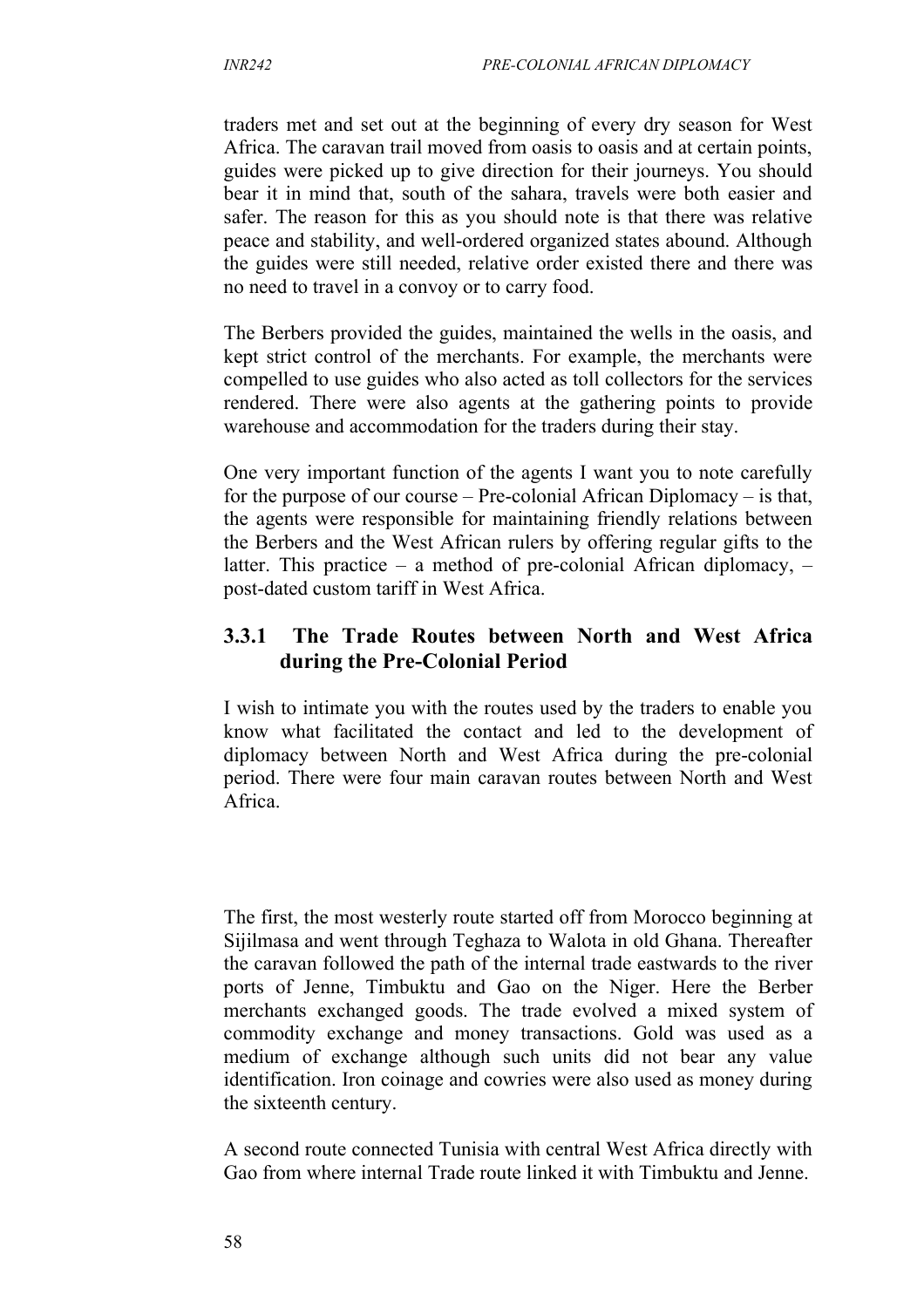A third route started off from Ghadames, South of Tunis via Ghat, Agades, to the commercial towns of the Hausaland including Kano and Katsina.

The fourth and the oldest route connected North Africa from Tripoli through Fezzan and Tibesti to the Chad basin towns of Njimi, Ngazargamu and Kukwa.

From the foregoing, you will realize that the main caravan routes linked Fez and Marakesh in Morocco, Constantine in Algeria; Tunis in Tunisia; and Tripoli in Libya with the savannah hinterland cities of old Ghana, Mali, Jenne, Gao, Timbuktu, Kano, Katisna and Kukwa. The contact and economic prosperity of these areas had a far reaching effect on the development of pre-colonial African Diplomacy.

#### **SELF ASSESSMENT EXERCISE 3**

Discuss the prime motive of the North Africans for coming to West Africa.

## **3.4 The Impact of Pre-Colonial African Trade on Pre-Colonial African Diplomacy**

More than any other factor, the history of trade contact brought precolonial Africans together and led to the development of pre-colonial African Diplomacy.

- Friendly relations developed among pre-colonial African peoples.
- Methods and means of diplomatic relations developed. Gifts were exchanged between rulers and traders.
- Embassies, inns and lodgings were built for residents of one state in another state for business and pilgrimage purposes.
- Agencies developed for intervention and settlement of business disputes which later augured well for diplomatic rows.
- Rules and regulations developed to regulate business transactions and this in turn became widely accepted all over Africa.
- The collection of tolls, fines, levies and duties developed and of course this helped diplomacy to thrive because all major Empires embraced the practice to source revenue for their administrations.
- Traders and travelers were able to learn many languages a fact which helped communication and quick diplomatic tenets.
- Social interaction brought acculturation and the respect for the culture of others. This point also made diplomacy flourish.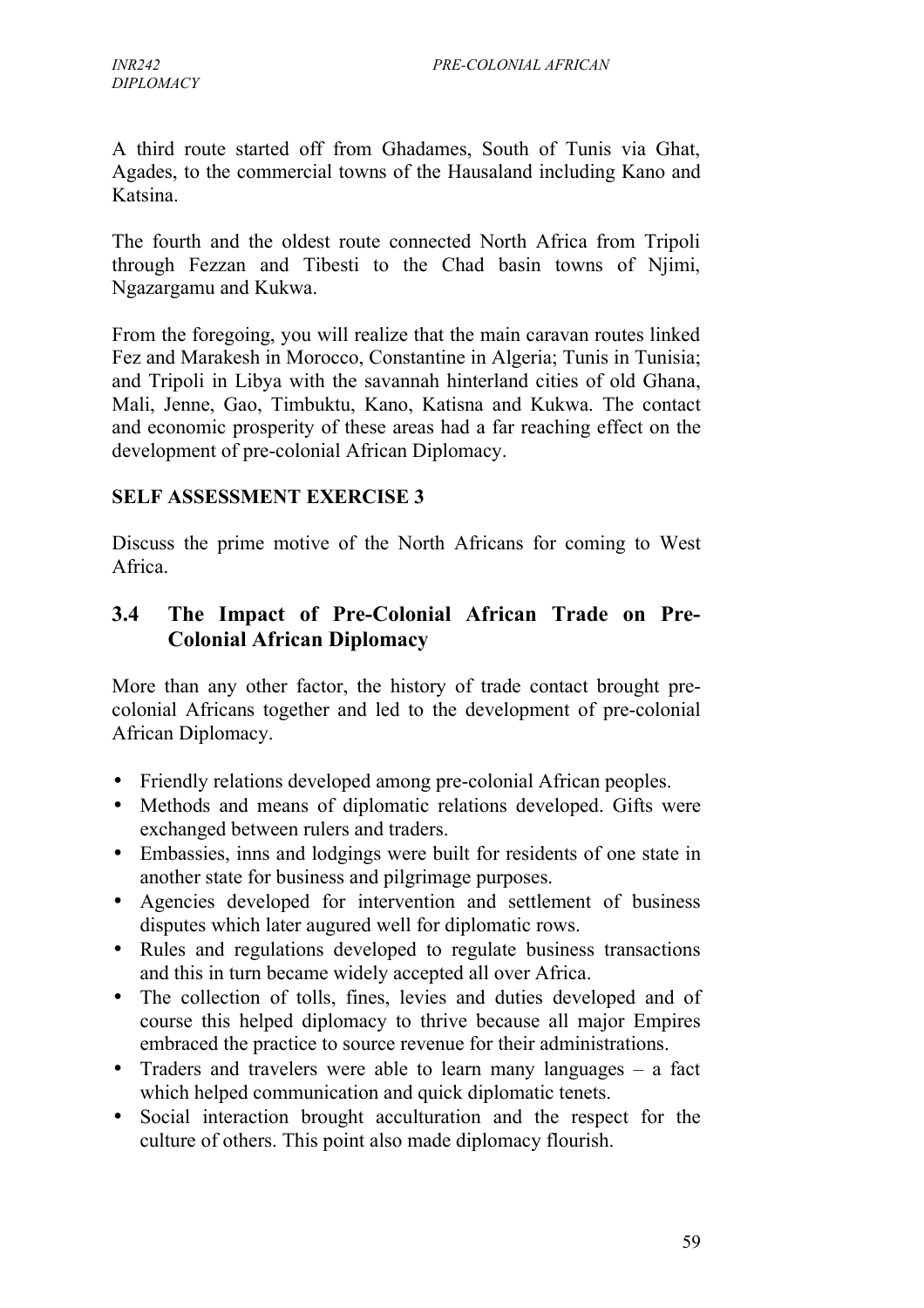The pre-colonial markets themselves served as centres for dissemination of information. Social, local, political and international news were brought by foreign traders. Of course, all the information might not be true yet most information about other states were brought by trade merchants, missionaries and travellers.

#### **SELF ASSESSMENT EXERCISE 3**

List and discuss the impact of trade on pre-colonial African Diplomacy.

#### **4.0 CONCLUSION**

In this unit, we have discussed the origin of Pre-colonial African Diplomacy but as different from the preceding unit, on the trade history of pre-colonial African states. We lay emphasis on the interdependence of states occasioned by lack and insufficiency of each state irrespective of the vast resources that abound in individual pre-colonial African states.

### **5.0 SUMMARY**

So far, in presenting and discussing the trade history of Pre-colonial African states, we have painstakingly shown how the pre-colonial African states related commercially. The needs of a particular state always made it to seek material prosperity by connecting to another state. This informed the principle of interdependence and a team player in the international community. This inevitably led to the development of pre-colonial African Diplomacy with all its characteristics.

#### **6.0 TUTOR-MARKED ASSIGNMENT**

- 1. Describe in detail the trade link between North and West Africa during the pre-colonial period.
- 2. Discuss how pre-colonial African Trade led to the development of pre-colonial African Diplomacy.

#### **7.0 REFERENCES/FURTHER READING**

Olatunbosun, P.O. (1976). *History of West Africa*, A.D. 1000 to the Present Day. Ibadan: Heinemann.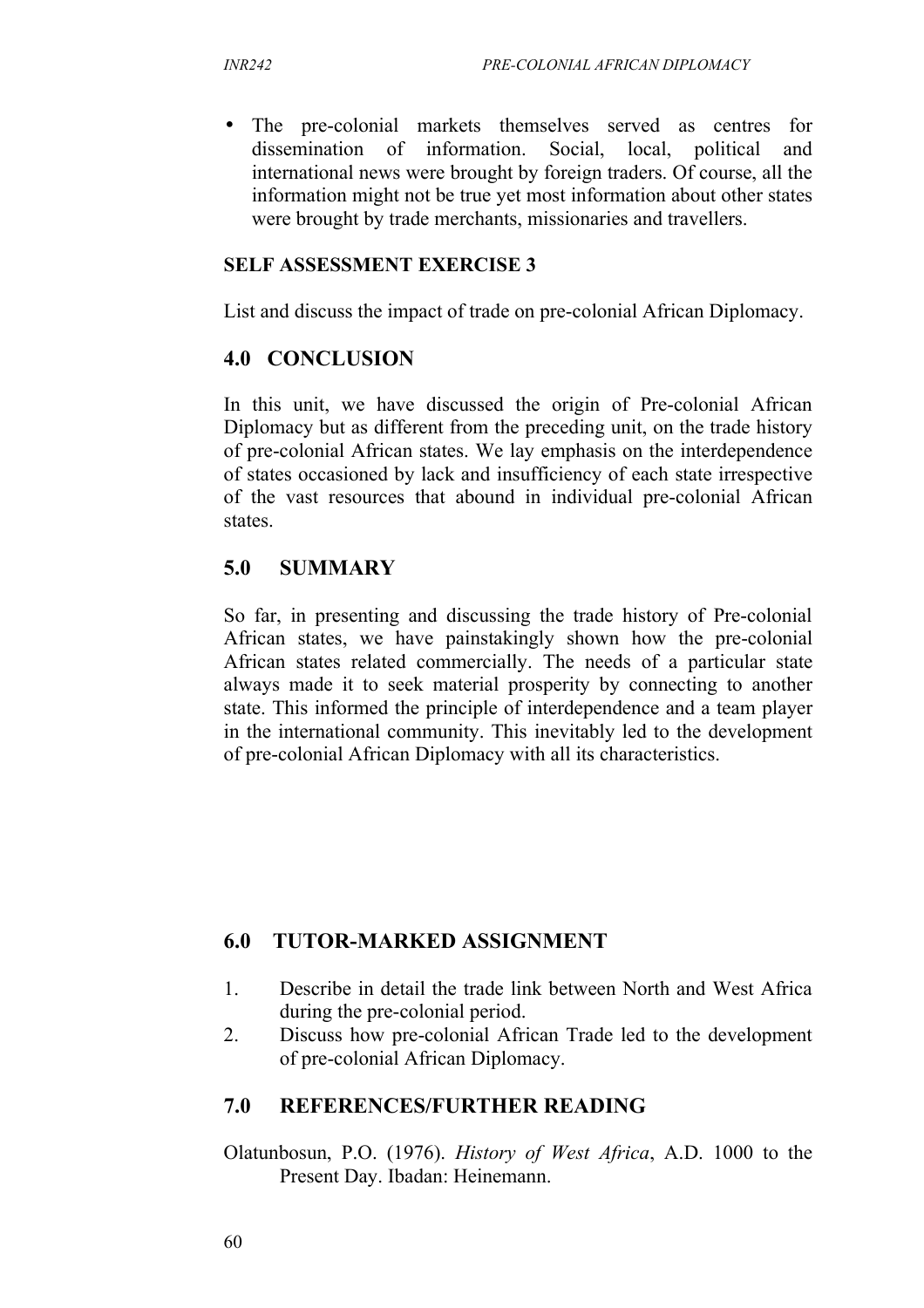Mccall, D.F. (1964). *Africa in Time-Perspective.* Boston, U.S.A.

Smith, R. S. (1969). *Kingdoms of the Yoruba*. London: Methuen & Co.

Vansina, Jan M. (1966). *Kingdom of Savannah*. Madison, Wis.

- Hopkins, A.G. (1973). *An Economic History of West Africa*. London: pp. 124- 135.
- Ade- Ajayi, J.F. and Michael Crowther (eds.). (1987). *History of West Africa*. U.K., Herlow.

## **UNIT 4 TRADE HISTORY OF PRE-COLONIAL AFRICAN STATES II COMMERCIAL FRONTIERS AND CONTACT ECONOMICS IN SOUTH AND EAST AFRICA**

#### **CONTENTS**

- 1.0 Introduction
- 2.0 Objectives
- 3.0 Main Content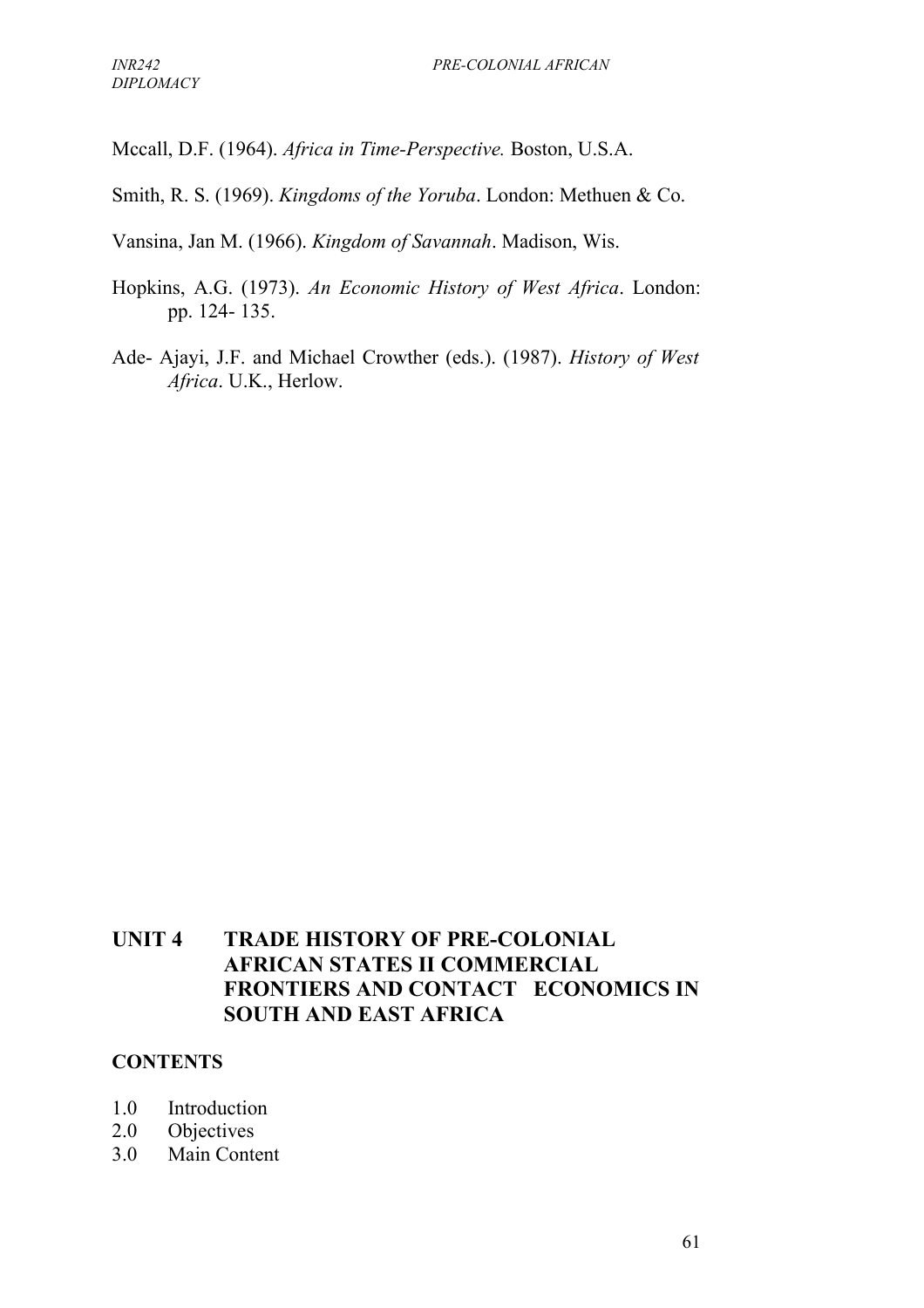- 3.1 Historical Trade Contacts in other Parts of Pre-Colonial Africa
- 3.2 Trade Links between Pre-Colonial East Africa and North Africa
- 3.3 East Africa and the Indian Ocean
- 3.4 East Africa, the Portuguese and Omani Trade Contracts
- 3.5 The Impact of Pre-Colonial East African Trade
- 4.0 Conclusion
- 5.0 Summary
- 6.0 Tutor-Marked Assignment
- 7.0 References/Further Reading

## **1.0 INTRODUCTION**

We hope to continue with the discussion on the historical perspective of trade contact in pre-colonial African states. In this unit however, we shall focus on East African states. Because of the availability of materials, and limitation of our research, we will beam the searchlight of our discussion on Zululand in South Africa and some trading centres in East Africa. Even though trading activities existed between people of pre-colonial East Africa, a more sustained commercial link existed between these people and the outside world – most especially Egypt and North Africa, India and the Persian Gulf, and Portugal and Oman. This trade link orchestrated by the availability of valuable goods which abound in East Africa and which the outside world needed eventually led to the emergence of diplomacy in the region.

## **2.0 OBJECTIVES**

At the end of this unit, you should be able to:

- discuss the Zulu trade
- trace the trade link between East and North Africa
- analyse the trade link between East Africa, the Persian Gulf and India
- examine the trade link between East Africa, Oman and Portugal
- determine the Impact of East African Pre-colonial trade
- analyse the influence of East African trade on Pre-colonial East Africa.

# **3.0 MAIN CONTENT**

## **3.1 Historical Trade Contact in Other Parts of Pre-Colonial Africa**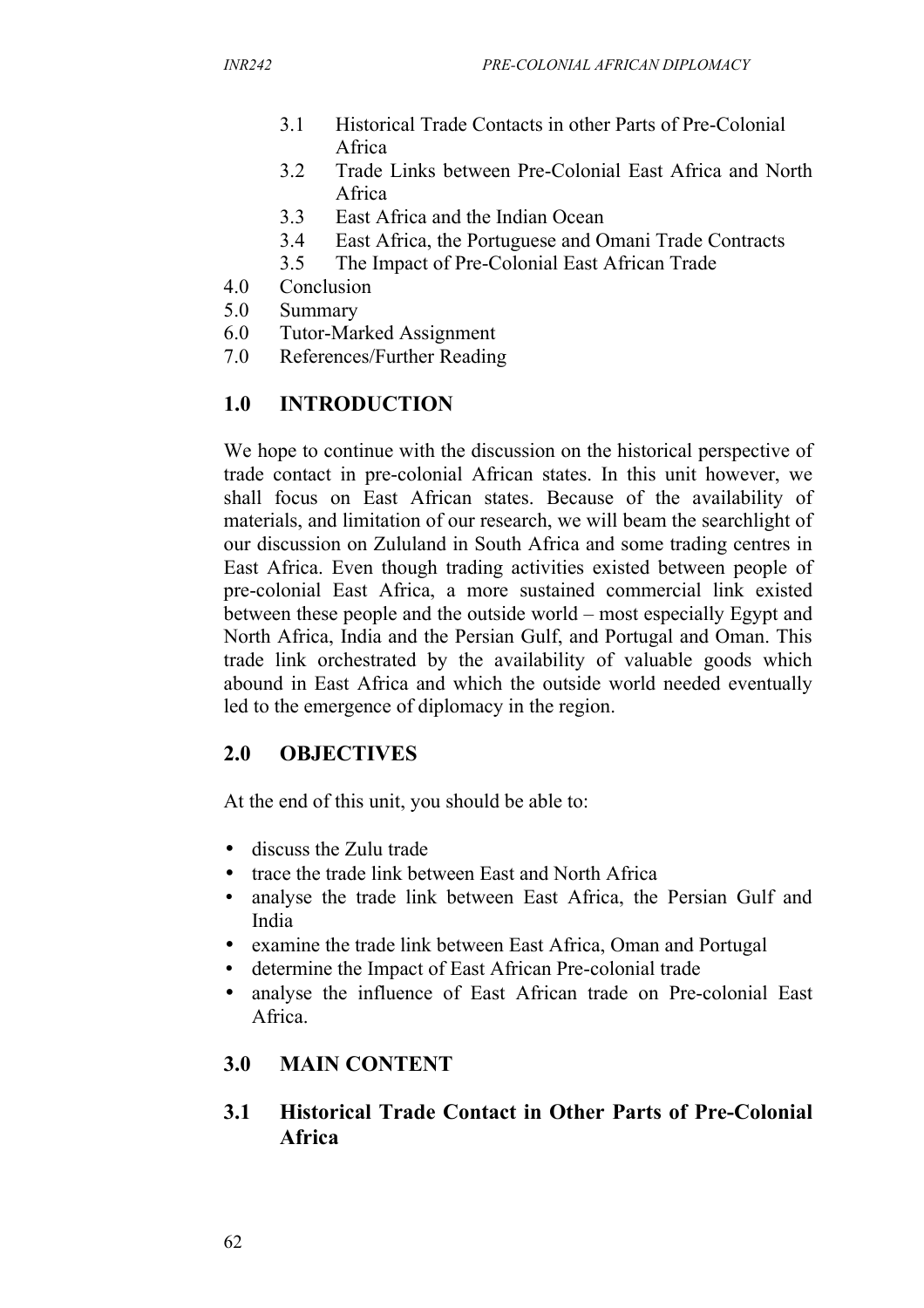We have it in mind that this course deals with the whole of pre-colonial Africa. This informs our intention to do justice to other parts of Africa during the pre-colonial period in Africa.

Due to available recorded material however, we will discuss extensively the trade contact between East Africa and the outside world, to the detriment of internal trade within the East and South African region itself.

The Zulu kingdom emerging in the 1820s and 1830s was a powerful state whose influence was felt both commercially and politically in the whole of East and South Africa. Zulu under Shaka, a very charismatic and extraordinary military ruler brought about great military innovation that made Zululand a very great nation. Cattle, gold, diamonds and other mineral resources were abundant in East and South Africa and since other parts of the world needed these commodities, this facilitated economic interdependence and gradual development of diplomacy.

### **SELF ASSESSMENT EXERCISE 1**

Briefly state what facilitated economic interdependence between Zululand and the outside world.

### **3.2 Trade Links between Pre-Colonial East Africa and North Africa**

One thing you should note is that the East African commercial frontier was a coast region more isolated from its hinterland and more integrated into an international system than were the Sahelian port of west Africa. The ocean provided possibilities for external contact. Ports along the Red Sea of Egypt connected directly to Ethiopia, the Horn, and the Indian Ocean monsoon trading system.

Marked trade routes crossed the eastern desert to the Red Sea coast from the Nile valley. The shortest and most convenient route was from Qus to Quseir. The more southerly routes were also favored, such as Aswan and Aidhab and Suakin, which avoided the fickle winds and piracy problems of the Northern Red Sea. From Suakin, it was possible to take a single monsoon to Southern Arabia, the Horn, and India, or with slightly different timings to reach east Africa directly.

The dhow, a canoe-like ship, was used to transport trade materials. You should do well to note that the innovation of the dhow transport on the seas enabled products to be transported in larger quantities than the caravan camels could ever carry in the case of pre-colonial West African trans-Saharan trade.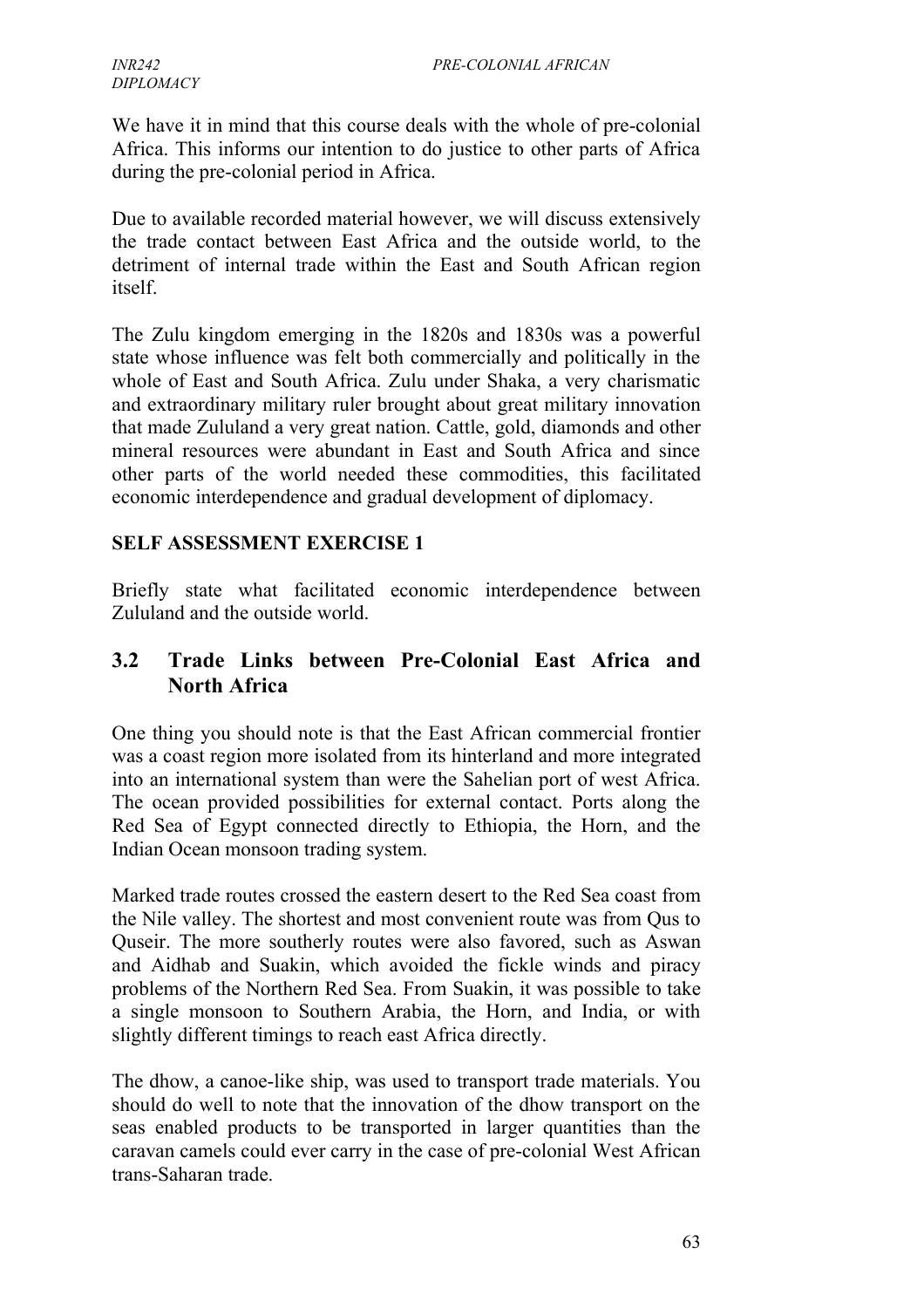Another phase of more sustained contact between North Africa, especially Egypt and East Africa occurred between the thirteenth and the fourteenth century. During this period, Quseir el-Qadim was reestablished on the Red Sea coast to handle the transit of African commodities which ultimately passed into the Mediterranean economy. Ivory, Copper and other commodities were sourced from Shanga (Kenya), Tumbatu (Zanzibar), Buguda (Uganda), and Kilwa (Tanzania). Arden became the main port serving East Africa.

It is discovered that the motive to trade so far south might have been to obtain supplies of high quality ivory for the Byzantine court.

You should read more about the trade link between North and East Africa yourselves. Avail yourselves with reading the recommended reference books listed at the end of this unit.

### **SELF ASSESSMENT EXERCISE 2**

Describe succinctly the trade contact between North and East Africa during the pre-colonial period.

## **3.3 East Africa and the Indian Ocean**

There was no one location in pre-colonial East Africa situated so as to remain for long the focal point of overseas trade. The internal geography of the region favoured the coast south of the Zambezi valley, where contact with the interior was most feasible and, because of local gold deposits, most profitable. However, the path of the monsoons influenced shippers from the Persian Gulf to favour the northern ports. In response to this incongruity an entire string of towns developed, mainly on offshore islands stretching from the southern Somali coast to Sofala in Mozambique. Each of this ports exported products from its own hinterland and also (except for Sofala) functioned to some degree as an entreport for goods (particularly gold) originating farther to the south.

In the case of East Africa trade, the greater efficiency of sea transport made it have an edge over the Sahara in the export of products. The product recorded as of greatest value by Egyptian accounts of East African trade is ivory which retained its paramount position up to the end of the 19th Century.

Slaves are constantly mentioned in medieval sources of East African trade but it was difficult to decipher its magnitude unlike West Africa. Demand for East African slaves varied with the shifting needs of Persian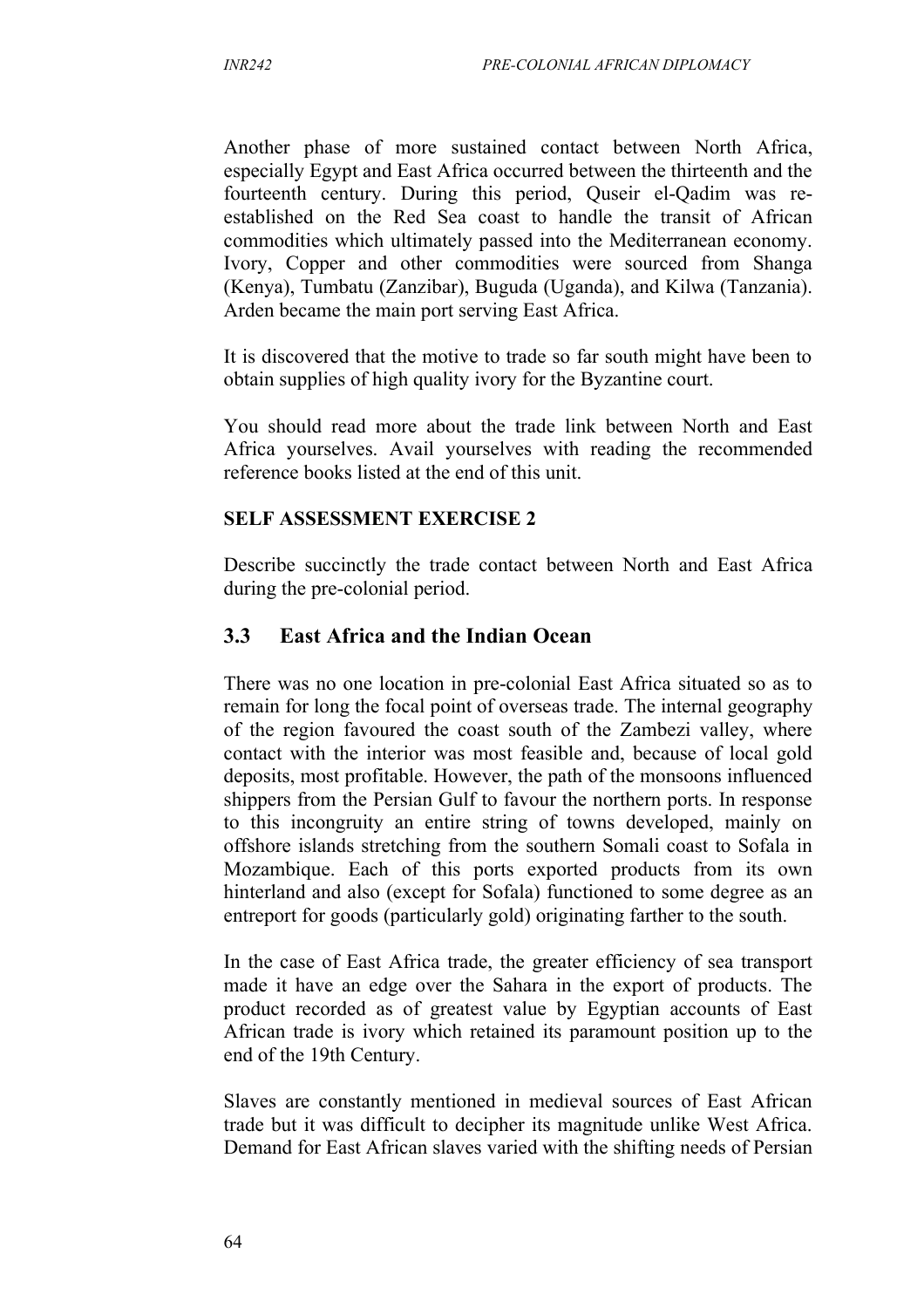Gulf agriculture and pearl fishing, and the servile military forces of Arabia, Iraq and India.

You should note that a more consistent mainstay of the dhow trade was mangrove tree poles which provided a basic material of house construction – even dictating its dimensions – throughout the southern Persian Gulf. Also, iron – a commodity whose local scarcity helps account for the persistence of sewn-boat construction – was sent northward from East Africa.

Gold, the great staple of the trans-Saharan West African trade, could be found in East Africa only south of the Zambezi. However, like the larger and steadier supply for West African gold, the gold eventually found its way into India. On the way, however, it had to pass through several coastal ports, first Sofala in Mozambique, then Kilwa in Southern Tanzania, and finally northern towns like Mombasa and Malindi in Kenya. At the peak of East African gold production, Kilwa enjoyed a period of near monopoly over its export and this achieved impressive internal development. By the end of the fifteenth century, India merchants began to trade with the coast in larger vessels whose seasoned voyaging patterns would not allow them to venture south of Kenya. Mombasa and Malindi thus they began to compete with Kilwa and one another for shares in the gold traffic.

You would have realized by now that the trading activities in East Africa brought much internal development to the pre-colonial East African states. This in turn brought about much interaction, between East Africa and the outside world which led to the development of economic and political interdependence. And in a logical sequence, diplomacy developed.

#### **SELF ASSESSMENT EXERCISE 3**

Mention the products of trade between East Africa and the Persian Gulf.

### **3.4 East Africa, the Portuguese and Omani Trade Contacts**

When the Portuguese arrived to trade with East Africa, they attempted to police and tax the trade but it led to numerous local rebellions. However, in contrast to India, South East Asia and East Asia, no rival European powers attempted to displace Portugal here. Instead, this role was left to Persian Gulf Arab state of Oman.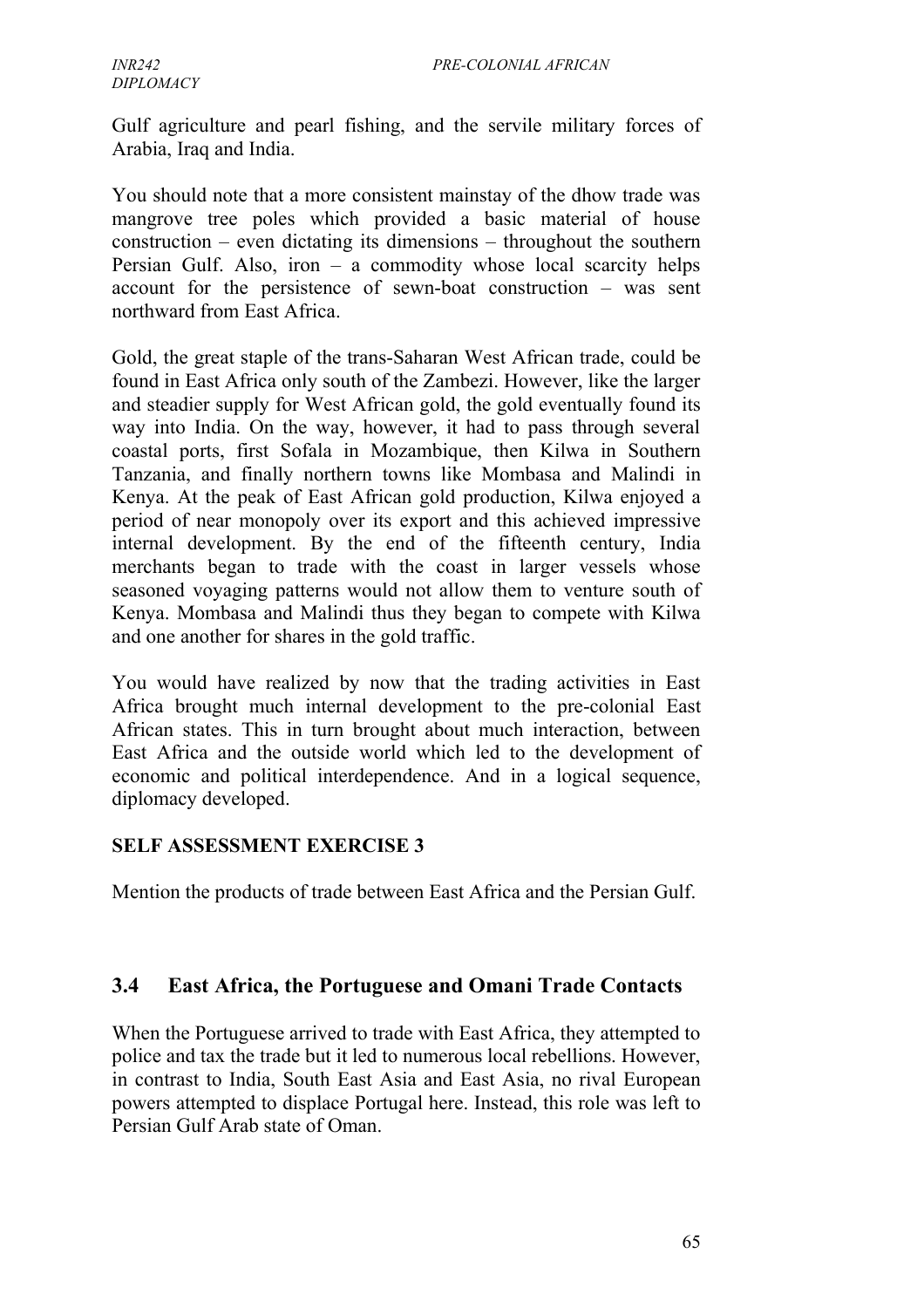During the pre-Portuguese period, Oman had sent merchant vessels to East Africa without seeking any political control over the area. In response to a period of Portuguese control over their home base, the Omanis adapted the construction and armament of their shipping to European styles and then undertook a counter-attack against the Portuguese at Mombasa.

Port Jesus at Mombasa fell to the Omanis in 1698 and representatives with small garrisons were soon sent to other coastal towns as far south as Kilwa. The Portuguese remained in control of the Mozambique coast while the Omanis finally established their own East African capital on the island of Zanzibar and became a firm fixture on this port of the coast. Economic development in East Africa thus centered on these two hegemonic powers. The influence of these two powers thus became profoundly felt in pre-colonial East Africa.

The Omanis brought mainly Persian Gulf goods (particularly dates) to East Africa and sought in return mainly slaves. Indian trades specialized in the exchange of textile goods for ivory. By the early nineteenth century, the Omanis of Zanzibar had become an East African rather than an Arabian power. One branch of the ruling Omani Busaid dynasty made Zanzibar its permanent residence. On the more northern part of the coast from Mombasa in Kenya to Mogadishu in Somalia, Zanzibar influence was felt until well after the mid-nineteenth century.

Later in the nineteenth century, the ports of Bagamoyo, Pangani and Tonga emerged from obscurity to serve as major entreports for Zanzibari long –distance caravans. However, these trading centres also exported a considerable quantity of goods produced by local agricultural enterprise.

I want you to note that the nineteenth century witnessed a vast expansion and acceleration of trade which affected not only the traditional international staples such as ivory, which was still the leading singular export, slaves and timber but also commodities circulating within the interior. These commodities range from foodstuffs, iron (and iron implements), copper and salt. Added to these were a whole new range of major export goods like cloves, cowries, gum copal, copra and cereals – to name a few.

You can easily deduce as usual that such array of goods, products and commodities would attract traders from within and without, and, it surely did. The interaction facilitated interdependence between East Africa and the outside world, albeit first economically, but later politically. International political system emerged and diplomacy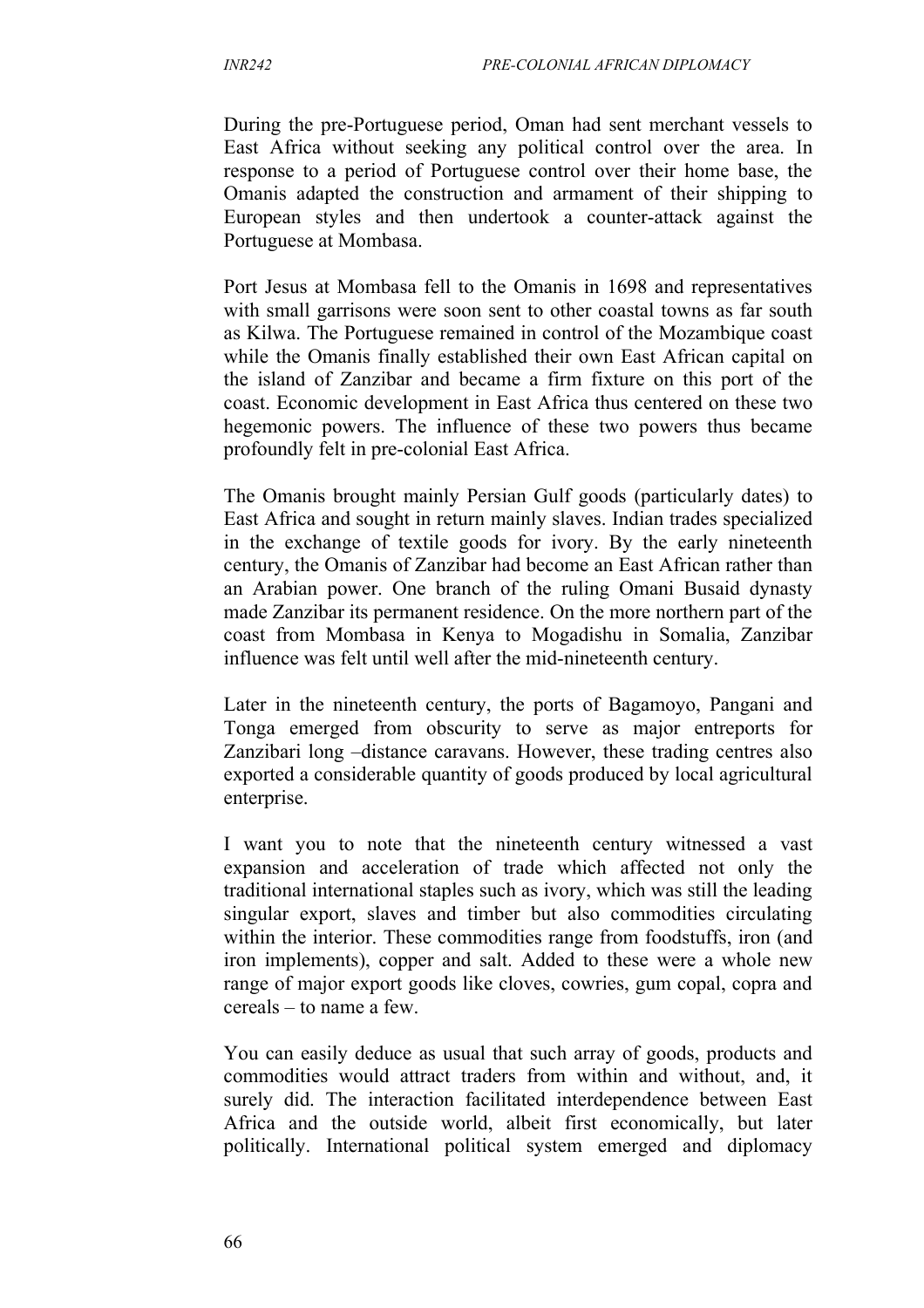featured prominently – a complement of our course – Pre-Colonial African Diplomacy.

## **SELF ASSESSMENT EXERCISE 4**

Give a succinct analysis of Pre-colonial East African foreign trade.

### **3.5 The Impact of Pre-Colonial East African Trade**

We are going to examine the impact or rather put more clearly, the consequences of the East African trade with the outside world. In which way did these trading activities relate with this course? You will furthermore want to know how pre-colonial African diplomacy was enhanced by the interdependence of states. Of course, the solutions to these puzzles are not far-fetched.

As you might have earlier been aware, the interaction between people, either economically, politically, culturally or in any other way will always engender a modality for behavioral pattern among the said peoples. Human beings will not operate in anarchy or chaos. There will be conscious attempts at regulating human relationships. This assertion applied to East Africa and the people it traded with.

- Culturally, biologically and politically, the Swahili society of East African state became an extension of the Middle Eastern world.
- The East African society became an amalgam of foreign and indigenous elements.
- The Swahili language, which became not only the lingua franca but also the mother tongue for most of the merchant groups, was purely Bantu in structure with a great input of Arabic vocabulary. The oneness of language aided a lot in diplomatic relations because of the ease of communication and information dissemination.
- The Portuguese and Omani Arabs who came later assimilated into the local population and culture. They however retained, at least at their ruling levels, closer political and social ties to their respective metropolis.
- There was an increase in ship building for sea transport and commercial purposes which in turn facilitated easy transportation and contact between pre-colonial East Africa and the outside world. You can deduce for yourselves that this is a sure recipe for diplomatic ties.
- The political, military and economic competition between Oman and Portugal expanded the trading frontiers of East Africa.
- There existed the integration of a very wide region into a single market and the maintenance of a certain degree of autonomy by the East African states.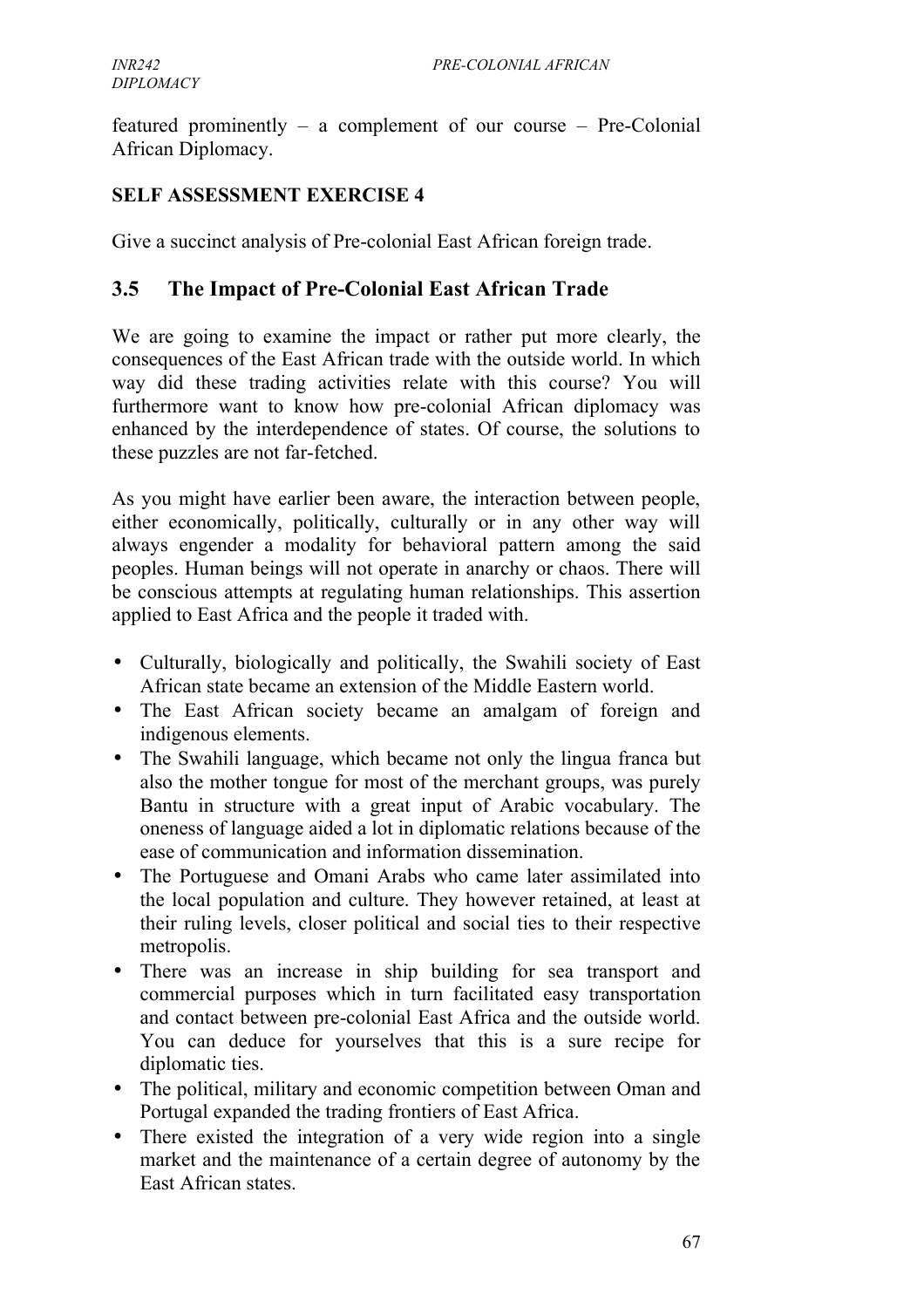- Diplomatic relations sprang up between the coastal states of East Africa and Arab and European world and even farther to India in Asia.
- Embassies were built abroad and envoys exchanged between precolonial East African states and the outside world.
- Trade routes opened the way for the transmission of religious knowledge, and with it, artistic, legal, technological and administrative connections. The existence of land, coast and sea routes provided a means for missionaries and pilgrims to travel, while traders themselves were keen to see the spread of religion, especially, book religions, as a guarantee of the security of their operations.

### **SELF ASSESSMENT EXERCISE 5**

Briefly discuss the consequences of East African Trade with the outside world during the Pre-colonial period.

### **4.0 CONCLUSION**

So far in this unit, we have continued with the discussion on the history of trade contact in Africa. Here, we dwell particularly on pre-colonial East Africa having in mind that this course covers the whole of precolonial Africa. That is to say that we see it inadequate to ignore East Africa after we had previously discussed the same subject on precolonial West Africa.

Therefore, we have traced the history of trade contact between East Africa, Oman and Portugal during the pre-colonial period and we conclude by showing how the contact facilitated diplomatic relations between the peoples of pre-colonial East Africa and the outside world.

## **5.0 SUMMARY**

We briefly summarize this unit as follows:

- The Zulu Kingdom under Shaka, its charismatic emperor, in the nineteenth century emerged as a powerful political and economic power and its influence was felt politically and commercially throughout East and South Africa.
- The East African trade with North Africa was made easy by Ocean and coastal links.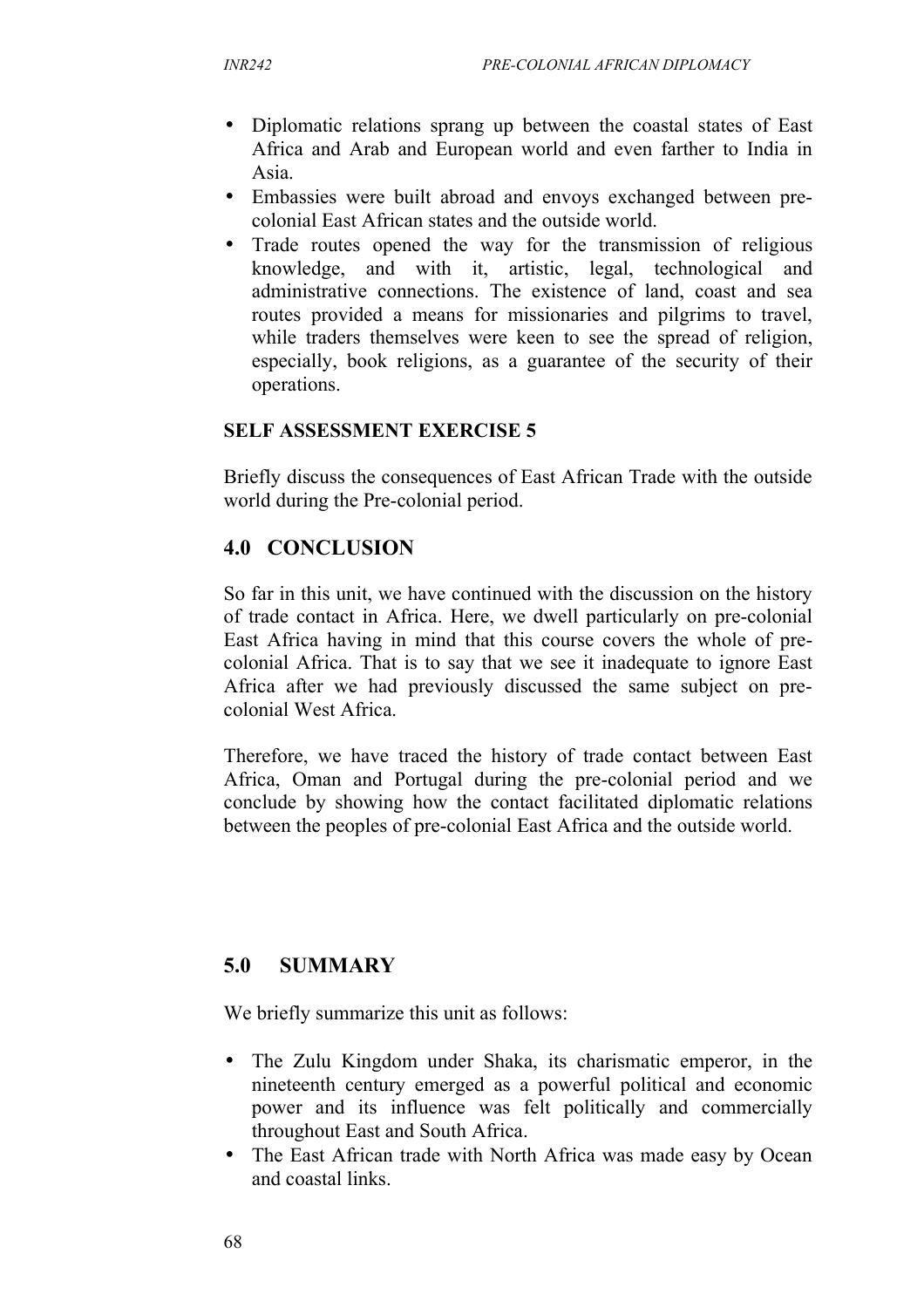- The Persian Gulf, India and Asia were attracted to East Africa to trade in ivory, gold and other essential commodities.
- Portugal and Oman formed rival powers in East Africa and they impacted profoundly on pre-colonial African politics, economy and diplomatic relations.

### **6.0 TUTOR-MARKED ASSIGNMENT**

- 1. Give a critical analysis of Omani and Portuguese control of East African trade.
- 2. Give a succinct description of the consequences of the trade between pre-colonial East Africa and the outside world.

### **7.0 REFERENCES/FURTHER READING**

- Abir, M. .(1965). "Caravan Trade and History in the Northern Parts of East Africa"*, Journal of African History* vol. 14 pp. 104-38.
- Alpers, E. A. (1975). *Ivory and Slaves: Changing Patterns of International Trade, East-Central Africa to the Later Nineteenth Century.* Berkeley: University of California Press.
- Axelson, E. (1960). *Portuguese in South East Africa*. 1600-1700. Johannesburg: Strink.
- Bathhurst, R.D. (1972). *The History of Oman to 1728*. London: Allen & Unwin. Pp. 89-106.
- Benneyy, N. R. (1978). *A History of the Arab State of Zanzibar* London: Methuen.
- Browth, B. (1971). "Muslim Influence on Trade and Politics in East Africa" in *African Historical Studies*, vol. 4 no. 3 pp. 617-29.
- Chittick, N. (1970). *East African Trade with the Orient*. pp. 97-104.
- Das Gupta, A. (1976). *Trade and Politics in 18th Century India* pp. 181-214.

## **MODULE 3 EXTERNAL INFLUENCE ON PRE-COLONIAL AFRICAN DIPLOMACY**

- Unit 1 Islam and Pre-Colonial African Diplomacy
- Unit 2 The Impact of Islam on Pre-Colonial African Diplomacy
- Unit 3 European Contact and Pre-Colonial African Diplomacy
- Unit 4 European Influence on Pre-Colonial African Diplomacy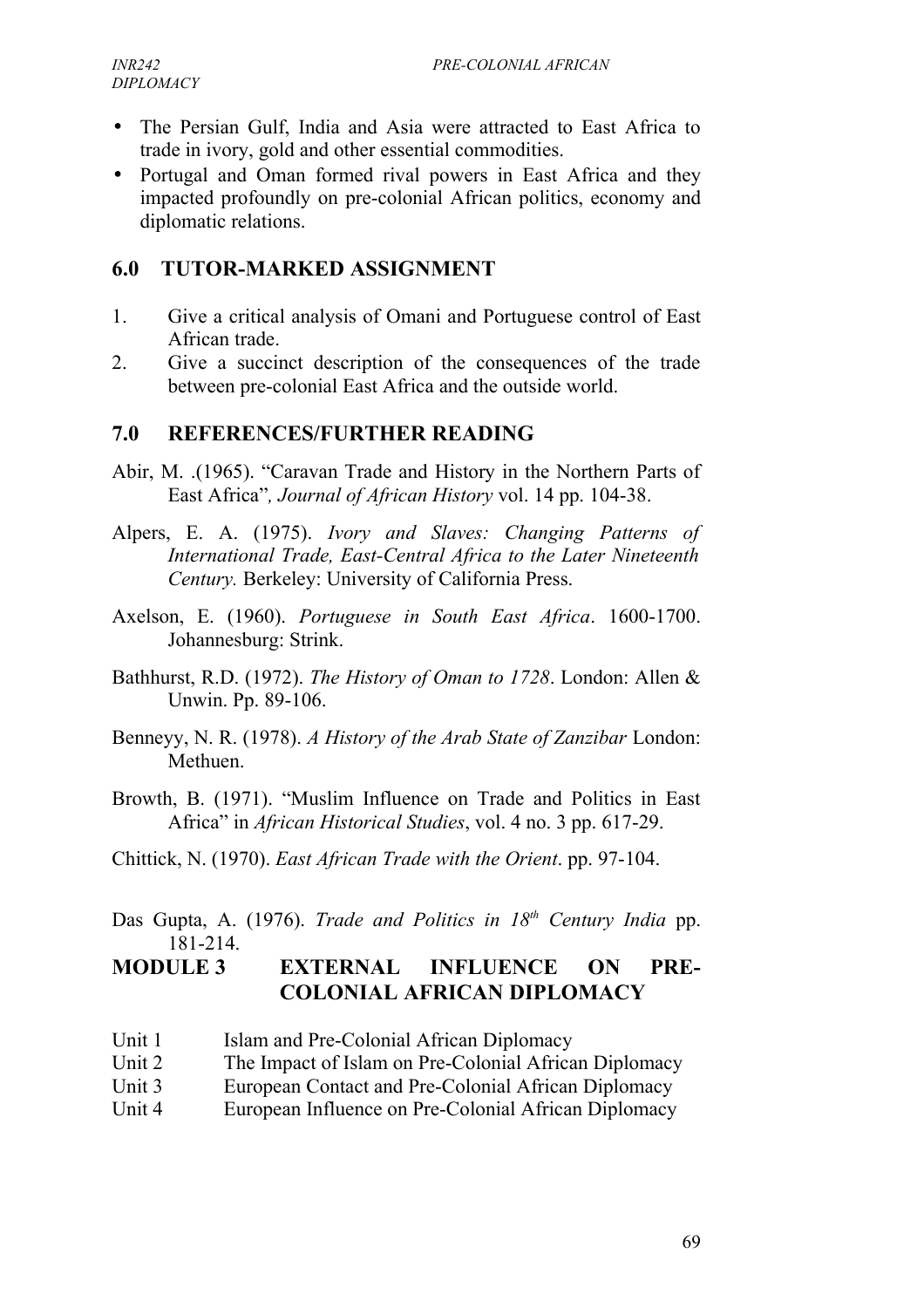### **UNIT 1 ISLAM AND PRE-COLONIAL AFRICAN DIPLOMACY**

#### **CONTENTS**

- 1.0 Introduction
- 2.0 Objectives
- 3.0 Main Content
	- 3.1 Islam in Africa
	- 3.2 The Jihads of the  $19<sup>th</sup>$  Century
	- 3.3 The Consequence of the Jihads
- 4.0 Conclusion
- 5.0 Summary
- 6.0 Tutor-Marked Assignment
- 7.0 References/Further Reading

#### **1.0 INTRODUCTION**

In this unit, we will discuss the external influence of Islam on Precolonial African Diplomacy, albeit in historical perspective. We hope to trace the historical incidence of Islam in pre-colonial African states. Because of the limitation of availability of recorded historical materials however, emphasis will be laid on West Africa. We hope that through the highlight on West Africa, a suitable logical deduction will be used in measuring what happened in other parts of Africa during the precolonial period.

In line with the afore-mentioned study plan of this unit, we will make mention of the Jihads of the nineteenth century and the effects they had on Africa generally and pre-colonial African Diplomacy in particular.

#### **2.0 OBJECTIVES**

At the end of this unit, you should be able to:

- determine the external influences on indigenous African International Relations
- examine how Islam affect pre-colonial African Diplomacy
- discuss Islam in pre-colonial African states
- describe the effects of the Jihads on West Africa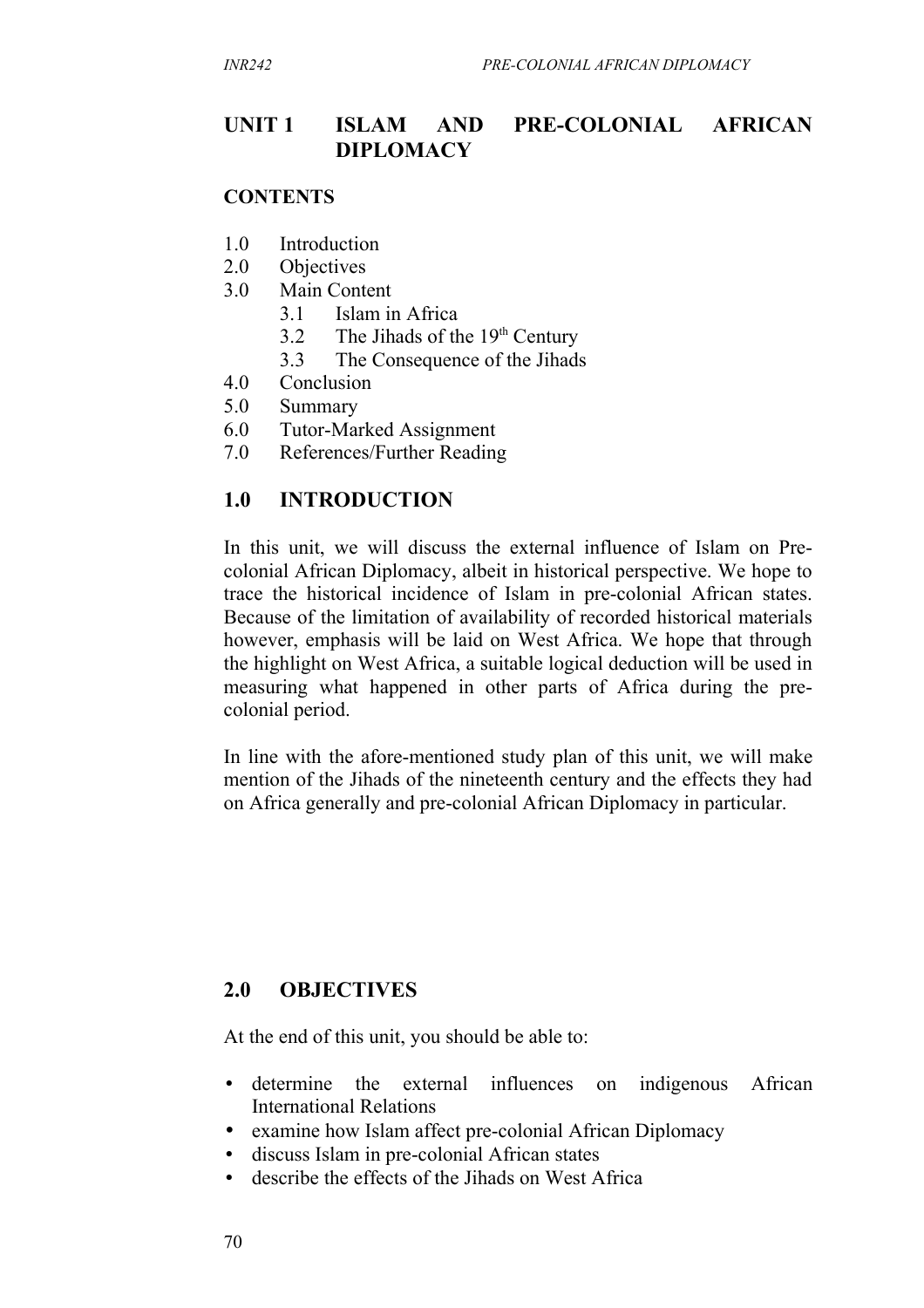- deduce how Africa was affected by Islam generally during the precolonial era
- discuss the contribution of the Jihads to Diplomacy in Pre-colonial Africa.

## **3.0 MAIN CONTENT**

Perhaps, you would have known by now that the two most visible external influences that affected pre-colonial African indigenous international relations and diplomacy were Islam on one hand and Western Europe on the other. Islam contributed literacy and led to the Islamized states and in Ashanti to the evolution of chanceries. It also introduced the destination for international law and practice between Muslims and non-Muslims. The Muslim states exchanged embassies. Bornu, for example, maintained intermittent relations with North Africa and Istanbul for three centuries. The spread of Arabic language aided communication between African themselves as well as with outsiders.

We will go further to trace the historical perspective of Islam in precolonial Africa.

### **SELF ASSESSMENT EXERCISE 1**

Briefly state the impact of Islam on Pre-colonial African diplomacy

### **3.1 Islam in Africa**

I want you to take note that there is no logical way we can discuss the origin of pre-colonial African Diplomacy without tracing the emergence and contribution of Islam. In a very vital way, Islam affected precolonial African Diplomacy.

Islam was introduced to North Africa from the Middle East and it was later on introduced into other parts of Africa, especially West Africa from North Africa. The Berber merchants who settled peacefully in big towns, trading centres and trading post along the trans-saharan trade routes, and normadic tribes in search of pasture were mainly responsible for the spread of Islam.

#### **Islam in Tekrur**

Islam was introduced to Tekrur from Audaghast, a Sanhaja Berber state by Muslim Merchants who moved from central Mauritania to Audaghast which was the southern terminus of the trans-saharan trade route from sijilmasa. Historical record has it that from Audaghast, Islam first spread to Tekrur and later to Kumbi Saleh. The skill possessed by the Muslim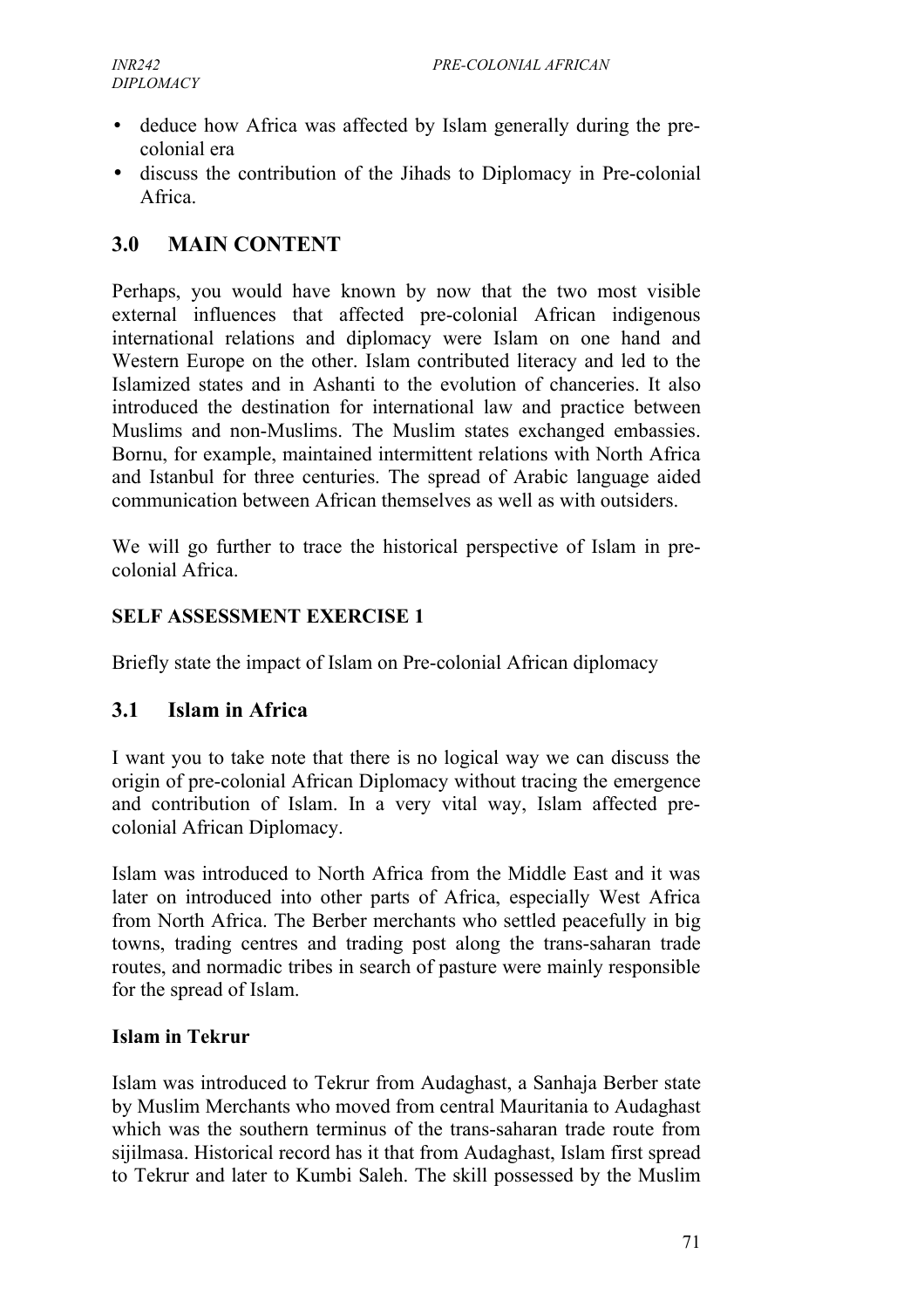merchants in trade with their ability to read and write and to communicate with others during their long distance journeys made them very suitable as advisers to the kings of established Empires in Africa. Just imagine, which king would not want such literate and well-exposed people to be part of his cabinet to boost his administration? Of course, the literate traders became handy tools for fostering of diplomacy among the various pre-colonial African states and outsiders. This enhanced their importance and influence.

### **Islam in the Senegal Valley**

Islam came to the Senegal valley from Audaghast and as early as the eleventh century, a Lamtuna Berber leader named Tarsina made attempts to propagate Islam in the Senegal valley but he was killed in 1023. Yahaya, the successor of Tarsina went to Mecca and on his return brought Abdullahi Ibn-Yacin to the Senegal valley as a Muslim missionary. Later, Ibn Yacin started to train a body of militant followers, known as the Almoravids. These Almoravids later spread Islam through Jihads. You should note that the Almoravids conquered Old Ghana Empire in 1076 A.D. The spread of Islam and its adoption as states' religion in no small measure, contributed to the emergence of Islamized states with its attendant diplomatic tenets.

#### **Islam in the Ghana Empire**

Muslim traders from Audaghast which was the entrepot of trans-Saharan trade to Ghana first took Islam to Ghana. At that time, Audaghast was under the rule of the Sanhaja Berbers. Later, Ghana conquered Audaghast and incorporated it into her Empire. This rapidly promoted the spread of Islam in Ghana Empire.

In the administration of old Ghana Empire, the capital, Kumbi Saleh had a foreigner's quarters where the inhabitants were mostly Muslims. Their influence contributed greatly to the spread of Islam in Ghana cities as a result of their trading activities. However, the ruling dynasty in Ghana remained pagans until the conquest of Ghana by the Almoravids in 1076 A.D. You should note that the conquest of Ghana made traders among the Dyula speaking group of Madinke to disperse and their trading activities took them far and wide throughout West Africa in search of gold. As you can note yourselves, the dispersal encouraged more the spread of Islam to other parts of Africa, most especially West Africa.

#### **Islam in Mali Empire**

According to an Islamic historian, Al-Bakri, the ruler of Mali was converted to Islam after a prolonged drought was brought to an end by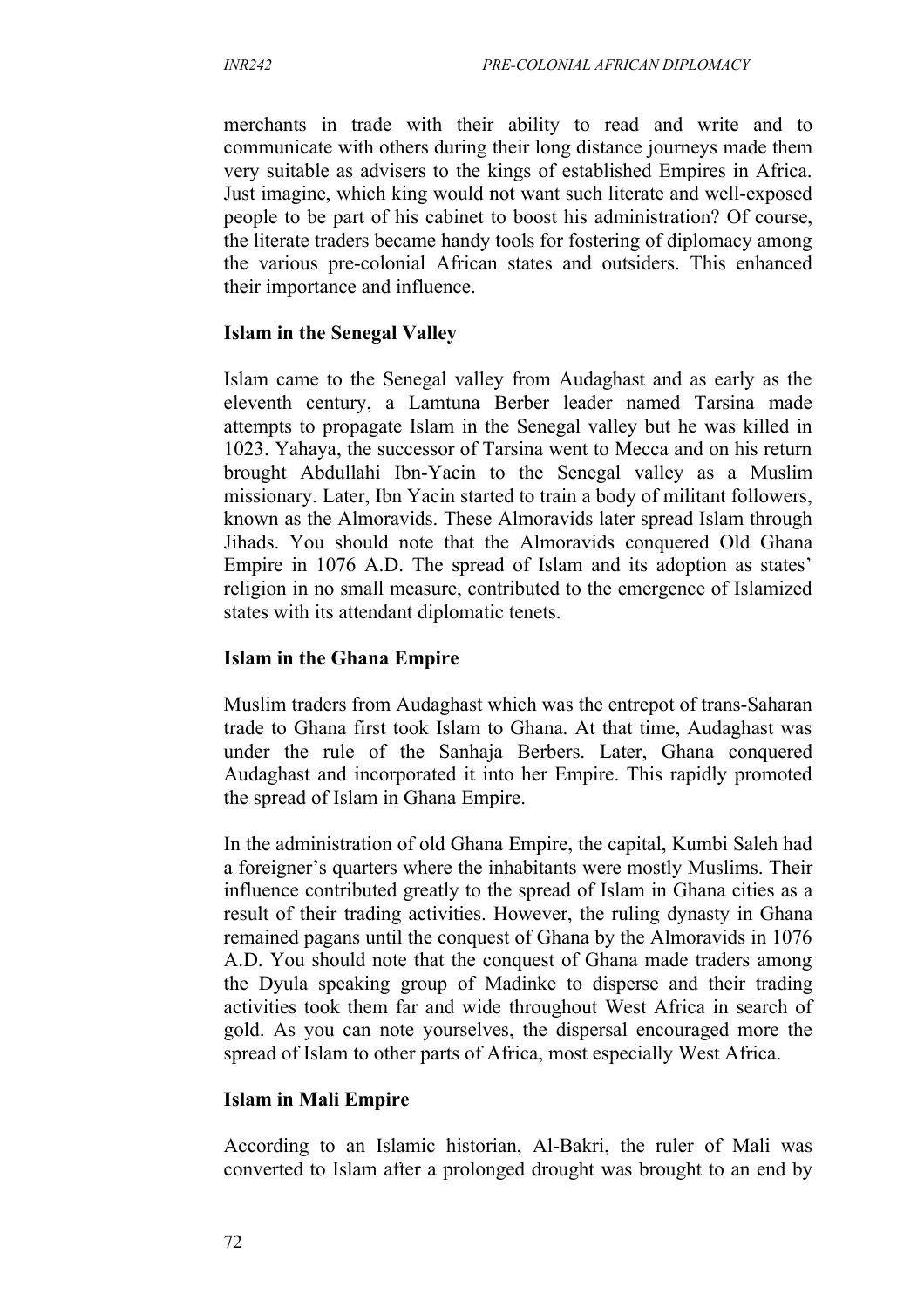Muslim rites. Mansa Uli went on pilgrimage early in the second half of the thirteenth century. It was during the reign of Mansa Musa that the Mende people were Islamized.

I would like you to read the history of Mansa Musa and his development to Islamization in Mali. I do not need to remind you that we had discussed extensively on Mansa Musa who popularized Mali by his opulent pilgrimage to Mecca. You would furthermore, have known by now that the pilgrimage attracted Muslim scholars and clerics to Mali.

However, Ibn Battuta, an Islamic scholar and writer who visited Mali in 1353 during the reign of Sulayman recorded that in Mali, Islam was mixed with traditional cults and practices at the time of his visit. This was of course after the death of Mansa Musa. What is clear to us is that the reign of Mansa Musa was a period of territorial expansion, economic prosperity, rapid Islamization and expansion and increase in culture and learning. When Mansa Musa died in 1332, he left behind a remarkable Empire, wealth, prosperous, well-organised, Islamized cities and cities remarkably renowned for learning and culture. Bovil, impressed by what he saw wrote that when Mansa Musa died in 1332, he left behind him an Empire which in the history of purely African states was as remarkable of its wealth, and which provides a striking example of the capacity of the Negroes for political organisation.

You will particularly recollect how the achievement of Mansa Musa's pilgrimage to Mecca, an Islamic fundamental principle, facilitated diplomatic relations with states of North Africa, especially Fez.

#### **Islam in Shongai Empire**

Although Islamic religion had been practised in Shonghai Empire centuries back, its era really started during the reign of Askia the Great (1493-1528). Mohammed Toure, an erstwhile general of Sonni Ali took the title of Askia the Great on his ascension to the throne of Shongai after he overthrew his boss's son. Askia the Great contributed immensely to the growth of Islam in Shongai. He went on a pilgrimage to Mecca where he was given a sword, a turban and made the Caliph of Western Sudan by the ruler of Mecca. This gesture evidently portrayed sound diplomatic relations between Mecca and Shongai, and Western Sudan. To enhance the spread of Islam in his Empire, he received Al-Maghili at his court to advise him. He made many enquiries about Islam to which Al-Maghili gave written replies which were read by Askia the Great and copies were circulated to other parts of Shongai Empire and Hausaland where many, including Uthman Dan Fodio later read them.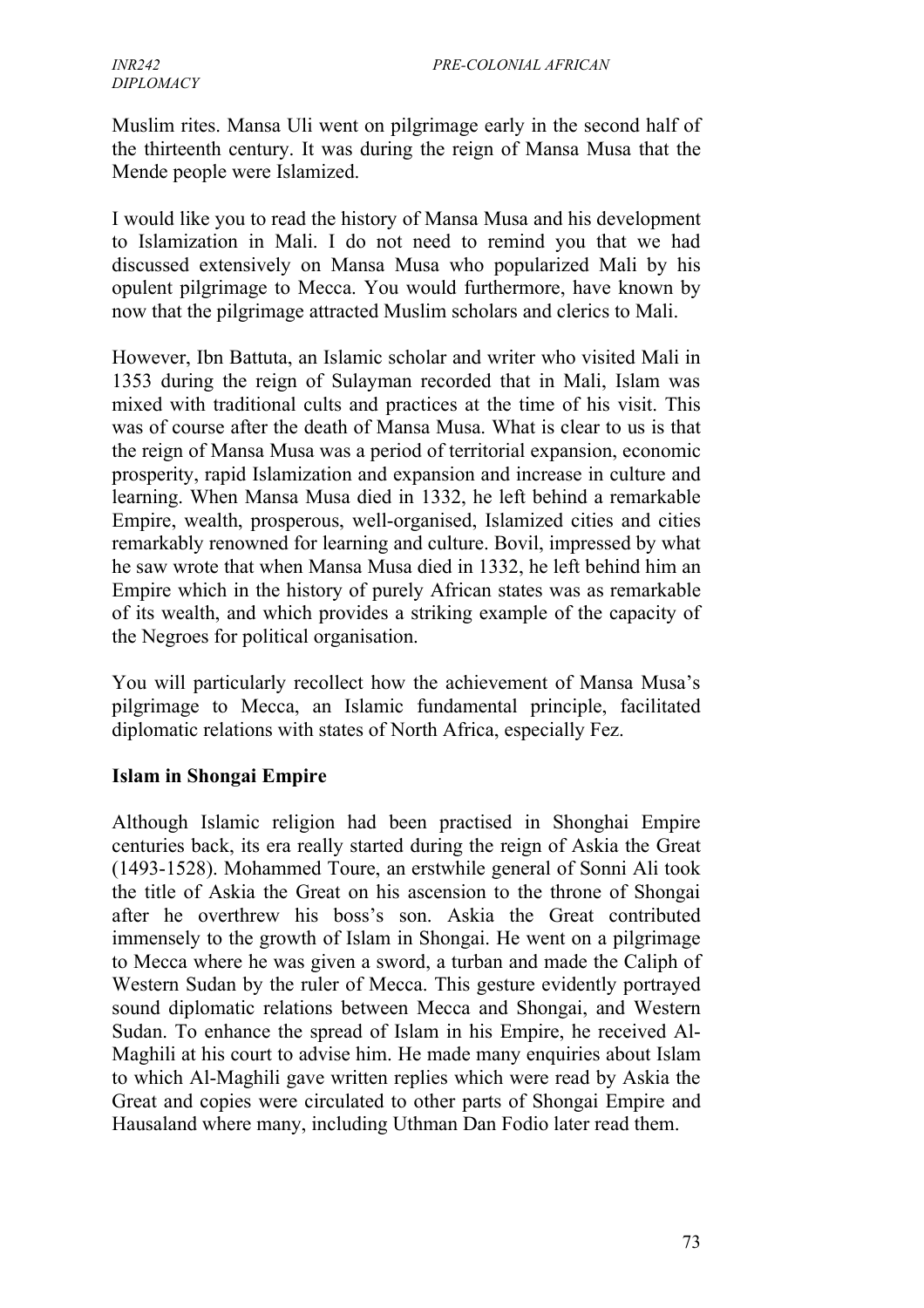Although rulers after Askia abandoned the pro-Islam policy of Askia, Timbuktu remained a centre where Islamic learning and culture were either pursued or carried to other parts of Shongai Empire until the Moroccan invasion of 1591.

### **Islam in Kanem Borno**

Islam was introduced to Kanem Borno in the eleventh century during the reign of Ume Jilmi (1085-1097). He became a Muslim but Islam did not have a significant influence in Kanem-Borno until the middle of the twelfth century. Kanem-Borno became really Islamized during the reign of Idris Aloma. Idris Aloma propagated Islam, made reforms and made Islam the state religion.

As you are already aware, the contributions of Idris Aloma to the propagation of Islam in Kanem-Bornu had far reaching effects on Africa. Aloma was a devout Muslim who encouraged the spread of Islam. He fought Jihads to promote the practice of Islam in the pure way. He encouraged and went on pilgrimage to Mecca. He built a hostel for Borno pilgrims in Cairo. He builds beautiful brick mosques for worship and substituted certain customary law with Islamic laws in his territory. His religious reforms really enhanced, aided and facilitated pre-colonial African Diplomacy.

#### **Islam in Hausaland**

It is on record that the Wangarawa Merchants introduced Islam during the fourteenth century. It was introduced to Kano during the reign of Ali Raji (1349-1385) and to Katsina in the middle of the fourteenth century although it did not gain much ground there until the end of the fifteenth century when Timbuktu scholars began to visit the city. Katsina became a famous centre for Islamic culture and learning in the seventeenth century and produced many famous scholars like Don Marina and don Masanih.

Islam made significant impact in Zaria after the Jihad of 1804 A.D.

### **SELF ASSESSMENT EXERCISE 2**

Discuss the spread of Islam in five pre-colonial African states.

## **3.2 The Jihads of the 19TH Century**

I deem it necessary to discuss the Islamic movement known as the Jihad in Western Sudan in the nineteenth century. I want you to see how these Jihads or holy wars contributed to the entrenchment of Islam as state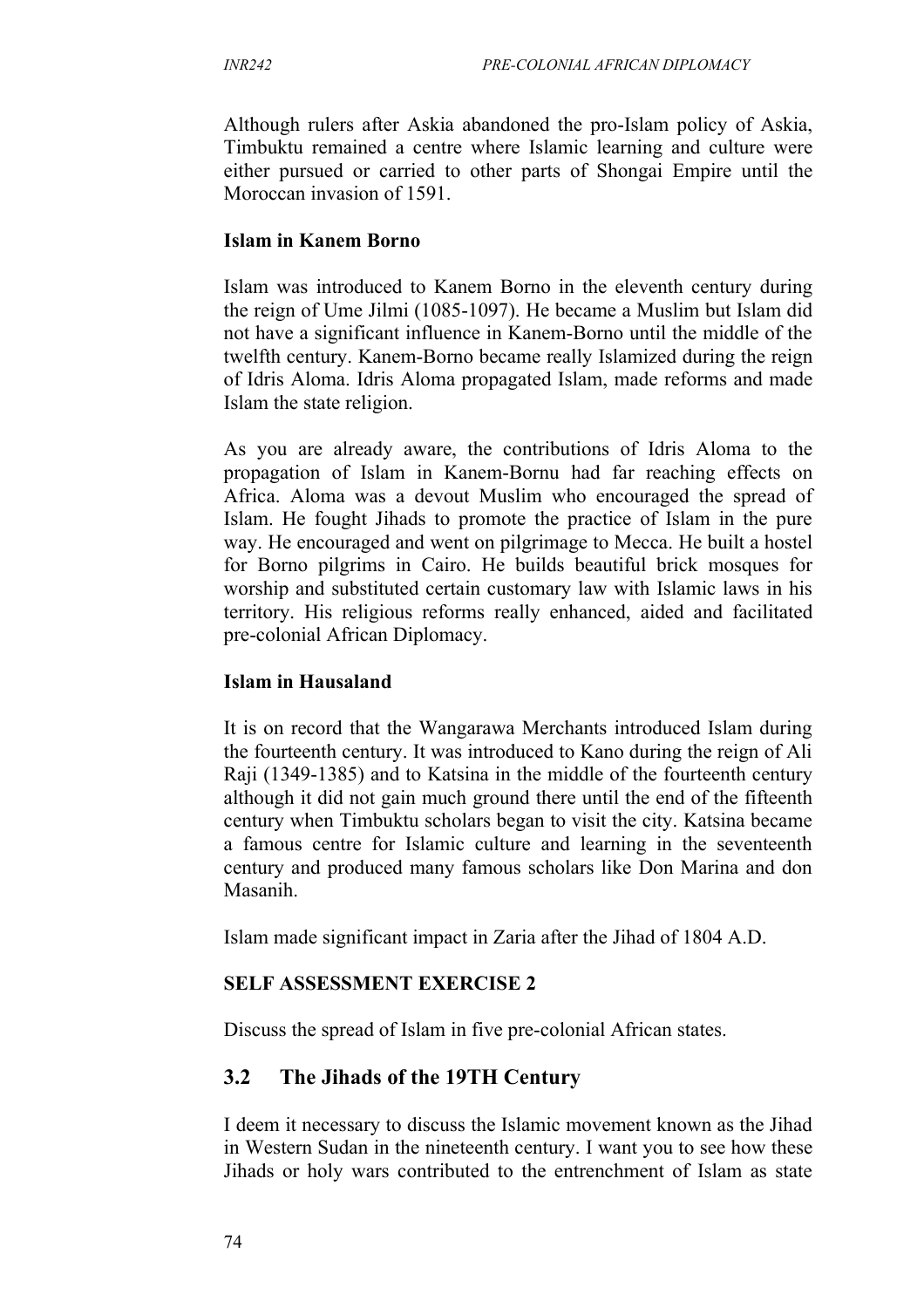religions, its impact on states' administration during the pre-colonial era and how it informed the formulation of foreign relation policies among pre-colonial African states.

Uthman Dan Fodio was the protagonist of the Fulani Jihad of 1804. He was a devout Muslim and a renowned Islamic cleric. He drew many people to himself by his Islamic teaching. The main aim of Dan Fodio for waging the Holy War was to reform Islam in Hausaland where Islam was mixed with paganism. He wanted a return to pure Islam. He could only achieve this aim by the establishment of the rule according to Sharia. The Sharia regulates for the Muslim his entire life in religious, political, economical and social aspects. The Sharia regulates a Muslim's marital and civic relations as well as his relations with non-Muslims.

Another Jihad worthy of our discussion here is the Masina Jihad. It is on record that the Masina Jihad derived its inspiration from the Sokoto Jihad of 1804. The protagonist of the Masina Jihad was Shehu Ahmed. Like Dan Fodio, Shehu Ahmed's primary aim for declaring the Jihad was religious. Shehu Ahmed's Islamic Empire extended from Jenne to Timbuktu. He established a new capital at Hamda Ilahi. The Empire was famous for its Islamic character and good organization. Ahmed, like Uthman enthroned Sharia as the law and regulation guiding the Islamic states.

#### **SELF ASSESSMENT EXERCISE 3**

Describe the jihads of Uthman Dan Fodio and Shehu Ahmed.

### **3.3 The Consequences of the Jihads**

In order to be relevant to our course here, I will discuss mainly the political consequence of the Jihads which eventually aided pre-colonial African Diplomacy.

Politically, the Jihads created large Empires in Hausaland and Masina. The Jihads welded together many independent states and kingdoms and put them under unified governments at Sokoto, Gwandu and Masina.

Moreover, the Jihads promoted unity by imposing unified political system over areas where there had been many governments. The Jihads knit together the history of many ethnic groups.

As a result of unified political system and internal security in an area where there had been rival states, trade flourished and expanded among the different ethnic groups in the areas the Jihads were declared.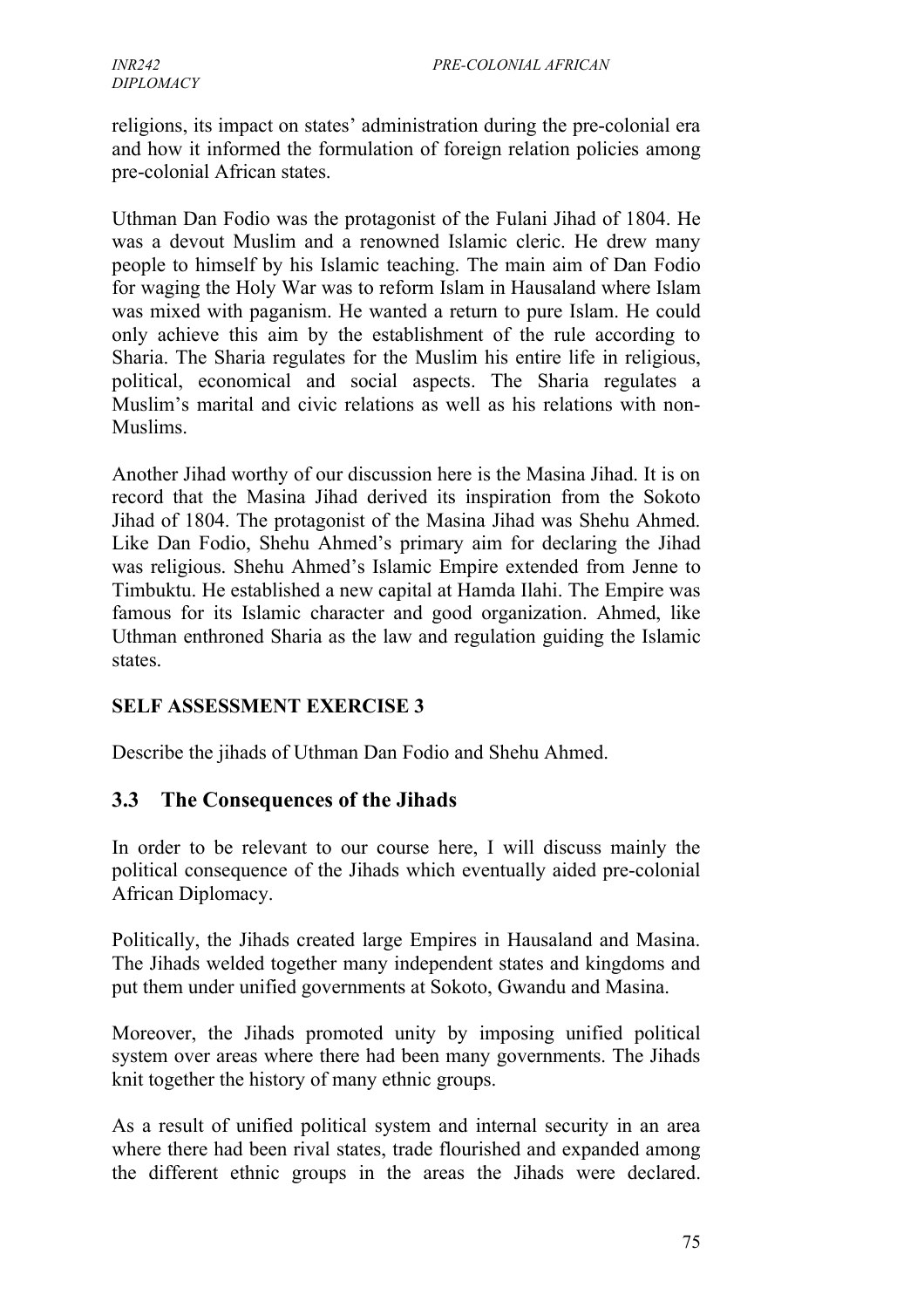Investments were attracted and internal and external relations were intensified. You will agree with me that the organized and serene situation will aid pre-colonial African diplomacy among the states.

I advise you to read more and do an independent study, on the Jihads and their historical consequences, and of course how they affect Precolonial African Diplomacy. The topic on "Islamic Revolution in West Africa During the 19th Century" in *A Textbook of West African History* by P.O. Olatunbosun (1976) pp. 147-156 will be useful in this regard.

#### **SELF ASSESSMENT EXERCISE 4**

Assess the consequences of the Jihads in Africa and state how they influenced pre-colonial African Diplomacy.

## **4.0 CONCLUSION**

As earlier promised in the beginning of this unit, we have discussed how pre-colonial indigenous International Relations was affected by the introduction of Islam to Africa, especially West Africa. We use West Africa as a yardstick in measuring the effect Islam would have elsewhere in Africa during the pre-colonial period due to dearth of materials on other areas of Africa, and for the preponderance of Islam in pre-colonial West Africa.

We attempt a state by state historical analysis of Islam in several states and we hope that you clearly see for yourselves how Islam as an external factor contributed to the course of pre-colonial African Diplomacy.

### **5.0 SUMMARY**

We discover in this unit that the introduction of Islam into the precolonial African states followed almost the same pattern. Muslim traders from Audaghost, normadic Fulanis and Muslim clerics played major roles in this regard. So also were the later Jihadists of the nineteenth century.

The states also used Muslim scholars and missionaries to enhance the efficiency of their administration. They made use of Islamic scholars as their advisers and this in turn led to a unified system of administration all over West Africa. This unification of administration was even given a boost with the Jihads of the nineteenth century.

We realize that the external impact of Islam greatly facilitated the emergence of Pre-colonial African Diplomacy.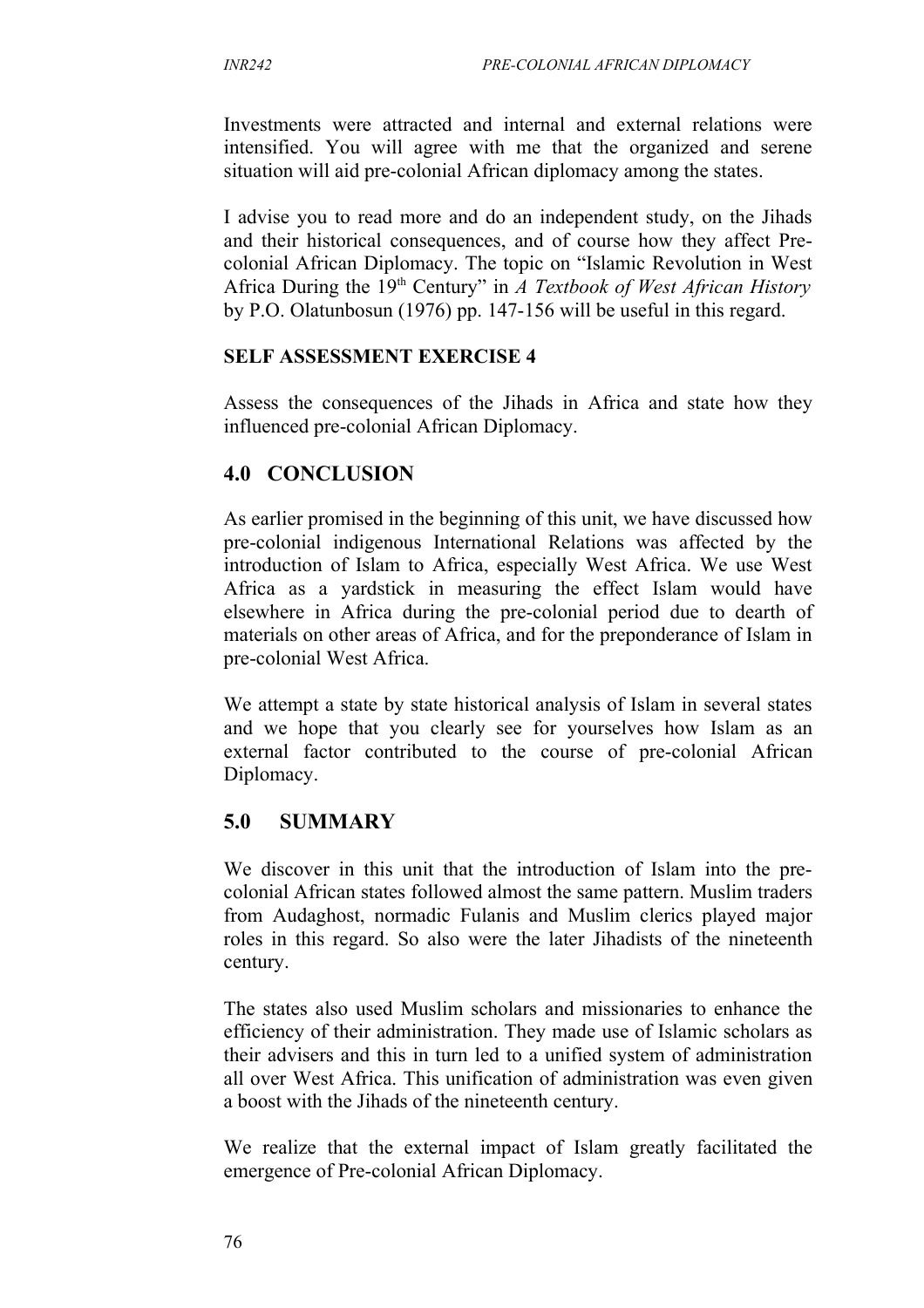### **6.0 TUTOR-MARKED ASSIGNMENT**

- 1. Discuss in detail the penetration of Islam into pre-colonial African states.
- 2. Describe the Jihads of the nineteenth century.

### **7.0 REFERENCES/FURTHER READING**

- Olatunbosun P.O. (1976). *History of West Africa*; A.D. 1000 to the Present Day. Ibadan: Heinemann.
- Forde, D., and P.M. Keberry, (eds.). (1967). *West African Kingdoms in the Nineteenth Century*. London.
- Irwin, G. (1972). *The International Journal of African Historical Studies*, Vol. 1.
- Vansina, Jan M. (1966). *Kingdoms of the Savannah Madison*. Wis.
- Renouvin, P. and Duroselle, J.B. (1964). *Introduction to the History of International Relations*. New York: Praeger.

## **UNIT 2 THE IMPACT OF ISLAM ON PRE-COLONIAL AFRICAN DIPLOMACY**

#### **CONTENTS**

- 1.0 Introduction
- 2.0 Objectives
- 3.0 Main Content
	- 3.1 General Contribution of Islam
	- 3.2 Political Importance of Islam in Pre-Colonial African **States**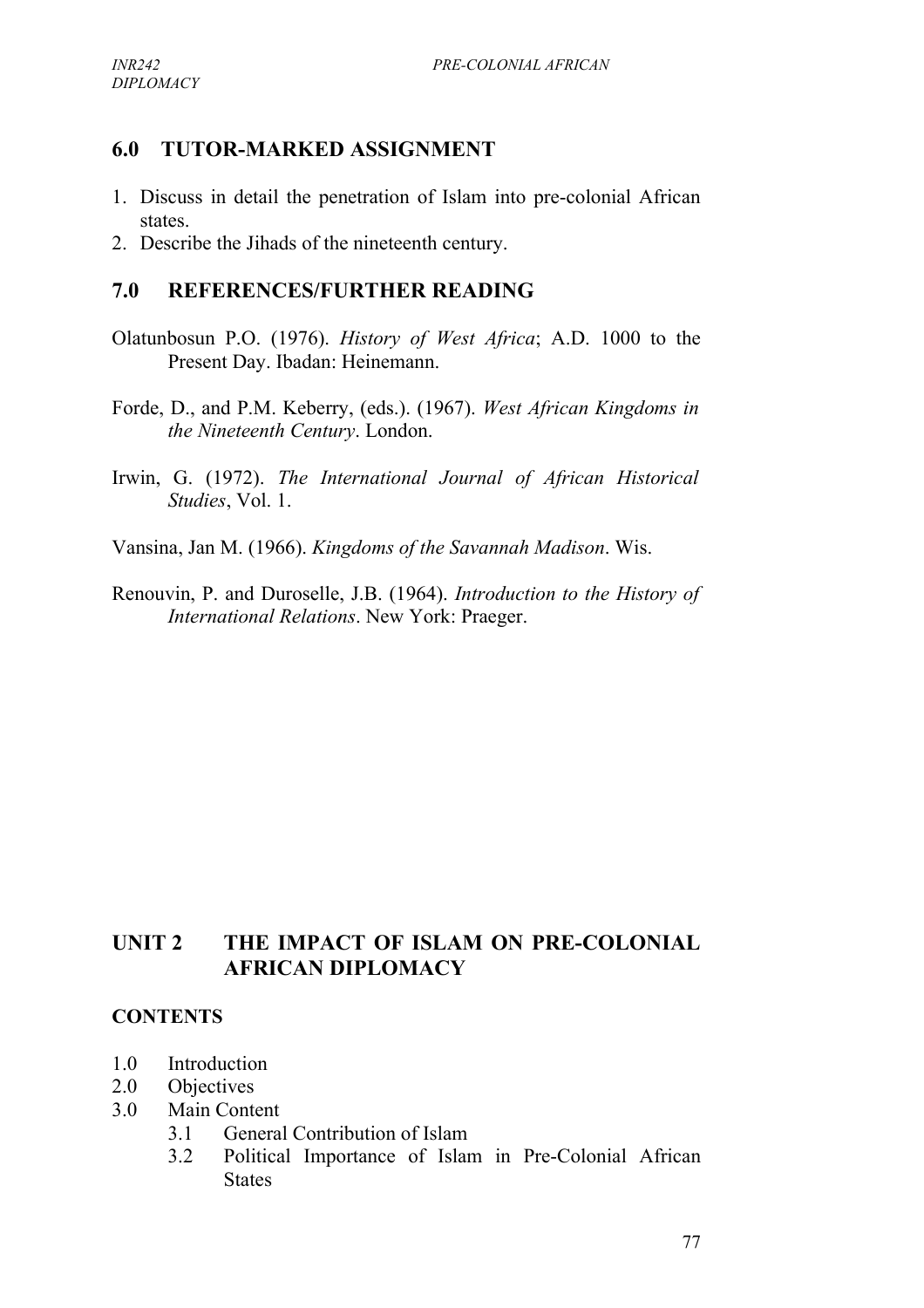- 3.3 Economic Importance and Contribution
- 3.4 Educational and Cultural Importance
- 3.5 Technological Importance
- 4.0 Conclusion
- 5.0 Summary
- 6.0 Tutor-Marked Assignment
- 7.0 References/Further Reading

# **1.0 INTRODUCTION**

In further consideration of the external influence of Islam on Pre-Colonial African diplomacy, we are going to discuss how Islam contributed to the progress of pre-colonial Africa and how it facilitated its diplomacy through politics, economy, education, culture and technology. You ought to have known quite well by now that Islam contributed immensely to the enhancement of diplomacy in Pre-colonial African states. It was also one of the major external factor that influenced pre-colonial African diplomacy, the other being European influence.

## **2.0 OBJECTIVES**

At the end of this unit, you should be able to:

- mention the general contribution of Islam to pre-colonial African diplomacy
- discuss the political contribution of Islam to pre-colonial African diplomacy
- evaluate the economic importance of Islam to pre-colonial African diplomacy
- analyse the link between Islamic education and pre-colonial African diplomacy
- explain the relationship between Islamic culture and pre-colonial African diplomacy
- examine the importance of Islamic technology and its contribution to pre-colonial African diplomacy.

# **3.0 MAIN CONTENT**

# **3.1 General Contribution of Islam**

In the earlier discussion of this module, we obviously saw how Islam had impact upon the development in pre-colonial African states. Islam was an agent of political, economic, cultural, artistic and educational development in pre-colonial Africa. In some ways, it was a factor of change. I will however want you to take note that Ghana Empire was not developed by Islam. Ghana was already a developed, stable and economic viable state before the advent of Islam. Islam only caused the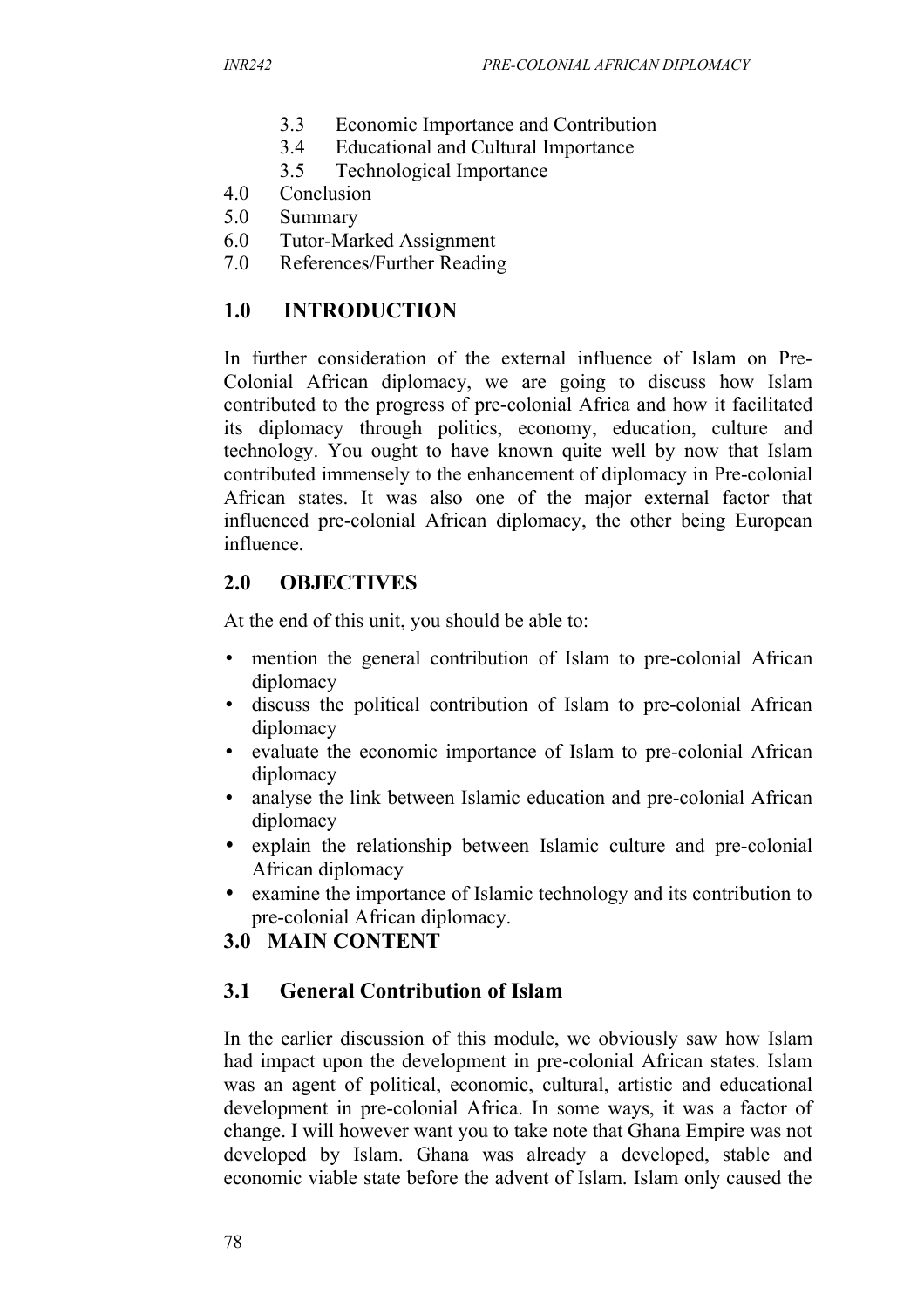downfall of Ghana because it was invaded by the Almoravids in 1076. I hope you remember that the Almoravids were Muslim Jihadists and adventurers.

Nonetheless, Islam in no small measure contributed immensely to the development of diplomacy in pre-colonial African states which also affected Ghana. We shall discuss this presently, under political, economic, cultural, artistic, educational and even technological subheadings and attempt a linkage with pre-colonial African Diplomacy.

#### **SELF ASSESSMENT EXERCISE 1**

State the uniqueness of Ghana Empire, considering the influence of Islam in pre-colonial African states.

### **3.2 Political Importance of Islam in Pre-Colonial African States**

The introduction of Islam in Pre-colonial Africa brought a radical change in administration and unity of states. You should as well know that coherence, peace and unity in governance are a fertile breeding ground for the thriving of diplomatic relations. Islam contributed immensely in this regard. For instance, in West Africa, the peoples were pagans, worshiping numerous gods before the advent of Islam. After Islam was introduced however, things changed. The belief in monotheism (one God) and the universality of Islam welded its adherents together. Coherence and unity reigned supreme and the system of administration became almost the same all over. Laws and regulations became Islamized. Most African states replaced local and customary laws with Islamic law (Sharia). This augured well for the uniform regulations to guide diplomacy and the complexities of various customary laws were removed. Most states adopted Islam as their states' religion.

You should do well to note that real technicality and generally accepted protocol guiding international relations and by extension, diplomacy gathered momentum due to the influence of Islam. What do you think made diplomacy flourish in the Western world? Of course, diplomacy was aided in Europe and elsewhere by the uniformity of religion. ideology and common laws. This was exactly what Islam impacted on Africa and you can readily decipher that understanding thrived among the states.

Islam fostered the development of and sustained good relationship between the pre-colonial African states, especially between Sudanese Empires and North Africa. It also fostered diplomatic relations between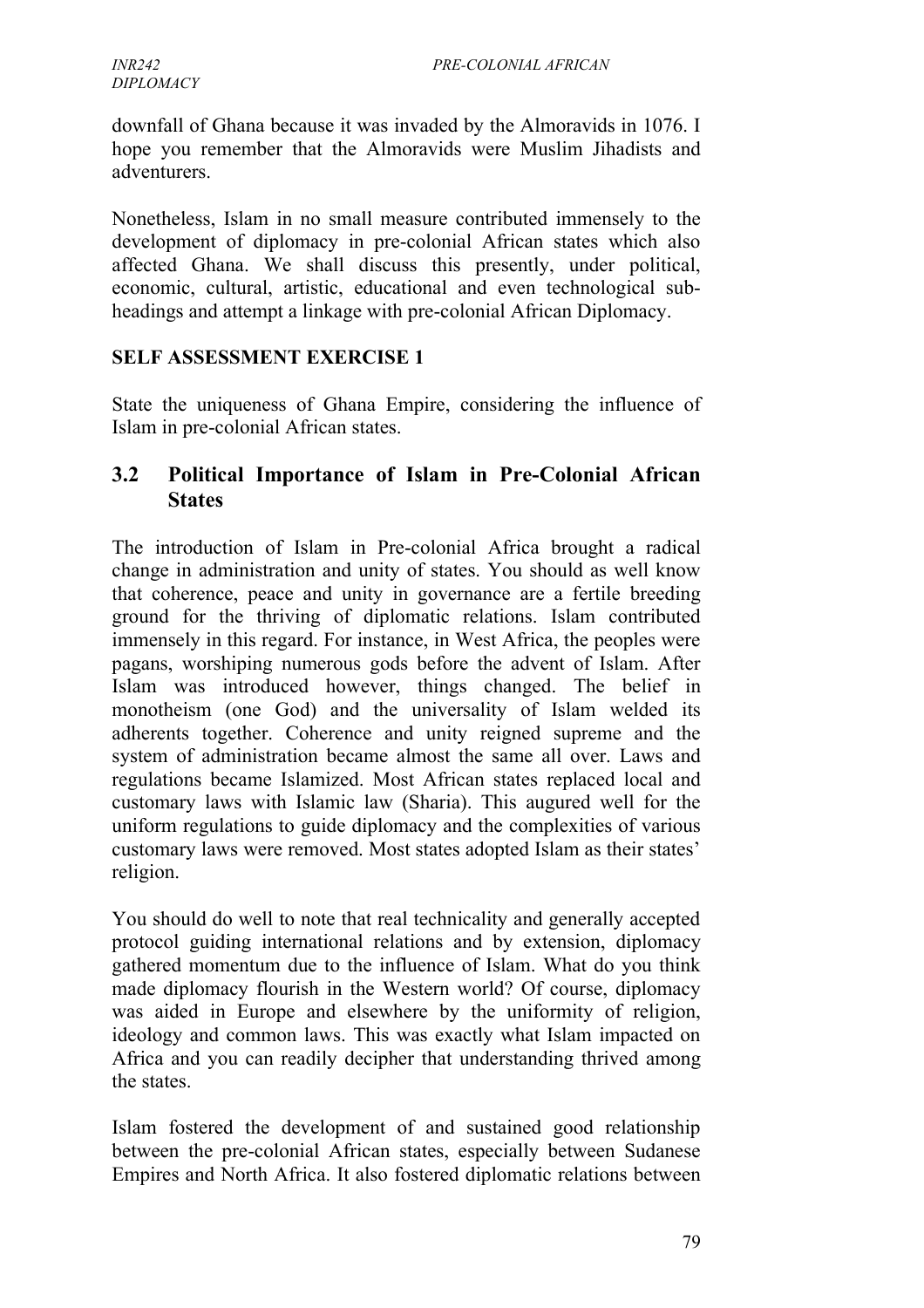East Africa and Arab countries in the Middle East. You should remember that Oman, a Muslim Arab world had a long-standing trade contact with East Africa. It maintained a political hegemony in Zanzibar and Oman's influence was felt in the whole of East Africa where it traded in ivory, copper, gold dusts and other items.

In like manner, Kanem Bornu maintained diplomatic relations manned by Muslim scholars with Fez, Morocco, Egypt and other North African states. This enabled Kanem Borno to procure firearms before many other Sudanese states. With firearms, warfare became greatly revolutionized. This led to the expansion of states' territories and frontiers, and again oneness of administration was sustained.

Advanced political organization developed side by side. Islam contributed immensely to the growth, and good and stable government in Mali, Shongai, and Kanem Borno. Uniform terms like "Sultan"; 'Vizier', 'alkali' etc. were used for state functionaries. Learned Muslim scholars became advisers to the kings. In some states, Islam was declared the state religion and such states were ruled according to the Sharia law which regulated their political, economic, social and religious lives. And by extension, most of international laws regulating pre-colonial African diplomacy had to be Islamized to fit into the new trend then.

### **SELF ASSESSMENT EXERCISE 2**

Describe the political importance of Islam to pre-colonial African states.

### **3.3 Economic Importance and Contribution**

You are well aware that Islam followed trade to Africa, be it west, east or North Africa. Missionaries and Muslim scholars followed the trade routes. Pilgrims to Mecca and North Africa also made use of the routes.

This facilitated easy contact and communication, and information about foreign lands were gathered. The routes aided the contact of many states who later became diplomatically related. It aided the establishment of the international system with established pre-colonial states as actors.

Trade aided the growth of Islam, so also, Islam aided the growth of trade. Those who went on pilgrimage had more exposure and they understood foreign people more. Such understanding contributed greatly to the growth of international trade. International trade in turn contributed to the efficiency of diplomatic relations in settling disputes amicably and fostering of peace for the growth of trade and prosperity.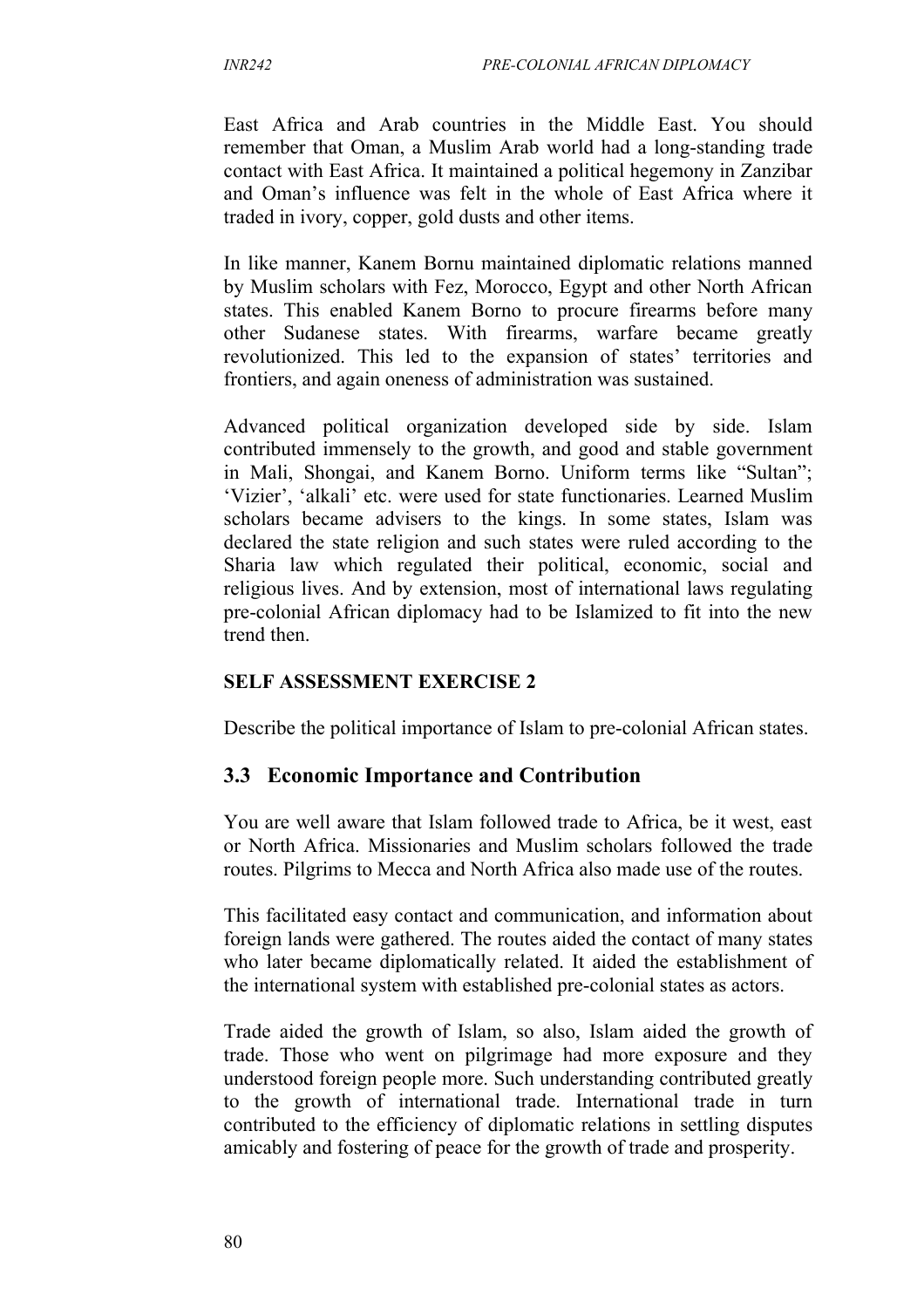The pilgrimage of notable African rulers made Africa known to the outside world. The opulence and affluence displayed by Mansa Musa of Mali, Askia the Great of Shongai; and Mai Idris Aloma of Borno attracted states from North Africa and the outside world to the Empires. The world regarded their Empires as "lands of gold". You should know, as cattle attract the egret, so also wealth attracts investors. Everybody wants to be recognised by the rich. This happened in the case of these rich Empires. Many African states and the outside world sought diplomatic relations with them. Diplomacy flourished. Embassies were built. Envoys were exchanged. Pacts were made and regulations existed to guide the conduct of diplomatic relations.

We shall however, discuss this aspect later on in this course under the means and methods of pre-colonial African diplomacy.

What is however of paramount importance is the fact the Islam made possible a unified system of regional markets. States were welded together. Unity and prosperity went hand in hand. There was the influx of foreigners to the pre-colonial African states and as diverse as their interests were, they were able to negotiate, bargain, compromise and amicably resolve conflicting interests – albeit through diplomatic means.

### **SELF ASSESSMENT EXERCISE 3**

Examine the economic importance of Islam in pre-colonial African states.

### **3.4 Educational and Cultural Importance**

The introduction of writing and especially the emergence of institutions of higher learning is an immense contribution by Islam to the development of African states in all spheres including diplomatic relations. Learning and writing revolutionized acquisition of knowledge and dissemination of information in Africa. Writing makes possible the keeping of records of events and accounts of trade. I want you to know that most of the materials we study for this course is made possible by the record keeping of most Islamic and African writers. Their writings influenced the knowledge of African history generally and their diplomatic relations in particular, which concerns us in this course.

Education brought exposure and more civilization. The institutions taught those who had no opportunity of traveling to foreign lands and they got knowledge of happenings around the world. Of course, you as students are having the knowledge of what happened in the past through education. You were not there but by attending the National Open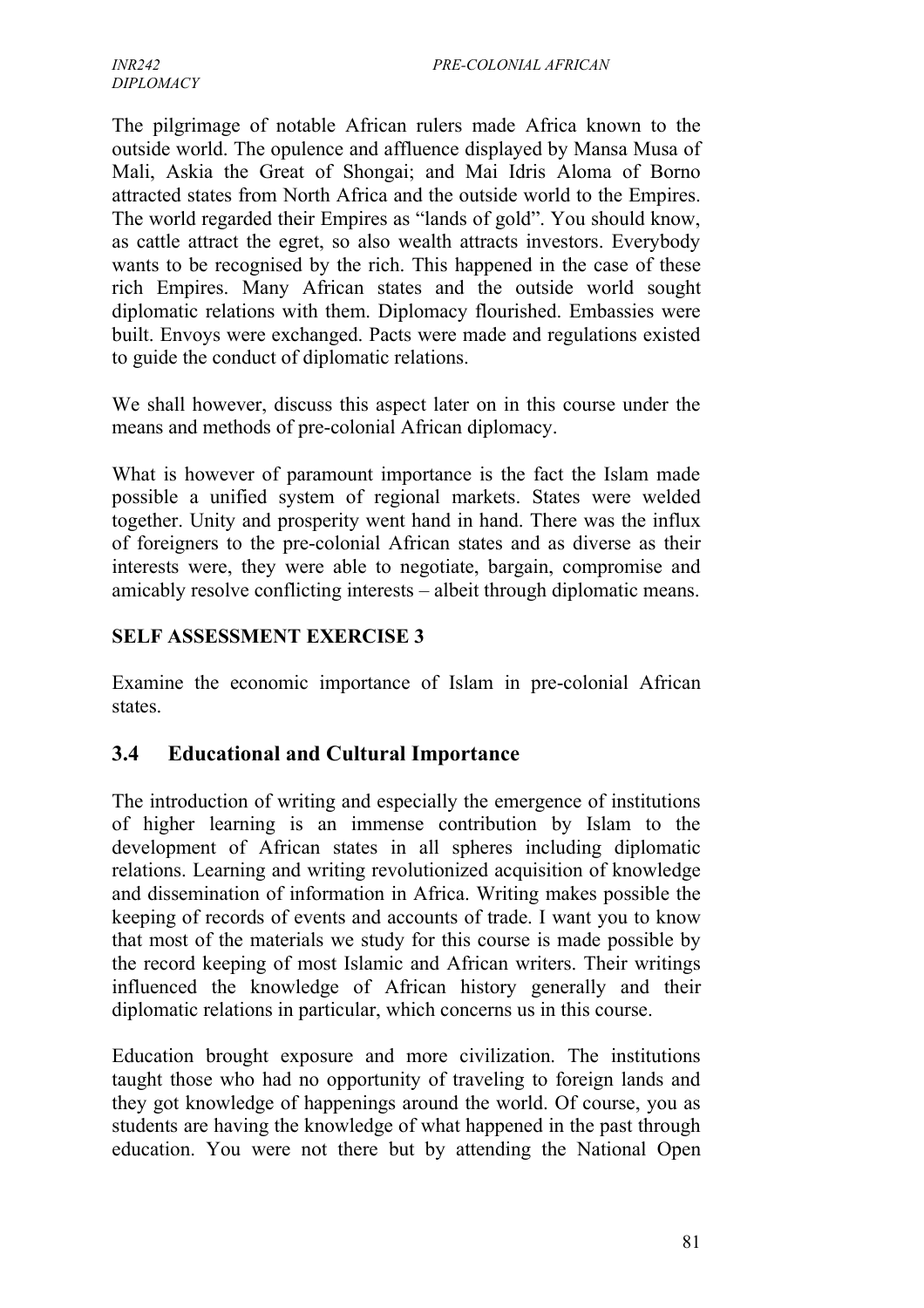University of Nigeria, you now have the opportunity of knowing about Pre-colonial African states.

Institutions of higher learning emerged at Jenne and Timbuktu. Academic standard attained in these universities was high. Surgical operations were performed in these universities as far back as the sixteenth century, two centuries before Europe had a knowledge of surgical operation. Scholars went to the universities of Jenne and Sankore in Timbuktu from beyond the Coast of Africa.

There were institution of culture and learning in Borno and, the cultural and artistic relations made the peoples of pre-colonial Africa relate with the outside world. There was rapid acculturation and technological transfer.

Forms of dressing and mode of greetings were transferred from the Islamic world into the African world. White robes and turbans were worn. Muslim faithful in Africa kept long beard like their counterparts in the Arab world. All these formed a code of unity among the Islamized people of Africa. Since Islam taught that Muslim brothers are one and should not do any wrong to one another, this unity went a long way in preserving peace, conducive for pre-colonial African diplomacy.

Arabic language became the medium of communication among the people of pre-colonial Africa due to the influence of Islam. It became the second language of scholars and teachers and it was used for academic and religious instructions. Since most rulers made use of Islamic scholars as advisers, Arabic language became the royal language. What do you expect in such a linguistic situation? What do you think would be the probable impact on diplomacy?

Of course, the answer is not far-fetched. The oneness of the language and the dominion it had over other local languages would facilitate easy understanding among the diverse peoples of pre-colonial African states. Language barrier was removed and peoples communicated with one another easily. Pre-colonial African states' actors in the international system used this advantage for diplomacy to be effective.

Writing also introduced written rules, agreements and regulations guiding human affairs. Hitherto, there were agreements among precolonial African states before Islam was introduced but these were largely unwritten. The written nature of laws however made official interaction between states easier, less cumbersome and more formal. Dates and events were kept properly and almost flawlessly. It is on record that most of the diplomatic transaction between Empires in East and West Africa, and North Africa and the outside world (especially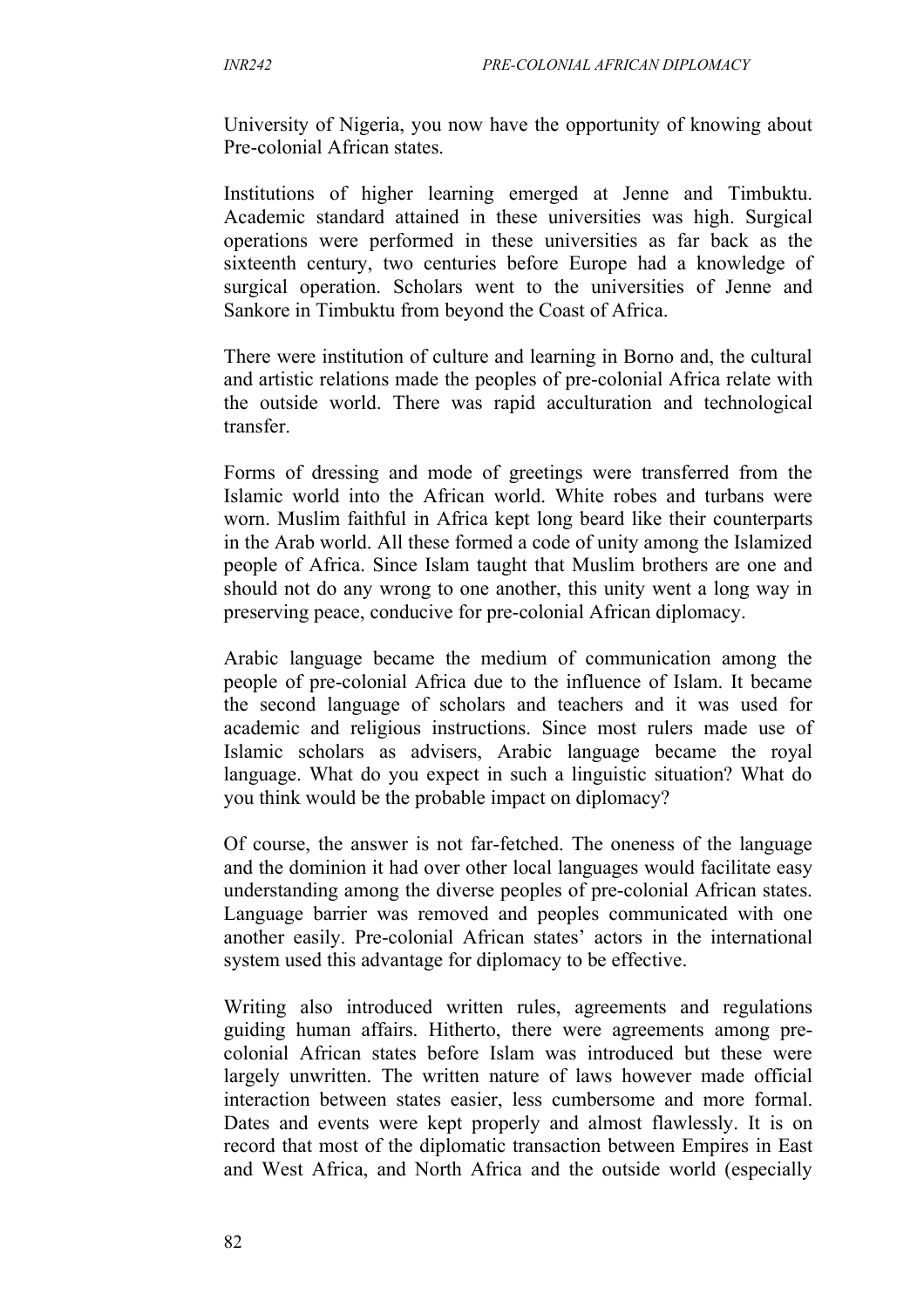Arab) were guided by written, widely accepted, bi-lateral and multilateral agreements and pacts.

You can obviously see how Islam aided pre-colonial African diplomacy in this regard.

### **SELF ASSESSMENT EXERCISE 4**

Give an analysis of educational and cultural importance of Islam in Precolonial African states.

### **3.5 Technological Importance**

I will like to discuss here the importance of technology vis-a-vis precolonial African diplomacy brought about by the introduction of Islam.

Islam contributed immensely to architectural development in Africa. Pre-dominant features of oriental architecture appeared in many buildings especially mosques, institutions and emirs' palaces. Through pilgrimage, Islam brought Africa in contact with the oriental world and the most advanced technology of that time. This enabled pre-colonial Africa to be progressive in relation to that time. For instance, while Mansa Musa was returning from Mecca in 1324, he brought Es-Saheli who built with bricks, a palace in Niani and mosques in Timbuktu and Gao. These buildings regarded as the first brick buildings in the Sudan added to the fame of the Empire. You can clearly see how the technological improvement would have attracted more people from the oriental world. Of course, it would have impact on pre-colonial African diplomacy in the long run.

In the area of war technology, we can readily call to mind how Mai Idris Aloma of Borno on his return from Mecca procured firearms from the oriental world. He introduced firearms into his Empire and this enhanced his status as a military reformer. He used the superior fire power to establish his Empire, expanded it and protected it from predating adventurers. He went ahead and propagated Islam further through Jihads. He became a favourite of the Muslim world and he maintained steady diplomatic relations within and without Africa during the pre-colonial period.

#### **SELF ASSESSMENT EXERCISE 5**

State how technology contributed to diplomacy in pre-colonial African states.

### **4.0 CONCLUSION**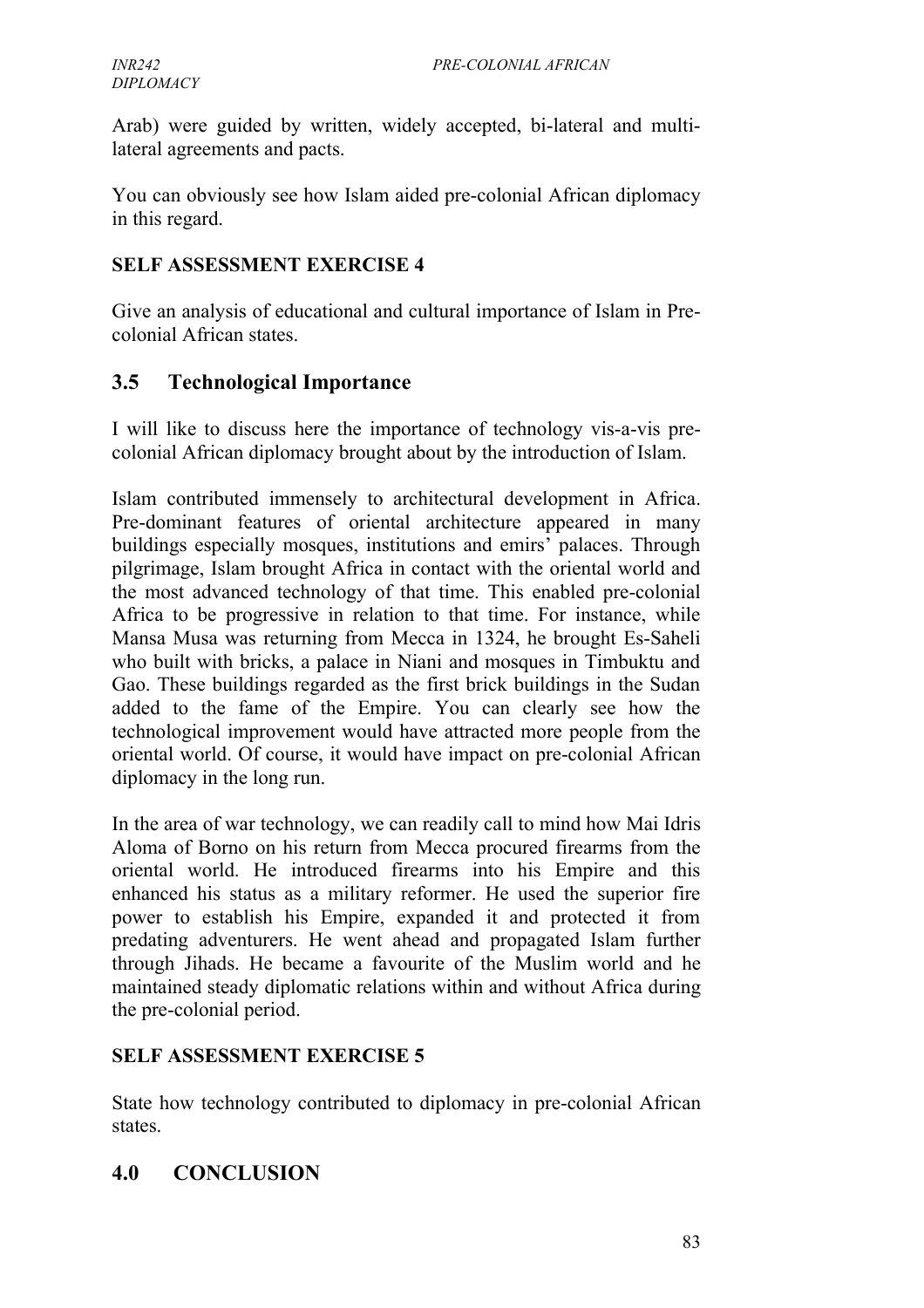In this unit so far, we have discussed the importance of Islam in its historical perspective and how it facilitated pre-colonial African diplomacy. We go through this discussion under the political, economic, educational and cultural, and technological importance.

## **7.0 SUMMARY**

In this unit, we realize that Islam immensely contributed to the progress and stability of pre-colonial African states which in turn affected its diplomacy very favourably.

Politically, African states were welded together in unity with states adopting Islamic law to regulate their affairs. This brought about oneness and similarity in governance, a situation conducive for diplomacy.

Economically, trade boomed and routes opened pre-colonial Africa to the outside world and this attracted foreigners who later on maintained diplomatic relations with Pre-colonial Africa.

Educationally, writing was introduced and it enabled the keeping of records and recording of pacts and agreements and signing of treaties at an official level.

Culturally, the pre-colonial African peoples imbibed the culture of the orientals, spoke their language and copied their Sharia laws.

Technologically, the Arab world impacted on pre-colonial African states through architectural transfer and military innovation.

Thus, all the above-stated factors facilitated diplomacy in pre-colonial Africa.

### **6.0 TUTOR-MARKED ASSIGNMENT**

- 1. Critically examine the role of Islam in pre-colonial Africa vis-àvis education.
- 2. Assess the roles of two African rulers in attracting foreigners to Pre-colonial Africa.

## **7.0 REFERENCES/FURTHER READING**

Olatunbosun, P.O. (1976). *History of West Africa*, A.D. 1000 to the Present Day. Ibadan: Heinemann.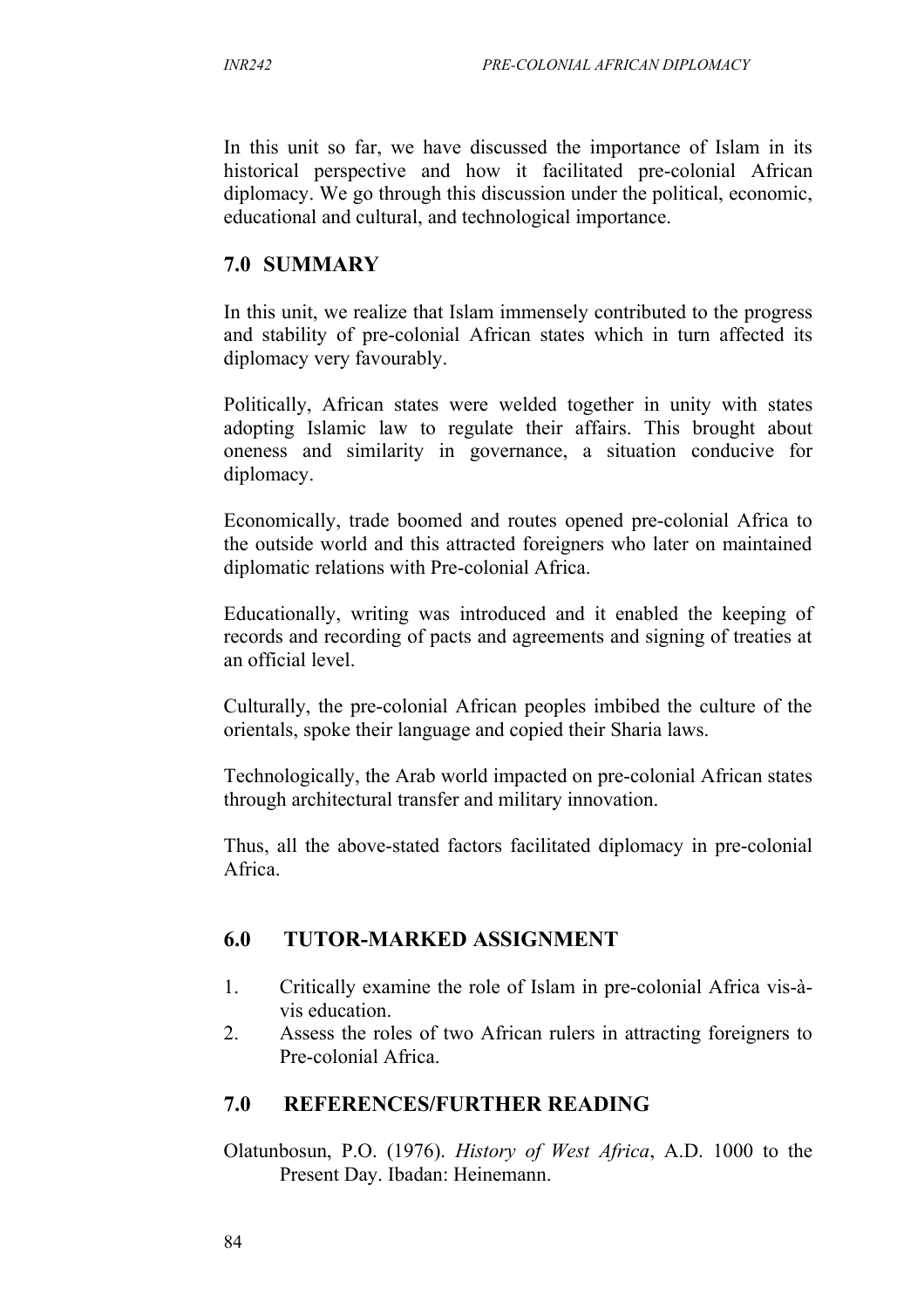- Forde, D., and P.M. Keberry. (eds.). (1967). *West African Kingdoms in the Nineteenth Century*. London.
- Irwin, G. (1972). *The International Journal of African Historical Studies*, Vol. 1.
- Vansina, Jan M. (1966). *Kingdoms of the Savannah Madison, Wisconsin.*
- Renouvin, P. and Duroselle, J.B. (1964). *Introduction to the History of International Relations*. New York: Praeger.

### **UNIT 3 EUROPEAN CONTACT AND PRE-COLONIAL AFRICAN DIPLOMACY**

### **CONTENTS**

- 1.0 Introduction
- 2.0 Objectives
- 3.0 Main Content
	- 3.1 The History of European Contact with Africa
	- 3.2 The Portuguese Contact with Africa
		- 3.2.1 Prince Henry, the Navigator
		- 3.2.2 Voyages After Henry's Death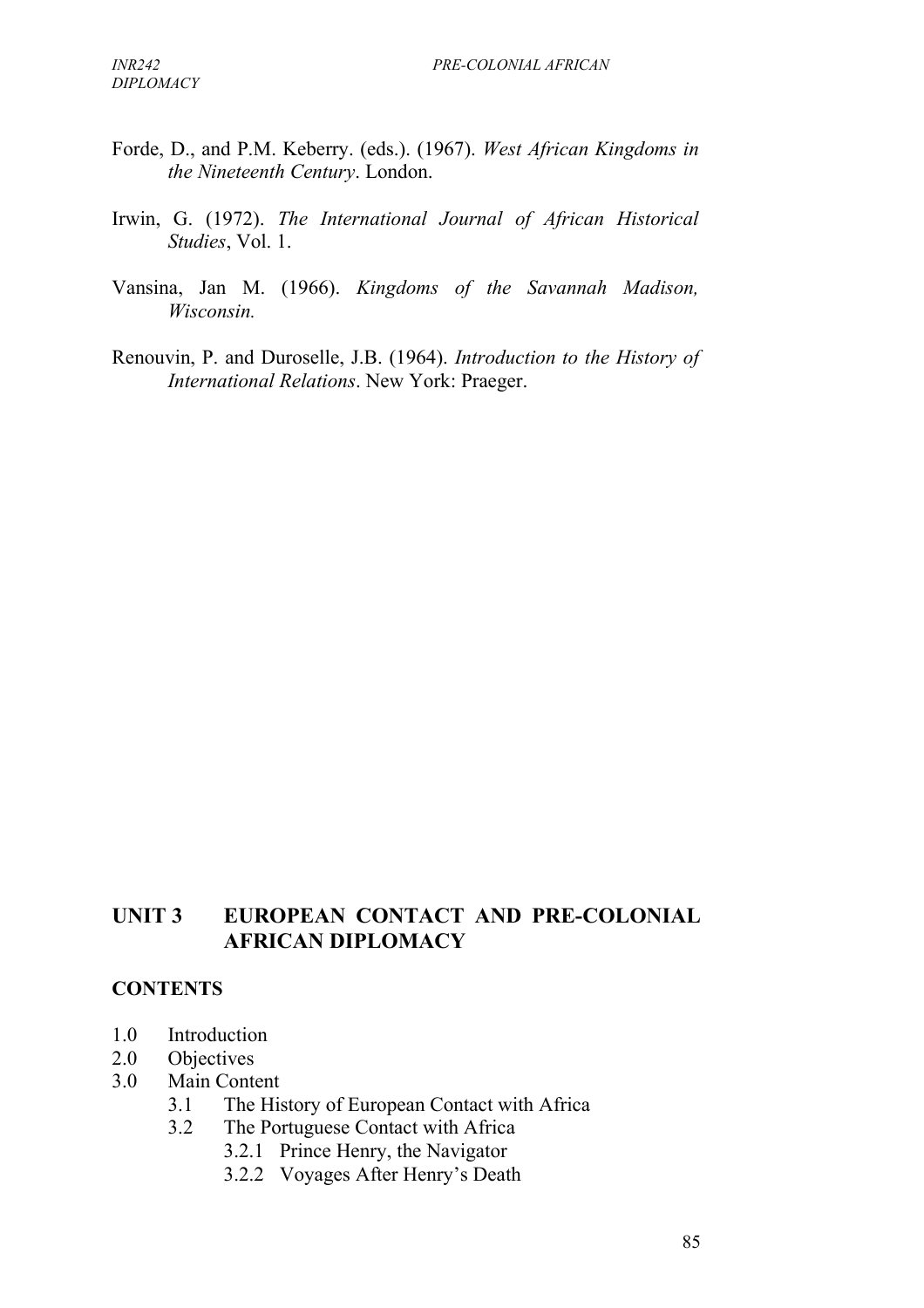- 3.3 Contacts with Other Europeans in Africa
- 4.0 Conclusion
- 5.0 Summary
- 6.0 Tutor-Marked Assignment
- 7.0 References/Further Reading

### **1.0 INTRODUCTION**

You will easily call to mind that, previously, in this module, an attempt is made at examining the external influences on pre-colonial African diplomacy, one being Islamization and the other, Europe and its activities. Here, Europe and its economic, political, hegemonic and missionary activities will be discussed. There will be elaborate discussion on the explorative attempts and successes of Europeans in navigating Africa up to the interior of West Africa. In this regard, the activities of Portugal and its ebullient navigators from the time of Prince Henry the great navigator to the time of individual navigators will be discussed. Our discussion will also centre on the contributions of England, Spain, Holland, Sweden and Germany to the navigation of Africa in pursuance first, of wealth and later political hegemony.

### **2.0 OBJECTIVES**

At the end of this unit, you should be able to:

- trace the historical contact of Europe with Africa
- suggest the motive of the Europeans for searching out Africa
- describe the contributions of Prince Henry the Navigator to the discovery of pre-colonial West Africa
- discuss the contributions of other navigators
- examine the role of the Portuguese in the navigation of Africa
- deduce the challenges against the monopoly of Portugal by other European powers.

## **3.0 MAIN CONTENT**

### **3.1 The History of European Contact with Africa**

The quest for knowledge induced voyages of discovery by European navigators and explorers. After the discoveries of many lands in America, the Far East and New world, the Europeans beamed their searchlight on Africa. It is on record that as early as 610B.C, the Phoenicians sent by King Neccho of Egypt completed the circumnavigation of African going through the Red Sea and returning through the strait of Gibraltar. The Romans also knew the Western Coast of Africa as far as the Canary Islands which they called "Fortunate Islands". This was added to their knowledge of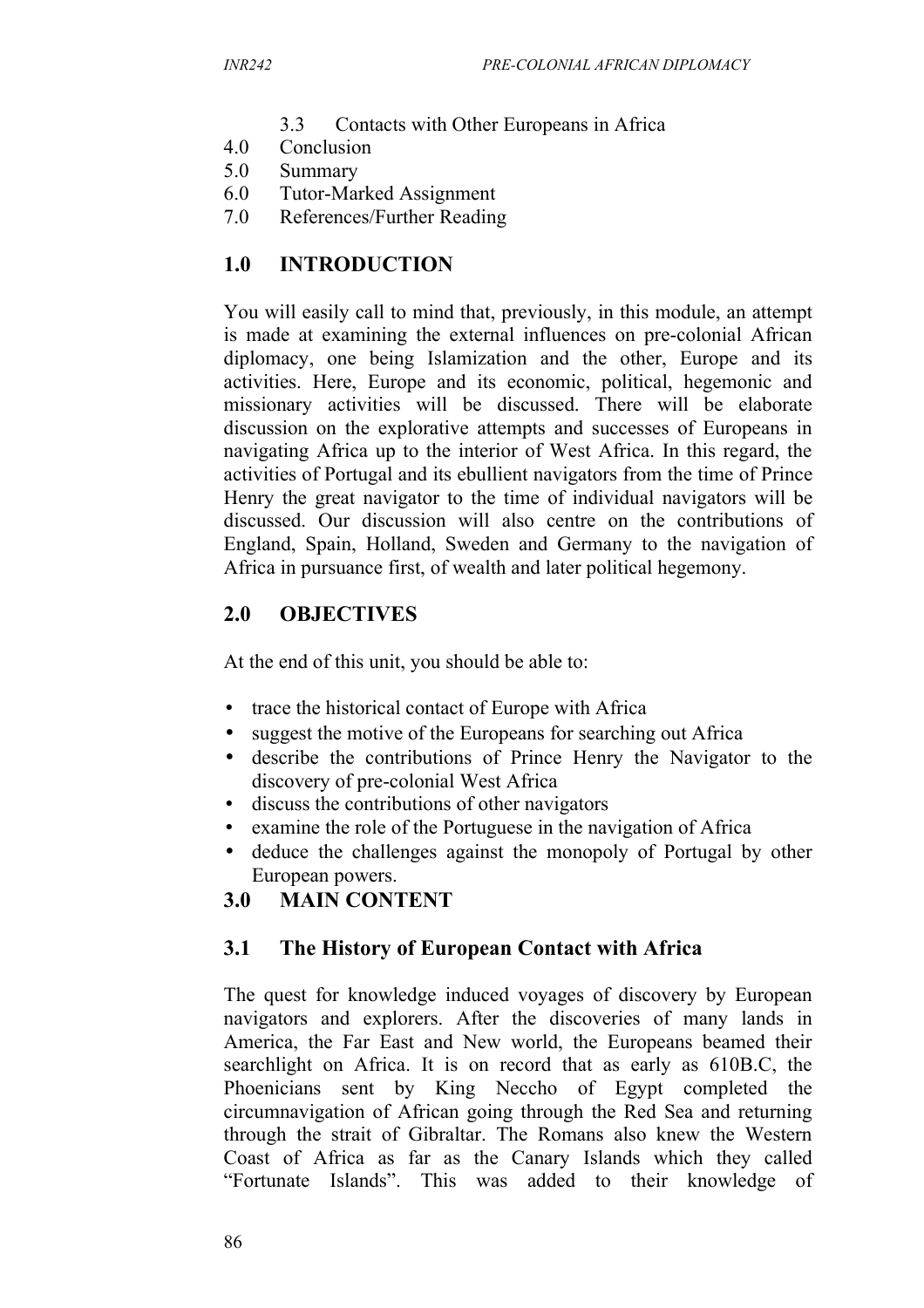Mediterranean Africa. During the barbarian invasion of Europe and North Africa, their West African Coast settlements were abandoned and Europe was consequently cut off from Africa by the Arab invasions of Europe.

However, useful and reliable information about Africa had been preserved in the records of Ibn Battuta (1304-1355), a widely traveled Berber of Tangier who visited Old Mali about 1324 on his return from India and China. His writings might not have been well known to the Europeans. Leo Africanus, a Moorish scholar from Granada in Spain also kept records of his travels to the court of Askia Mohammed of Shongai, and the great cities of Timbuktu, Mali, Jenne, Gao, Kano and Borno during the 15th Century.

Like Asia, Mediterranean Africa was better known to the European merchants than other areas because Algeria, Morocco, Tunis and Egypt were more closely bound up with the economic life of the Europeans on the Mediterranean Coast. There was also the possibility that the antagonism between Christian Europe and Muslim North Africa prevented penetration further south.

I want you to particularly note that, nonetheless, European adventurers ventured into the interior of Africa. Historical records showed that one Ariselm Desalguier, Frenchman from Toulouse sailed along the African coast to Guinea and went up the Niger where he lived for about eleven years until about 1417. It is also noted that the Italians showed a great interest in Africa which they knew to be a continent before the era of Portuguese exploration. A particular Italian, Giovanni Malfante visited West Africa and described the Negro people and land he saw after his return in 1447. All these explorative efforts however were not given prominence as the adventures of the Portuguese.

The much orchestrated adventures of the Portuguese into West African Coast marked the beginning of a profound European contact and influence on African affairs. The fifteenth century adventures of the Portuguese drew greater attention of the Europeans than the earlier ones partly because the voyages were backed up by the co-ordinated efforts of the Portuguese government, partly because of the interest of other European states in the discovery of a new route to India, and partly because of the comparative ease with which news were disseminated following the invention of the printing press.

Of course, my dear students of pre-colonial African diplomacy, these explorative interests made the contact between the Europeans and the African continent inevitable. As our earlier discussion has consistently proved, contact between peoples would in the long-run bring about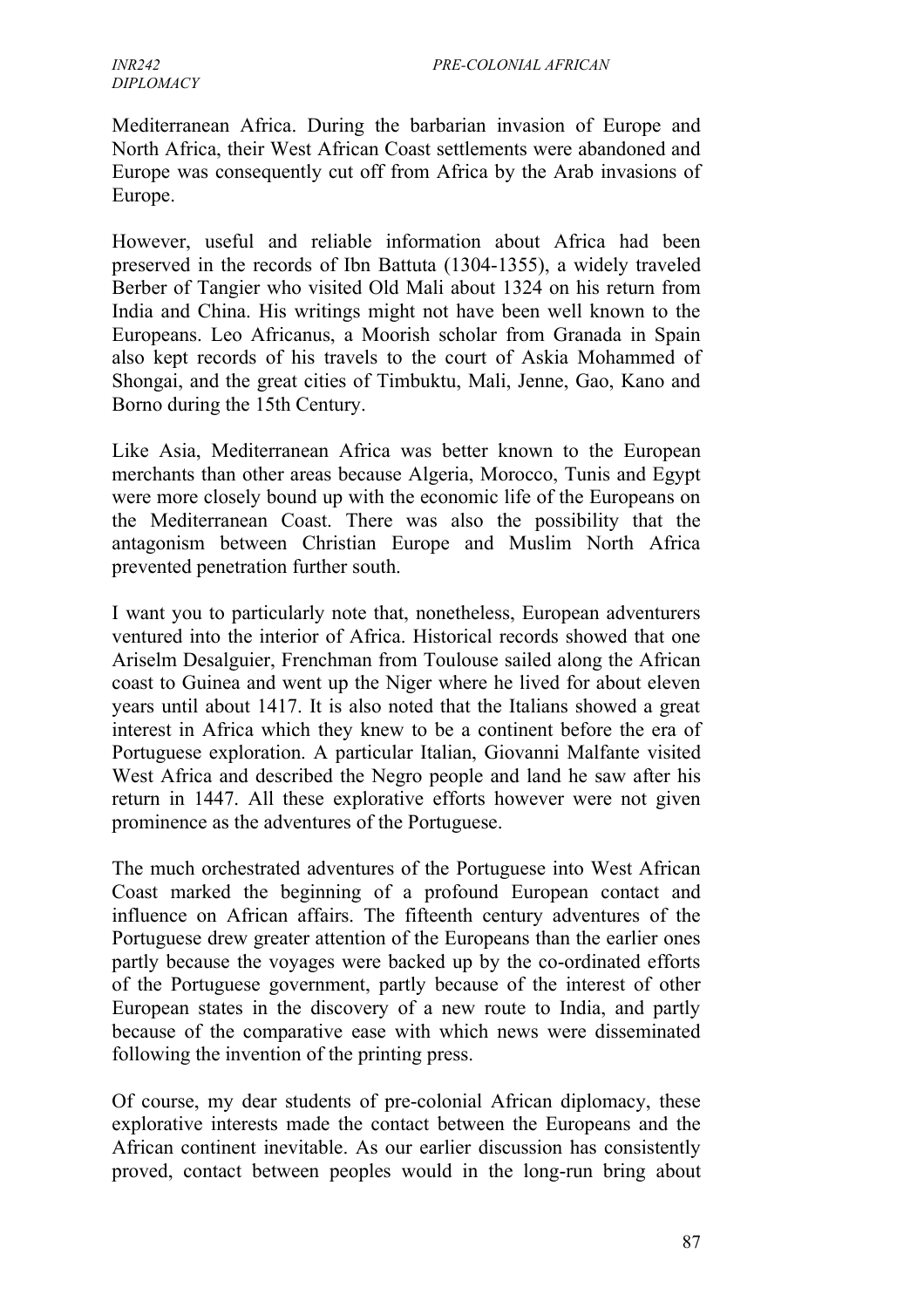interaction and modalities for the regulation of the interaction would have to be fashioned out and enhance the application of diplomacy.

### **SELF ASSESSMENT EXERCISE 1**

Elucidate the adventures of discovery of Europeans into Africa.

## **3.2 The Portuguese Contact with Africa**

Portugal was the first widely popularized European state to embark on a career of discovery. The Portuguese expressed yearning for an outward expansion beyond the Atlantic. They had genius for seamanship and the Portuguese state encouraged alien traders to visit Lisbon. Its state policy encouraged the employment of foreign Genoese seamen into the Portuguese navy.

During the 14th Century, Portuguese vessels visited Canary Islands, the Madeira, and the Azores. Maritime crusades against the Moors called for the building of strong ships while the state encouraged seafaring enterprise by providing timber free to Portuguese ship-builders.

I want you to note however that in spite of the insular position of Portugal, the earlier seafaring enterprise of its people, the economic viability and the political stability of the state, the advent of the Portuguese into West Africa was due mostly to the career of Prince Henry, the Navigator (1394-1460).

## **3.2.1 Prince Henry, the Navigator**

He was the fourth son of King John I and a grandson of Edward III of England. A devout Christian, he was an ardent student of science and practical businessman. Prince Henry was doggedly committed to the exploration of West Africa. He was involved in the crusades against Moslems from Morocco, Tunis and Algeria who had earlier invaded Christian Europe. While in Ceuta where he was a Portuguese garrison commander, he heard of the legendary Christian King, Prester John whose kingdom was thought to be flowing with milk, gold and honey.

He also heard of the interior of Africa as far as the Senegal River which was supposed to transverse the Guinea whose people were not yet contaminated by the Moors. He also heard of the Caravan trade into the heart of Africa by which the Moors enriched themselves in gold, slaves and ivory. Henry built an imperial design upon these rumours. He planned the exploration of West African coast to ascertain the extent of the Moorish power southward. He planned that the Negro people were to be Christianized while the inland trade which the Moors carried on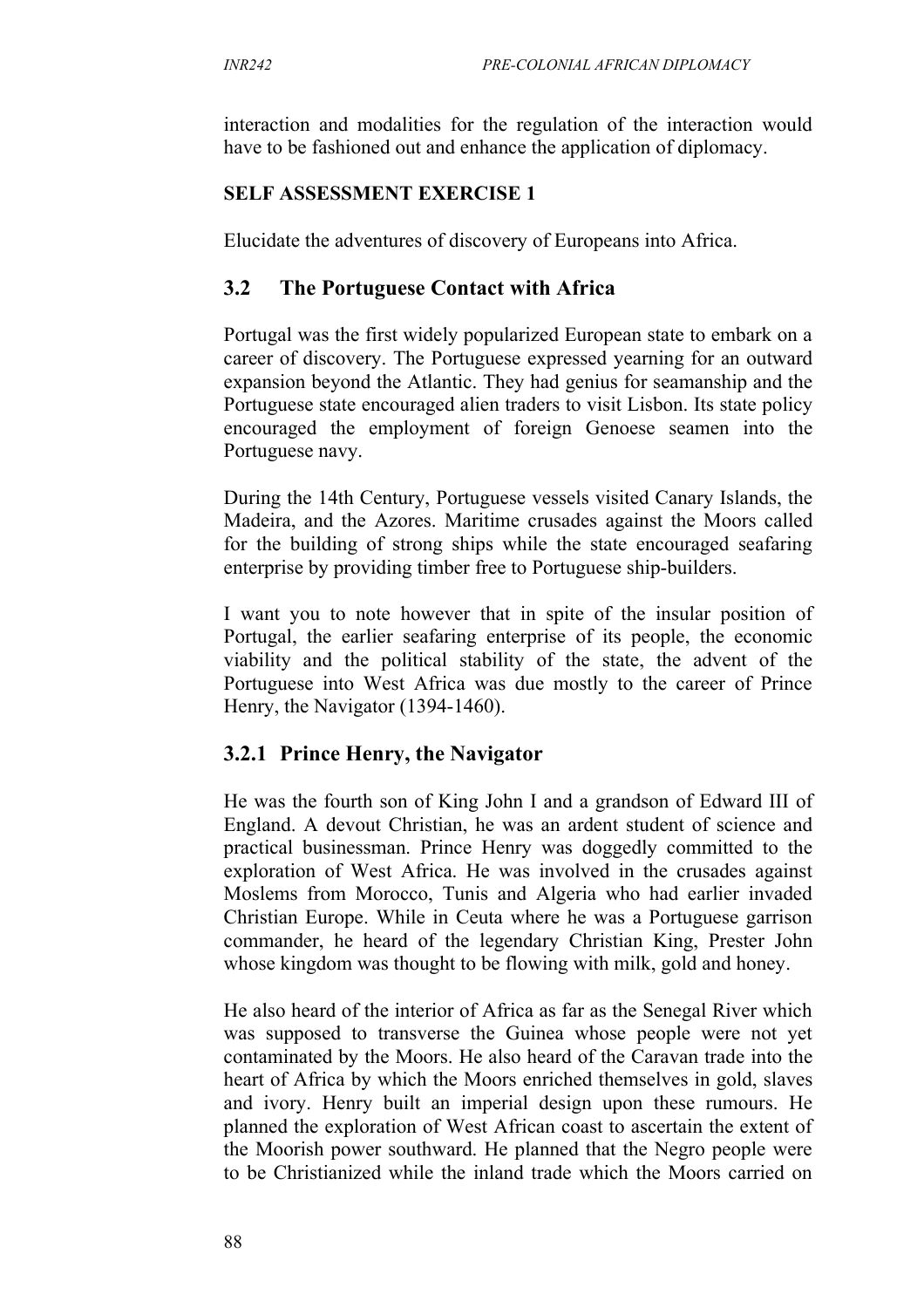with West Africa was to be diverted by an ocean route to Lisbon. Henry also thought that if he gained the friendship of Prester John, he would secure a competent ally with whom he was to drive away the Moors from the northern west of Africa. Above all, he thought that his exploration would open a new route to India, while Portugal would achieve an imperial greatness of Africa such as would not have been capable of realization in Europe.

As the life governor for the Southern province of Portugal, Henry built a small town, Villa de Infante (better known as Sagres) on the tip of Cape Vincent which he made the centre of his maritime activities. At Sagres, he founded a marine school where his students studied the charts, navigational instruments, and books which he had collected from the Moors, the Jewish map-makers, and the Arabs. He also erected an observatory at Sagres where he busied himself, with the studies in Mathematics and cosmography. He used his personal money to equip expeditions in a systematic course of exploration and to provide his mariners with the best instruction in the art of navigation.

The mariners of Henry amidst great difficulties in their voyages of discovery continued to penetrate the hinterland of West Africa. These voyages dispelled fearsome rumours that the south Atlantic was impenetrable. By 1441, a caravel under Goncalves rounded Cape Blanco, landed on the African coast and returned to Lisbon with a sample of gold dust and a number of Negro slaves. These West Africans were Christianized in Portugal and trained as interpreters for future ventures.

I want you to note particularly that the Christianised "negroes" who served as interpreters later on played major role in facilitating precolonial African diplomacy, we shall however come to this point later on in the next unit.

Enthusiasm now greeted Prince Henry's scheme previously considered as devoid of material gains. Slave-hunting became lucrative and later navigators sent out to discover the Guinea Coast preferred to stop and capture the West African people. Those captured were either ransomed by their kins with ivory and gold and in the absence of any ransom, they were taken to Europe and sold as slaves.

Henry the Navigator of course condoned slavery as a pretentious means of Christianising the West Africans of the 15th Century and more honestly because of the material benefit it gave to his scheme. Above all, the Africans taken to Portugal more than anything else established his conviction that his explorers had actually passed beyond the land of the Moors.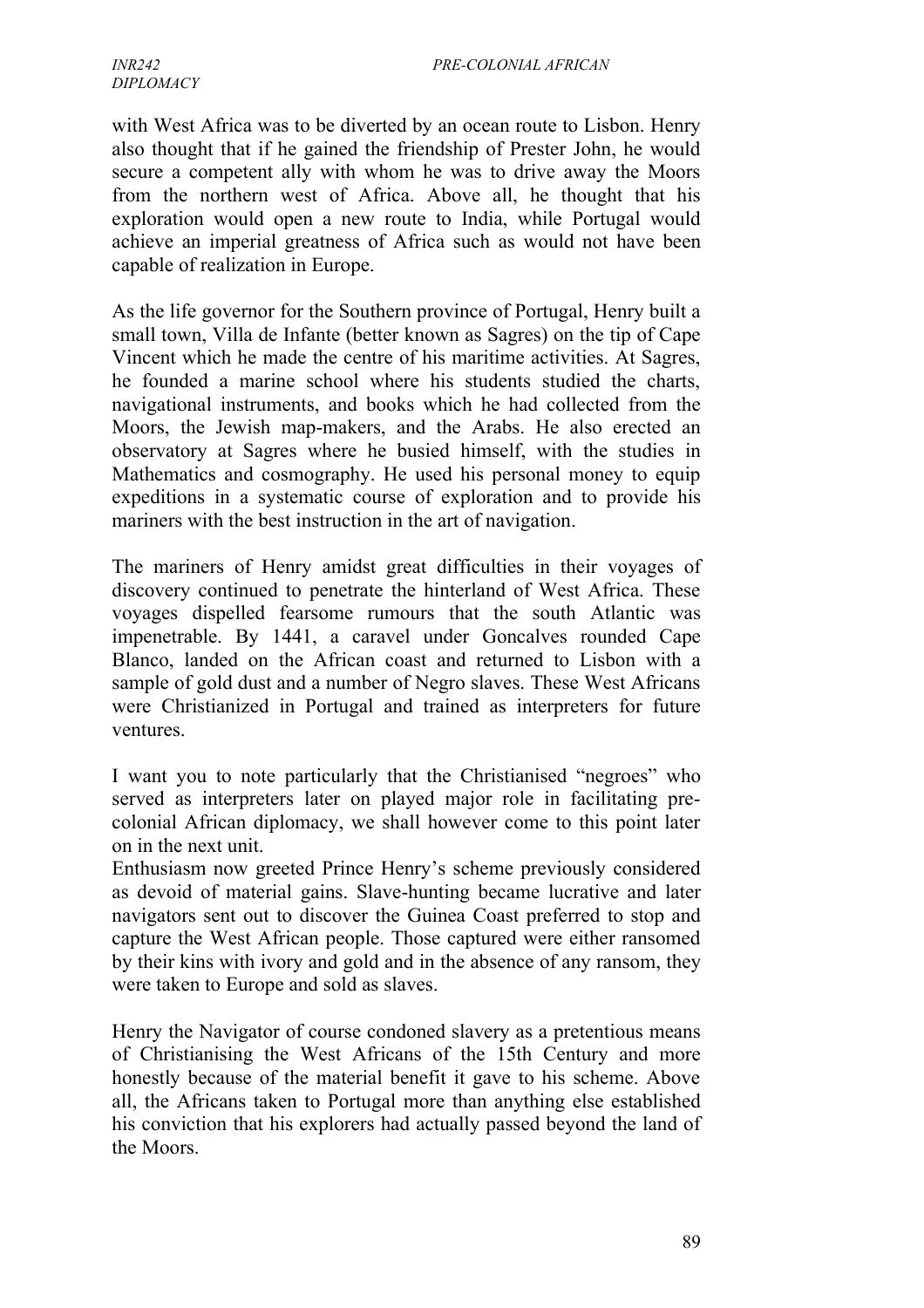The explorers of Henry reached the Arguin Bay which became the first Portuguese base for slave-hunting and fishing. In 1445, Dinis Diaz reached the mouth of river Senegal and mapped Cape Verde Islands.

In 1446, a Venetian, Alvise Cadamosto, under the service of Prince Henry reached Cape Verde and the estuary of river Gambia and sailed some sixty miles up the river.

Before the death of Henry, Pedro de Cintra reached Sierra Leone in 1460 which he named "Serra Lyoa" meaning wild mountains". Henry died the same year but by that time his mariners had explored about two thousand miles of the West African Coast from Ceuta to Sierra Leone. You should however note that Henry never went on any voyage himself, his commitment to and inspiration of voyages earned him the title of a great navigator.

### **3.2.2 Voyages after Henry's Death**

After Henry's death, the voyages continued. His nephew, King Alfonso V organized the voyages on a new basis in 1469. A rich Lisbon Merchant, Fernao Gomez, a relative of Prince Henry was granted a fiveyears contract to discover the African coast further at the rate of about three hundred miles a year in return for a monopoly of trade. In 1471, Pedro Escebor and John Santarem under the licence of Gomez explored the Guinea Coast from Sierra Leone to modern Ghana. The explorers obtained larger quantities of gold in this region than they had earlier come across and for this reason, they called the place "El-Mina" meaning the "Gold Coast". They established another base there. In the same year, they discovered the Niger delta and found that the Guinea Coast was not the southernmost point of the peninsula but merely a gulf. In 1472, they explored and mapped the islands of Fernando Po in the Bight of Biafra. The islands of Sao Tome and Principe were discovered during the same year. By this, the exploration of the West African coastline was already completed.

At the expiration of Gomez' contract, the Portuguese government refused to renew his charter. The large deposits of gold discovered in Gold coast made the government take over the monopoly of trade in the guinea Coast. Nonetheless, because of improved chart making and navigation, individual navigation became commonplace. Navigators, apart from the Portuguese government found great incentives in trade in slaves, ivory, gold dust and pepper. Between 1487 and 1488, Bartholomew Diaz had rounded the southern extreme of Africa which he named "Cape of Storms" after his ship had been blown out of sight for about thirteen days.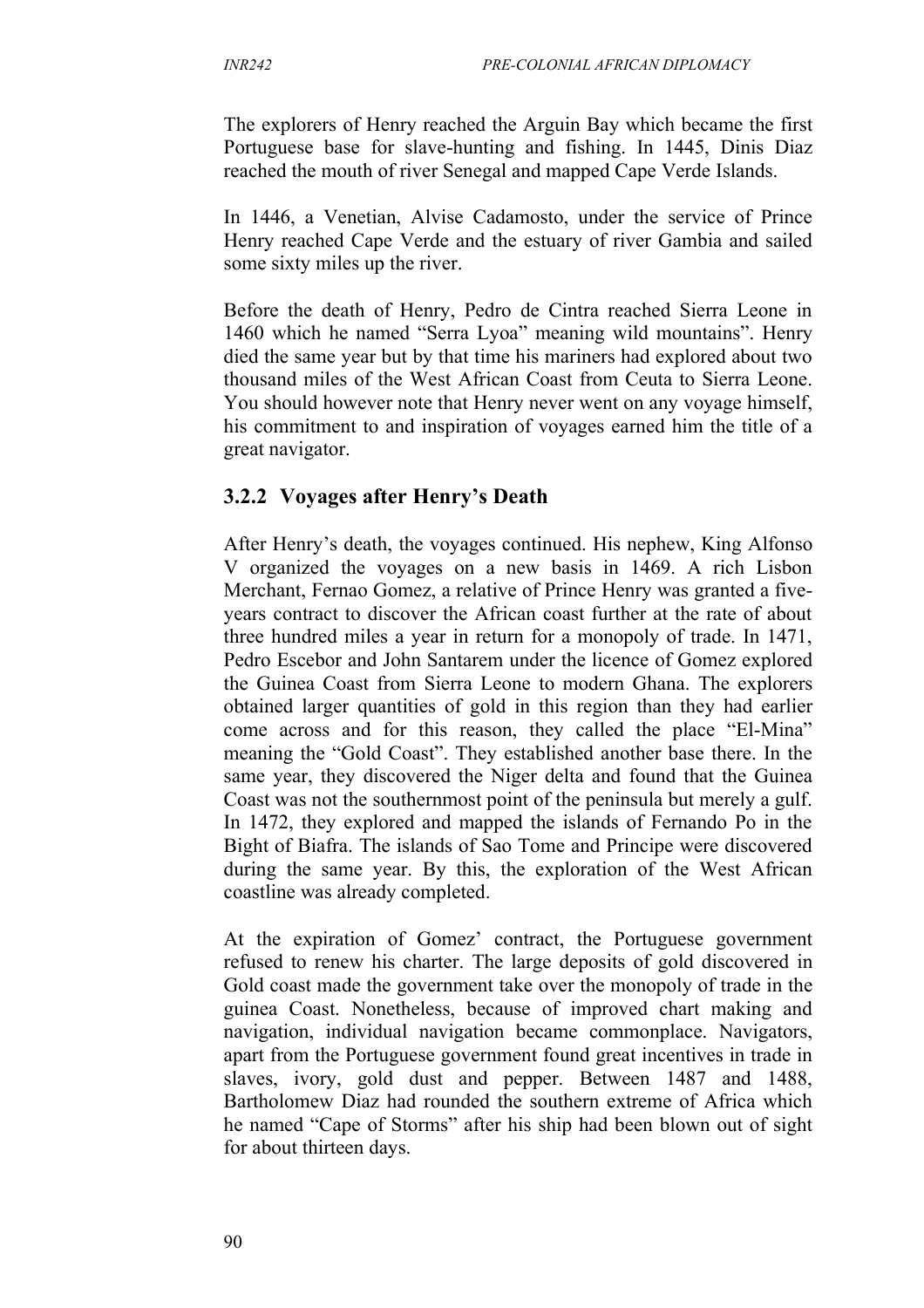You can observe for yourselves how the voyages of the Portuguese have contributed immensely to the early pre-colonial contact of the Europeans and Africa.

### **SELF ASSESSMENT EXERCISE 2**

Discuss in detail the contributions of Henry the Navigator to the discovery of Africa.

### **3.3 Contacts with Other Europeans in Africa**

You ought to be well aware that the Portuguese were not the only Europeans that had contact with medieval and pre-colonial Africa. The French and the English interlopers were the first to pose an initial challenge to the Portuguese monopoly in Africa. In 1492, a French privateer seized a Portuguese caravel home bound with gold from the Gold Coast in the north Atlantic. During the first thirty years of the sixteenth century, French pirates engaged in the lucrative venture of capturing the Portuguese cargoes and about two hundred and fifty Portuguese ships suffered in the hands of the French interlopers. The French were however more interested in gold dust and pepper than in slaves. The first English to break Portuguese control of trade in West Africa was Thomas Windhem who led an expedition to the Gold Coast and Benin in 1553. This was followed by John Lock and a number of prominent Englishmen under the title "company of Merchant Adventurers" in 1561. John Hawkins and William Hawkins made their first shipment of Africans in West Coast to America in 1562. However, all these were individual efforts which did not uproot Portuguese monopoly because both the English and the French had no strong forts to rival Portugal successfully.

You should do well to note that the first serious challenge to Portugal in West Africa came from Holland – which was known as the Northern Province of the Spanish Netherlands in the sixteenth century. As late as 1580, the kingdom of Portugal came under the same crown as that of Spain as a result of the annexation of Portugal by Phillip II of Spain. Before this date the Dutch revolted against Spain and Holland gained independence by the treaty of Westphalia in 1648. Under the able leadership of William of orange, the Dutch saw the Portuguese as their enemy. Consequently, the Dutch began a systematic undermining of Portuguese positions in West Africa in order to gain supplies for the prosecution of their war against Spain and to diffuse Spanish efforts in the Netherlands. The war against Spain had strengthened the Dutch navy and by the time of the truce after the eleven years war, the Dutch were in a position to take over the full control of the Portuguese trade in West Africa.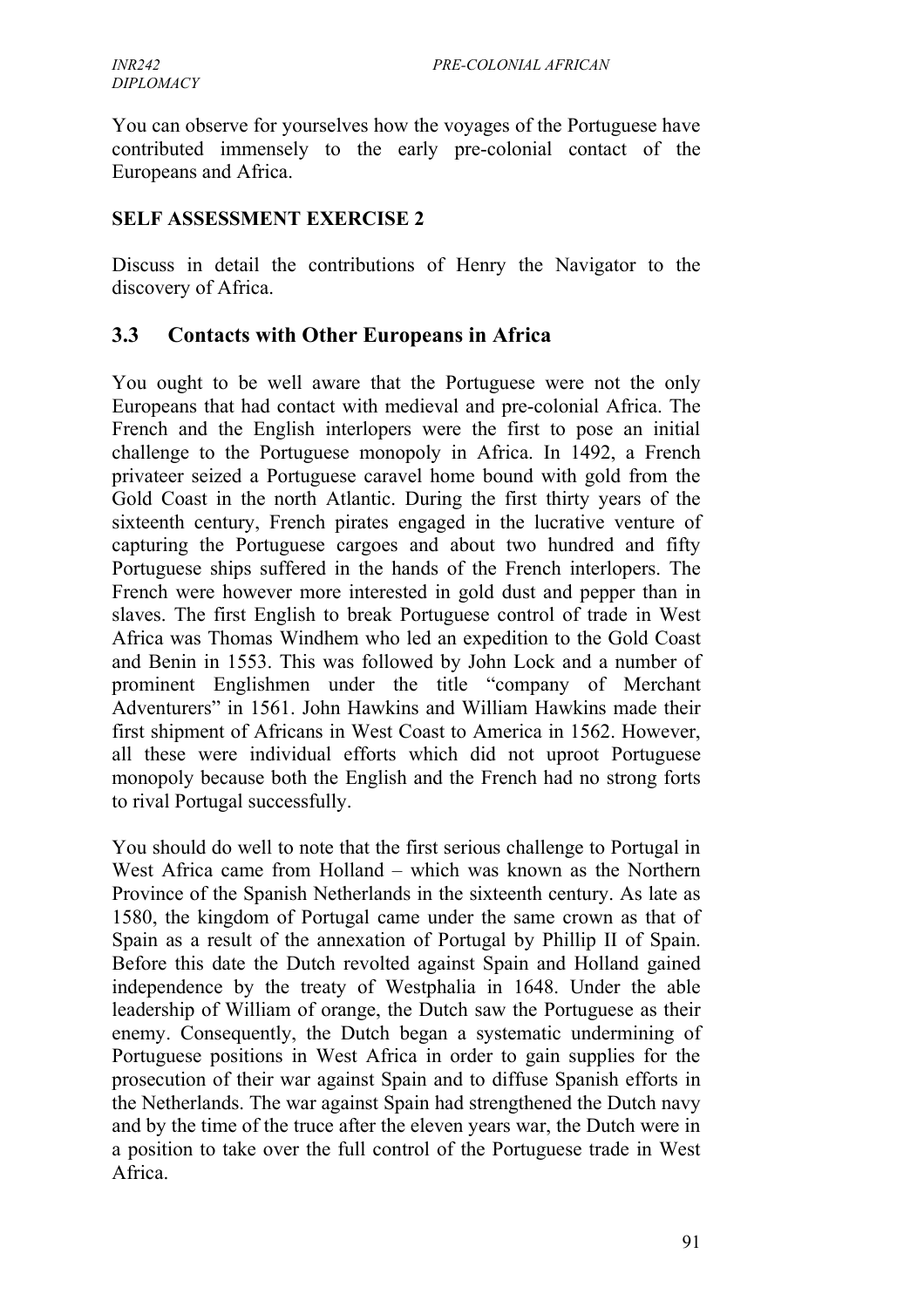The Dutch West Indies Company founded in 1621 was the first adversary of Portuguese monopoly. To ensure a steady flow of slavelabour for the planters of Brazil, the Dutch turned their attention to Portuguese West Africa. In the end, Arguin, Goree, Sao Tome and Portuguese forts in the Gold Coast came under the Dutch power by 1642. In the 1660s, the French and English companies engaged the Dutch in a fierce struggle for the whole of the West African trade. After 1640, Portugal once more gained its independence from Spain and was able to regain Sao Tome and some isolated section on the Coast including Cape Verdes and what today remains as Portuguese Guinea. In addition, it managed to cling on to the control of Angola which henceforth provided the bulk of slaves for the Portuguese.

By 1700, the new demands for slaves in Brazil forced the Portuguese to establish another station in Dahomey and Portugal again entered a new era of prosperity. Nonetheless, Portugal could not drive out the new comers such as the Swedes, the Danes and the Brandenburgers (Germans) who had come to West Africa since the middle of the seventeenth century.

As a result of the Spanish war of succession 1702-1713 in which England, Holland and France were involved, England succeeded in displacing the Dutch in some of the West African posts by the treaty of Utrecht in 1713. During the eighteenth century, the various forts were constantly changing hands as a result of capture, sale or abandonment. By the end of the 18th Century, Holland still retained 11 posts, England eight and Denmark one on the Coast of West Africa.

By the time of the abolition of slave trade and the era of legitimate trade in the 18th and 19th centuries, European influence through trade, politics and missionaries activities intensified in Africa. This went on with intensity until the colonization period.

Actually, you should have logically deduced by now that, more than any other factor, it is the influence of Europe and colonization that brought about the prefix "pre-colonial", a study in which we are presently engaged.

I hope you are looking forward to the important contributions of Europeans contact with pre-colonial Africa to the diplomatic development of Pre-colonial Africa.

### **SELF ASSESSMENT EXERCISE 3**

Assess the rivalry of the European states in Pre-colonial Africa.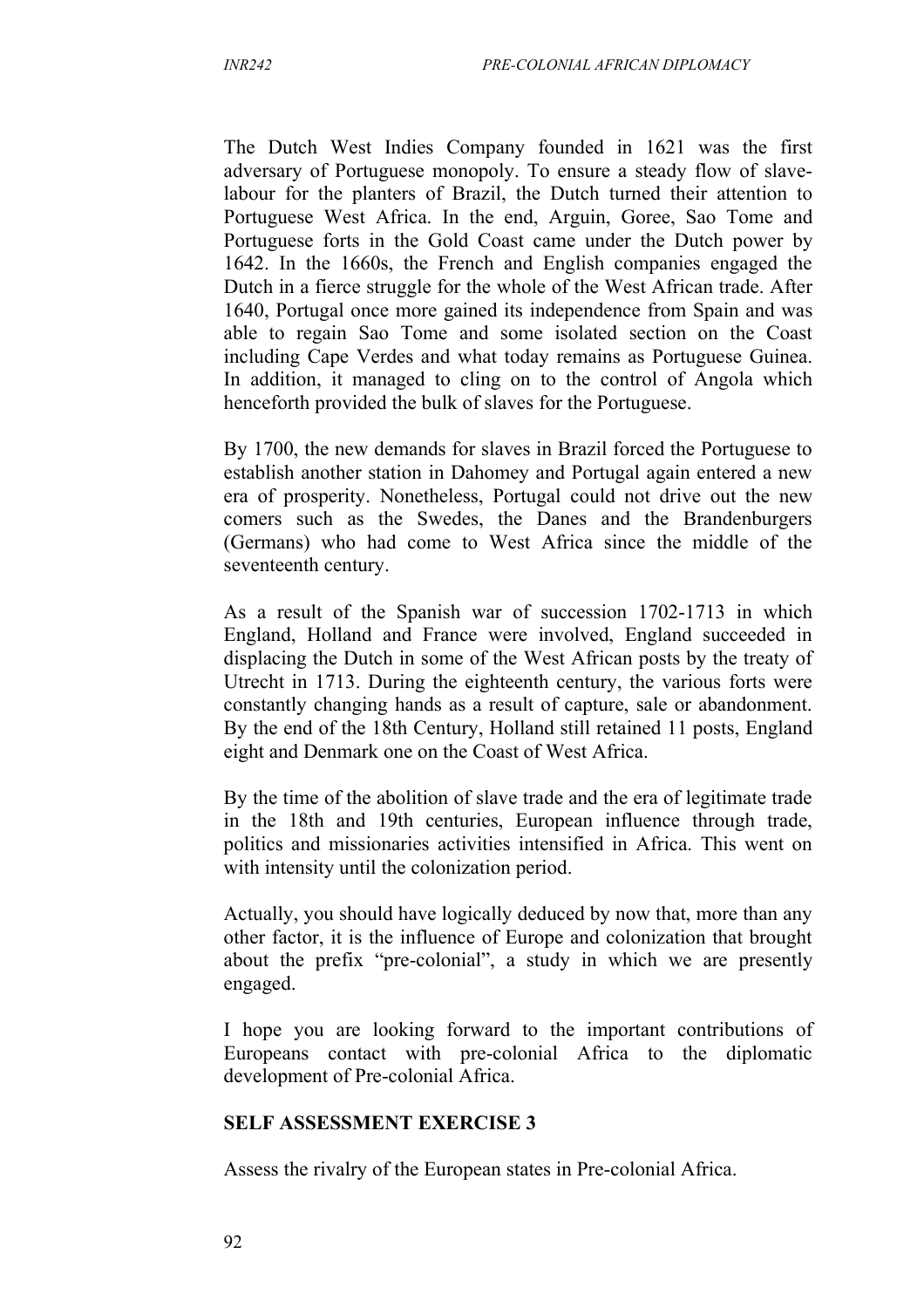## **4.0 CONCLUSION**

We have discussed the history of the influence of Europe on indigenous African affairs and this ultimately includes its international relations. We have the spirited and co-ordinated efforts of Europe in searching out Africa in a bid to partake primarily in its wealth. As would have been expected, this search for wealth translated into seeking political bases and hegemonic tendencies. This by extension gave rise to diplomatic relations.

## **5.0 SUMMARY**

In this unit so far, we discover that Portugal was at the fore-front of the Europeans powers that sought out Africa for the purpose of trade. The navigating activities of Prince Henry the Navigator and other subsequent mariners opened up Africa, especially West Africa to European contact. Later on, the other European powers like England, France, Germany, Spain, Sweden and Holland (The Dutch) were attracted. Their trading activities and competition for the soul of the trade in gold, ivory, slaves and other commodities changed the life-style and political landscape of pre-colonial Africa. This would definitely lead to the effect of Europe on Pre-colonial African Diplomacy.

## **6.0 TUTOR-MARKED ASSIGNMENT**

State the reasons why the Dutch were able to displace the Portuguese in West Africa.

## **7.0 REFERENCES/FURTHER READING**

Bovill, B.W. (1965). *The Golden Trade of the Moors*. Oxford:

Cutin, P.D. (ed.). (1967). *Africa Remembered*. Winconsin and Ibadan.

Forde, D. and Kaberry, P.M. (1951). *West African Kingdoms in the Nineteenth Century*. London.

Oliver and Fage. (1962). *A Short History of Africa*. London.

Olanipekun, O. (1976) *A Textbook of African History*. Ibadan.

Olatunbosun P.O. (1976). *History of West Africa; A.D. 1000 to the Present Day*. Ibadan: Heinemann.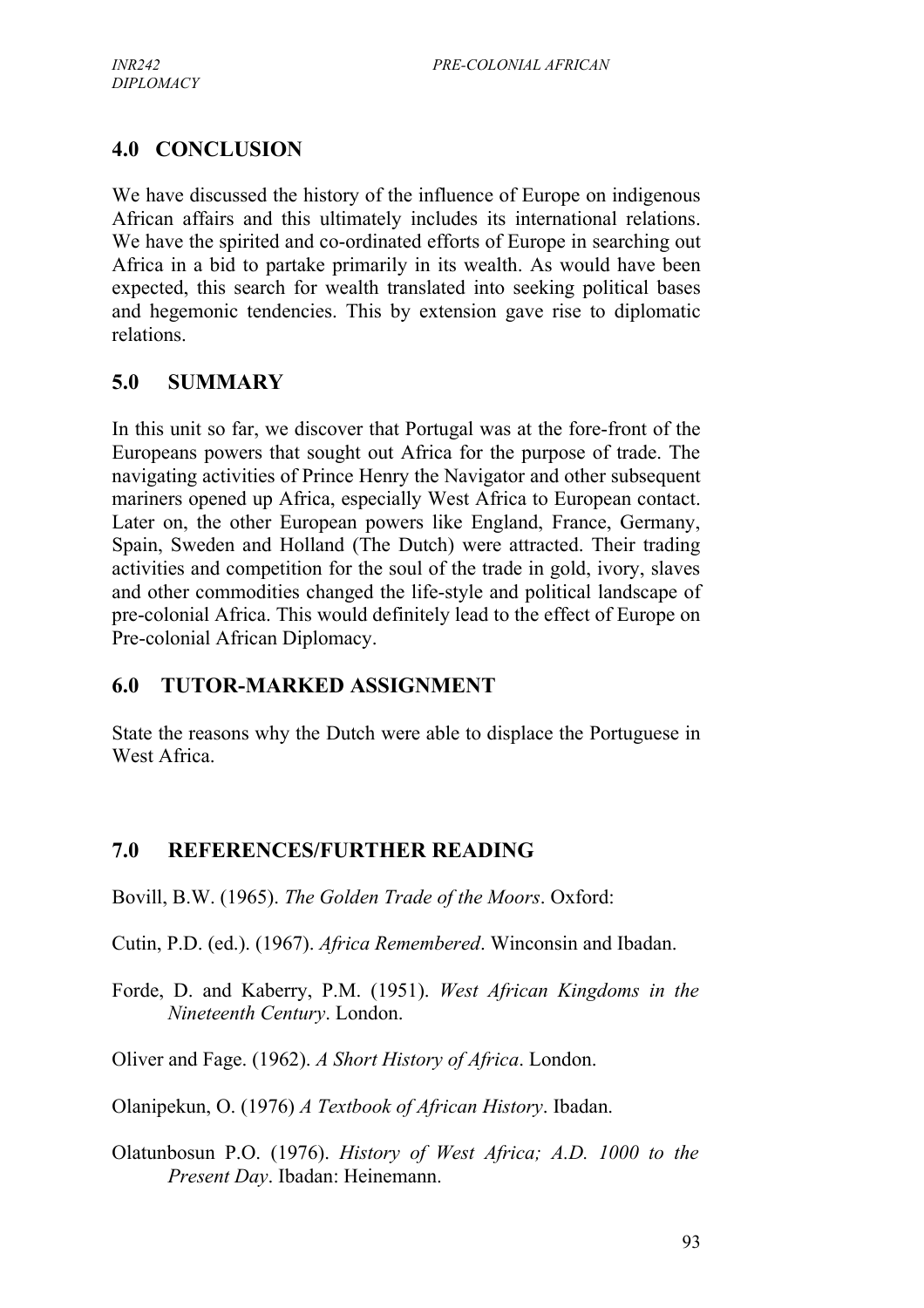## **UNIT 4 EUROPEAN INFLUENCE ON PRE-COLONIAL AFRICAN DIPLOMACY**

### **CONTENTS**

- 1.0 Introduction
- 2.0 Objectives
- 3.0 Main Content
	- 3.1 Importance of European Incursion into Pre-colonial Africa
	- 3.2 Political Impact of European Incursion into Pre-colonial Africa
	- 3.3 Economic Influence
	- 3.4 Social and Religious Interaction and Impact
- 4.0 Conclusion
- 5.0 Summary
- 6.0 Tutor-Marked Assignment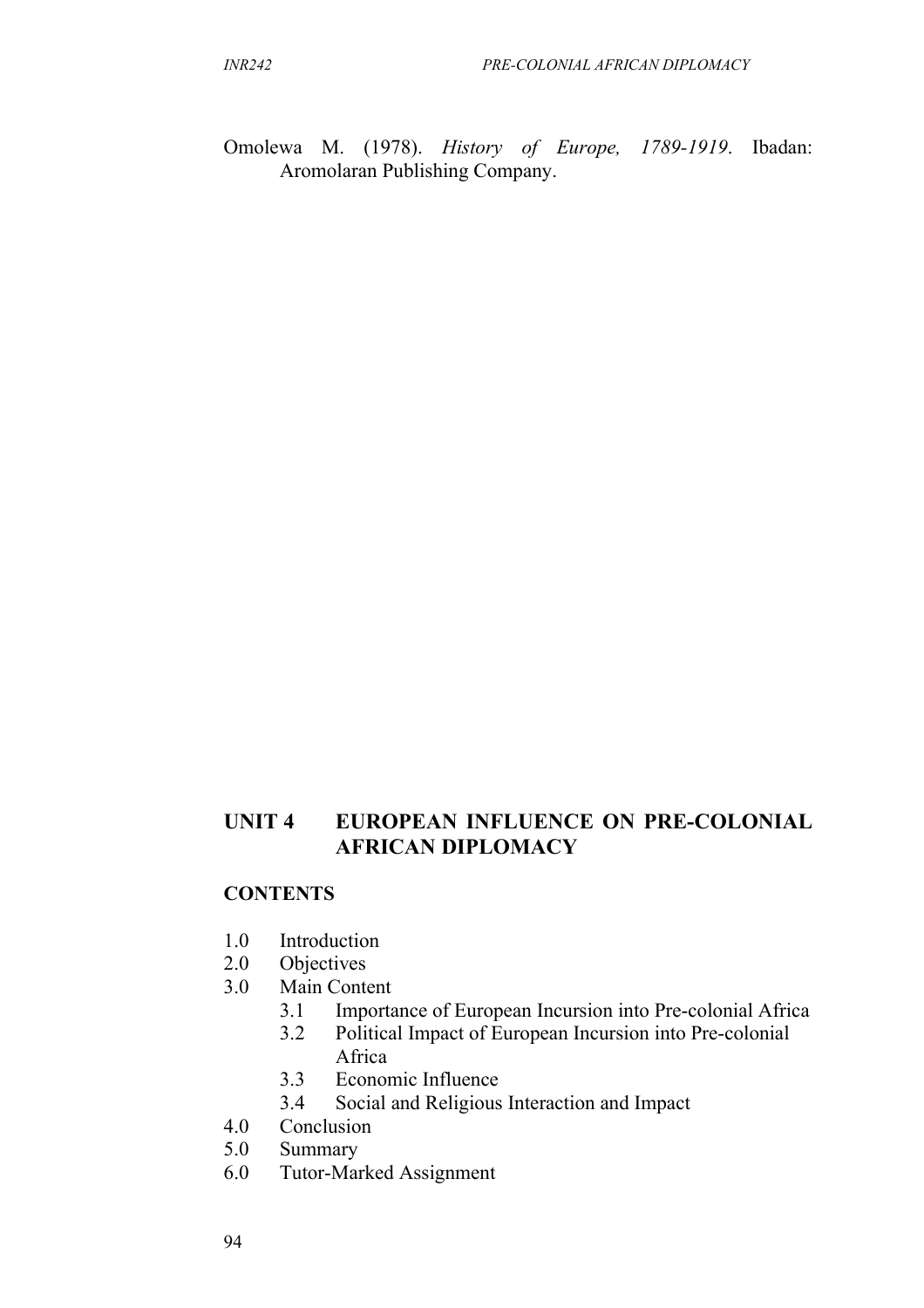### 7.0 References/Further Reading

# **1.0 INTRODUCTION**

In this unit, we plan to further our discussion on the external influence on pre-colonial African diplomacy with particular attention to Europe. As we earlier postulated, European discovery of Africa, its eventual trade with it and later its missionary activities in no small measure had its influential consequences.

We shall discuss how the political, economic, social, religious and cultural influences of Europe impacted on Pre-colonial Africa. In the end, we shall attempt to harmonise all these influences with particular focus on pre-colonial African diplomacy.

## **2.0 OBJECTIVES**

At the end of this unit, you should be able to:

- discuss the general influence of Europe on Pre-colonial Africa
- examine the political impact of Europe on pre-colonial Africa
- enumerate the economic impact of Europe on Pre-colonial Africa
- list the achievements of European Christian Missionaries in Precolonial Africa
- determine the influence of English as a lingua franca in pre-colonial Africa
- indicate the overall influence of European incursion into Africa on Pre-colonial African Diplomacy.

## **3.0 MAIN CONTENT**

## **3.1 Importance of European Incursion into Pre-Colonial Africa**

You should know quite well by now that the incursion of the Europeans into Africa imprinted an indelible influence on the peoples of Africa. Many things were revolutionized namely the political, economic, religious, cultural, social and all areas of public and private life. The states' administration was influenced and western ideas were used as a measure for civilization. European ideas, mode of dressing and language became domineering in pre-colonial Africa. The Europeans erected trading forts all over Africa, cutting across the East, west and the hinterlands of the continent.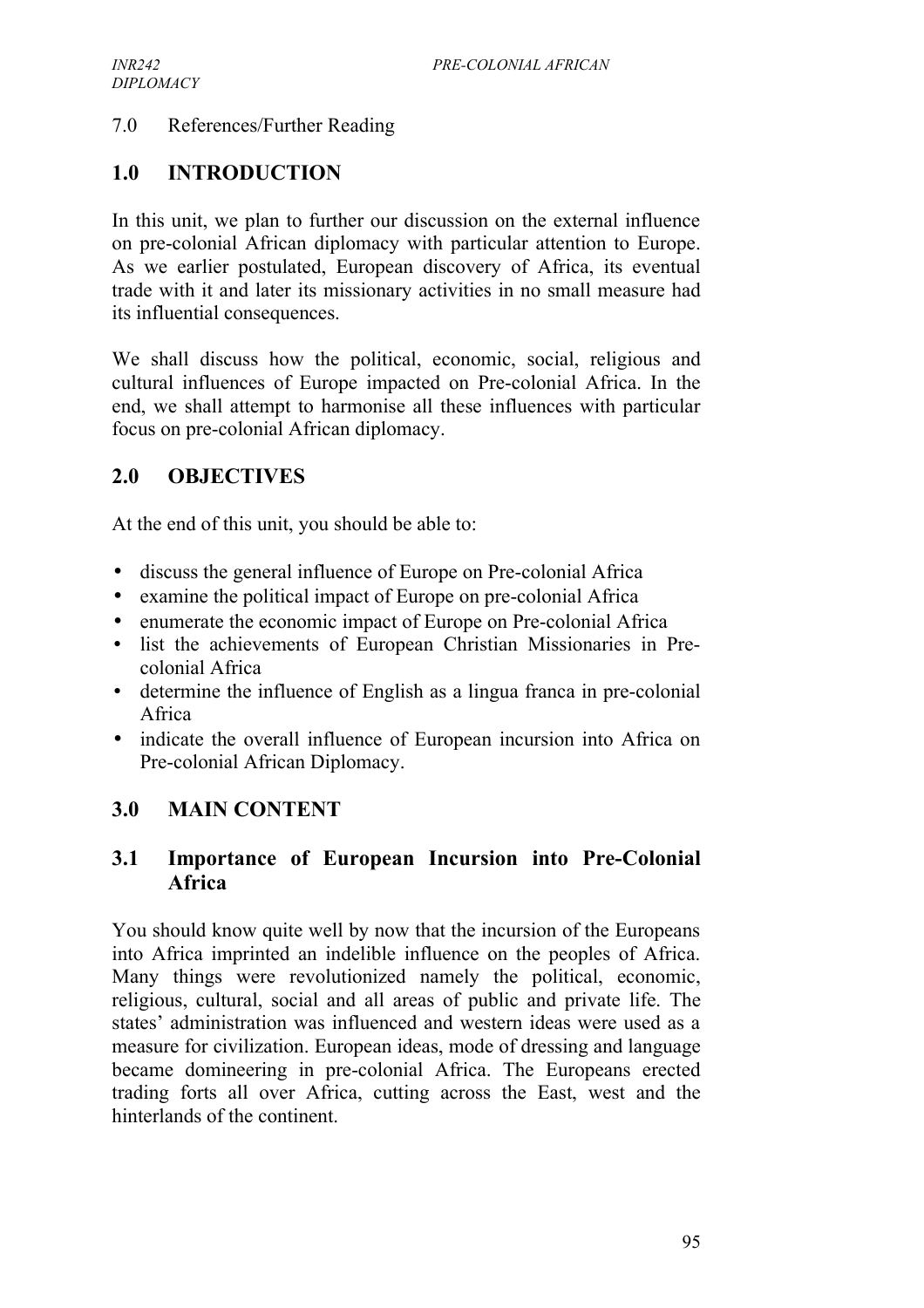As you would have expected, the trading forts later on translated to political bases and hegemonic administrative outposts. Here the European a-field became instrument of imperial administration of their home governments.

Europeans intermarried with Africans and begot half-castes and mulatoes. The emancipated slaves also came back with European ideas and being widely read and traveled, they became perfect tools for the understanding between Pre-colonial African peoples and their European trade-cum-political partners. This of course led to the easy conduct of diplomatic relations between pre-colonial African states themselves and between Europe and Africa during the pre-colonial era.

## **3.2 Political Impact of European Incursion into Pre-colonial Africa**

As you have been earlier acquainted with what happened when Islam penetrated into Africa, so also I want you to note the political effect of the contact between the Europeans and people of Pre-colonial Africa. The trade in slaves had been in existence before the Europeans came to the scene but it assumed a very high dimension when the Europeans joined the fray. This singular trade greatly affected the political settings of pre-colonial African states that engaged in it. Slave trade was a source of unprecedented wealth during this time and the various African Empires needed the wealth derived from it for expansionist purposes and income-earning for their administrative activities. This obnoxious trade and its attendant income-earning power completely changed the international the political terrain of the states and relationship was based on rivalry and competition. This does not however suggest that diplomacy broke down completely but the pattern and nature of precolonial African diplomacy was altered in the context of the prevailing political situation then. We shall come to this aspect later on in this course – that is how diplomatic relations was still maintained despite the chaotic political situation brought about by the slave trade.

Throughout pre-colonial Africa, east or west, south or North, where Europeans penetrated, political cultures were overhauled alongside diplomatic relations. It is noteworthy that the reason why European contact with North Africa was not given historical prominence was that, the Arabs and Muslim religion had already been firmly established there. Furthermore, the region was not considered as economically viable as West Africa where immense wealth abounds. Again you should call to mind that even North Africans were keen competitors in the trade with the interior of pre-colonial Africa. During this period the Omani Arabs and the Portuguese were keen rivals in the Indian Ocean trade with East Africa.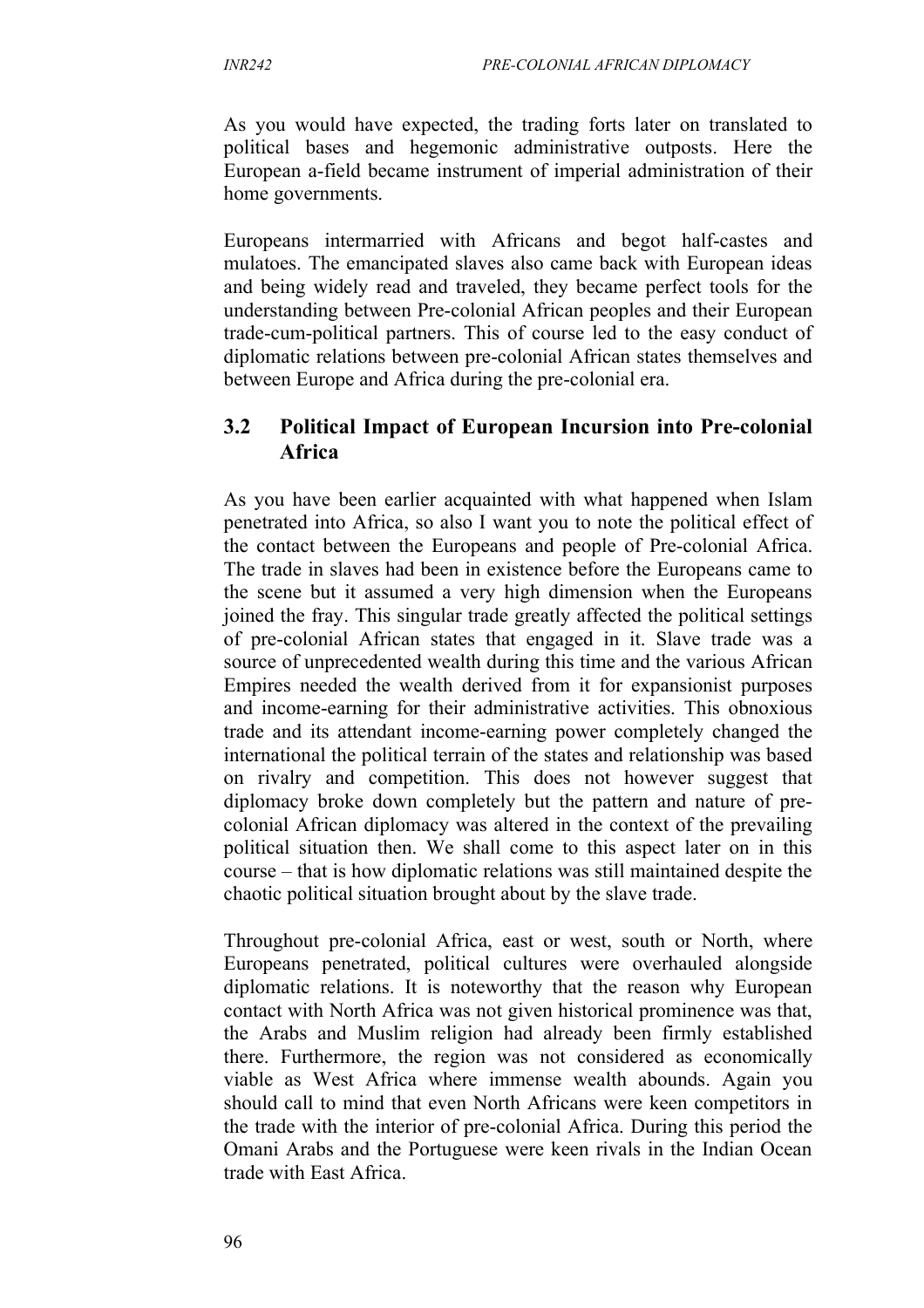More rivalry developed among the Southern states than there had ever been for supremacy and the control of the trade routes to the coast. Precolonial African states competed to have direct access to the European forts at the Coast and got firearms and other articles. For example, the Yoruba states of Egba, Ibadan and Ijebu struggled to control the trade route through Egbaland to the coast while the Ashante which had benefited greatly from the Trans-Saharan trade also sought to control the coastal trade in Ghana.

The coastal trade had direct impact on southern areas which were isolated from direct impact of the trans-Saharan trade, particularly in the guinea region, east of the Niger and the West of Ghana. In these areas, political developments, and of course its international relations were inspired mainly by the trans-Atlantic trade. As both the trans-Saharan trade and trans-Atlantic trade contributed immensely to the growth of Ashante, so it contributed to the growth of Oyo. The strategic position of Oyo which enabled it to participate in both trans-Sahara and the Atlantic trades made it to become pre-eminent. Oyo extended its influence to as far as Porto Novo in modern Dahomey.

The European contact enabled the formation and growth of new states. For instance, the rise of Allada and Whydah along the coast was mainly due to the trans-Atlantic trade. The rise of Abomey was due to the efforts made by the Fon of Abomey to organize a strong defence against the Oyo, Allada and Whydah who constantly raided them for slaves. Many small principalities emerged along the coast to take part in the trans-Atlantic coastal trade. You should note however that unlike the trans-Saharan trade, the Atlantic trade could not inspire formation of large Empires. This of course prepared the ground for the ability of the Europeans to eventually easily colonise the small states.

What do you think would be the implication of the emergence of the new states in response to the coastal trade? Of course, the answer to that is not far-fetched. You should know that there would be increase in international actors. More states would take part in diplomatic relations and each state would want to be reckoned with. Of course, there was intense rivalry, competition and attendant tension and friction. We will soon see how they were managed within the purview of pre-colonial African diplomacy and how the unmanageable ones contributed to the failure of diplomacy.

Along the Eastern coast of Nigeria, especially in the Niger Delta area, "House system" was formed to meet the challenge of the European trade. Even though slave trade was later unfashionable because of its abolition, Europeans found expression in other "legitimate" trading activities. Palm-oil trade brought Britain to the Delta region. We can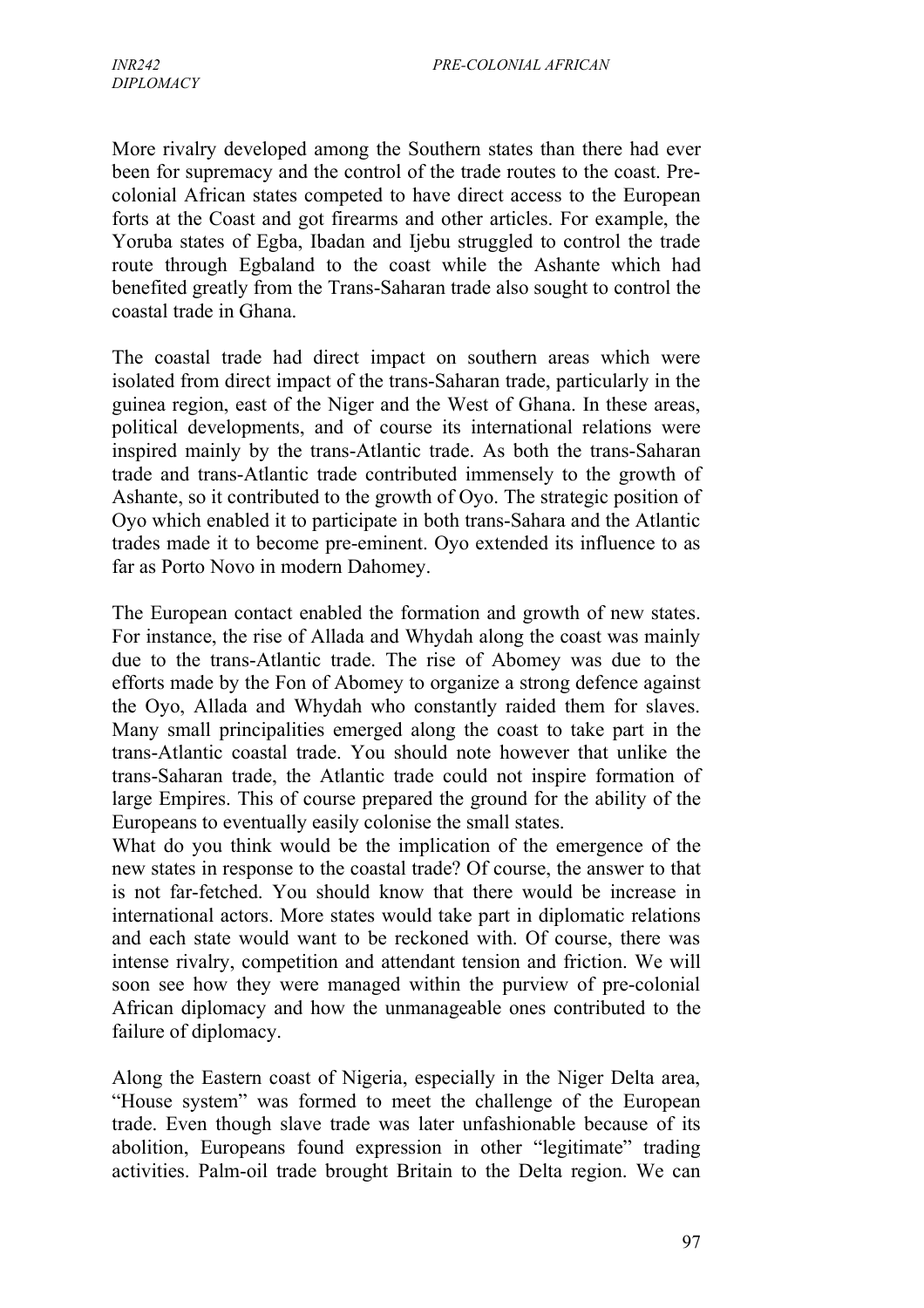conveniently argue that palm-oil trade with Europe shot the Delta states to lime-light capable of political forces to reckon with in the international community. The enthusiasm to develop the new "legitimate" trade involved Britain in Delta politics, and it culminated in the declaration of a British protectorate over this riverine region. The Benin, Ijaw, Efik, Ibibio, Calabar and Ibo formed various political entities in the riverine region to trade with Europeans in palm-oil.

The "House System" developed in this riverine region in response to British trade, served as a local government institution although it was also a co-operative trading unit. A well-to-do trade usually had a large body of slaves with whom he formed the nucleus of a House. The head of a House was responsible for the maintenance of law and order in his section of the community. The king had no direct power over the House of his chiefs but he could constitutionally settle Inter-House disputes, confirm the election of new House heads, and he could conduct foreign policy on their behalf. The king could also sign treaties of co-operation with foreign states.

I advise you to read more on the riverine regions' palm-oil trade with Europe. "The Growth of Commodity Trade and Politics in the Niger Delta states" in *A Textbook of West African History*, by P.O. Olatunbosun (1976) will be useful in this regard. (Pp. 174-176).

### **SELF ASSESSMENT EXERCISE 1**

- 1. Assess the political influence of the European contact with Precolonial Africa.
- 2. Discuss the effect it had on its diplomacy.

# **3.3 Economic Influence**

The various pre-colonial African states had easy access and contact with one another through the trans-Atlantic trade routes. The trade routes from the Coast, through the Guinea forest to the Savanna belt developed and were in greater use than before. This increased the prosperity of the states along the trade routes. These states emerged as prosperous, powerful and well-organised trading entities and this enhanced their political status. Their international relevance became imminent and their diplomatic worth surfaced. Hitherto unknown states sprang up and more actors arrived the international scene.

Of course, the emergence and importance of the Niger Delta states, the Guinea states and other discovered states were sustained by the economic gains brought about by the European contact. Most of the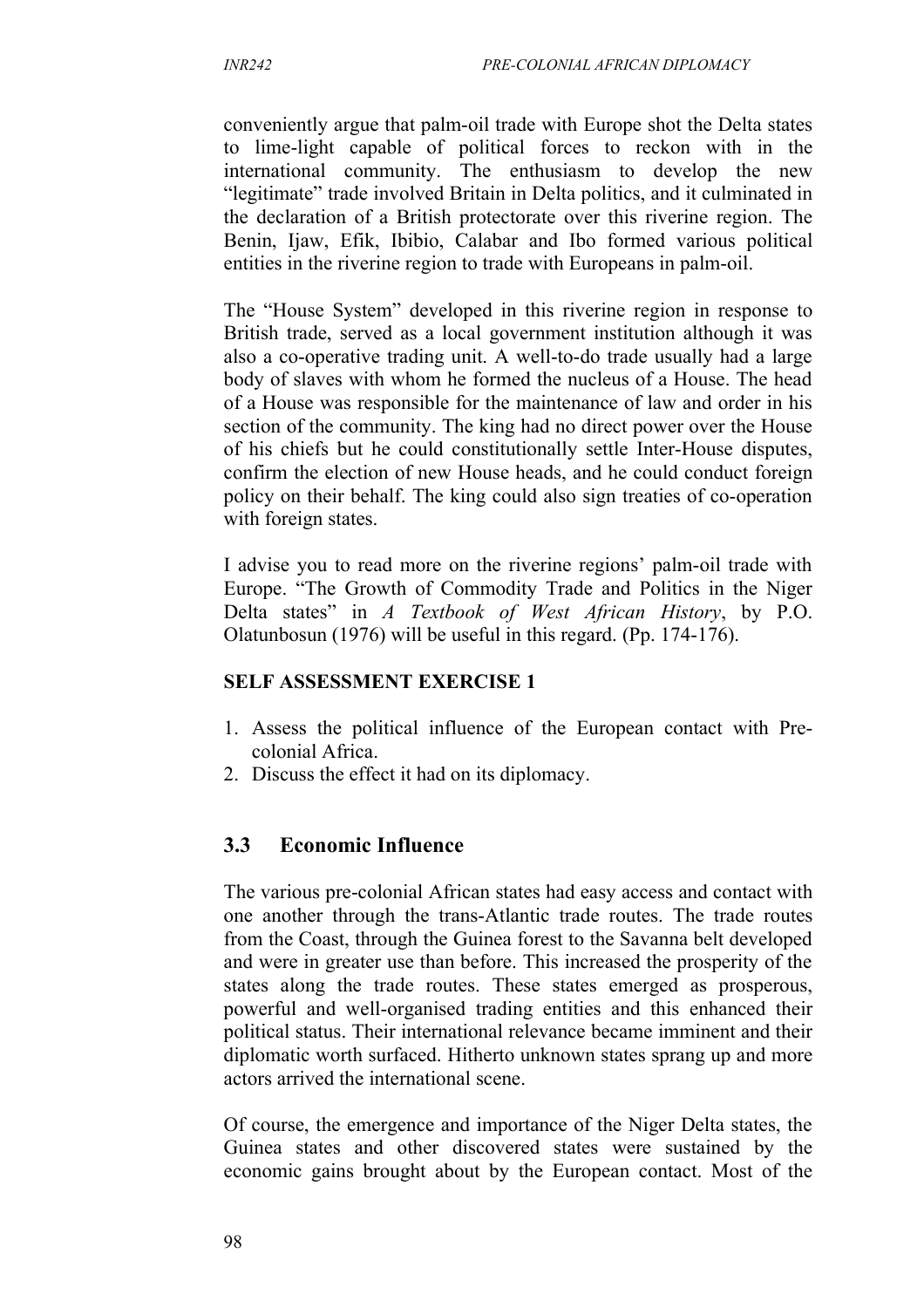states were able to ward off aggressors and predators due to the firearms they obtained with their trade wealth. You should note that war or threat of war can also facilitate peace since it is an expression of how powerful a state is. Of course, one state will think twice before invading another militarily powerful state. Military power helps to keep enemies at bay.

I hereby reiterate that the stupendous wealth acquired by the states through the economic and commercial relations with Europe empowered them militarily. They got firearms with which they withstood rivals and checked ambitious interlopers. They thereby enjoyed peace and stability for a certain period and they were among other things, able to maintain diplomatic relations with one another.

### **SELF ASSESSMENT EXERCISE 2**

Discuss the economic impact of the contact between Europeans and Precolonial Africans on Pre-colonial African Diplomacy.

### **3.4 Social and Religious Interaction and Impact**

You would have learnt something about the European missionary activities in pre-colonial Africa, before now. Or haven't you? If you have not, then, I will want you to know that missionary activities had tremendous impact on virtually all spheres of pre-colonial African life.

The European missionaries introduced the Christian religion teaching one God and His Son the redeemer of mankind. The idea of one God fostered unity and brought the peoples of different traditional religions together. This augured well for a unified political ideology although there were no Christian states. Christianity did not promote the mingling of politics with religion but it did capture the hearts of political actors and this reflected in their interaction with one another. To some certain extent, the equality of people was stressed. Slave trade was abolished. Freedom was proclaimed. With the abolition of slave trade, wars became minimized. Pre-colonial African states enjoyed relative peace and stability. With the Christian ideology of love, the quality of life was enhanced and there was serenity. With the foregoing, you will obviously see that Pre-colonial African diplomacy had a fertile and conducive situation to thrive. Diplomacy became effective to dissuade wars and chaotic political upheavals. This was exactly the achievement of Christian missionaries as regards pre-colonial African diplomacy.

It was to the credit of missionary activities that European education entered into Africa. Schools and colleges where natives were taught to read and write were established. The knowledge of reading and writing, and figures helped the people to keep records and accounts. This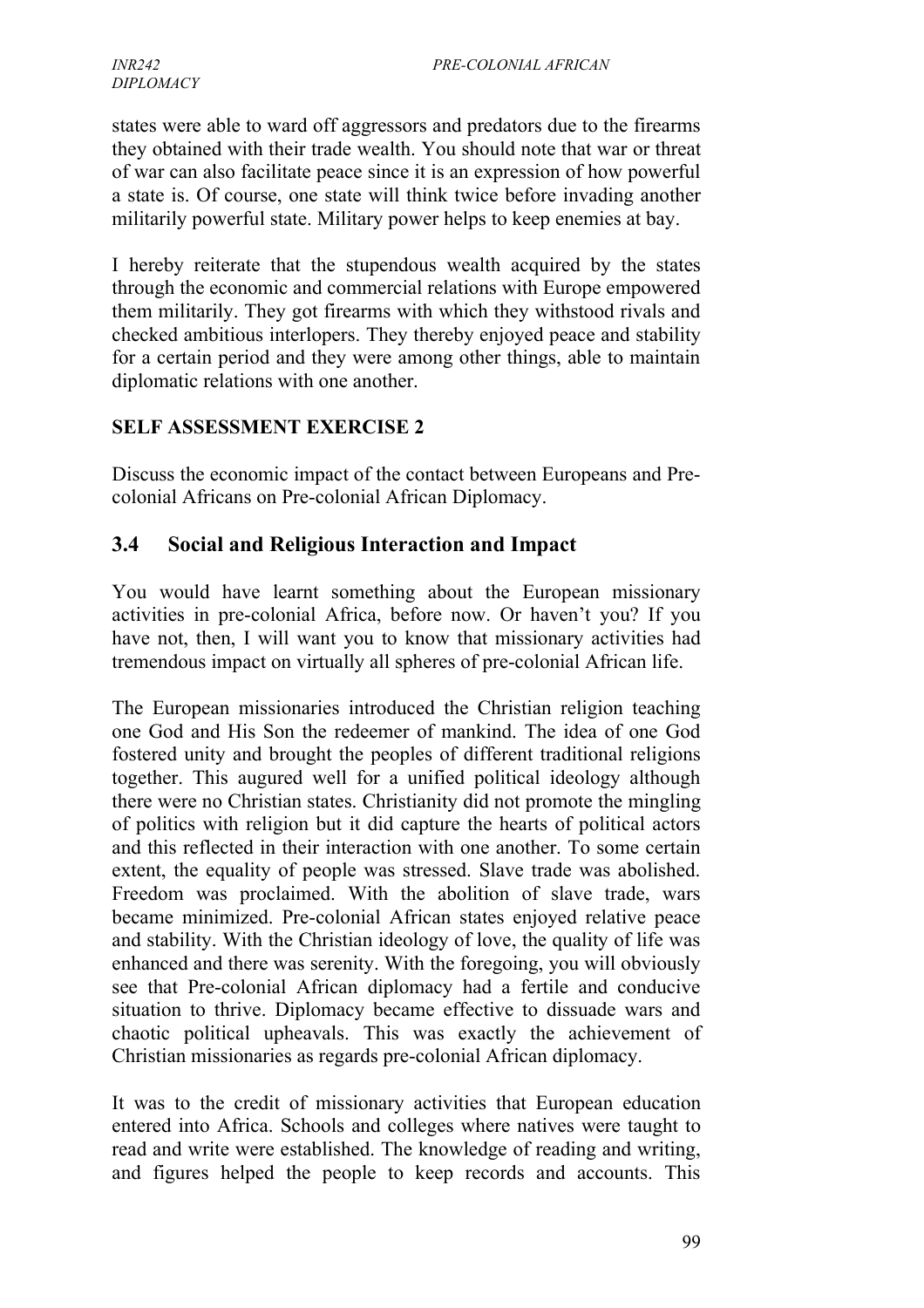brought about the knowledge of law and the maintenance of formal diplomatic relations between states.

There was also the emergence of Afro-Europeans who were freed slaves. These came back with the knowledge of the outside world and these they successfully taught the natives. They influenced political ideologies. They, coupled with the education attained by the African elites, promoted nationalists' struggles.

The English language became widely used in Africa. Or rather European languages like the French, Portuguese, Italian and German, to mention a few became lingua franca. This united African states and removed language barrier. This was effective in the promotion of precolonial African diplomacy. What would you have expected? One political ideology, a common religion, one unifying language will of course makes diplomatic relations very easy to conduct and this it did. The Europeans even went as far as renaming states like Gold Coast, Syra Loa (Sierra Leone), The Wild mountains etc. for easy identification. This is a further extent to which the Europeans attempted to weld the states together. Of course this eventually made colonization very easy and the Europeans' success in lumping diverse states together for easy imperial administration.

Another impact is that of technology. The Europeans brought the printing press. There was easy accessibility to news and information dissemination. Communication became easy even though it was regulated to favour the imperialistic fervour. Foreign news became handy and it filtered easily into the African region. With the aid of wellread elites, the conduct of international relations became less cumbersome. Letters were exchanged and newsletters made the world seemed smaller and easier to transcend. In fact, the European era in precolonial Africa could be called the beginning of the world becoming a global village. It made contact easy among states and less attention was given to rumour and fantastic tales about other lands. Real facts began to emerge.

As you will realize, this helped in no small measure with the easy conduct of diplomacy in the latter period of pre-colonial Africa.

## **SELF ASSESSMENT EXERCISE 3**

- 1. State the ways in which European Missionary activities contributed to the development of pre-colonial Africa.
- 2. Deduce how the missionary activities impact on pre-colonial African Diplomacy.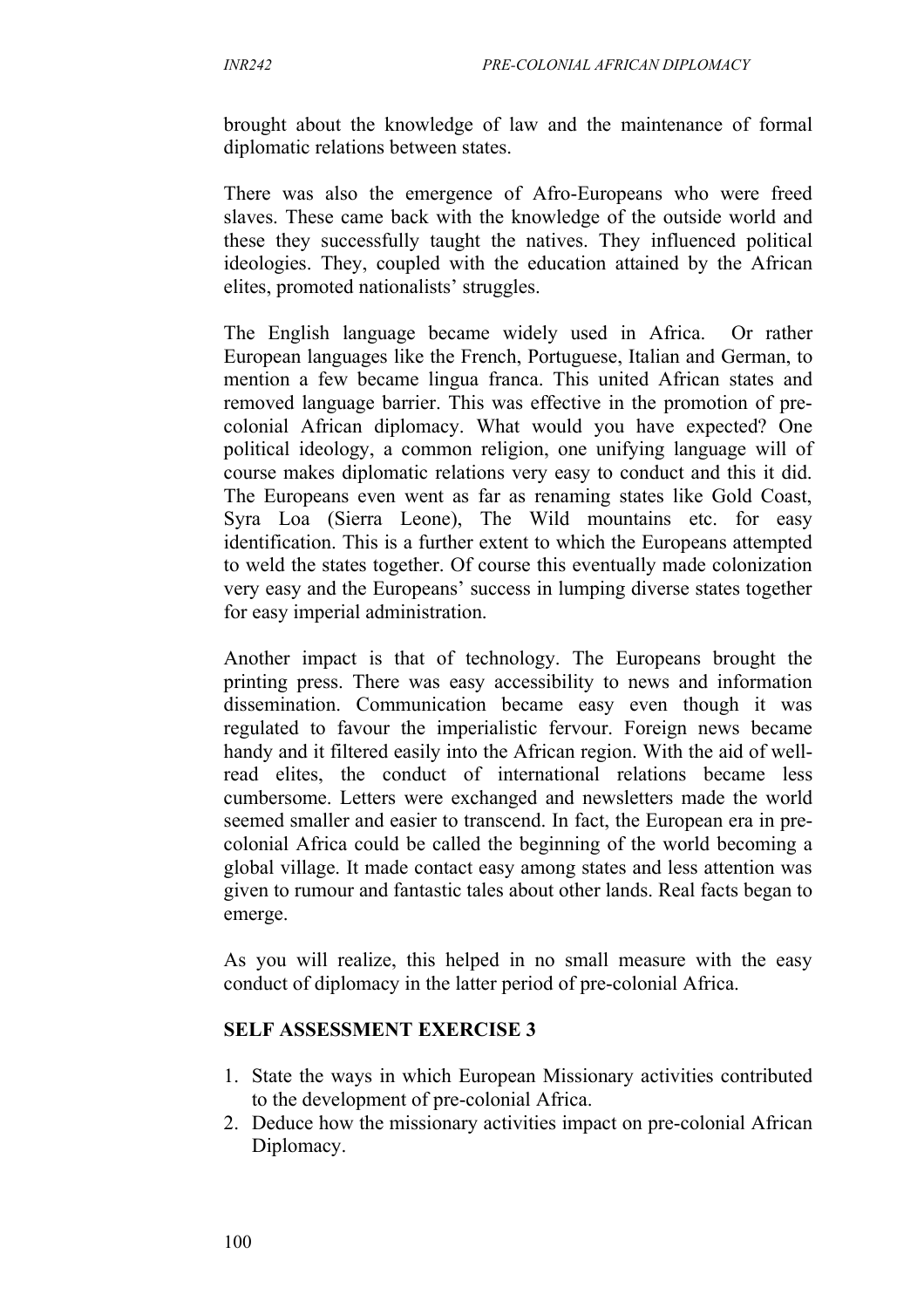# **4.0 CONCLUSION**

So far, we have been able to discuss the influence of European interaction with pre-colonial African in this unit. We discover that, the impact had political, economic, social, religious, cultural and technological consequences. Just like its Islamic or Arabic counterpart, Europe was an external influence that had a tremendous bearing on the conduct of pre-colonial African affairs, most especially, its international relations.

## **5.0 SUMMARY**

In this unit, we can obviously see how Europeans like the Arabs influenced Pre-colonial Africa. Politically, they fostered a unified system of government on many pre-colonial African states. They contributed to the emergence of new pre-colonial African states in response to the trade that developed between Europe and pre-colonial Africa. Furthermore, the missionary activities led to the establishment of schools and the educated elite.

The abolition of slave trade brought about peace and stability because wars to capture slaves for economic purposes were no longer fashionable as new "legitimate" trade developed. The technology of the print media aided news dissemination and the world became considerably reduced to a global village. This led to easy communication and gathering of factual international news.

The contact between Europe and Pre-colonial Africa brought about economic prosperity and prosperous states emerged to compete in the international community. Trade cartels were formed to protect interests of international traders.

You should also see it as noteworthy, the fact that the freed slaves who later came back to Africa helped a lot in using their wealth of experience and contact to benefit their peoples in international affairs. They acted as interpreters and bridge between the outsiders and their peoples. Moreover the introduction of European languages, especially, English and French helped in no small measure to unite the various peoples. The lingua franca formed a common language to weld peoples together.

With all the foregoing, we can safely conclude that the Europeans impacted tremendously on pre-colonial African diplomacy. Or wouldn't you think so? Of course you would.

# **6.0 TUTOR-MARKED ASSIGNMENT**

1. Give a summary of European activities in pre-colonial Africa.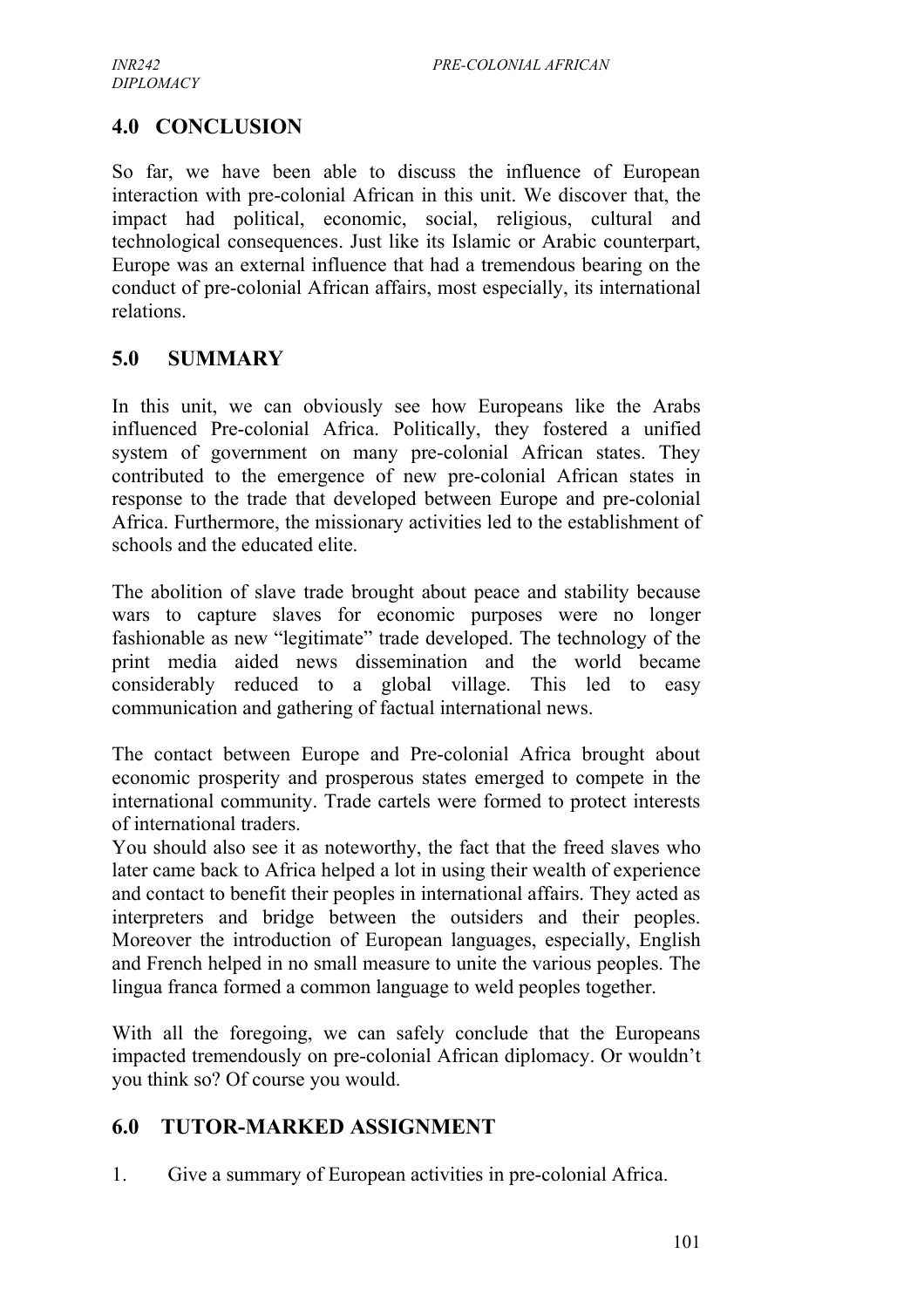2. Compare the influence of Europe and that of the Muslim Arabs on Pre-colonial African diplomacy.

### **7.0 REFERENCES/FURTHER READING**

Ajayi, J.F.A. (1965). *Christian Missions in Nigeria*, 1814-1891, London.

Bovill, B.W. (1965). *The Golden Trade of the Moors*. Oxford.

Cutin, P.D. (ed.). (1967). *Africa Remembered.* Winconsin and Ibadan.

Forde, D. and Kaberry, P.M. (1951). *West African Kingdoms in the Nineteenth Century*. London.

Oliver and Fage (1962). *A Short History of Africa*. London.

- Olanipekun, O. (1976). *A Textbook of African History*. Ibadan.
- Olatunbosun P.O. (1976). *History of West Africa*; A.D. 1000 to the Present Day. Ibadan: Heinemann.
- Omolewa M. (1978). *History of Europe*, 1789-1919. Ibadan: Aromolaran Publishing Company.

## **MODULE 4 NATURE, MANAGEMENT, METHODS AND PRACTICE OF PRE-COLONIAL AFRICAN DIPLOMACY**

- Unit 1 The Nature of Pre-colonial African Diplomacy
- Unit 2 The Management of Pre-colonial African Diplomacy
- Unit 3 Means and Methods of Pre-colonial African Diplomacy
- Unit 4 The Practice of Pre-colonial African Diplomacy

### **UNIT 1 THE NATURE OF PRE-COLONIAL AFRICAN DIPLOMACY**

### **CONTENTS**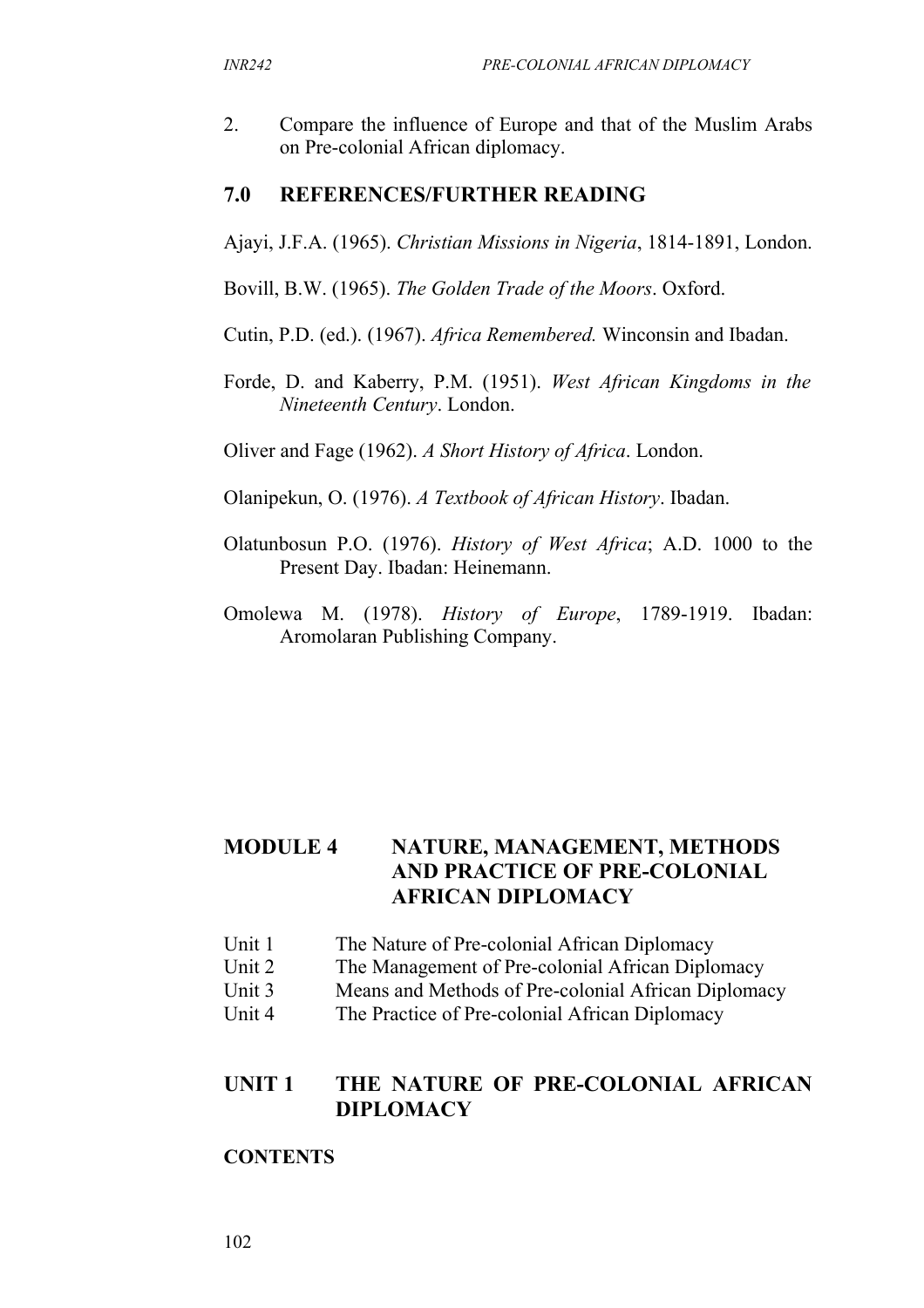- 1.0 Introduction
- 2.0 Objectives
- 3.0 Main Content
	- 3.1 The General Nature of Pre-Colonial African Diplomacy
	- 3.2 The Political Nature of Pre-Colonial African Diplomacy
	- 3.3 The Economic nature of Pre-Colonial African Diplomacy
	- 3.4 The Legal Nature of Pre-Colonial African Diplomacy
- 4.0 Conclusion
- 5.0 Summary
- 6.0 Tutor-Marked Assignment
- 7.0 References/Further Reading

## **1.0 INTRODUCTION**

In this unit, we are going to discuss the nature of Pre-colonial African diplomacy. We will attempt to determine the peculiarity of pre-colonial African diplomacy as distinct and at the same time comparable to diplomacy elsewhere during the same pre-colonial period.

In pursuance of this intention, we will see how politics, economics and customary law characterized Pre-colonial African diplomacy. The precolonial market and how it contributed to the emergence and management of pre-colonial African diplomacy will also be discussed.

# **2.0 OBJECTIVES**

At the end of this unit, you should be able to:

- discuss the general nature of pre-colonial African diplomacy
- assess the political nature of pre-colonial African diplomacy
- enumerate the economic nature of pre-colonial African diplomacy
- discuss the legal nature of pre-colonial African diplomacy
- determine whether pre-colonial African diplomacy was comparable to that of elsewhere
- examine pre-colonial African market and the conduct of Pre-colonial African diplomacy.

# **3.0 MAIN CONTENT**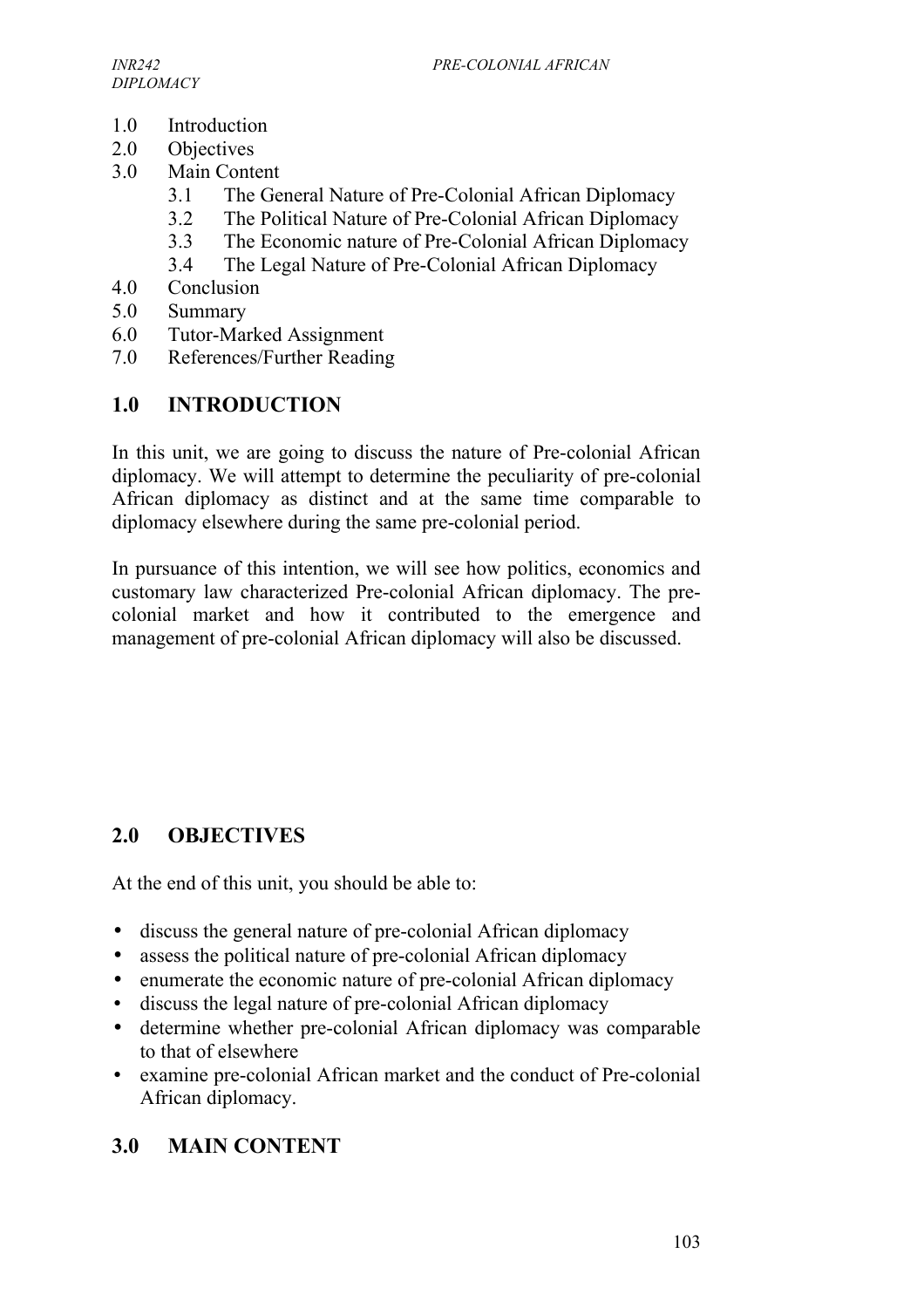## **3.1 The General Nature of Pre-colonial African Diplomacy**

When we talk about the nature of a thing, we are trying to determine the main features or characteristics of that thing. That is what makes the thing unique or distinguishable. The qualities possessed by that thing make it distinct. This is exactly what we are applying to pre-colonial African diplomacy here. As we had earlier on stated in this course, diplomacy or its parent discipline, international relations evolved in the scholarship of Western Europe. It is in line with the nature of European diplomacy that we also logically deduce that Africa also practiced diplomacy during the pre-colonial period. What evolved between African states during this period can best be described as diplomacy with its peculiar technicalities and practices.

It may be true to some certain extent that the technicalities of precolonial African diplomacy might not be so profound as to lead to complexity as that of West Europe. It might not be rigid or written. This only portrays the nature of pre-colonial African diplomacy as flexible and effective, responding in an ad-hoc manner to the dictates of the time.

You should note that, naturally, pre-colonial African diplomacy is a response to pre-colonial African politics, trade, customary law and other social contact among African indigenous settings. Robert Smith who agrees that what transpired between pre-colonial African states could be described as diplomacy has this to say, - "International relations in precolonial period were conducted in accordance with customary law, which exhibited broadly similar characteristics over a wide area. Trade and politics, linking the coast, the forest and the Savannah, led to the development of diplomacy in the more centrally-organised states". Smith states further, "Inter African embassies enjoyed a degree of

prestige and immunity comparable to that which protected European diplomacy, and a widely accepted protocol regulated negotiations. Treaties were concluded solemnly and sanctions were provided for their observance".

Robert Smith hereby summarizes the nature of pre-colonial African diplomacy. Of course, diplomacy elsewhere, especially in Europe also started in an ad-hoc manner. The systematic and calculated study and practice of international relations really had a proper consideration in the early twentieth century after the world wars. Nonetheless, diplomatic practice had been in existence – albeit in response to political and economic circumstances as early as the existence of man's relation with man.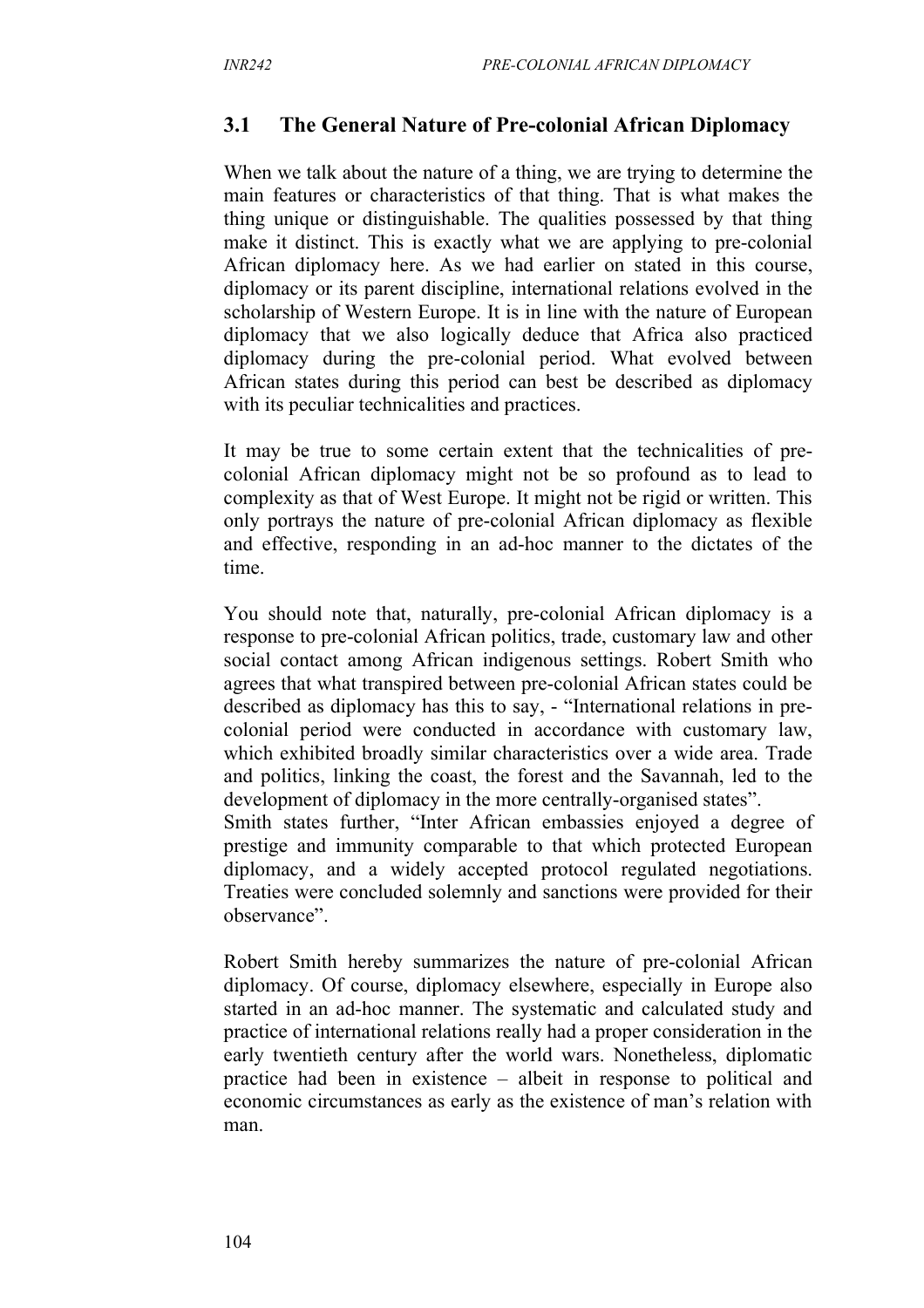The means and methods employed in the practice of pre-colonial African diplomacy also enhance its uniqueness but it is arguable that these means and methods compared favourably with elsewhere during the same period. This we shall see in our subsequent discussions.

## **3.2 The Political Nature of Pre-Colonial African Diplomacy**

You should be considerably aware by now that pre-colonial African diplomacy had a profound political undertone. The existence of stable, centrally-organised and militarily-powerful Pre-colonial African states inevitably called for diplomatic relations. I have continuously stated that no state can ever operate as an Island – most especially, an economically viable one. As the saying goes, a city situated on a mountain cannot be hidden. A centrally-organised state maintained diplomatic relations with others in pre-colonial Africa. Naturally, the evolution of large Empires cutting across North Africa to West Africa and by extension East and South Africa facilitated the practice of diplomacy in a peculiar African way. Historically, the administrative structure of these Empires seemed to have similar characteristics.

For instance, Ghana, Mali and Shongai Empires had political structures that were sustained by the wealth realized by trade with North Africa and the outside world. Most of pre-colonial Islamic states were also influenced by the same source and so also most pre-colonial coastal states were influenced by contact with Europe. With the foregoing fact, it is certain that virtually almost all the pre-colonial states exhibit the same political traits which made diplomatic relations with one another easy. What we ought now to determine is whether the relationship was formal and official as to be seen as diplomatic.

Of course, it was formal and official because certain procedures regulated diplomatic relations. This area we will discuss elaborately when we come to the legal nature of pre-colonial African diplomacy.

The political nature of pre-colonial African diplomacy is aptly captured by Graham W. Irwin below:

• In Africa, during the pre-colonial period, several groups of states maintained relationships with one another in time of peace at an official level and on a more or less regular basis. Sometimes, the member states of these groups had once belonged to the same Empire, as was the case in parts of the Upper Niger, in Senegambia and in the interlacustrine region of east Africa. Sometimes, their relationship was based on rivalry at a distance, as with Dahomey and Asante, sometimes on conquest, as with Dahomey and Oyo, and sometimes on common ancestry and traditions, as with the Yoruba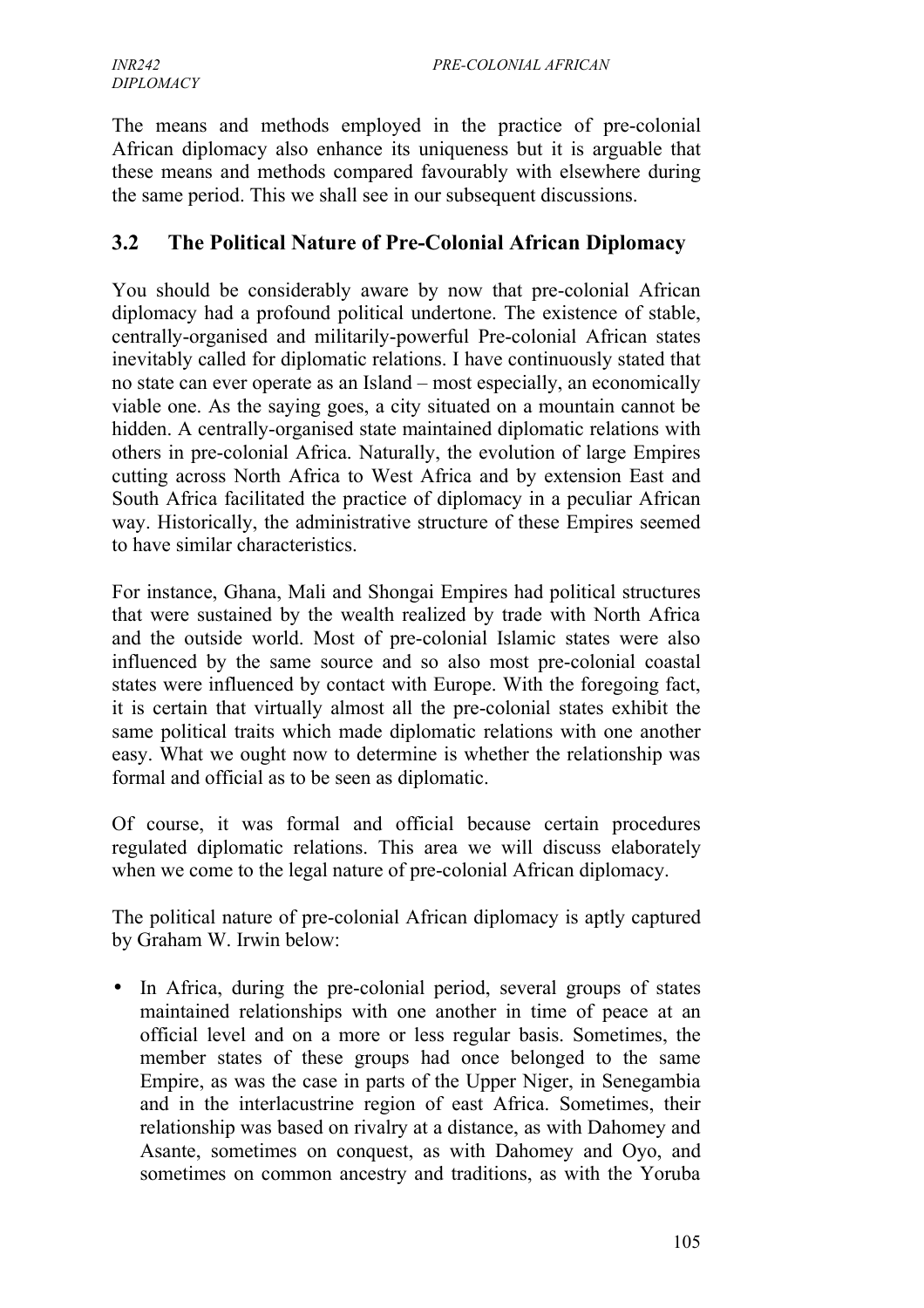and Mossi-Dagomba complex or the Lube-Lube states. But however, their mutual relationship originated, official contact between these states seems to have been maintained by methods and procedures which historians of the non-African world described as diplomatic.

Of course, Irwin strongly supports the view point of the "historians of non-African world" by asserting that the practices of these pre-colonial African states were main features of diplomacy anywhere in the world. He buttresses this point by stressing that if truly according to one wellknown definition, diplomacy is the conduct of business between states by peaceful means, and then pre-colonial Africa was no stranger to diplomacy.

Igboland, which had no centralized political system for example, was also an excellent model of practical pre-colonial African diplomacy. Igboland reached a near-perfection in the use of dialogue to settle disputes. Friendly communal gatherings were established to negotiate in inter-group affairs and mutual understanding was arrived at.

You will realize here that the political nature of pre-colonial African diplomacy was only peculiar to the political terrain it found itself. It was a political response to groupings within pre-colonial Africa itself and influence from the outside world.

### **SELF ASSESSMENT EXERCISE 1**

Briefly discuss Graham Irwin's assertion on the political nature of precolonial African diplomacy.

## **3.3 The Economic Nature of Pre-Colonial African Diplomacy**

You would have realized by now that the major determinant in a relationship between organised states is the interest each state wants to protect. In contemporary international relations, it is called "National Interest". Of course, each state in an international setting has an interest it is pursuing. This eventually brings about competing interests and this may lead to conflict or war unless it is managed diplomatically. We hope to come to this under the management of pre-colonial African diplomacy in the next unit.

What however concerns us in this part of this unit is economic interest and how it informs the nature of pre-colonial African diplomacy.

More than any other thing, trade contact contributed to the emergence, strength and viability of pre-colonial African states. The great Empires of Ghana, Mali, Shongai, Kanem-Bornu, and the coastal states of Benin,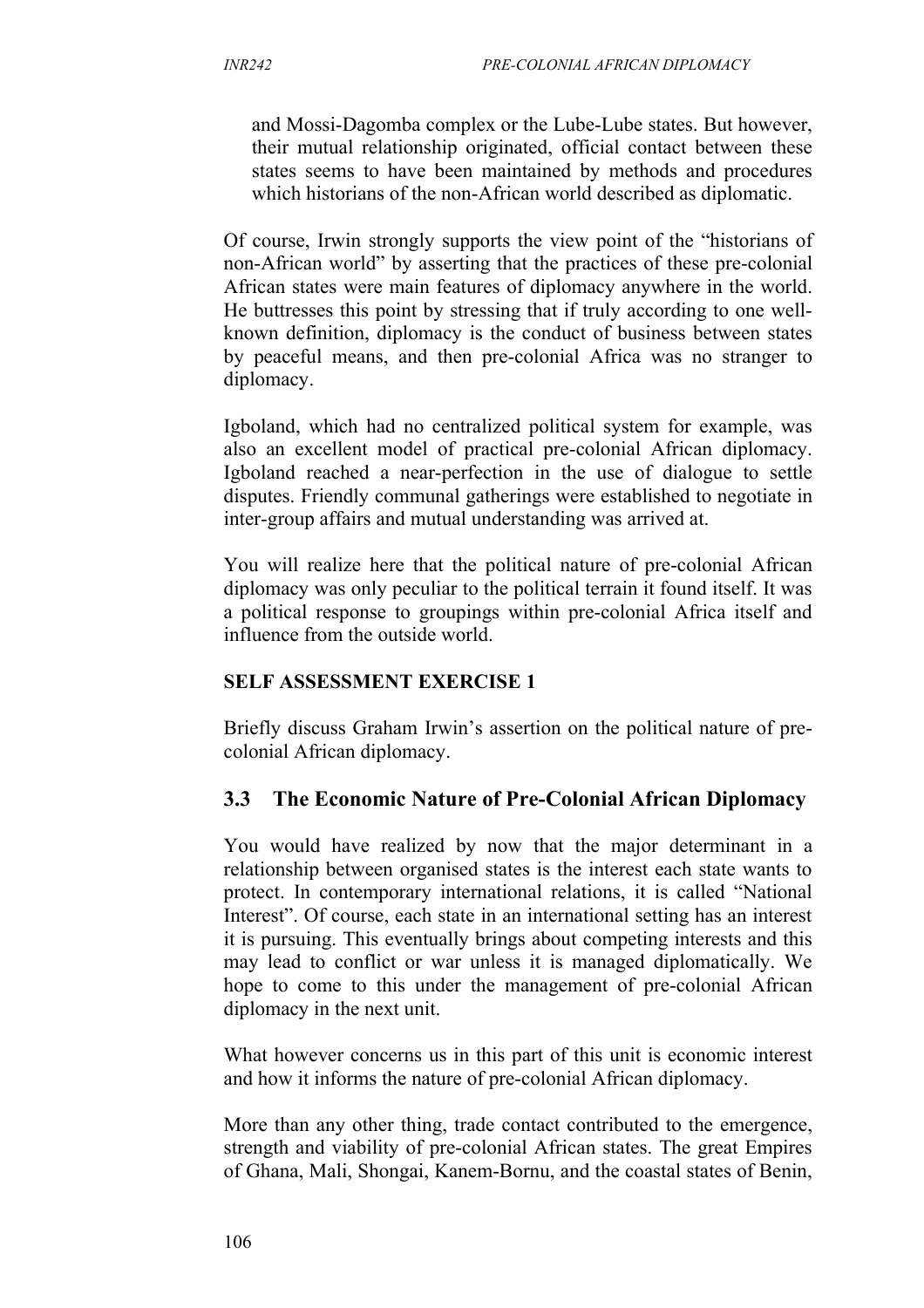Dahomey, Asante, Igbo, Efik, Ibibio and the East African states of Angola, Tanzania, Buganda – among many other pre-colonial African states were all sustained by wealth realized from trade contact within and without pre-colonial Africa.

I am sure you are already aware that trade in slaves, gold, ivory, pepper, salt, diamond and other precious commodities found in abundance in pre-colonial Africa attracted internal and external trade in pre-colonial Africa and this contributed immensely to the emergence of political structures and, inevitably, the emergence of pre-colonial African diplomacy. The intention to control the trade and the routes automatically contributed to rivalry and tension. Interests clashed and this led to shape the nature of pre-colonial African diplomacy.

For instance, Dahomey intensely rivaled Oyo. The Fante states rivaled Asante. The rivalry between Omani Arabs and Portugal in a bid to control the trade in East Africa also brought intense rivalry among East African states. The Niger Delta states each wanted to control the palmoil trade with the British. Earlier on before this, the bid to control the slave trade brought intense rivalry between hitherto Empires of the same ancestry. All these attendant tensions had to be resolved the Pre-colonial African way. If war was to be avoided, diplomacy remained the only option to reconcile the various competing interests and hence the emergence of pre-colonial African diplomacy.

I want you to note an important feature of pre-colonial African market and how it shaped the nature of pre-colonial Africa diplomacy. The markets of centrally-organised pre-colonial African states are prototypes of practical pre-colonial African diplomacy. The markets were often situated near the king's/ruler's or the emperor's palace. Apart from buying and selling, market places were a place of contact both for domestic and foreign relations. On market days, chiefs received envoys and settled both domestic and international disputes. Potential domestic and international crisis were argued away. As they bargained and negotiated for goods and commodities, so also they did for land and boundary disputes on market days in market places. The market was an ample opportunity for gathering of foreign envoys and diplomats, scholars and travellers. It was in the market that foreign news was easily gathered. Of course, the pre-colonial African market places really portrayed pre-colonial African diplomacy in practice.

We shall discuss this extensively later on in this course under the practice of pre-colonial African diplomacy.

### **SELF ASSESSMENT EXERCISE 2**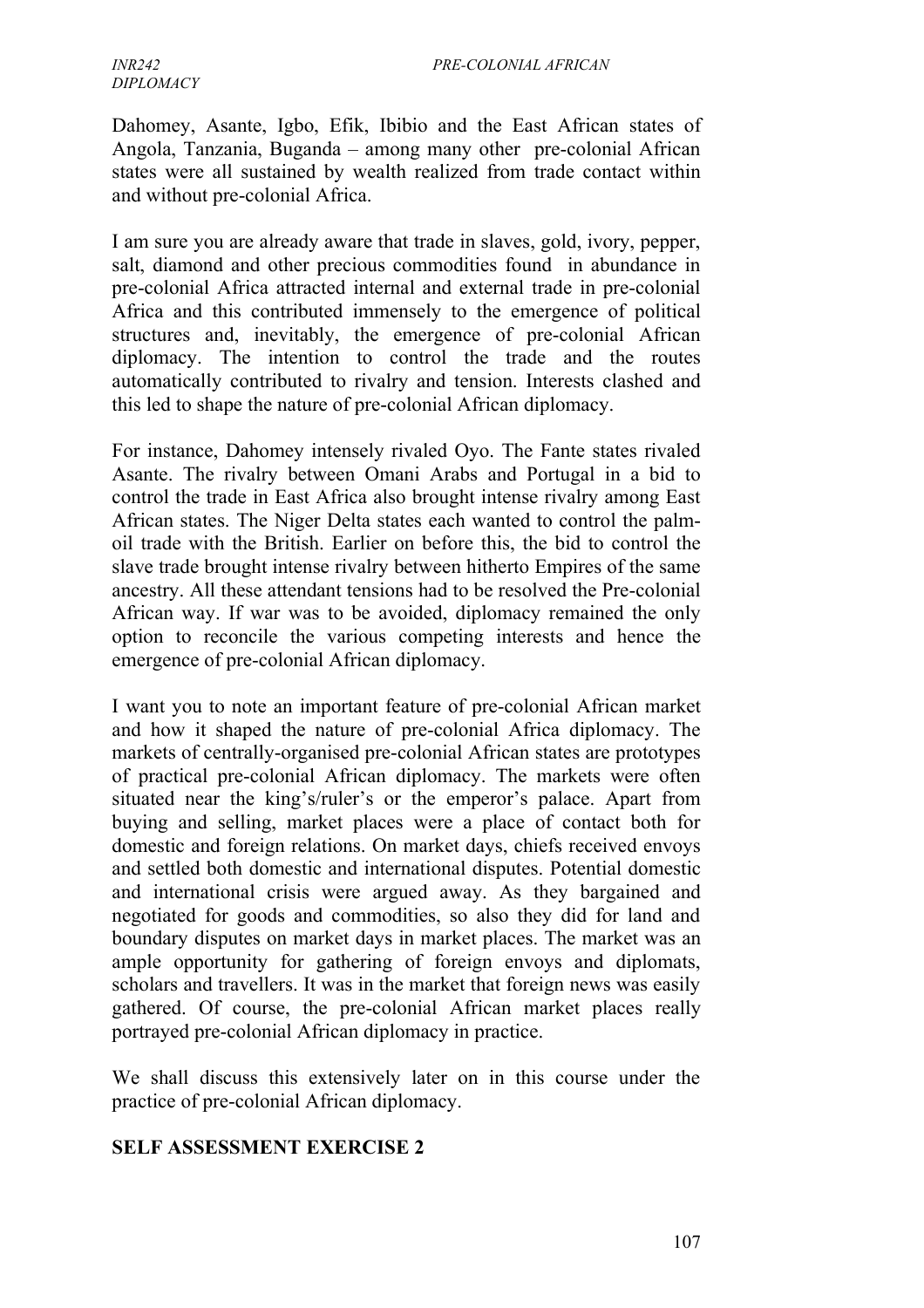- 1. Discuss how economic interest shaped pre-colonial African diplomacy
- 2. State how pre-colonial African market contributed to the practice of diplomacy in pre-colonial Africa.

## **3.4 The Legal Nature of Pre-Colonial African Diplomacy**

One distinct feature of pre-colonial African Diplomacy is the nature of its law. Before the influence of Islam and the emergence of Islamic law, customary law guarded pre-colonial African diplomacy. This customary law though unwritten, exhibited broadly similar characteristics over a wide area. You should remember that most of the pre-colonial African states belonged to the same ancestry and Empires. Almost the same customs guided and regulated their domestic affairs. These customs transcended politics over a very wide area and they were even transmitted to other polities that were not originally of the same ancestry.

Customary law is accepted by a community and domestic conduct is regulated by this law. In the case of tension and negotiation between communities on states outside the purview of a particular community, the application of the customary law becomes international law. Despite the unwritten nature of African customary law, the existing evidence of interstate relations during the pre-colonial period, gives credence to the existence of the application of international law. As you would have realized by now, guarding peace on one hand, and mitigating war on the other, stands of law, the body of rules, whether enacted or customary, which is accepted by a community. No community of man ever exists without a regulation. It is the nature of this regulation that shaped the relationship of pre-colonial African states vis-à-vis their diplomacy. You should note that treaties were solemnly concluded and there were sanctions against its non-observance.

Of course there may be argument to the effect that African customary law might not be so widespread as to be termed international law in Africa. I will however want you to note that in the absence of enacted written laws and yet to come Islamic laws then, African customary law was widespread enough to be termed so as to guide conduct of diplomatic affairs between the peoples of the same African region. The lapses of the customary law however enabled the overthrow of the law by Islamic law later on during the pre-colonial African period.

### **SELF ASSESSMENT EXERCISE 3**

Examine the legal nature of pre-colonial African diplomacy.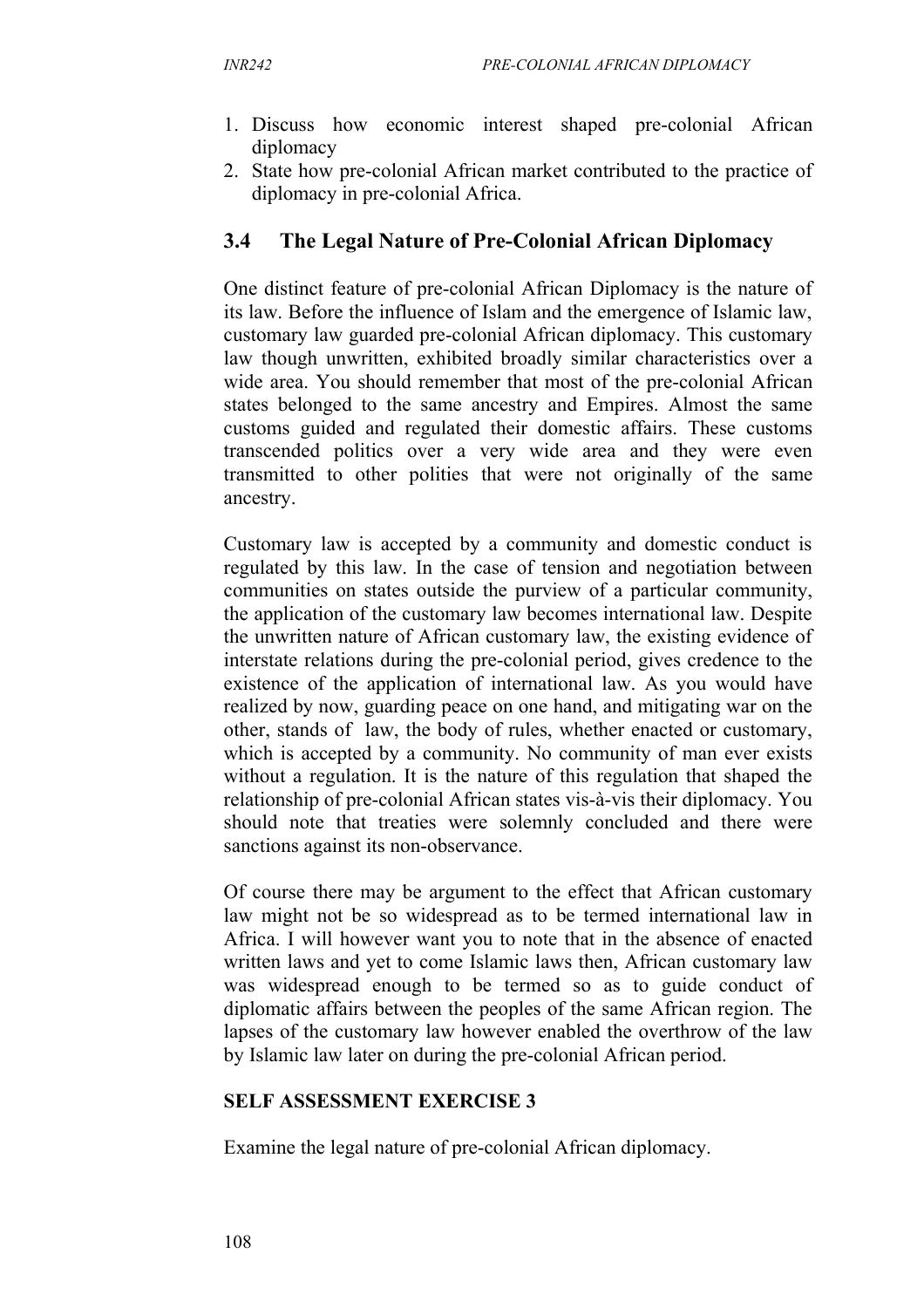# **4.0 CONCLUSION**

In this unit, we have discussed the nature of pre-colonial African diplomacy. We examine the political, economic and legal nature of precolonial African diplomacy to determine whether pre-colonial African diplomacy qualified for one when comparing it with diplomacy elsewhere during the same period. We however discover that what transpired in Africa during the pre-colonial African period qualified for diplomatic relations judging by the conduct of relations between various pre-colonial African states.

## **5.0 SUMMARY**

In this unit, we discover that the politics, trade contact and the law of pre-colonial African states contributed immensely to the type of diplomacy that evolved during the period.

The main features or characteristics that distinguish pre-colonial African diplomacy can thus be summarized as follows:

- The existence of centrally-organised and non-centralized Empires and states inevitably called for diplomatic ties during the pre-colonial African period. These states seemed to have similar administrative structures which enable easy diplomatic contact.
- The control for trade and the yearning for fabulous economic gains engendered great rivalry and competing interests which necessitated diplomacy for tension to be avoided.
- The market place in pre-colonial Africa served as a prototype of diplomatic conduct and it greatly influenced the practice and sustenance of pre-colonial African diplomacy.
- The customary nature of pre-colonial African law distinguished precolonial African diplomacy.

These and many more which we may not discuss here now, all characterized pre-colonial African diplomacy.

# **6.0 TUTOR-MARKED ASSIGNMENT**

- 1. Give a succinct appraisal of the nature of pre-colonial African diplomacy.
- 2. Determine what you would call the interest of states in pre-colonial African period.

# **7.0 REFERENCES/FURTHER READING**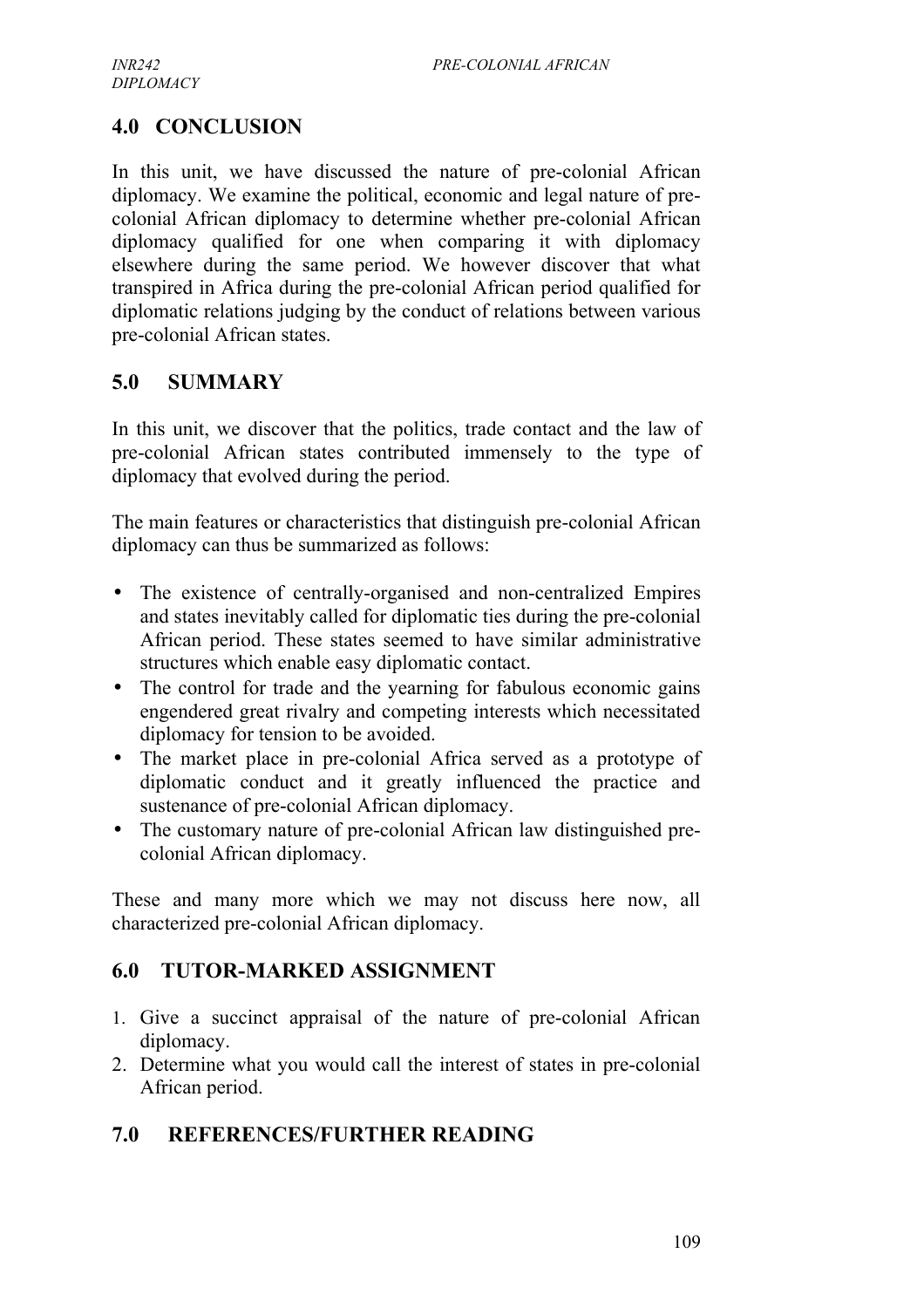- Smith, R. (1973). *Peace and Palavar: International Relations in Pre-Colonial Africa* in Journal of African History XIV 4 pp. 599-621.
- Ibid. (1976). *Warfare and Diplomacy in Pre-Colonial West Africa*. London.
- Irwin, G. (1957). "Pre-Colonial African Diplomacy: The Example of Ashante" in *The International Journal of African Historical Studies* Vo. 1 (19).
- Salow, E. (1973). "A Guide to Diplomatic Practice" in *Journal of African History* XIV 4.
- Apter, D. (1961). *The Political Kingdom in Uganda* Princeton: New Jersey.

Argyle, W.J. (1966). *The Fon of Dahomey*. London: Oxford.

- Cohen, Ronald (1967). *The Kanuri of Bornu*. New York.
- Olatunbosun P.O. (1976). *History of West Africa; A.D. 1000 to the Present Day*. Ibadan: Heinemann.

### **UNIT 2 MANAGEMENT OF PRE-COLONIAL AFRICAN DIPLOMACY**

#### **CONTENTS**

- 1.0 Introduction
- 2.0 Objectives
- 3.0 Main Content
	- 3.1 Management of Diplomacy
	- 3.2 The Political Management of Pre-Colonial African **Diplomacy**
	- 3.3 The Economic Management of Pre-Colonial African **Diplomacy**
	- 3.4 The Military Management of Pre-Colonial African **Diplomacy**
	- 3.5 The Legal Management of Pre-Colonial African **Diplomacy**
- 4.0 Conclusion
- 5.0 Summary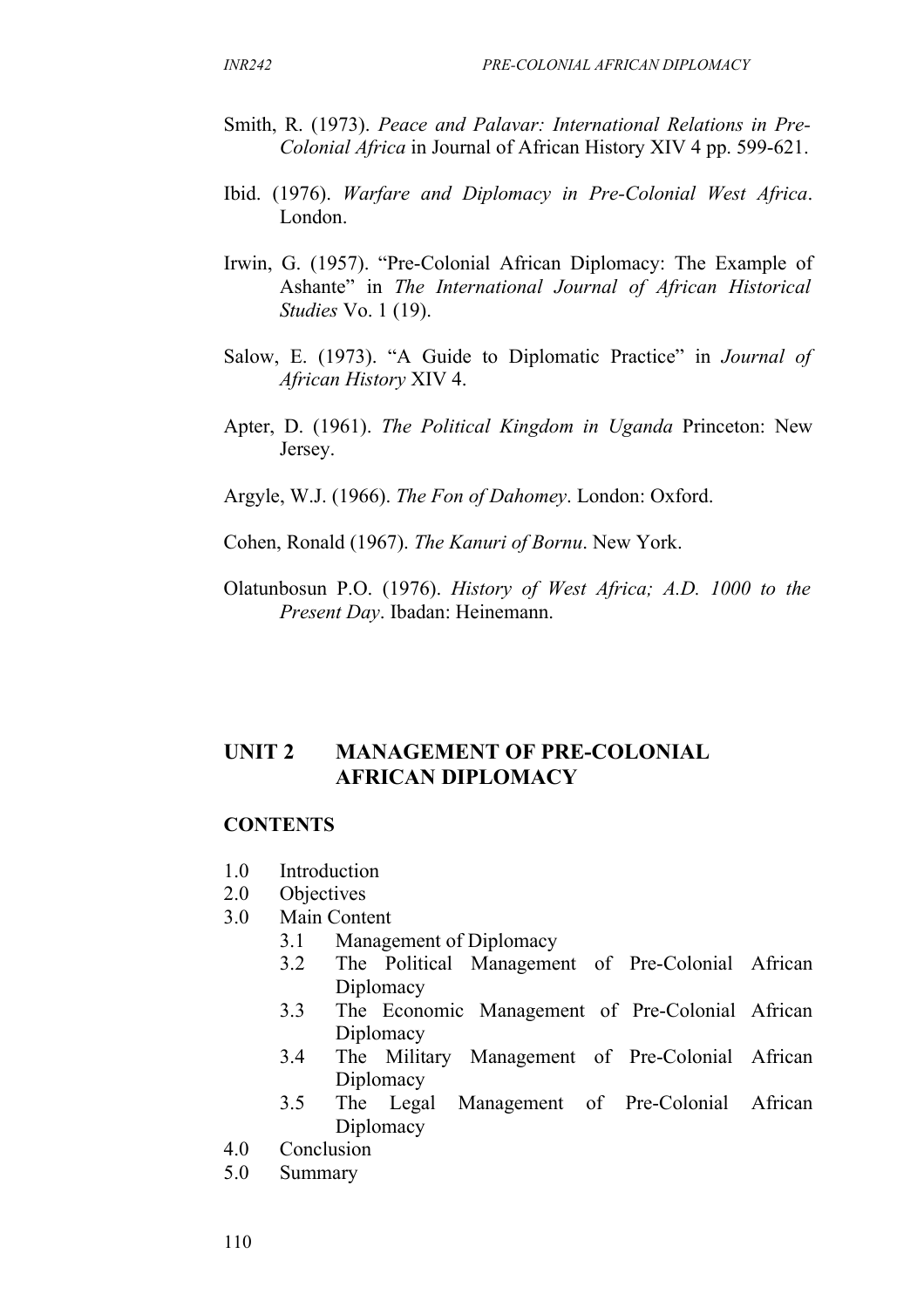- 6.0 Tutor-Marked Assignment
- 7.0 References/Further Reading

# **1.0 INTRODUCTION**

In this unit, we shall discuss the management of pre-colonial African diplomacy. We shall see how pre-colonial Africa managed its diplomacy through political, economic, military and legal means. How did precolonial Africa succeed in managing diplomacy despite the tense rivalry existing among the various pre-colonial African states? In spite of rabid mistrust and competing trade interest, how was there peace and stability enough for diplomacy to thrive?

All the foregoing questions we shall attempt to answer in the following discussion in this unit.

# **2.0 OBJECTIVES**

At the end of this unit, you should be able to:

- discuss the management of diplomacy in general
- state the political provisions of pre-colonial African states for diplomatic management
- examine the economic influence on the management of pre-colonial African diplomacy
- explain the management of pre-colonial African diplomacy.

# **3.0 MAIN CONTENT**

# **3.1 Management of Diplomacy**

One thing you should be certain of is that for any success to be achieved in any human endeavour, there should be good management. This assertion applies to diplomacy. It is quite true that diplomacy thrives in an atmosphere of peace and stability, and surely war or crisis is a failure of diplomacy. Nonetheless, for war to be avoided, sound management of diplomacy has to be adhered to.

War is the likely end-result of a broken down diplomatic relation. If diplomacy fails between two politically viable states, tension would surely follow and if care is not taken, there is the likelihood of an outbreak of hostility. Management of diplomacy on one hand largely informs the management of war on the other. How best do you think diplomacy can be managed? Of course, by trying as much as possible to dissuade and prevent wars, and propagate peace, understanding and stability among states.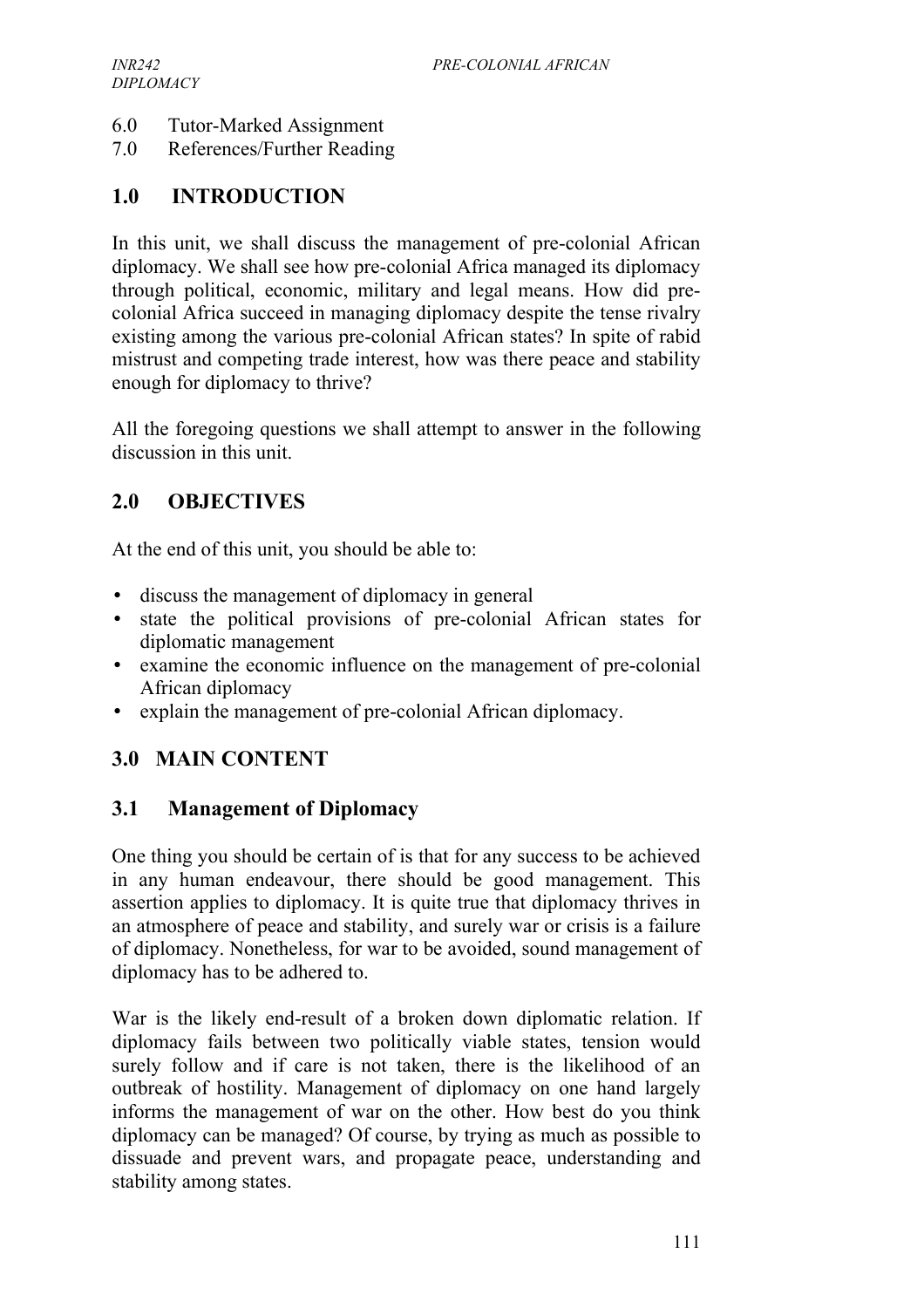War was a common phenomenon during the pre-colonial African period. The outcome of war was unpredictable. It disrupted peace and brought destruction and woes. Structures were brought down and hitherto prosperous states became ruins. Arthur Marwick in his work, "the consequences of War" opines that war is a destructive force interrupting the normal course of human progress and civilization.

We shall view the management of Pre-colonial African diplomacy from various angles; political, historical, military, customary and economic. I advise you to read extensively about war and its effect on human progress and civilization in *Peace and War: A Theory of International Relation* by Aron R.

## **3.2 The Political Management of Pre-Colonial African Diplomacy**

Surely, you are by now familiar with the political set-up of major precolonial African states. The great Empires of Ghana, Mali and Shongai, the states of Ashante, Dahomey, Borno and the Delta states, the East and South African states and the major states in North Africa, all had political structures that made provision for the practice of international relations. Structures were put in place to facilitate the sound management of diplomacy among the pre-colonial African states even in the non-centralized states of Igboland and such others.

Ghana Empire for instance had a separate quarter for foreigners in its administration of state affairs. Special officials were put in charge of foreign affairs and these officials had attributes and qualities that made them suitable for international affairs.

Mali and Shongai Empires ensured that the officials in charge of foreign affairs were well learned, widely- traveled and greatly experienced. With the introduction of Islam, these Empires made use of Islamic scholars as envoys, ambassadors and representatives of states in other foreign states. We shall discuss this in more detail when we come to the "Attributes of Envoys" later on in this course. Mali and Shongai rulers and eminent people maintained sound diplomatic relations with the outside world by going on pilgrimages and attracting foreigners into their Empires. Embassies were built abroad for their citizens.

Kanem-Borno, on its own part, also made provision for foreigners in the Empire and maintained intermittent diplomatic relations with North Africa and the outside world. A notable ruler, Mai Idiris Aloma built inns in foreign lands like Cairo, procured firearms from North Africa, encouraged Arabic language to foster oneness and unity, and introduced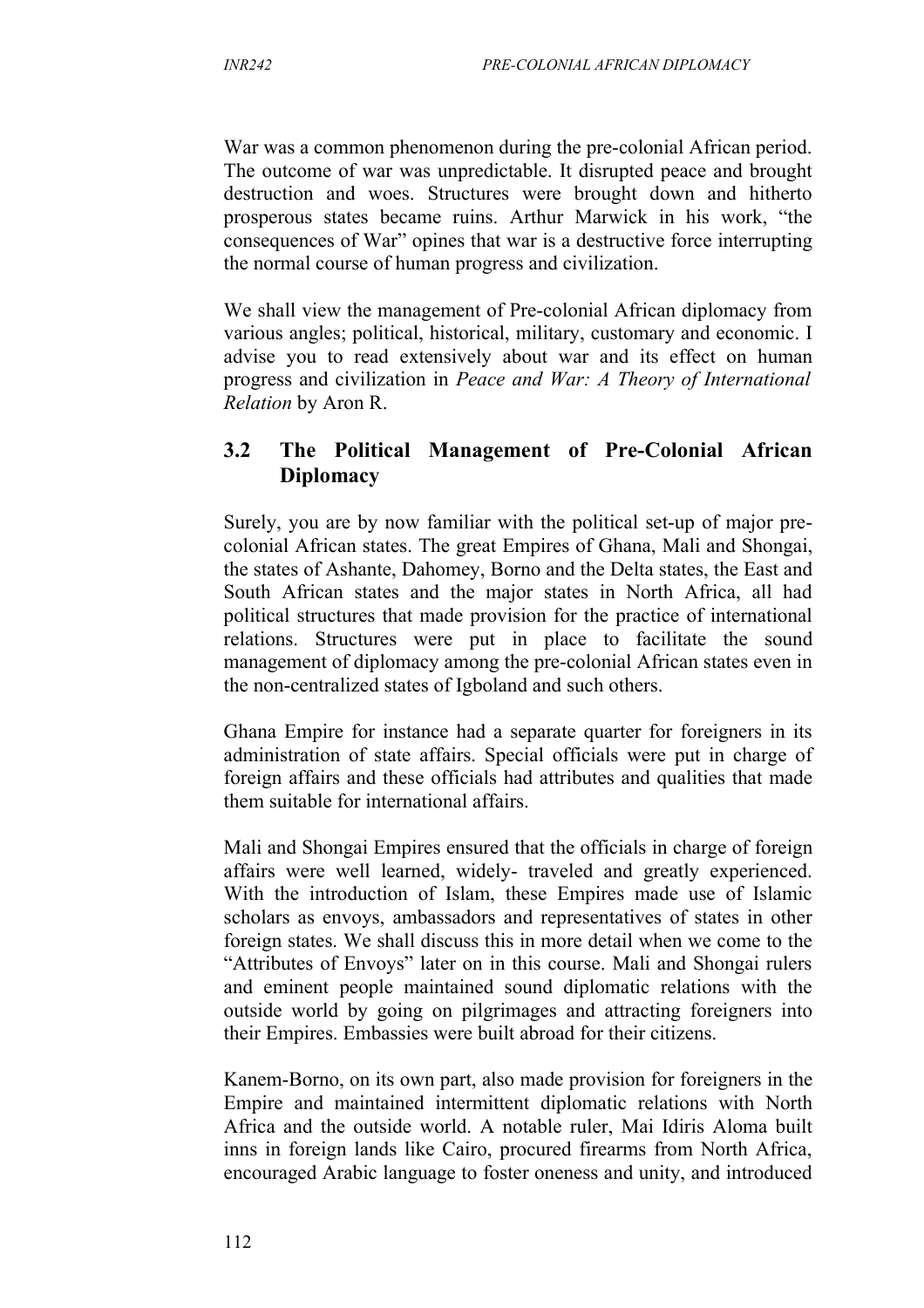learning, arts and culture which embraced peoples from diverse background and merged them together.

The East African states of Namibia, Angola, Buganda, Tanzania and the rest maintained diplomatic relations with one another and the outside world. The Portuguese and Arabic Omani influence in this region enabled a unification of the states with the use of English or Arabic language as unifying lingua franca for easy communication, dialogue and negotiation. Learned scholars acted as mediators in trade and boundary disputes. This enabled the arguing away of potential crisis. Igboland which had a non-centralized political structure made use of eminent people in the egalitarian society to manage diplomatic relations. These men were title-holders who aspired to their eminent positions by merit.

From the foregoing, you can reasonably argue that pre-colonial African states, kingdoms and Empires made political provision for international affairs among themselves and with the outside world. This of course, forestalled wars and allowed for peace, stability and progress. This was a proof of sound diplomatic management.

## **SELF ASSESSMENT EXERCISE 1**

Discuss the political provision for diplomatic management in precolonial Africa.

## **3.3 Economic Management of Pre-Colonial African Diplomacy**

As I have often repeatedly pointed out to you, the emergence of prosperous and stable pre-colonial African states was anchored on commercial relations and trade contact more than any other factor. Internal and external trade brought immense wealth to pre-colonial African states and, inevitably, diplomacy developed.

The exchange system first brought about idea of comparative advantage in international and diplomatic relations. Simply put, the idea of comparative advantage suggested that a particular state which had an edge over others in the possession and production of particular goods should concentrate on this and exchange these goods with others. Thus, some Empires exchanged their gold, ivory, diamonds and other mineral resources with salt, food crops, palm oil and other edible goods which they lacked. By this system, no state, no matter how prosperous could act in isolation of others. They all depended on one another to thrive. This by extension led to international interdependence between precolonial African states and the outside world of the Europeans, the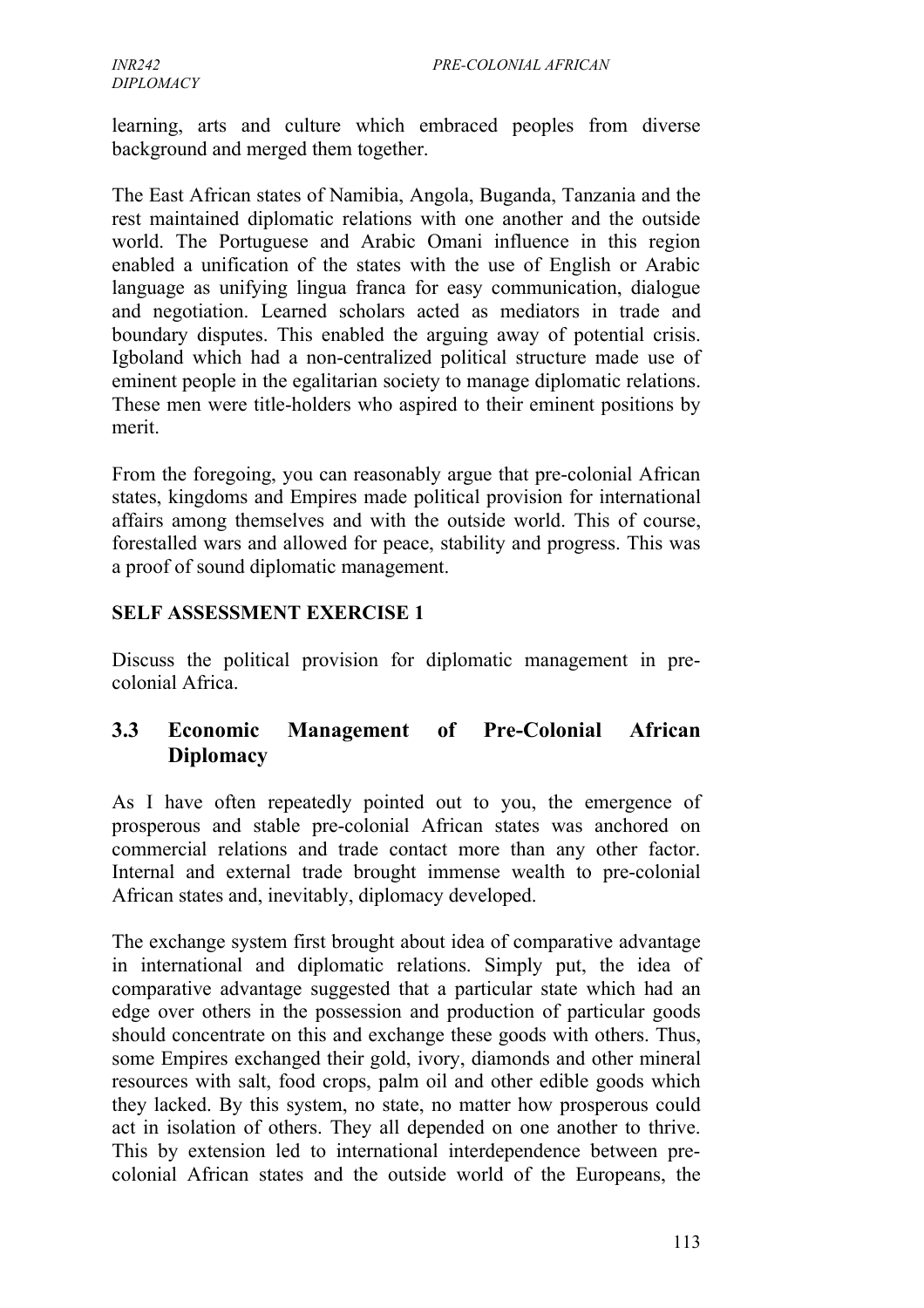Asians and the Arabs. Slaves, gold-dust, palm-oil, salt, mineral resources, ivory and other food items from pre-colonial Africa exchanged for firearms, glass, perfume, wine, lanterns, lamps and other fancy commodities from the outside world.

With the exchange system came the system of bargaining. The volume, quantity and quality of what exchanged for what, had to be determined, devoid of crisis. It is argued by scholars that Africa, especially precolonial Africa, had always been at the loser's end in bargaining. This was even so during the colonial period and now during the post-colonial period, Africa had always been a pawn in the hands of outsiders when it comes to bi-lateral or multi-literal decisions. However, to avoid digression from our main discussion, I suggest we focus on what transpired during the pre-colonial era.

Yes, it may be quite true that Africa danced to the tune of others when bargaining or negotiating for goods. We must have it in mind however that Africa had a surplus of the commodity they were exchanging. They were only using what they had in abundance to get what they did not have. If outsiders needed gold dust, ivory and diamond, why wouldn't they get it when pre-colonial Africans never knew what to do with them. They got the frivolous things which they cherished in return never minding the value once they were happy with them.

Of course, pre-colonial African states were good at bargaining both among one another and with the outside world. They knew how to get enough firearms for their military campaigns and how to get horses to reinforce their cavalries. No amount of gold or ivory or even slave could be too much in exchange for such ventures. Such was the idea of bargaining and negotiation during the pre-colonial era

The agreement or refusal of a particular state to trade with another also shaped the management of pre-colonial African diplomacy. For instance, the trade rivalry between Dahomey and Oyo, the Niger Delta states, the Ashante and the Fante states, the East and South African states all served to regulate the management of diplomacy during the pre-colonial era

On the other hand, the ready and stable trade pact between Kanem-Bornu of Mai Idris Aloma and the Hausa states facilitated a steady economic management of diplomatic relations between them. Of course, you should know that during the pre-colonial period. Trade management transformed to diplomatic management between African states and the outside world.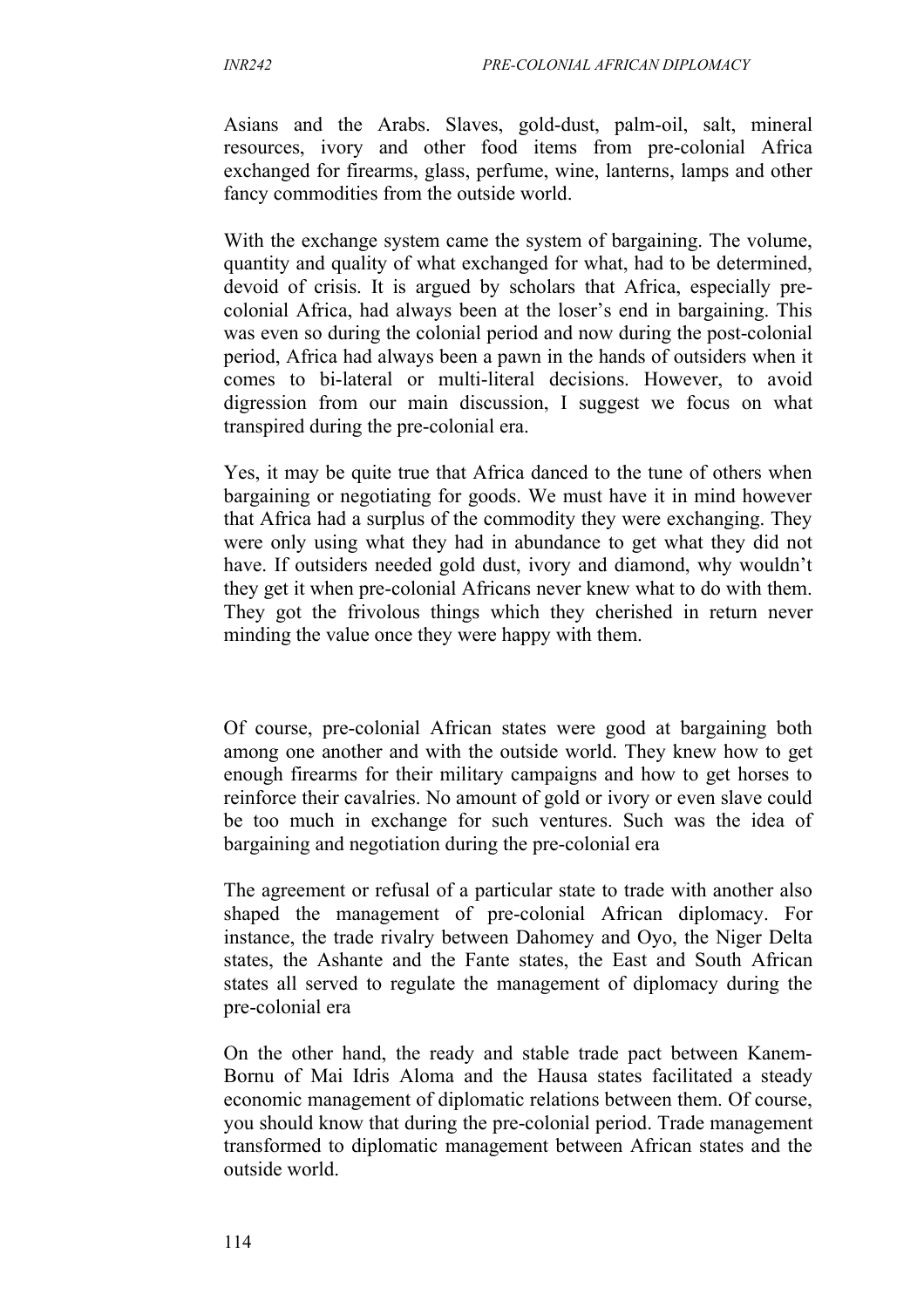### **SELF ASSESSMENT EXERCISE 2**

Elucidate the economic management of pre-colonial African Diplomacy.

## **3.4 The Military Management of Pre-Colonial African Diplomacy**

I will intimate you with a witty axiom which says "if you want peace, be prepared for war".

Military might, even though may be destructive, is also a guarantee for peace. You may wonder how paradoxical the world is. Yes, the world is full of paradoxes, my dear students. In international relations, there is what is called the "balance of power" or recently "the balance of terror". The medieval European states used to use this system to dissuade wars and foster peace. It guaranteed that no state was too powerful as to cause havoc to others.

In pre-colonial Africa, military power kept ambitious predators and trouble-shooters at bay. It is foolishness in international politics for a prosperous, viable state to be militarily powerless. Of course, it would be inviting invasion from rivals. For diplomacy to be managed, precolonial African states never ruled out the potentiality of military power. Ghana, Mali, Shongai, Kanem-Bornu, Zululand, Dahomey, Oyo, Ashante and other notable African states all had disciplined standing armies. This helped a lot in managing diplomacy during the pre-colonial period. Once, power was balanced between these states, there was less fear of attack and instability. You should note that in contemporary international politics, as long as the cold war lasted, there was no major war between U.S.S.R. and U.S.A. Both were militarily strong and though they were bitter rivals, no armed confrontation occurred between them. Of course, they fought wars by proxy – that is they gave military support to their cronies against one another.

Mai Idris Aloma of Kanem-Bornu always used this system of war by proxy. He would give tacit military support to a state that was fighting his rival but he himself or his state would not be involved in the war. Arguably, it is sure that states would easily identify with militarily powerful and economic viable states. Prosperous, mighty kingdoms would attract others and such states often dictate the management of diplomacy. Pre-colonial African states often used military threat to manage diplomatic ties while others, used trade sanctions or embargoes for diplomatic management.

### **SELF ASSESSMENT EXERCISE 3**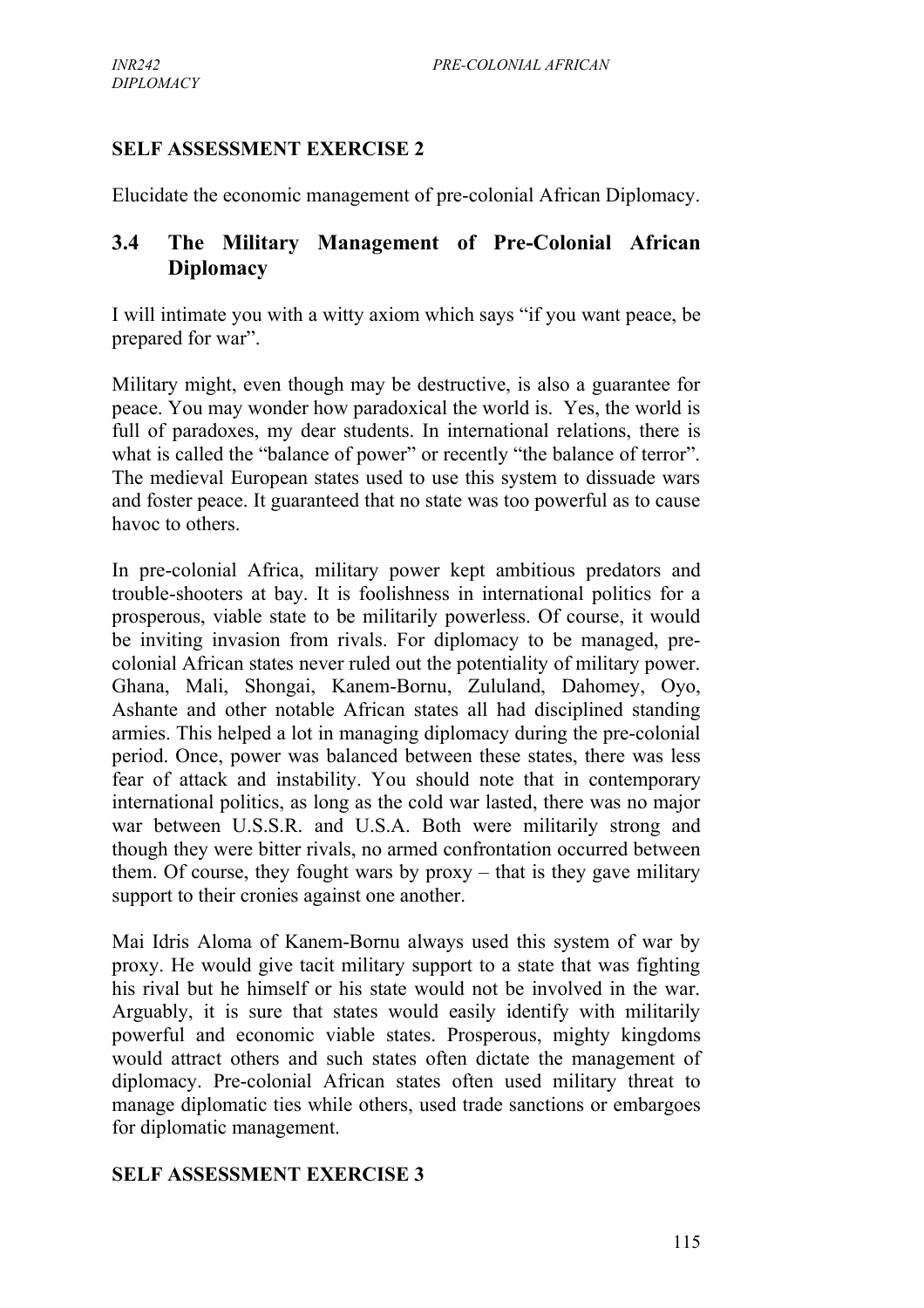Examine the use of military power in managing diplomacy during the pre-colonial period.

## **3.5 Legal Management of Pre-Colonial African Diplomacy**

In pre-colonial Africa, there were existence of rules and regulations guiding diplomatic relations. These rules and regulations were widely accepted over a wide area in the sub-regions of pre-colonial Africa. You should recall that most pre-colonial African states all had some kind of relationship one way or the other. They might belong to the same genealogical background or they might have belonged to the same Empire one time or the other. The customary laws, though unwritten, had similar codes of conduct which were familiar to most African peoples. These customary laws were used to manage pre-colonial African diplomacy.

There were laws guiding negotiations and bargaining. Envoys were to be respected representatives of their emperors, kings or rulers as the case might be. Message carriers and negotiators had to be respected and honoured. Various items were used as messages and these messages were clearly understood by the recipients. Of course, in some certain extremes, messengers were reported to be maltreated or even killed but this was always a gross violation of diplomatic management and more often than not, the erring extremist ruler was punished by others ganging up against him.

Sanctions were provided for the observance of international laws. The introduction of Islamic laws however made international laws more uniform and less complex. Most of these laws were adopted by Islamised pre-colonial African states and their written form made the legal management of pre-colonial African diplomacy easier and less cumbersome.

### **SELF ASSESSMENT EXERCISE 4**

State the reasons why African customary laws can be termed international law during the pre-colonial period.

### **4.0 CONCLUSION**

So far, we have been able to discuss the management of pre-colonial African diplomacy. We have seen how stable pre-colonial African states in a bid to prevent crisis harmonized political, economic, legal and military means to manage diplomacy among one another.

### **8.0 SUMMARY**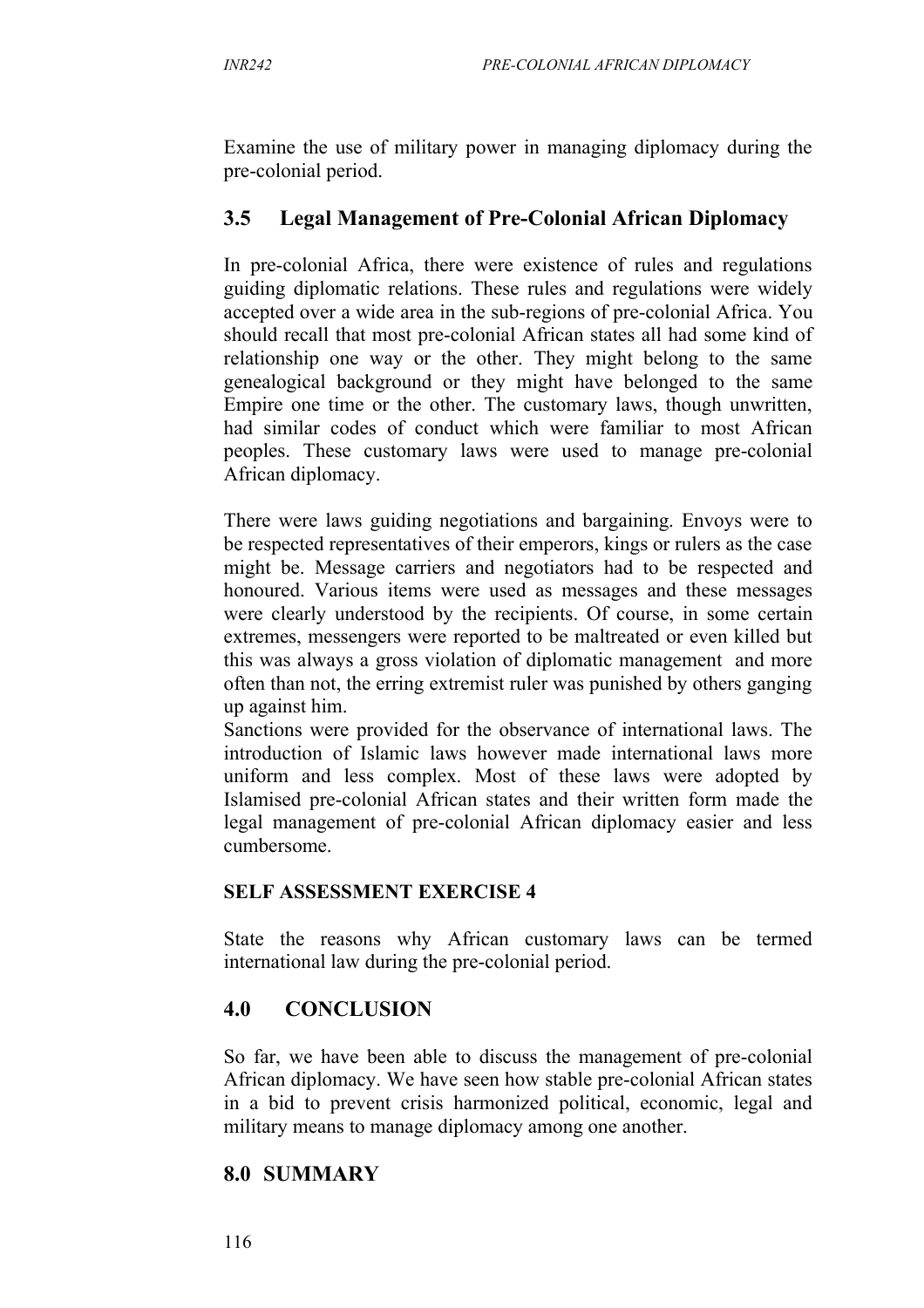By the time we come to the end of this unit, we have seen how precolonial African states managed their diplomacy devoid of tension and crisis. War, even though a common phenomenon was not desirable for diplomacy to thrive. In the midst of bitter trade rivalry and tense competition, we discover that, the effective employment of sound political and administrative structures enhanced the management of precolonial African diplomacy.

So also, pre-colonial African rulers made use of economic, legal and military means to manage diplomatic relations among one another. Customary laws were widely accepted and binding on pre-colonial actors and they could be termed international laws among one another in as much as they were binding on the actors.

### **6.0 TUTOR-MARKED ASSIGNMENT**

- 1. Appraise African customary laws and assess their acceptability as international law in pre-colonial Africa.
- 2. Critically examine the necessity of peace by the means of military threat during the pre-colonial African period.

## **7.0 REFERENCES/FURTHER READING**

- Aron, R. (1967). *Peace and War: A Theory of International Relations*. New York: Praeger p. 111.
- Apter, D. (1961). *The Political Kingdom in Uganda Princeton*: New Jersey.
- Argyle, W.J. (1966). *The Fon of Dahomey*. London: Oxford.
- Cohen, R. (1967). *The Kanuri of Bornu*. New York.
- Olatunbosun P.O. (1976). *History of West Africa;* A.D. 1000 to the Present Day. Ibadan: Heinemann.
- Salow, E. (1973). "*A Guide to Diplomatic Practice*" in Journal of African History XIV 4.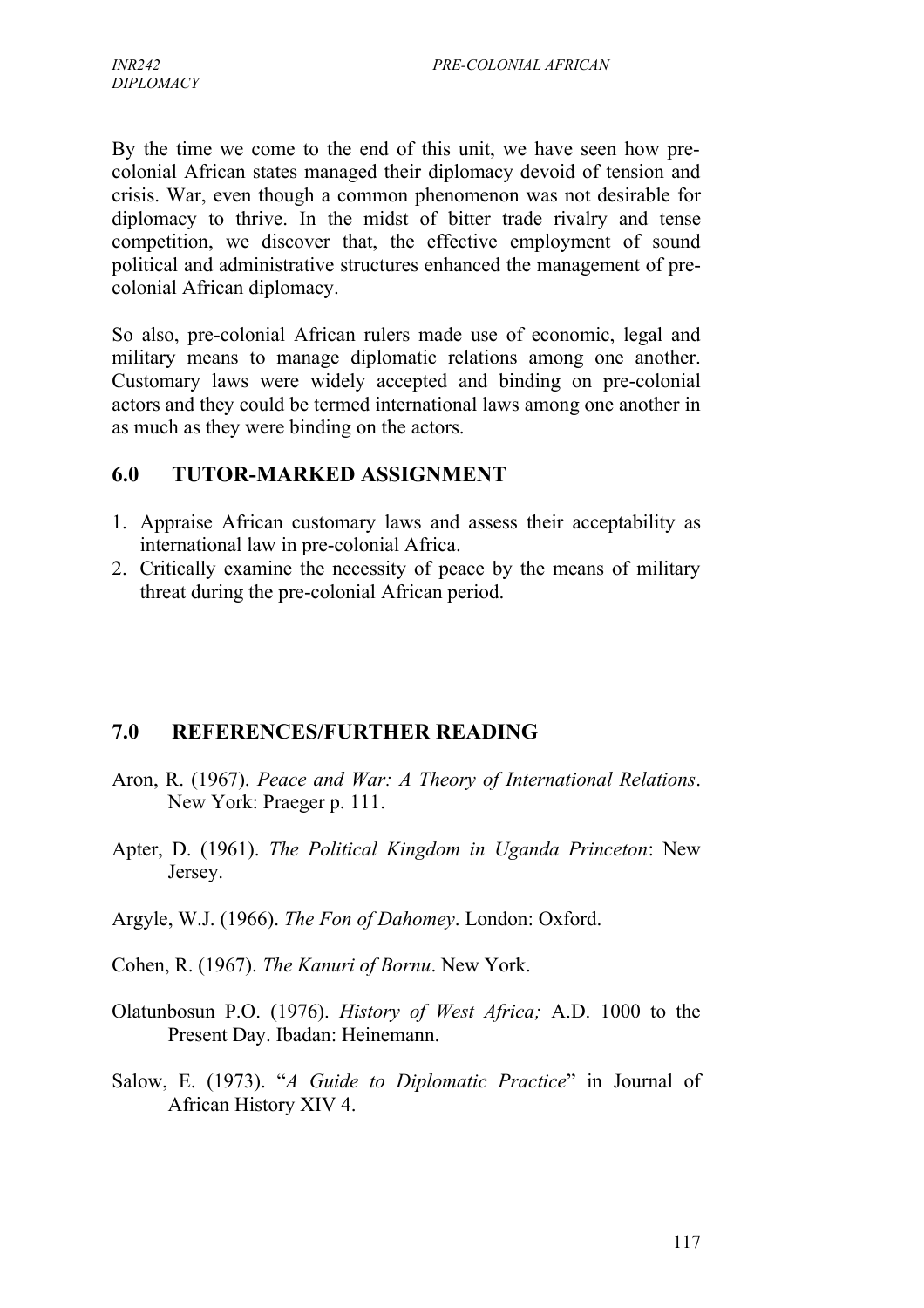- Smith, R. (1973). "*Peace and Palavar: International Relations in Pre-Colonial Africa*" in Journal of African History XIV 4 pp. 599-621.
- Ibid. (1976). *Warfare and Diplomacy in pre-Colonial West Africa*. London.
- Irwin, G. (1957). "*Pre-Colonial African Diplomacy: The Example of Ashante*" in The International Journal of African Historical Studies Vo. 1 (19).

## **UNIT 3 MEANS AND METHODS OF PRE-COLONIAL AFRICAN DIPLOMACY**

#### **CONTENTS**

- 1.0 Introduction
- 2.0 Objectives
- 3.0 Main Content
	- 3.1 The Conduct of Pre-Colonial African Diplomacy
	- 3.2 Negotiation
	- 3.3 Sending of Embassies
	- 3.4 Exchange of Presents and Gifts
	- 3.5 Use of Regular Courier Services
- 4.0 Conclusion
- 5.0 Summary
- 6.0 Tutor-Marked Assignment
- 7.0 References/Further Reading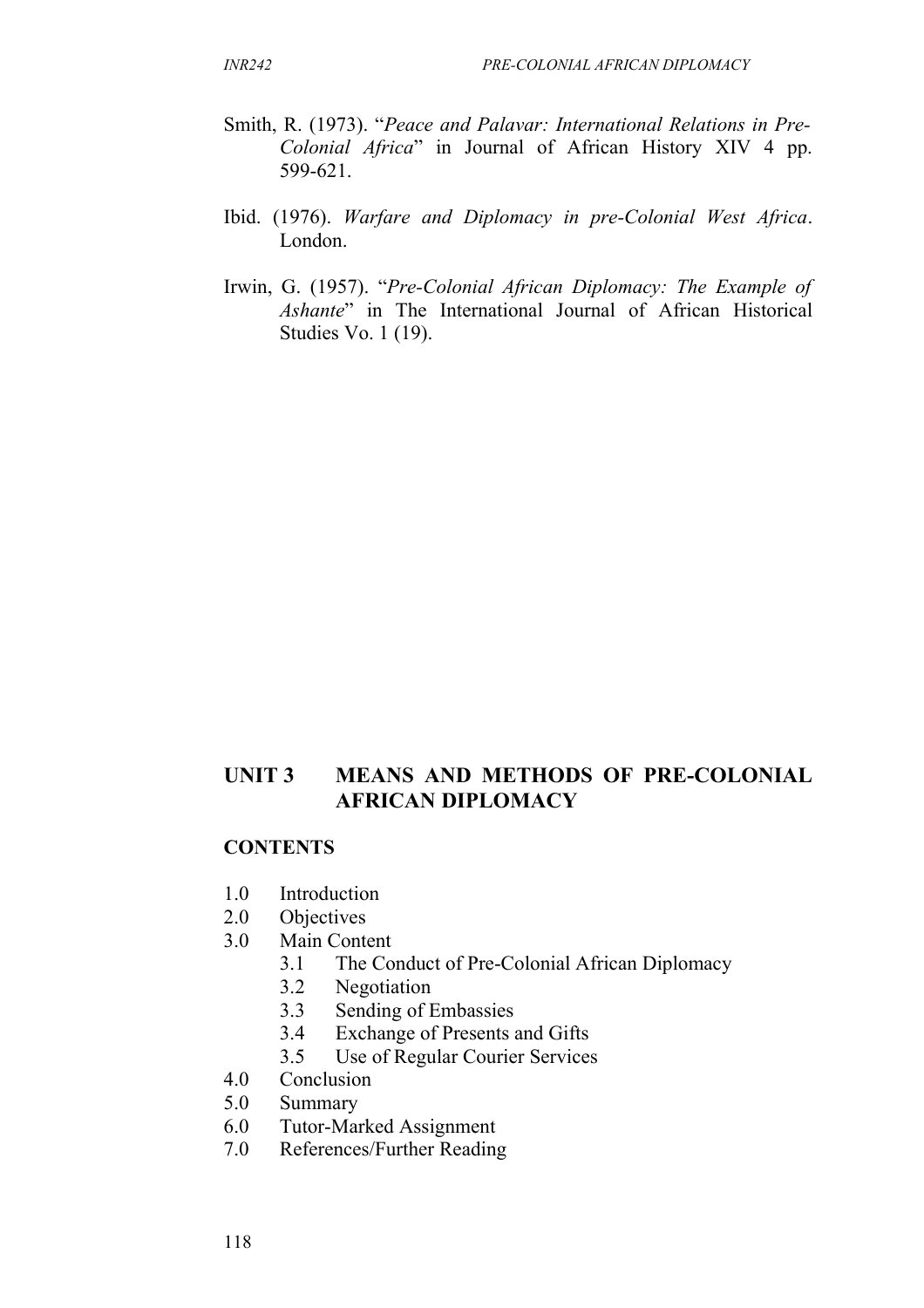# **1.0 INTRODUCTION**

In this unit, we are going to discuss the means and methods employed for the smooth running of pre-colonial African diplomacy. What really made pre-colonial African diplomacy comparable to diplomacy elsewhere during the pre-colonial period? Are the peculiarities of these methods universal enough for it to compare favourably with the conduct of diplomacy elsewhere? Of course, diplomacy all over employed negotiation, tact, bargaining, dialogue, compromise and threat. The use of courier services, establishment of embassies abroad, aids and exchange system to curry favour are all methods of diplomacy. We shall discuss here how all these afore-mentioned methods aptly described the operation of pre-colonial African diplomacy.

## **2.0 OBJECTIVES**

At the end of this unit, you should be able to:

- derive the means and method of pre-colonial African diplomacy
- define negotiation and assess how it impact on the conduct of precolonial African diplomacy
- explain how the sending of embassies aided pre-colonial African diplomacy
- analyse the involvement of the method of exchange of gifts and presents in pre-colonial African diplomacy
- describe the method of using courier services on a regular basis in pre-colonial African diplomacy.

# **3.0 MAIN CONTENT**

# **3.1 The Conduct of Pre-Colonial African Diplomacy**

I want you to know that for every conceived idea, there should be a means and method to carry it out practically. So also there is a means and method employed to carry out an effective and successful diplomatic relations during the pre-colonial period.

If, according to Sir Ernest Salow, "diplomacy is the idea of the conduct of business between states by peaceful means' then this idea can be achieved practically by putting sound methods, procedures and means into use. Pre-colonial Africa is no stranger to diplomacy, which of course you know by now. Sallow reinforces this fact when he agrees that "official contact (between pre-colonial African states) was maintained by methods and procedures which historians of the non-African world describe as diplomatic". Of course, Salow should know. He is one of the historians of the non-African world.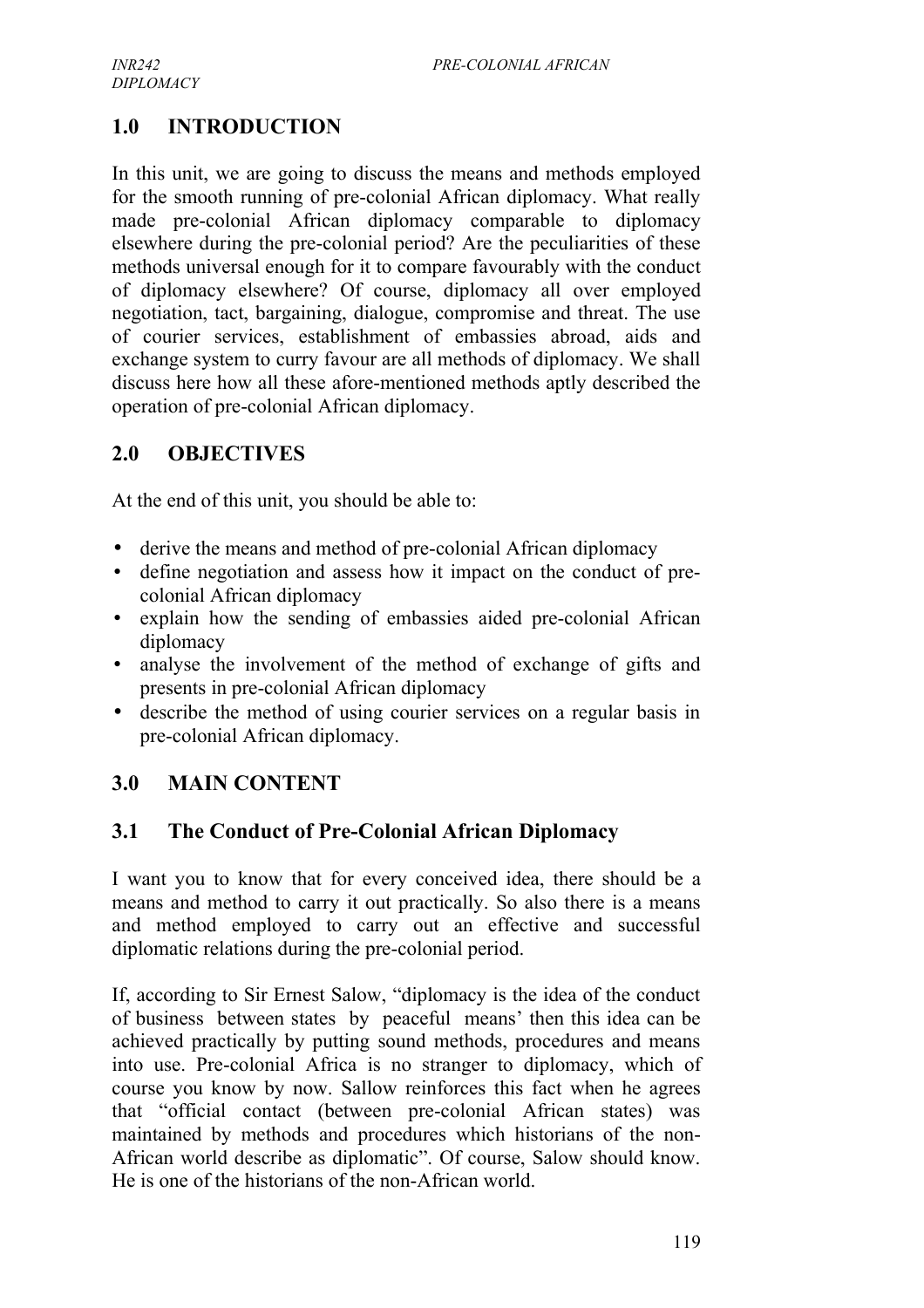What then are the methods, procedures and means by which pre-colonial African diplomacy was carried out? This we shall know in our subsequent discussion.

## **3.2 Negotiation**

One of the most handy method and means of pre-colonial African diplomacy was negotiation. Going by the dictionary meaning, negotiation is a formal discussion between people who are trying to reach an agreement.

A more scholarly definition relevant to diplomacy asserts that negotiation can be defined "as a process in which explicit proposals are made ostensibly for the purpose of arriving at an agreement or an exchange or to harmonize interests that are conflicting".

Of course, negotiation is a method used to avoid war or crises in settling disputes. It harmonizes conflicting interests and it is used to reach an agreement or for the purpose of exchange among states.

In pre-colonial Africa, politics and trade necessitated conflicting interests among states. The Ashante and the Fante states longed to control the trade with the Europeans. Dahomey and Oyo each wished to outdo the other in controlling the trans-Sahara slave trade. The East African states of Swahili, Angola, Buganda (Uganda) Tanzania each sought to have commercial and political advantage over one another in their contact with Portuguese and Omani merchants. The coastal states of the Niger Delta competed vigorously for trade relevance with the Europeans in the legitimate trade in palm oil. The competition was so tense and the rivalry very bitter. Unavoidably, the interests were conflicting and in most cases, to avoid outright confrontation, the states had to negotiate trade frontiers, sign pacts and treaties and delimit boundaries. This was what happened among and between pre-colonial African states.

There was bilateral and multilateral agreement between the coastal states of the Niger Delta to avoid conflict. It even came to a time when there was an agreement as to the number of the quantity of palm-oil to be produced and sold to the Europeans by the members of the palm oil cartel in the Niger Delta.

During the trade in slaves, gold dust, ivory, diamond, salt and other commodities, agreement had to be reached among pre-colonial African states on the quantity to be supplied to the buyers by each bloc. You should know that if this were not so, there would be constant wars. The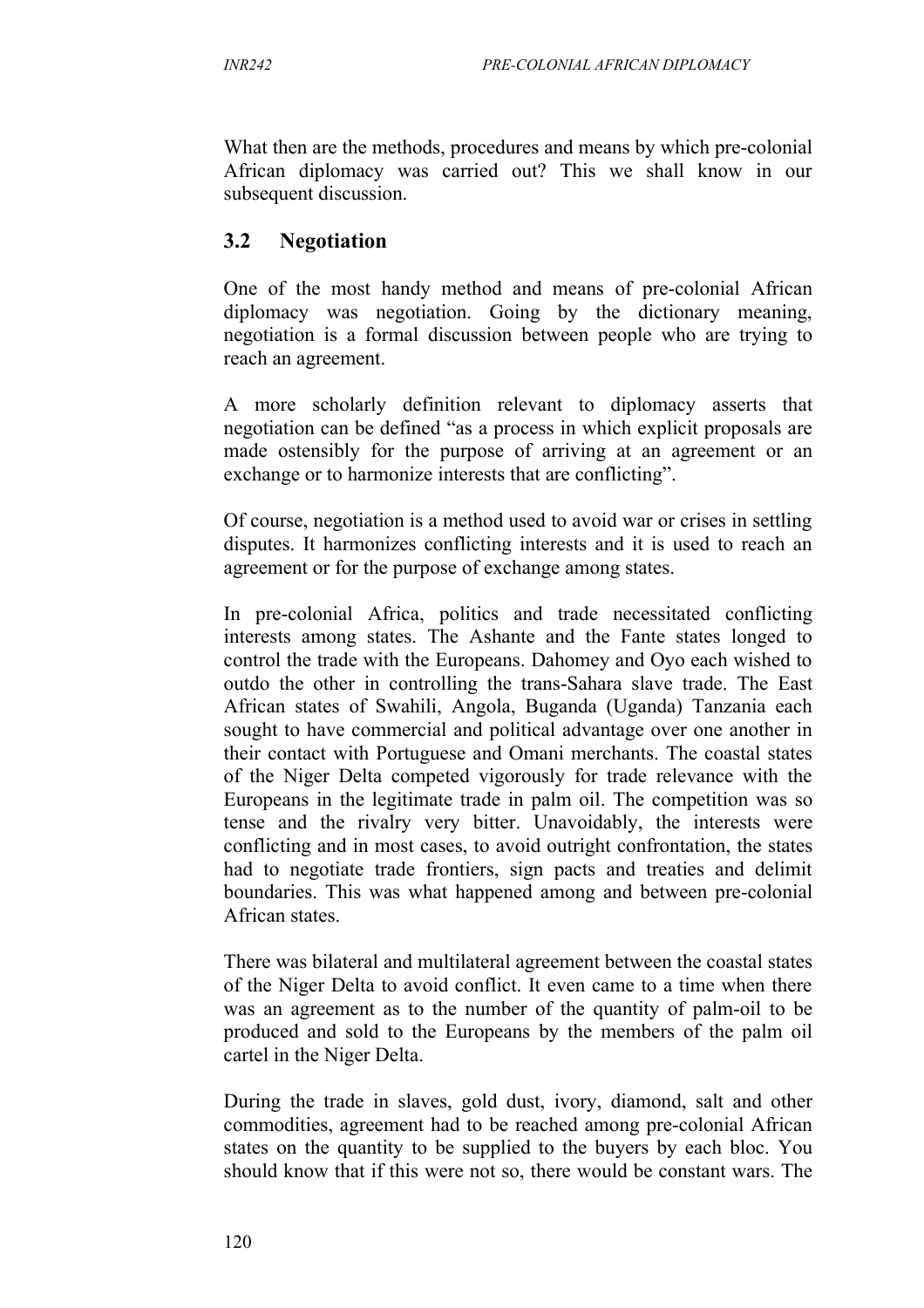wars recorded during the pre-colonial era were mainly instigated by the proliferation of firearms acquired from outsiders and which were used to raid neighbours in search of slaves for commercial purposes. Of course, there were wars fought to control the salt mines of Taghaza and to control the trade in pre-colonial Africa but at the end of these expansionist and commercially-induced wars, negotiation was always resorted to at the end.

Of course, before you are involved in negotiation, there should be a common interest or else there would be nothing to negotiate for and there should be areas of conflict or else, there would be nothing to negotiate about. Negotiation involves complexities and the proposal may not sail through in time. In pre-colonial Africa however, because of the nature of unwritten customary laws that served as international laws, negotiation was comparatively simple. The regulations were widely accepted and the laws were common to most if not all of the precolonial African states and the agreement reached was always binding on each participant in the round-table talks.

In pre-colonial Africa, negotiation involved bargaining, dialogue, compromise and even threat to arrive at an agreement.

### **Bargaining**

It is defined as a discussion of prices, conditions etc. with the aim of reaching an agreement that is acceptable to all concerned.

Pre-colonial African states bargain for prices of commodities, boundary concession, land delimitation, trade frontiers, political jurisdiction and other issues in order to reach collective acceptable agreement among all parties concerned. The bargaining power depended on the amount of control one state had when trying to reach an agreement in a business or political situation. Some states had what was referred to as the "bargaining chip" which means a fact or a thing that a person or a group can use to get an advantage for them when they are trying to reach an agreement with other groups. This advantage was widely used to get concession from other groups by one group.

The militarily strong states of Mali, Shongai, Kanem-Bornu and Ghana for instance could use their military strength to their advantage when bargaining. The economically viable states of the Niger Delta states, the East African states and other prosperous states could use their buoyant economies to their advantage. In pre-colonial Africa, there were things which a particular state had but which were lacking in another and if these things were to go round in the inevitable situation of interdependence, each state would have to use its bargaining chip. Even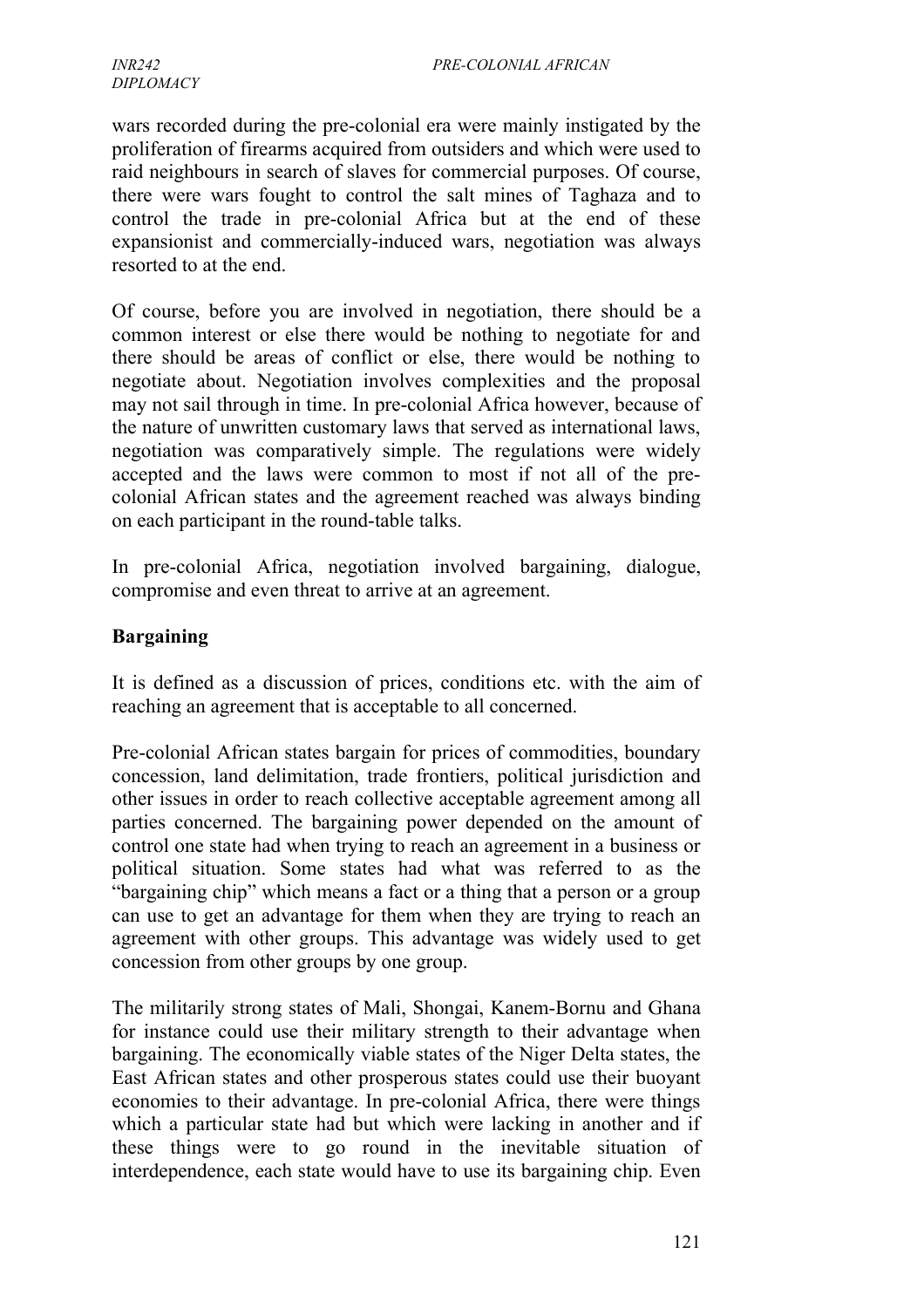some Hausa states like Katsina and Daura were centres of learning and culture and this they also used to their advantage in bargaining.

### **Dialogue**

A dialogue is a formal discussion among groups of people or countries when they are trying to reach an agreement over problematic issues.

Of course, dialogue is used in bargaining. This was effectively used during the pre-colonial African era to facilitate diplomacy and enhance negotiation. The choice of words and language used were formal, clear and understandable. It was through dialogue that pact were reached, agreement formalized and treaties ratified. Sanctions were provided for the observance of the mutual agreement reached and each pre-colonial African state concerned took the mutual agreement as binding.

### **Compromise**

Simply put, compromise is an agreement made between two people or groups in which each side gives up some of the things they want so that both sides are happy at the end. In compromise, there is a connotation that two things cannot exist together as they are until they are changed slightly or reduced so they can exist together.

Compromise is an age-long system in diplomacy. Even the Biblical Abraham, Isaac and Jacob had to compromise before they could dwell peacefully and happily in the land of Canaan.

In pre-colonial Africa, it was not always that agreement could be reached in situations as they originally were. There was always the need to let go of some privileges to modify a states interest to the advantage of the other.

For instance, the Niger Delta states had to cut down their production and sales of palm oil to the British to allow for other competing states among their cartel to sell. Mai Idris Aloma of Kanem-Borno had to concede some disputed territories to his vassal states in order for hitchfree diplomacy to thrive. The East African states had to delimit their trade with Portugal and Oman among one another and this enabled diplomacy to flourish.

As you are already aware, the unalloyed spirit of interdependence among pre-colonial African states made compromise inevitable for a state to have some of the things of the other, the state should be willing to let go of some things of its own too. There should be a compromise for barter to be achieved. This informed the principle of trade by barter.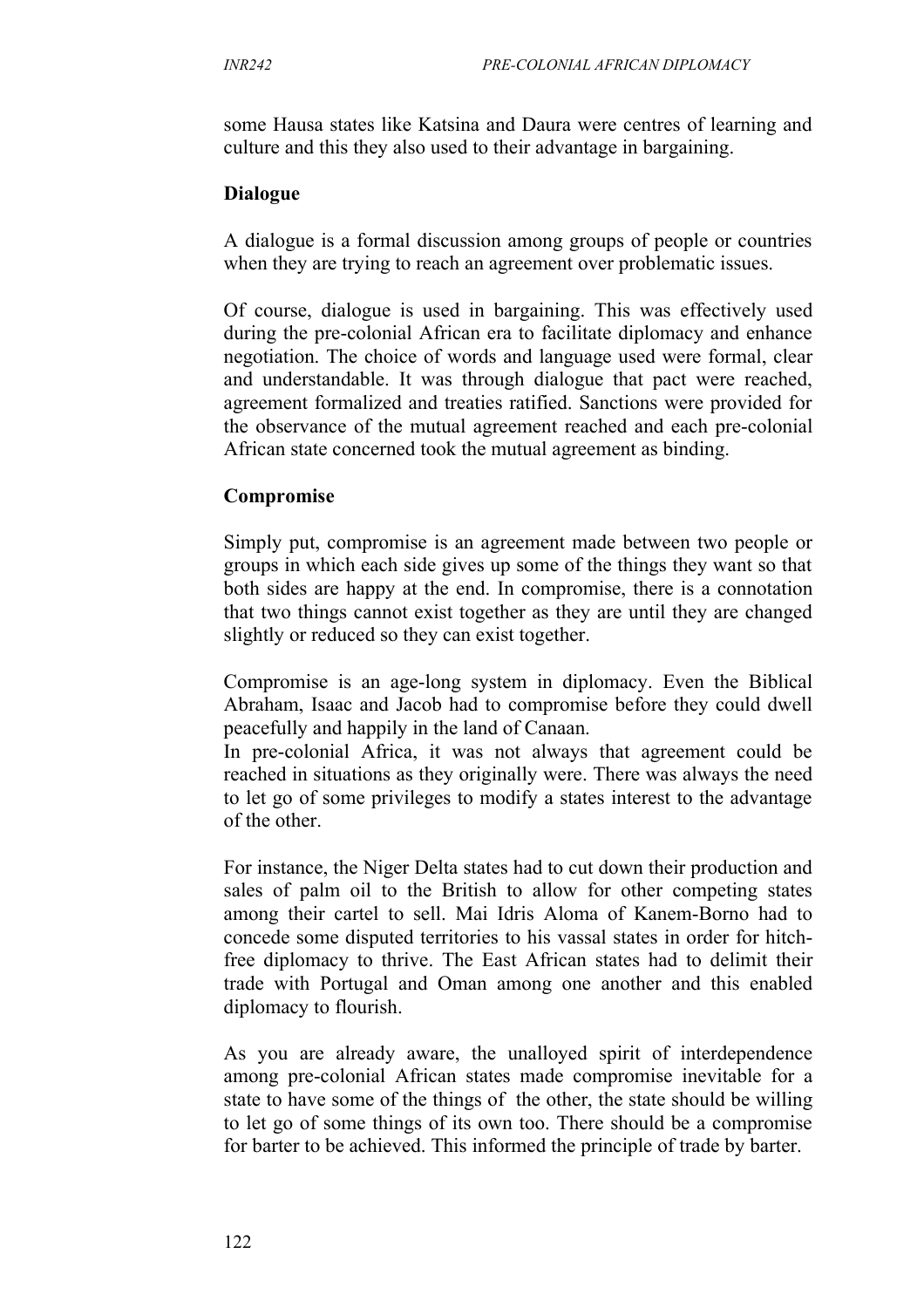### **Threat**

Threat is a situation whereby a message of punishment or unpleasant circumstance is portrayed to another if one's wish is not carried out.

Military or economic threat is used in international politics to get things done one's way. Threat can only be credible and effective however, when the state issuing out the threat has the military or economic capacity to carry out the threat. In this regard, pre-colonial Africa was no exception. The strong military make-up of well organized, centrallybased pre-colonial African states was used to threaten weaker states into submission during negotiation. These weaker states found themselves helpless in such situations and since most of them wanted protection from such strong states, they had to dance to their tune. Also, economic power which is the mainstay of any political make-up became a handy tool in threatening poorer states into agreement over boundary and trade issues.

### **SELF ASSESSMENT EXERCISE 1**

List and discuss three things involved in negotiation during the precolonial period.

## **3.3 Sending of Embassies**

Another important method that sustained pre-colonial African Diplomacy was the establishment of Embassies in other states.

Robert Smith is of the view that "Inter-African Embassies enjoyed a degree of prestige and immunity comparable to that which protected European diplomacy". He further stresses that embassies were also sent to Europe and adjacent European possessions and settlements, North Africa and the Near East and they were received on a proper footing.

Although it was later on in the nineteenth century that the development of the resident embassy came to Africa, there were in existence the sending of ad hoc and semi-permanent embassies abroad. Notable rulers like Idris Aloma of Bornu built residences in Cairo to cater for pilgrims from Kanem-Bornu and this later served as an embassy. The pilgrimages of Mansa Musa of Mali, Askia the Great of Shongai and other eminent African rulers served as an attraction to other states which maintained trade and diplomatic contact with these Empires. Embassies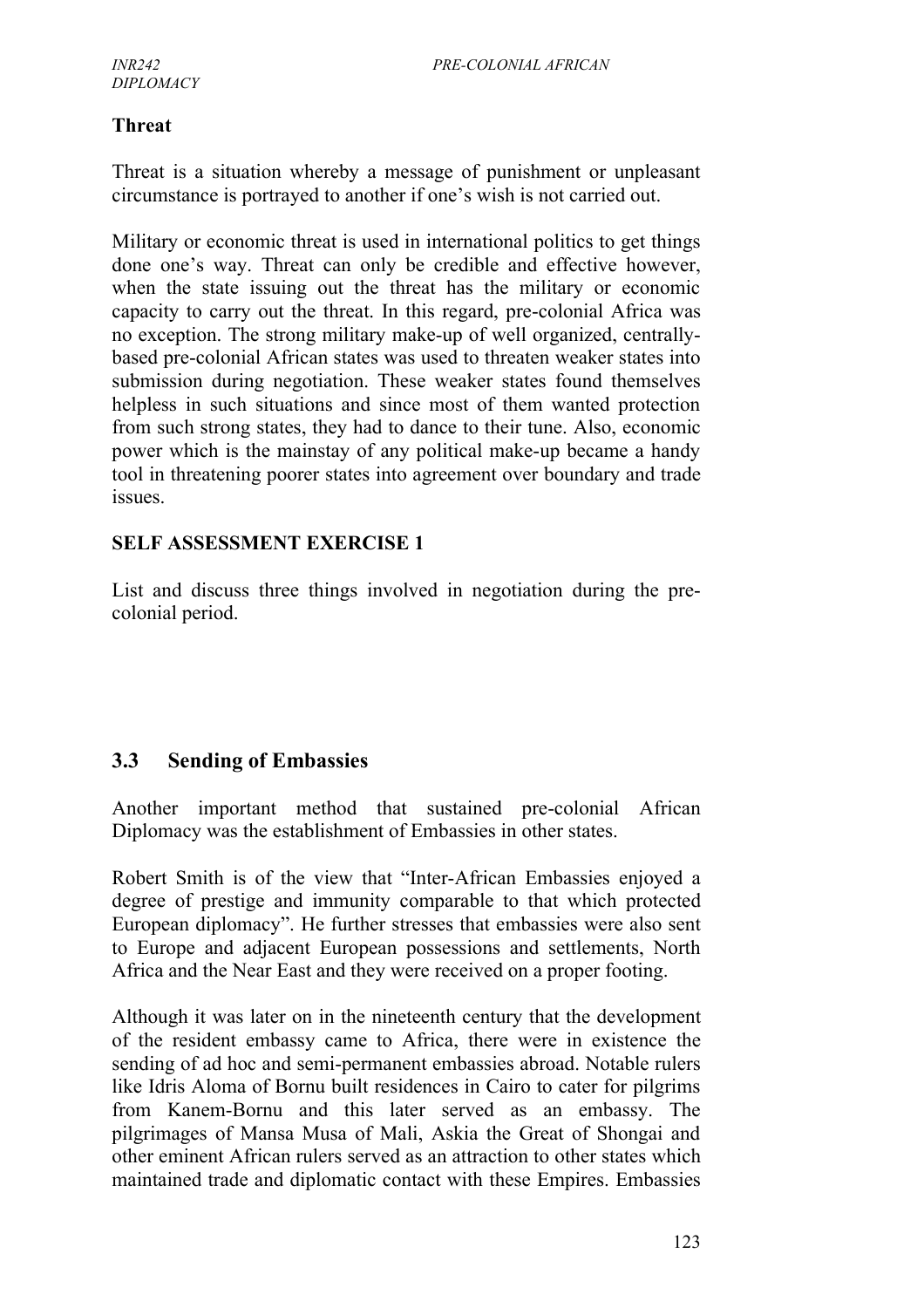were thus sent to the Empires to cater for the foreigners attracted to Mali and Shongai respectively. This in no small measure enhanced precolonial African diplomacy.

### **SELF ASSESSMENT EXERCISE 2**

Discuss the method of sending Embassies among pre-colonial African states.

## **3.4 Exchange of Presents and Gifts**

Another method I will discuss with you here is that of exchange of gifts and present among pre-colonial African states, and between them and outsiders. This gesture was peculiar to pre-colonial African people and this enhanced pre-colonial African diplomacy. This was used to seek favour and recognition. This can be likened to giving of aids, grants and financial assistance to win favour to one's side in a matter of international policy. Pre-colonial African states and their rulers exchanged gifts on regular basis to seek political relevance and sustained growth and development without fear of attack or invasion. It was a method used to solicit for continuous peace and friendship and to make treaties of peace and amity. Allies were made and, the quality and largeness of the gifts and presents willingly given dissuaded armed conflict. After all, most wars were fought for spoil and booties but once these were willingly parted with, there might be no need to risk a war.

This method was also extended to the Europeans and the Muslim Arabs who were attracted to Africa to trade. They exchanged gifts and presents with one another and this brought profound alliance among them.

### **SELF ASSESSMENT EXERCISE 3**

State in which way you think the method of exchange of gifts and presents forestalled crisis during the pre-colonial era.

# **3.5 Using of Regular Courier Services**

A very effective method in pre-colonial African diplomacy was the sending of messages between and among African states. Goodwill messages were sent from one ruler to the other and this facilitated peace for the smooth conduct of pre-colonial African diplomacy. Regular courier services were used for this purpose. Clear messages were sent and sometimes symbolic ones. Special items were used as messages between Dahomey and Oyo; among the Yoruba and Fante states; among the non-centralized peoples of Igboland; among the Niger Delta states; between groups of states in East and South Africa; among the Hausa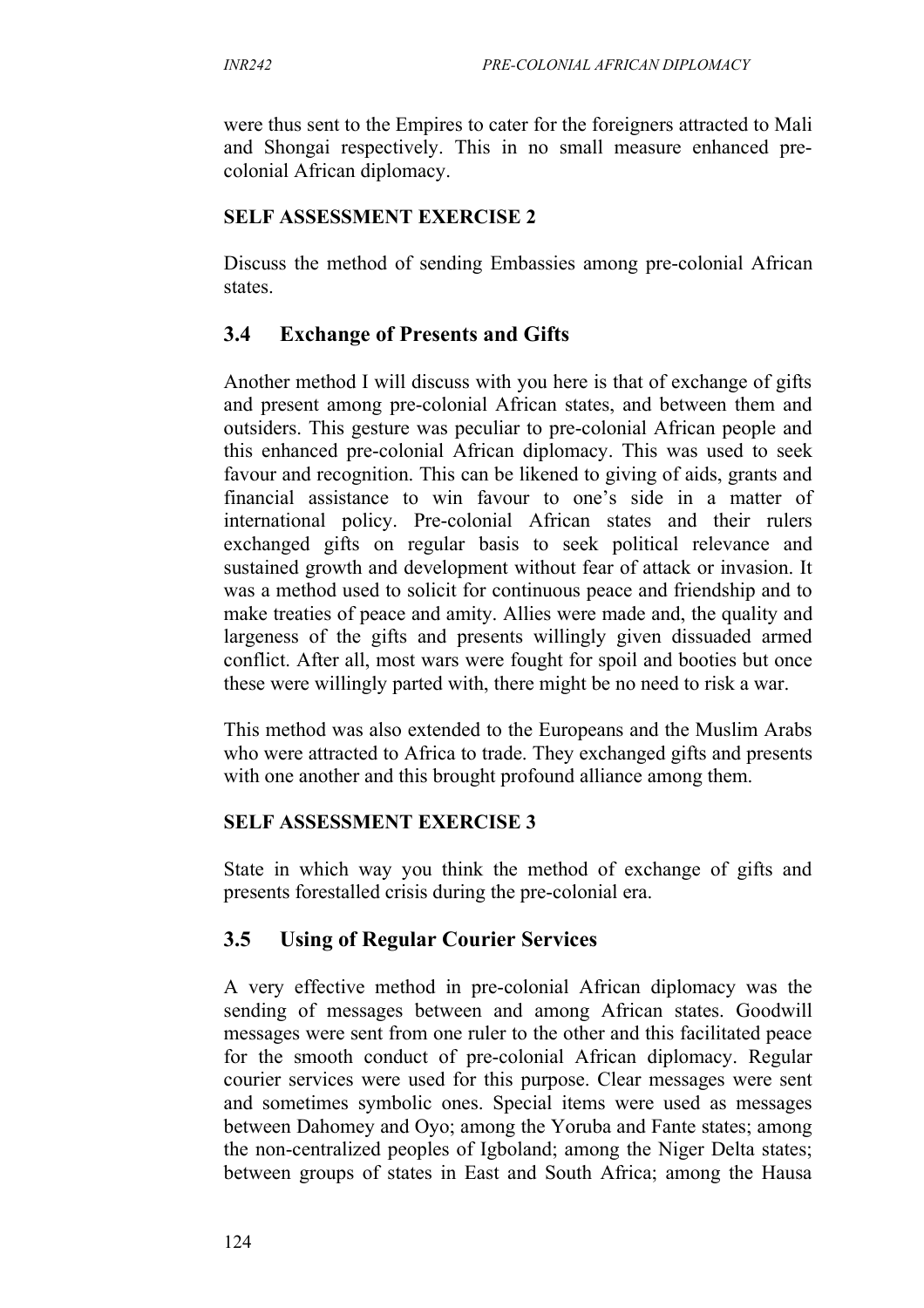states and between Ashante and other states related to it. These respective states had common ancestry and had once belonged to the same Empire and thus they understood the symbolic messages sent. They knew what the items meant and represented and they responded appropriately to the messages.

The messengers in such situations had certain attributes that made them suitable for the regular courier services and most of them were members of the ad hoc or semi-permanent Embassies sent to other states. These attributes we shall later discuss in the next unit.

You should note also that these messengers were accorded respect, privileges and immunities as the case might be in the state where they delivered messages. They were the representatives of their rulers and there were accepted procedures for receiving them. This we shall also discuss in more detail in the next unit.

What we should note here is that the use of regular courier services kept mutual agreement intact and dissemination of information easy. It enabled pre-colonial African states enjoy unity, oneness and deep alliances. It kept them abreast of local and international news and potential crisis which might have been caused by lack of information or contact was forestalled.

### **SELF ASSESSMENT EXERCISE 4**

Examine in what ways suitable messengers contributed to the effectiveness of pre-colonial African diplomacy.

## **4.0 CONCLUSION**

In this unit, we have discussed the means and method of pre-colonial African diplomacy. Most especially, we have examined how negotiation, sending of Embassies, using of regular courier services, and exchange of gifts and present contributed to the enhancement of diplomacy during the pre-colonial era.

### **5.0 SUMMARY**

In this unit so far, we have clearly seen the methods and means through which pre-colonial African diplomacy thrived. We realize that the method of negotiation and tact, with its attendant use of bargaining dialogue, compromise and threat were essential for maintaining effective pre-colonial African diplomacy.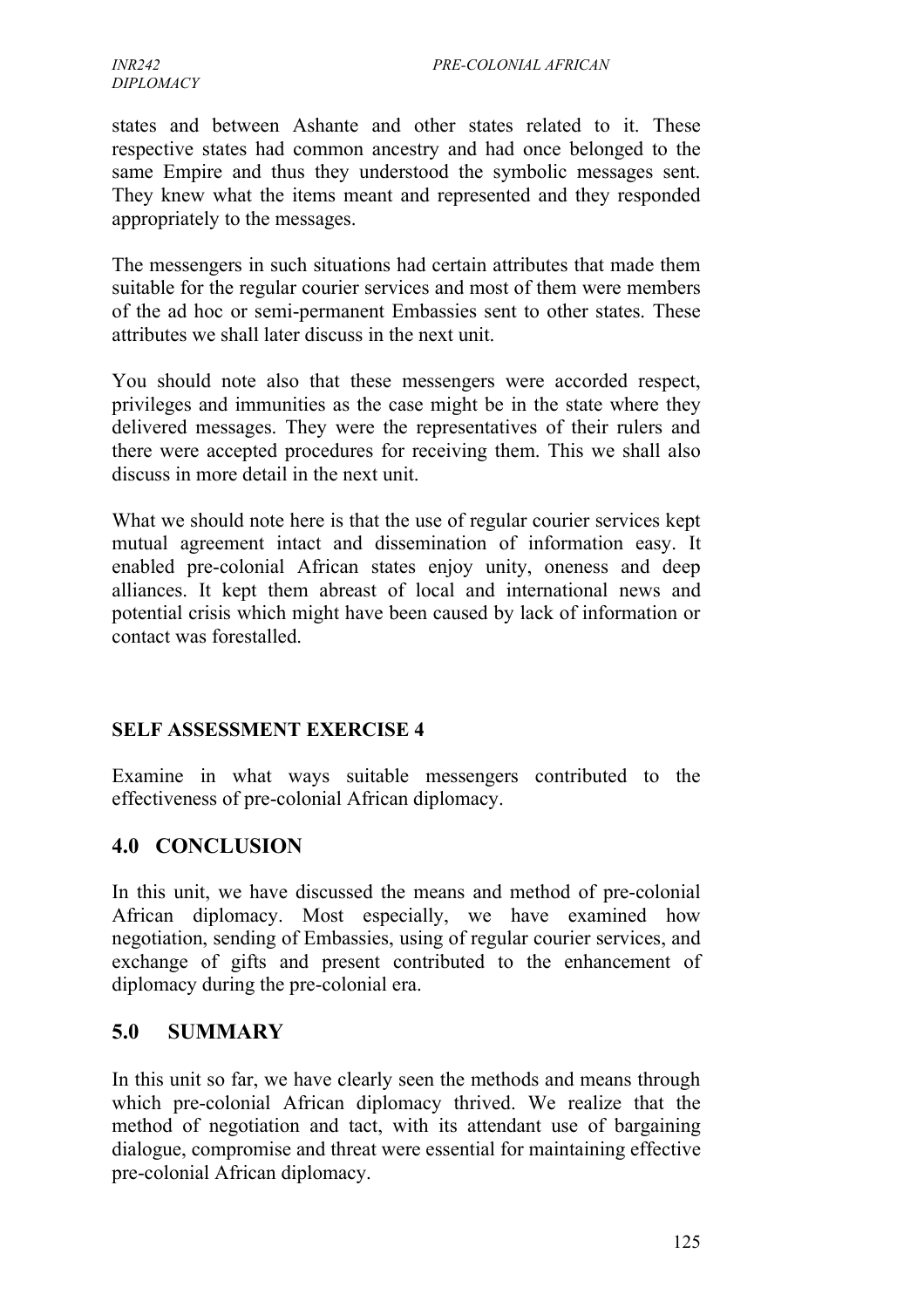We also realize that pre-colonial African states sent embassies among one another, exchanged gifts and presents, and used regular courier services among one another and the outside world. This enabled the effective maintenance of diplomatic relations among pre-colonial African states.

### **6.0 TUTOR-MARKED ASSIGNMENT**

Define negotiation. Discuss all it entails in pre-colonial African diplomacy.

### **7.0 REFERENCES/FURTHER READING**

- Apter, D. (1961). *The Political Kingdom in Uganda* Princeton: New Jersey.
- Argyle, W.J. (1966). *The Fon of Dahomey*. London: Oxford.
- Aron, R. (1967). *Peace and War: A Theory of International Relations*. New York: Praeger p. 111.
- Cohen, R. (1967). *The Kanuri of Bornu*. New York.
- Hornby, A.S, (2007) *Oxford Advanced Learner's Dictionary of Current English*. Oxford: University Press.
- Irwin, G. (1957). "Pre-Colonial African Diplomacy: The Example of Ashante" in *The International Journal of African Historical Studies* Vo. 1 (19).
- Olatunbosun P.O. (1976). *History of West Africa; A.D. 1000 to the Present Day*. Ibadan: Heinemann.
- Salow, E. (1973). "A Guide to Diplomatic Practice" in *Journal of African History* XIV 4.
- Smith, R. (1973). "Peace and Palavar: International Relations in Pre-Colonial Africa" in *Journal of African History* XIV 4 pp. 599-621.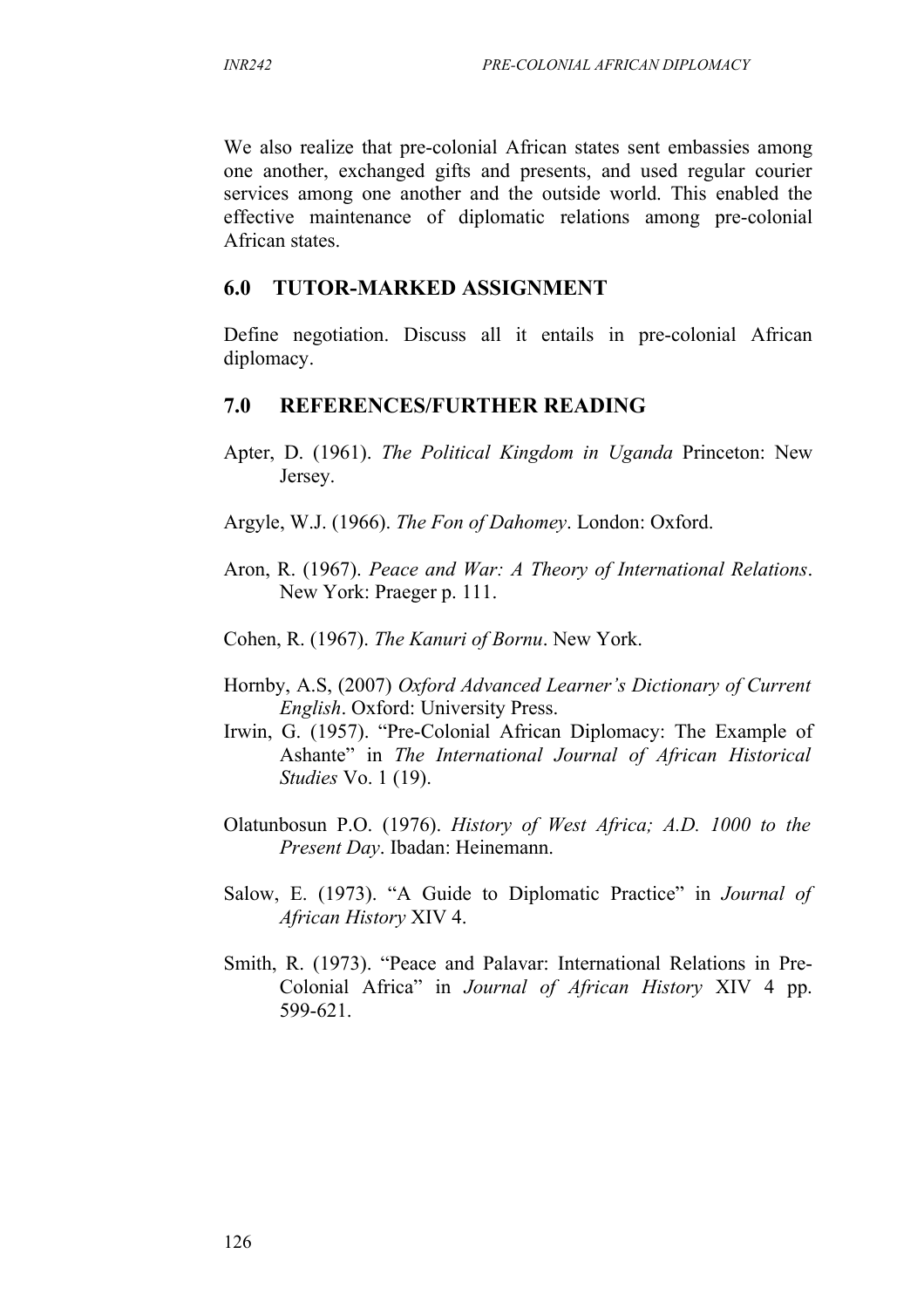## **UNIT 4 THE PRACTICE OF PRE-COLONIAL AFRICAN DIPLOMACY**

## **CONTENTS**

- 1.0 Introduction
- 2.0 Objectives<br>3.0 Main Conte
- Main Content
	- 3.1 The Practice of Pre-Colonial African Diplomacy
	- 3.2 Actors and Practitioners in Pre-Colonial African Diplomacy
	- 3.3 Emissaries and Their Functions
	- 3.4 Qualities of Emissaries
	- 3.5 Immunity for Emissaries
- 4.0 Conclusion
- 5.0 Summary
- 6.0 Tutor-Marked Assignment
- 7.0 References/Further Reading
- **1.0 INTRODUCTION**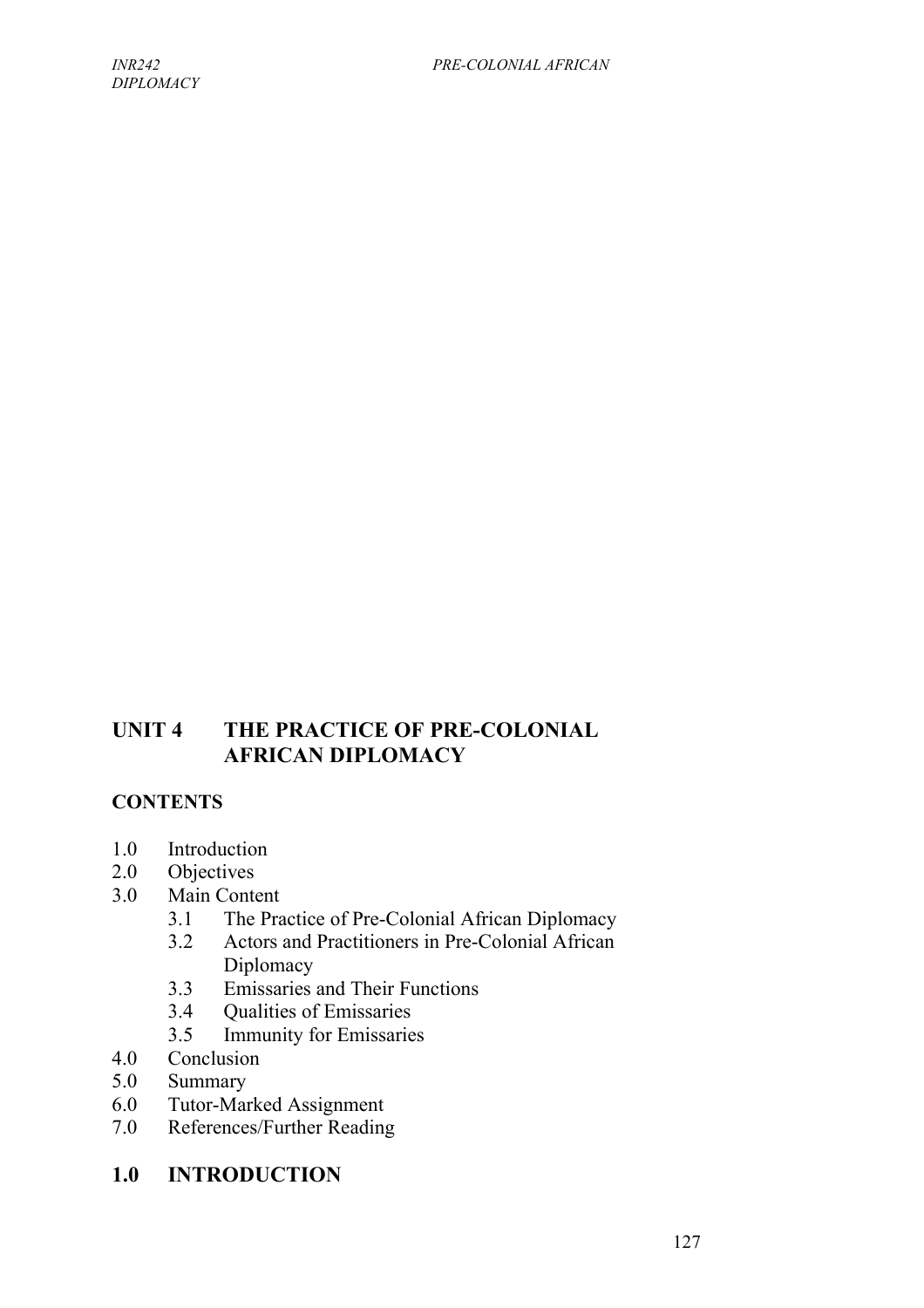In this unit, we are going to discuss the actual practice of pre-colonial African diplomacy. We shall see pre-colonial African diplomacy in action and how the practitioners were qualified to make use of the means and methods for easy facilitation of diplomatic relations. Subsequently, we shall list the functions of emissaries, their qualities and immunities surrounding their personalities. We shall see how they assisted their states as agents and representatives to perform their diplomatic duties. Of course, trading merchants and, Islamic scholars and Christian missionaries and their agents will also be examined as practitioners of pre-colonial African diplomacy.

## **2.0 OBJECTIVES**

At the end of this unit, you should be able to:

- identify and discuss the practitioners of pre-colonial African diplomacy
- list and discuss the functions and roles of emissaries
- list and discuss the attributes and qualities of emissaries during the pre-colonial African era
- explain the immunities enjoyed by emissaries in discharging their duties
- compare the functions of emissaries in pre-colonial Africa to that of diplomats in modern day diplomatic practice.

## **3.0 MAIN CONTENT**

## **3.1 The Practice of Pre-Colonial African Diplomacy**

Having discussed the means and methods through which pre-colonial African diplomacy was carried out in the previous unit, we are now set to discuss the actual practice of the diplomacy peculiar to pre-colonial Africa. In pre-colonial Africa, there were practitioners, officials and special people responsible for the management and conduct of diplomacy. These people had special attributes that made them suitable for this responsibility. They had functions they performed. There were rules, regulations and protocol guiding the practice of pre-colonial diplomacy. There were laid down protocol, largely unwritten, but flexible and effectively used in pre-colonial African diplomacy.

### **3.2 Actors and Practitioners in Pre-Colonial African Diplomacy**

**The State**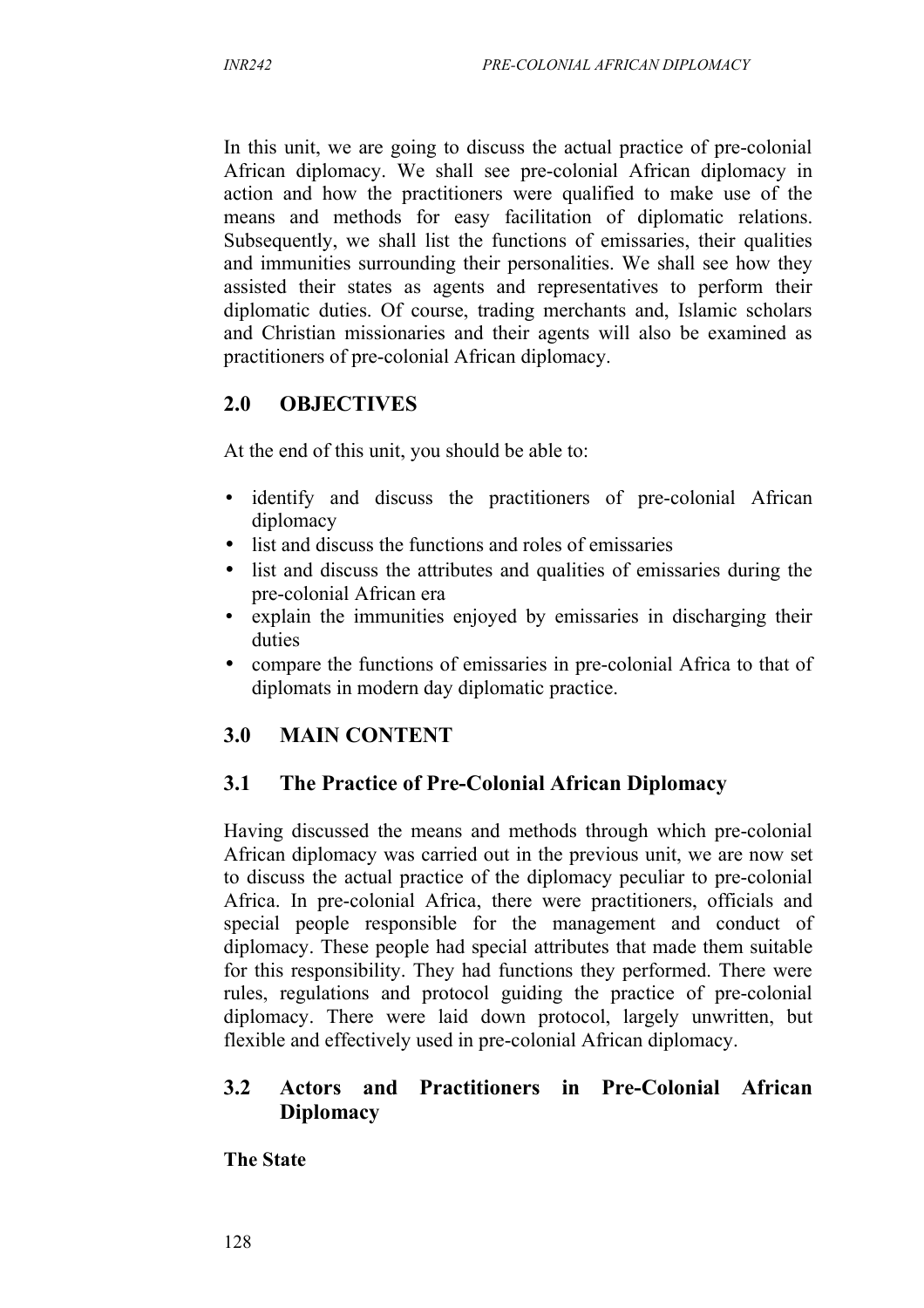In most pre-colonial African states since the medieval period, organized states were the main actors in the practice of diplomacy. The states' administration made provision for foreign relations and affairs. Most commercial activities had the direct involvement of the state concerned and since trade contact induced the evolvement of prosperous and organised states in pre-colonial Africa, it led to the inevitable evolvement of interdependence and later, diplomatic relations. Centrally-organised states controlled trade and the market system. The trade contact within and without pre-colonial African states was exclusively guarded by the participating states. The government of Ghana, Mali, Shongai and Kanem-Bornu had a control over the trade in gold, ivory, salt and other products and minerals. They were able to collect import and export duties on commodities. They all had a well organized system of trade tax which they effectively used and harmonised for the development of their respective states and their expansionist purposes.

It was on historical record that in Mali Empire, "trade was well organized. Taxes were regularly collected. There was a good system of taxation and royal monopoly on gold mines." Ibn Battuta, an Arab historian commending the good foreign relations and attitude of the Malian government wrote that,

• "the Negroes are of all peoples those who hate injustice. The blacks do not confiscate the goods of the white men (meaning North Africans) who die in their country, not even when these consist of great treasures. They deposit them, on the contrary, with a man of confidence among the whites until those who have a right to the goods present themselves and take possession".

Just like the case of Ghana and Mali, Shongai and Kanem-Bornu had a well organized trade system. There was a good tariff system and royal monopoly of gold mines in order to regulate the supply of gold so that it might not be too abundant as to lose its value. There were two types of taxes which were taxes on import and export, and production tax.

What all this connote is that the governments of these Empires were the direct actors in inter-state relations. There were provision of quarters for foreigners and the appointment of learned scholars and experienced people as advisers was to enhance the quality of diplomacy. The ruling council in the respective states was the overseers of foreign affairs. They appointed officials responsible for this. Even in the diplomatic relations between African states and Europeans or Arabs as the case might be, representatives of both governments were the major actors in the practice of diplomacy. The government of Portugal for instance had direct control on the trade of Portugal with pre-colonial African states of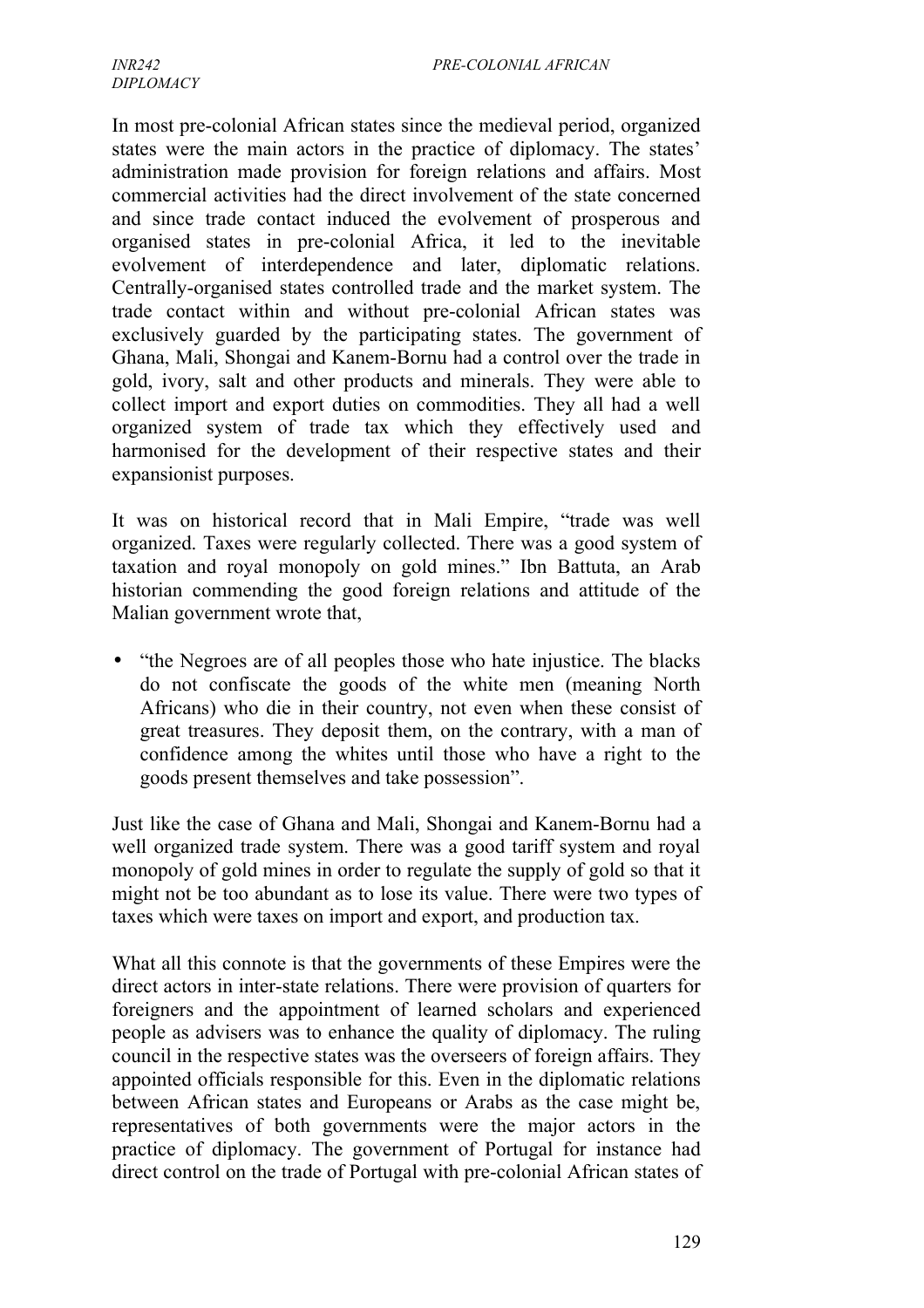East Africa and West Africa. The contact between the Niger Delta states and the British was overseen by both governments. All over pre-colonial Africa, the states (Empires) of Dahomey, Oyo, Ashante, Fante, Benin, Tanzania, Angola, Buganda, Swahili, and many others, trade was well organized around their central governments and the governmental control on trade extended to governmental management of pre-colonial African diplomacy.

## **The Merchants**

I want you to note that apart from the states, trade merchants also acted as propagators of pre-colonial African diplomacy. Notable and rich traders established personal trade ties with African rulers and governments and this informed their diplomatic relations. Apart from the Portuguese government, many rich Portuguese navigators embarked on voyages sponsored personally to discover new lands which they later traded with. These merchants also indulged in the method of exchange of gifts and presents between them and pre-colonial African rulers. They were given personal recognition and immunity and they were treated in dignified ways. They pledged support to their hosts and signed personal treaties of amity. There were agents responsible for maintaining friendly relations between Berbers and West African rulers.

So also, many rich Arab and Indian traders sought diplomatic relations with rich African states where they traded.

## **Muslim Scholars and Christian Missionaries**

Other actors in the practice of pre-colonial African diplomacy were the Islamic scholars and Christian missionaries. These people had a profound impact on pre-colonial African diplomacy.

The introduction of Islam into pre-colonial Africa was not statesponsored at first. It spread peacefully through the Berber traders and North African merchants. Later on Islamic clerics and scholars began to have relations with pre-colonial African rulers and their states. With the entrenchment of Islam, most pre-colonial African states became Islamised and made use of Islamic laws which also affected pre-colonial African diplomacy. Scholars became advisers to pre-colonial African rulers in areas of international and inter-state affairs.

Christian missionary activities came with the Europeans especially into the coastal areas affecting commercial activities and politics. Missionaries and pre-colonial African rulers had good relations and many rulers were converted to Christianity. Gifts and messages of goodwill were also exchanged between the missionaries and pre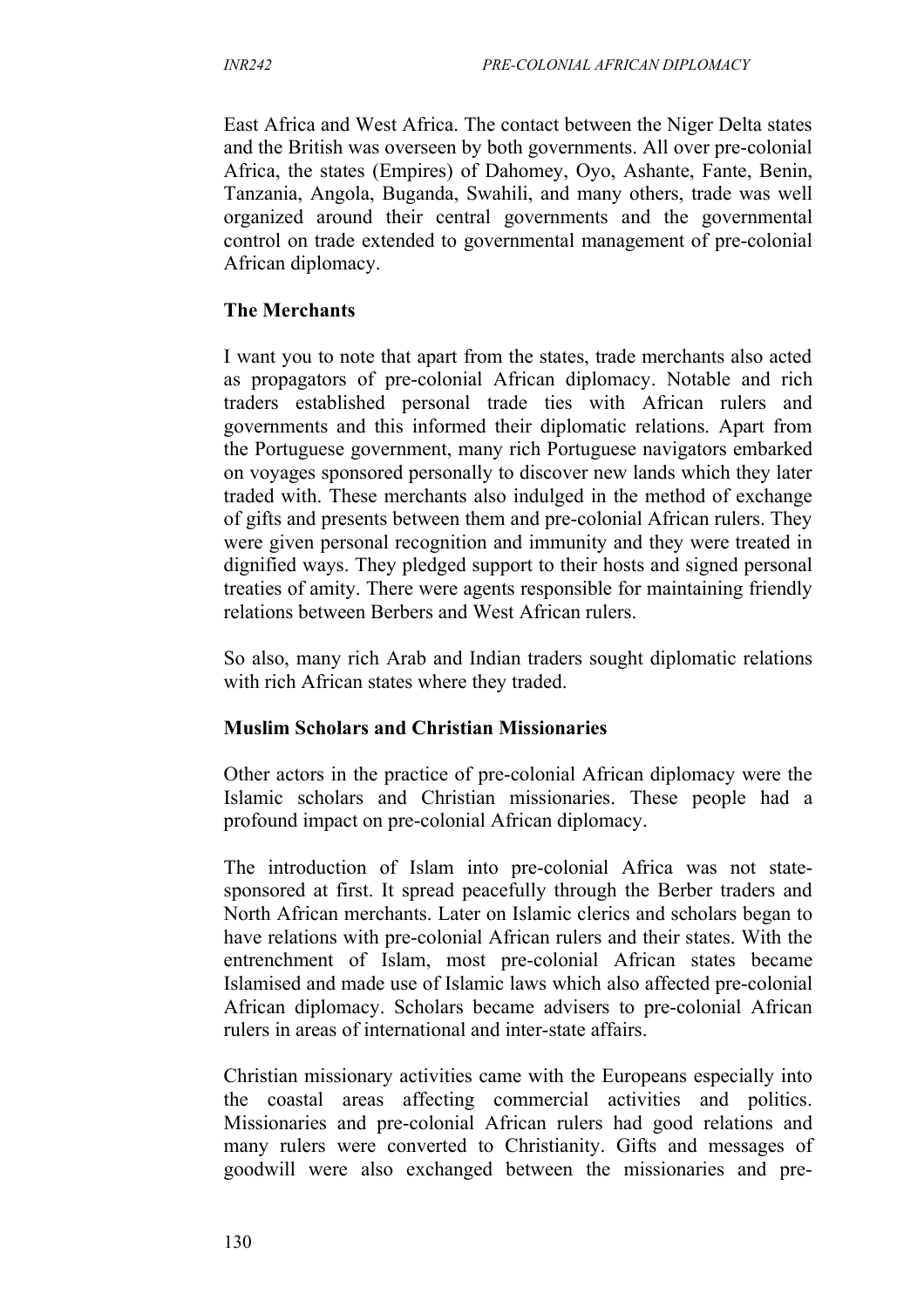colonial states' rulers. Communication was made easier in diplomatic relations between Africans and non-Africans, and among African peoples themselves. This was made possible because of the oneness of the lingua franca used all over.

With the foregoing, you can easily realize that actors that made precolonial African diplomacy practicable were not only state governments but also there were the involvement of others.

### **SELF ASSESSMENT EXERCISE 1**

List the actors in pre-colonial African diplomacy and highlight their actions

### **3.3 Emissaries and Their Functions**

An emissary is a person who delivers an official message from his state to another. He is what can be called a messenger of the state. They are envoys or ambassadors of their countries. They have certain functions which include;

#### **Courier Services**

They were used for regular courier services during the pre-colonial African period to sustain diplomatic relations. They were messengers of state. They made communication and information flow between states that had diplomatic relations with one another. They filled the vacuum and uncertainty that would have occurred because of lack of proper information. The messages they carried were very official and classified. It might be written or unwritten or even symbolic. Before the advent of Islam and Christianity in pre-colonial Africa, the messages were unwritten or symbolic but they were understandable by all parties concerned.

### **Representation**

Emissaries were representatives of their countries or states in other states. During the pre-colonial period, they were the mouth, ears and eyes of their states. They had been vested with authority by their home states to represent them in all or some areas of inter-state affairs. You should note however that during the pre-colonial period, emissaries had no permanent representation. The representation might be ad-hoc or semi-permanent as the situation might call for – just as inter-state embassies were ad-hoc or semi permanent.

#### **Communication Agents**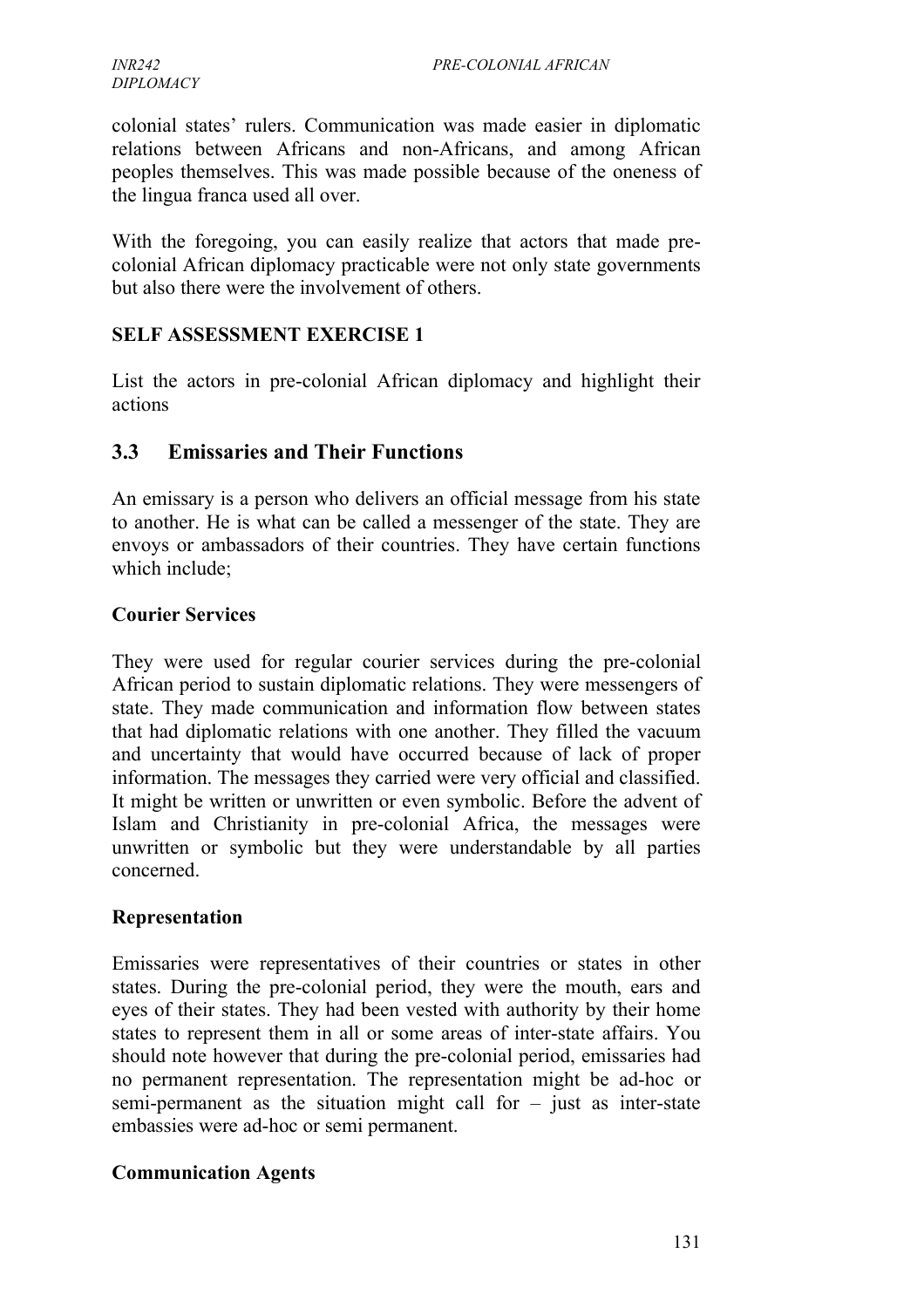They were the communication and information agents of their states during the pre-colonial African era. They delivered information and brought feedback.

### **Negotiation**

They were the officials invested with the authority to negotiate or bargain for their states in other states. They bargained with tact knowing the situation that called for compromise or the one that called for threat. Mind you, I said threat and not inflammatory statements that could cause war or crisis. Actually, the issuance of threat – either economic or military – was self-evident. The emissary only needed to remind the uncompromising rival state of the fact on ground. For instance, an emissary of Mai Idris Aloma of Bornu would only remind an economically and militarily weaker state that his boss would not like to use force in getting a disputed land because of his magnanimity and hence he was resorting to negotiation. Of course, the weaker state would get the message. It has helped to maintain its dignity as a stronger state. The weaker state will "peacefully" hand over the disputed land.

In negotiating, emissaries should mind their choice of words. In all situations, the issuance of compromise or threat should be for the mutual interest of the home state of the emissary. Emissaries always tried to win advantage to their sides through official dialogue during the pre-colonial African period. They also argued away potential crisis.

### **Courier of Gifts and Presents**

Emissaries always led the team or delegation that carried gifts and presents to other states from their home states. This was an expression of love and goodwill, and the desire for continued peaceful alliance between pre-colonial African states; a gesture for the undesirability of crisis.

### **Signing of Treaties and Pacts**

After due consultation with the home state, emissaries might be mandated to sigh treaties of amity and pacts of alliance with other states. They might also be instructed to rectify agreements.

## **SELF ASSESSMENT EXERCISE 2**

Highlight and discuss the functions of emissaries during the pre-colonial era.

## **3.4 Qualities of Emissaries**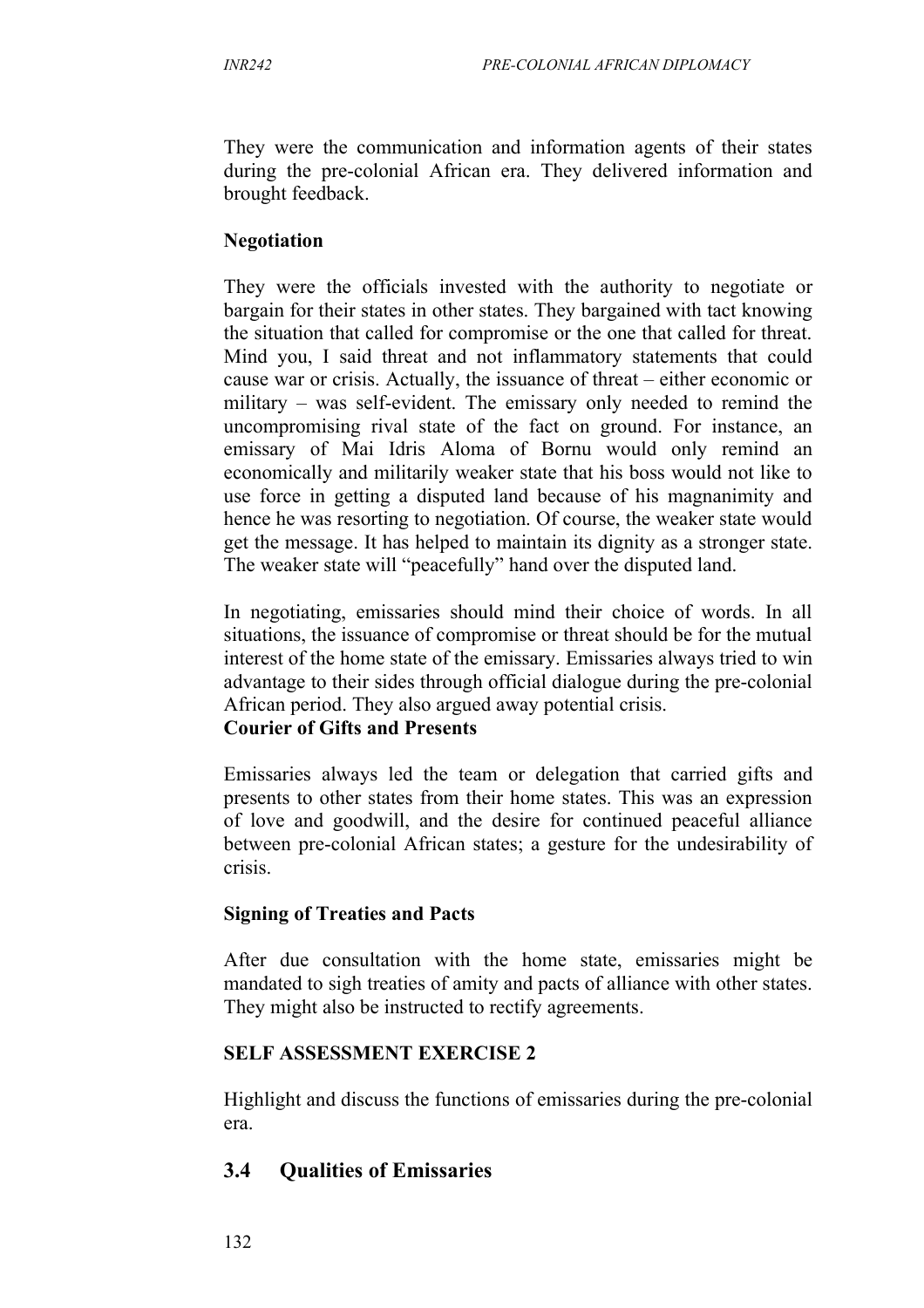You well know by now that the appointment of emissaries during the pre-colonial era was by the ruler of a state in consultation with the council of state.

In performing their assigned duties, emissaries should posses and exhibit certain qualities needed for the smooth operation of pre-colonial African diplomacy.

These qualities include:

### **Education, Training and Experience**

Before the evolvement of Islamized states, emissaries might not be scholarly but in place of education, they must be vast in wisdom and intelligence. They must virtually know the customs, cultures and behavioral patterns of other people they were dealing with. They must be well experienced and widely travelled. You must have known that most of these emissaries were once itinerant traders and this experience in their travels they applied to their tasks as emissaries.

With the evolvement of Islamized states and impact of Christianity however, educated elites became envoys and representatives of their states in other states. Education became necessary to make envoys more knowledgeable, more experienced and more relevant to written form of treaties and pacts. Most Islamic states like Shongai, Mali, Kanem-Bornu and the Hausa states used Islamic scholars as their advisers and mediators in inter-state crisis. They also served as negotiators in time of peace.

### **Tact**

Another important quality that an emissary should posses is tact. Tact is defined as the ability to deal with difficult or embarrassing situations carefully and without doing or saying anything that will annoy or upset other people. Emissaries are representatives and messengers of states during the pre-colonial African era and in delivering their messages to other states, they should do so carefully without provoking others through inflammatory statements. Diplomacy entailed peaceful coexistence and these emissaries should always seek to maintain.

### **Eloquence**

Emissaries should be fluent and be able to carry along their audiences. You should know that one who stammers is not fit to be an emissary or don't you think so? An emissary weighed his choice of words (diction)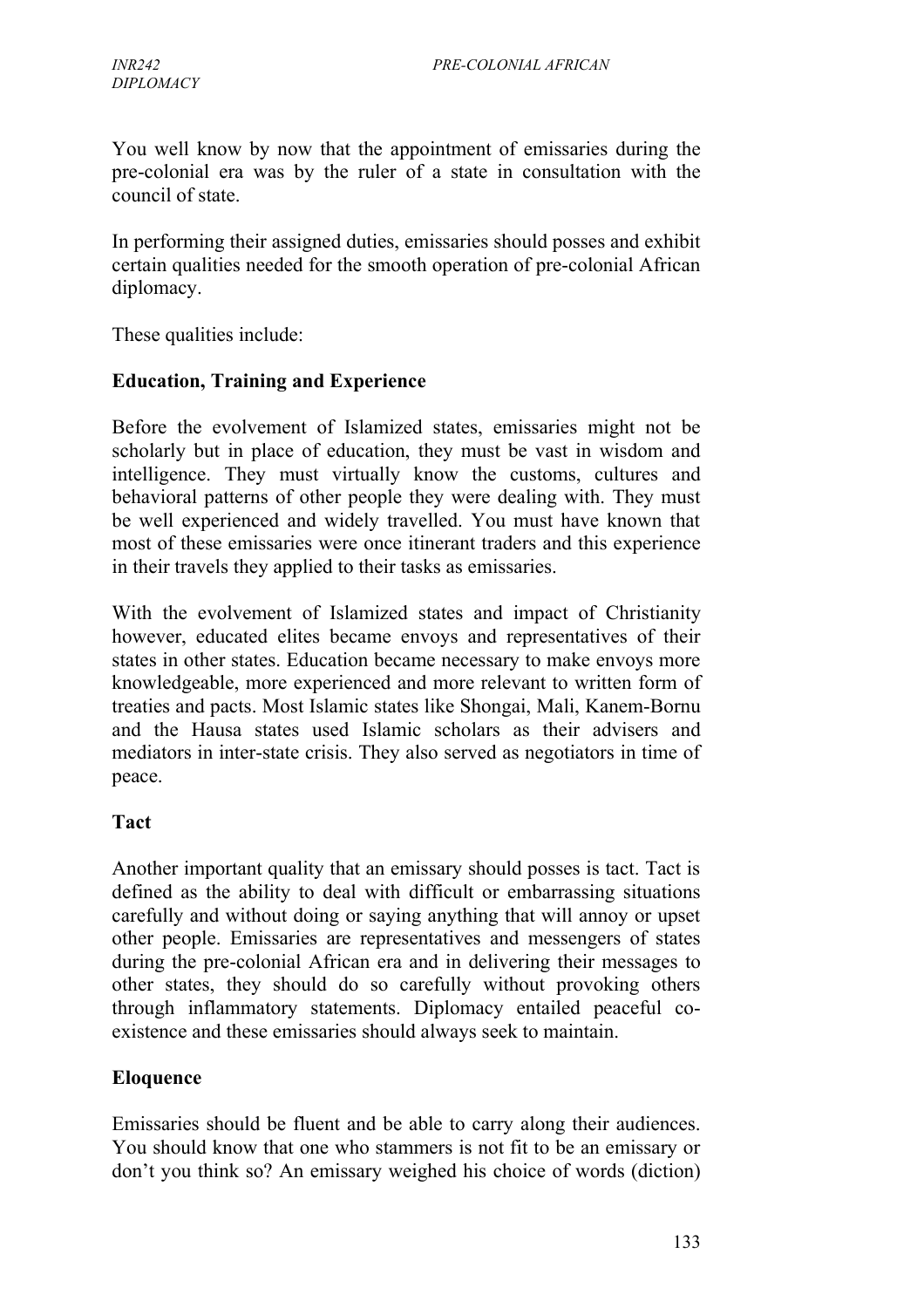to be suitable for any circumstance of discussion. He should speak with clarity and use signs that would be understood by the receiving state. He should not ambiguous. That was the situation during the pre-colonial African period.

## **Multilingual Quality**

A good emissary understands and speaks many languages fluently. The advent of English and Arabic languages into Africa helped a lot in this regard. People with the knowledge of those two international languages were commonly used as emissaries during the pre-colonial Africa period. This made communication easy and the gathering of information handy.

Of course, there were official interpreters between rulers and visitors to the states during the pre-colonial era but it is very common knowledge that an emissary who does not need an interpreter would be more efficient than the one who needs one.

## **Sociability and Decency**

An emissary during the pre-colonial African era was sociable and decent. He attracted people through his character and bearing. He dressed and spoke decently. He composed himself in a dignified manner. This ought to be so because he is a representative of his king in another state and all glamour of his state had to be portrayed through him. You will recall that African rulers like Mansa Musa, Askia the Great and Idris Aloma exhibited great pomp and pageantry in their pilgrimage to Mecca. Such was the attitude of African rulers to portray great opulence to the outside world and their representatives had to portray same. This attracted investors, traders and great wealth and respect for pre-colonial African states.

Furthermore, emissaries made decent friends in the state they were sent to. This will enable them gather information for their home states and they would be able to get support for their negotiation bids. In all things they did what would be beneficial to their home states and put them in a comparative advantage over others.

### **Other Attributes**

I want you to know that there are many other qualities possessed by emissaries during this era in discussion. Among them are soberness, humility but not timidity, respect for others' views but not dogmatism, apt intelligence, deep understanding of others' cultures, customs and laws, and being a good listener. You should be able to think about other qualities you think an emissary should possess yourselves by now. You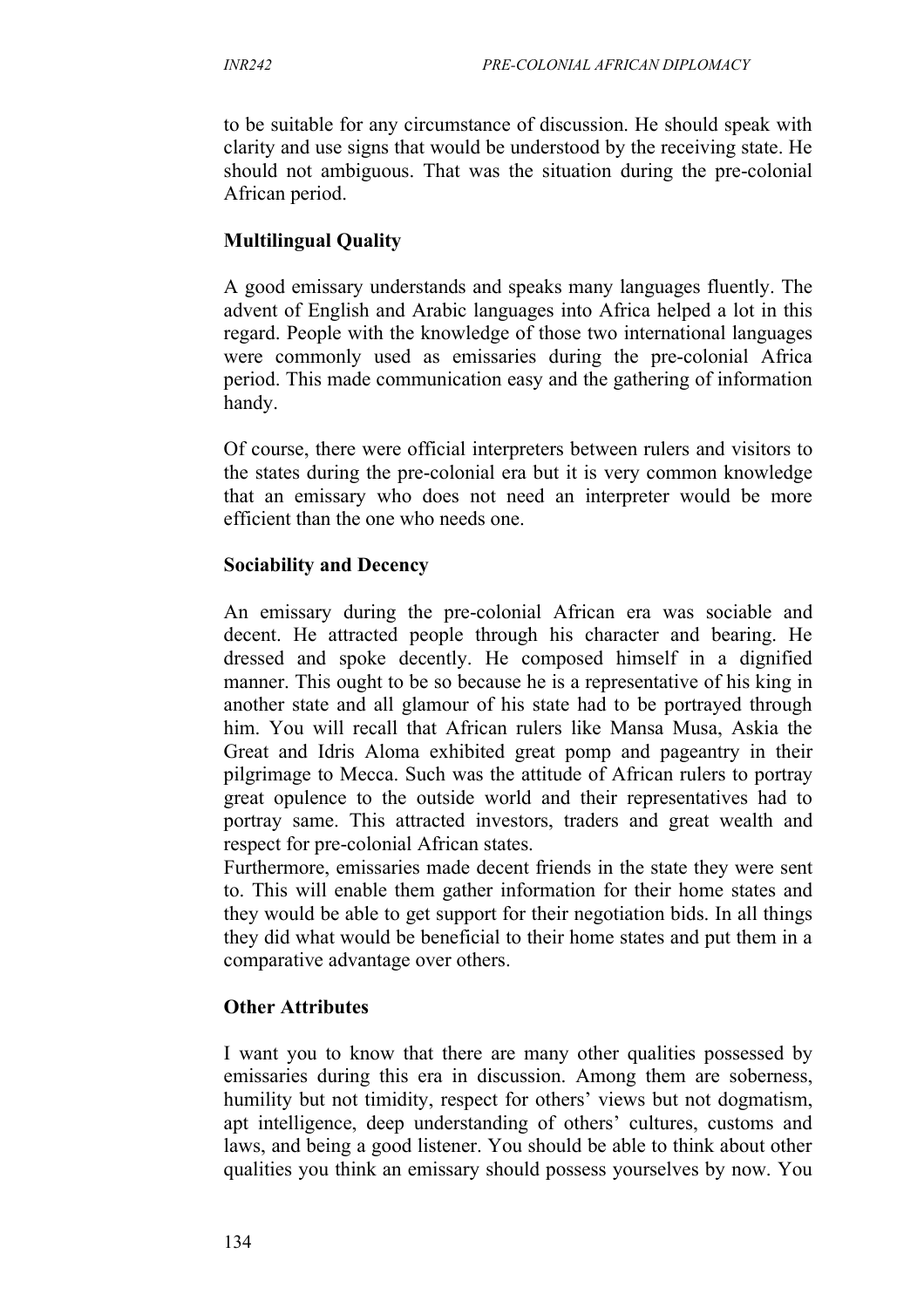will do well to read more about functions and Attributes of Emissaries. You will be rigorously examined on this topic.

### **SELF ASSESSMENT EXERCISE 3**

State the qualities of emissaries during the pre-colonial African period.

### **3.5 Immunity for Emissaries**

I want you to know that pre-colonial African diplomacy had deep respect and immunity surrounding the emissaries. Just like diplomats in modern day have diplomatic immunities, so also respect and honour were accorded to emissaries during the time of peace in pre-colonial Africa. Even emissaries carrying messages of wars were not harmed except in a few extreme cases like that of Kurunmi of Ijaye killing the emissaries of Alaafin of Oyo. Of course, Kurunmi was severely punished for this for he had violated a very solemn custom of the peoples. Forces teamed up against him until he was destroyed.

Such was the sacrosanct opinion which pre-colonial African culture held about diplomacy. Emissaries could not be hurt or harmed. They should not be treated with contempt or in an undignified manner. Any treatment meted out to an emissary was indirectly meted out to his state. A disdain on an emissary was a disdain on his boss and state. Emissaries were accorded profound respect and they were always received officially with much pomp and grandeur by the ruler of the receiving state himself, with his sub-chiefs and full court in attendance.

### **SELF ASSESSMENT EXERCISE 4**

Discuss what you know about the immunity of emissaries.

## **4.0 CONCLUSION**

So far, we have been able to discuss the actual practice of pre-colonial African diplomacy. We present the roles of the practitioners, the functions and qualities of the emissaries and the rules guiding the reception of emissaries in their visiting states.

## **5.0 SUMMARY**

By the time we come to the end of this unit, we realize that the actual practice of pre-colonial African diplomacy involved actors who were the states themselves, the trading merchants and their agents responsible for making friendly relations with African rulers, and the Islamic scholars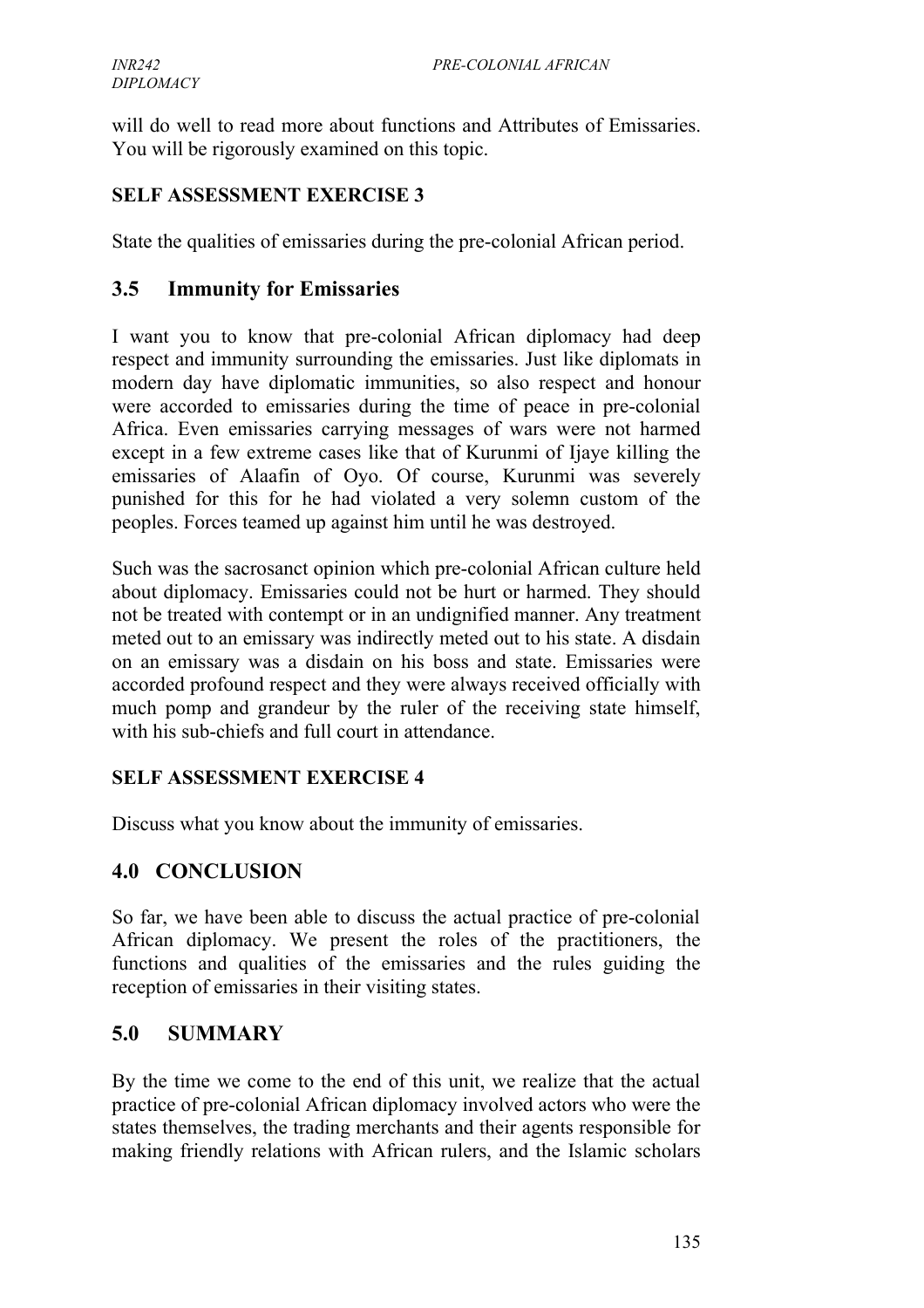and Christian missionaries. These made pre-colonial African diplomacy practicable and flourish.

We also discover that emissaries played a fundamental role in this regard. Being the representatives of their states or agents of their bosses in other states, their functions, qualities and immunities, expressed in this unit, helped tremendously in charting an easy way for the conduct of pre-colonial African diplomacy.

## **6.0 TUTOR-MARKED ASSIGNMENT**

Critically analyse the role of states practitioners of pre-colonial African diplomacy

## **7.0 REFERENCES/FURTHER READING**

Adesola, F. (2004). *International Relations: An Introductory Text*. Ibadan: College Press and Publishers Ltd.

Olatunbosun, P.O. (1976). *History of West Africa*. Ibadan: Heinemman.

Olanipekun O.A. (1976). *A Textbook of African History.* Ibadan.

Ofoegbu, R. (1980). *A Foundation Course in International Relations for Africa Universities*. London: George Allen and Urwin.

Salow E. (1973). "A Guide to Diplomatic Practice" in *Journal of African History* XIV. 4.

## **MODULE 5 ANALYSES/APPRAISAL OF PRE-COLONIAL AFRICAN DIPLOMACY**

- Unit 1 Pre-Colonial African Diplomacy: The Kanem-Bornu Example
- Unit 2 Pre-Colonial African Diplomacy: The Dahomey Example
- Unit 3 European Diplomacy during the Pre-Colonial African Period
- Unit 4 The Relevance of Pre-Colonial African Diplomacy in Present-Day Africa

## **UNIT 1 PRE-COLONIAL AFRICAN DIPLOMACY: THE KANEM-BORNU EXAMPLE**

## **CONTENTS**

- 1.0 Introduction
- 2.0 Objectives
- 3.0 Main Content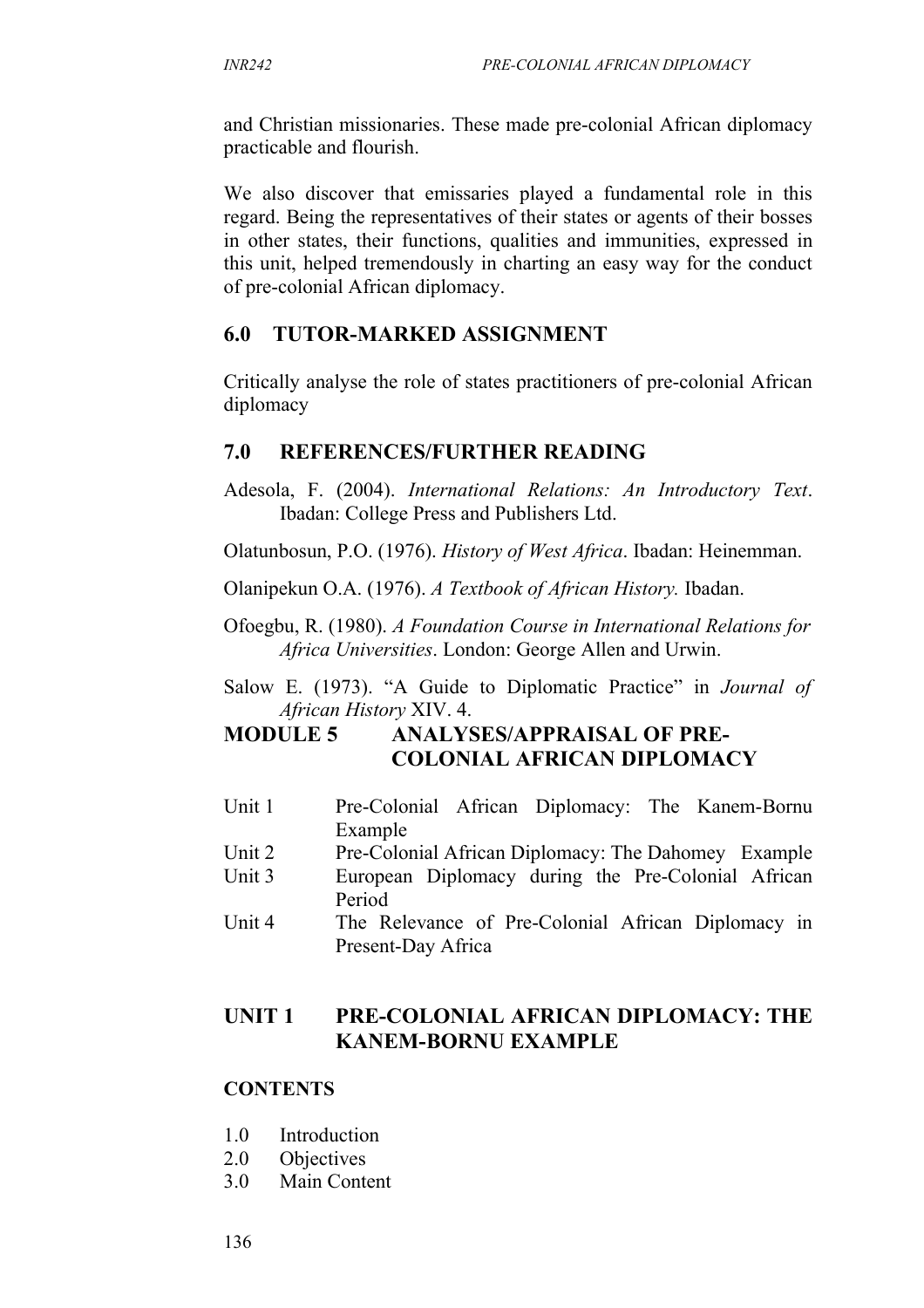- 3.1 Diplomacy in Pre-colonial Africa: The Kanem-Bornu Example
- 3.2 Qualities that Enhanced Aloma's Pre-colonial African **Diplomacy** 
	- 3.2.1 Analysis and Appraisal of Aloma's Military Feat in Pre-Colonial African Diplomacy
	- 3.2.2 Political and Administrative Qualities
	- 3.2.3 Appraisal of Aloma's Political and Administrative **Qualities**
- 3.3 Aloma's Economic Qualities
- 3.4 Religious and Legal Qualities
	- 3.4.1 Appraisal of Aloma's Religious Qualities
- 4.0 Conclusion
- 5.0 Summary
- 6.0 Tutor-Marked Assignment
- 7.0 References/Further Reading

# **1.0 INTRODUCTION**

I welcome you to the fifth and final module of this course.

In this unit, we will discuss pre-colonial African diplomacy in the state of Kanem-Bornu during the reign of Mai Idris Aloma. We shall see how Aloma combined his military, administrative and personal talents to further the cause of diplomacy. We shall also see how he harmonized his legal cum religious prowess and trade contact to bear on the practice of pre-colonial African diplomacy citing Kanem-Bornu as an illustration. We will also determine whether Aloma's example could readily be related to diplomacy elsewhere.

## **2.0 OBJECTIVES**

At the end of this unit, you should be able to:

- examine the military quality of Mai Idris Aloma vis-à-vis precolonial African diplomacy
- discuss Aloma's administrative prowess and how it impacted on his diplomatic relations
- analyse and appraise Aloma's religious and legal qualities in relation to his diplomatic relations
- describe Aloma's trade relations vis-à-vis his diplomatic relations
- examine Aloma's personal traits and how they portrayed him as a diplomatic practitioner.

## **3.0 MAIN CONTENT**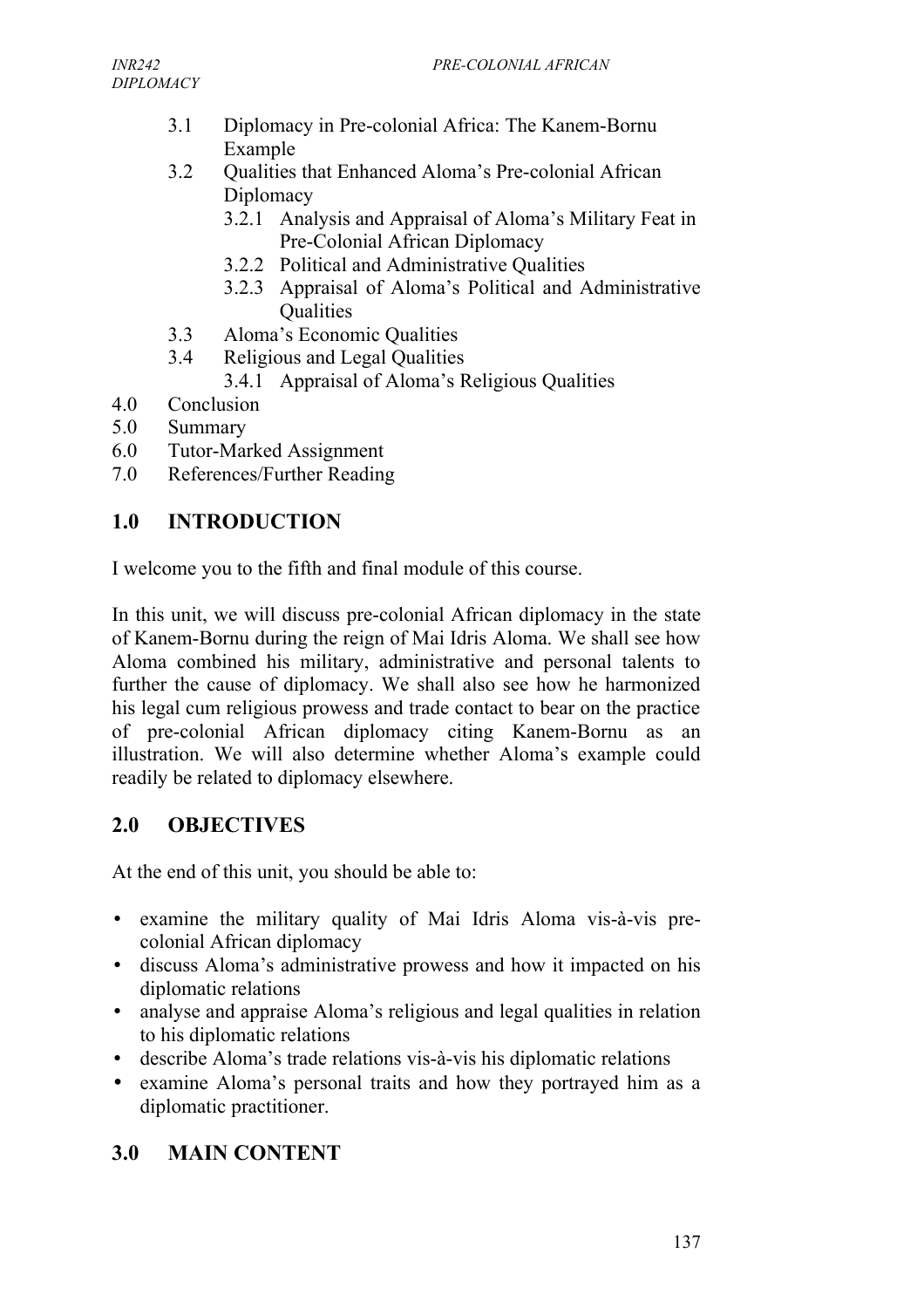## **3.1 Diplomacy in Selected Pre-Colonial African States: The Kanem-Bornu Example**

I greatly feel there is a need to particularly intimate you with vivid accounts of diplomatic practice in some selected pre-colonial African states. For sound analysis and appraisal of the practice of diplomacy during the pre-colonial period, we shall see how the two states of Kanem-Bornu and Dahomey maintained diplomatic relations with other states.

The Kanuri Empire of Kanem-Bornu spans a period of about one thousand years in three phases. We will however concern ourselves with the second phase during the reign of Idris Aloma. This is because during this period, trade flourished and foreign investment and contact was attracted more than any other time in the history of the Empire. The period was actually called "the golden age" of the Empire. Then the Empire secured its greatest territorial expansion and highest prestige.

# **3.2 Qualities that Enhanced Aloma's Pre-Colonial African Diplomacy**

Mai Idiris Aloma possessed rare qualities that made him stand out as a successful diplomat and practitioner of pre-colonial African Diplomacy.

According to Barth, a reliable historian and Ahmad Ibn Fatuusa, the chronicler during the reign of Aloma, these qualities helped a lot in shaping the political, economic and religious cum legal nature of precolonial African diplomacy between Kanem-Bornu and its neighbours.

Aloma was reputed to be a great soldier. He maintained a strong, disciplined, virile, dynamic and well-organised army. He revolutionized warfare by using his diplomatic connections to obtain firearms from Tripoli and North Africa. Through diplomatic ties, he also imported horses from the Middle East for his cavalry. In a bilateral military pact, he let in veteran Turks to come and train his army in efficiency and military tactics. His military victories enabled him to have a large Empire spreading from Damask, Tuareg and Kano in the North, and to Tebu, Bilma, and Dafor in the East and to Biu in the South.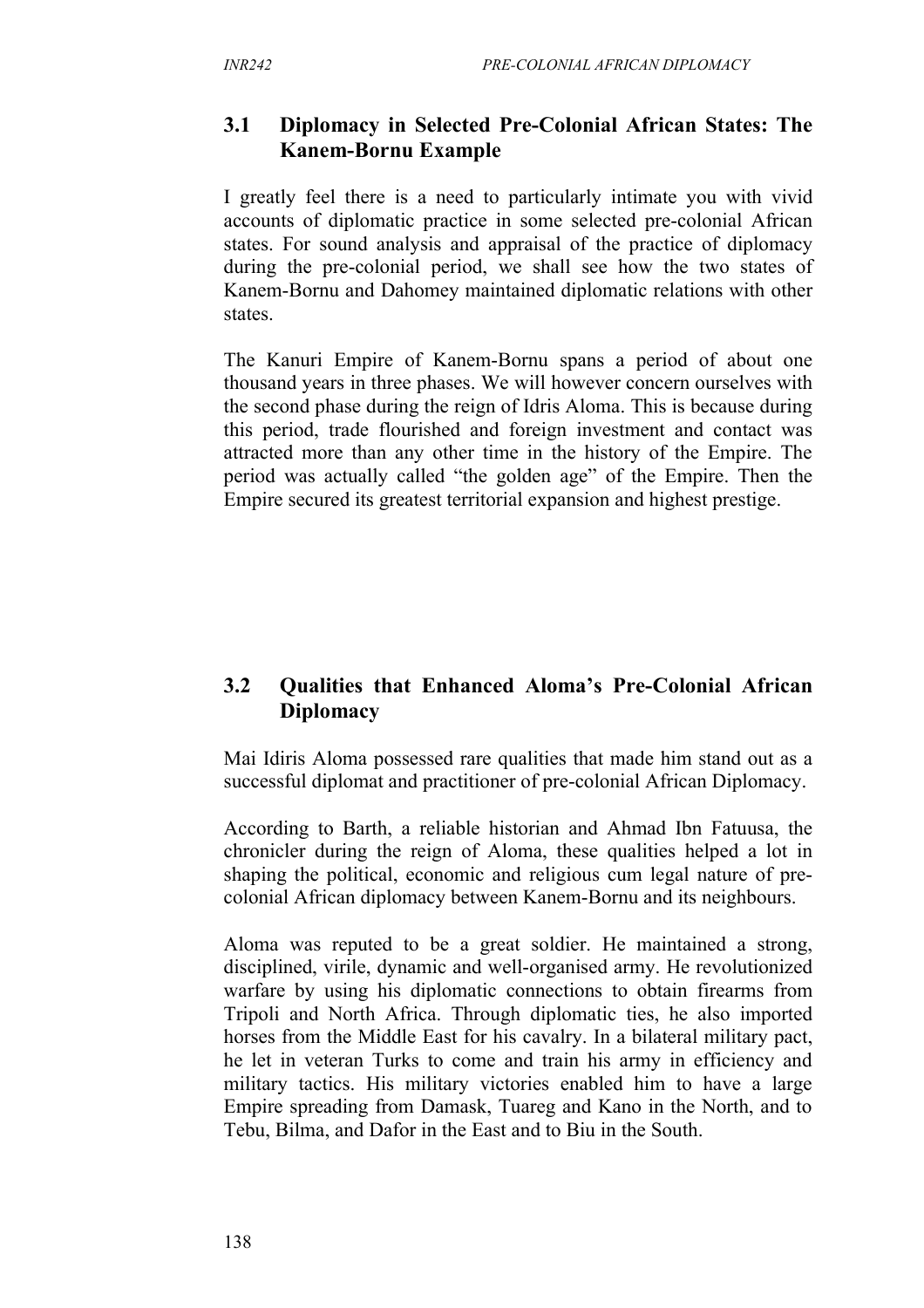Aloma being an intelligent and shrewd tactician did not use naked force to propagate his military conquest all the time. He used the tactic of "war by proxy". This means that he would give military support to a friendly state against a hostile state. For example, he gave military support to the Kotoko, the neighbours of Tetala to harass Tetala by continous incursions with their boats until the Tetala retreated into the swamps of the Lake Chad. He also gave tacit support to Kelwati to invade the territory of the Tuareg continually until the Tuareg were forced to make peace. Such was the tactic of Aloma in soldering that made him, a very successful administrator and state builder; a recipe for an actor or practitioner of international diplomacy.

## **3.2.1 Analysis and Appraisal of Aloma's Military Feat in Pre-Colonial African Diplomacy**

From the foregoing, you can deduce that Aloma was a sound actor or practitioner of pre-colonial African diplomacy. You will readily call to mind that in our previous discussion, it was stated that even though war was antagonistic to diplomacy, military might regulated it. A militarilyweak state is vulnerable to incessant raid by predating states. On the other hand, a militarily-strong state checks invasions and keep ambitious predators at bay. Aloma was successful in maintaining a military power that checked attacks against Kanem-Bornu Empire and thus the Empire had peace to maintain diplomatic relations.

Secondly, Aloma was a veteran of bilateral military pact. You can see for yourselves that what we now call military pacts between countries in modern day was long ago practised by Aloma during the pre-colonial African period. Afterall, there were recent talks of military pact between Nigeria and the U.S.A, Nigeria and Israel, Cameroon and France, e.t.c. Most of these pacts could not work in modern-day because of mistrust and disharmony in what can be called our National Interest. Muslims are suspicious of a military pact with Israel or U.S.A. while Christians are suspicious of economic or religious ties with the Arabs. So it is in Nigeria today and National Interest cannot really be harmonized. We shall come to this later in our subsequent discussion. This was not however so during the time of Aloma of Bornu. The states interest was clearly defined and the people worked harmoniously for the success of the pact.

Furthermore, Mai Idris Aloma employed the tactic of "war by proxy" successfully to drive away troublesome rivals and forced peace from the Tuaregs. It means here that the wars by proxy fought by the U.S.A. and the U.S.S.R. until the recent time had been employed long ago in precolonial Africa. However, while Aloma succeeded in attaining peace and hitch-free diplomatic relations with his neighbours, the same could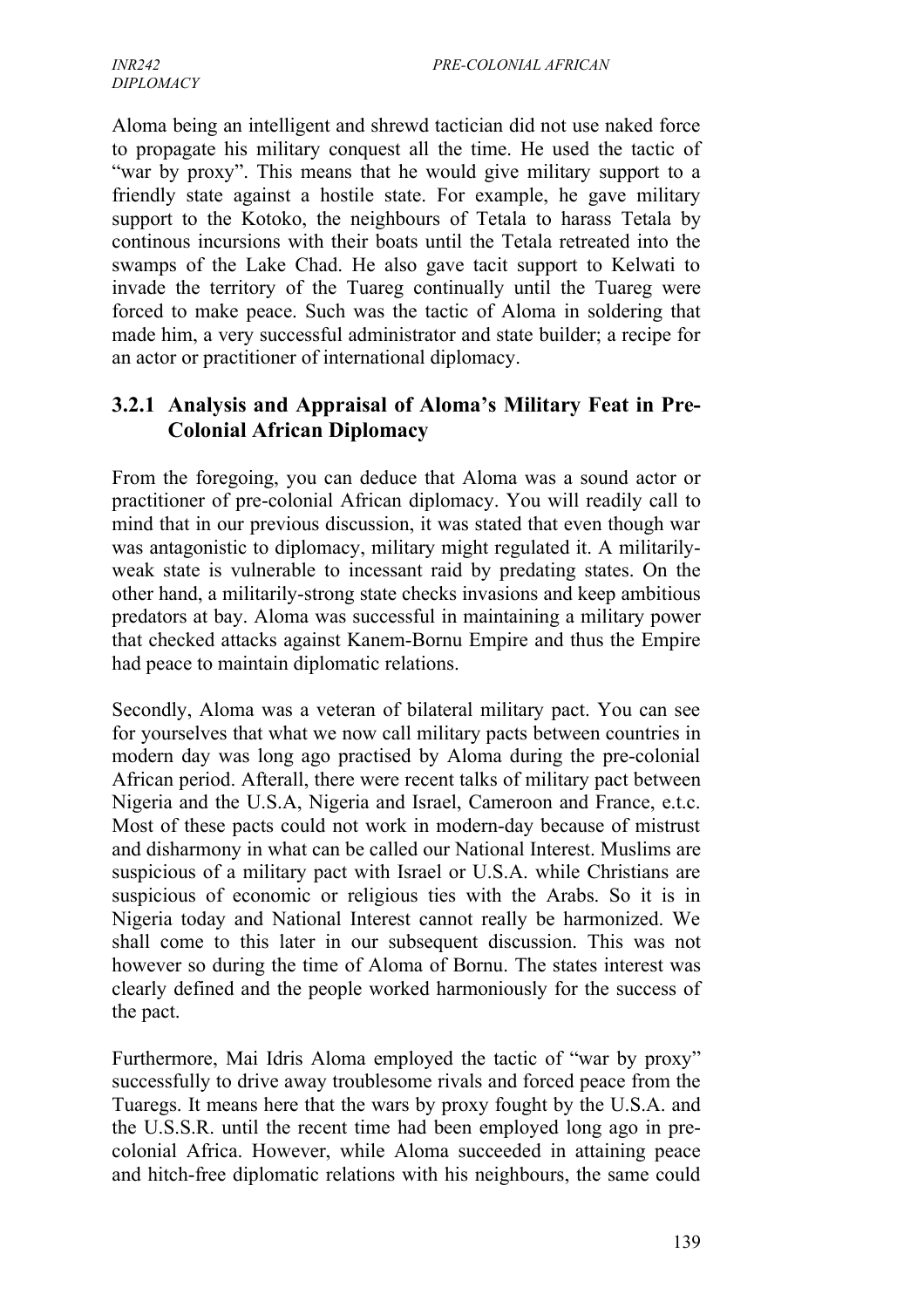not be said of U.S.A and U.S.S.R who created tension all over the world until the end of the cold war.

Finally, you can easily ascribe Aloma's military successes to his tactical exploitation of diplomatic ties. He knew what he needed and he benefited immensely from his good relations with Tripoli, Tunis and North Africa where he imported firearms to revolutionize his army. He also extended this exploitation of diplomatic relations to the Middle East where he obtained horses to strengthen his cavalry. This exactly is the benefit of diplomatic relations. Getting what you want or need most for the benefit of your state. Mai Idris Aloma used this to further his expansionist policy and kept his state safe from attacks. The best thing one could do with Aloma if you want anything from Borno during that time was to negotiate peacefully with him. The idea of going to war to forcefully get anything from him did not arise.

## **SELF ASSESSMENT EXERCISE 1**

Appraise Mai Idris Aloma's military qualities vis-à-vis pre-colonial African Diplomacy.

## **3.2.2 Political and Administrative Qualities**

Mai Idris Aloma was reputed to be a very good administrator. Actually, before his emergence, Borno was reputed to be well and effectively governed with good political and administrative structures put in place. It was only left for the ruler to utilize these structures to benefit Borno and this Aloma did to the maximum.

Aloma established a good government that contributed much to the fame of Kanem-Borno abroad. Muslim scholars and other Empires were attracted. There was a keen competition to be identified with Borno from within and without pre-colonial Africa. Inevitably, he had to develop diplomatic relations with these interested states and this Aloma did. He maintained diplomatic relations most especially with the states of North Africa and the Middle East. He particularly made use of women in his administration. Unlike the "Mais" (rulers) before him who appointed governors from members of the royal family he appointed his own governors from among the members of the humble families loyal to him. Women played important administrative roles. The queen mother (Magira), the king's official elder sister (Magara) and the first wife of the king (Gumsu) all performed special duties ranging from state's administration to reception of emissaries and official visitors. It is on record that one Magira (queen mother) imprisoned a Mai (a ruler, not Aloma) for failure to enforce Islamic laws. Such was the power of the women administrators.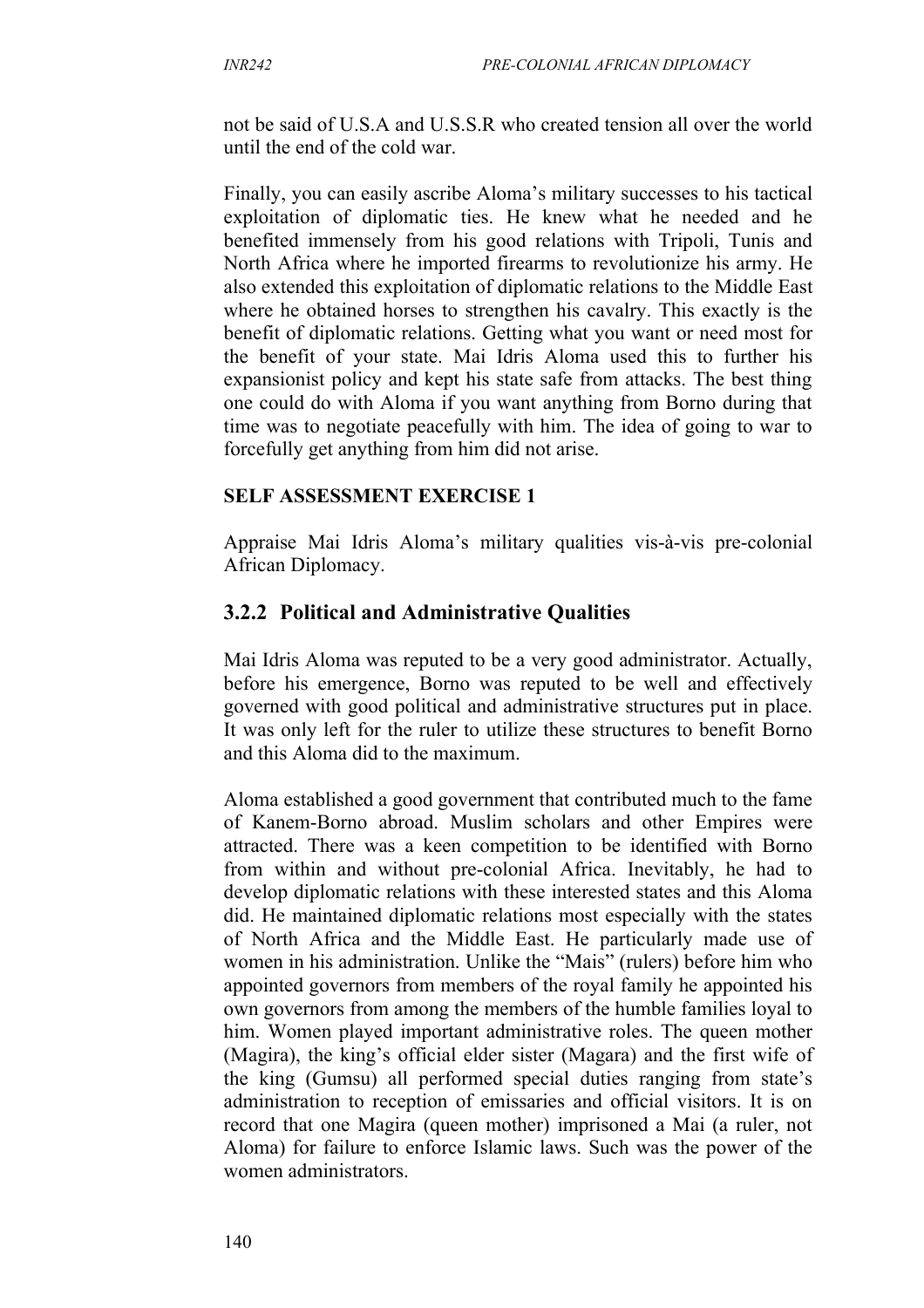Borno's government was centralized and you should know this would make policy (including foreign policy) formulation and execution easier and quicker.

## **3.2.3 Appraisal of Aloma's Political and Administrative Qualities**

As you had already been aware, Aloma's administrative qualities further goes on to portray him as having a penchant for good grasp of both domestic and international affairs.

First he used the good political and administrative structures already established in Borno to further the beneficial interest of the people. This is exactly what is done in the United States and some other serious countries of the world today – using well established structures to administrative advantage.

Aloma attracted political allies and romanced with foreign states who were his admirers. He maintained diplomatic relations with them and got what he wanted for his state. He made sure the Muslim teachers he attracted were exempted from paying tax because of the services they rendered. Of course, this is the axiom of states in international politics – getting all benefits for your state through diplomatic means from other states you come in contact with.

Furthermore, Aloma like his predecessors in Borno made extensive use of women services in domestic and international affairs. He never relegated them to the background. He gave equal opportunities to both men and women in his administration. This was rare then in pre-colonial Africa and most especially an Islamic state where women were not accorded much respect. You should however, note that many serious countries use both men and women in administration nowadays.

Finally, in a unique way, Aloma appointed provincial governors on a basis of merit and loyalty from the humble class. He did away with the old way of appointing them from the royal family. Of course, although this was an appointment and not election, this promoted equality, fairness, justice and a semblance of democratization. It enhanced loyalty to the central authority and by extension the support for domestic and foreign policies ardently pursued by Mai Idris Aloma.

## **SELF ASSESSMENT EXERCISE 2**

Give a detailed analysis of Aloma's political and administrative qualities.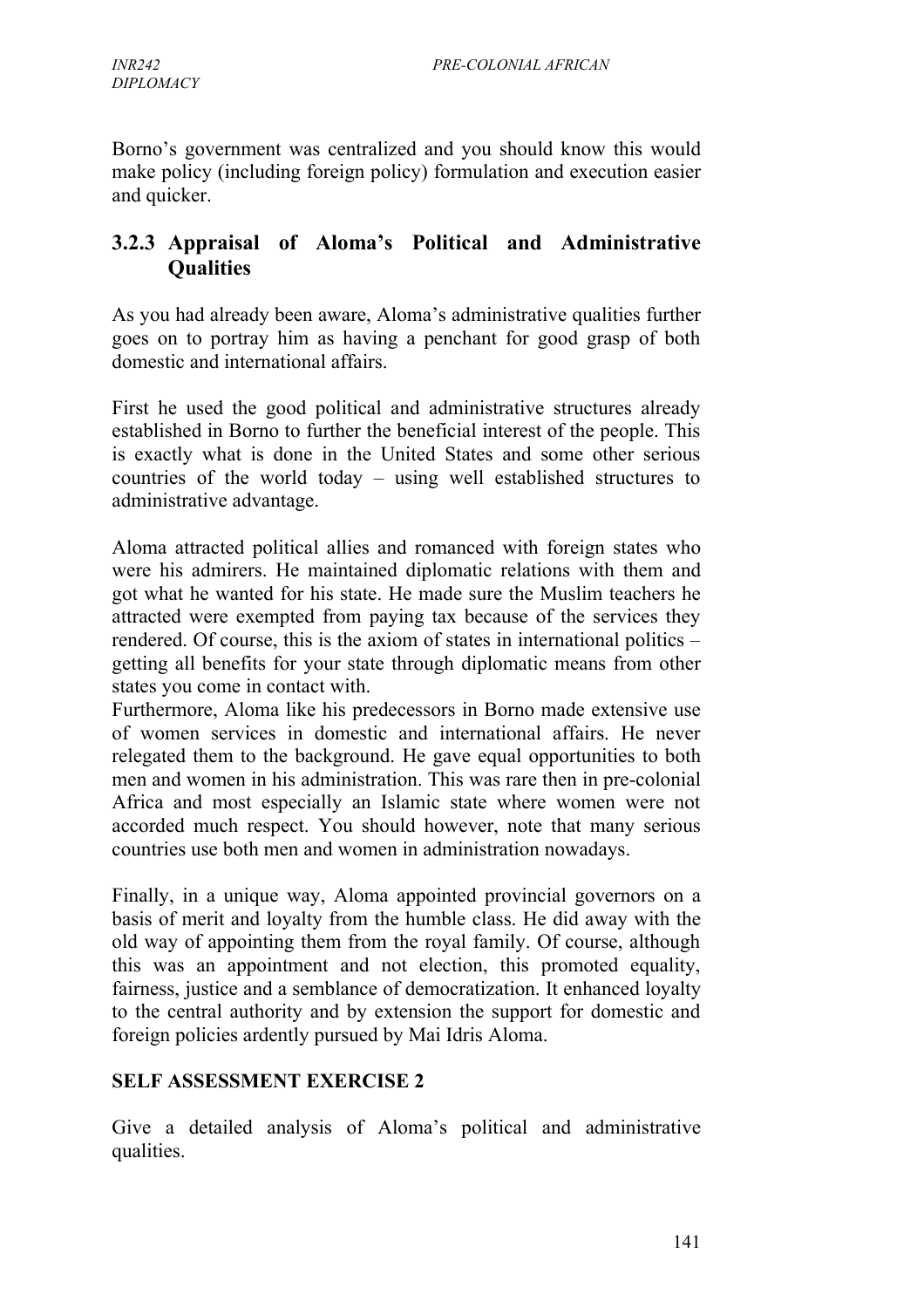## **3.3 Economic Qualities**

In the area of trade, Aloma did very well for Kanem-Bornu. Trade was well organized. The centre of the Empire was at the terminus of the trans-Saharan trade route from Tripoli. This brought the trade contact between Kanem-Borno and the Berber merchants from North Africa. Grain was sent to Bilma in the desert to exchange for salt. Nitrate, obtained from the Lake Chad was carried to Kano and other parts of Africa.

Copper trade was carried on by Kanem-Borno middle-men between Dafur in the East and the Nupe area in the South West. Trade with the South was channeled through Kano but trade in kolanut with the south was sometimes done directly.

The economy of the Empire during the reign of Aloma suggests that the period was a "golden age" Aloma promoted the growth of trade which was the basis of the prosperity and wealth of the Empire. Aloma enhanced the economic status by subjugating Tebu and occupying Bilma, its principal town. Bilma was a great strategic and economic importance because of its position on the caravan route. Bilma was also an important salt producing area. Aloma also seized the advantage created by the fall of Shongai because this caused a shift eastward in the great use of the caravan routes.

From the foregoing, you can see that Aloma attracted foreign trade and investment. He engaged in trade by barter and exchanged what he had with what he wanted from elsewhere. This would definitely lead to bilateral and multi-lateral trade pact between Kanem-Borno and other states it traded with during the pre-colonial period. This particular Borno example is sufficient evidence to prove that pre-colonial Africa engaged in bi-lateral and multi-lateral trade pact and they formed trade cartels to regulate prices of their commodities and to dissuade the abuse in the production and export of such commodities.

Moreover, they engaged in negotiation and bargaining before trade agreement could be reached. And remember, in bargaining or negotiation, you most of the time compromise to allow for a mutual agreement of conflicting and competing interests.

### **SELF ASSESSMENT EXERCISE 3**

Assess the economic qualities of Aloma and explain its portrayal of precolonial African diplomacy.

## **3.4 Religious and Legal Qualities**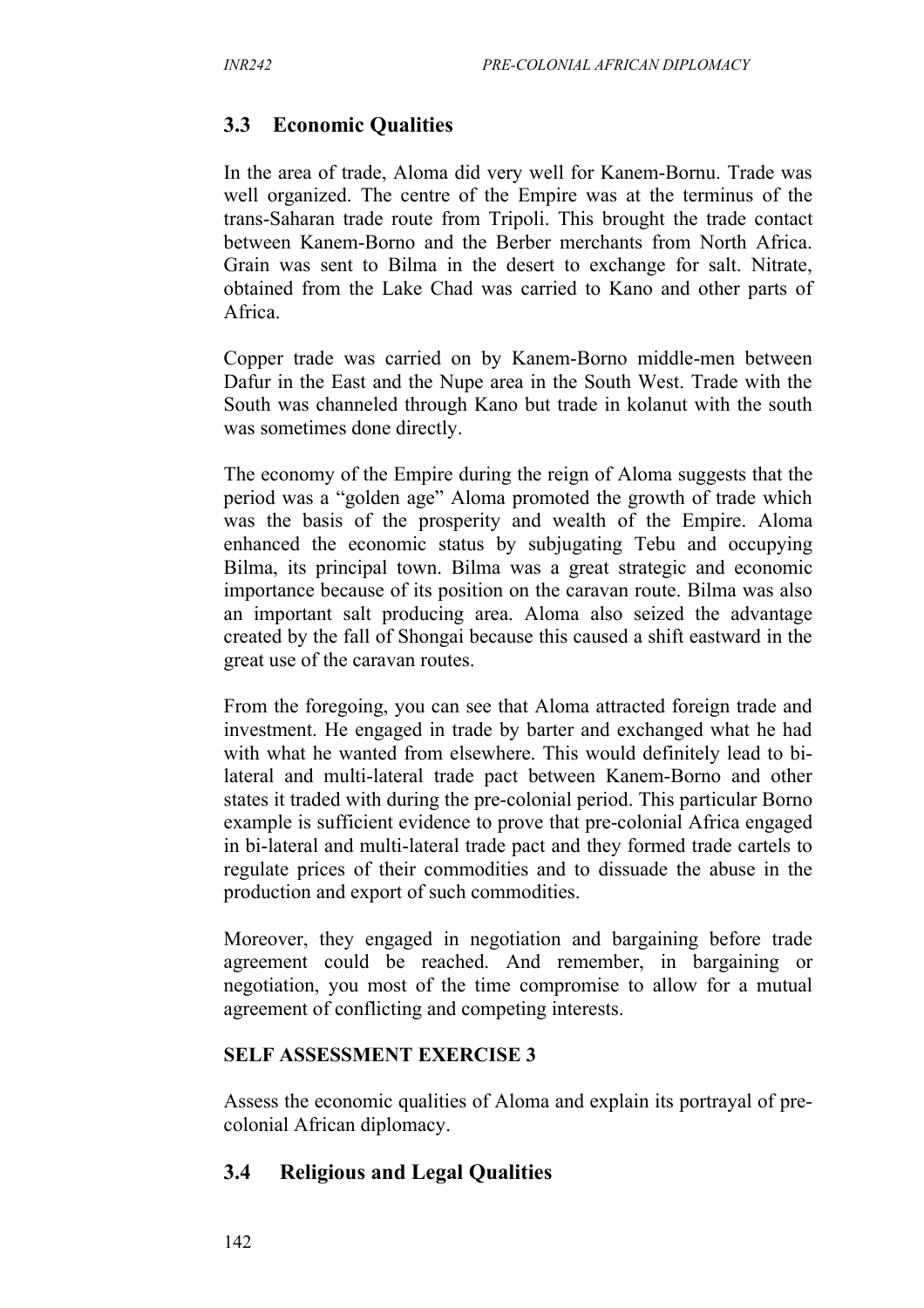I intend to treat the religious and legal qualities of Mai Idris Aloma together because Islamic religion influenced the laws and administration of Kanem-Bornu during the period of Aloma. In short, Borno during this period was an Islamic state.

Aloma was a devout Muslim and he encouraged the spread of Islam in his Empire. He made Islam the state religion and he fought Jihads to promote the spread of Islam in a pure way. He encouraged and went on pilgrimage to Mecca. At Cairo, he built a hostel for Borno pilgrims. He built beautiful brick mosques and substituted certain customary laws with Muslim laws in his territory.

## **3.4.1 Appraisal of Aloma's Religious Qualities**

You can easily deduce from the foregoing that Aloma's qualities in the diligent pursuit of Islam and its subsequent entrenchment as a state religion endeared him greatly to the Islamic states in the pre-colonial African region and abroad. He became very friendly with the Arabs and the Middle East that were endeared to him. They enthusiastically had diplomatic relations with him. He was able to maintain military, trade and religious pact with them and they in turn willingly assisted him to further his state's interest. He became a member of what could be termed the Islamic or the Arab league. This is undoubtedly part of diplomacy of the highest order in practice during the pre-colonial African period.

Secondly, the Jihads fought by Aloma encouraged the spread of Islam and more pre-colonial African states became Islamised with Islamic laws as their guiding principles both in domestic and inter-state affairs. This made easy the practice of pre-colonial African diplomacy as similar features characterized pre-colonial African states.

Furthermore, the adoption of Muslim laws to replace customary laws made diplomatic practice easier and less cumbersome between states. The written nature of the laws and its observance made it easy for adoption as international laws among pre-colonial African Islamic states.

Aloma's pilgrimage to Mecca and his subsequent encouragement of such pilgrimages opened Kanem-Bornu to the outside world. Kanem-Bornu became popular and more people, especially foreigners, Muslim clerics and scholars, were attracted to the state of Bornu.

You should bear it in mind that he started and employed the method of building residences for his people abroad. This may be likened to the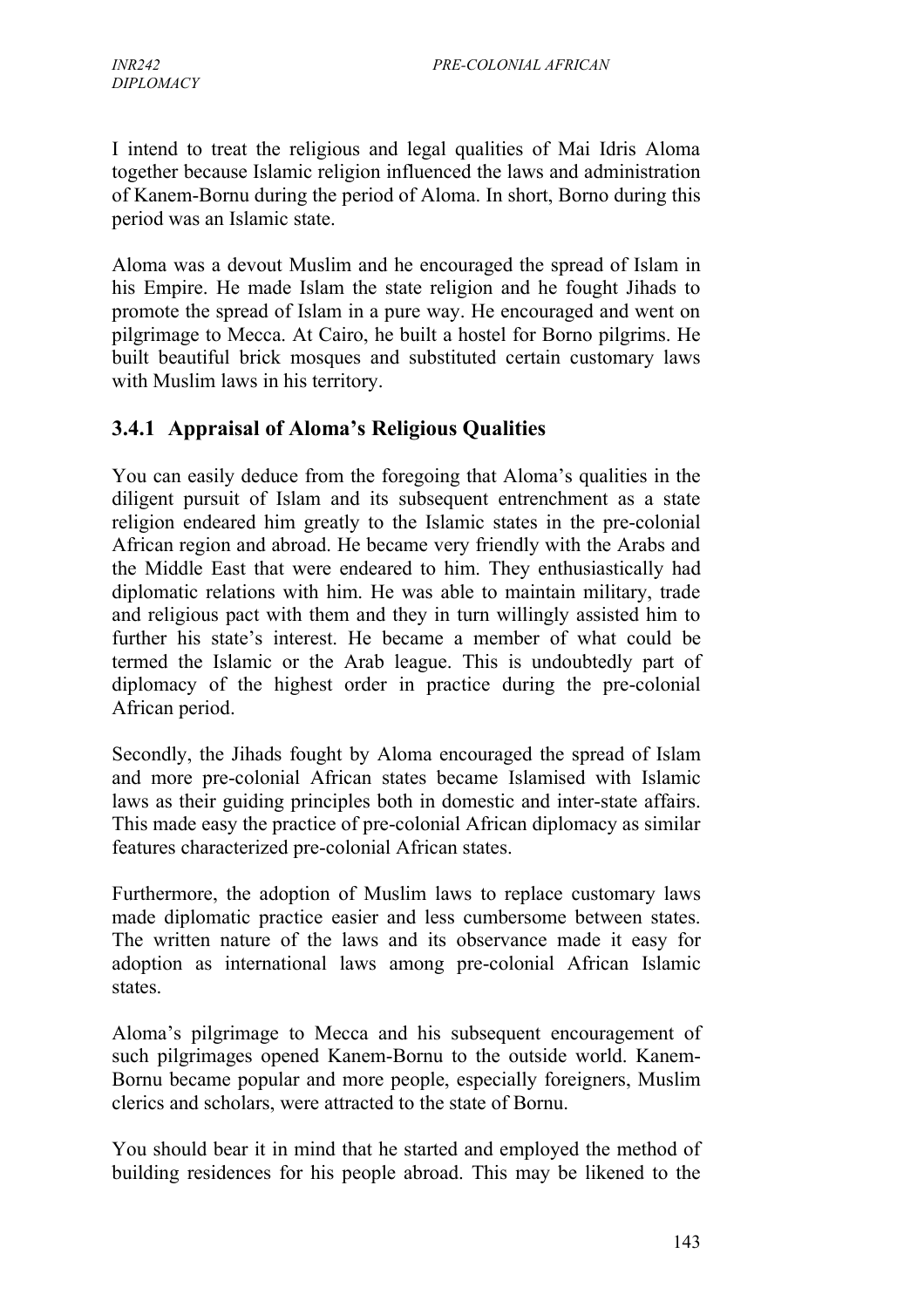building of resident embassies in friendly states abroad. Although these buildings were for Borno pilgrims, we might not really be mistaking to relate them to foreign embassies because Borno emissaries and envoys to the Arab states of Egypt, Tunis and Mecca also resided in these hostels when they were on state's official assignments. Of course, Aloma used to send emissaries abroad for trade negotiation, arms procurement, and manpower transfer by engaging Islamic scholars and Arab soldiers to teach and train his people and soldiers respectively, and for other matters for the interest of the Borno state.

Lastly, Aloma engaged in what could be called technology transfer by engaging architects and builders from outside to build beautiful palaces and brick mosques in Borno. This is practiced all over the international community today where friendly states transferred technological advancement to one another. Yes, of course, the international community is rife with this lofty diplomatic practice that Mai Idris Aloma was not stranger to during the pre-colonial African era several centuries ago. Or don't you think so?

## **SELF ASSESSMENT EXERCISE 4**

Give an appraisal of Aloma's religious qualities during the pre-colonial African period.

## **4.0 CONCLUSION**

So far, we have discussed the example of Kanem-Bornu during the reign of Mai Idris Aloma to measure the yardstick of diplomatic practice during the pre-colonial African period. We see how Aloma combined all these qualities to stand out as a successful pre-colonial African diplomat.

## **5.0 SUMMARY**

In this unit, we discover that certain qualities in Mai Idris Aloma of precolonial Borno Empire made him an outstanding and an exceptional diplomat. He portrayed these qualities in his military, administrative, trade, religious, legal and other personal attributes to enhance and entrench sound diplomatic tenets which advanced Kanem Bornu of his time tremendously. He harmonsied these qualities with the interests of his state, and he got what he wanted for the benefit of Kanem-Bornu.

Furthermore, the example of Kanem-Bornu proves to us that diplomacy really thrived in pre-colonial Africa.

## **6.0 TUTOR-MARKED ASSIGNMENT**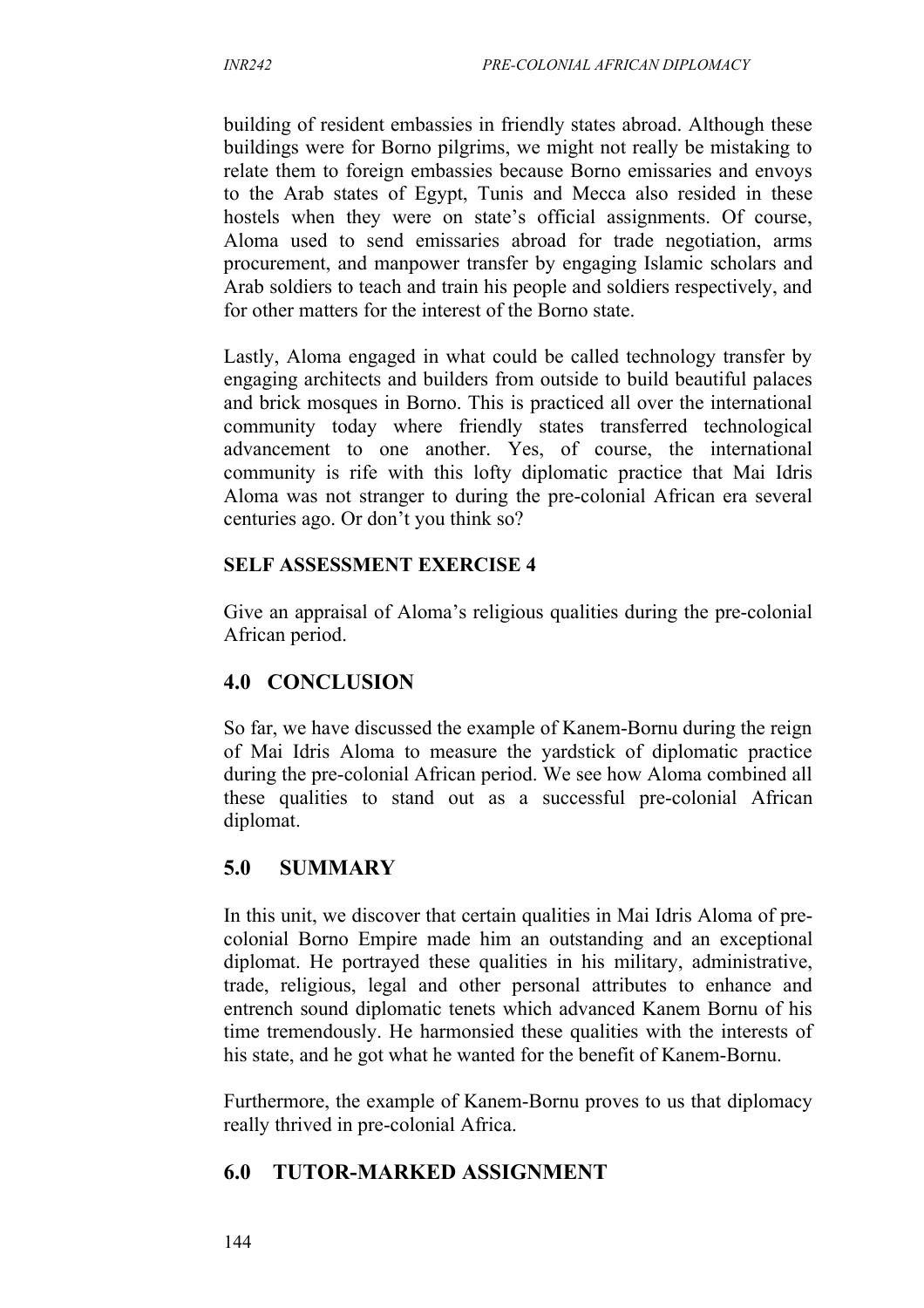- 1. Mention and discuss five ways in which Aloma's religious traits reflected diplomacy during the pre-colonial African era.
- 2. Examine Aloma's personal attributes and how they reflected precolonial African diplomacy.

## **7.0 REFERENCES/FURTHER READING**

Cohen, Ronald (1967). *The Kanuri of Bornu.* New York.

## **UNIT 2 PRE-COLONIAL AFRICAN DIPLOMACY; THE DAHOMEY EXAMPLE**

## **CONTENTS**

- 1.0 Introduction
- 2.0 Objectives
- 3.0 Main Content
	- 3.1 The Pre-Colonial State of Dahomey
	- 3.2 An Appraisal of Dahomey and the Practice of Pre-

Colonial

African Diplomacy

- 3.3 Agaja's Qualities and its Effect on Pre-Colonial African **Diplomacy** 
	- 3.3.1 Agaja's Diplomatic Mistake
- 3.4 Appraisal of Agaja's Qualities and Diplomatic Blunder
- 4.0 Conclusion
- 5.0 Summary
- 6.0 Tutor-Marked Assignment
- 7.0 References/Further Reading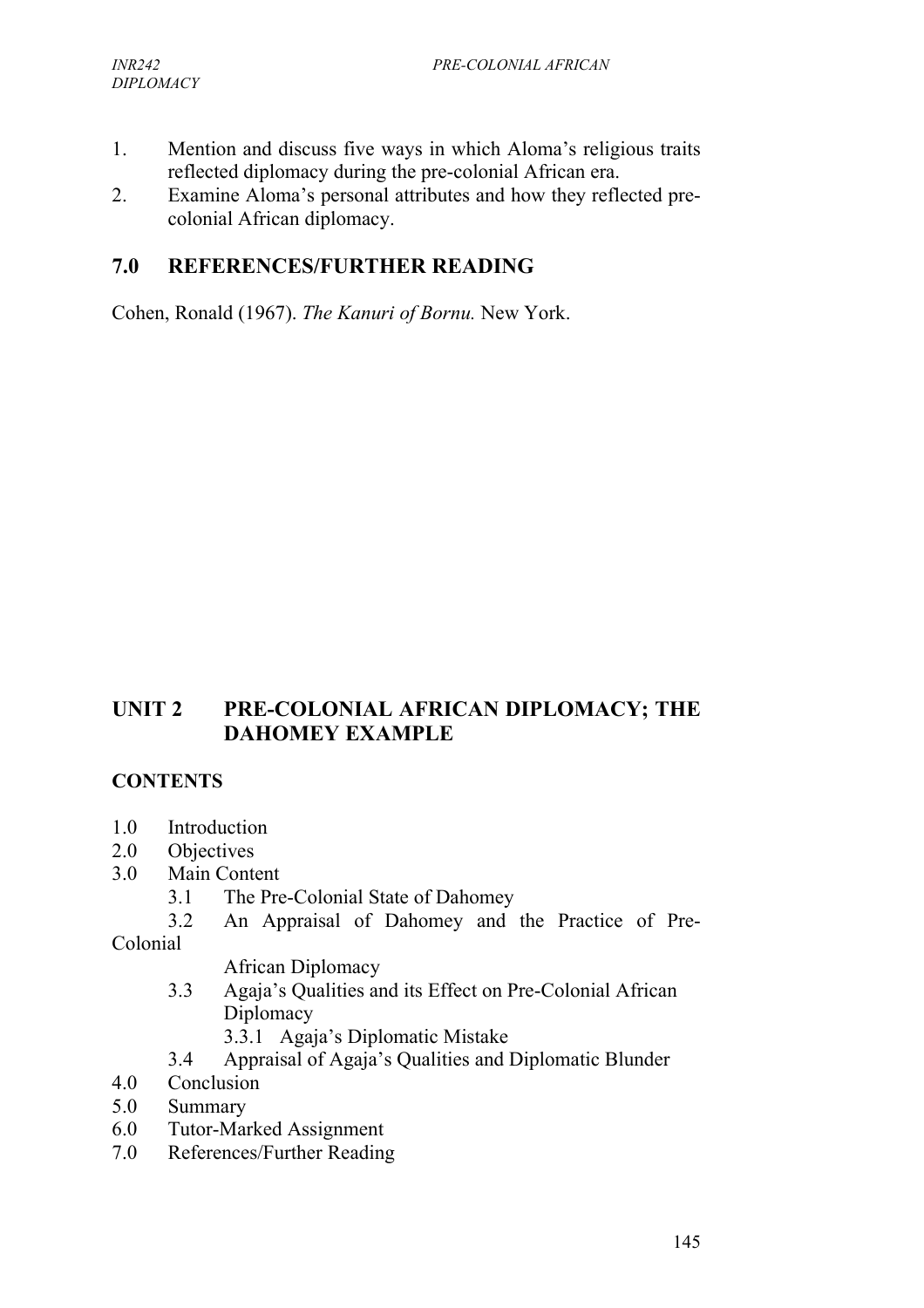## **1.0 INTRODUCTION**

In this unit, we shall continue with our discussion on the illustration of pre-colonial African diplomacy in practice. We will hereby cite the example of Dahomey which had diplomatic contact with both fellow pre-colonial African states and Europeans. We shall particularly beam our searchlight on Agaja, one of the outstanding kings of Dahomey and see how his Charismatic qualities stood him out as a good administrator and diplomat. The unique innovations he brought to bear on Dahomey and its diplomatic fortunes among peers will also be discussed. We shall attempt to analyse and appraise these qualities and see how they reflect pre-colonial African diplomacy. Through the various unique institution and structures put in place, we will be able to see how pre-colonial Dahomey excelled diplomatically. We will also discuss the misfortune that later befell Agaja because of his wrong move.

## **2.0 OBJECTIVES**

At the end of this unit, you should be able to:

- describe the pre-colonial state of Dahomey
- analyze the practice of pre-colonial Africa diplomacy in Dahomey
- evaluate the qualities of Agaja vis-à-vis the practice of pre-colonial African diplomacy
- identify Agaja's qualities and mistake and how it affected Dahomey's fortunes
- examine the treaty of peace between Dahomey, Oyo and the Europeans and how it reflects pre-colonial African Diplomacy.

## **3.0 MAIN CONTENT**

### **3.1 The Pre-Colonial State of Dahomey**

Having cited Kanem-Bornu during the reign of Mai Idris Aloma as an illustration of diplomacy in action in an Islamised pre-colonial African state, I intend to use Dahomey which had contact with European coastal trade as another illustration. While I concentrated more on the reign of Aloma in Bornu, I intend to concentrate more on the reign of Agaja in Dahomey. This will be so because Agaja like Aloma was one of the most outstanding kings of Dahomey who brought about many innovations to Dahomey's development during the pre-colonial African period.

During this period in discussion, Dahomey had a strong bureaucratic centralization. The reason for this political structure and form of administration was that it was a conquest state. Unlike the Asante Union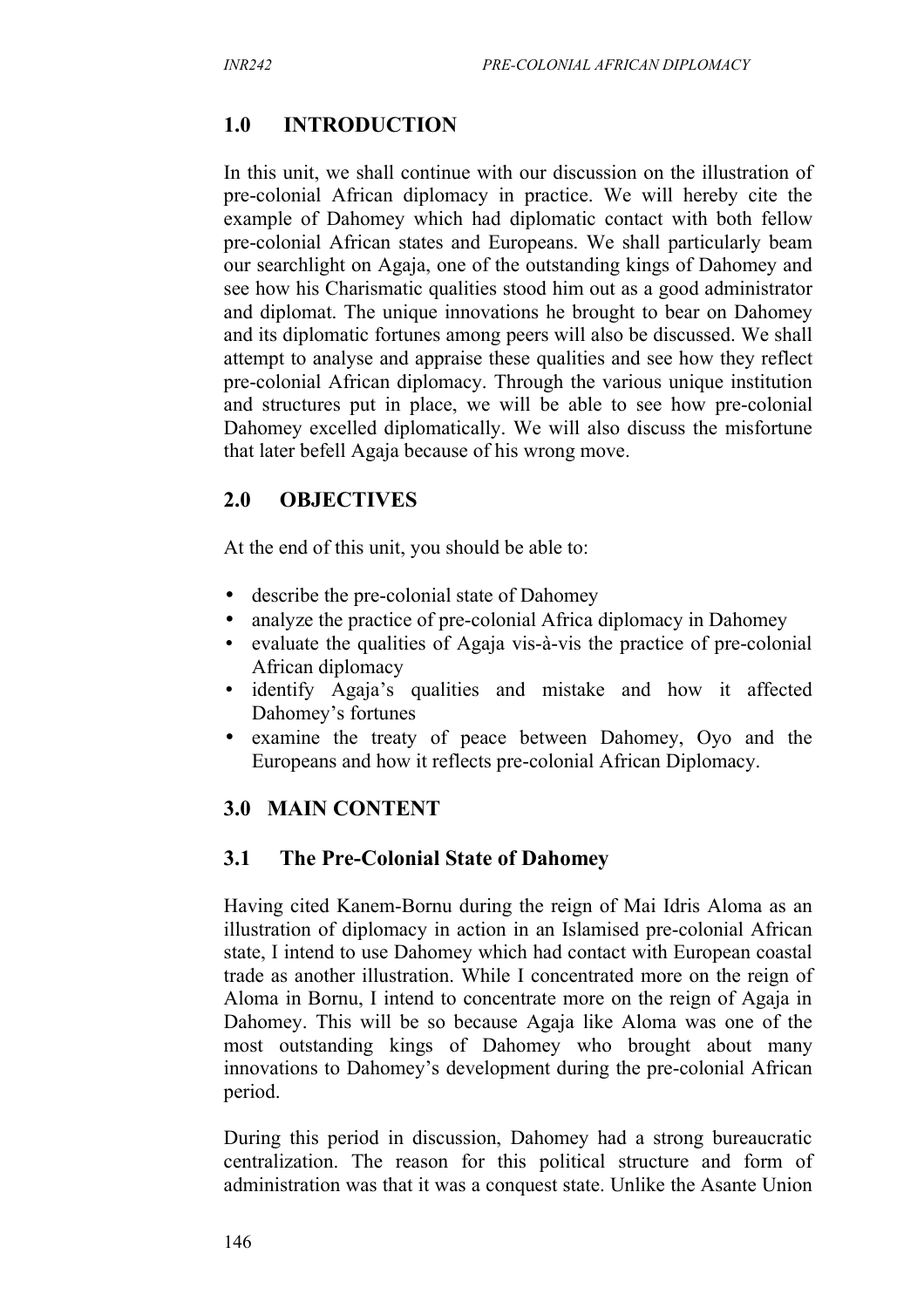which was achieved by a general desire of various Akan tribes to unite for a common purpose, the various Fon and Aja states were welded together into Dahomey by military force. Thus, Dahomey did not have to pacify any state or principality. The king of Dahomey appointed conquered chiefs to collect taxes and he could dismiss them at his whims and caprices. They were civil servants of the state government. Offices were not hereditary and could be filled by commoners. Unlike what happened elsewhere in pre-colonial Africa, members of the royal family were not entrusted with any offices of state although they enjoyed certain privileges.

The army played a major role in stabilizing Dahomey. The leading generals were also the leading officials of the state. The Migan (a retired army officer) was the doyen of the administration under Agaja and he was the one who co-ordinated the activities of other officials. The Mehu was in charge of the exchequer and to assist him was the Yovogan who resided at Whydah to represent Dahomey's interests in the coastal trade. The involvement of the army in administration of course augured well for both domestic and international administration of the Dahomey. This I will discuss in more details when we come to the appraisal of the state of Dahomey vis-à-vis pre-colonial African diplomacy.

In the pre-colonial African state of Dahomey, citizenship was emphasized to the detriment of kingship. It was in Dahomey that the concept of citizenship evolved in pre-colonial Africa. A citizen was anyone who was willing to serve and be loyal to the king and the state irrespective of his state. Anyone could thus become a citizen. It was no surprise that in the  $18<sup>th</sup>$  century, some Europeans not only became Dahomey citizens but also Dahomey chiefs.

Apart from centralization and citizenship, Dahomey had a catalogue of various innovations. It was in Dahomey that espionage activities were raised to a high pedestal and it assumed a great importance. These spies move about as traders and they learnt many languages to lighten the burden of their duty. They studied places to be attacked. Most important of all, they kept the king informed of the activities of his official, particularly the Yovogan who was heavily spied upon because of the importance of his office.

You should also note that the active participation of women in government was rare not only in pre-colonial Africa but also other parts of the world then, but Dahomey made use of women and cherished their roles in state building. Royal women were chiefly employed as spies to keep an eye on state functions. What is more? Women were drafted into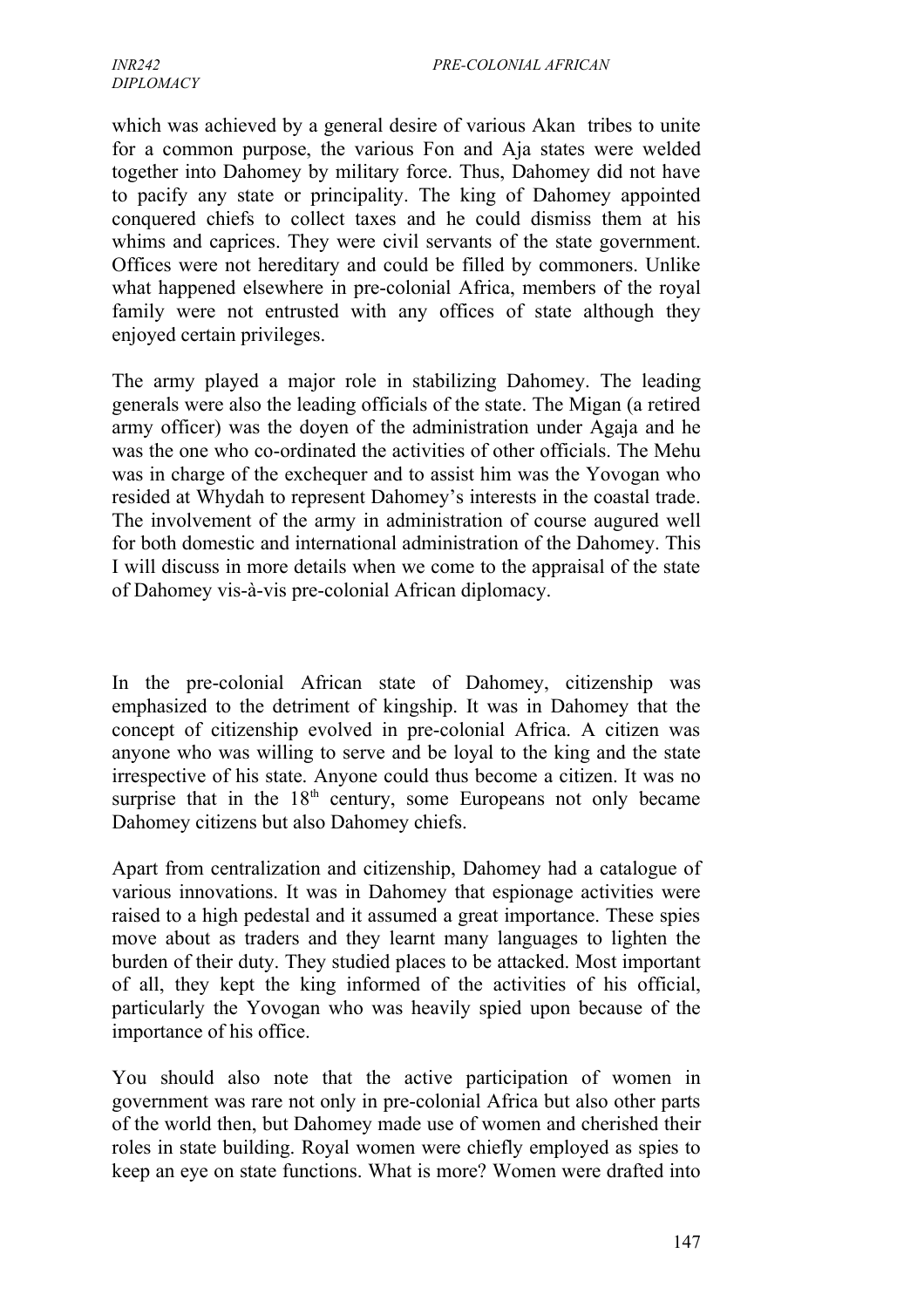the army of Dahomey. The women soldiers referred to as the Amazons emerged to check the excesses of the harassment of Oyo Empire between 1730 and 1747. Women also received important emissaries and envoys into the king's presence. Intelligent women were also used as advisers and emissaries to the state of Dahomey.

Another innovation I want you to note was that population census was practised in Dahomey during the  $18<sup>th</sup>$  century. All male adults were eligible to serve in the national army and to be able to estimate the strength of the armed forces; it became necessary to have an idea of the size of the country's population, particularly the age distribution. The census was not to facilitate and formulate economic planning as in our modern day but directed to serve military purposes. We will however see how most of these innovations augured well for diplomacy later on in our subsequent discussion.

### **SELF ASSESSMENT EXERCISE 1**

List and discuss the various innovations of the pre-colonial state of Dahomey.

## **3.2 An Appraisal of Dahomey and the Practice of Pre-Colonial African Diplomacy**

The fore-going innovations brought about in Dahomey in no small measure contributed to the practice and success of pre-colonial African diplomacy within and without pre-colonial Africa.

The centralized bureaucracy in pre-colonial Dahomey enabled a concerted policy thrust, and enhanced diplomatic relations with the kingdoms of Asante, Oyo, Benin, Fante and other surrounding neighbouring states, and most especially with the Dutch and English traders participating in the coastal trade.

The use of the military in domestic and international affairs ensured loyalty from the military class. This brought about peace to Dahomey and efforts were concerted to protect the state against external forces. The peace augured well for stability conducive for diplomatic relations. The Yorogun, a military officer was a senior official who governed Whydah and controlled all dealings with Europeans. He was the head of the secret service which kept a vigilant watch on all state officials, envoys, visitors and rulers of vassal states. He was entrusted with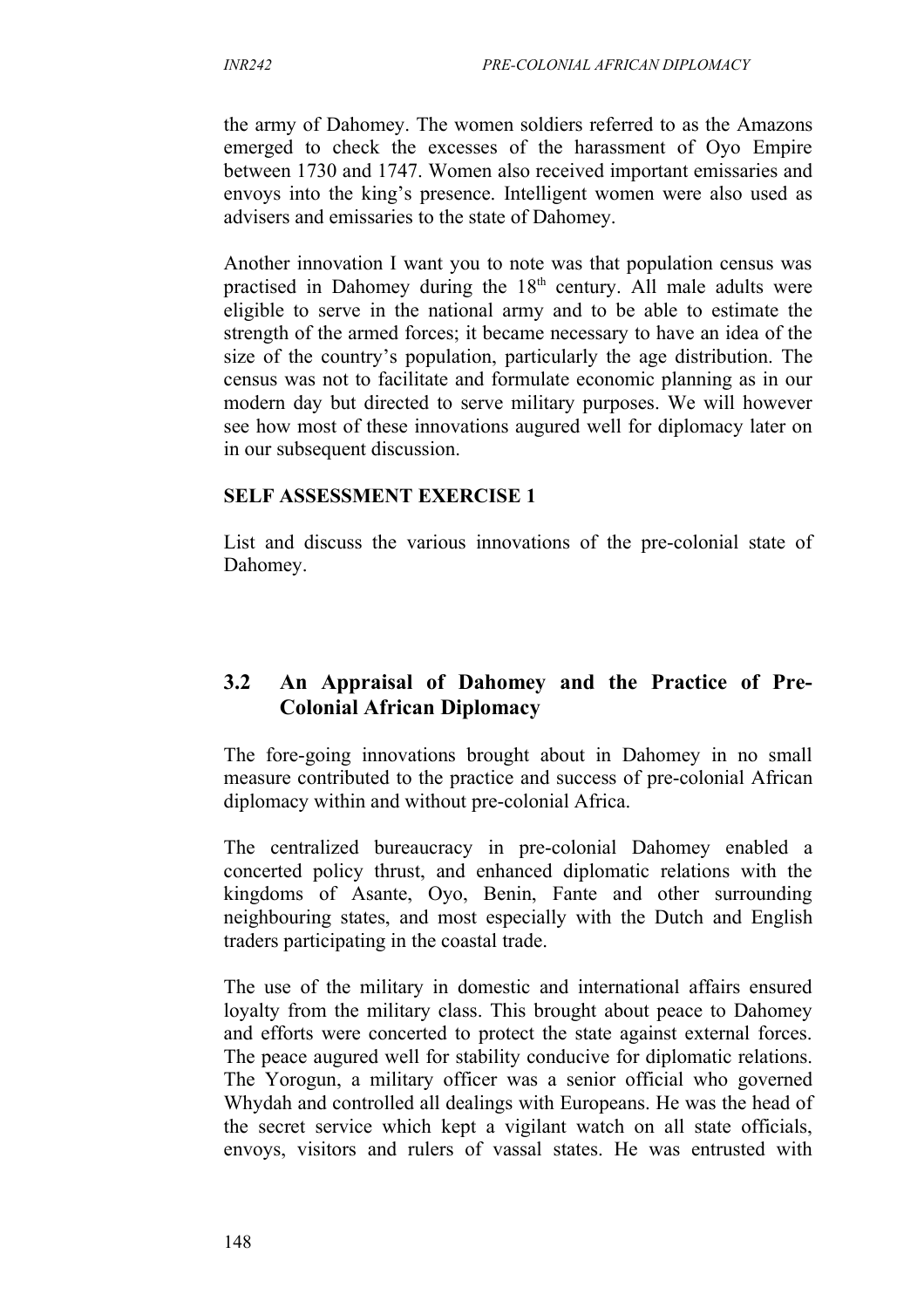activities conducive for a hitch-free diplomatic relations with other states and European traders.

The concept of citizenship attracted foreigners to Dahomey where many became Dahomean citizens. Even Europeans became citizens and chiefs in Dahomey. This bred loyalty and commitment to the cause of Dahomey in all spheres of domestic and international affairs. This brought peace and stability conducive for diplomacy. It brought attraction for Dahomey and states willingly maintained diplomatic relations with it.

Dahomey and its system of espionage used a fine method of diplomacy. Of course, you should know by now that a state maintaining diplomatic relations with another should spy the strength and weakness of the other state. Emissaries are ears for their home states and Dahomeen traders acting like emissaries acted in this regard. In modern day diplomacy, diplomats should be careful so as not to be branded as spies when reporting back information about other states to their home states. Also, Dahomean traders concealed their activities and with this, Dahomey was able to succeed in what it needed for its state interest.

You should note that those spies learned many languages to ease their duties. Of course, being a multi-linguist is a characteristic of a good diplomat for ease of communication and interaction in trade, politics and social activities.

The use of women as administrators, soldiers, spies, emissaries, advisers and intelligence officials went a long way in portraying the pre-colonial state of Dahomey as gender democratic and this also fostered unity and loyalty to the state. This is another recipe for pre-colonial African diplomacy. You should note that one of the burning issues in international relations now is gender issues – that is the fair representation of women in governance all over the world.

Lastly, even though, the population census of Dahomey was geared towards military reasons, it served as a catalogue for the determination of the size of a population for policy matters. Since only expansionist policy was at the front-burner of various pre-colonial African states then, Dahomey did extraordinarily well by the innovation of a policy that was later on transferred to the international community even in the modern day.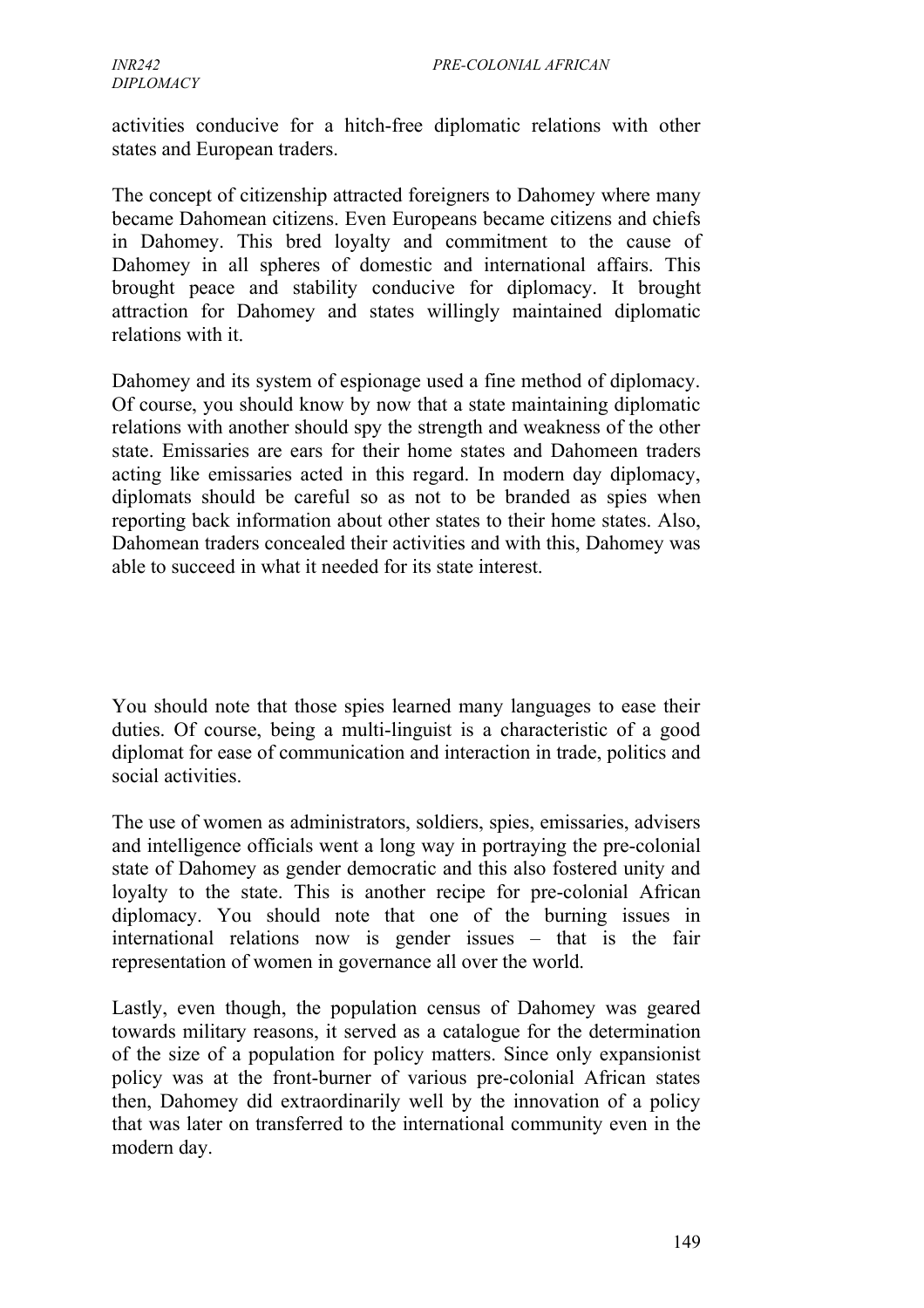## **SELF ASSESSMENT EXERCISE 2**

Give an analytical survey of Dahomey's unique administrative prowess during the pre-colonial African period.

## **3.3 Agaja's Qualities and its Effect on Pre-Colonial African Diplomacy**

As I earlier mentioned in this discussion, Agaja was one of the greatest kings pre-colonial Dahomey ever had. His attributes were courage, great intelligence, diplomacy and a magnetic personality. He was reputed to impress all those who came in contact with him. He was patriotic and a good statesman. The interest of Dahomey was paramount in his mind. His main ambition was to create and leave behind a Dahomey that would not be a vassal to any other state, and which would be free from political and economic control of the coastal rulers and the European slave dealers.

On assumption of office, Agaja did two important things that shot Dahomey up the ladder of progress. First he established an organization called Agbadji-gbeto. This institution combined military intelligence service and information office. It provided intelligence reports on conditions and events in the surrounding states. It could spy any town to be attacked and find a pretext for the attack. Its other function was to spread propaganda in Dahomey's interest according to laid-down plans by Agaja.

The second important thing done by Agaja was that he initiated military training for the youth. With the help of foreign trainers, they were drilled in battle-field manouvres and the use of guns. The boys were trained to endure hardships, admire courage and obey orders. He made use of this well-trained disciplined army for the expansion of Dahomey to the coast where it took over the control of coastal trade.

Agaja loved change and innovations. He learnt the system of fortification from the Europeans. He also introduced the use of guards of honour for diplomatic courtesy. He mounted these guards of honour for visiting emissaries and Europeans. He made attempt to be literate in English and Portuguese languages and he encouraged his subjects to do the same for easy interaction and communication. In a bi-lateral trade agreement, he implored the Europeans to establish plantation in Dahomey to replace the slave trade.

# **3.3.1 Agaja's Diplomatic Mistake**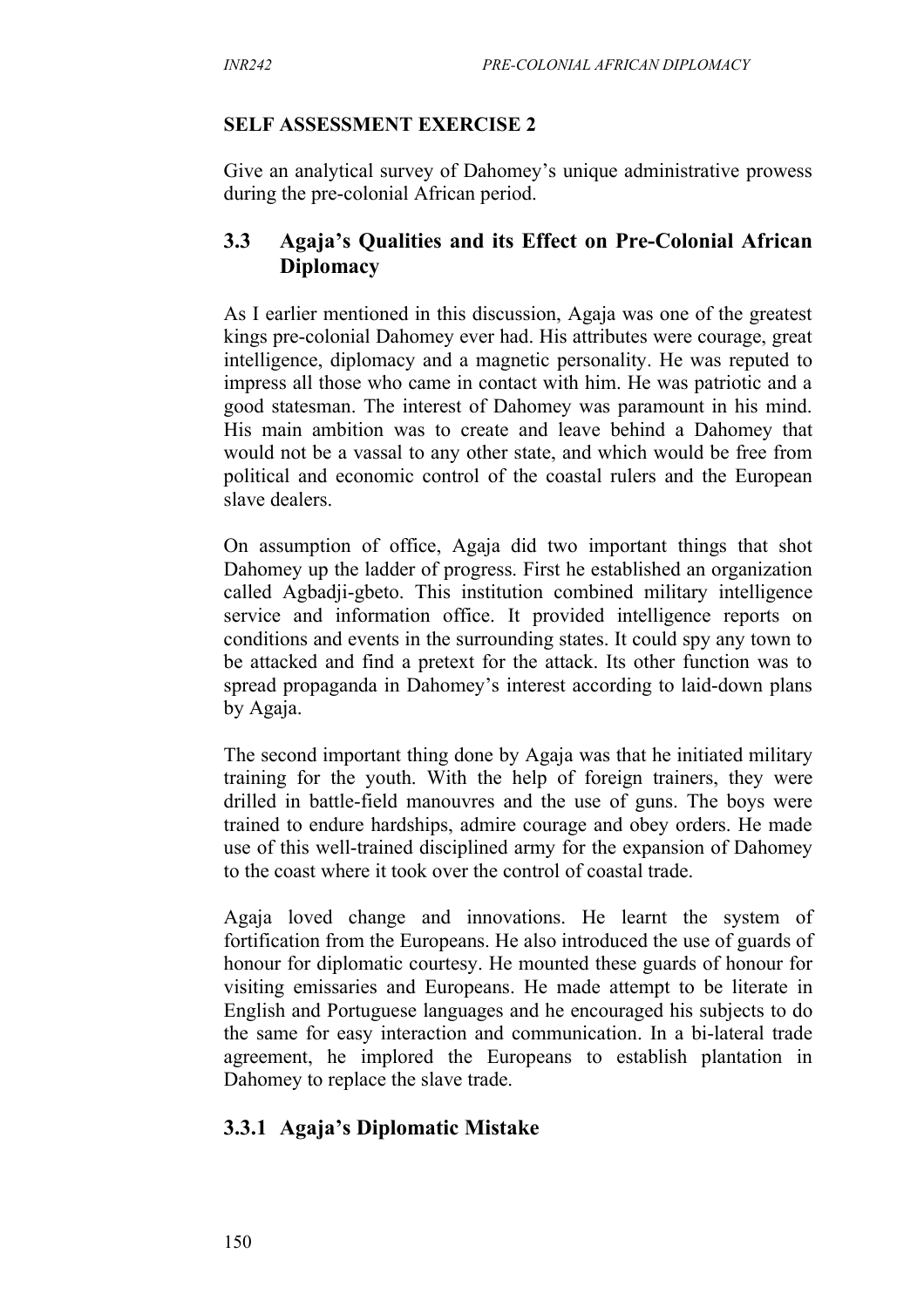I will like to discuss Agaja's tactical blunder in international parlance and how this caused a diplomatic setback for him and put Dahomey in jeopardy. Agaja found an excuse to attack and conquer Allada, a sister state. By doing this he violated a treaty of peace and pact of fraternity existing among the Aja states. He therefore committed a crime of political patricide.

The reaction of other sister states was swift; Agaja's action was seen as a bad precedence that must be curtailed before it sent wrong signals to other ambitious states. Oyo under Alaafin Ojigi attacked and destroyed Dahomey. With the coalition of other forces, Agaja was forced to flee. You will recall that this was almost what happened when other nations joined forces to check Hitler during the Second World War to dissuade him from further violation of international convention. It was also similar to what the combined forces of the United Nations led by the United States did to Iraq in "Operation Desert Storm" to check Iraq's violation of international convention by annexing Kuwait, a sovereign state.

Consequent to the combined attacks on Agaja, he made a peace treaty with Oyo. The peace settlement signified that Agaia should not reestablish his capital at Dahomey and that he should accept Oyo's lordship. It was further stated in the treaty that all the vassal states under Dahomey should now be independent and all the Aja states unsettled by his attack on Allada be re-settled in Port Novo independent of Dahomey Epe and Badagry were to be free from attacks from Dahomey soldiers. These ports were to be Oyo's avenue to European coastal trade. Agaja was allowed to maintain a standing army but he had to swear to an oath of allegiance not to use the soldiers against Oyo's interests. To ensure Agaja's observance of the treaty, his son who was to succeed him was to be brought up in the court of Oyo to be trained in his future duties as a vassal to Oyo. Furthermore, to cement cordial relations between Alaafin Ojigi of Oyo and Agaja of Dahomey, each married a princess from the other's court.

Next, Agaja made an agreement with representatives of European merchants. He was given a monopoly of the purchase of fire arms and in return, he would do nothing to obstruct slave trade. Dahomey eventually became the major slave trade kingdom in the Guinea coast.

Agaja was so overwhelmed by external forces beyond his control that he had to agree with what he was vehemently opposed to initially. Of course, he might have died a disappointed man two years after the peace treaty.

### **SELF ASSESSMENT EXERCISE 3**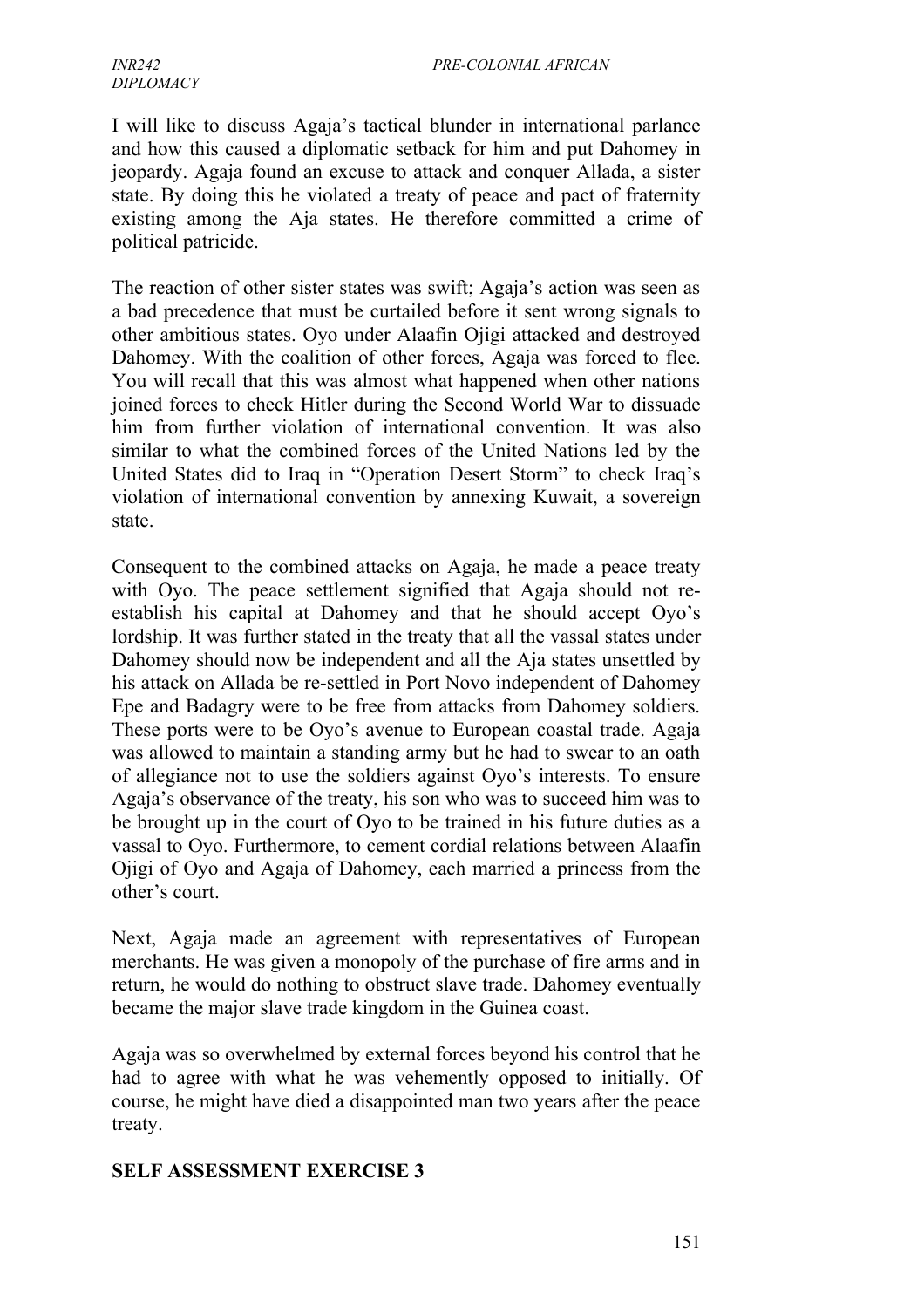Assess Agaja's qualities and mistake and the effect on Dahomey's diplomacy.

## **3.4 Appraisal of Agaja's Qualities and Diplomatic Blunders**

You ought to be aware that Agaja's fine qualities augured well for diplomatic practice between Dahomey and its neighbours in pre-colonial Africa, and with the Europeans. Being courageous, very intelligent, and diplomatic and an attractive personality made him a good diplomat.

You should recall too that Agaja was a patriot who was deeply interested in the well-being of Dahomey. His love for Dahomey was genuine and thus he had co-ordinated policy thrust to achieve the best for the interest of the state.

The institutions established by Agaja when he assumed office were effectively used to pursue Dahomey's interest in diplomatic ties and international affairs. His spies, information and propaganda machines and military intelligence units did very well in facilitating Dahomey's external relations.

Like Aloma, who had military pact with the Arabs, Agaja employed Europeans to train his army in military duties and maneuvers, and the use of firearms. This military pact helped Dahomey's expansionist policy. The military pact also made him have knowledge about the system of fortification against enemy forces. Of course he also learnt military parade and the mounting of guards of honour to receive important emissaries and European visitors. This was a purely diplomatic courtesy, a method that augured well for the flourish of diplomacy. You should take note that Agaja indulged in bi-lateral trade agreement with the Europeans and tried to learn the European languages, encouraging his subjects to do the same. Of course, you already know by now that understanding languages makes diplomacy flourish unhindered.

On the other hand, Agaja's diplomatic blunder only portrayed that a tactless move, inordinate ambition and an inclination to warfare by whatever pretext always bring unfavourable repercussions in international relations. Agaja learnt the bitter lesson too late. His mistake cost him the state of Dahomey which he laboured profusely to uphold.

You can appraise Agaja's weakness in this regard yourselves. Violation of collective convention always meets with reprisals. At the end of all hostilities against Agaja, the states resorted to negotiation to sign peace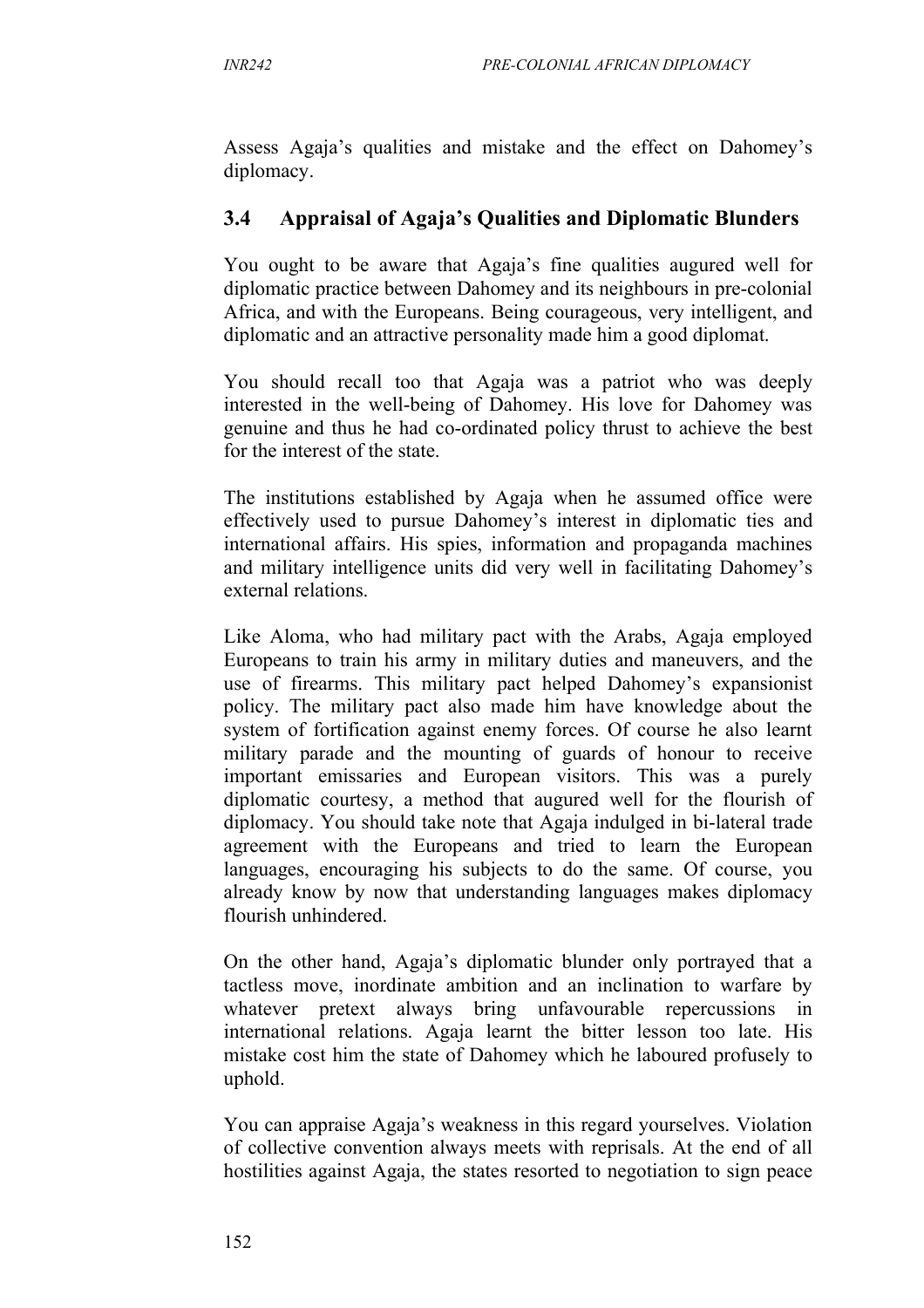treaty with Dahomey giving him stringent unfavourable conditions. Of course he was a weak helpless party in the negotiation bid but he was still accorded a sovereign status.

Though he was forced or rather tricked into observing the treaty by intermarriage and taking his heir into the custody of Oyo, these were methods used in pre-colonial Africa to ensure the observance of pacts, treaties and conventions in diplomatic relations.

#### **SELF ASSESSMENT EXERCISE 4**

Give a brief assessment of the consequences of Agaja's diplomatic mistake.

### **4.0 CONCLUSION**

We have been able to focus more on the practice of pre-colonial African diplomacy in some pre-colonial African states with particular reference to Dahomey. Dahomey under the reign of Agaja is hereby used as an illustration to highlight the peculiarity of pre-colonial African diplomacy and we eventually see how Dahomey reflected what could be called diplomacy during the pre-colonial African period.

### **9.0 SUMMARY**

In this unit, we realize that the pre-colonial state of Dahomey had centralized, stable, virile and dynamic administration that augured well for diplomatic practice. The various unique innovations in Dahomey especially brought about by its charismatic king, Agaja in no small measure enhanced pre-colonial African diplomacy in the pre-colonial state of Dahomey.

Agaja's qualities helped governance and diplomacy to thrive in Dahomey and his subsequent false move preferring war to diplomacy made him fall and he died a disappointed man after grave consequences.

### **6.0 TUTOR-MARKED ASSIGNMENT**

- 1. Mention and discuss the consequences of Agaja's ill-fated war with Allada.
- 2. Compare briefly the fate of Agaja and two other violators of international conventions.

### **7.0 REFERENCES/FURTHER READING**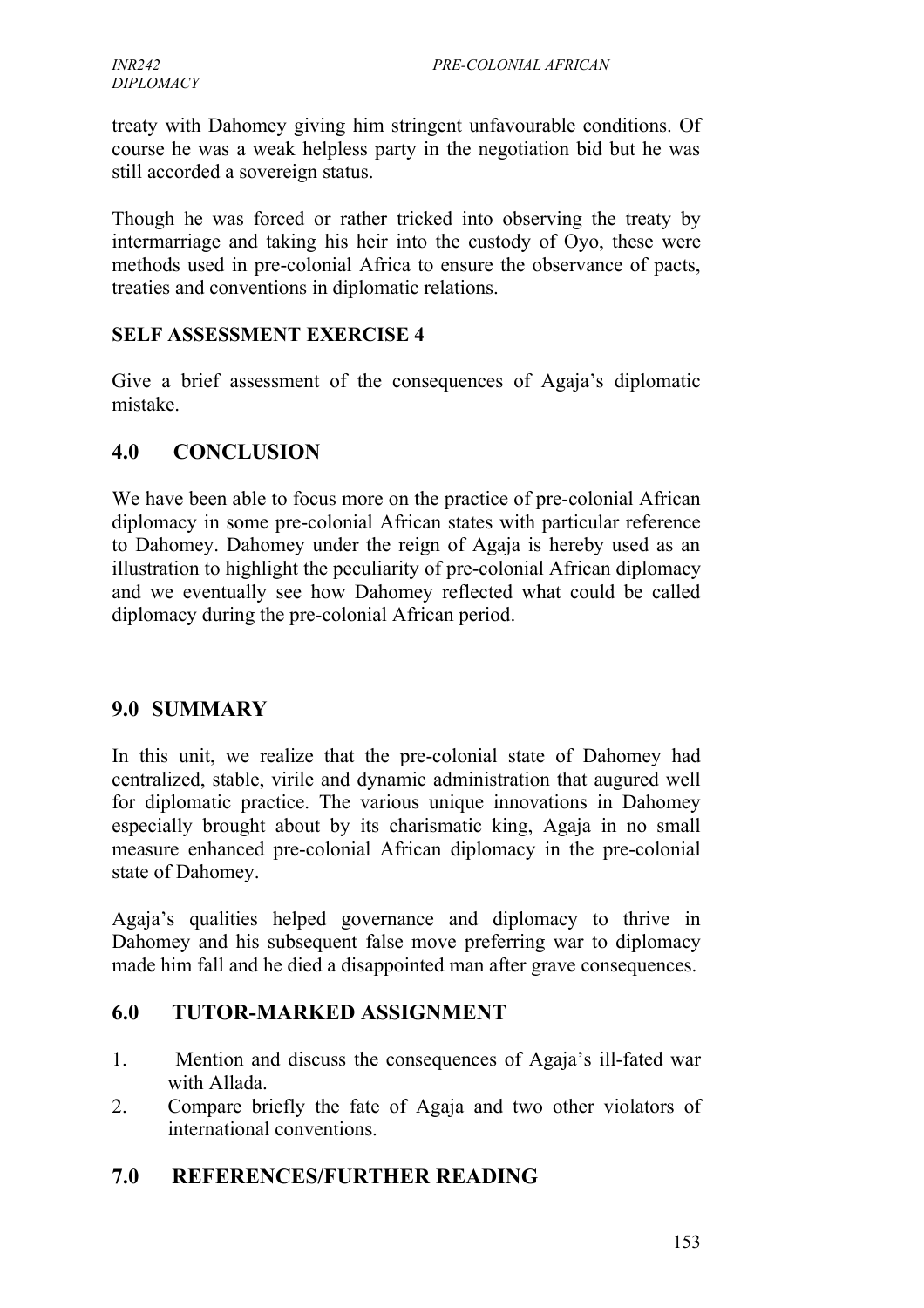Argyle, W.J. (1966). *The Fon of Dahomey*. Oxford.

- Ajayi, J.F.A. and Smith, R.S. (1964). *Yoruba Warfare Nineteenth Century*. Cambridge.
- Forde, D. and Kaberry, P.M. (1967). *West African Kingdoms in the Nineteenth Century.*

## **UNIT 3 MEANS AND METHODS OF DIPLOMACY ELSEWHERE DURING THE PRE-COLONIAL AFRICAN PERIOD: EUROPEAN DIPLOMACY**

#### **CONTENTS**

- 1.0 Introduction
- 2.0 Objectives
- 3.0 Main Content
	- 3.1 European Diplomacy
	- 3.2 French Diplomacy under Napoleon
	- 3.3 Means and Methods of European Diplomacy
- 4.0 Conclusion
- 5.0 Summary
- 6.0 Tutor-Marked Assignment
- 7.0 References/Further Reading

## **1.0 INTRODUCTION**

In this unit, we are going to discuss the means and methods by which diplomatic practice was carried out elsewhere during the pre-colonial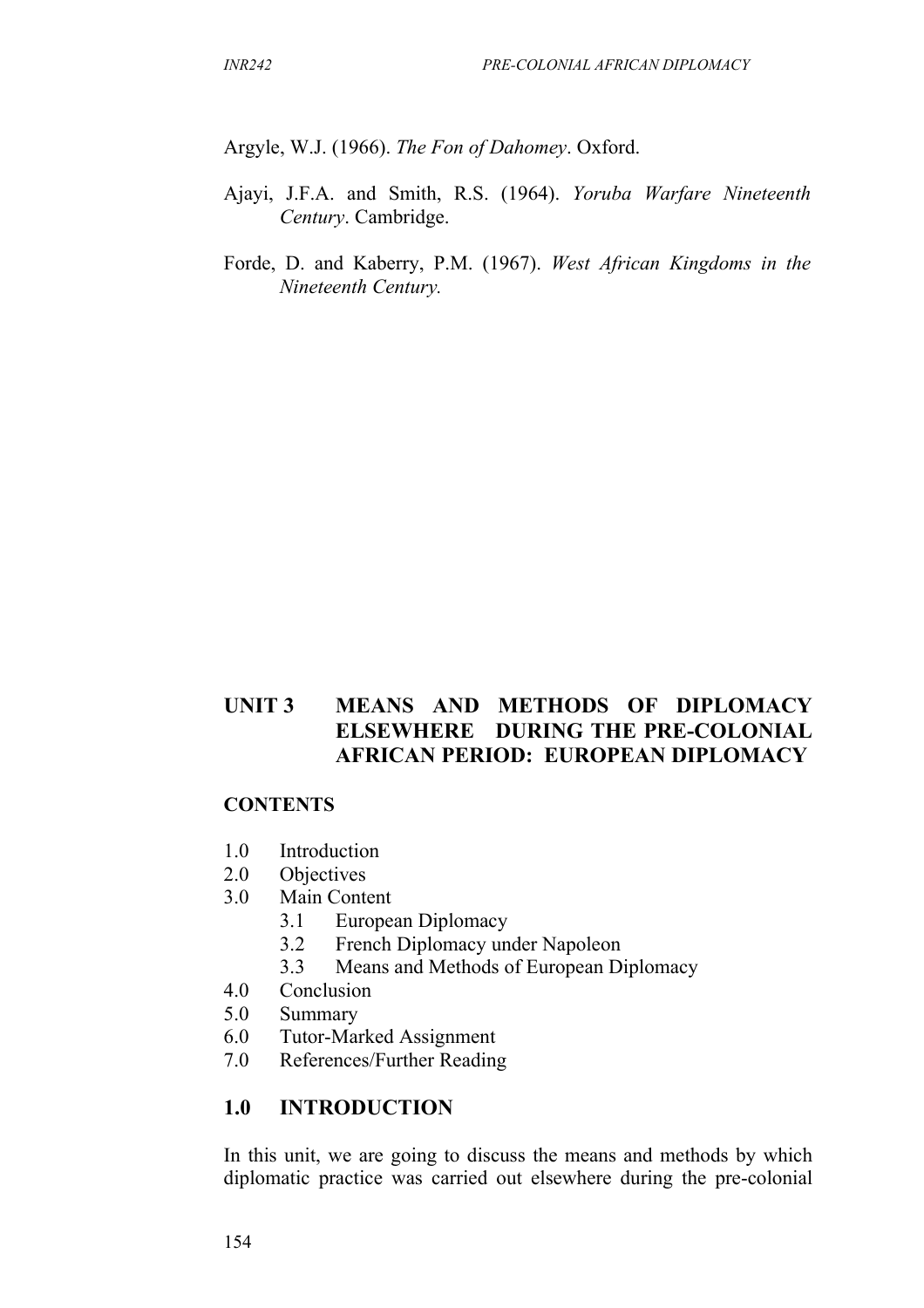African period. We will determine whether this practice, especially in Europe, could be compared to each other and discover the similarities and differences. This will enable us to strike a balance between precolonial African diplomacy and European diplomacy.

Furthermore, we hope to compare charismatic rulers in both pre-colonial Africa and Europe of the time, and see how Agaja, Aloma and Napoleon portrayed the same qualities in administration and diplomatic relations. We shall also determine the success and failure of Napoleon and reconcile them with that of rulers in pre-colonial Africa previously discussed in earlier units of this course.

## **2.0 OBJECTIVES**

At the end of this unit, you should be able to:

- trace European diplomatic history
- explain Napoleon's contribution to the administration and diplomacy of Europe
- determine the success and failure of Napoleon's administrative and foreign policies
- list and discuss the means and methods of European diplomacy
- compare European diplomacy and pre-colonial African diplomacy.

## **3.0 MAIN CONTENT**

## **3.1 European Diplomacy**

You would have known that during the Pre-colonial African period, diplomatic practice was also going on in Europe and other places. You would call to mind that I mentioned at the beginning of this course that diplomacy started with the advent of man on planet earth. The Biblical men of God Abraham, Isaac, Jacob and other patriarchs had to bargain and negotiate for land boundaries to avoid dispute and conflict. Wherever there are conflicting and competing interests in the inter-state affairs, which of course is inevitable, anything short of diplomatic resolution might end in war. Europe was no exception. Europeans carried on diplomatic relations with one another and the outside world to foster peace and unity. European history was replete with warfare and disorderliness to the extent that the medieval European period was referred to as the "Dark Ages". According to Geoffrey Stern in his book, *The Structure of International Society*… This medieval European system was characterized by series of internecine ethnic, religious, political and ideological wars.

By the late fifteenth century the Italian city-state system had developed under secular rulers. Religion was separated from politics. Statehood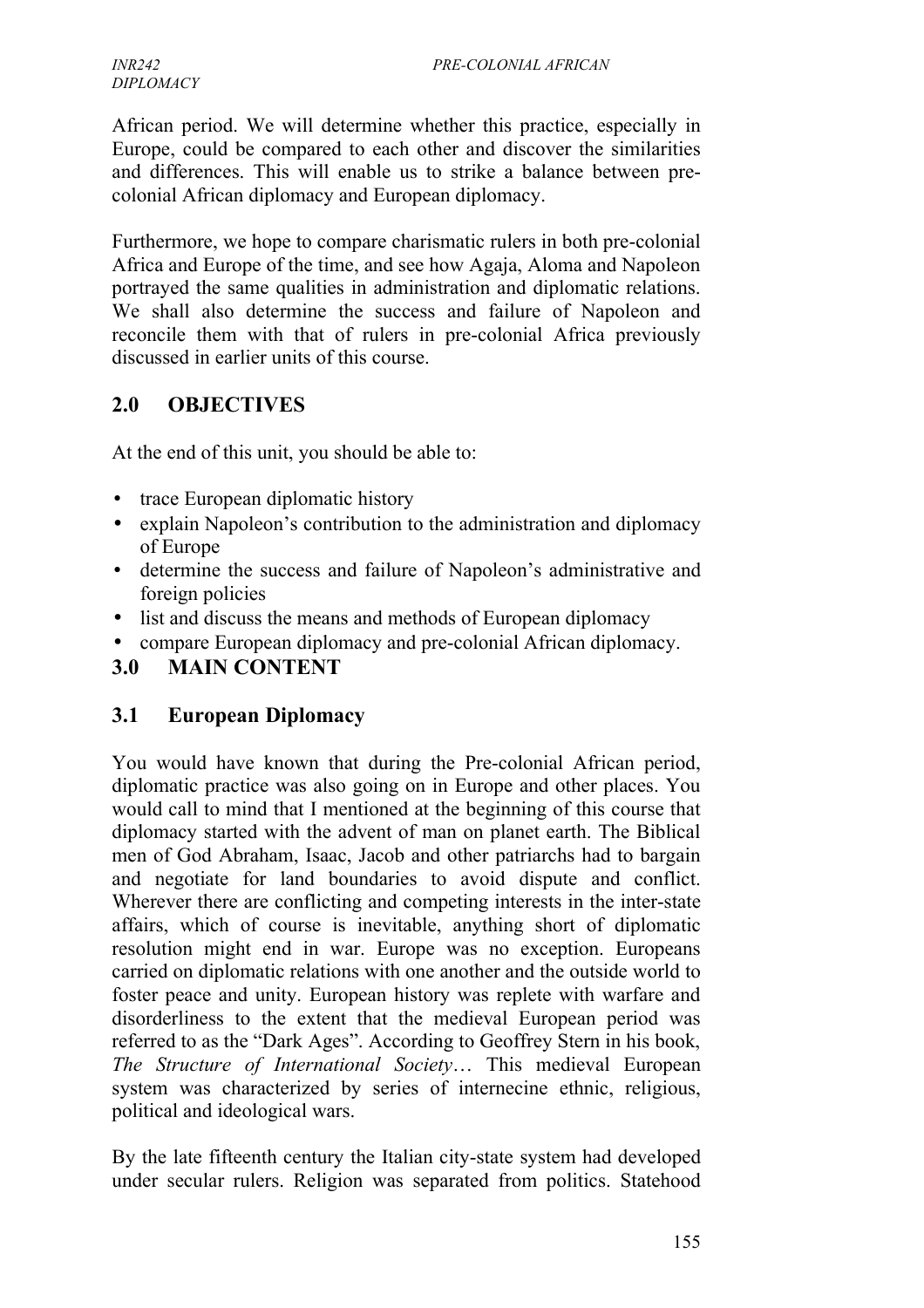was emphasized. Wars fought for the interest of the state replaced those fought for religious justification. Dogmatism was eradicated and the leaders of the Italian City states gave room to compromise. Actually, it can reasonably be argued that the origin of good diplomatic practice started with the Italian city states.

The Italian city states established permanent diplomatic missions (i.e. embassies) abroad. They introduced the appointment and recall of career diplomats and complete privileges and immunities that go with it. This of course was a far cry from what obtained among the Greeks, Egyptians, Assyrians and Romans who like pre-colonial Africa only established ad hoc envoys. The Italian city-states diplomats were career officers and they were on permanent basis to carry out the same duties in the interests of their states every time the need arose.

Irrespective of the Italian city states good diplomatic practice, diplomacy failed in Europe and war broke out. You should however note that these wars were not even fought between individual citizens but between mercenaries that were paid, a practice now known as professional soldiering. It was however ironical that diplomacy was employed tactically in the wars as the wars were not fought to destroy the opponent (so as not to stimulate unfavourable reaction or coalition) but to strike a desirable balance in order to cause stability in the state system. You would easily deduce that this practice negated the action of Agaja of Dahomey who tactlessly fought a total war of destruction against a sister state in the fraternity and who in turn got destroyed by the coalition effected by his action against him. It is even in view of this that some scholars argued that the Italian city state practice is the bridge between the medieval and the modern international society and state system.

The treaty of Westphalia which ended the 30-year old war that engulfed Europe gave impetus to modern diplomacy. The Westphalia treaty signed in 1648 gave credence to the concepts of sovereign statehood, international law, diplomacy and balance of power. These concepts among others started and sustained a new form of diplomatic relations which we will discuss in full details later on in this unit. The concepts enhanced and facilitated the means and methods by which diplomacy was carried out in Europe about the same time as Pre-colonial Africa.

The concert system was another epoch-making event in European periodic summit or conference system meant to discuss or settle matters bothering on common interest. The concert system started in 1815 when the Napoleonic wars nearly rented the whole of Europe. The French Napoleon example of diplomacy will later on be appraised here in comparison to pre-colonial African diplomacy. The concert system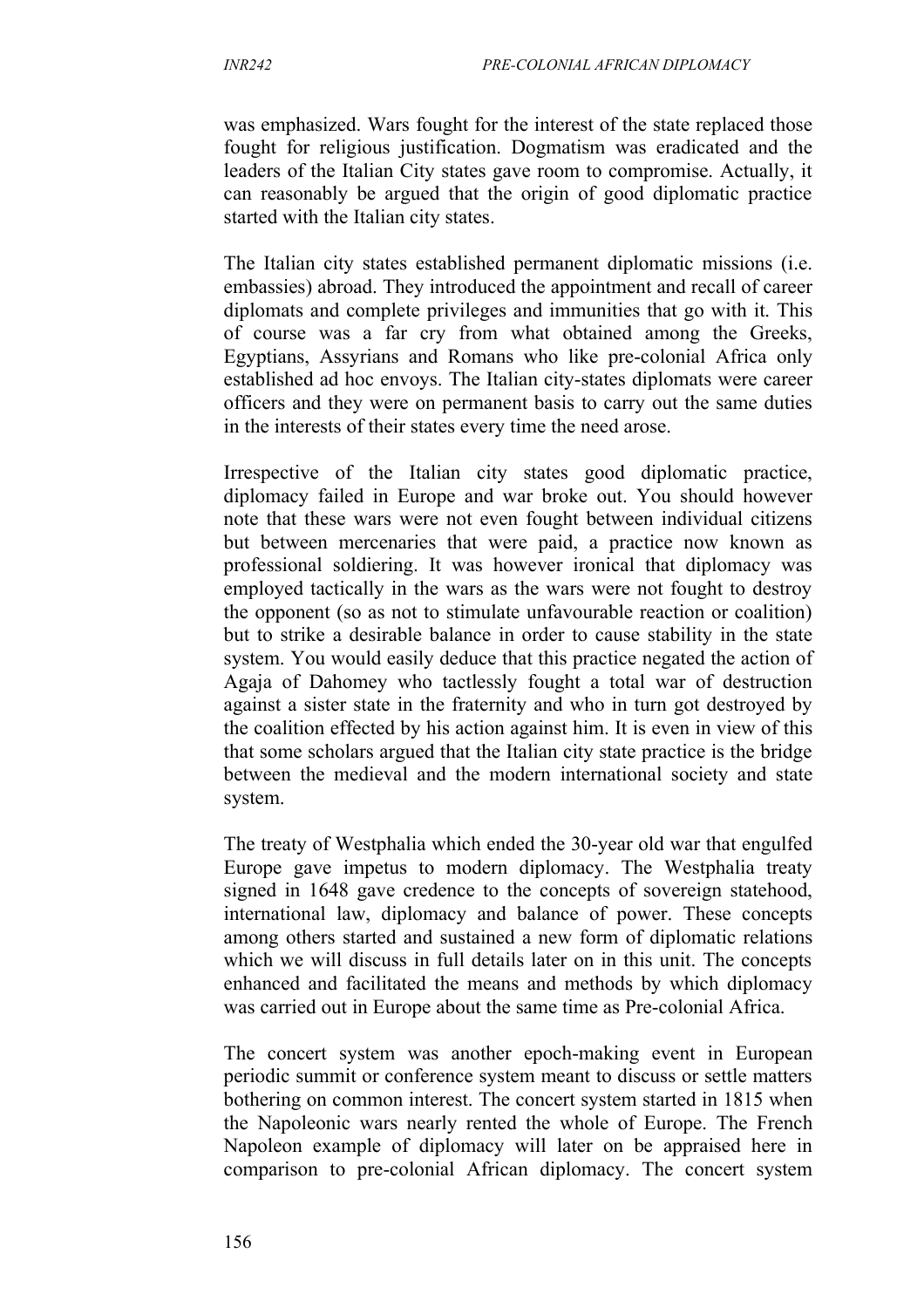helped considerably in forestalling wars. The man who played a very important role during this conference in Vienna to settle the affairs of the European continent in June 1815 was foreign minister Prinvon Klemens Metternich.

Metternich was an able diplomat and an efficient administrator. He endeared himself to the other members of the conference by his charm, his eloquence and his ability to socialize. Metternich was the chairman of the conference who brought his personality to bear on the proceedings and who influenced the outcome of their deliberations considerably. At Vienna, there was an assembly of statesmen, soldiers, diplomats, adventurers, monarchs and plenipotentiaries representing virtually all sovereign states in Europe. In this congress, those who fought by the victors were rewarded and those who fought for the conquered were punished. Other important matters to forestall a reoccurrence of war and to check Napoleonic tendencies were discussed, and some countries like Belgium and Holland were fortified. The congress worked to maintain peace in Europe for some considerable time.

By the foregoing, you should realize that European diplomacy at the time of pre-colonial Africa thrived amidst European wars and, diplomacy, more than any other thing was employed to maintain a truce or peace amidst war situations.

## **SELF ASSESSMENT EXERCISE 1**

Assess the place of diplomacy in European history.

### **3.2 French Diplomacy under Napoleon**

I intend to cite Napoleon as an illustration of European diplomatic soldiering during European warfare which coincided with the precolonial African period. Just like we appraise Bornu and Dahomey under Aloma and Agaja respectively to illustrate pre-colonial African diplomacy, so also Napoleon, a brilliant, intelligent and diplomatic soldier who ruled France during the early nineteenth century, will be appraised to illustrate European diplomacy.

Napoleon possessed qualities that facilitate French diplomacy and expansionist policies. First he was a courageous and disciplined solider. He was reputed not to be in sympathy with indiscipline and disorder. He quickly rose in rank in the French army and he was entrusted with the command of the army of the interior. He learnt how to judge and handle men. He was a psychologist of some kind and this helped him in foreign policies regarding the states surrounding him.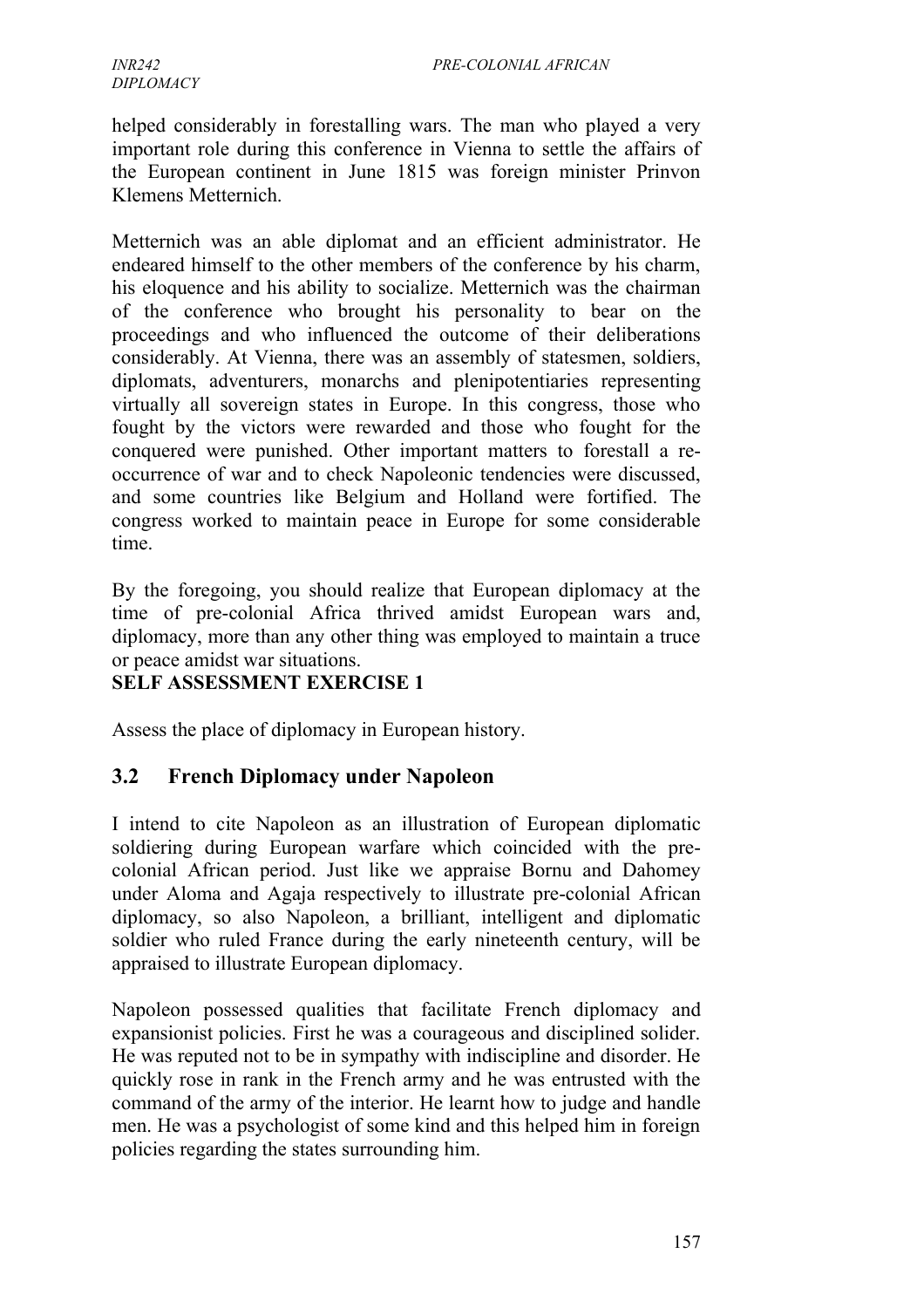He also learnt the new theories of manoeuvre, strategy and drill. Napoleon distinguished himself in battles by his superior strategy and discipline. He did not use cumbrous equipment that would slow down movement in battles. He organized swift campaigns and specialized in surprise attacks. He had many other military strategies that worked in his favour.

He was talented in controlling the minds of his men and people he came in contact with. He was eloquent and an orator. Through very carefully chosen words and phrases, he was able to dominate the will of his soldiers. He promised them wealth, honour and glory and thereby motivated them into battles. This of course augured well for French diplomatic relations.

Napoleon was a relentless campaigner and after conquering many European nations and compelling them to sign treaties of subservience to him, he set against England, his most powerful enemy. By the time he conquered Egypt and established an administration there, his fleet had been defeated by the English at Aboukir Bay in August 1798. He used bribes, threat and force to make himself elected French leader.

As the French leader, Napoleon was thirty years when he took over the control and administration of France. He addressed the issue of finance be-deviling France and established the Bank of France. He addressed the issue of religion diplomatically by reconciling the state with the embittered members of the clergy. He established the Legion of Honour to reward those who distinguished themselves in the services of the French state. Napoleon brought massive reforms in education, administration, foreign affairs and diplomatic relations. He has been described as the architect of Modern France.

In due course, Napoleon became despotic. He committed the same tactical blunder like Agaja of Dahomey. His quest for wars of expansion was insatiable and other European powers became disenchanted with him. Under Napoleon, France continued with its territorial expansion and the projection of revolutionary ideas to other European countries. England wanted the aggression of France to be checked, and Austria and Prussia were not pleased with the harsh conditions offered by the treaty signed in France. They all, with other coalition, worked to destroy Napoleon. Napoleon's military expedition against Russia failed and on his return, he faced many enemies fighting him. Eventually, the fall of Napoleon was imminent. He was defeated at the battle of Waterloo by the English forces in coalition with others under Duke Wellington. Napoleon's fall was brought about by his inordinate ambition to rule all Europe and he attacked sister states indiscriminately without resort to diplomatic tenet. You should recall that this was what happened to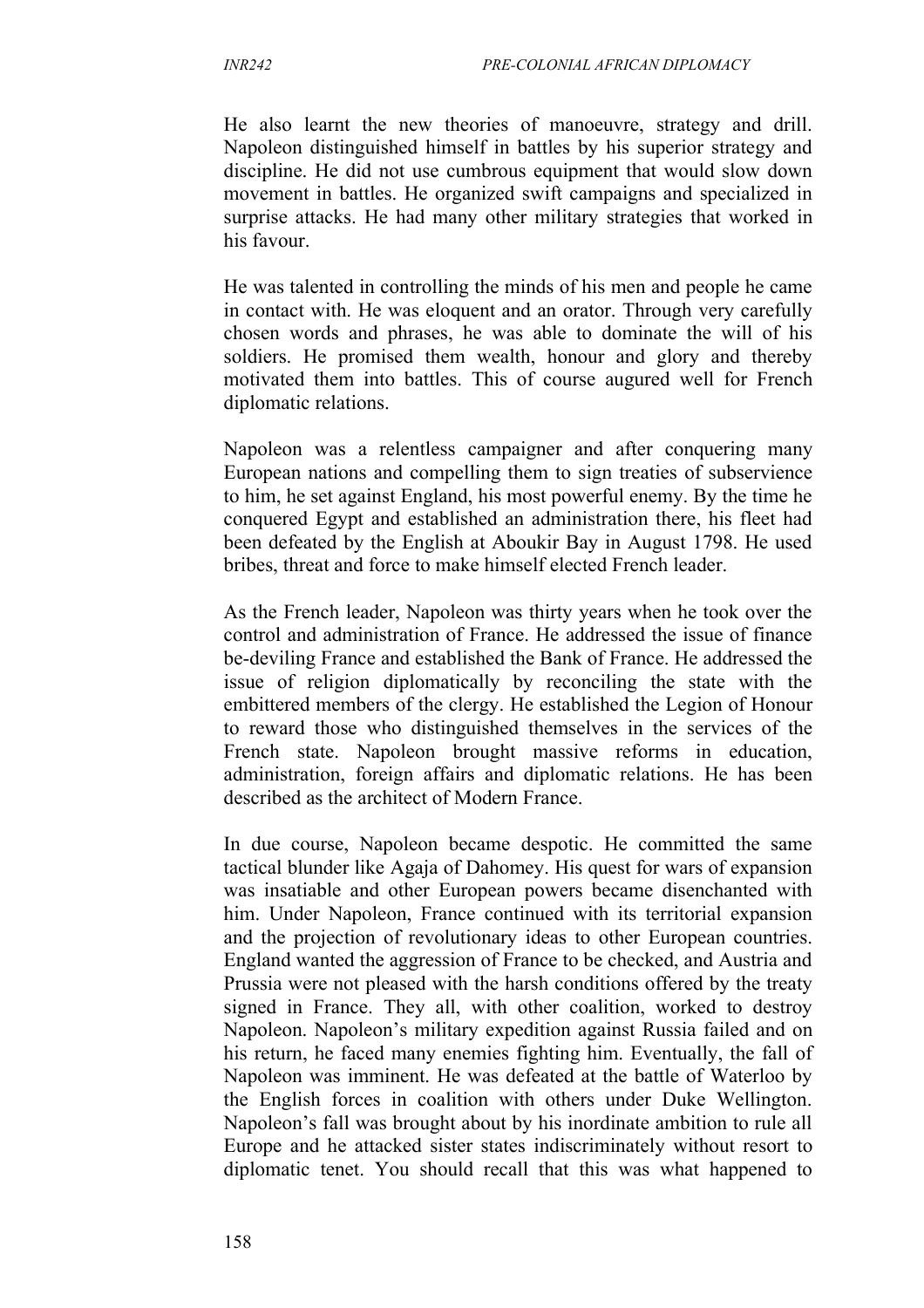Agaja of Dahomey of the pre-colonial African period. Agaja like Napoleon necessitated a coalition of states against him and he fell. Here Aloma of Bornu stood out. Mai Idris Aloma would fight only when necessary for expansionist purposes but most of the time he diplomatically used the system of "war by proxy" to check hostile states. He would only give tactical support to friendly states against hostile states but he would not fight himself. This made him more successful and lasting than both Napoleon of France and Agaja of Dahomey.

#### **SELF ASSESSMENT EXERCISE 2**

Examine Napoleon's success and failure in the administration and expansion of France.

### **3.3 Means and Methods of European Diplomacy**

I want you to note that there were particular methods and means by which Europe carried out their diplomatic relations with one another about the same time as the pre-colonial Africa period. These methods which will be discussed below are almost, if not entirely the same as that which obtained in pre-colonial Africa.

### **Establishment of Embassies**

This facilitated diplomacy as embassies were sent to states abroad. The Italian city states established permanent embassies but the Romans, French and some others maintained ad-hoc embassies. Emissaries and envoys were sent to maintain truce and peace among warring states. They were also sent abroad to attend peace conferences where issues bothering on common interests were amicably resolved.

Tact, negotiation, bargaining, compromise and even threat were used to reach agreement. The kind of conference or concert always called for the appropriate method to be employed. Napoleon of France for instance most of the time employed threat because France was then the most powerful European power and most foreign policies were determined by reason of military might. Treaties were always signed and agreed upon to favour the conqueror. After the fall of Napoleon however, at the conference of Vienna which heralded the concert of Europe in 1815, bargaining and compromise were employed by the various European powers to reach agreement. Even France was not punished for its role in the war for it was believed that Napoleon and not France erred.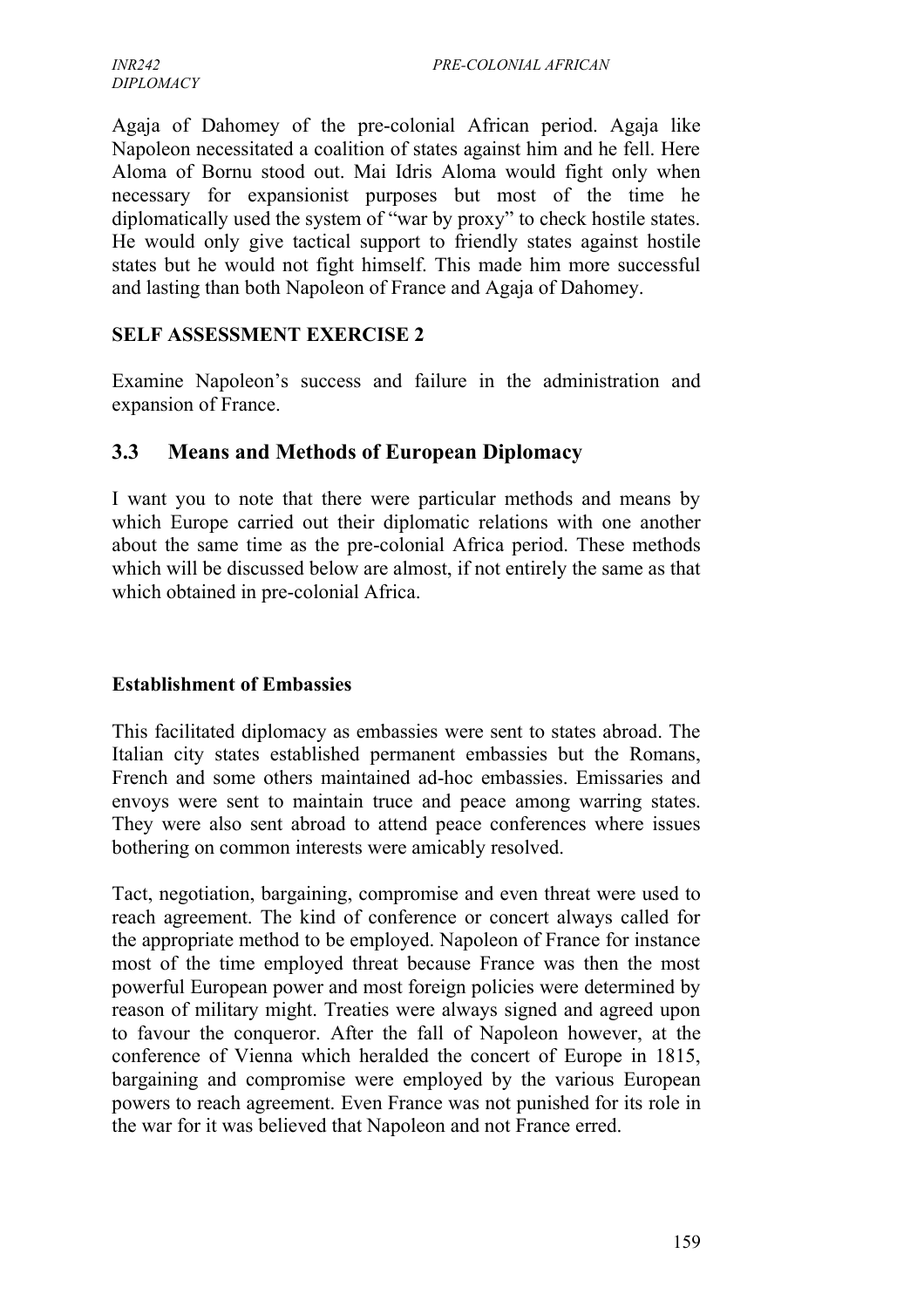Ambassadors were chosen from experienced, learned and educated men. In Italy, very important people could be ambassadors. Just like precolonial Africa made use of scholars as ministers, scribes, envoys and peace makers, so also Europe made use of intelligent, sociable, charming, eloquent and tactful personalities as ambassadors. An example of such foreign affairs minister was Prinvon Klemens Metternich. I hope you remember him and the role he played in European diplomacy.

Rules, immunities and privileges were also made in favour of ambassadors, emissaries or envoys. For instance an envoy of peace during a war situation should not be harmed by any of the warring parties. He should be given a safe passage once he was identified to be a peacemaker. Also, ambassadors should be honoured since he was the representative of his ruler. Embassies were sacrosanct and they could not be invaded by warring parties. All these among others were part of the immunities accorded ambassadors and embassies in foreign states in European diplomatic practice.

### **Sovereign Statehood**

During the medieval period in Europe, the papacy (religion) was supreme over the states and the Pope enjoyed a great deal of supremacy. The treaty of Westphalia which ended the 30-year old European war however signaled the emergence of sovereign states. Emphasis was laid on the principle of non-interference in the internal affairs of other states. This bred the means and methods whereby states became independent actors in international affairs and diplomacy.

### **International Law**

The treaty of Westphalia also gave impetus to International Law as a body of rules and regulations guiding foreign affairs policies. Sovereign rulers consented to these rules and they were binding on all those within the purview of the rules. Sanctions were provided for the observance of these rules and collective punitive action could be meted out to violators of international convention through coalitions. I am sure you have witnessed such examples in this course.

## **Balance of Power**

This method ensured relative equality in the political, economic and military power of states. It made all states in the international system, no matter how small or weak equal and of importance. Britain always acted as a balancer to maintain this equality and to check abuse of power or inordinate ambition by a power–drunk ruler like Napoleon. This method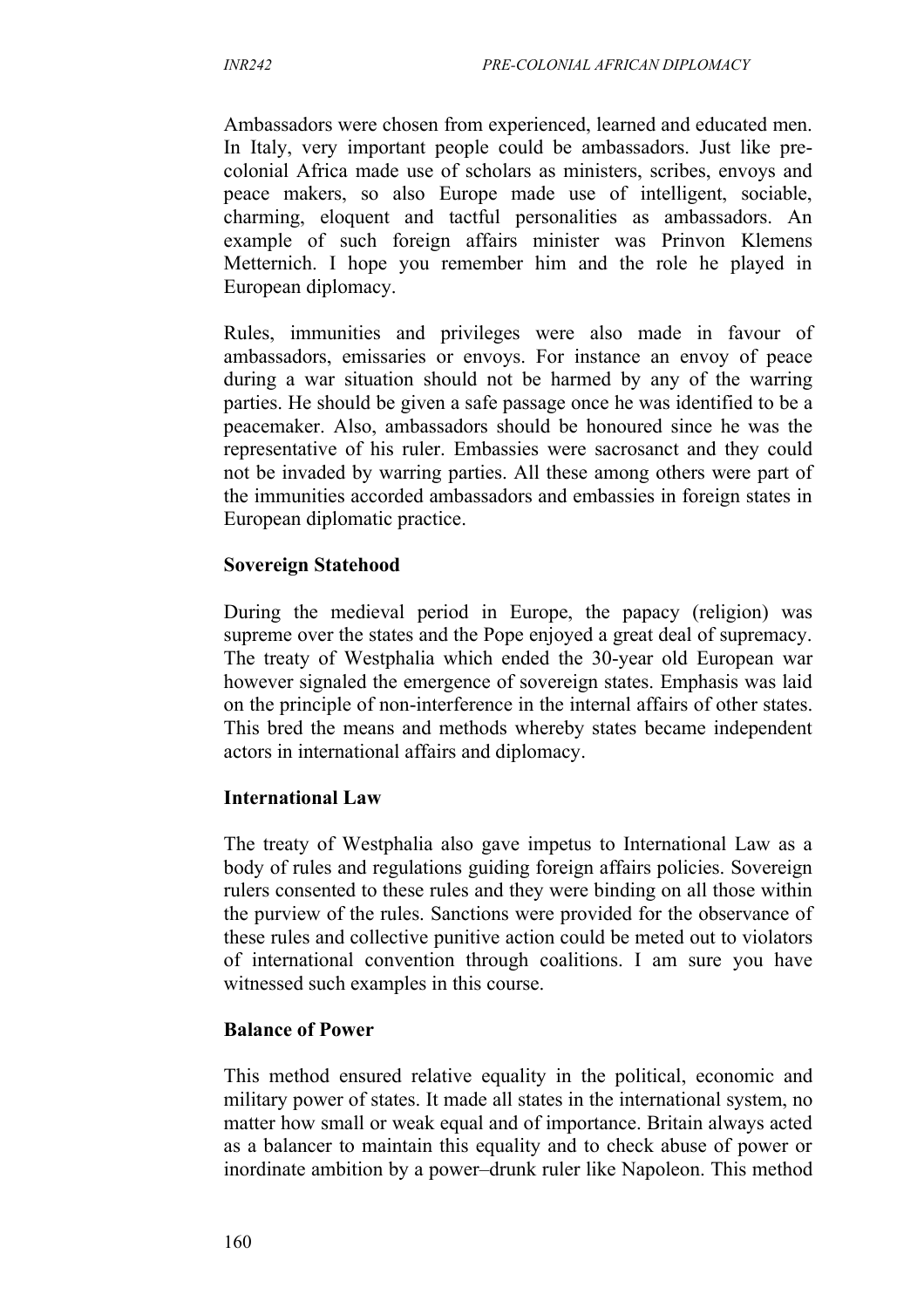ensured stability, peace and orderliness conducive for European diplomacy.

### **SELF ASSESSMENT EXERCISE 3**

List and explain the means and methods employed to facilitate European diplomacy.

## **4.0 CONCLUSION**

In this unit, we have discussed the means and methods by which diplomacy was carried out elsewhere during the pre-colonial African period. We have cited the example of France under Napoleon and treated European diplomatic history generally. We realize that the means and methods compared well with what obtained in pre-colonial African diplomacy.

### **5.0 SUMMARY**

So far in this unit, we have realized that European diplomacy during the time of pre-colonial Africa employed almost the same means and methods to facilitate good diplomatic practice. We discover that Napoleon of France could be likened to Agaja of Dahomey and that European diplomacy could be likened to pre-colonial African diplomacy. The functions and qualities of diplomats, ambassadors, envoys and emissaries are the same, and geared towards the maintenance of good diplomatic relations. The foreign policies of both pre-colonial Africa and the Europe of that time were geared towards the realization of their respective states' interests which was to better the lot of their states and peoples.

### **6.0 TUTOR-MARKED ASSIGNMENT**

- 1. Trace and discuss the history of European diplomacy
- 2. State and explain the functions and qualities of diplomats in European diplomacy.

## **7.0 REFERENCES/FURTHER READING**

- Adeniran, T. (1983). *An Introduction to International Relations*. Lagos: Macmillan Publishers.
- Albretcht-Carrie R. (1965). *A Diplomatic History since the Congress of Vienna*. London: Methuen.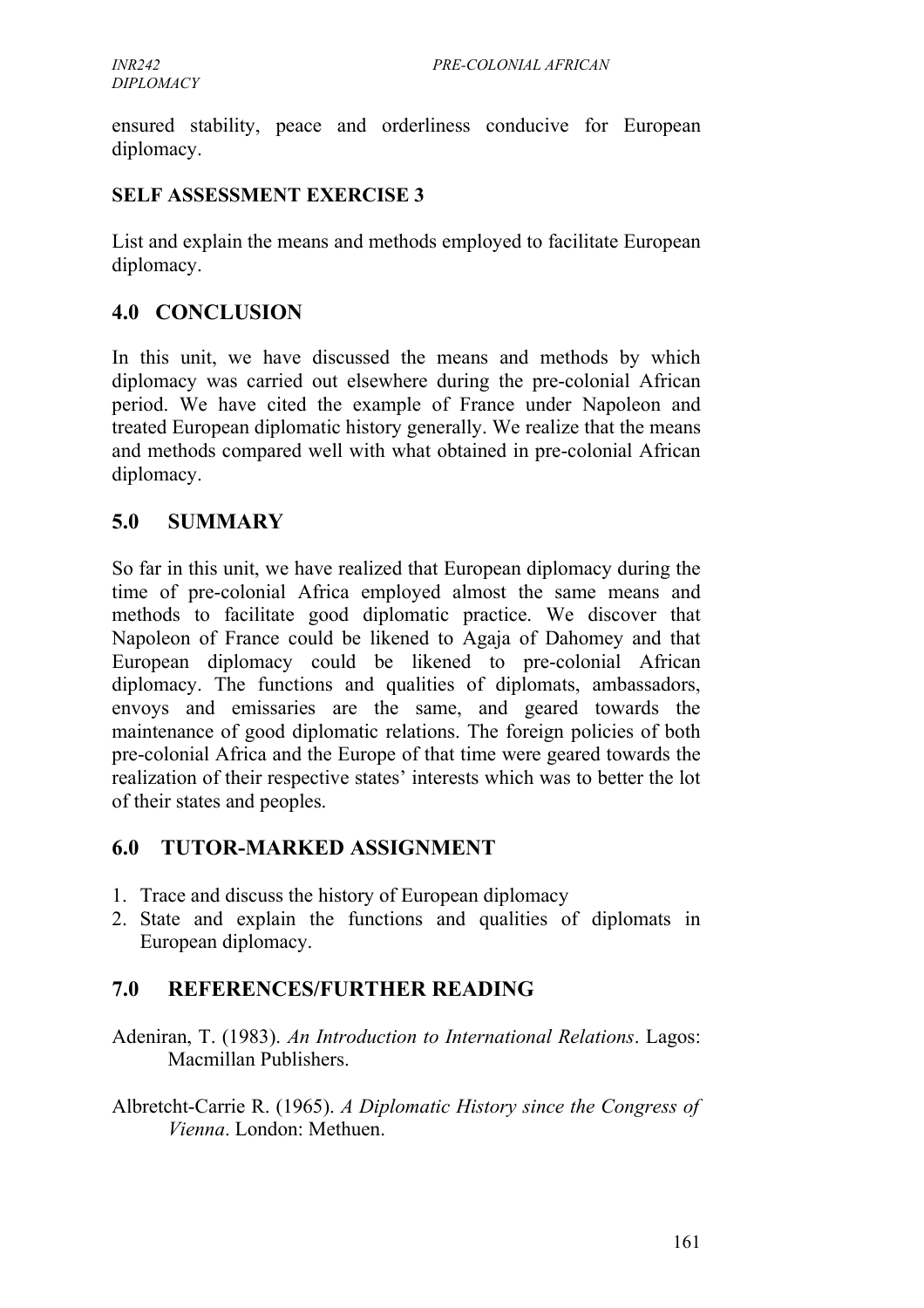- Ofoegbu R. (1980). *A Foundation Course in International Relations for African Universities*. London: George Allen and Unwin.
- Tayolor Alon J.P. (1954). *The Struggle for Mastery in Europe* 1848-1918. Oxford: Clarendon Press.
- Omolewa, M. (1978). *History of Europe*. 1789-1919. Ibadan: Aromolaran Publishing Co. Ltd.
- Haberson, J. and Donald, R. (eds.). (1991). *Africa in World Politics*. Boulder: Westview Press.

## **UNIT 4 THE RELEVANCE OF PRE-COLONIAL AFRICAN DIPLOMACY TO THE CONTEMPORARY TIME**

#### **CONTENTS**

- 1.0 Introduction
- 2.0 Objectives
- 3.0 Main Content
	- 3.1 Justification of the Study of Pre-Colonial African **Diplomacy**
	- 3.2 Appraisal of the Merits of Pre-Colonial African **Diplomacy**
	- 3.3 Appraisal of the Failure of Pre-Colonial African **Diplomacy**
- 4.0 Conclusion
- 5.0 Summary
- 6.0 Tutor-Marked Assignment
- 7.0 References/Further Reading

## **1.0 INTRODUCTION**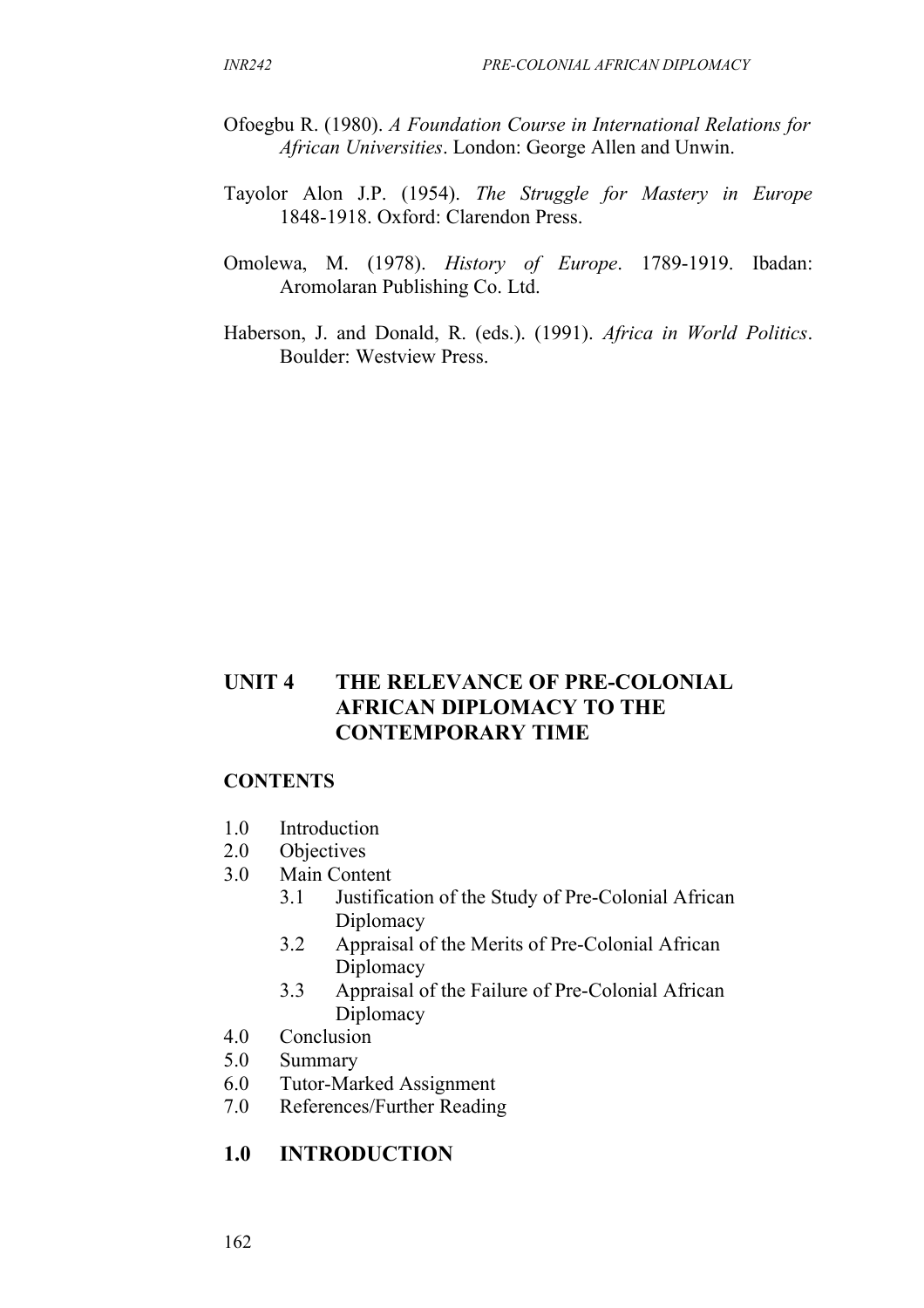In this final unit, we are going to discuss the relevance of pre-colonial African diplomacy to the Contemporary African period. We will seek to justify the study and the necessity of the historical experience in modern time. We shall also examine, analyse and appraise the merits and failures of pre-colonial African diplomacy and use this premise to suggest a way for the development of contemporary Africa. Since it is our task as historians of diplomacy to be able to merge the past with the present to fashion out a workable future, we shall use the diplomatic history to remedy the flaws of contemporary African diplomacy in relation to the international community.

### **2.0 OBJECTIVES**

At the end of this unit, you should be able to:

- determine the relevance of the course; pre-colonial African diplomacy in modern time
- justify the study of the course
- list and explain the merits of pre-colonial African diplomacy
- analyze and appraise the merits of pre-colonial African diplomacy
- discuss the failure of pre-colonial African diplomacy
- explain the failure of pre-colonial African Diplomacy
- suggest a solution for the development of contemporary African Diplomacy.
- **3.0 MAIN CONTENT**

# **3.1 Justification of the Study of Pre-Colonial African Diplomacy**

I will hereby begin this final unit of this course, Pre-colonial African diplomacy, by quoting the essence of historical fact by the German historian Friedrich Schiller who believed that history should pay attention to what is considered relevant by the society. He opined that the historian should be able to:

• Select from the stream of event those that exercise an essential unmistakable and easily comprehensible influence on the present shape of the world and the situation of the contemporary situation.<sup>1</sup>

On this premise, I opine that if any historical discourse should be relevant, we must learn to relate the past to the present, we should be able to employ the knowledge of the past to enlighten the serious consideration of the great issue of our time. You should be reminded that it is no longer fashionable to hold tenaciously to the 'antiquarian fallacy' of history which consigns the role of history only to the elucidation of the ancient past. Historians are now emphasizing the unity of the past and the present.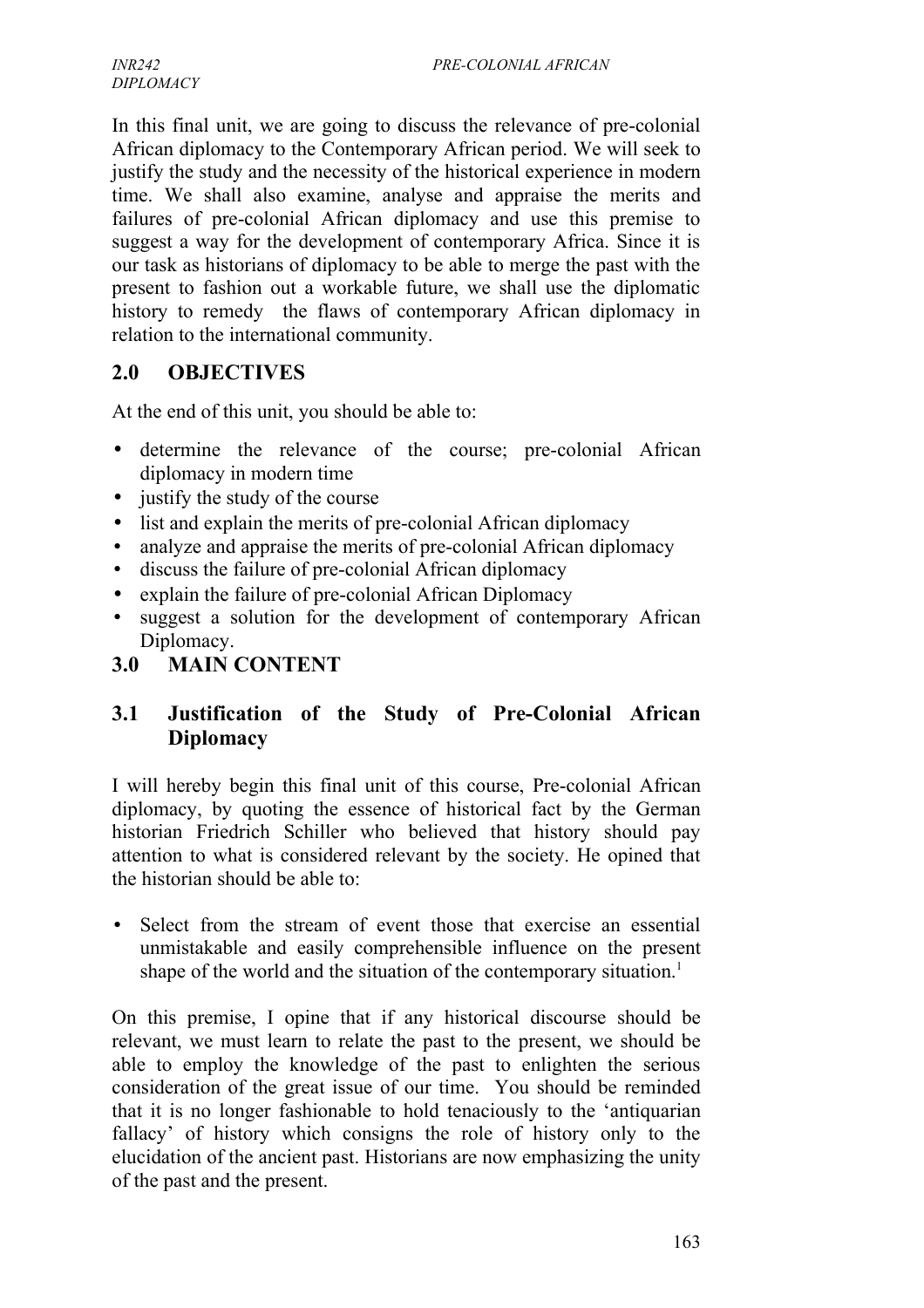I hereby call your attention to the fact that this is the only way we can be relevant, for instance, diplomat and the busy bureaucrat whose interest is to confront diplomatic issues in their bid to promote and protect what they perceive as national interest. You should of course note that the scope of diplomatic history to which pre-colonial African diplomacy belongs is much wider today than it used to be. The task of the diplomatic historian according to Paul Gordon Lauren is:

• To construct a clear and accurate record of the formal relations and interactions among sovereign states, analyzing and interpreting the ways in which they formulate their policies, the foreign and domestic factors with which they must contend, the techniques and modalities they employ, and the results they achieve in attempting to realize their objectives.<sup>2</sup>

What we are stressing here is that the historical dimension is virtually important to our unraveling the paradoxes of our time, to understanding our contemporary predicament<sup>3</sup>. Decisions of men and women determine what policies the states make. This is why an understanding of the human actors is very crucial to the proper appreciation of the whole concept of diplomacy, defined as the "process of dialogue and negotiation by which states in the international system conduct their relations and pursue their purposes by means short of war" .

The central thrust of our discussion here is that the attempt we have made so far in the discussion, analysis and appraisal of pre-colonial African diplomacy and foreign policy can hardly be meaningfully appreciated outside its history. The pre-colonial influences, economic interdependence, trade contact, internal political structures and institutions as well as forces from the external environment, have impinged upon its diplomatic behaviour and response. It is discovered that only the force of dedicated and dynamic leadership can affect a departure from the historical pattern and development.

In dealing with this course, we realize that even though it belongs to the realm of history, much could be learnt through the successes and failures of the past to fashion out a working present and future. Thus the study of pre-colonial African diplomacy is justified by its capacity to address a very salient issue bedeviling the African continent in the areas of development through sound diplomatic practice. The question that needs be asked is whether Africa really knows what it wants or rather does Africa have a clearly defined interest it is pursuing in the international scene? Of course, it has. There is no state without clearly defined objectives. The only problem is getting things done by efficient people.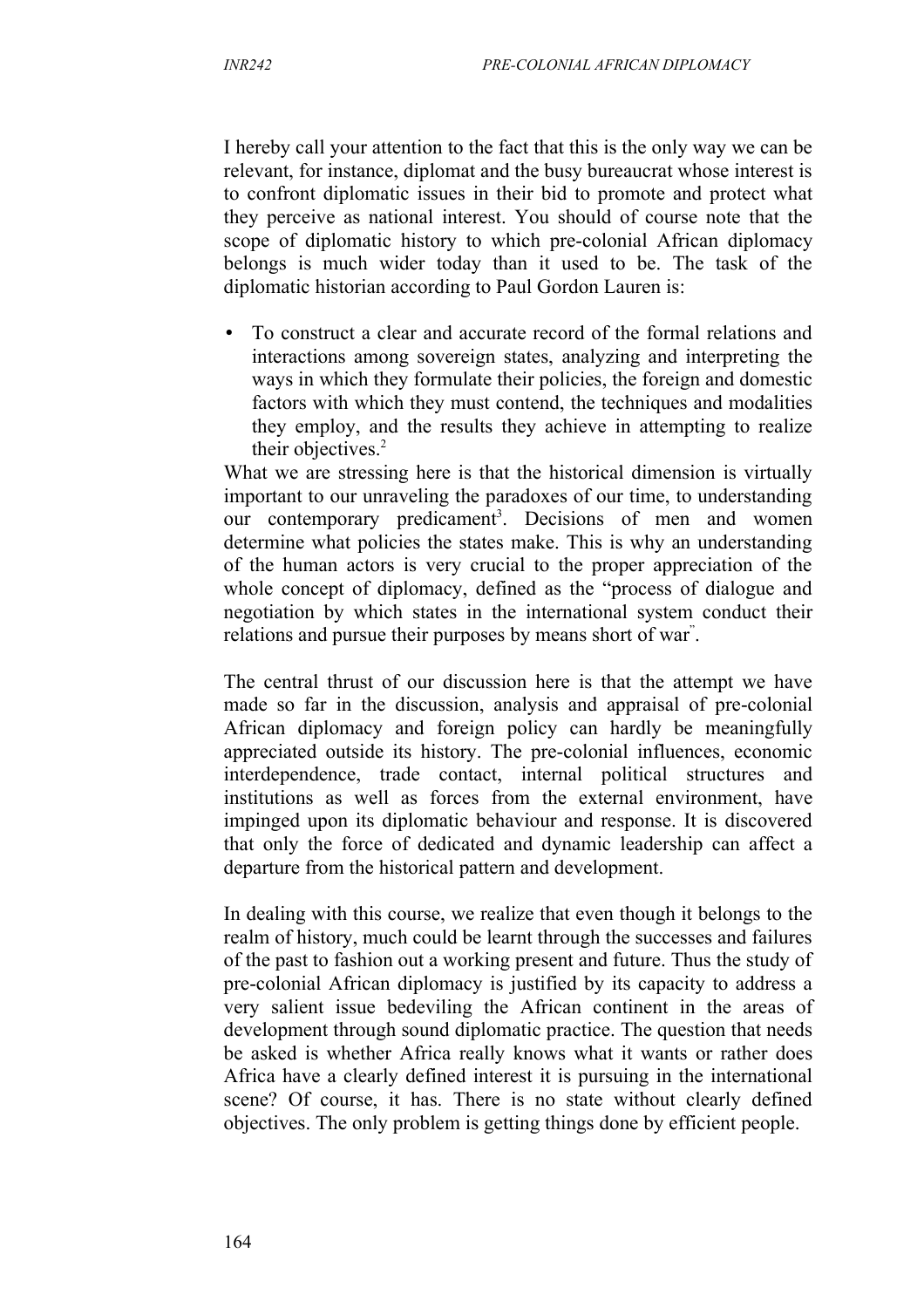Thus we shall see how the successes recorded during the pre-colonial African period can be improved upon and how the failures can be remedied to launch Africa into the much desired developmental stage of the modern world, through diplomatic relations devoid of war.

#### **SELF ASSESSMENT EXERCISE 1**

Justify the study of pre-colonial African diplomacy.

### **3.2 Appraisal of the Merits of Pre-Colonial African Diplomacy**

#### **Political Merit**

The emergence of Pre-colonial African diplomacy helped to foster stable governments and organized states. The political interaction called for a united ground for states to be welded together. This made possible strong Empires, kingdoms and states. The size of a state is an asset if it can effectively be exploited and the emergence of large Empires, states and kingdoms in pre-colonial Africa enhanced expansionist policies and political influence of such states over a wide area. The kingdoms of Ghana, Mali, Shongai, Bornu, Kwazili, Buganda, Tanzania and many others sprawled along a large area and their political impact were felt all over the pre-colonial African region.

You should note that if this can be reproduced in contemporary times, African unity would have been an asset for the region's development to be at par with the developed nations of today. There are talks recently of an African Government being propagated by the Libyan leader, Muammar Ghaddafi but the deep-seated mistrust between different African leaders makes it unrealisable. Africans fail to speak and act with one voice and this continues to hinder development and the disunity only brings backwardness to Africa. The disunity is further exploited by the outside powers to polarize Africa in order to be able to foster their neo-colonial tendencies on Africa. The diplomacy practiced in Africa is bastardized by the influence of the outside forces because Africans always look outward instead of inward for political solutions to their problems. It continues to be a pawn in the hands of the outside forces. Instead of seeking relevance with one another, Africa opts to be identified with the outside forces. Charismatic and patriotic leaders like Mai Idris Aloma, Agaja of Dahomey, Mansa Musa, Askia the great, Osei Tutu, Shaka the Zulu and many others are lacking. Instead there are breeds of corrupt, greedy leaders who loot their countries' treasuries and vandalize their legacies.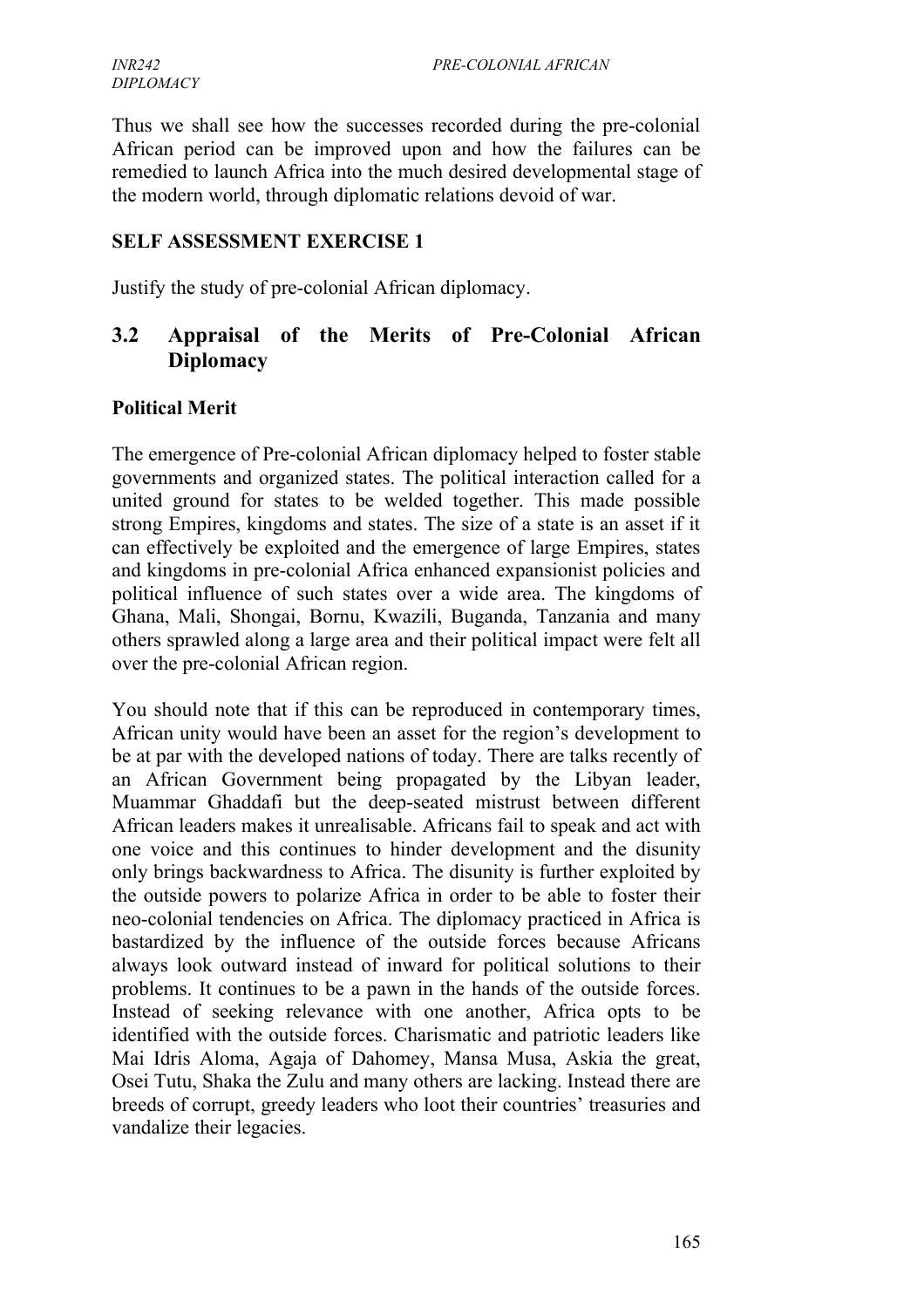We should be able to rediscover our political legacies of old and copy from dedicated and patriotic statesmen who were ready to lay down their lives for the progress of their respective states.

## **Economic Merit**

The systematic management of trade contact and economic interaction facilitated by pre-colonial African diplomacy among the states was a huge success. It helped the emergence of economically buoyant states and Empires. Trans-Saharan and trans-Atlantic trades increased the prosperity of states. European and Arab trade made new states known and diplomatic relations flourished and increased. System of taxation was co-ordinated to improve the lot of the pre-colonial African states. Trade cartels were formed to regulate trade and check the abuse of the production and export of commodities. Pre-colonial African states like Shongai controlled the export of gold dust and Benin and other Niger Delta states formed cartels to protect and preserve the quality of exported palm oil. This made the traders from outside accord honour and respect to African commodities which they greatly needed. Precolonial African states producing the same commodities ensured that they never acted in isolation of others when dealing with European and Arab merchants.

Of course, if contemporary Africa could dictate the price of its natural resources and form a cartel to protect such, it would have been in a position to develop economically and be so prosperous as to hold its head high in the community of nations. Endemic corruption, disunity and lack of implementation of economic policies only impoverished contemporary Africa the more. The interests of states are never realized as most African states fail to better the lot of their citizens. Instead there are civil unrest, social upheavals and resultant economic underdevelopment in the midst of abundant natural resources. The study of pre-colonial African diplomacy is sending out a signal, yes, and a message that there can still be a remedy if only contemporary Africa would harness all its resources for meaningful development. This would however need the intervention of good, committed, visionary and patriotic leadership. Instead of over-dependence on oil and other mineral resources, the system of taxation can be used as a great economic booster like in the pre-colonial Africa era; after all, serious Western countries are using taxes to boost their economies.

# **Diplomatic Merit**

The means and methods employed by the actors of pre-colonial African diplomacy is worthy of emulation. For the practitioners to be able to carry out their functions of negotiation, bargaining, dialogue,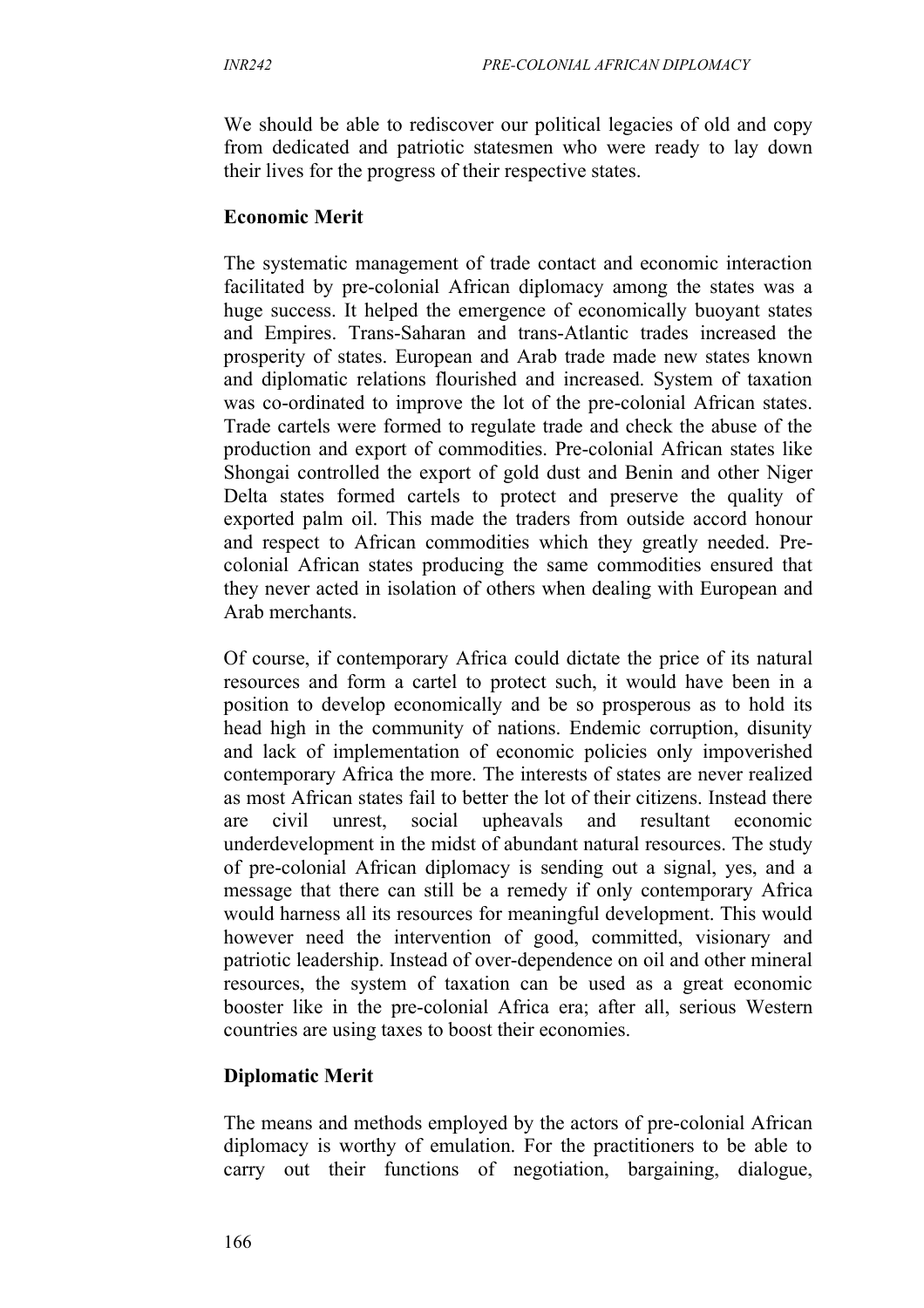compromise or threat, they possessed enviable qualities and employed suitable methods. This facilitated pre-colonial African diplomacy and enhanced the practice in such warring and expansionist age. Yes, you should note that the atmosphere in which pre-colonial Africa diplomacy or even medieval European diplomacy both operated and thrived were not so favourable. Wars of expansion were rampant and at the slightest excuse, states preyed on one another. If diplomacy could thrive in such a condition, then modern Africa which is relatively calm had no excuse for the failure of its state of affairs. The condition on ground now in the international community is such that no state can just use any pretext to invade another sovereign nation.

Pre-colonial Africa effectively used tact, commonsense, eloquence, psychology, intelligence, sociability, dialogue, bargaining, compromise and even threat to achieve goodies for the interests of their states. When the need arose, they exchanged gifts and sent embassies and relied on good emissaries to facilitate diplomatic ties, sign treaties of peace and carried at agreement over thorny, conflicting and competing interests. This was indeed a superb diplomatic feat. You should also remember that pre-colonial African states were blessed with charismatic and diplomatic rulers who brought their influence to bear on good diplomatic practice among pre-colonial African states as well as outsiders.

In this regard, we urge contemporary Africa to be more dedicated and focused in matters concerning foreign policies and diplomatic relations and use appropriate methods to achieve their states' interests.

# **Legal Merit**

You should recall that pre-colonial African states operated with rules, laws and regulations that were best described as international laws and which were binding and acceptable in wide area. The peculiarity of such binding laws was such that even swearing to an oath before a deity was one. You should remember that Agaja was asked to swear not to fight against Oyo. The pre-colonial African laws were held in high esteem and very sacrosanct. They were only violated to the peril of the violator because spiritual forces were invoked. A sense of betrayal was frowned upon and highly repressed. A traitor of international convention was ultimately killed or disgraced beyond redemption.

You will agree with me that things are so rotten in contemporary Africa that borrowed laws are rubbished and abused. Legal laws are full of technicalities which violator's abuse and get away with without any repercussion whatsoever. The European standard of international law is ambiguous, technical, complex and rife with double standard. Buchan puts it clearly that: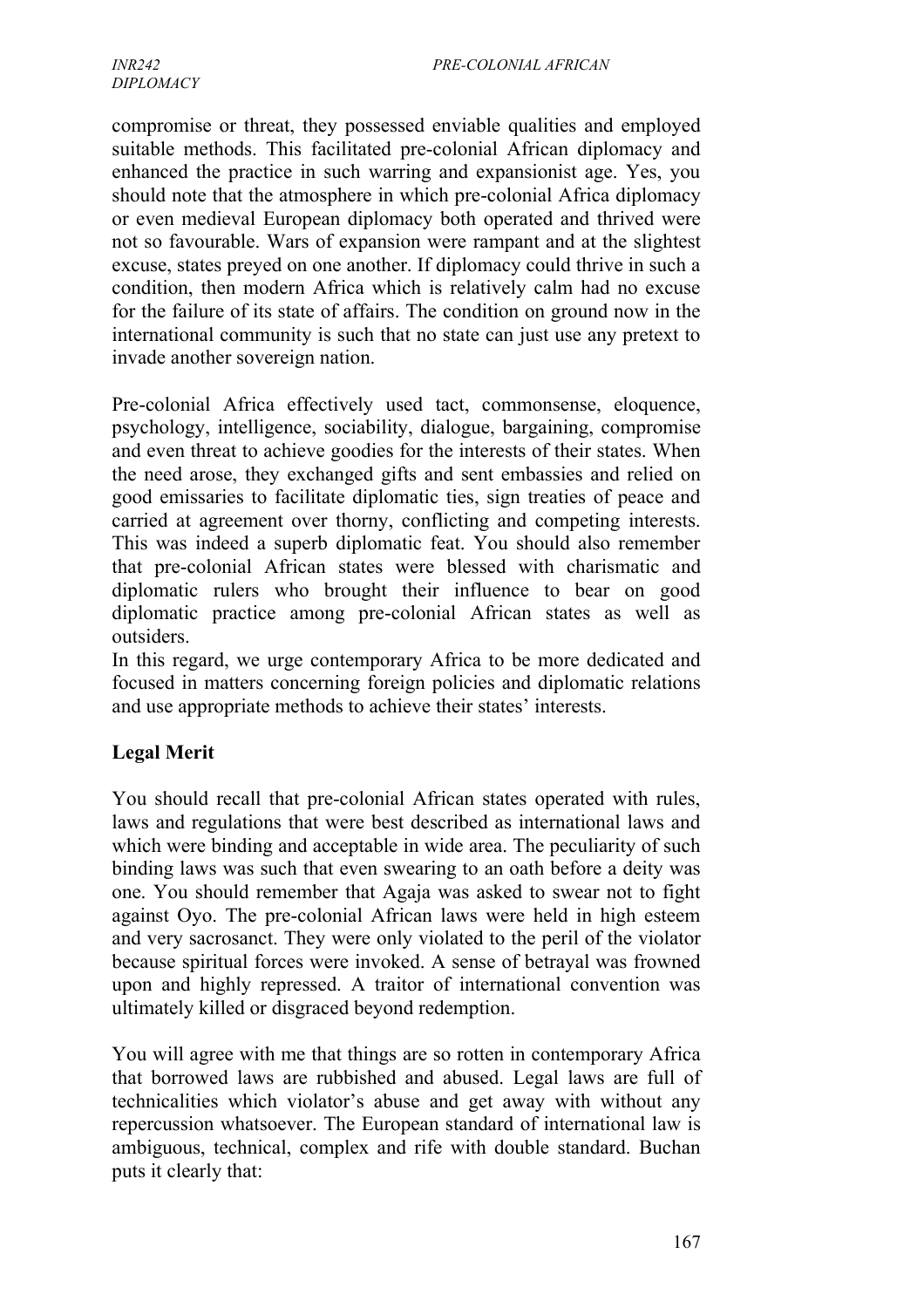• "a nation's judgment on the threat to its values or survival is basically a subjective one, and the objective standards of law are not easily applied to politics, especially international politics which are clouded with ambiguity<sup>5</sup> egoistic.

Of course, Buchen stresses what is happening in the international scene as arm-twisting and using the law to favour the cause of strong powers to the detriment of the weaker ones when it comes to collective decisions on international issues.

The bottom line in this regard is for Africa to research into the past and fashion out a legal framework that would make things work in Africa. It may be funny and archaic but even our learned Professor Wole Soyinka once opined that Africans should swear with their indigenous gods before being entrusted with public office. Of course, we know, unless we are deceiving ourselves, that even brave but corrupt politicians swear to oaths secretly before shrines before they could agree to work with one another and share the booties of offices. It is only on assuming office that they swear by the technical oaths that they do not hold sacrosanct. Of course, they fear the reprisal of the shrines but they never care a hoot for the technical oaths.

#### **SELF ASSESSMENT EXERCISE 2**

Mention and discuss the merits of pre-colonial African diplomacy.

# **3.3 Appraisal of the Failure of Pre-colonial African Diplomacy**

**Inordinate ambition of rulers**: You should recall that pre-colonial African rulers were ambitious and egoistic. Their lust for expansion of state frontiers and trade control was insatiable. At the slightest excuse, pre-colonial African states rulers' launched wars on their sister states to corner their resources. This caused instability and the resultant wars made peace unattainable for good diplomatic practice. Rulers also destroyed themselves by their ambitions and most of the time, only few stable Empires existed at the same time. Other states only emerged after the fall of an already existing one. It thus happened that most of the time only one great Empire existed without others having diplomatic relations with it in pre-colonial Africa. Such Empires would have to look outwards to North Africa, Arab or Europe to have diplomatic ties. The expansionist interests of such states were to procure firearms from these outside forces to launch more mayhem on their neighbours in the name of territorial expansion.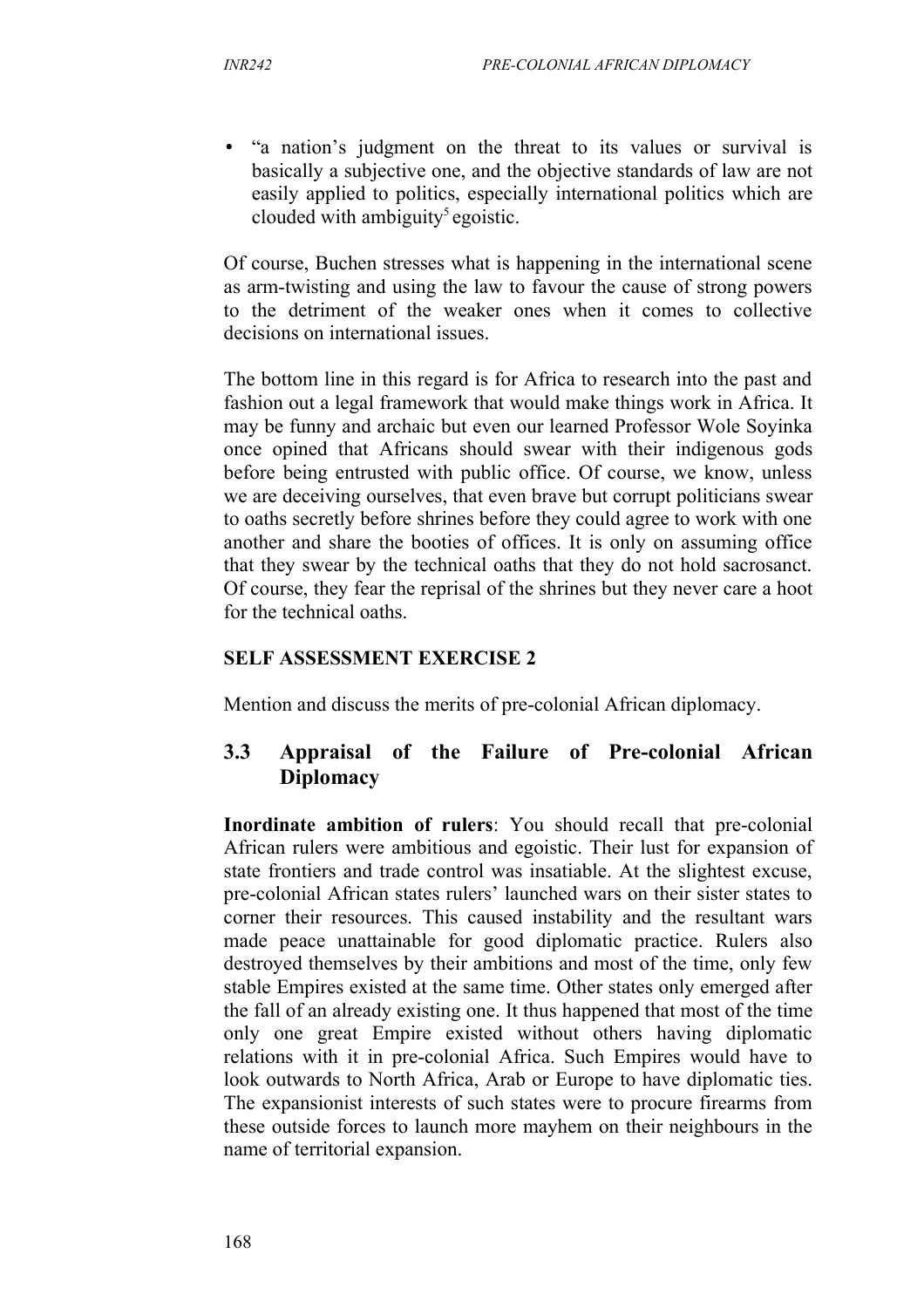We thank God that in contemporary Africa and the world all over, wars for territorial expansion is no longer fashionable and the ambition of leaders is curtailed in this regard. We however opine that the ambition of leaders to control others should also be checked. Other leaders in Africa mistrusted Muammar Ghaddafi because they suspected him of being ambitious to rule the whole of Africa and that was why they never agreed with him on an African government. This does not however mean that African leaders should not fashion out a sure way for African unity.

#### **Greed**

Pre-colonial African rulers were greedy for economic gains and they liaised with foreigners to unleash terror on their fellow neighbouring states. To make the most of the gain from the illicit slave trade, African rulers stooped so low to assist in enslaving their fellows and thereby causing the destruction of many of their own. This caused disruption of governments through wars. Most wars were perpetrated to procure slaves.

This element of greed is still endemic in contemporary Africa. Unpatriotic rulers ruin their states' economies and act as cronies and stooges of the outside forces to destabilise their own states. A call for patriotic leadership is suitable in this regard and a far cry from greed should be embraced.

#### **Military Weakness**

As we have earlier discussed in this course, military strength helps to stabilize diplomacy even though war-or rather frequent wars is a pointer to diplomatic failure. However, states have to exist before diplomacy can be practiced and the military weakness of pre-colonial Africa hastened its dissolution as a conglomeration of free, sovereign states. The military incapacity allows the Muslims to overthrow governments there and the Europeans to colonize and partition the region hence, the end of pre-colonial African diplomacy. The partition of Africa signaled the end of pre-colonial African states.

It is no gain saying that modern Africa needs to upgrade its military strength to be relevant as a force to be reckoned with in international decisions and agreement. Economic, political and military power is all pointers to a stable notion that would thrive in diplomatic relations to be able to realize domestic national interests when it comes to collective bargaining.

### **SELF ASSESSMENT EXERCISE 3**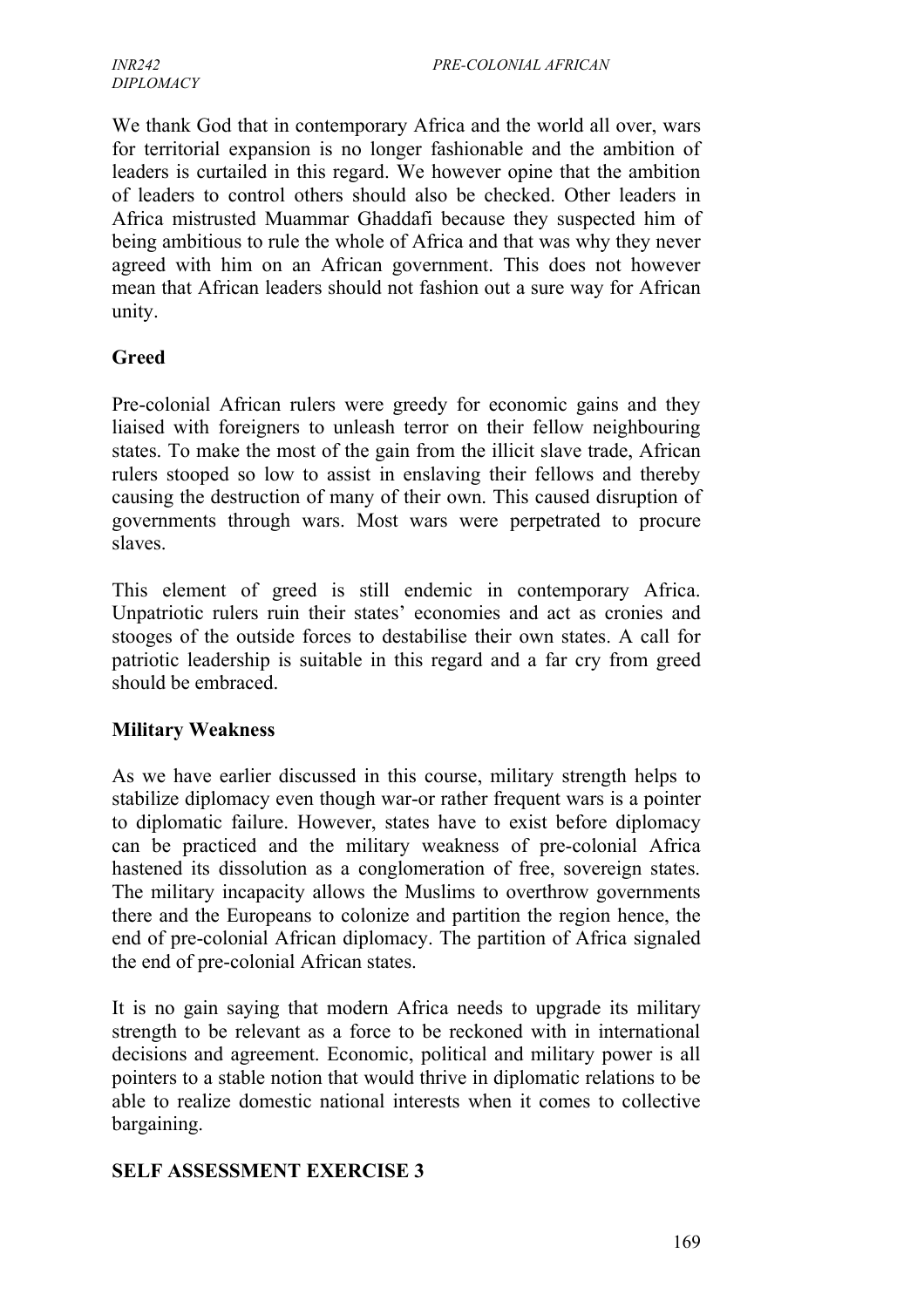Appraise the failure of pre-colonial African diplomacy.

# **4.0 CONCLUSION**

In this final unit, we have discussed the justification of the study of precolonial Africa. We have examined and appraised the merits and failures of pre-colonial African diplomacy and attempted to suggest ways by which contemporary Africa can be developed.

### **5.0 SUMMARY**

At the end of this unit which is the final one of this course, we realize that the study of pre-colonial African diplomacy is necessitated by the fact that it should act as a catalyst for the development of contemporary Africa.

We analyse the merits and failures of the pre-colonial African diplomacy and use these to measure the capacity of contemporary Africa in governance and diplomatic relations. Thus we arrive at the conclusion that contemporary Africa should modify its merits and correct its failure of the past to fashion out a highly developed united African region.

### **6.0 TUTOR-MARKED ASSIGNMENT**

- 12.Critically discuss the merits and failures of pre-colonial Africa diplomacy
- 13.Explain the relevance of the course, pre-colonial Africa diplomacy

### **7.0 REFERENCES/FURTHER READING**

Adam, W. (1983). *Diplomacy* (New York: New press). P. 11.

Aron, R. (1967)*. Peace and War: A Theory of International Relations.* New York: Praeger. p. 111.

Friedrich, S. (1983). *American Historical Review,* 88(1), p.3.

- Paul, G. L. (1979). *Diplomacy: New Approaches in History, Theory and Policy.* New York: The Free Press. P.13.
- Francis, L. (1967). *The Historian and the Diplomat.* New York: Harper and Row, p. Vii.